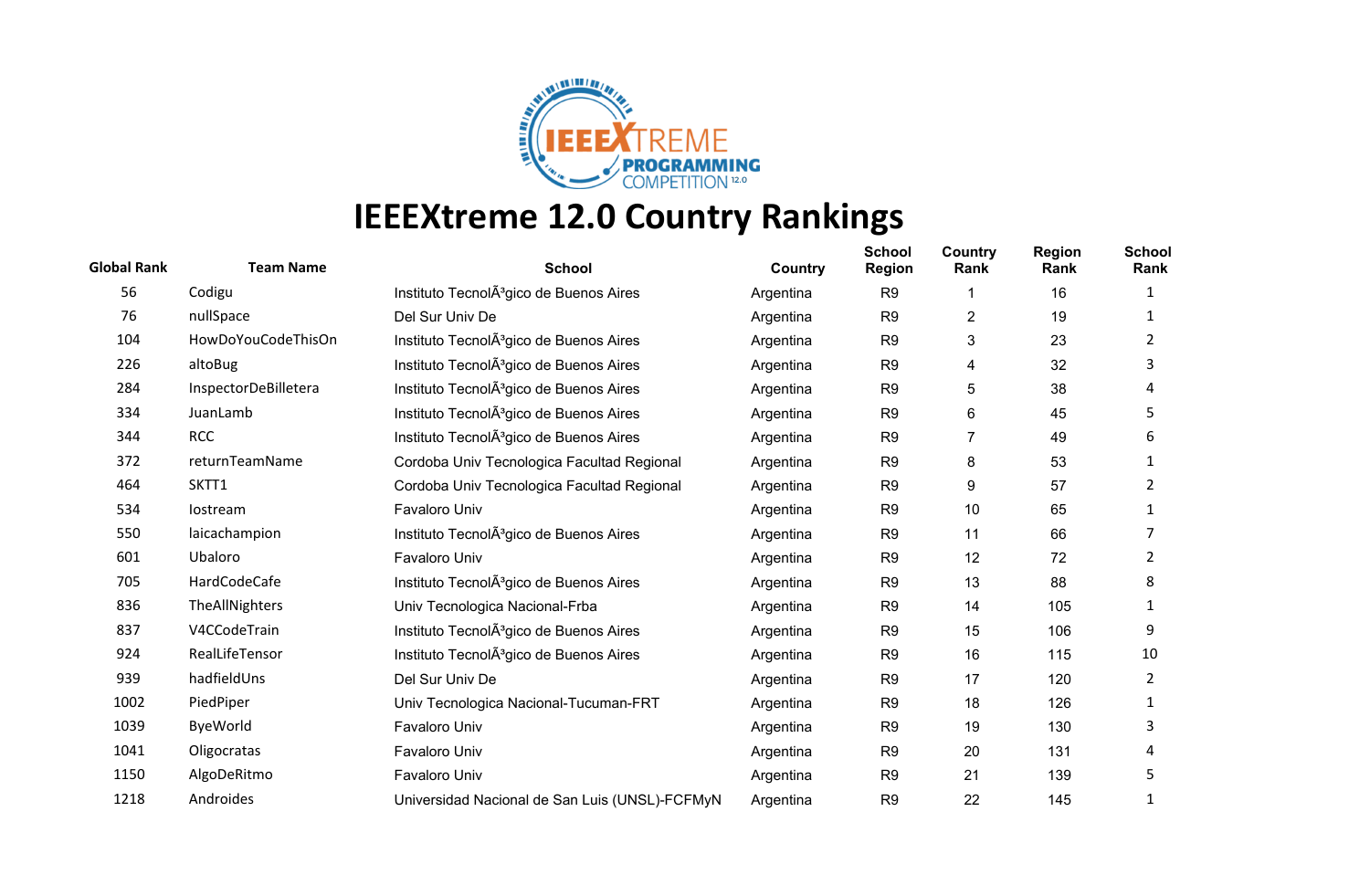

| <b>Global Rank</b> | <b>Team Name</b>      | <b>School</b>                                       | Country   | <b>School</b><br><b>Region</b> | Country<br>Rank | <b>Region</b><br>Rank | <b>School</b><br>Rank |
|--------------------|-----------------------|-----------------------------------------------------|-----------|--------------------------------|-----------------|-----------------------|-----------------------|
| 1220               | Jforce                | Cordoba Univ Tecnologica Facultad Regional          | Argentina | R <sub>9</sub>                 | 23              | 146                   | 3                     |
| 1246               | TeamPROgramming       | Univ Catolica de Santiago del Estero-DASS           | Argentina | R <sub>9</sub>                 | 24              | 148                   | 1                     |
| 1305               | Someklan              | Universidad Nacional de San Luis (UNSL)-FCFMyN      | Argentina | R <sub>9</sub>                 | 25              | 156                   | 2                     |
| 1319               | EssentialTeam         | Univ Tecnologica Nacional-Frba                      | Argentina | R <sub>9</sub>                 | 26              | 157                   | 2                     |
| 1327               | <b>BetterCodeSaul</b> | Del Sur Univ De                                     | Argentina | R <sub>9</sub>                 | 27              | 158                   | 3                     |
| 1331               | AccessDeniedAR        | Del Sur Univ De                                     | Argentina | R <sub>9</sub>                 | 28              | 159                   | 4                     |
| 1360               | Eulerians             | Universidad Nacional de San Luis (UNSL)-FCFMyN      | Argentina | R <sub>9</sub>                 | 29              | 161                   | 3                     |
| 1368               | KillerKhan            | Universidad Nacional de San Luis (UNSL)-FCFMyN      | Argentina | R <sub>9</sub>                 | 30              | 163                   | 4                     |
| 1408               | NoNombre              | Univ Tecnologica Nacional-Tucuman-FRT               | Argentina | R <sub>9</sub>                 | 31              | 165                   | $\mathbf{2}$          |
| 1494               | MnM                   | Cordoba Univ Tecnologica Facultad Regional          | Argentina | R <sub>9</sub>                 | 32              | 171                   | 4                     |
| 1545               | RedBool               | Univ Tecnologica Nacional-Tucuman-FRT               | Argentina | R <sub>9</sub>                 | 33              | 175                   | 3                     |
| 1574               | Morteam               | Cordoba Univ Tecnologica Facultad Regional          | Argentina | R <sub>9</sub>                 | 34              | 179                   | 5                     |
| 1681               | HuevosFritos          | Instituto TecnolA <sup>3</sup> gico de Buenos Aires | Argentina | R <sub>9</sub>                 | 35              | 188                   | 11                    |
| 1984               | YellowCheese          | Univ Tecnologica Nacional-Tucuman-FRT               | Argentina | R <sub>9</sub>                 | 36              | 200                   | 4                     |
| 1985               | Piedritas             | <b>Tucuman Nacional Univ De</b>                     | Argentina | R <sub>9</sub>                 | 37              | 201                   | 1                     |
| 2080               | <b>KeepOnCoding</b>   | Cordoba Univ Tecnologica Facultad Regional          | Argentina | R <sub>9</sub>                 | 38              | 203                   |                       |
| 2125               | FavaloroMaverick      | Favaloro Univ                                       | Argentina | R <sub>9</sub>                 | 39              | 204                   | 6                     |
| 2140               | <b>Black</b>          | Univ Tecnologica Nacional-Tucuman-FRT               | Argentina | R <sub>9</sub>                 | 40              | 206                   | 5                     |
| 2188               | PinTec                | Del Sur Univ De                                     | Argentina | R <sub>9</sub>                 | 41              | 208                   | 5                     |
| 2287               | Mate4ever             | Universidad Nacional de San Luis (UNSL)-FCFMyN      | Argentina | R <sub>9</sub>                 | 42              | 212                   | 5                     |
| 2502               | <b>TeamOhm</b>        | Univ Tecnologica Nacional-Tucuman-FRT               | Argentina | R <sub>9</sub>                 | 43              | 226                   | 6                     |
| 2607               | PiPiQQ                | Del Sur Univ De                                     | Argentina | R <sub>9</sub>                 | 44              | 246                   | 6                     |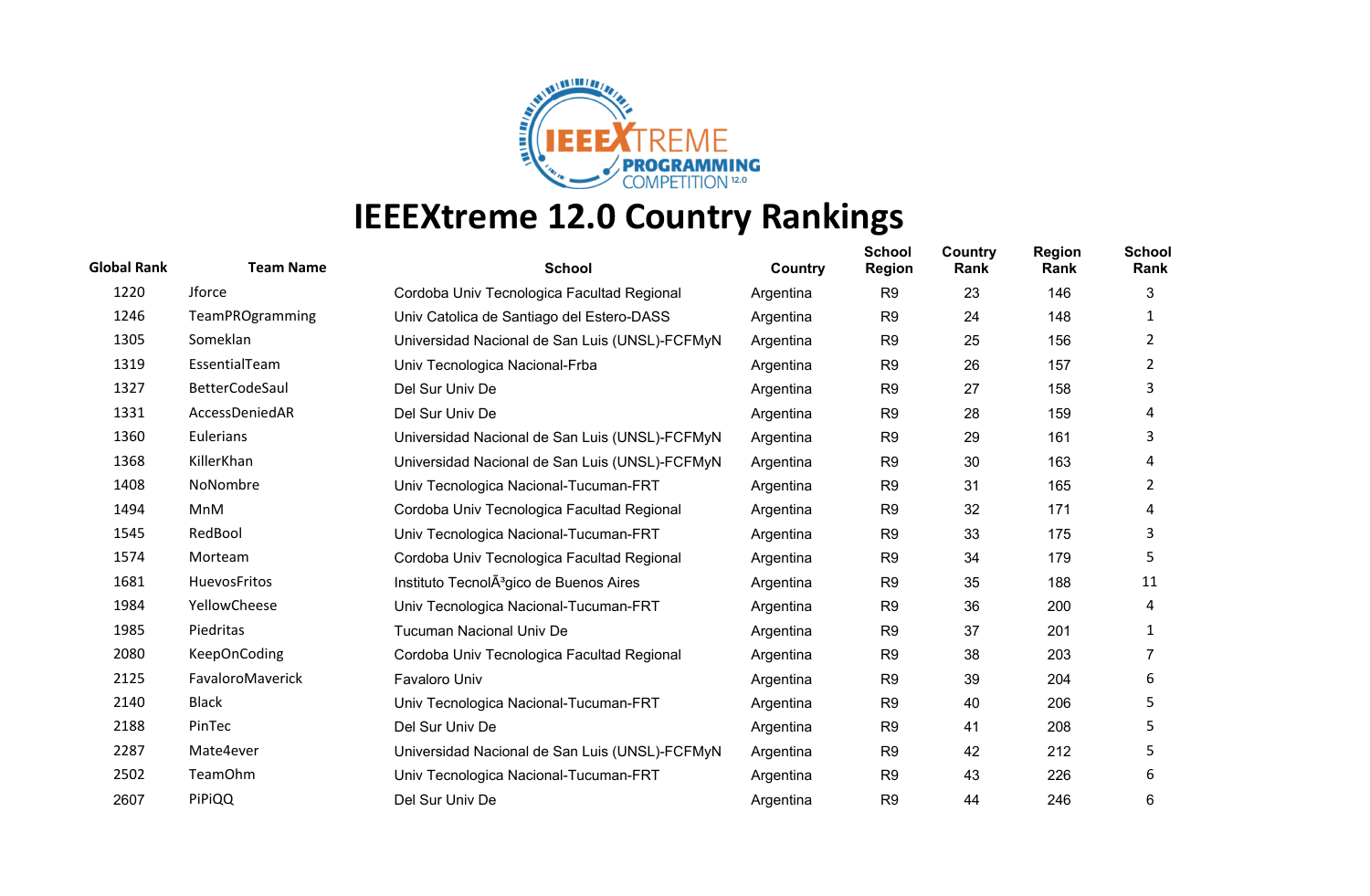

| <b>Global Rank</b> | <b>Team Name</b>   | <b>School</b>                                                   | Country   | <b>School</b><br><b>Region</b> | Country<br>Rank | <b>Region</b><br>Rank | <b>School</b><br>Rank |
|--------------------|--------------------|-----------------------------------------------------------------|-----------|--------------------------------|-----------------|-----------------------|-----------------------|
| 2607               | k3rnelp4n1c        | Instituto TecnolA <sup>3</sup> gico de Buenos Aires             | Argentina | R <sub>9</sub>                 | 45              | 249                   | $12 \overline{ }$     |
| 2607               | Heiko              | Instituto TecnolA <sup>3</sup> gico de Buenos Aires             | Argentina | R <sub>9</sub>                 | 46              | 250                   | 13                    |
| 2607               | SmartNegus         | Instituto TecnolA <sup>3</sup> gico de Buenos Aires             | Argentina | R <sub>9</sub>                 | 47              | 251                   | 14                    |
| 2607               | TucuTeam           | <b>Tucuman Nacional Univ De</b>                                 | Argentina | R <sub>9</sub>                 | 48              | 259                   | $\overline{c}$        |
| 2607               | Electricos         | <b>Tucuman Nacional Univ De</b>                                 | Argentina | R <sub>9</sub>                 | 49              | 260                   | 3                     |
| 2607               | AltoCoding         | <b>Tucuman Nacional Univ De</b>                                 | Argentina | R <sub>9</sub>                 | 50              | 261                   | 4                     |
| 2607               | GenomaX            | <b>Tucuman Nacional Univ De</b>                                 | Argentina | R <sub>9</sub>                 | 51              | 262                   | 5                     |
| 2607               | Morango            | <b>Tucuman Nacional Univ De</b>                                 | Argentina | R <sub>9</sub>                 | 52              | 263                   | 6                     |
| 2607               | RojoFuego          | <b>Tucuman Nacional Univ De</b>                                 | Argentina | R <sub>9</sub>                 | 53              | 264                   |                       |
| 2607               | Valkur             | Univ Tecnologica Nacional-Frba                                  | Argentina | R <sub>9</sub>                 | 54              | 272                   | 3                     |
| 2607               | Tecnologicos10     | Univ Tecnologica Nacional-Tucuman-FRT                           | Argentina | R <sub>9</sub>                 | 55              | 273                   |                       |
| 2607               | dulstarliArgetlams | Univ Tecnologica Nacional-Tucuman-FRT                           | Argentina | R <sub>9</sub>                 | 56              | 274                   | 8                     |
| 2607               | Juli3p             | Univ Tecnologica Nacional-Tucuman-FRT                           | Argentina | R <sub>9</sub>                 | 57              | 275                   | 9                     |
| 2607               | PilaPila           | Univ Tecnologica Nacional-Tucuman-FRT                           | Argentina | R <sub>9</sub>                 | 58              | 276                   | 10                    |
| 2607               | AllTucTeam         | Univ Tecnologica Nacional-Tucuman-FRT                           | Argentina | R <sub>9</sub>                 | 59              | 277                   | 11                    |
| 2607               | AzulCielo          | Univ Tecnologica Nacional-Tucuman-FRT                           | Argentina | R <sub>9</sub>                 | 60              | 278                   | 12                    |
| 2607               | ElMamutChiquitito  | Univ Tecnologica Nacional-Tucuman-FRT                           | Argentina | R <sub>9</sub>                 | 61              | 279                   | 13                    |
| 2607               | FerneXtreme        | Universidad Nacional de San Luis (UNSL)-FCFMyN                  | Argentina | R <sub>9</sub>                 | 62              | 284                   | 6                     |
| 2607               | JavasWitnesses     | Universidad Nacional de San Luis (UNSL)-FCFMyN                  | Argentina | R <sub>9</sub>                 | 63              | 285                   | 7                     |
| 2608               | willcode4food      | Instituto TecnolA <sup>3</sup> gico de Buenos Aires             | Argentina | R <sub>9</sub>                 | 64              | 294                   | 15                    |
| 2608               | CorDamp            | Instituto Tecnol <sub>A</sub> <sup>3</sup> gico de Buenos Aires | Argentina | R <sub>9</sub>                 | 65              | 295                   | 16                    |
| 75                 | Semicolon          | Wollongong Univ Of                                              | Australia | R <sub>0</sub>                 |                 | 27                    | 1                     |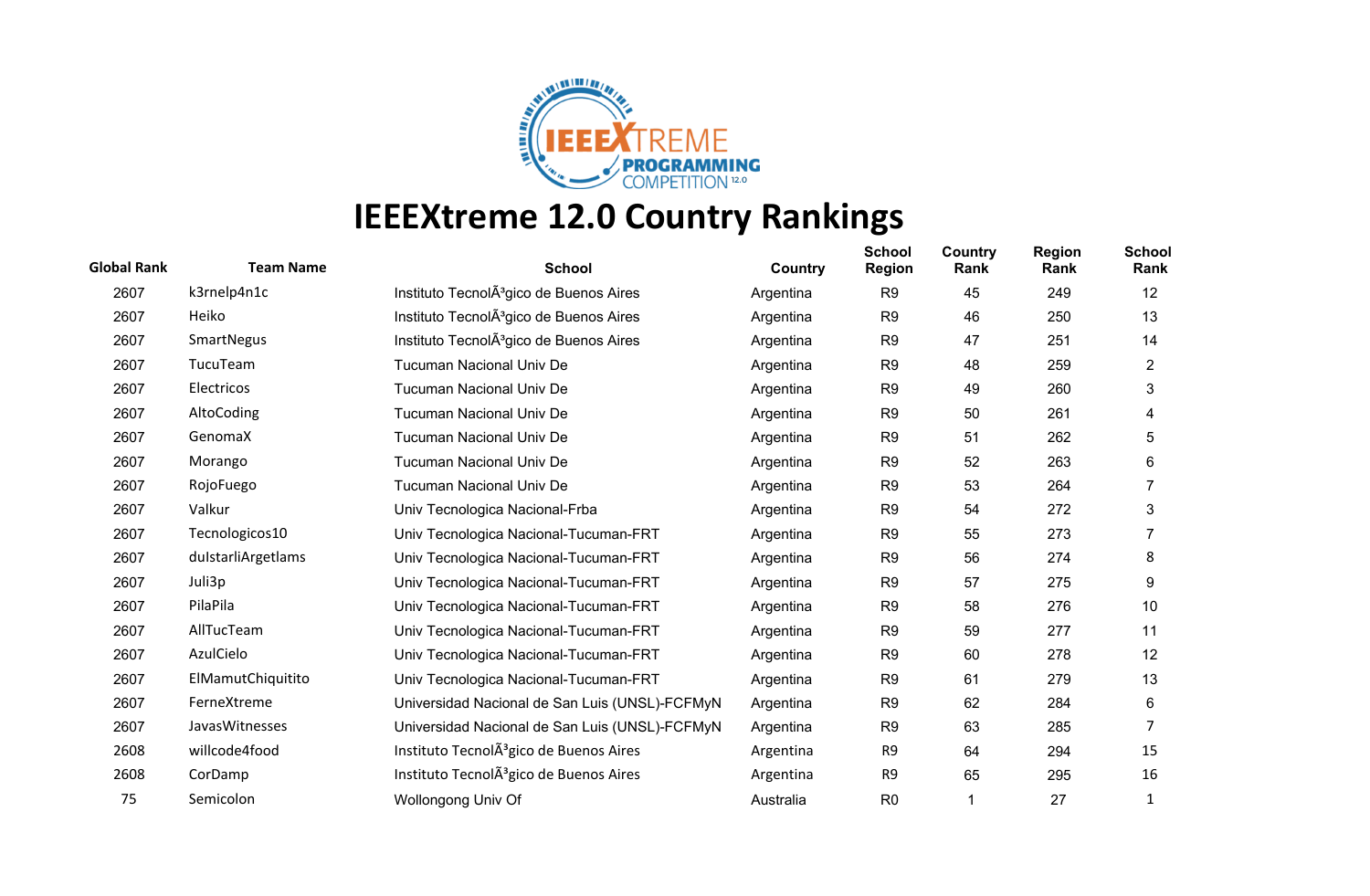

| <b>Global Rank</b> | <b>Team Name</b>     | <b>School</b>                          | Country   | <b>School</b><br><b>Region</b> | Country<br>Rank | <b>Region</b><br>Rank | <b>School</b><br>Rank |
|--------------------|----------------------|----------------------------------------|-----------|--------------------------------|-----------------|-----------------------|-----------------------|
| 166                | AXL                  | Monash University - Clayton            | Australia | R <sub>0</sub>                 | 2               | 56                    | 1                     |
| 187                | <b>HAK</b>           | Monash University - Clayton            | Australia | R <sub>0</sub>                 | 3               | 61                    | 2                     |
| 245                | MonashLlamas         | Monash University - Clayton            | Australia | R <sub>0</sub>                 | 4               | 87                    | 3                     |
| 288                | TheCodeMusketeers    | Monash University - Clayton            | Australia | R <sub>0</sub>                 | 5               | 105                   | 4                     |
| 305                | ForkKnifeBurgerRoyal | Monash University - Clayton            | Australia | R <sub>0</sub>                 | 6               | 112                   | 5                     |
| 308                | <b>IEEEzPz</b>       | <b>Charles Sturt Univ</b>              | Australia | R <sub>0</sub>                 | 7               | 113                   | 1                     |
| 375                | noComment            | Wollongong Univ Of                     | Australia | R <sub>0</sub>                 | 8               | 133                   | 2                     |
| 381                | whois                | Wollongong Univ Of                     | Australia | R <sub>0</sub>                 | 9               | 137                   | 3                     |
| 527                | TheCodingCrewToo     | La Trobe Univ                          | Australia | R <sub>0</sub>                 | 10              | 182                   | 1                     |
| 666                | GnarlyNarwhals       | Wollongong Univ Of                     | Australia | R <sub>0</sub>                 | 11              | 232                   | 4                     |
| 707                | Amateur              | Monash University - Clayton            | Australia | R <sub>0</sub>                 | 12              | 241                   | 6                     |
| 766                | Polymorphism         | Wollongong Univ Of                     | Australia | R <sub>0</sub>                 | 13              | 262                   | 5                     |
| 1074               | FederationXtreme     | <b>Federation University Australia</b> | Australia | R <sub>0</sub>                 | 14              | 394                   | 1                     |
| 1097               | TatthewMimms         | Monash University - Clayton            | Australia | R <sub>0</sub>                 | 15              | 407                   |                       |
| 1105               | InfiniteLoops        | Wollongong Univ Of                     | Australia | R <sub>0</sub>                 | 16              | 412                   | 6                     |
| 1300               | AppCrew              | La Trobe Univ                          | Australia | R <sub>0</sub>                 | 17              | 503                   | 2                     |
| 1316               | SmashBros            | Monash University - Clayton            | Australia | R <sub>0</sub>                 | 18              | 510                   | 8                     |
| 1416               | <b>RUCK</b>          | Wollongong Univ Of                     | Australia | R <sub>0</sub>                 | 19              | 562                   | 7                     |
| 1527               | TeamAB               | Monash University - Clayton            | Australia | R <sub>0</sub>                 | 20              | 625                   | 9                     |
| 1602               | <b>JCURoboclub</b>   | James Cook University - Townsville     | Australia | R <sub>0</sub>                 | 21              | 670                   | 1                     |
| 2002               | deepNeuron           | Monash University - Clayton            | Australia | R <sub>0</sub>                 | 22              | 922                   | 10                    |
| 2003               | SelectiveHackers     | Monash University - Clayton            | Australia | R <sub>0</sub>                 | 23              | 923                   | 11                    |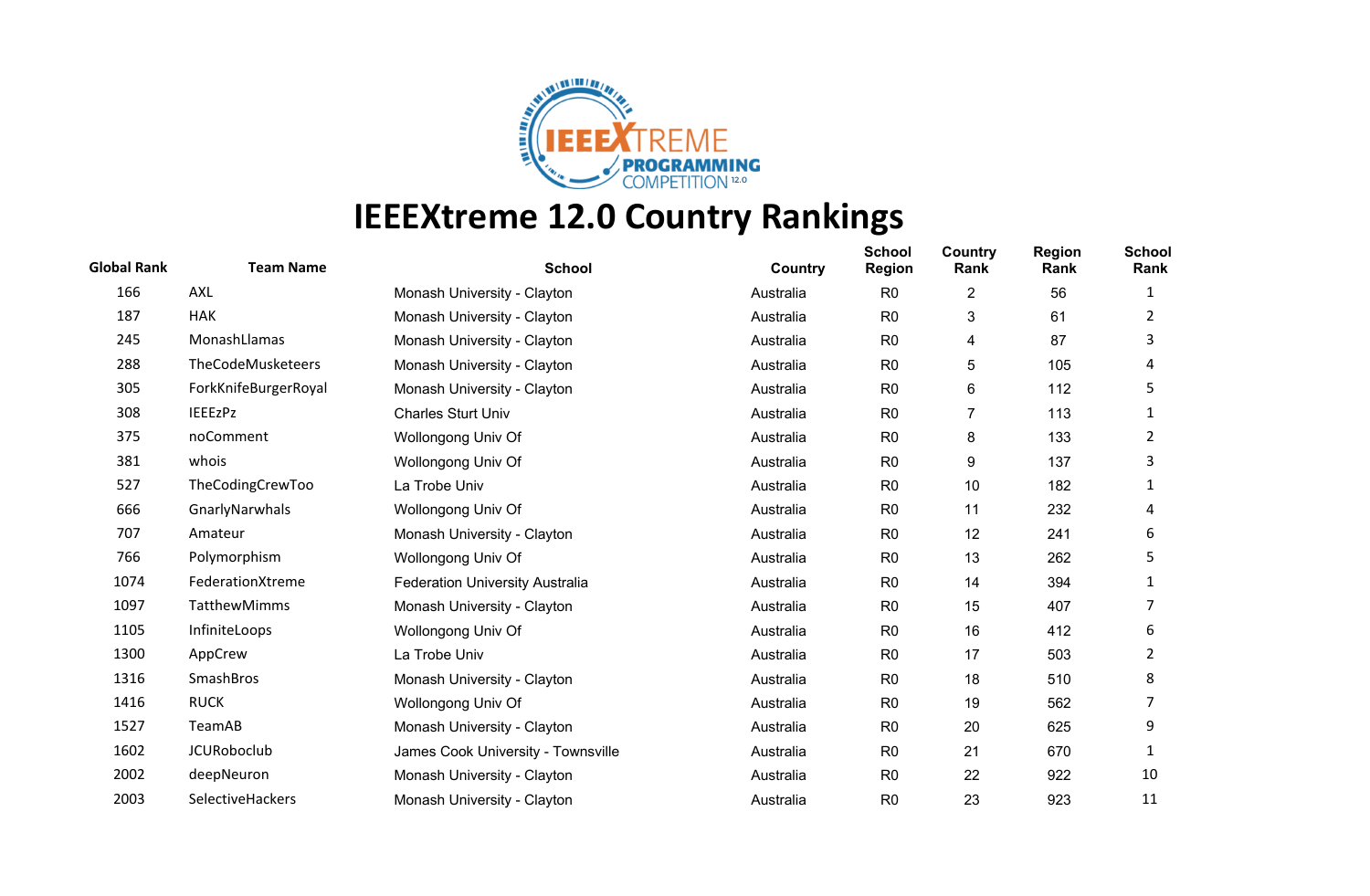

| <b>Global Rank</b> | <b>Team Name</b>          | <b>School</b>                                     | Country    | <b>School</b><br><b>Region</b> | Country<br>Rank | <b>Region</b><br>Rank | <b>School</b><br>Rank |
|--------------------|---------------------------|---------------------------------------------------|------------|--------------------------------|-----------------|-----------------------|-----------------------|
| 2464               | skrrr                     | Wollongong Univ Of                                | Australia  | R <sub>0</sub>                 | 24              | 1167                  | 8                     |
| 2500               | JADE1                     | Wollongong Univ Of                                | Australia  | R <sub>0</sub>                 | 25              | 1199                  | 9                     |
| 2607               | CoffeePizzaElseLeave      | Monash University - Clayton                       | Australia  | R <sub>0</sub>                 | 26              | 1918                  | 12                    |
| 2607               | TeamMonash1               | Monash University - Clayton                       | Australia  | R <sub>0</sub>                 | 27              | 1919                  | 13                    |
| 2605               | NerdsAmSee                | Alpen-Adria-Universitat Klagenfurt                | Austria    | R <sub>8</sub>                 |                 | 826                   | 1                     |
| 22                 | RavenclawBUET             | Bangladesh Univ Of Engineering & Tech             | Bangladesh | R <sub>0</sub>                 | 1               | 6                     | 1                     |
| 31                 | NumBolleACHobeNa          | North South University                            | Bangladesh | R <sub>0</sub>                 | $\overline{2}$  | 9                     | 1                     |
| 244                | LazyCoders                | University of Dhaka                               | Bangladesh | R <sub>0</sub>                 | 3               | 86                    | 1                     |
| 283                | <b>BUETTooHardToSolve</b> | Bangladesh Univ Of Engineering & Tech             | Bangladesh | R <sub>0</sub>                 | 4               | 103                   | 2                     |
| 602                | CodefightersBUP           | <b>Bangladesh University of Professionals</b>     | Bangladesh | R <sub>0</sub>                 | 5               | 214                   | 1                     |
| 603                | PseudoCode                | North South University                            | Bangladesh | R <sub>0</sub>                 | 6               | 215                   | 2                     |
| 605                | TeamSaFaRi                | Jahangirnagar University                          | Bangladesh | R <sub>0</sub>                 | 7               | 216                   |                       |
| 637                | Mazerunner                | East West Univ                                    | Bangladesh | R <sub>0</sub>                 | 8               | 223                   | 1                     |
| 720                | bracutbt                  | <b>BRAC University</b>                            | Bangladesh | R <sub>0</sub>                 | 9               | 249                   | 1                     |
| 815                | <b>BanglaCoders</b>       | North South University                            | Bangladesh | R <sub>0</sub>                 | 10              | 282                   | 14                    |
| 1167               | bracucodeJammers          | <b>BRAC University</b>                            | Bangladesh | R <sub>0</sub>                 | 11              | 448                   | 2                     |
| 1341               | EEEGrasshoppers           | East West Univ                                    | Bangladesh | R <sub>0</sub>                 | 12              | 524                   | 2                     |
| 1355               | NSUApptromechs            | North South University                            | Bangladesh | R <sub>0</sub>                 | 13              | 534                   | 3                     |
| 1378               | <b>TeamPinnacles</b>      | Chittagong University Of Engineering & Technology | Bangladesh | R <sub>0</sub>                 | 14              | 546                   |                       |
| 1431               | Everwing2                 | Rajshahi University of Engineering & Technology   | Bangladesh | R <sub>0</sub>                 | 15              | 569                   |                       |
| 1720               | Junior1                   | North South University                            | Bangladesh | R <sub>0</sub>                 | 16              | 748                   | 4                     |
| 1721               | <b>TeamBridge</b>         | North South University                            | Bangladesh | R <sub>0</sub>                 | 17              | 749                   | 5                     |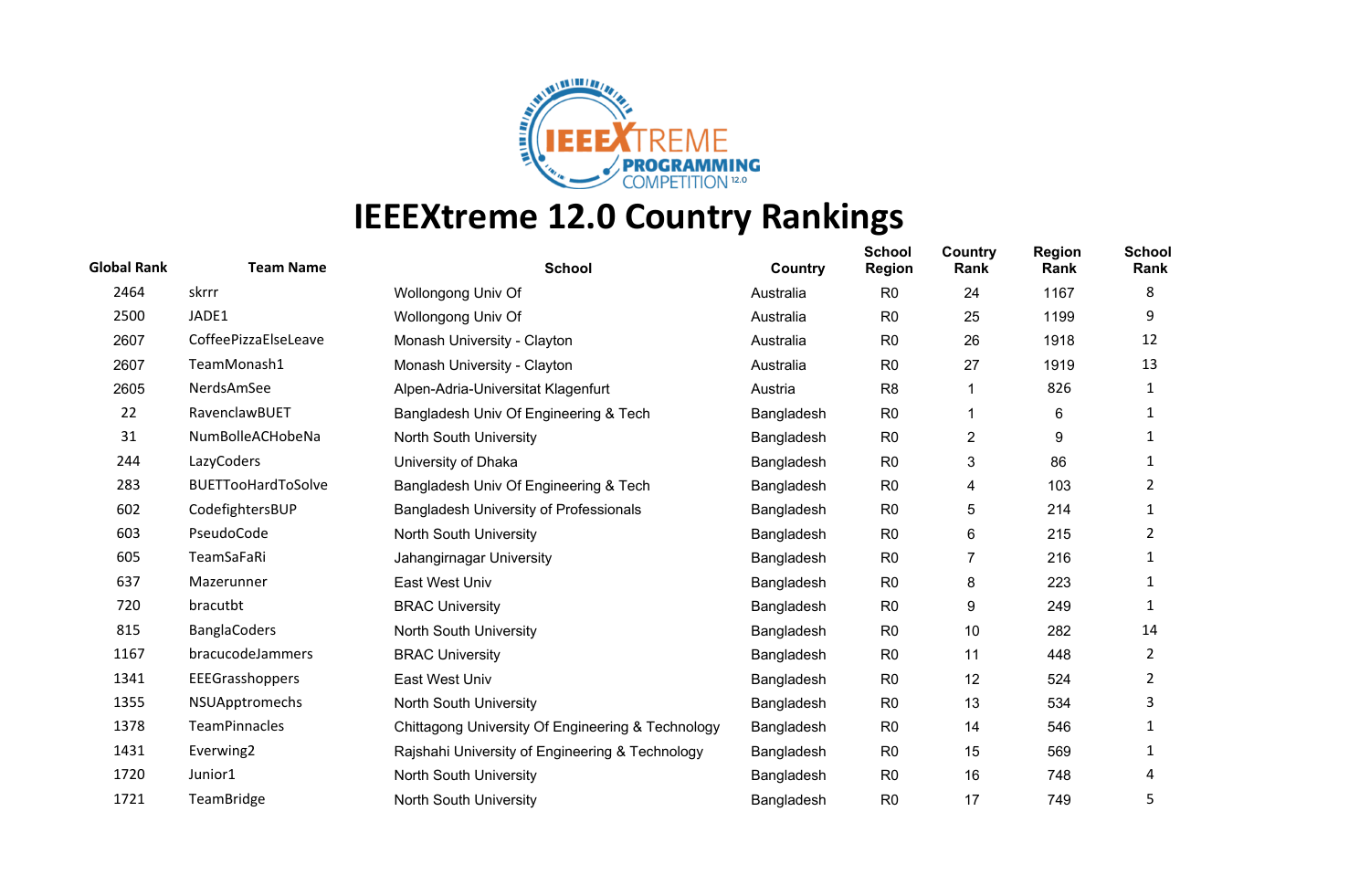

| <b>Global Rank</b> | <b>Team Name</b>              | <b>School</b>                                     | Country    | <b>School</b><br><b>Region</b> | Country<br>Rank | <b>Region</b><br>Rank | <b>School</b><br>Rank |
|--------------------|-------------------------------|---------------------------------------------------|------------|--------------------------------|-----------------|-----------------------|-----------------------|
| 1722               | <b>Nexus</b>                  | North South University                            | Bangladesh | R <sub>0</sub>                 | 18              | 750                   | 6                     |
| 1723               | Freshman                      | North South University                            | Bangladesh | R <sub>0</sub>                 | 19              | 751                   |                       |
| 1724               | Scorpions                     | North South University                            | Bangladesh | R <sub>0</sub>                 | 20              | 752                   | 8                     |
| 1725               | <b>NSUERS</b>                 | North South University                            | Bangladesh | R <sub>0</sub>                 | 21              | 753                   | 9                     |
| 1727               | Mockingjays                   | Rajshahi University of Engineering & Technology   | Bangladesh | R <sub>0</sub>                 | 22              | 755                   | 2                     |
| 1820               | bracuunoculus                 | <b>BRAC University</b>                            | Bangladesh | R <sub>0</sub>                 | 23              | 814                   | 3                     |
| 1873               | <b>VA</b>                     | Bangladesh Univ Of Engineering & Tech             | Bangladesh | R <sub>0</sub>                 | 24              | 848                   | 3                     |
| 1897               | Vikings007                    | East West Univ                                    | Bangladesh | R <sub>0</sub>                 | 25              | 864                   | 3                     |
| 1900               | phoenix121                    | Rajshahi University of Engineering & Technology   | Bangladesh | R <sub>0</sub>                 | 26              | 866                   | 3                     |
| 2067               | Fallacy                       | University of Asia Pacific                        | Bangladesh | R <sub>0</sub>                 | 27              | 955                   |                       |
| 2085               | H <sub>2</sub> O <sub>2</sub> | Ahsanullah Univ Of Science & Tech                 | Bangladesh | R <sub>0</sub>                 | 28              | 958                   | 1                     |
| 2163               | AlphaBUET                     | Bangladesh Univ Of Engineering & Tech             | Bangladesh | R <sub>0</sub>                 | 29              | 1009                  | 4                     |
| 2207               | Thanatos676                   | East West Univ                                    | Bangladesh | R <sub>0</sub>                 | 30              | 1023                  | 4                     |
| 2290               | CollateralPaladin             | University of Dhaka                               | Bangladesh | R <sub>0</sub>                 | 31              | 1080                  | 2                     |
| 2365               | Misaki036                     | <b>Bangladesh University of Professionals</b>     | Bangladesh | R <sub>0</sub>                 | 32              | 1107                  | 2                     |
| 2378               | Oneesan                       | Bangladesh Univ Of Engineering & Tech             | Bangladesh | R <sub>0</sub>                 | 33              | 1117                  | 5                     |
| 2382               | Ares                          | Rajshahi University of Engineering & Technology   | Bangladesh | R <sub>0</sub>                 | 34              | 1119                  | 4                     |
| 2426               | CUETRevolution                | Chittagong University Of Engineering & Technology | Bangladesh | R <sub>0</sub>                 | 35              | 1142                  | 2                     |
| 2505               | bracuaFire                    | <b>BRAC University</b>                            | Bangladesh | R <sub>0</sub>                 | 36              | 1202                  | 4                     |
| 2544               | Codeon                        | Univ of Liberal Arts Bangladesh                   | Bangladesh | R <sub>0</sub>                 | 37              | 1237                  | 1                     |
| 2547               | ErrorHunter                   | Univ of Liberal Arts Bangladesh                   | Bangladesh | R <sub>0</sub>                 | 38              | 1240                  | 2                     |
| 2576               | Tangled                       | Rajshahi University of Engineering & Technology   | Bangladesh | R <sub>0</sub>                 | 39              | 1266                  | 5                     |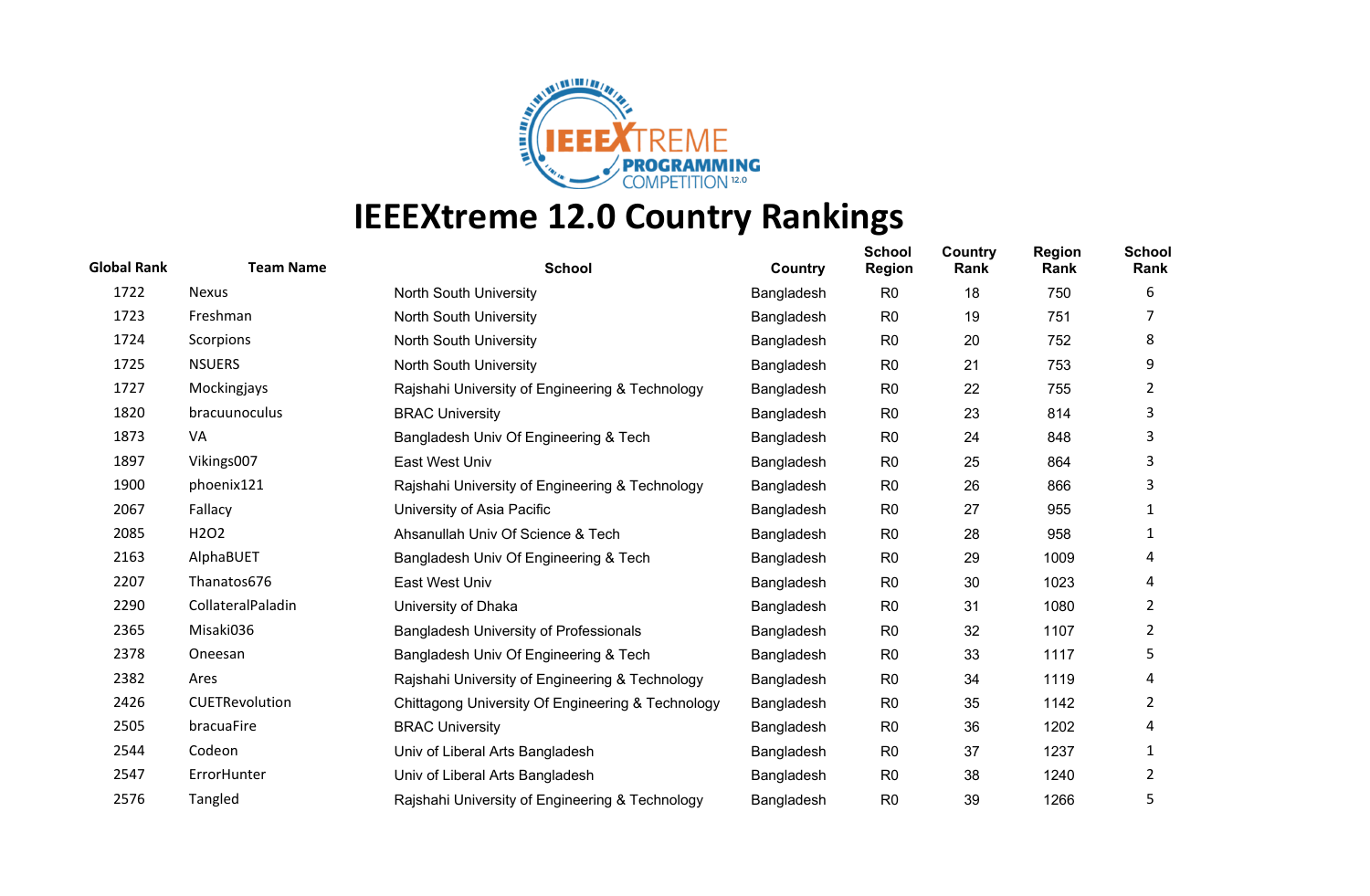

| <b>Global Rank</b> | <b>Team Name</b>   | <b>School</b>                                 | Country    | <b>School</b><br><b>Region</b> | <b>Country</b><br>Rank | <b>Region</b><br>Rank | <b>School</b><br>Rank |
|--------------------|--------------------|-----------------------------------------------|------------|--------------------------------|------------------------|-----------------------|-----------------------|
| 2596               | bracuZaxis         | <b>BRAC University</b>                        | Bangladesh | R <sub>0</sub>                 | 40                     | 1280                  | 5                     |
| 2605               | CombinaDorks       | Bangladesh Univ Of Engineering & Tech         | Bangladesh | R <sub>0</sub>                 | 41                     | 1288                  | 6                     |
| 2605               | Labyrinth          | Bangladesh Univ Of Engineering & Tech         | Bangladesh | R <sub>0</sub>                 | 42                     | 1289                  |                       |
| 2605               | MoneNai            | Bangladesh Univ Of Engineering & Tech         | Bangladesh | R <sub>0</sub>                 | 43                     | 1290                  | 8                     |
| 2605               | <b>MehBUET</b>     | Bangladesh Univ Of Engineering & Tech         | Bangladesh | R <sub>0</sub>                 | 44                     | 1291                  | 9                     |
| 2605               | <b>PACMEN</b>      | <b>Bangladesh University of Professionals</b> | Bangladesh | R <sub>0</sub>                 | 45                     | 1292                  | 3                     |
| 2605               | nsuargmax          | North South University                        | Bangladesh | R <sub>0</sub>                 | 46                     | 1366                  | 10                    |
| 2605               | <b>DUETGenesis</b> | school unknown                                | Bangladesh | R <sub>0</sub>                 | 47                     | 1370                  |                       |
| 2605               | Batman             | Shahjalal Univ Of Science And Tech            | Bangladesh | R <sub>0</sub>                 | 48                     | 1372                  |                       |
| 2607               | Orange             | Ahsanullah Univ Of Science & Tech             | Bangladesh | R <sub>0</sub>                 | 49                     | 1426                  | $\overline{2}$        |
| 2607               | Team72             | Ahsanullah Univ Of Science & Tech             | Bangladesh | R <sub>0</sub>                 | 50                     | 1427                  | 3                     |
| 2607               | Serendipity        | Ahsanullah Univ Of Science & Tech             | Bangladesh | R <sub>0</sub>                 | 51                     | 1428                  | 4                     |
| 2607               | <b>AUSTAG</b>      | Ahsanullah Univ Of Science & Tech             | Bangladesh | R <sub>0</sub>                 | 52                     | 1429                  | 5                     |
| 2607               | Zephyrus           | American International University-Bangladesh  | Bangladesh | R <sub>0</sub>                 | 53                     | 1432                  |                       |
| 2607               | TheSniper          | Bangladesh Univ Of Engineering & Tech         | Bangladesh | R <sub>0</sub>                 | 54                     | 1467                  | 10                    |
| 2607               | returnToSleepBUET  | Bangladesh Univ Of Engineering & Tech         | Bangladesh | R <sub>0</sub>                 | 55                     | 1468                  | 11                    |
| 2607               | HeisenbergBUET     | Bangladesh Univ Of Engineering & Tech         | Bangladesh | R <sub>0</sub>                 | 56                     | 1469                  | 12                    |
| 2607               | LightHouse         | Bangladesh Univ Of Engineering & Tech         | Bangladesh | R <sub>0</sub>                 | 57                     | 1470                  | 13                    |
| 2607               | Adhira             | Bangladesh Univ Of Engineering & Tech         | Bangladesh | R <sub>0</sub>                 | 58                     | 1471                  | 14                    |
| 2607               | Andromida          | Bangladesh Univ Of Engineering & Tech         | Bangladesh | R <sub>0</sub>                 | 59                     | 1472                  | 15                    |
| 2607               | Pie                | Bangladesh University of Professionals        | Bangladesh | R <sub>0</sub>                 | 60                     | 1473                  | 4                     |
| 2607               | <b>ABC</b>         | <b>Bangladesh University of Professionals</b> | Bangladesh | R <sub>0</sub>                 | 61                     | 1474                  | 5                     |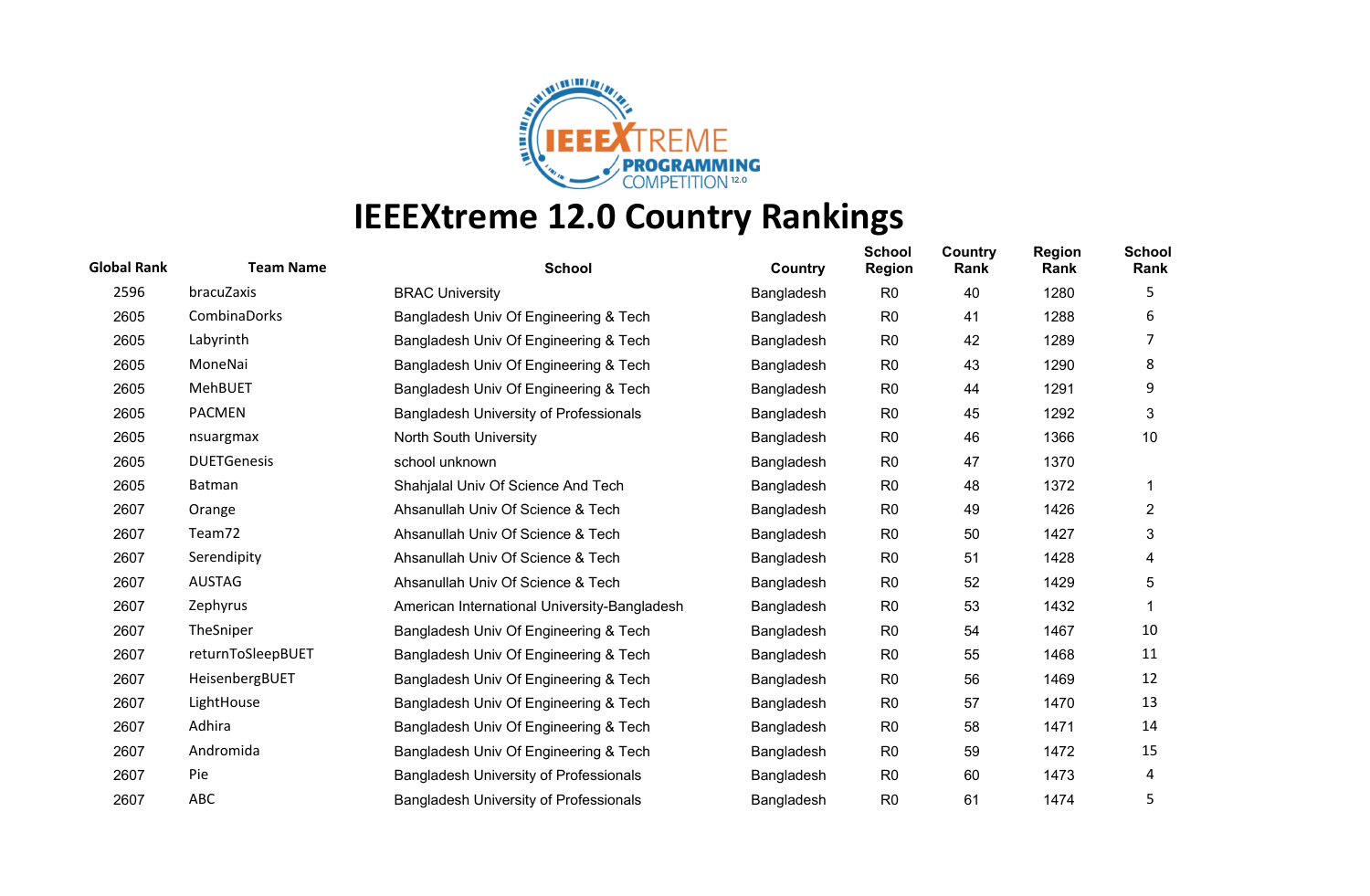

| <b>Global Rank</b> | <b>Team Name</b>   | <b>School</b>                                     | Country    | <b>School</b><br><b>Region</b> | Country<br>Rank | <b>Region</b><br>Rank | <b>School</b><br>Rank |
|--------------------|--------------------|---------------------------------------------------|------------|--------------------------------|-----------------|-----------------------|-----------------------|
| 2607               | CodeandCookie      | <b>Bangladesh University of Professionals</b>     | Bangladesh | R <sub>0</sub>                 | 62              | 1475                  | 6                     |
| 2607               | bracutiger         | <b>BRAC University</b>                            | Bangladesh | R <sub>0</sub>                 | 63              | 1490                  | 6                     |
| 2607               | bracuMemeDreamTeam | <b>BRAC University</b>                            | Bangladesh | R <sub>0</sub>                 | 64              | 1491                  | 7                     |
| 2607               | bracufaceless      | <b>BRAC University</b>                            | Bangladesh | R <sub>0</sub>                 | 65              | 1492                  | 8                     |
| 2607               | CUETSheild         | Chittagong University of Engineering & Technology | Bangladesh | R <sub>0</sub>                 | 66              | 1569                  | 3                     |
| 2607               | CUETRickshaw       | Chittagong University of Engineering & Technology | Bangladesh | R <sub>0</sub>                 | 67              | 1570                  | 4                     |
| 2607               | CUETCanteen1       | Chittagong University of Engineering & Technology | Bangladesh | R <sub>0</sub>                 | 68              | 1571                  | 5                     |
| 2607               | Redbrick           | Independent University Bangladesh (IUB)           | Bangladesh | R <sub>0</sub>                 | 69              | 1796                  |                       |
| 2607               | PenStrike          | International Islamic University Chittagong       | Bangladesh | R <sub>0</sub>                 | 70              | 1805                  |                       |
| 2607               | Housebolton        | Islamic Univ of Technology-Bangladesh             | Bangladesh | R <sub>0</sub>                 | 71              | 1806                  |                       |
| 2607               | CodersReaders      | North South University                            | Bangladesh | R <sub>0</sub>                 | 72              | 1953                  | 11                    |
| 2607               | TeamNoob           | North South University                            | Bangladesh | R <sub>0</sub>                 | 73              | 1954                  | 12                    |
| 2607               | Knigts             | North South University                            | Bangladesh | R <sub>0</sub>                 | 74              | 1955                  | 13                    |
| 2607               | Bumblebee5000      | Rajshahi University of Engineering & Technology   | Bangladesh | R <sub>0</sub>                 | 75              | 2058                  | 6                     |
| 2607               | Reflection         | Rajshahi University of Engineering & Technology   | Bangladesh | R <sub>0</sub>                 | 76              | 2059                  |                       |
| 2607               | ohmEEEc13          | Rajshahi University of Engineering & Technology   | Bangladesh | R <sub>0</sub>                 | 77              | 2060                  | 8                     |
| 2607               | SUSTEEE101         | Shahjalal Univ Of Science And Tech                | Bangladesh | R <sub>0</sub>                 | 78              | 2101                  | 2                     |
| 2607               | Alpha              | <b>Stamford University Bangladesh</b>             | Bangladesh | R <sub>0</sub>                 | 79              | 2160                  |                       |
| 2607               | NoobCoders         | Univ of Liberal Arts Bangladesh                   | Bangladesh | R <sub>0</sub>                 | 80              | 2226                  | 3                     |
| 2607               | byteMe             | Univ of Liberal Arts Bangladesh                   | Bangladesh | R <sub>0</sub>                 | 81              | 2227                  | 4                     |
| 2607               | <b>DUnewbies</b>   | University of Dhaka                               | Bangladesh | R <sub>0</sub>                 | 82              | 2237                  | 3                     |
| 63                 | FirewallEnVrienden | <b>Ghent Univ</b>                                 | Belgium    | R <sub>8</sub>                 | 1               | 17                    |                       |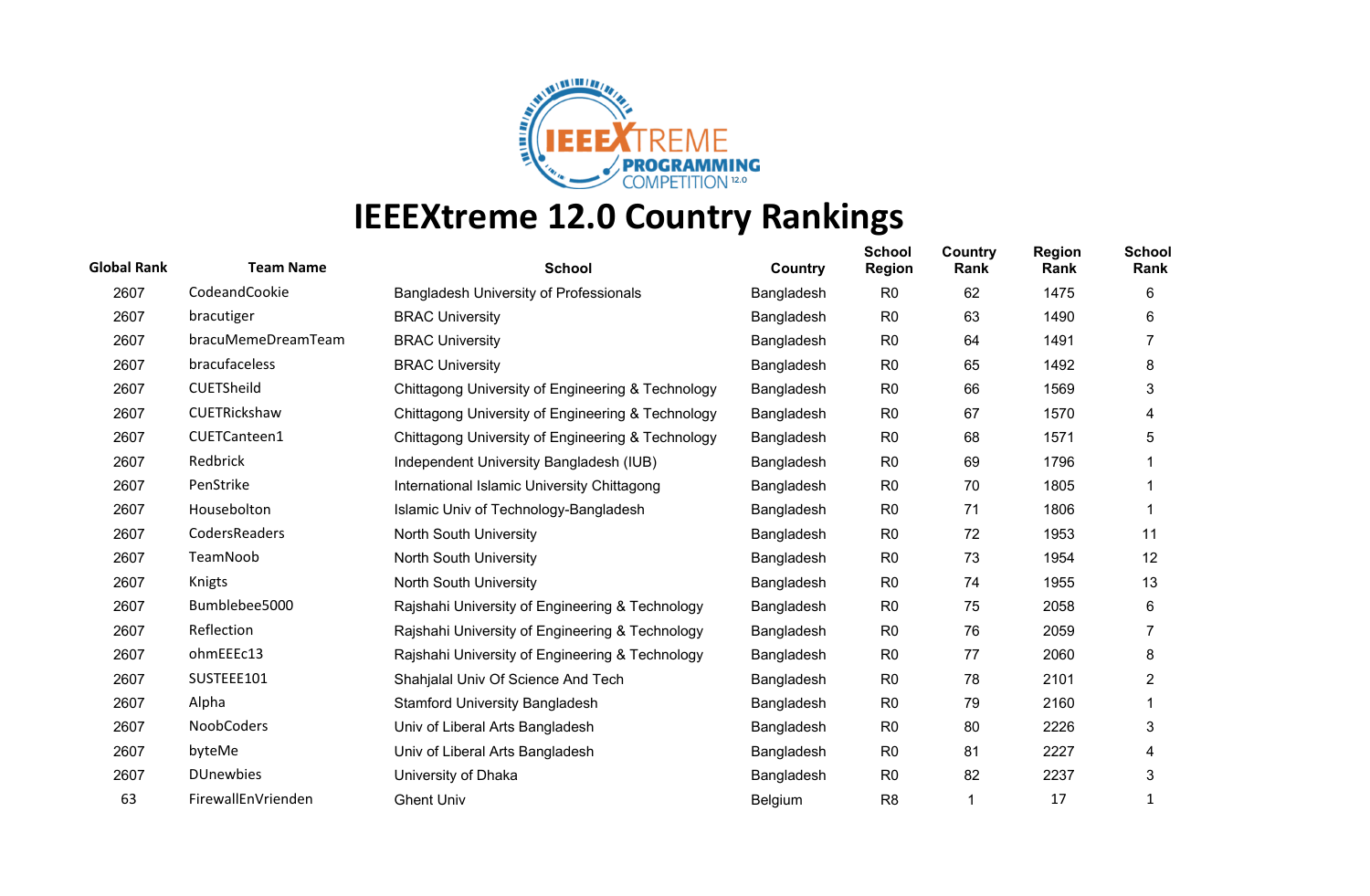

| <b>Global Rank</b> | <b>Team Name</b>     | <b>School</b>                          | Country         | <b>School</b><br><b>Region</b> | Country<br>Rank | <b>Region</b><br>Rank | <b>School</b><br>Rank |
|--------------------|----------------------|----------------------------------------|-----------------|--------------------------------|-----------------|-----------------------|-----------------------|
| 111                | TitanicSyncing       | <b>Ghent Univ</b>                      | Belgium         | R <sub>8</sub>                 | 2               | 37                    | 2                     |
| 116                | FantasticBugs        | <b>Ghent Univ</b>                      | Belgium         | R <sub>8</sub>                 | 3               | 41                    | 3                     |
| 302                | 2guys1shell          | <b>Ghent Univ</b>                      | Belgium         | R <sub>8</sub>                 | 4               | 119                   | 4                     |
| 307                | TeamHistel           | <b>Ghent Univ</b>                      | Belgium         | R <sub>8</sub>                 | 5               | 122                   | 5                     |
| 322                | MaaktMijEigNieUit    | <b>Ghent Univ</b>                      | Belgium         | R <sub>8</sub>                 | 6               | 127                   | 6                     |
| 387                | skidaddleSkidoodle   | <b>Ghent Univ</b>                      | Belgium         | R <sub>8</sub>                 | 7               | 152                   |                       |
| 523                | PraiseTheSun         | <b>Ghent Univ</b>                      | Belgium         | R <sub>8</sub>                 | 8               | 215                   | 8                     |
| 737                | Pepsi                | <b>Ghent Univ</b>                      | Belgium         | R <sub>8</sub>                 | 9               | 288                   | 9                     |
| 2607               | SleepForTheWeek      | <b>Ghent Univ</b>                      | Belgium         | R <sub>8</sub>                 | 10              | 913                   | 10                    |
| 38                 | QuePerdio            | Universidad Mayor de San Simon         | <b>Bolivia</b>  | R <sub>9</sub>                 | 1               | 11                    |                       |
| 451                | CodeMeThisOne        | Universidad Privada Boliviana La Paz   | <b>Bolivia</b>  | R <sub>9</sub>                 | 2               | 56                    | 1                     |
| 669                | MaquinadelMal        | Boliviana Catolica Univ - Cochabamba   | <b>Bolivia</b>  | R <sub>9</sub>                 | 3               | 84                    |                       |
| 883                | IcoNoEsIngenieria    | Universidad Catolica de Bolivia La Paz | <b>Bolivia</b>  | R <sub>9</sub>                 | 4               | 113                   | 1                     |
| 1440               | Omega                | Universidad Privada Boliviana          | <b>Bolivia</b>  | R <sub>9</sub>                 | 5               | 167                   |                       |
| 2607               | <b>JAM</b>           | Universidad Privada Boliviana          | <b>Bolivia</b>  | R <sub>9</sub>                 | 6               | 286                   | 2                     |
| 389                | <b>ETFIS</b>         | Univ Of East Sarajevo                  | Bosnia and Her. | R <sub>8</sub>                 |                 | 154                   |                       |
| 403                | <b>ETFUIS</b>        | Univ Of East Sarajevo                  | Bosnia and Her. | R <sub>8</sub>                 | 2               | 162                   | 2                     |
| 2607               | SarajevoSymbolic     | Sarajevo University                    | Bosnia and Her. | R <sub>8</sub>                 | 3               | 1044                  |                       |
| 7                  | Aposentados          | Univ Federal do Rio Grande do Norte    | <b>Brazil</b>   | R <sub>9</sub>                 | 1               |                       |                       |
| 11                 | QuartetoDegenerado   | Escola Politecnica Univ De Sao Paulo   | <b>Brazil</b>   | R <sub>9</sub>                 | 2               | $\overline{2}$        | 1                     |
| 17                 | AcarajeComFarofa     | Univ Federal Da Bahia                  | <b>Brazil</b>   | R <sub>9</sub>                 | 3               | 3                     |                       |
| 30                 | eitaquerocajuinaeita | Universidade de Brasilia               | <b>Brazil</b>   | R <sub>9</sub>                 | 4               | 7                     |                       |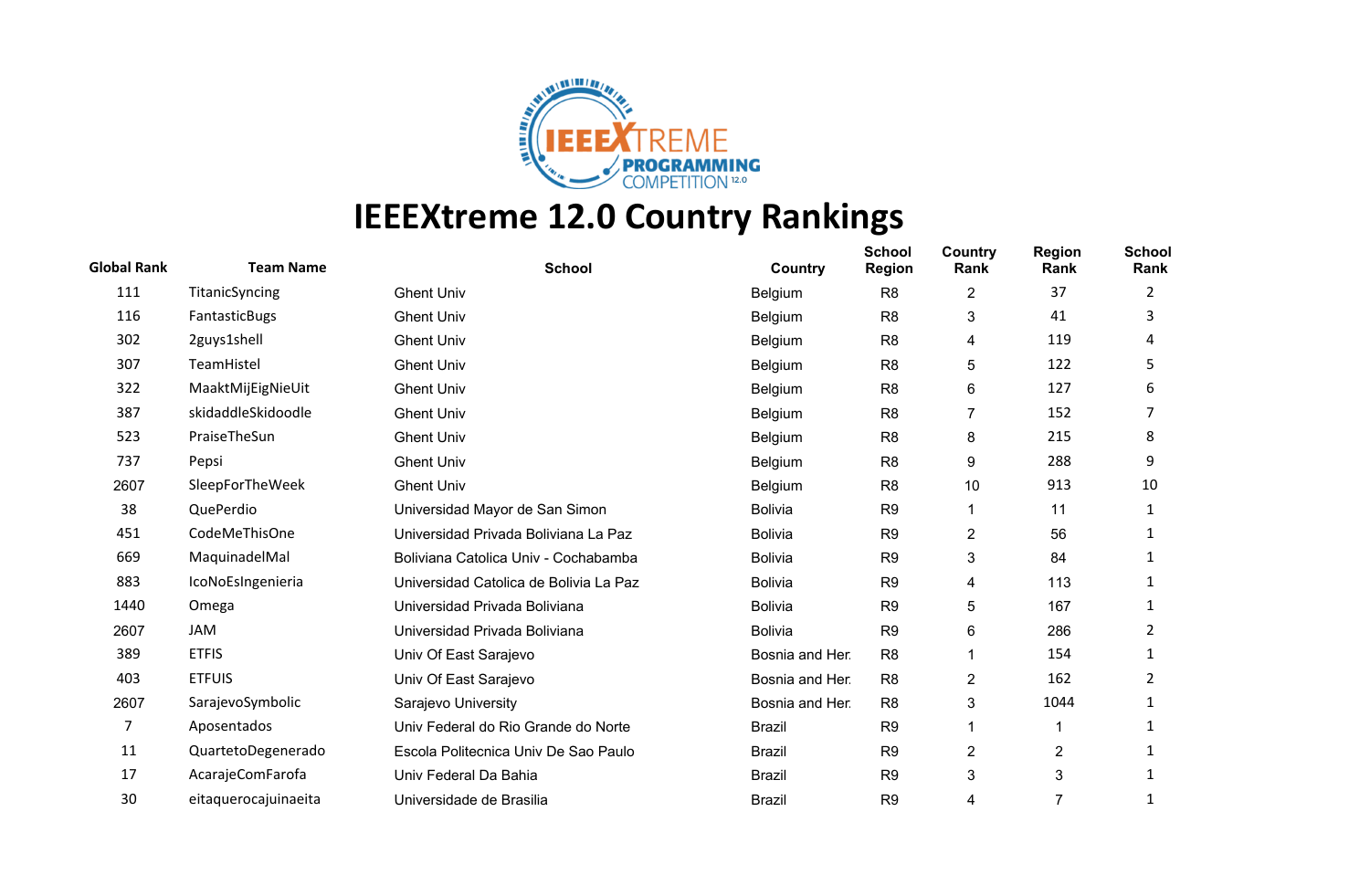

| <b>Global Rank</b> | <b>Team Name</b>       | <b>School</b>                                   | Country       | <b>School</b><br><b>Region</b> | Country<br>Rank | <b>Region</b><br>Rank | <b>School</b><br>Rank |
|--------------------|------------------------|-------------------------------------------------|---------------|--------------------------------|-----------------|-----------------------|-----------------------|
| 35                 | TheDollarIsExpensive   | Univ Federal Da Bahia                           | <b>Brazil</b> | R <sub>9</sub>                 | 5               | 10                    | 2                     |
| 112                | 17maiorq13             | Univ Federal Da Bahia                           | <b>Brazil</b> | R <sub>9</sub>                 | 6               | 25                    | 3                     |
| 194                | 2TonsDeCinza           | Univ Federal Da Bahia                           | <b>Brazil</b> | R <sub>9</sub>                 | 7               | 29                    | 4                     |
| 213                | sleep404pizza200       | Universidade de Brasilia                        | <b>Brazil</b> | R <sub>9</sub>                 | 8               | 30                    | 2                     |
| 220                | HCFGppLigmaDotPyO3     | Cefet/Rj-Centro Federal De Educ Tec Csf         | <b>Brazil</b> | R <sub>9</sub>                 | 9               | 31                    |                       |
| 279                | Top                    | Universidade Estadual de Feira de Santana       | <b>Brazil</b> | R <sub>9</sub>                 | 10              | 36                    | 1                     |
| 316                | MeiaLuaPraFrenteSoco   | Univ Federal Da Bahia                           | <b>Brazil</b> | R <sub>9</sub>                 | 11              | 41                    | 5                     |
| 331                | ALGUMRITMO             | Universidade do Estado do Rio de Janeiro - Ueri | <b>Brazil</b> | R <sub>9</sub>                 | 12              | 43                    | 1                     |
| 446                | SaPumaRe               | Universidade de Brasilia                        | <b>Brazil</b> | R <sub>9</sub>                 | 13              | 55                    | 3                     |
| 525                | BarrilDobrado          | Universidade Estadual de Feira de Santana       | <b>Brazil</b> | R <sub>9</sub>                 | 14              | 63                    | 2                     |
| 597                | DoisHomensNumaMota     | Univ Federal Da Bahia                           | <b>Brazil</b> | R <sub>9</sub>                 | 15              | 70                    | 6                     |
| 608                | Turingsters            | Universidade Federal do ABC                     | <b>Brazil</b> | R <sub>9</sub>                 | 16              | 73                    |                       |
| 612                | HU3BR                  | Univ Federal De Juiz De Fora                    | <b>Brazil</b> | R <sub>9</sub>                 | 17              | 74                    | 1                     |
| 861                | JairProgramando        | Universidade do Estado de Mato Grosso UNEMAT    | <b>Brazil</b> | R <sub>9</sub>                 | 18              | 110                   |                       |
| 862                | <b>XtremeCapivaras</b> | Universidade do Estado de Mato Grosso UNEMAT    | <b>Brazil</b> | R <sub>9</sub>                 | 19              | 111                   | 2                     |
| 873                | Azul                   | Rio De Janeiro Pontificia Catholic Univ         | <b>Brazil</b> | R <sub>9</sub>                 | 20              | 112                   | 1                     |
| 928                | AlcoolVoltaicos        | Univ Federal De Juiz De Fora                    | <b>Brazil</b> | R <sub>9</sub>                 | 21              | 116                   | 2                     |
| 936                | HowlMetYourCode        | Univ Estadual Paulista - Guaratingueta          | <b>Brazil</b> | R <sub>9</sub>                 | 22              | 118                   | 1                     |
| 938                | Mas0que                | Universidade Estadual de Feira de Santana       | <b>Brazil</b> | R <sub>9</sub>                 | 23              | 119                   | 3                     |
| 1031               | TheCapivaras           | Instituto Federal de Brasilia - IFB             | <b>Brazil</b> | R <sub>9</sub>                 | 24              | 129                   |                       |
| 1093               | DedoNoCeGritaria       | Federal Univ Of Campina Grande                  | <b>Brazil</b> | R <sub>9</sub>                 | 25              | 135                   | 1                     |
| 1109               | TopetedeChimbinha      | Univ Federal Da Bahia                           | <b>Brazil</b> | R <sub>9</sub>                 | 26              | 137                   | 7                     |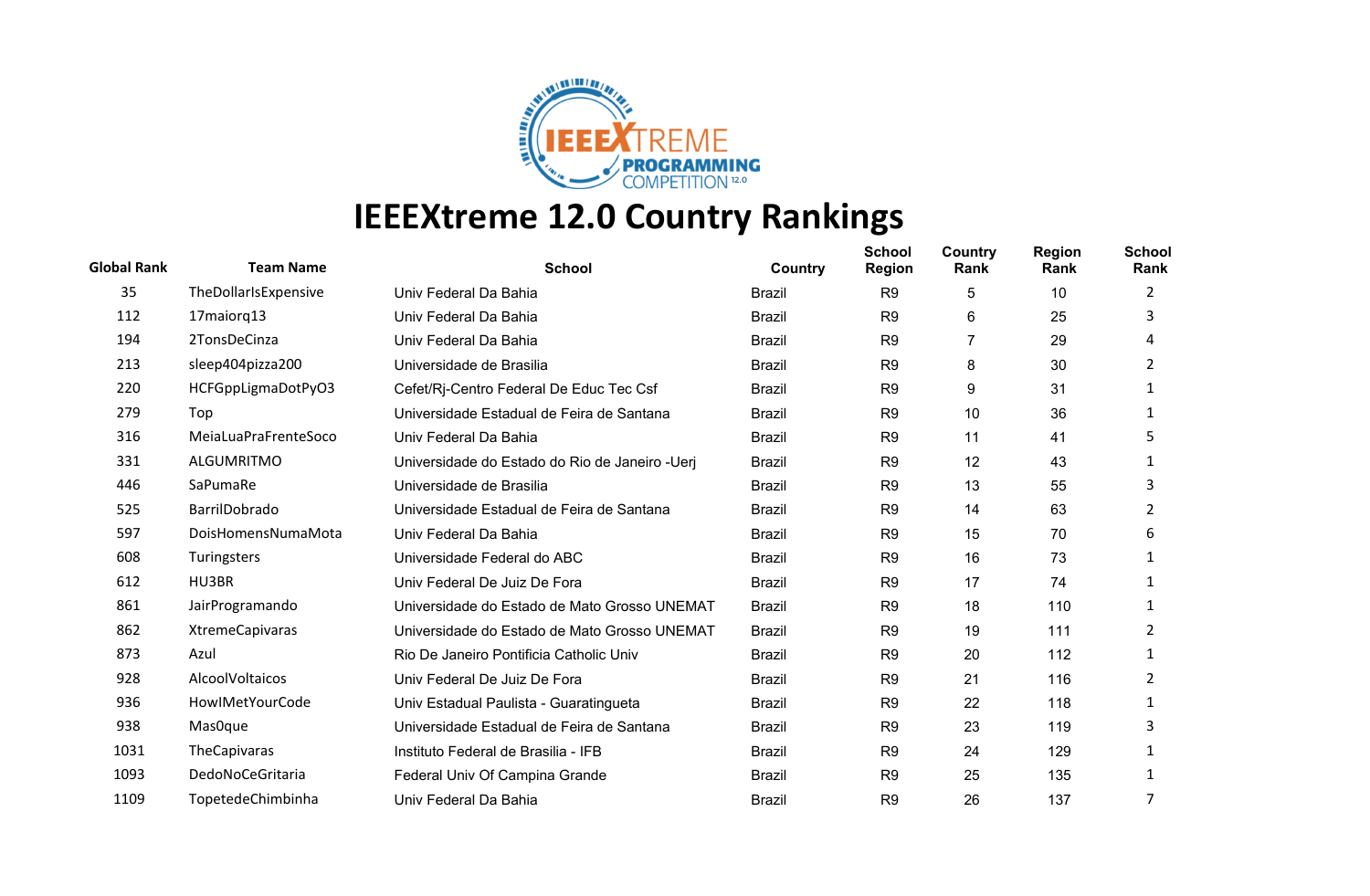

| <b>Global Rank</b> | <b>Team Name</b>       | <b>School</b>                                   | <b>Country</b> | <b>School</b><br><b>Region</b> | Country<br>Rank | <b>Region</b><br>Rank | <b>School</b><br>Rank |
|--------------------|------------------------|-------------------------------------------------|----------------|--------------------------------|-----------------|-----------------------|-----------------------|
| 1176               | Livecoders             | Universidade Federal do ABC                     | <b>Brazil</b>  | R <sub>9</sub>                 | 27              | 142                   | 2                     |
| 1233               | NomeProvisorio         | Inst Fed de Educacao Ciencia e Tecn da Paraiba  | <b>Brazil</b>  | R <sub>9</sub>                 | 28              | 147                   | 1                     |
| 1303               | CodeLikeAGirl          | Univ Federal De Juiz De Fora                    | <b>Brazil</b>  | R <sub>9</sub>                 | 29              | 155                   | 3                     |
| 1433               | Technocats             | Federal Univ Of Campina Grande                  | <b>Brazil</b>  | R <sub>9</sub>                 | 30              | 166                   | 2                     |
| 1585               | Pudim                  | Universidade Federal do ABC                     | <b>Brazil</b>  | R <sub>9</sub>                 | 31              | 181                   | 3                     |
| 1597               | GirlsPoli              | University of Sao Paulo                         | <b>Brazil</b>  | R <sub>9</sub>                 | 32              | 183                   | 1                     |
| 1760               | TeillEEEzaga           | Universidade Estadual de Feira de Santana       | <b>Brazil</b>  | R <sub>9</sub>                 | 33              | 191                   | 4                     |
| 1890               | EverybodyHatesKirito   | Univ Estadual Paulista - Guaratingueta          | <b>Brazil</b>  | R <sub>9</sub>                 | 34              | 193                   | 2                     |
| 1920               | <b>BigMeadowCoders</b> | Federal Univ of Campina Grande                  | <b>Brazil</b>  | R <sub>9</sub>                 | 35              | 194                   | 3                     |
| 1959               | <b>APSUFCG</b>         | Federal Univ Of Campina Grande                  | <b>Brazil</b>  | R <sub>9</sub>                 | 36              | 197                   | 4                     |
| 1967               | <b>BlueScreen</b>      | Federal Univ Of Campina Grande                  | <b>Brazil</b>  | R <sub>9</sub>                 | 37              | 198                   | 5                     |
| 1972               | <b>UFPB</b>            | Univ Federal Da Paraiba                         | <b>Brazil</b>  | R <sub>9</sub>                 | 38              | 199                   |                       |
| 2187               | TimeT800               | Univ Salvador                                   | <b>Brazil</b>  | R <sub>9</sub>                 | 39              | 207                   | 1                     |
| 2280               | JedIEEEs               | Universidade Federal do ABC                     | <b>Brazil</b>  | R <sub>9</sub>                 | 40              | 211                   | 4                     |
| 2297               | Dahora                 | Rio De Janeiro Pontificia Catholic Univ         | <b>Brazil</b>  | R <sub>9</sub>                 | 41              | 213                   | 2                     |
| 2304               | Accelerate             | Universidade Federal do ABC                     | <b>Brazil</b>  | R <sub>9</sub>                 | 42              | 216                   | 5                     |
| 2441               | <b>CSFTB</b>           | Universidade do Estado do Rio de Janeiro - Uerj | <b>Brazil</b>  | R <sub>9</sub>                 | 43              | 225                   | 2                     |
| 2525               | 0sM41sHum1ld3s         | Universidade Federal do ABC                     | <b>Brazil</b>  | R <sub>9</sub>                 | 44              | 227                   | 6                     |
| 2535               | Metonimia              | Universidade do Estado do Rio de Janeiro - Uerj | <b>Brazil</b>  | R <sub>9</sub>                 | 45              | 228                   | 3                     |
| 2577               | CodeOfTheSunbros       | Univ Salvador                                   | <b>Brazil</b>  | R <sub>9</sub>                 | 46              | 229                   | 2                     |
| 2605               | Lagartron              | Instituto Federal Fluminense - Macae            | <b>Brazil</b>  | R <sub>9</sub>                 | 47              | 232                   |                       |
| 2605               | 0x4BL4U                | Rio De Janeiro Pontificia Catholic Univ         | Brazil         | R <sub>9</sub>                 | 48              | 233                   | 3                     |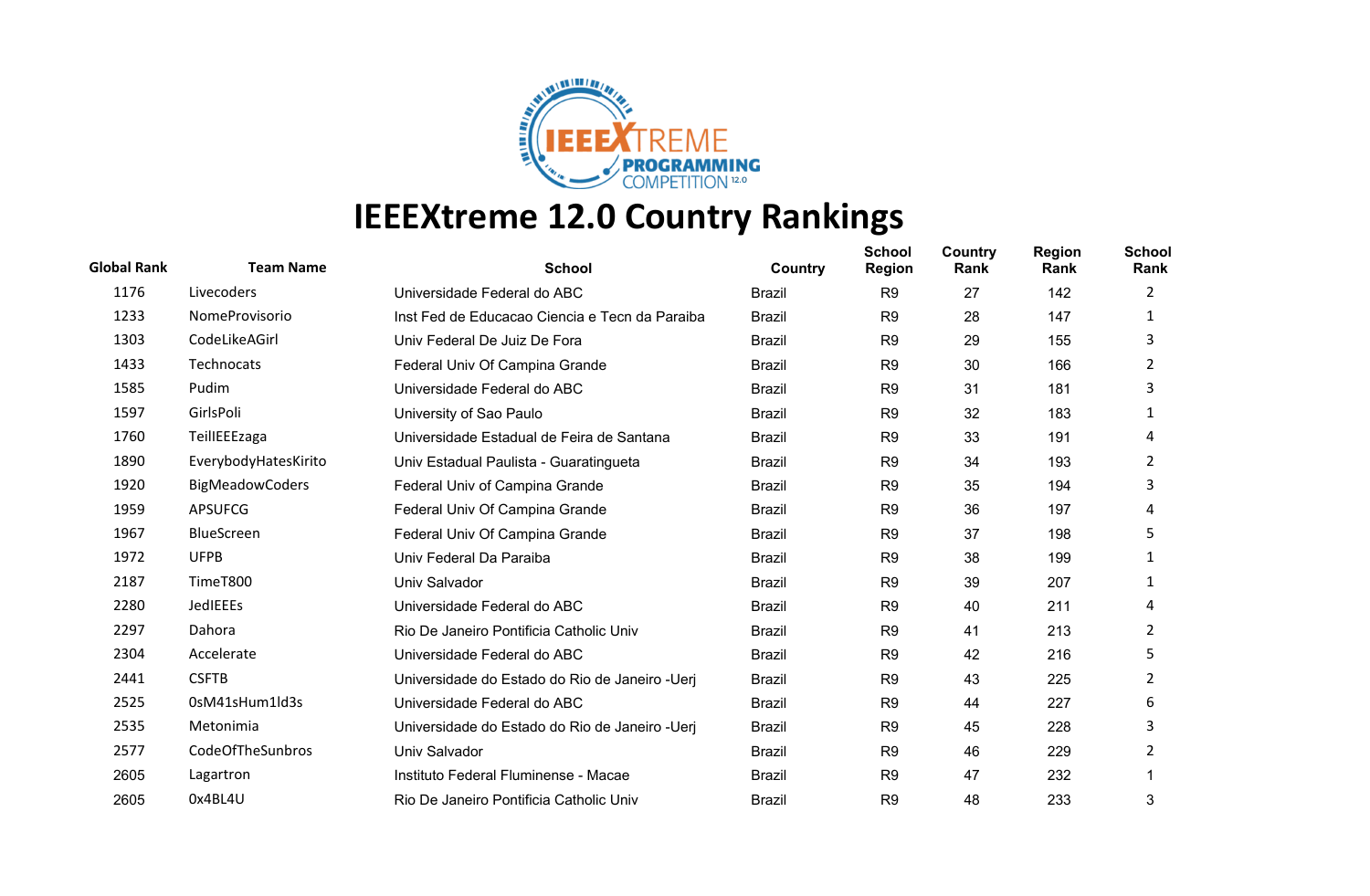

| <b>Global Rank</b> | <b>Team Name</b>   | <b>School</b>                                   | Country       | <b>School</b><br><b>Region</b> | Country<br>Rank | <b>Region</b><br>Rank | <b>School</b><br>Rank |
|--------------------|--------------------|-------------------------------------------------|---------------|--------------------------------|-----------------|-----------------------|-----------------------|
| 2607               | Thatname           | Cefet/Rj-Centro Federal De Educ Tec Csf         | <b>Brazil</b> | R <sub>9</sub>                 | 49              | 244                   | 2                     |
| 2607               | EquipeRocket       | Federal Univ Of Campina Grande                  | <b>Brazil</b> | R <sub>9</sub>                 | 50              | 247                   | 6                     |
| 2607               | <b>IFBA</b>        | Inst Fed de Educacao Ciencia e Tecnologia-Bahia | <b>Brazil</b> | R <sub>9</sub>                 | 51              | 248                   |                       |
| 2607               | SpineException     | Univ Federal Da Paraiba                         | <b>Brazil</b> | R <sub>9</sub>                 | 52              | 265                   | 2                     |
| 2607               | <b>UFPBRAS</b>     | Univ Federal Da Paraiba                         | <b>Brazil</b> | R <sub>9</sub>                 | 53              | 266                   | 3                     |
| 2607               | <b>UFPBCI</b>      | Univ Federal Da Paraiba                         | <b>Brazil</b> | R <sub>9</sub>                 | 54              | 267                   | 4                     |
| 2607               | TO <sub>0</sub>    | Univ Federal Da Paraiba                         | <b>Brazil</b> | R <sub>9</sub>                 | 55              | 268                   | 5                     |
| 2607               | WieCanDolt         | Univ Federal Da Paraiba                         | <b>Brazil</b> | R <sub>9</sub>                 | 56              | 269                   | 6                     |
| 2607               | ElectricsUnitedFC  | Univ Salvador                                   | <b>Brazil</b> | R <sub>9</sub>                 | 57              | 270                   | 3                     |
| 2607               | NunesNunes         | Univ Salvador                                   | <b>Brazil</b> | R <sub>9</sub>                 | 58              | 271                   | 4                     |
| 2607               | PylEEEUERJ         | Universidade do Estado do Rio de Janeiro - Ueri | <b>Brazil</b> | R <sub>9</sub>                 | 59              | 290                   | 4                     |
| 2607               | <b>NIGHTWIND</b>   | Universidade Federal de Santa Maria             | <b>Brazil</b> | R <sub>9</sub>                 | 60              | 291                   |                       |
| 2607               | CoffIEEE           | Universidade Federal do ABC                     | <b>Brazil</b> | R <sub>9</sub>                 | 61              | 292                   |                       |
| 16                 | <b>UBCENPH</b>     | University Of British Columbia                  | Canada        | R7                             | 1               | 1                     | 1                     |
| 77                 | <b>McBOOleans</b>  | <b>McGill Univ</b>                              | Canada        | R7                             | 2               | $\overline{2}$        |                       |
| 108                | ConcordiaTeamThree | Concordia Univ                                  | Canada        | R7                             | 3               | 3                     | 1                     |
| 124                | TheWalrus          | <b>Ryerson Univ</b>                             | Canada        | R7                             | 4               | 4                     |                       |
| 140                | ConcordiaTeamOne   | Concordia Univ                                  | Canada        | R7                             | 5               | 5                     | 2                     |
| 173                | Phishing4Doggos    | Okanagan College                                | Canada        | R7                             | 6               | 6                     | 1                     |
| 215                | TheMast3rs         | Ecole Polytechnique-Univ Of Montreal            | Canada        | R7                             | $\overline{7}$  | 7                     |                       |
| 266                | BonseAbaMuPokelel  | <b>Simon Fraser University</b>                  | Canada        | R7                             | 8               | 8                     |                       |
| 276                | Cmen               | Univ of New Brunswick                           | Canada        | R7                             | 9               | 9                     |                       |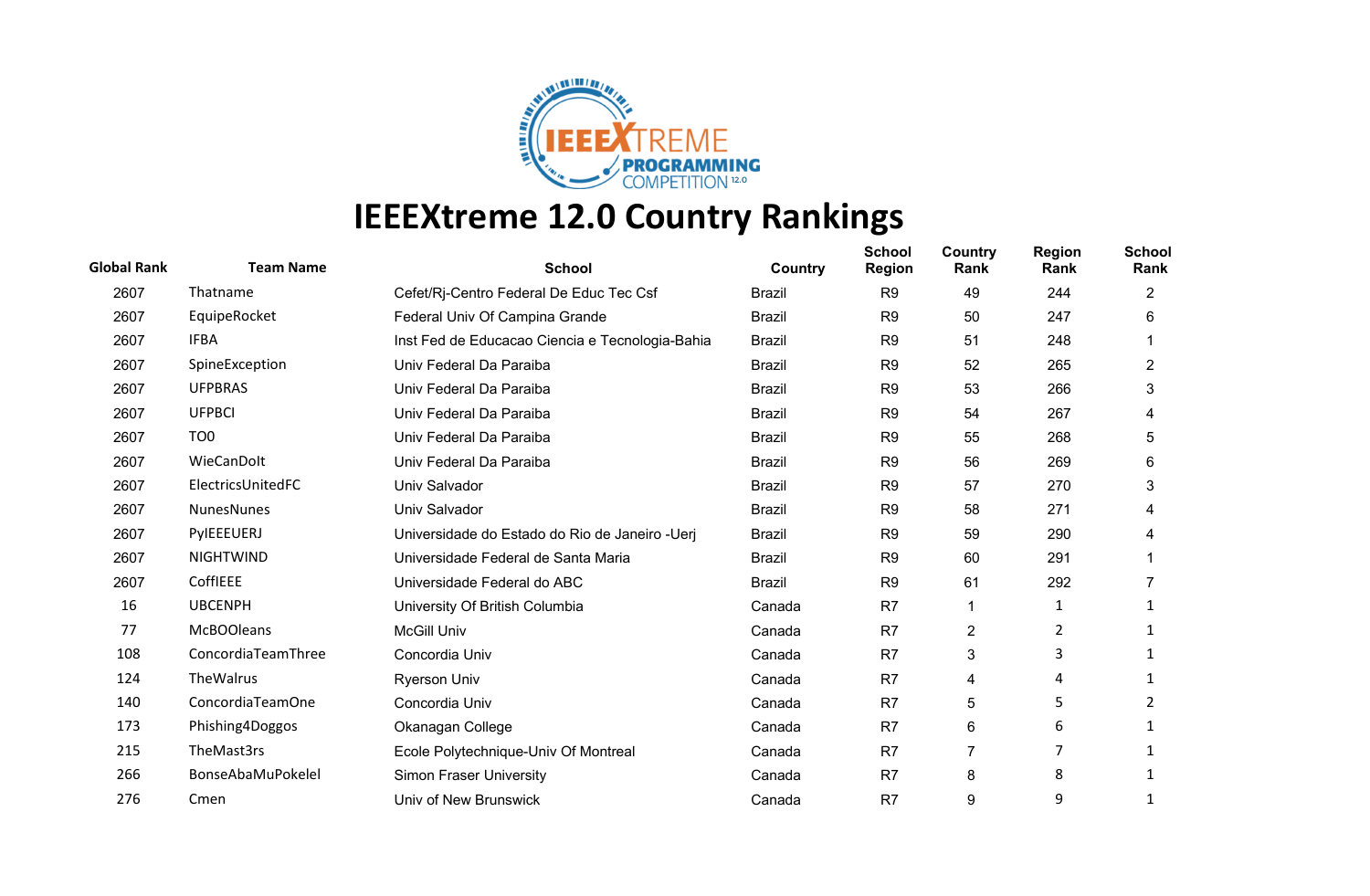

| <b>Global Rank</b> | <b>Team Name</b>     | <b>School</b>                        | Country | <b>School</b><br><b>Region</b> | Country<br>Rank | <b>Region</b><br>Rank | <b>School</b><br>Rank |
|--------------------|----------------------|--------------------------------------|---------|--------------------------------|-----------------|-----------------------|-----------------------|
| 277                | ConcordiaTeamTwo     | Concordia Univ                       | Canada  | R <sub>7</sub>                 | 10              | 10                    | 3                     |
| 306                | <b>DCIEEEts</b>      | Ecole De Technologie Superieure      | Canada  | R <sub>7</sub>                 | 11              | 11                    |                       |
| 317                | Lamp                 | University of Manitoba               | Canada  | R <sub>7</sub>                 | 12              | 12                    |                       |
| 337                | AllAmericanRegex     | University of Calgary                | Canada  | R <sub>7</sub>                 | 13              | 13                    | 1                     |
| 353                | TheRoboMermBot       | Univ of New Brunswick                | Canada  | R7                             | 14              | 14                    | 2                     |
| 363                | GreenAndGold         | Univ Of Alberta                      | Canada  | R <sub>7</sub>                 | 15              | 15                    | 1                     |
| 376                | YuWenKai             | <b>McGill Univ</b>                   | Canada  | R7                             | 16              | 16                    | 2                     |
| 410                | TheAnyKeys           | Okanagan College                     | Canada  | R <sub>7</sub>                 | 17              | 17                    | 2                     |
| 424                | polynux              | Ecole Polytechnique-Univ Of Montreal | Canada  | R <sub>7</sub>                 | 18              | 18                    | 2                     |
| 426                | PequenoBrains        | University Of British Columbia       | Canada  | R7                             | 19              | 19                    | 2                     |
| 433                | <b>ButterNut</b>     | Quebec Univ Of At Montreal           | Canada  | R7                             | 20              | 20                    | 1                     |
| 455                | Vijaya               | University Of British Columbia       | Canada  | R <sub>7</sub>                 | 21              | 21                    | 3                     |
| 461                | alwaysSegmentationEr | University of Manitoba               | Canada  | R <sub>7</sub>                 | 22              | 22                    | 2                     |
| 478                | VHSCrassettes        | Univ De Moncton                      | Canada  | R <sub>7</sub>                 | 23              | 23                    | 1                     |
| 480                | GenIEEETS            | Ecole De Technologie Superieure      | Canada  | R7                             | 24              | 24                    | 2                     |
| 500                | <b>PDR</b>           | Univ De Moncton                      | Canada  | R7                             | 25              | 25                    | 2                     |
| 518                | <b>FDS</b>           | University Of British Columbia       | Canada  | R <sub>7</sub>                 | 26              | 26                    | 4                     |
| 533                | ValarMorghulis       | University of Manitoba               | Canada  | R <sub>7</sub>                 | 27              | 27                    | 3                     |
| 538                | GeeknFreak           | Lakehead Univ                        | Canada  | R <sub>7</sub>                 | 28              | 28                    | 1                     |
| 583                | <b>Bullfrogs</b>     | University of Calgary                | Canada  | R <sub>7</sub>                 | 29              | 29                    | 2                     |
| 590                | XORdinary            | Lakehead Univ                        | Canada  | R7                             | 30              | 30                    | 2                     |
| 591                | RyersonML            | <b>Ryerson Univ</b>                  | Canada  | R7                             | 31              | 31                    | 2                     |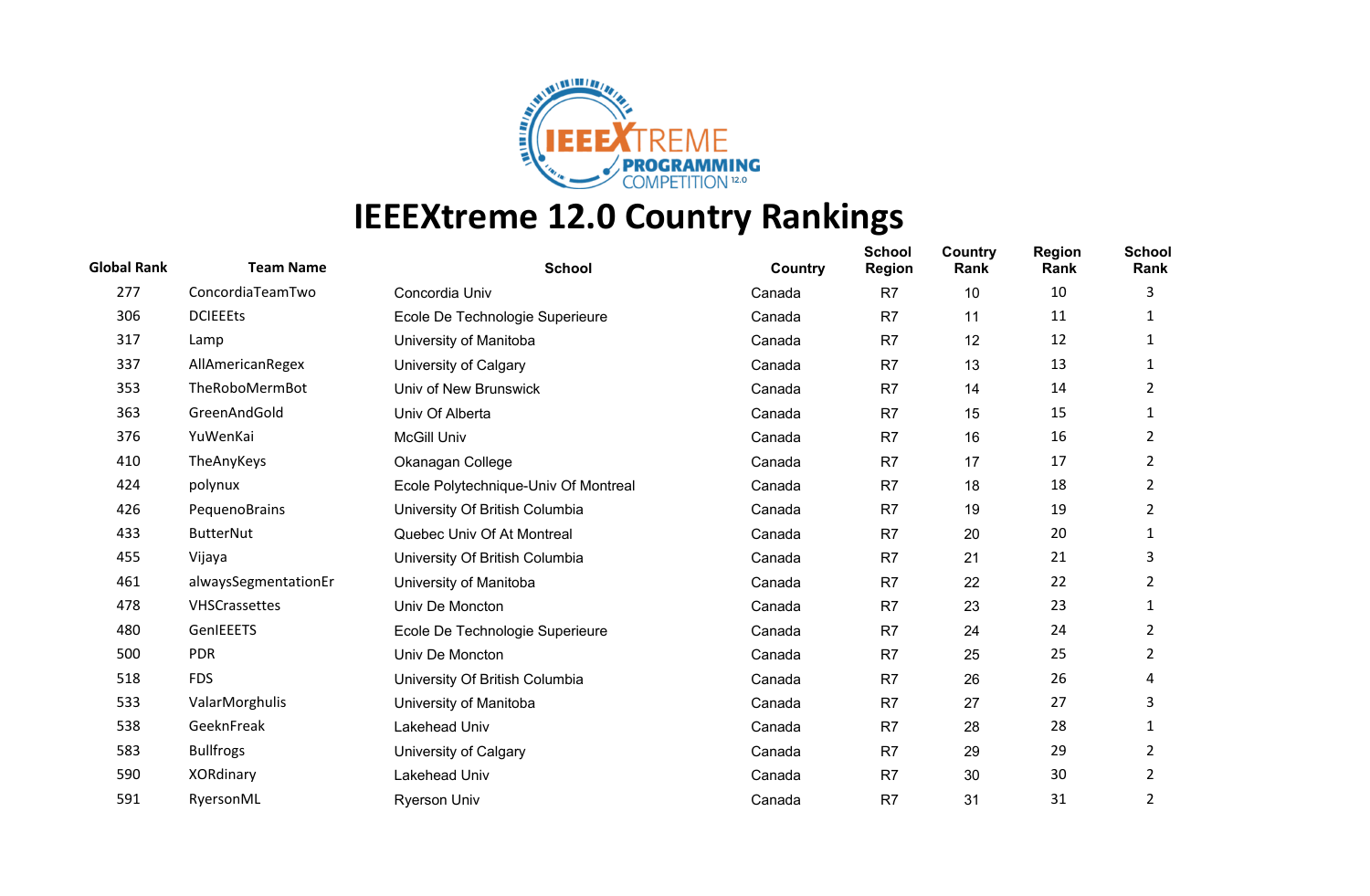

| <b>Global Rank</b> | <b>Team Name</b>    | <b>School</b>                                   | <b>Country</b> | <b>School</b><br><b>Region</b> | Country<br>Rank | <b>Region</b><br>Rank | <b>School</b><br>Rank |
|--------------------|---------------------|-------------------------------------------------|----------------|--------------------------------|-----------------|-----------------------|-----------------------|
| 617                | Magicarpe           | Ecole Polytechnique-Univ Of Montreal            | Canada         | R <sub>7</sub>                 | 32              | 32                    | 3                     |
| 624                | CopperCanyon        | Memorial Univ Of Newfoundland                   | Canada         | R7                             | 33              | 33                    |                       |
| 671                | AndYetItCompiles    | University of Manitoba                          | Canada         | R7                             | 34              | 34                    | 4                     |
| 672                | tAbSnOtSpAcEs       | University of Manitoba                          | Canada         | R <sub>7</sub>                 | 35              | 35                    | 5                     |
| 680                | TeamC00l            | Okanagan College                                | Canada         | R7                             | 36              | 36                    | 3                     |
| 725                | LesCopains          | Ecole Polytechnique-Univ Of Montreal            | Canada         | R <sub>7</sub>                 | 37              | 37                    | 4                     |
| 727                | CodeDiggers         | Quebec Univ Of-Trois Rivieres                   | Canada         | R7                             | 38              | 38                    |                       |
| 732                | <b>BauerTeam</b>    | Ecole Polytechnique-Univ Of Montreal            | Canada         | R <sub>7</sub>                 | 39              | 39                    | 5                     |
| 734                | Inexperienced       | Univ De Moncton                                 | Canada         | R7                             | 40              | 40                    | 3                     |
| 742                | QuantumPs           | Ecole Polytechnique-Univ Of Montreal            | Canada         | R <sub>7</sub>                 | 41              | 41                    | 6                     |
| 743                | absoluteUnitTests   | Memorial Univ Of Newfoundland                   | Canada         | R7                             | 42              | 42                    | 2                     |
| 764                | FranceVsQuebec      | Univ Du Quebec                                  | Canada         | R <sub>7</sub>                 | 43              | 43                    |                       |
| 783                | Denim               | Memorial Univ Of Newfoundland                   | Canada         | R7                             | 44              | 44                    | 3                     |
| 807                | FusionPower         | Univ of New Brunswick                           | Canada         | R <sub>7</sub>                 | 45              | 45                    | 3                     |
| 828                | ConcordiaTeamSeven  | Concordia Univ                                  | Canada         | R7                             | 46              | 46                    | 4                     |
| 918                | TheSafetySquinters  | University of Manitoba                          | Canada         | R <sub>7</sub>                 | 47              | 47                    | 6                     |
| 929                | Humber1             | Humber College Inst of Tech & Advanced Learning | Canada         | R <sub>7</sub>                 | 48              | 48                    | 1                     |
| 932                | <b>RKNGIV</b>       | University of Manitoba                          | Canada         | R <sub>7</sub>                 | 49              | 49                    |                       |
| 942                | AKIMU               | Okanagan College                                | Canada         | R7                             | 50              | 50                    | 4                     |
| 957                | FourBytes           | Simon Fraser University                         | Canada         | R7                             | 51              | 51                    | 2                     |
| 977                | <b>INRSstudents</b> | Institut Natl de la Recherche Scientifique INRS | Canada         | R7                             | 52              | 52                    |                       |
| 1017               | <b>OutOfBounds</b>  | Quebec Univ Of At Montreal                      | Canada         | R7                             | 53              | 53                    | 2                     |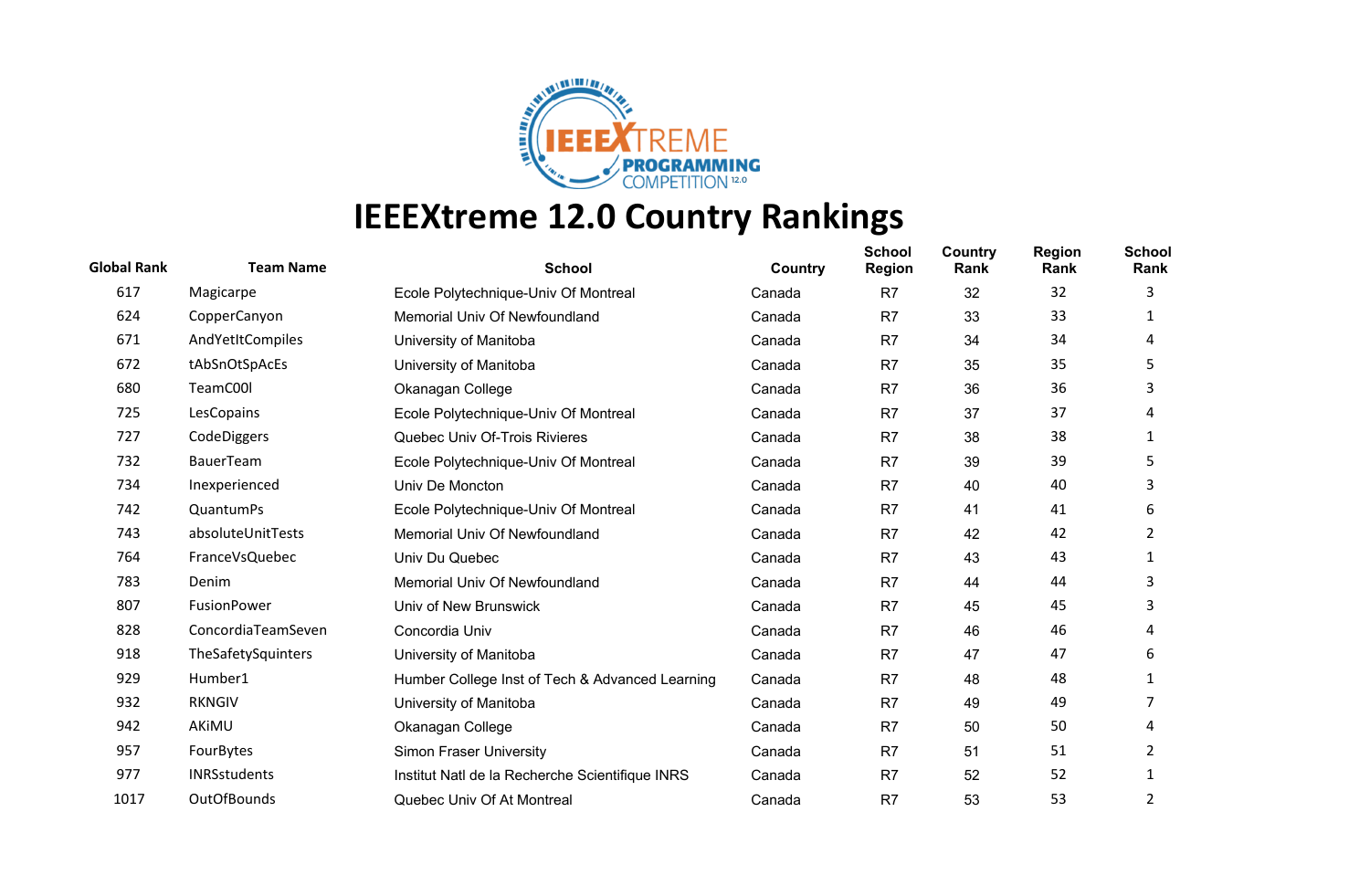

| <b>Global Rank</b> | <b>Team Name</b>    | <b>School</b>                                   | Country | <b>School</b><br><b>Region</b> | Country<br>Rank | <b>Region</b><br>Rank | <b>School</b><br>Rank |
|--------------------|---------------------|-------------------------------------------------|---------|--------------------------------|-----------------|-----------------------|-----------------------|
| 1028               | <b>CIA</b>          | Humber College Inst of Tech & Advanced Learning | Canada  | R <sub>7</sub>                 | 54              | 54                    | 2                     |
| 1051               | ALU                 | <b>Ryerson Univ</b>                             | Canada  | R <sub>7</sub>                 | 55              | 55                    | 3                     |
| 1129               | ConcordiaTeamSix    | Concordia Univ                                  | Canada  | R7                             | 56              | 56                    | 5                     |
| 1175               | Aymar               | <b>McGill Univ</b>                              | Canada  | R7                             | 57              | 57                    | 3                     |
| 1179               | Humber3             | Humber College Inst of Tech & Advanced Learning | Canada  | R <sub>7</sub>                 | 58              | 58                    | 3                     |
| 1183               | InfoCrusher         | Ecole Polytechnique-Univ Of Montreal            | Canada  | R <sub>7</sub>                 | 59              | 59                    |                       |
| 1315               | Humber <sub>2</sub> | Humber College Inst of Tech & Advanced Learning | Canada  | R7                             | 60              | 60                    | 4                     |
| 1320               | PotatOS             | <b>McGill Univ</b>                              | Canada  | R <sub>7</sub>                 | 61              | 61                    | 4                     |
| 1321               | BaZhaHey            | University Of British Columbia                  | Canada  | R <sub>7</sub>                 | 62              | 62                    | 5                     |
| 1344               | IEEEXtremeUCalgary1 | University of Calgary                           | Canada  | R <sub>7</sub>                 | 63              | 63                    | 3                     |
| 1361               | ConcordiaTeamFour   | Concordia Univ                                  | Canada  | R7                             | 64              | 64                    | 6                     |
| 1379               | TuringComplete      | University of Calgary                           | Canada  | R <sub>7</sub>                 | 65              | 65                    | 4                     |
| 1386               | ConcordiaTeamFive   | Concordia Univ                                  | Canada  | R <sub>7</sub>                 | 66              | 66                    | 7                     |
| 1393               | AuntJemima          | Quebec Univ Of-Trois Rivieres                   | Canada  | R <sub>7</sub>                 | 67              | 67                    | 2                     |
| 1394               | Fritz               | Quebec Univ Of-Trois Rivieres                   | Canada  | R7                             | 68              | 68                    | 3                     |
| 1412               | ConcordiaTeamEight  | Concordia Univ                                  | Canada  | R <sub>7</sub>                 | 69              | 69                    | 8                     |
| 1435               | SquadFam            | Univ De Moncton                                 | Canada  | R <sub>7</sub>                 | 70              | 70                    | 4                     |
| 1469               | LionKing            | University Of British Columbia                  | Canada  | R7                             | 71              | 71                    | 6                     |
| 1484               | McMasterSB3         | <b>McMaster Univ</b>                            | Canada  | R7                             | 72              | 72                    | 1                     |
| 1572               | R3Code              | Lakehead Univ                                   | Canada  | R <sub>7</sub>                 | 73              | 73                    | 3                     |
| 1598               | smoothbrains        | University Of British Columbia                  | Canada  | R <sub>7</sub>                 | 74              | 74                    |                       |
| 1649               | McMasterSB4         | <b>McMaster Univ</b>                            | Canada  | R <sub>7</sub>                 | 75              | 75                    | 2                     |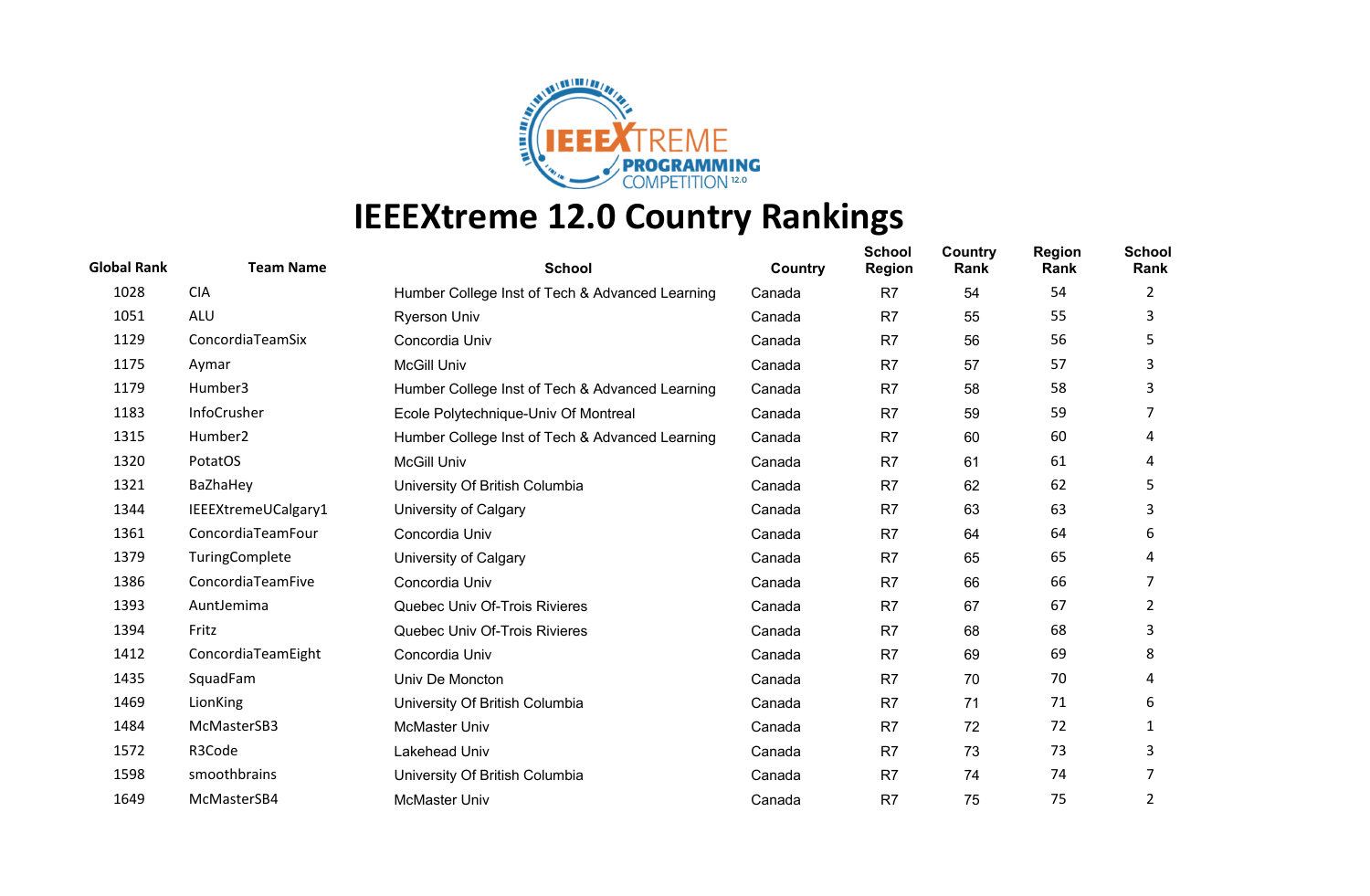

| <b>Global Rank</b> | <b>Team Name</b>    | <b>School</b>                              | Country | <b>School</b><br><b>Region</b> | Country<br>Rank | <b>Region</b><br>Rank | <b>School</b><br>Rank |
|--------------------|---------------------|--------------------------------------------|---------|--------------------------------|-----------------|-----------------------|-----------------------|
| 1661               | GraceAndHopper      | Quebec Univ Of At Montreal                 | Canada  | R <sub>7</sub>                 | 76              | 76                    | 3                     |
| 1778               | IsNullOrEmpty       | <b>Ryerson Univ</b>                        | Canada  | R7                             | 77              | 77                    | 4                     |
| 1893               | <b>BCH</b>          | <b>Simon Fraser University</b>             | Canada  | R7                             | 78              | 78                    | 3                     |
| 1971               | TheFlyingEagle      | Univ of New Brunswick                      | Canada  | R <sub>7</sub>                 | 79              | 79                    | 4                     |
| 1975               | Ryteam2             | <b>Ryerson Univ</b>                        | Canada  | R7                             | 80              | 80                    | 5                     |
| 2037               | <b>MASKD</b>        | Ryerson Univ                               | Canada  | R7                             | 81              | 81                    | 6                     |
| 2060               | CCteamo3            | Conestoga Inst of Tech & Advanced Learning | Canada  | R7                             | 82              | 82                    | 1                     |
| 2089               | <b>DynamicFrogs</b> | University Of British Columbia             | Canada  | R <sub>7</sub>                 | 83              | 83                    | 8                     |
| 2195               | Imln                | University of Calgary                      | Canada  | R <sub>7</sub>                 | 84              | 84                    | 5                     |
| 2196               | Bakht               | University of Calgary                      | Canada  | R <sub>7</sub>                 | 85              | 85                    | 6                     |
| 2197               | DoingMyBest         | University of Calgary                      | Canada  | R <sub>7</sub>                 | 86              | 86                    |                       |
| 2259               | McMasterSB1         | <b>McMaster Univ</b>                       | Canada  | R7                             | 87              | 87                    | 3                     |
| 2311               | <b>RAM</b>          | Lakehead Univ                              | Canada  | R <sub>7</sub>                 | 88              | 88                    | 4                     |
| 2312               | oofMint             | Conestoga Inst of Tech & Advanced Learning | Canada  | R <sub>7</sub>                 | 89              | 89                    | 2                     |
| 2316               | BinaryLove          | University Of British Columbia             | Canada  | R7                             | 90              | 90                    | 9                     |
| 2320               | last                | University of Calgary                      | Canada  | R7                             | 91              | 91                    | 8                     |
| 2336               | somethingCool       | <b>Ryerson Univ</b>                        | Canada  | R7                             | 92              | 92                    |                       |
| 2414               | Moth                | University of Manitoba                     | Canada  | R7                             | 93              | 93                    | 8                     |
| 2425               | <b>Boolin</b>       | <b>Ryerson Univ</b>                        | Canada  | R <sub>7</sub>                 | 94              | 94                    | 8                     |
| 2605               | TuringMachina       | University of Calgary                      | Canada  | R <sub>7</sub>                 | 95              | 95                    | 9                     |
| 2607               | Hashbang            | Conestoga Inst of Tech & Advanced Learning | Canada  | R <sub>7</sub>                 | 96              | 96                    | 3                     |
| 2607               | McMasterSB2         | <b>McMaster Univ</b>                       | Canada  | R7                             | 97              | 97                    | 4                     |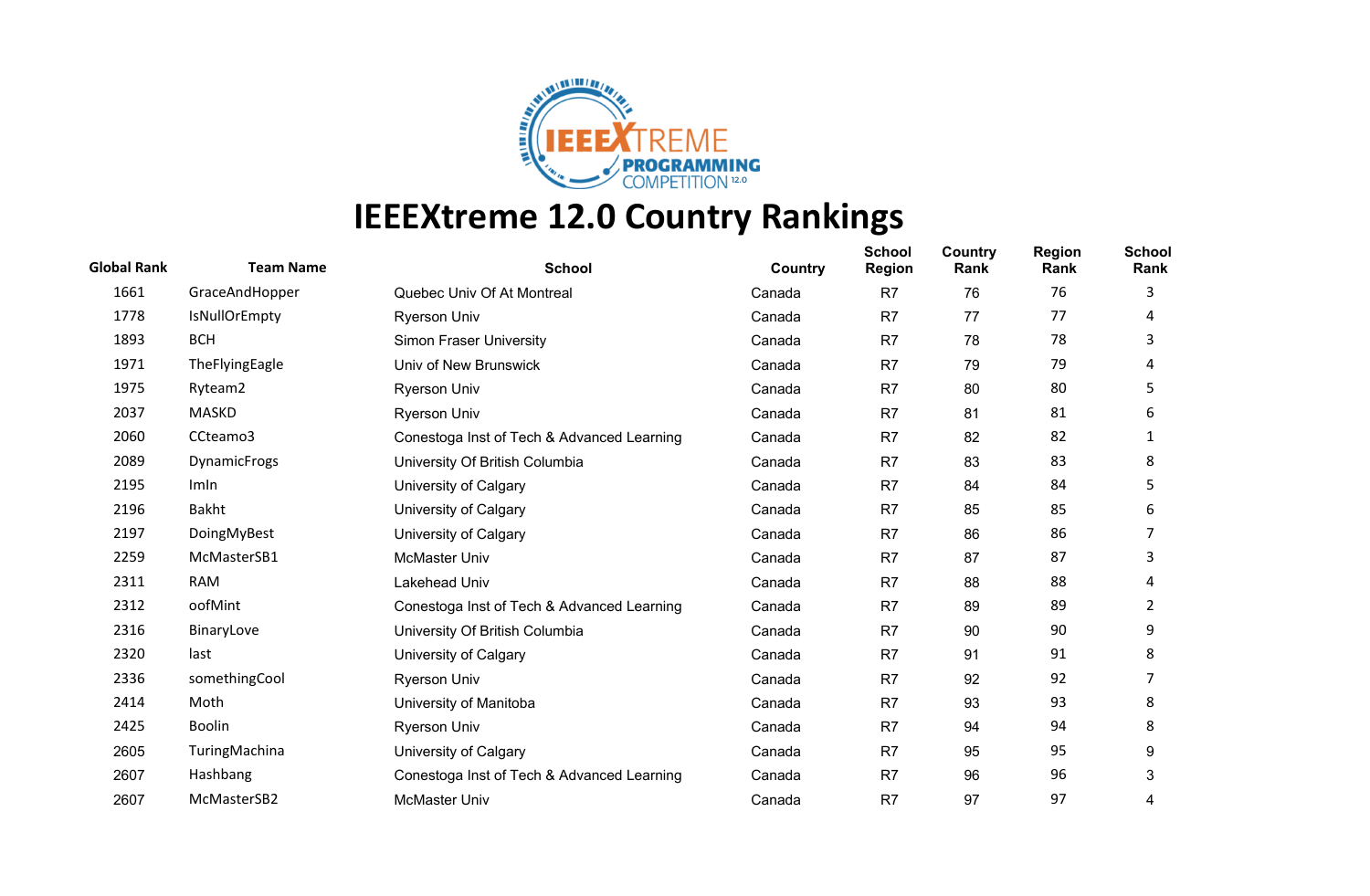

| <b>Global Rank</b> | <b>Team Name</b>  | <b>School</b>                                   | Country | <b>School</b><br><b>Region</b> | Country<br>Rank | <b>Region</b><br>Rank | <b>School</b><br>Rank |
|--------------------|-------------------|-------------------------------------------------|---------|--------------------------------|-----------------|-----------------------|-----------------------|
| 2607               | OCCOSC01          | Okanagan College                                | Canada  | R <sub>7</sub>                 | 98              | 98                    | 5                     |
| 2607               | Zelectri          | <b>Ryerson Univ</b>                             | Canada  | R7                             | 99              | 99                    | 9                     |
| 2607               | <b>RBC</b>        | <b>Ryerson Univ</b>                             | Canada  | R7                             | 100             | 100                   | 10                    |
| 2607               | <b>MegaBiites</b> | <b>Ryerson Univ</b>                             | Canada  | R <sub>7</sub>                 | 101             | 101                   | 11                    |
| 2607               | NoNameException   | University Of British Columbia                  | Canada  | R7                             | 102             | 102                   | 10                    |
| 2607               | SpicyVegans       | University of Calgary                           | Canada  | R <sub>7</sub>                 | 103             | 103                   | 10                    |
| 2607               | Atom              | University of Calgary                           | Canada  | R <sub>7</sub>                 | 104             | 104                   | 11                    |
| 2607               | Dynamic01         | University of Calgary                           | Canada  | R <sub>7</sub>                 | 105             | 105                   | 12                    |
| 2607               | TeamA             | Waterloo Univ of-Stream A                       | Canada  | R <sub>7</sub>                 | 106             | 106                   |                       |
| 29                 | LosTigresDuros    | Universidad de Chile                            | Chile   | R <sub>9</sub>                 | 1               | 6                     |                       |
| 580                | Raumn             | Universidad Diego Portales                      | Chile   | R <sub>9</sub>                 | 2               | 67                    | 1                     |
| 1120               | CAOROSBAN         | Universidad Andres Bello                        | Chile   | R <sub>9</sub>                 | 3               | 138                   | 1                     |
| 2138               | LosRoticos        | Universidad Diego Portales                      | Chile   | R <sub>9</sub>                 | 4               | 205                   | 2                     |
| 2302               | LosPaella         | Universidad De Chile                            | Chile   | R <sub>9</sub>                 | 5               | 215                   | 2                     |
| 2340               | OWPin7652         | Universidad Diego Portales                      | Chile   | R <sub>9</sub>                 | 6               | 220                   | 3                     |
| 2366               | LosMkkos          | Universidad Diego Portales                      | Chile   | R <sub>9</sub>                 | 7               | 223                   | 4                     |
| 2605               | LCDTreap          | Universidad Diego Portales                      | Chile   | R <sub>9</sub>                 | 8               | 236                   | 5                     |
| 2607               | <b>PIMP</b>       | Universidad Diego Portales                      | Chile   | R <sub>9</sub>                 | 9               | 281                   | 6                     |
| 2                  | FatCat            | China Univ Of Electronic Science And Tech UESTC | China   | R <sub>0</sub>                 | 1               |                       | 1                     |
| 8                  | ZhenXiang         | China Univ Of Electronic Science And Tech UESTC | China   | R <sub>0</sub>                 | 2               | $\overline{2}$        | 2                     |
| 39                 | ACDream           | China Univ Of Electronic Science And Tech UESTC | China   | R <sub>0</sub>                 | 3               | 12                    | 3                     |
| 46                 | Sugar             | China Univ Of Electronic Science And Tech UESTC | China   | R <sub>0</sub>                 | 4               | 13                    | 4                     |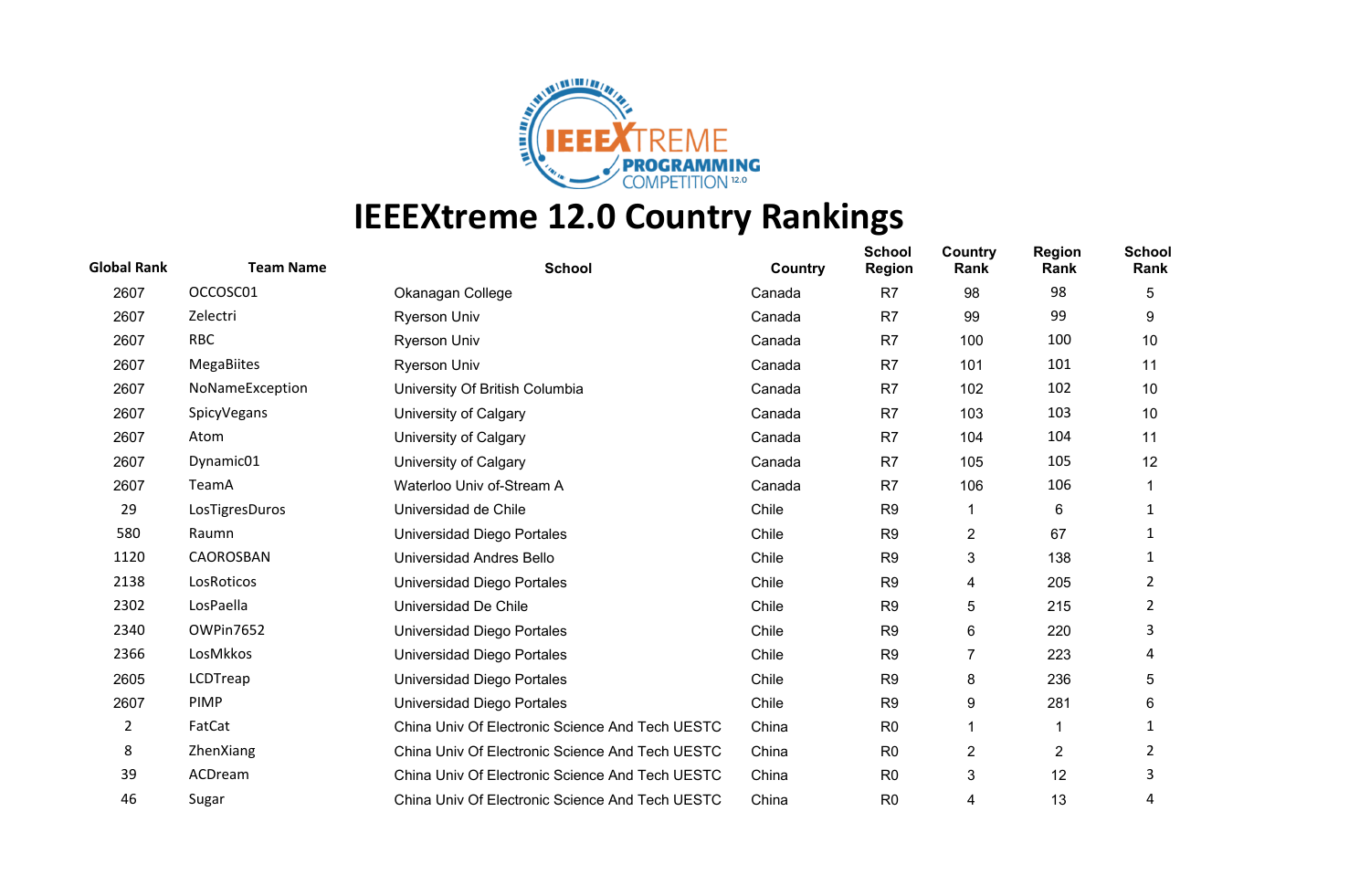

| <b>Global Rank</b> | <b>Team Name</b>          | <b>School</b>                                   | <b>Country</b> | <b>School</b><br><b>Region</b> | <b>Country</b><br>Rank | <b>Region</b><br>Rank | <b>School</b><br>Rank |
|--------------------|---------------------------|-------------------------------------------------|----------------|--------------------------------|------------------------|-----------------------|-----------------------|
| 49                 | <b>BJUTQAQ</b>            | Beijing University of Technology                | China          | R <sub>0</sub>                 | 5                      | 15                    |                       |
| 50                 | InvisibleMan              | China Univ Of Electronic Science & Tech-UESTC   | China          | R <sub>0</sub>                 | 6                      | 16                    | 5.                    |
| 53                 | <b>BJUTGoodConstant</b>   | Beijing University of Technology                | China          | R <sub>0</sub>                 | 7                      | 17                    | 2                     |
| 67                 | <b>BJUTASSERT</b>         | Beijing University of Technology                | China          | R <sub>0</sub>                 | 8                      | 22                    | 3                     |
| 68                 | overcoded                 | China Univ Of Electronic Science And Tech UESTC | China          | R <sub>0</sub>                 | 9                      | 23                    | 6                     |
| 69                 | automata                  | China Univ Of Electronic Science And Tech UESTC | China          | R <sub>0</sub>                 | 10                     | 24                    |                       |
| 87                 | <b>BJUTReminder</b>       | Beijing University of Technology                | China          | R <sub>0</sub>                 | 11                     | 30                    | 4                     |
| 94                 | XidianCC1WEI              | <b>Xidian University</b>                        | China          | R <sub>0</sub>                 | 12                     | 35                    | 1                     |
| 106                | <b>STRIVE</b>             | China Univ Of Electronic Science And Tech UESTC | China          | R <sub>0</sub>                 | 13                     | 37                    | 8                     |
| 139                | ThatTeam                  | China Univ Of Electronic Science And Tech UESTC | China          | R <sub>0</sub>                 | 14                     | 45                    | 9                     |
| 161                | ManGo                     | China Univ Of Electronic Science And Tech UESTC | China          | R <sub>0</sub>                 | 15                     | 54                    | 10                    |
| 165                | BJUTAllofyourscouldb      | Beijing University of Technology                | China          | R <sub>0</sub>                 | 16                     | 55                    | 5.                    |
| 177                | BJUTYingYingYing          | Beijing University of Technology                | China          | R <sub>0</sub>                 | 17                     | 57                    | 6                     |
| 195                | GOGOGO                    | China Univ Of Electronic Science & Tech-UESTC   | China          | R <sub>0</sub>                 | 18                     | 66                    | 11                    |
| 205                | Hello                     | China Univ Of Electronic Science And Tech UESTC | China          | R <sub>0</sub>                 | 19                     | 67                    | 12                    |
| 206                | world                     | China Univ Of Electronic Science And Tech UESTC | China          | R <sub>0</sub>                 | 20                     | 68                    | 13                    |
| 210                | 202418                    | China Univ Of Electronic Science & Tech-UESTC   | China          | R <sub>0</sub>                 | 21                     | 71                    | 14                    |
| 211                | fighting                  | China Univ Of Electronic Science And Tech UESTC | China          | R <sub>0</sub>                 | 22                     | 72                    | 15                    |
| 214                | <b>BJUTBestHelloWorld</b> | Beijing University of Technology                | China          | R <sub>0</sub>                 | 23                     | 74                    | 7                     |
| 229                | NewStar                   | China Univ Of Electronic Science And Tech UESTC | China          | R <sub>0</sub>                 | 24                     | 77                    | 16                    |
| 236                | ANG                       | China Univ Of Electronic Science & Tech-UESTC   | China          | R <sub>0</sub>                 | 25                     | 82                    | 17                    |
| 240                | DevilCat                  | China Univ Of Electronic Science And Tech UESTC | China          | R <sub>0</sub>                 | 26                     | 83                    | 18                    |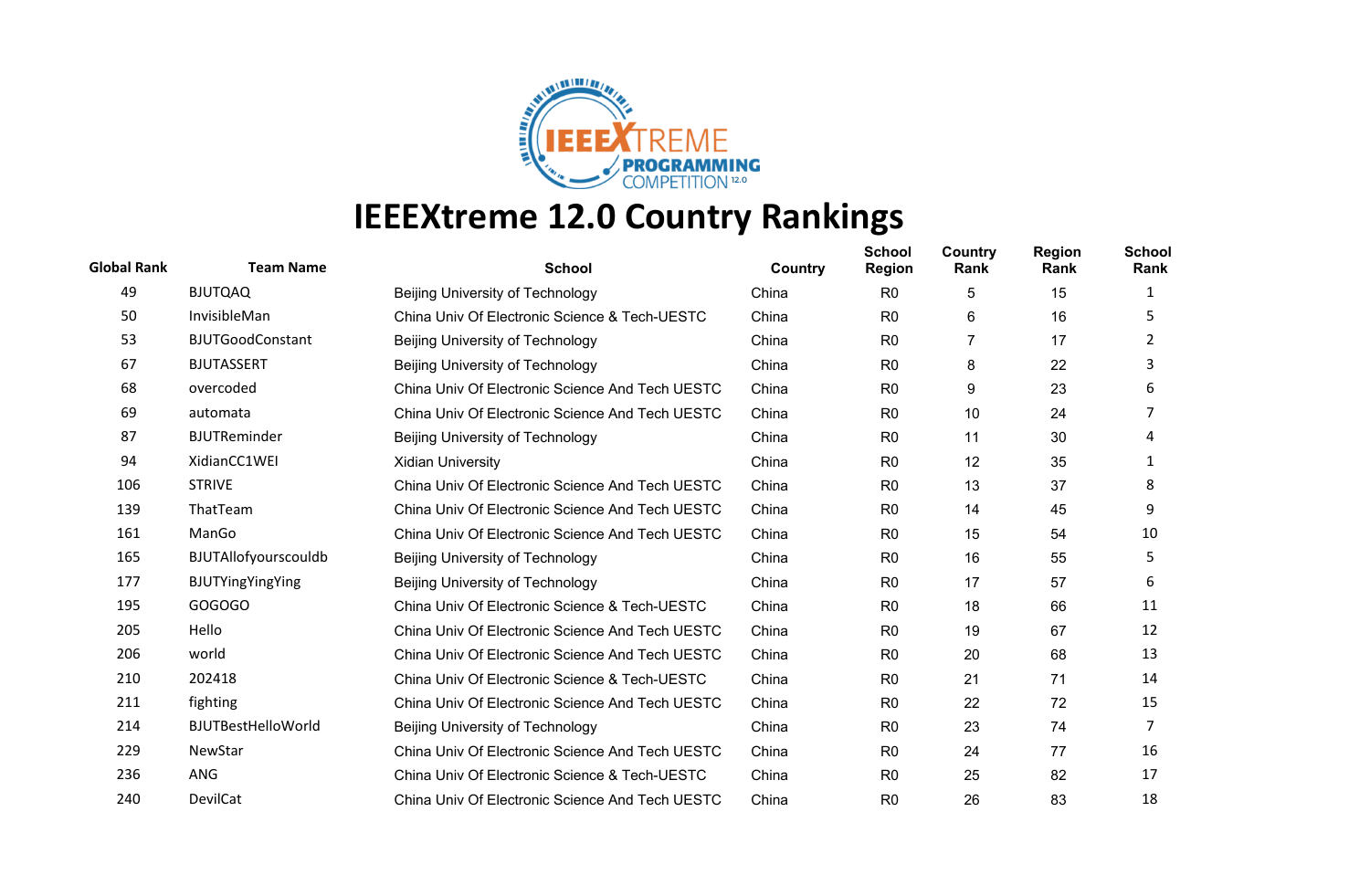

| <b>Global Rank</b> | <b>Team Name</b>    | <b>School</b>                                   | Country | <b>School</b><br><b>Region</b> | Country<br>Rank | <b>Region</b><br>Rank | <b>School</b><br>Rank |
|--------------------|---------------------|-------------------------------------------------|---------|--------------------------------|-----------------|-----------------------|-----------------------|
| 243                | ErrorNotFoundPart2  | <b>Zhejiang University</b>                      | China   | R <sub>0</sub>                 | 27              | 85                    | 1                     |
| 253                | BoomBaYa            | China Univ Of Electronic Science & Tech-UESTC   | China   | R <sub>0</sub>                 | 28              | 92                    | 19                    |
| 255                | Feeders             | China Univ Of Electronic Science And Tech UESTC | China   | R <sub>0</sub>                 | 29              | 93                    | 20                    |
| 256                | SomeTeam            | China Univ Of Electronic Science And Tech UESTC | China   | R <sub>0</sub>                 | 30              | 94                    | 21                    |
| 257                | alphagogogo         | China Univ Of Electronic Science And Tech UESTC | China   | R <sub>0</sub>                 | 31              | 95                    | 22                    |
| 258                | Miaow               | China Univ Of Electronic Science & Tech-UESTC   | China   | R <sub>0</sub>                 | 32              | 96                    | 23                    |
| 260                | xtremer             | China Univ Of Electronic Science And Tech UESTC | China   | R <sub>0</sub>                 | 33              | 97                    | 24                    |
| 267                | Diver               | China Univ Of Electronic Science & Tech-UESTC   | China   | R <sub>0</sub>                 | 34              | 99                    | 25                    |
| 271                | littlesun           | China Univ Of Electronic Science And Tech UESTC | China   | R <sub>0</sub>                 | 35              | 101                   | 26                    |
| 286                | Trekkerz            | China Univ Of Electronic Science And Tech UESTC | China   | R <sub>0</sub>                 | 36              | 104                   | 27                    |
| 289                | Dreamer             | China Univ Of Electronic Science And Tech UESTC | China   | R <sub>0</sub>                 | 37              | 106                   | 28                    |
| 293                | <b>BJUTMirac1e</b>  | Beijing University of Technology                | China   | R <sub>0</sub>                 | 38              | 107                   | 8                     |
| 297                | patiencefromZhou    | China Univ Of Electronic Science & Tech-UESTC   | China   | R <sub>0</sub>                 | 39              | 110                   | 29                    |
| 312                | Runyang             | China Univ Of Electronic Science And Tech UESTC | China   | R <sub>0</sub>                 | 40              | 115                   | 30                    |
| 313                | odd                 | China Univ Of Electronic Science & Tech-UESTC   | China   | R <sub>0</sub>                 | 41              | 116                   | 31                    |
| 318                | SuperYangGo         | China Univ Of Electronic Science & Tech-UESTC   | China   | R <sub>0</sub>                 | 42              | 117                   | 32                    |
| 319                | GandW               | China Univ Of Electronic Science & Tech-UESTC   | China   | R <sub>0</sub>                 | 43              | 118                   | 33                    |
| 325                | <b>BJUTLyingWin</b> | <b>Beijing University of Technology</b>         | China   | R <sub>0</sub>                 | 44              | 119                   | 9                     |
| 335                | CIndian             | China Univ Of Electronic Science And Tech UESTC | China   | R <sub>0</sub>                 | 45              | 120                   | 34                    |
| 341                | Jian2workspace      | China Univ Of Electronic Science And Tech UESTC | China   | R <sub>0</sub>                 | 46              | 122                   | 35                    |
| 346                | <b>MEE</b>          | China Univ Of Electronic Science And Tech UESTC | China   | R <sub>0</sub>                 | 47              | 123                   | 36                    |
| 347                | dayafterday         | China Univ Of Electronic Science And Tech UESTC | China   | R <sub>0</sub>                 | 48              | 124                   | 37                    |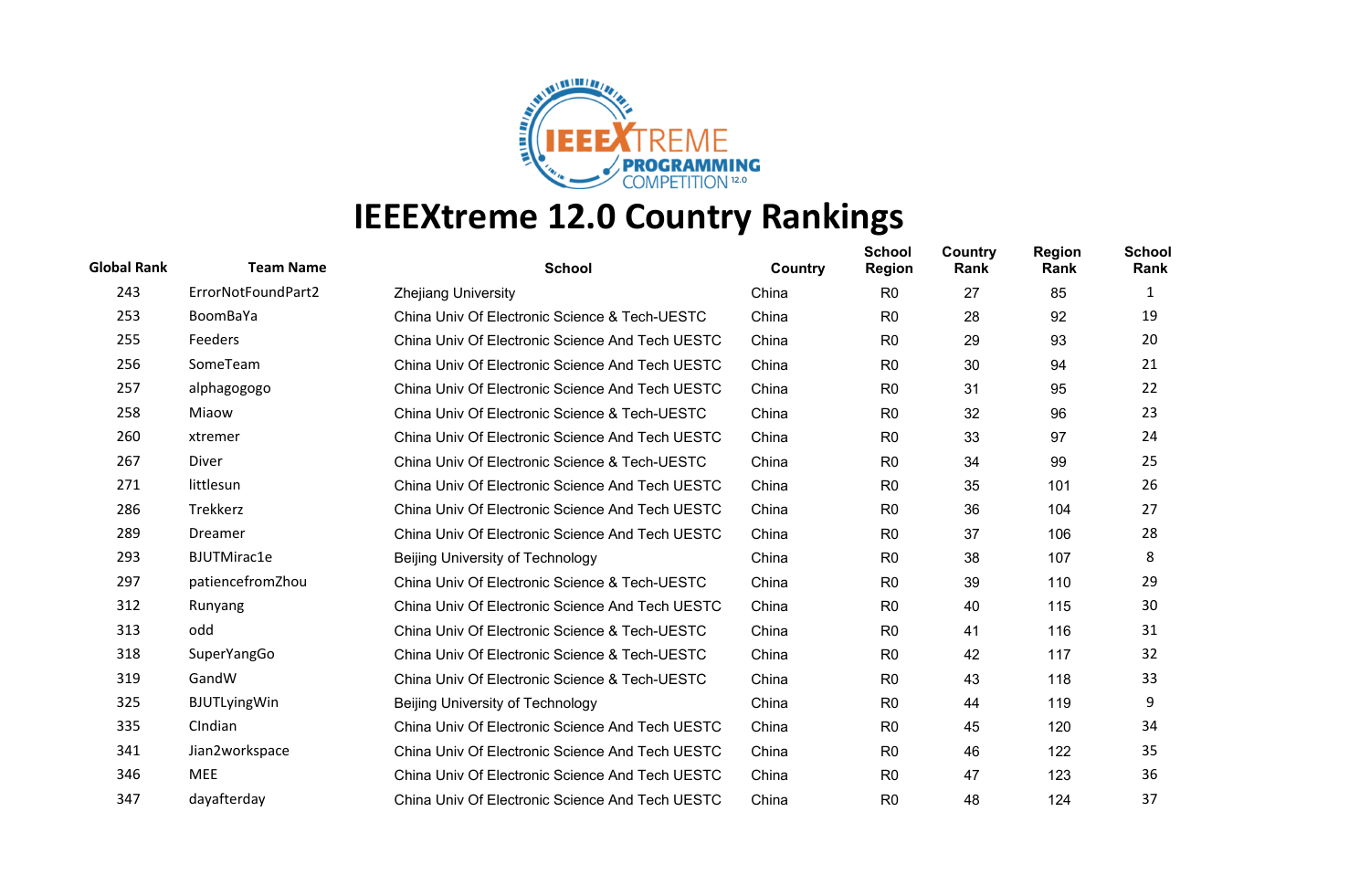

| <b>Global Rank</b> | <b>Team Name</b>   | <b>School</b>                                   | Country | <b>School</b><br><b>Region</b> | Country<br>Rank | <b>Region</b><br>Rank | <b>School</b><br>Rank |
|--------------------|--------------------|-------------------------------------------------|---------|--------------------------------|-----------------|-----------------------|-----------------------|
| 357                | XidianCC5XIAO      | <b>Xidian University</b>                        | China   | R <sub>0</sub>                 | 49              | 130                   | 2                     |
| 373                | <b>QIANYE</b>      | China Univ Of Electronic Science & Tech-UESTC   | China   | R <sub>0</sub>                 | 50              | 131                   | 38                    |
| 377                | Bee666             | China Univ Of Electronic Science And Tech UESTC | China   | R <sub>0</sub>                 | 51              | 134                   | 39                    |
| 378                | <b>Blasting</b>    | China Univ Of Electronic Science And Tech UESTC | China   | R <sub>0</sub>                 | 52              | 135                   | 40                    |
| 386                | XidianCC4WANG      | <b>Xidian University</b>                        | China   | R <sub>0</sub>                 | 53              | 139                   | 3                     |
| 394                | ZeroToOne          | China Univ Of Electronic Science And Tech UESTC | China   | R <sub>0</sub>                 | 54              | 140                   | 41                    |
| 401                | fightingGLL        | China Univ Of Electronic Science And Tech UESTC | China   | R <sub>0</sub>                 | 55              | 142                   | 42                    |
| 409                | FireStarter        | China Univ Of Electronic Science And Tech UESTC | China   | R <sub>0</sub>                 | 56              | 145                   | 43                    |
| 413                | YLoveY             | China Univ Of Electronic Science And Tech UESTC | China   | R <sub>0</sub>                 | 57              | 146                   | 44                    |
| 420                | currymvp           | China Univ Of Electronic Science And Tech UESTC | China   | R <sub>0</sub>                 | 58              | 149                   | 45                    |
| 422                | WildDonkeyCommando | China Univ Of Electronic Science And Tech UESTC | China   | R <sub>0</sub>                 | 59              | 150                   | 46                    |
| 429                | XidianCC3WU        | <b>Xidian University</b>                        | China   | R <sub>0</sub>                 | 60              | 154                   | 4                     |
| 436                | MerryChristmas     | China Univ Of Electronic Science And Tech UESTC | China   | R <sub>0</sub>                 | 61              | 157                   | 47                    |
| 439                | zxzt               | China Univ Of Electronic Science & Tech-UESTC   | China   | R <sub>0</sub>                 | 62              | 159                   | 48                    |
| 454                | uesctEIP           | China Univ Of Electronic Science And Tech UESTC | China   | R <sub>0</sub>                 | 63              | 162                   | 49                    |
| 456                | ChimameChronicle   | China Univ Of Electronic Science & Tech-UESTC   | China   | R <sub>0</sub>                 | 64              | 163                   | 50                    |
| 477                | JustDolt           | China Univ Of Electronic Science And Tech UESTC | China   | R <sub>0</sub>                 | 65              | 168                   | 51                    |
| 492                | <b>WHATEVERPIG</b> | China Univ Of Electronic Science And Tech UESTC | China   | R <sub>0</sub>                 | 66              | 172                   | 52                    |
| 511                | UESTC18teamname    | China Univ Of Electronic Science And Tech UESTC | China   | R <sub>0</sub>                 | 67              | 177                   | 53                    |
| 584                | FreeCode           | China Univ Of Electronic Science And Tech UESTC | China   | R <sub>0</sub>                 | 68              | 206                   | 54                    |
| 589                | Procrastinator     | China Univ Of Electronic Science & Tech-UESTC   | China   | R <sub>0</sub>                 | 69              | 210                   | 55                    |
| 596                | Willuckoen         | China Univ Of Electronic Science And Tech UESTC | China   | R <sub>0</sub>                 | 70              | 212                   | 56                    |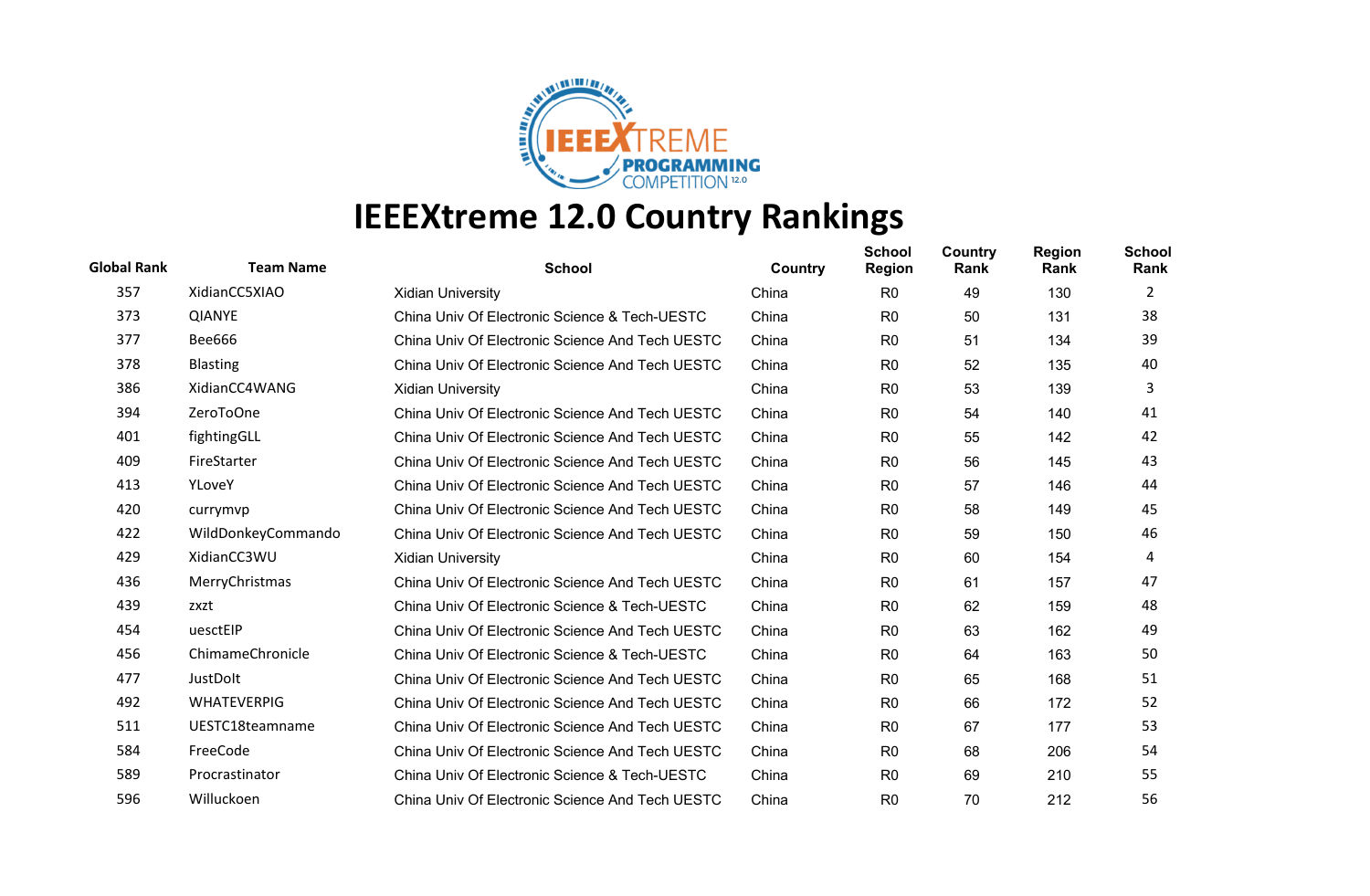

| <b>Global Rank</b> | <b>Team Name</b>  | <b>School</b>                                   | Country | <b>School</b><br><b>Region</b> | Country<br>Rank | <b>Region</b><br>Rank | <b>School</b><br>Rank |
|--------------------|-------------------|-------------------------------------------------|---------|--------------------------------|-----------------|-----------------------|-----------------------|
| 606                | ZMS3              | China Univ Of Electronic Science And Tech UESTC | China   | R <sub>0</sub>                 | 71              | 217                   | 57                    |
| 607                | biubiubiu         | China Univ Of Electronic Science And Tech UESTC | China   | R <sub>0</sub>                 | 72              | 218                   | 58                    |
| 646                | Trytry            | China Univ Of Electronic Science And Tech UESTC | China   | R <sub>0</sub>                 | 73              | 229                   | 59                    |
| 651                | killera666666     | China Univ Of Electronic Science & Tech-UESTC   | China   | R <sub>0</sub>                 | 74              | 230                   | 60                    |
| 673                | TripleWin         | China Univ Of Electronic Science & Tech-UESTC   | China   | R <sub>0</sub>                 | 75              | 234                   | 61                    |
| 683                | HanEmpire         | China Univ Of Electronic Science And Tech UESTC | China   | R <sub>0</sub>                 | 76              | 236                   | 62                    |
| 686                | HairPP            | China Univ Of Electronic Science And Tech UESTC | China   | R <sub>0</sub>                 | 77              | 238                   | 63                    |
| 724                | yunfanzhilu92     | China Univ Of Electronic Science And Tech UESTC | China   | R <sub>0</sub>                 | 78              | 250                   | 64                    |
| 755                | PythonBoys        | North China Electric Power Univ-Beijing Campus  | China   | R <sub>0</sub>                 | 79              | 257                   | 1                     |
| 758                | Arkham            | China Univ Of Electronic Science And Tech UESTC | China   | R <sub>0</sub>                 | 80              | 259                   | 65                    |
| 776                | Ruoji             | China Univ Of Electronic Science And Tech UESTC | China   | R <sub>0</sub>                 | 81              | 268                   | 66                    |
| 782                | cocotree          | China Univ Of Electronic Science And Tech UESTC | China   | R <sub>0</sub>                 | 82              | 271                   | 67                    |
| 821                | zombie            | China Univ Of Electronic Science And Tech UESTC | China   | R <sub>0</sub>                 | 83              | 285                   | 68                    |
| 830                | Jurassic          | China Univ Of Electronic Science And Tech UESTC | China   | R <sub>0</sub>                 | 84              | 290                   | 69                    |
| 865                | rushTime          | China Univ Of Electronic Science & Tech-UESTC   | China   | R <sub>0</sub>                 | 85              | 301                   | 70                    |
| 989                | OnlookerWithMelon | China Univ Of Electronic Science And Tech UESTC | China   | R <sub>0</sub>                 | 86              | 352                   | 71                    |
| 1077               | Bigwhite          | China Univ Of Electronic Science & Tech-UESTC   | China   | R <sub>0</sub>                 | 87              | 395                   | 72                    |
| 1102               | Challengerzw      | China Univ Of Electronic Science & Tech-UESTC   | China   | R <sub>0</sub>                 | 88              | 409                   | 73                    |
| 1144               | XidianCC2LI       | <b>Xidian University</b>                        | China   | R <sub>0</sub>                 | 89              | 435                   | 5                     |
| 1146               | GL2LL             | China Univ Of Electronic Science And Tech UESTC | China   | R <sub>0</sub>                 | 90              | 437                   | 74                    |
| 1214               | <b>TAW</b>        | China Univ Of Electronic Science And Tech UESTC | China   | R <sub>0</sub>                 | 91              | 467                   | 75                    |
| 1514               | WWSnowCake        | China Univ Of Electronic Science & Tech-UESTC   | China   | R <sub>0</sub>                 | 92              | 615                   | 76                    |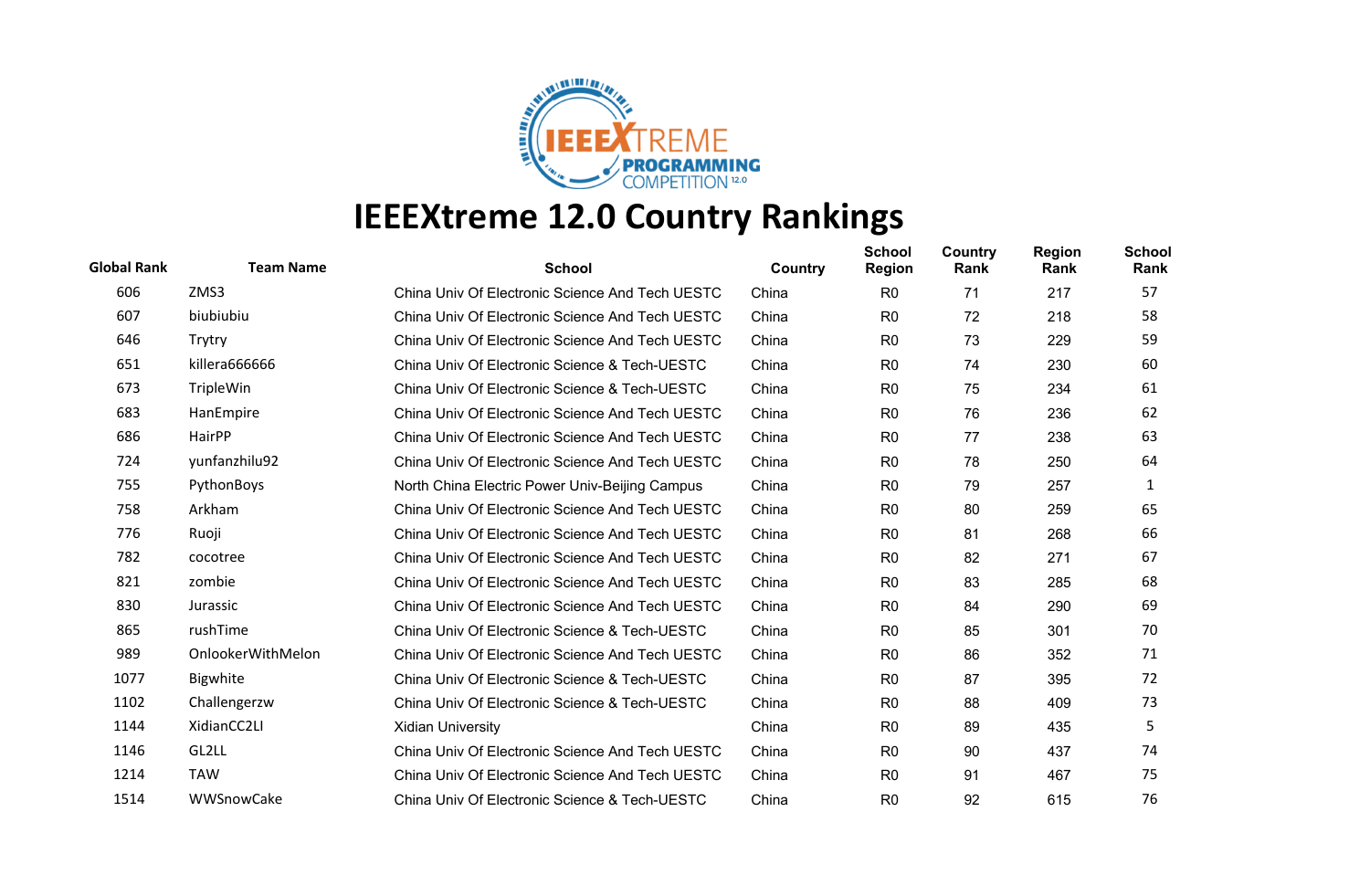

| <b>Global Rank</b> | <b>Team Name</b>   | <b>School</b>                                     | Country | <b>School</b><br><b>Region</b> | <b>Country</b><br>Rank | <b>Region</b><br>Rank | <b>School</b><br>Rank |
|--------------------|--------------------|---------------------------------------------------|---------|--------------------------------|------------------------|-----------------------|-----------------------|
| 1522               | random             | China Univ Of Electronic Science And Tech UESTC   | China   | R <sub>0</sub>                 | 93                     | 620                   | 77                    |
| 1581               | LT100              | China Univ Of Electronic Science And Tech UESTC   | China   | R <sub>0</sub>                 | 94                     | 657                   | 78                    |
| 1695               | QiuDong            | China Univ Of Electronic Science And Tech UESTC   | China   | R <sub>0</sub>                 | 95                     | 725                   | 79                    |
| 1847               | Halo               | China Univ Of Electronic Science And Tech UESTC   | China   | R <sub>0</sub>                 | 96                     | 831                   | 80                    |
| 1943               | <b>SDRINUESTC</b>  | China Univ Of Electronic Science And Tech UESTC   | China   | R <sub>0</sub>                 | 97                     | 889                   | 81                    |
| 2046               | ZeroGo             | China Univ Of Electronic Science And Tech UESTC   | China   | R <sub>0</sub>                 | 98                     | 944                   | 82                    |
| 2048               | Unassailable       | China Univ Of Electronic Science And Tech UESTC   | China   | R <sub>0</sub>                 | 99                     | 945                   | 83                    |
| 2361               | shining            | China Univ Of Electronic Science & Tech-UESTC     | China   | R <sub>0</sub>                 | 100                    | 1104                  | 84                    |
| 2375               | Haitong            | China Univ Of Electronic Science & Tech-UESTC     | China   | R <sub>0</sub>                 | 101                    | 1115                  | 85                    |
| 2587               | August             | China Univ Of Electronic Science & Tech-UESTC     | China   | R <sub>0</sub>                 | 102                    | 1273                  | 86                    |
| 2605               | xyz                | China Univ Of Electronic Science & Tech-UESTC     | China   | R <sub>0</sub>                 | 103                    | 1306                  | 87                    |
| 2605               | notexist           | China Univ Of Electronic Science And Tech UESTC   | China   | R <sub>0</sub>                 | 104                    | 1307                  | 88                    |
| 2605               | TwoSaltyFishOneHao | South University of Science & Technology of China | China   | R <sub>0</sub>                 | 105                    | 1374                  |                       |
| 2605               | SUSTech            | South University of Science & Technology of China | China   | R <sub>0</sub>                 | 106                    | 1375                  | $\overline{2}$        |
| 2607               | elecone            | China Univ Of Electronic Science & Tech-UESTC     | China   | R <sub>0</sub>                 | 107                    | 1553                  | 89                    |
| 2607               | debuggg            | China Univ Of Electronic Science & Tech-UESTC     | China   | R <sub>0</sub>                 | 108                    | 1554                  | 90                    |
| 2607               | 4411               | China Univ Of Electronic Science & Tech-UESTC     | China   | R <sub>0</sub>                 | 109                    | 1555                  | 91                    |
| 2607               | song               | China Univ Of Electronic Science & Tech-UESTC     | China   | R <sub>0</sub>                 | 110                    | 1556                  | 92                    |
| 2607               | <b>DOUFU</b>       | China Univ Of Electronic Science & Tech-UESTC     | China   | R <sub>0</sub>                 | 111                    | 1557                  | 93                    |
| 2607               | Runya              | China Univ Of Electronic Science And Tech UESTC   | China   | R <sub>0</sub>                 | 112                    | 1558                  | 94                    |
| 2607               | gesuisuoyuan       | China Univ Of Electronic Science And Tech UESTC   | China   | R <sub>0</sub>                 | 113                    | 1559                  | 95                    |
| 2607               | Sunflower          | China Univ Of Electronic Science And Tech UESTC   | China   | R <sub>0</sub>                 | 114                    | 1560                  | 96                    |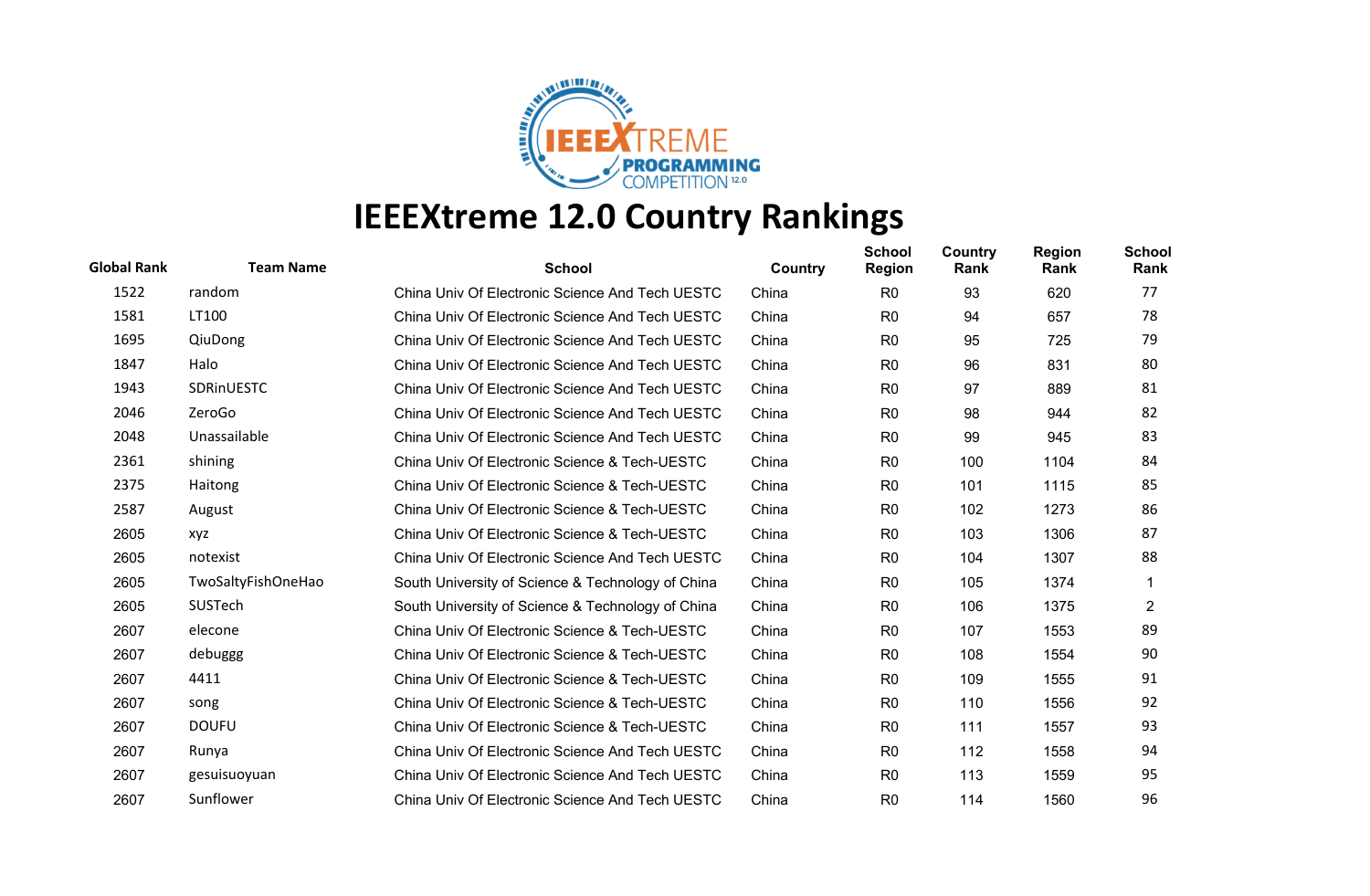

| <b>Global Rank</b> | <b>Team Name</b>    | <b>School</b>                                   | Country  | <b>School</b><br><b>Region</b> | Country<br>Rank | <b>Region</b><br>Rank | <b>School</b><br>Rank |
|--------------------|---------------------|-------------------------------------------------|----------|--------------------------------|-----------------|-----------------------|-----------------------|
| 2607               | Haixing8            | China Univ Of Electronic Science And Tech UESTC | China    | R <sub>0</sub>                 | 115             | 1561                  | 97                    |
| 2607               | hero                | Jilin Univ                                      | China    | R <sub>0</sub>                 | 116             | 1862                  |                       |
| 2608               | CloudEngine         | China Univ Of Electronic Science & Tech-UESTC   | China    | R <sub>0</sub>                 | 117             | 2317                  | 98                    |
| 2608               | WxM                 | China Univ Of Electronic Science And Tech UESTC | China    | R <sub>0</sub>                 | 118             | 2318                  | 99                    |
| 45                 | <b>MPGA</b>         | Univ Nacional De Colombia Sede Bogota           | Colombia | R <sub>9</sub>                 | 1               | 13                    | 1                     |
| 52                 | <b>UNmindlab</b>    | Univ Nacional De Colombia Sede Bogota           | Colombia | R <sub>9</sub>                 | $\overline{c}$  | 15                    | 2                     |
| 80                 | Here4BeerTheLegacy  | Universidad de los Andes                        | Colombia | R <sub>9</sub>                 | 3               | 21                    | 1                     |
| 178                | DeltaEpsilonMu      | Pontificia Univ Javeriana Sede Bogota           | Colombia | R <sub>9</sub>                 | 4               | 27                    | 1                     |
| 179                | <b>SeneCracks</b>   | Universidad de los Andes                        | Colombia | R <sub>9</sub>                 | 5               | 28                    | 2                     |
| 990                | TryAgain            | Escuela Colombiana De Ingenieria Julio Garavito | Colombia | R <sub>9</sub>                 | 6               | 125                   |                       |
| 1191               | LosAngelesDeCharlie | Pontificia Univ Javeriana Sede Bogota           | Colombia | R <sub>9</sub>                 | 7               | 144                   | 2                     |
| 1550               | ECIScript           | Escuela Colombiana De Ingenieria Julio Garavito | Colombia | R <sub>9</sub>                 | 8               | 176                   | $\overline{2}$        |
| 1625               | CounterPlusPlus     | Universidad el Bosque                           | Colombia | R <sub>9</sub>                 | 9               | 184                   | 1                     |
| 1656               | UBosque03           | Universidad el Bosque                           | Colombia | R <sub>9</sub>                 | 10              | 185                   | 2                     |
| 1678               | TeamZeroUEB         | Universidad el Bosque                           | Colombia | R <sub>9</sub>                 | 11              | 187                   | 3                     |
| 2317               | GreenLions          | Universidad Industrial de Santander             | Colombia | R <sub>9</sub>                 | 12              | 217                   | 1                     |
| 2605               | GreenTigers         | Universidad Industrial de Santander             | Colombia | R <sub>9</sub>                 | 13              | 237                   | 2                     |
| 2605               | Programmer          | Universidad Santo Tomas - Tunja                 | Colombia | R <sub>9</sub>                 | 14              | 241                   |                       |
| 2605               | Lospuntoycoma       | Universidad Santo Tomas - Tunja                 | Colombia | R <sub>9</sub>                 | 15              | 242                   | $\overline{c}$        |
| 2607               | GreenWolves         | Universidad Industrial de Santander             | Colombia | R <sub>9</sub>                 | 16              | 282                   | 3                     |
| 2607               | GuillermoConDiarrea | Universidad Sergio Arboleda                     | Colombia | R <sub>9</sub>                 | 17              | 287                   | 1                     |
| 2607               | whatever            | Universidad Sergio Arboleda                     | Colombia | R <sub>9</sub>                 | 18              | 288                   | 2                     |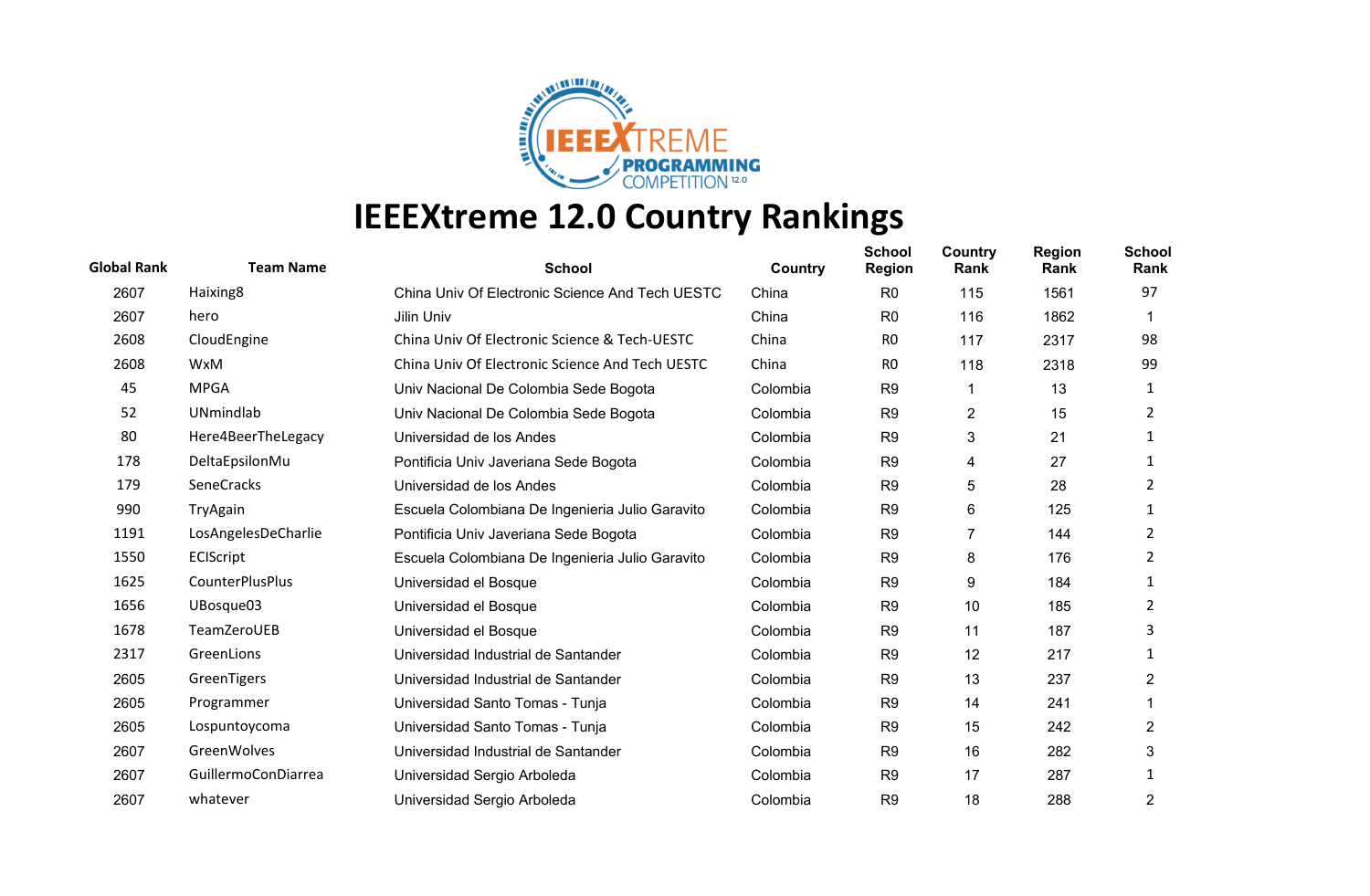

| <b>Global Rank</b> | <b>Team Name</b> | <b>School</b>                                     | Country    | <b>School</b><br><b>Region</b> | Country<br>Rank | <b>Region</b><br>Rank | <b>School</b><br>Rank |
|--------------------|------------------|---------------------------------------------------|------------|--------------------------------|-----------------|-----------------------|-----------------------|
| 2607               | CodingUSCO       | Universidad Surcolombiana                         | Colombia   | R <sub>9</sub>                 | 19              | 289                   |                       |
| 282                | Ansaal           | Costa Rica Instituto Tecnologico De               | Costa Rica | R <sub>9</sub>                 |                 | 37                    | 1                     |
| 370                | def              | Costa Rica Instituto TecnolA <sup>3</sup> gico De | Costa Rica | R <sub>9</sub>                 | 2               | 52                    |                       |
| 490                | jEfEgE           | Costa Rica Instituto Tecnologico De               | Costa Rica | R <sub>9</sub>                 | 3               | 61                    | 2                     |
| 656                | <b>LUKRIO</b>    | Costa Rica Instituto Tecnologico De               | Costa Rica | R <sub>9</sub>                 | 4               | 80                    | 3                     |
| 692                | ASK              | Costa Rica Instituto Tecnologico De               | Costa Rica | R <sub>9</sub>                 | 5               | 87                    | 4                     |
| 714                | Codeminers       | Costa Rica Instituto Tecnologico De               | Costa Rica | R <sub>9</sub>                 | 6               | 89                    | 5                     |
| 1048               | lastmenarmy      | Costa Rica Instituto Tecnologico De               | Costa Rica | R <sub>9</sub>                 | 7               | 132                   | 6                     |
| 1078               | UnknownUsers     | Costa Rica Instituto Tecnologico De               | Costa Rica | R <sub>9</sub>                 | 8               | 134                   |                       |
| 1157               | nameTaken        | Costa Rica Instituto Tecnologico De               | Costa Rica | R <sub>9</sub>                 | 9               | 141                   | 8                     |
| 1264               | InputName        | Costa Rica Instituto Tecnologico De               | Costa Rica | R <sub>9</sub>                 | 10              | 151                   | 9                     |
| 1289               | Heisenbugs       | Costa Rica Instituto Tecnologico De               | Costa Rica | R <sub>9</sub>                 | 11              | 152                   | 10                    |
| 1294               | CodeMonody       | Costa Rica Instituto Tecnologico De               | Costa Rica | R <sub>9</sub>                 | 12              | 154                   | 11                    |
| 2357               | AbsoluteCode     | Costa Rica Instituto Tecnologico De               | Costa Rica | R <sub>9</sub>                 | 13              | 222                   | 12                    |
| 2387               | Firefly          | Costa Rica Instituto Tecnologico De               | Costa Rica | R <sub>9</sub>                 | 14              | 224                   | 13                    |
| 2607               | QuantumHaze      | Costa Rica Instituto Tecnologico De               | Costa Rica | R <sub>9</sub>                 | 15              | 245                   | 14                    |
| 21                 | Mathos1          | Osijek University Of Josip Juraj Strossmayer      | Croatia    | R <sub>8</sub>                 |                 | 8                     | 1                     |
| 123                | Mathos2          | Osijek University Of Josip Juraj Strossmayer      | Croatia    | R <sub>8</sub>                 | 2               | 44                    | 2                     |
| 497                | SuroveSurjekcije | Osijek University Of Josip Juraj Strossmayer      | Croatia    | R <sub>8</sub>                 | 3               | 202                   | 3                     |
| 568                | cudoviste        | University of Rijeka                              | Croatia    | R <sub>8</sub>                 | 4               | 229                   |                       |
| 698                | Bitconnect       | Osijek University Of Josip Juraj Strossmayer      | Croatia    | R <sub>8</sub>                 | 5               | 276                   | 4                     |
| 748                | MemeTeam3        | University of Rijeka                              | Croatia    | R <sub>8</sub>                 | 6               | 293                   | 2                     |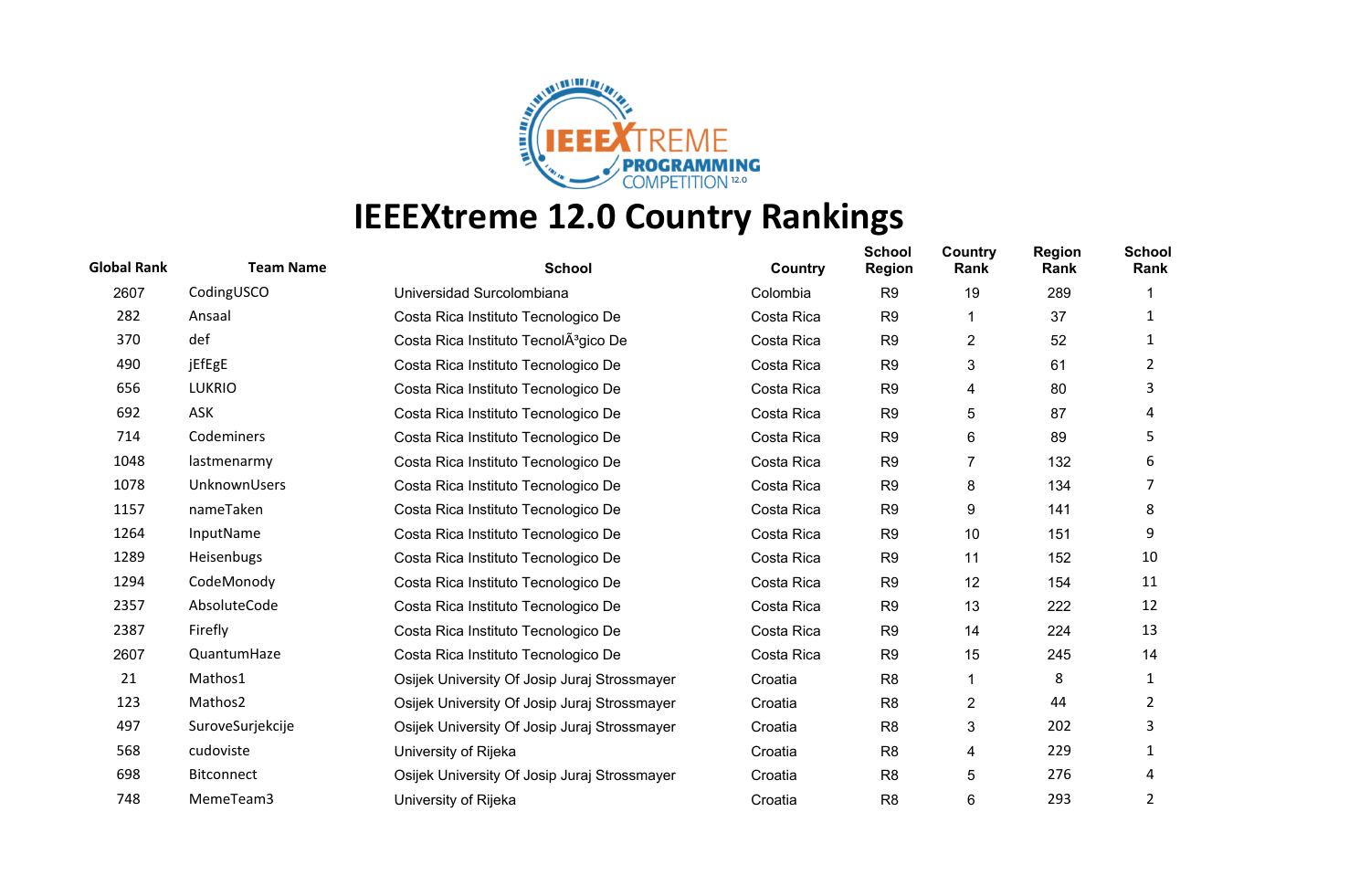

| <b>Global Rank</b> | <b>Team Name</b>     | <b>School</b>                                | Country | <b>School</b><br><b>Region</b> | Country<br>Rank | <b>Region</b><br>Rank | <b>School</b><br>Rank   |
|--------------------|----------------------|----------------------------------------------|---------|--------------------------------|-----------------|-----------------------|-------------------------|
| 765                | MineralOil           | University of Rijeka                         | Croatia | R <sub>8</sub>                 | 7               | 297                   | 3                       |
| 980                | DynamicDuo           | University of Rijeka                         | Croatia | R <sub>8</sub>                 | 8               | 361                   | 4                       |
| 1004               | TeamBayes            | University of Rijeka                         | Croatia | R <sub>8</sub>                 | 9               | 371                   | 5                       |
| 1092               | btb                  | Osijek University Of Josip Juraj Strossmayer | Croatia | R <sub>8</sub>                 | 10              | 396                   | 5                       |
| 1192               | KupusMesoRiza        | Osijek University Of Josip Juraj Strossmayer | Croatia | R <sub>8</sub>                 | 11              | 423                   | 6                       |
| 1502               | Onemanteam           | Osijek University Of Josip Juraj Strossmayer | Croatia | R <sub>8</sub>                 | 12              | 525                   |                         |
| 1755               | VAM                  | Osijek University Of Josip Juraj Strossmayer | Croatia | R <sub>8</sub>                 | 13              | 579                   | 8                       |
| 1785               | ferit4ever           | Osijek University Of Josip Juraj Strossmayer | Croatia | R <sub>8</sub>                 | 14              | 586                   | 9                       |
| 2376               | MyDixieRect          | University of Rijeka                         | Croatia | R <sub>8</sub>                 | 15              | 782                   | 6                       |
| 2607               | abcdefghijklljmnnjop | Osijek University Of Josip Juraj Strossmayer | Croatia | R <sub>8</sub>                 | 16              | 1027                  | 10                      |
| 2607               | VojkoV               | Osijek University Of Josip Juraj Strossmayer | Croatia | R <sub>8</sub>                 | 17              | 1028                  | 11                      |
| 2607               | <b>MrMeeseeks</b>    | Osijek University Of Josip Juraj Strossmayer | Croatia | R <sub>8</sub>                 | 18              | 1029                  | 12                      |
| 2456               | Traxanas             | University of Cyprus                         | Cyprus  | R <sub>8</sub>                 | 1               | 807                   | 1                       |
| 2607               | SmartCode            | University of Cyprus                         | Cyprus  | R <sub>8</sub>                 | $\overline{c}$  | 1066                  | $\overline{\mathbf{c}}$ |
| 2607               | JestersKingdom       | University of Cyprus                         | Cyprus  | R <sub>8</sub>                 | 3               | 1067                  | 3                       |
| 254                | <b>YTCodex</b>       | School Unknown                               | Ecuador | R <sub>9</sub>                 | 1               | 34                    |                         |
| 301                | ByeUCuenca           | Universidad de Cuenca                        | Ecuador | R <sub>9</sub>                 | $\overline{c}$  | 40                    | 1                       |
| 336                | <b>UCNetworkers</b>  | Universidad de Cuenca                        | Ecuador | R <sub>9</sub>                 | 3               | 46                    | 2                       |
| 345                | <b>VEM</b>           | Escuela Superior Politecnica Del Litoral     | Ecuador | R <sub>9</sub>                 | 4               | 50                    |                         |
| 417                | <b>SWAT</b>          | Escuela Superior Politecnica Del Litoral     | Ecuador | R <sub>9</sub>                 | 5               | 54                    | 2                       |
| 466                | RandomTeam           | Universidad de Cuenca                        | Ecuador | R <sub>9</sub>                 | 6               | 58                    | 3                       |
| 483                | Armorum              | Escuela Politecnica Nacional                 | Ecuador | R <sub>9</sub>                 | $\overline{7}$  | 60                    |                         |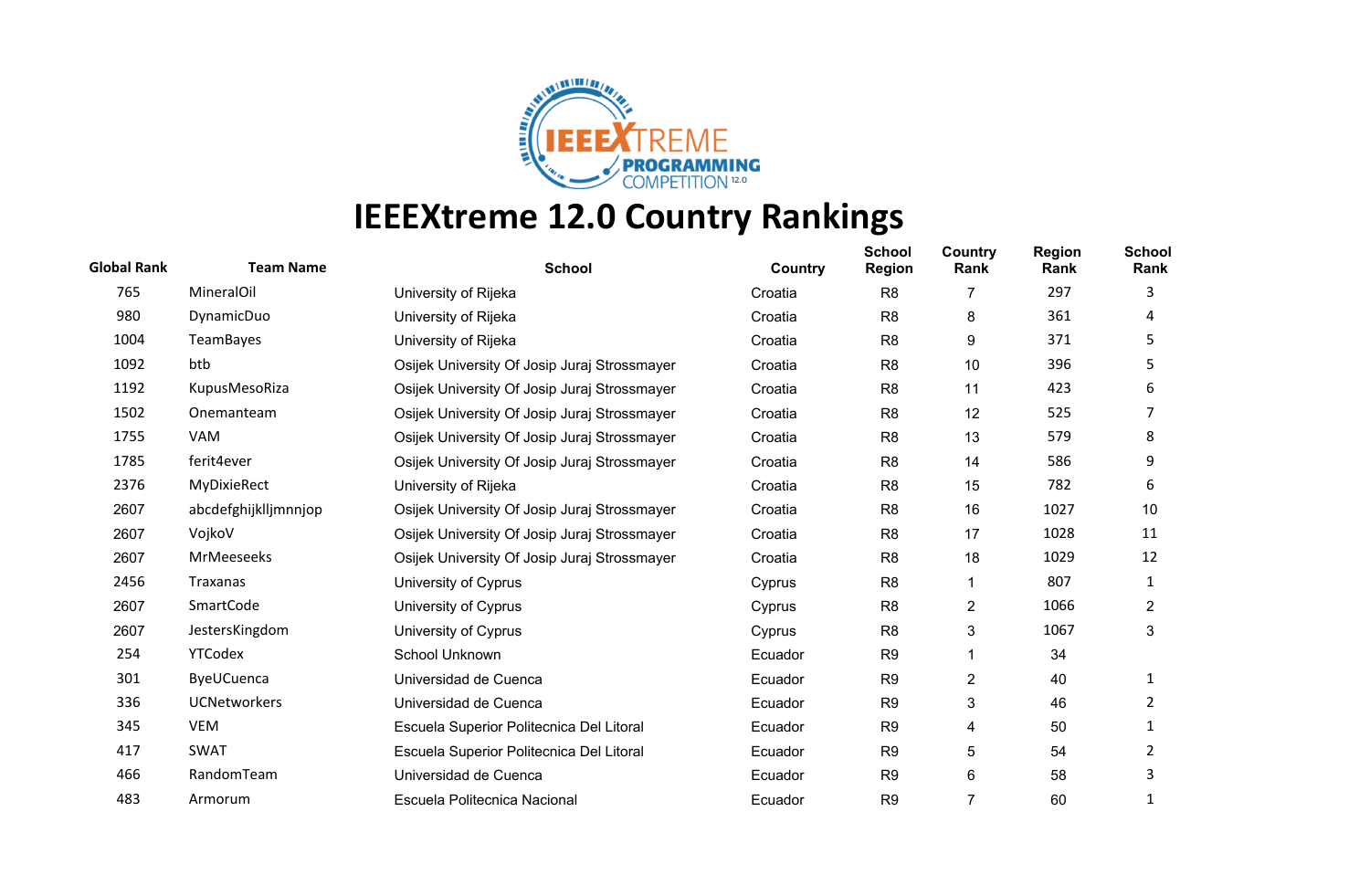

| <b>Global Rank</b> | <b>Team Name</b>    | <b>School</b>                             | Country | <b>School</b><br><b>Region</b> | Country<br>Rank | <b>Region</b><br>Rank | <b>School</b><br>Rank |
|--------------------|---------------------|-------------------------------------------|---------|--------------------------------|-----------------|-----------------------|-----------------------|
| 519                | C0deMak3rs          | Universidad de Cuenca                     | Ecuador | R <sub>9</sub>                 | 8               | 62                    | 4                     |
| 530                | LUCHOalpha          | Escuela Politecnica Nacional              | Ecuador | R <sub>9</sub>                 | 9               | 64                    | 2                     |
| 598                | GearsOfCode         | Universidad de Cuenca                     | Ecuador | R <sub>9</sub>                 | 10              | 71                    | 5                     |
| 658                | CodeBossesx64       | Universidad de Cuenca                     | Ecuador | R <sub>9</sub>                 | 11              | 81                    | 6                     |
| 662                | PajaroDeAcero       | Escuela Politecnica Nacional              | Ecuador | R <sub>9</sub>                 | 12              | 82                    | 3                     |
| 668                | NeXTCoDeJAA         | Universidad Del Azuay                     | Ecuador | R <sub>9</sub>                 | 13              | 83                    | 1                     |
| 676                | HARDCODED           | School Unknown                            | Ecuador | R <sub>9</sub>                 | 14              | 85                    |                       |
| 689                | <b>NAP</b>          | Universidad Del Azuay                     | Ecuador | R <sub>9</sub>                 | 15              | 86                    | 2                     |
| 721                | <b>DoubleClick</b>  | Universidad Del Azuay                     | Ecuador | R <sub>9</sub>                 | 16              | 90                    | 3                     |
| 729                | Decoding            | Universidad del Azuay                     | Ecuador | R <sub>9</sub>                 | 17              | 91                    | 4                     |
| 738                | indevteam           | Universidad Tecnica Particular de Loja    | Ecuador | R <sub>9</sub>                 | 18              | 92                    | 1                     |
| 754                | <b>BITCODERS</b>    | Escuela Superior Politecnica Del Litoral  | Ecuador | R <sub>9</sub>                 | 19              | 93                    | 3                     |
| 759                | <b>FSW</b>          | School Unknown                            | Ecuador | R <sub>9</sub>                 | 20              | 94                    |                       |
| 786                | <b>BitsPlz</b>      | Universidad de las Fuerzas Armadas - ESPE | Ecuador | R <sub>9</sub>                 | 21              | 98                    | 1                     |
| 814                | SuperCoder93        | Universidad Del Azuay                     | Ecuador | R <sub>9</sub>                 | 22              | 103                   | 5                     |
| 840                | CompostelaDeveloper | Universidad Del Azuay                     | Ecuador | R <sub>9</sub>                 | 23              | 107                   | 6                     |
| 844                | MonkeyDevelopers    | Universidad Del Azuay                     | Ecuador | R <sub>9</sub>                 | 24              | 108                   | 7                     |
| 858                | NOCOD3RS            | Escuela Politecnica Nacional              | Ecuador | R <sub>9</sub>                 | 25              | 109                   | 4                     |
| 934                | <b>ALLCAPONE</b>    | Escuela Superior Politecnica Del Litoral  | Ecuador | R <sub>9</sub>                 | 26              | 117                   | 4                     |
| 976                | <b>SEA</b>          | Universidad de las Fuerzas Armadas - ESPE | Ecuador | R <sub>9</sub>                 | 27              | 124                   | 2                     |
| 1018               | XForce              | Universidad Del Azuay                     | Ecuador | R <sub>9</sub>                 | 28              | 127                   | 8                     |
| 1098               | <b>NTNMQH</b>       | Universidad de las Fuerzas Armadas - ESPE | Ecuador | R <sub>9</sub>                 | 29              | 136                   | 3                     |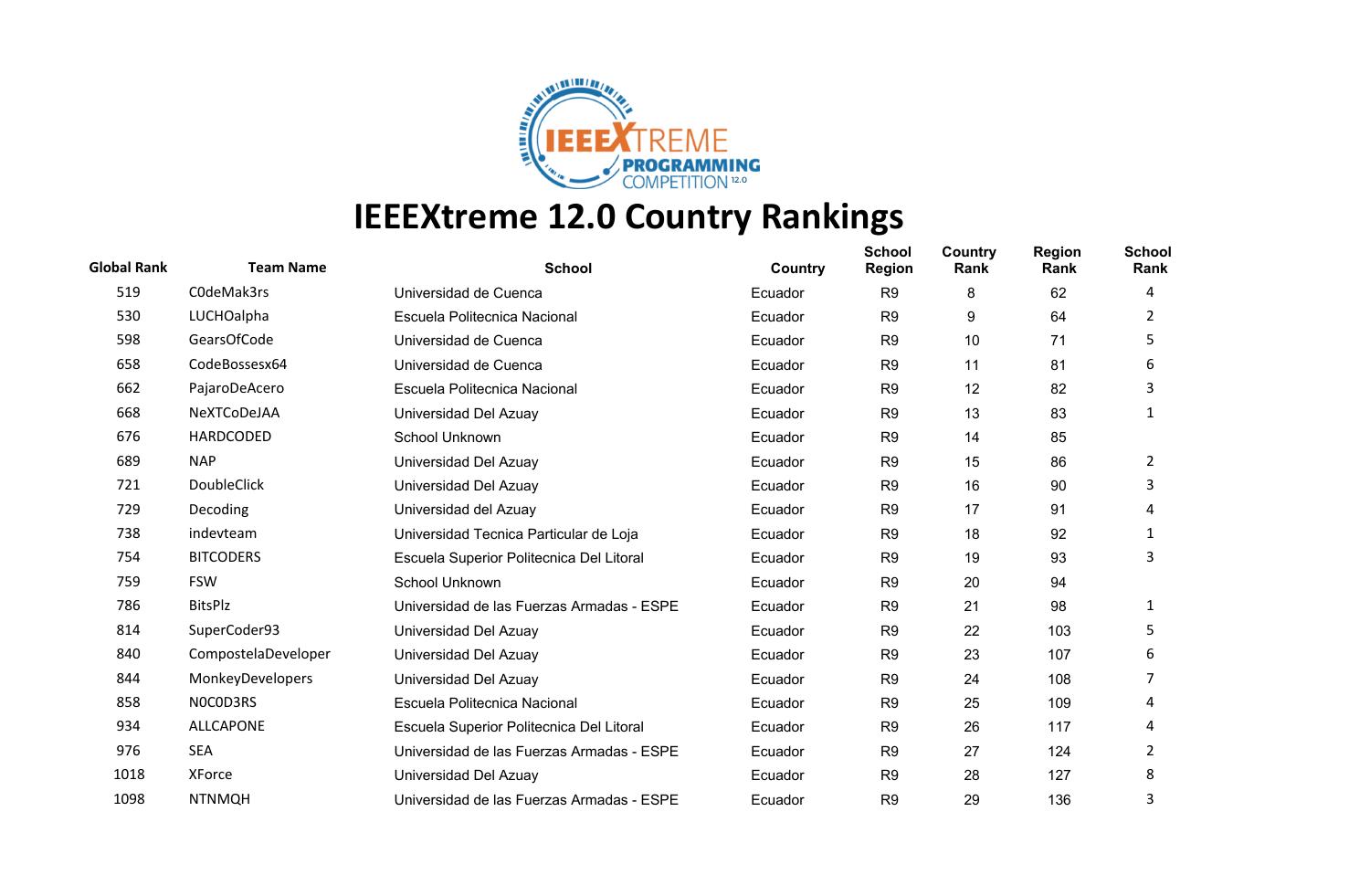

| <b>Global Rank</b> | <b>Team Name</b>     | <b>School</b>                                   | Country | <b>School</b><br><b>Region</b> | Country<br>Rank | <b>Region</b><br>Rank | <b>School</b><br>Rank |
|--------------------|----------------------|-------------------------------------------------|---------|--------------------------------|-----------------|-----------------------|-----------------------|
| 1154               | <b>KONIWI</b>        | Universidad Tecnica De Ambato                   | Ecuador | R <sub>9</sub>                 | 30              | 140                   | 1                     |
| 1255               | OtroEquipo           | Escuela Superior Politecnica Del Litoral        | Ecuador | R <sub>9</sub>                 | 31              | 149                   | 5.                    |
| 1365               | TuringTeam           | Universidad de las Fuerzas Armadas - ESPE       | Ecuador | R <sub>9</sub>                 | 32              | 162                   | 4                     |
| 1462               | SombreroBlanco       | Universidad de las Americas-Quito               | Ecuador | R <sub>9</sub>                 | 33              | 169                   | 1                     |
| 1516               | 1010                 | Universidad de las Americas-Quito               | Ecuador | R <sub>9</sub>                 | 34              | 172                   | 2                     |
| 1540               | VirtualProgv20       | Universidad Tecnica De Ambato                   | Ecuador | R <sub>9</sub>                 | 35              | 173                   | 2                     |
| 1541               | Empower              | Universidad Tecnica De Ambato                   | Ecuador | R <sub>9</sub>                 | 36              | 174                   | 3                     |
| 1562               | Drupygtime           | Universidad Tecnica Particular de Loja          | Ecuador | R <sub>9</sub>                 | 37              | 178                   | 2                     |
| 1576               | Loremipsumdolorsitam | Escuela Politecnica Nacional                    | Ecuador | R <sub>9</sub>                 | 38              | 180                   | 5                     |
| 1668               | GamersPol            | Escuela Superior Politecnica Del Litoral        | Ecuador | R <sub>9</sub>                 | 39              | 186                   | 6                     |
| 1929               | TechAdvance          | University of Guayaquil                         | Ecuador | R <sub>9</sub>                 | 40              | 195                   | 1                     |
| 1930               | EquipoDinamita       | Universidad de las Fuerzas Armadas - ESPE       | Ecuador | R <sub>9</sub>                 | 41              | 196                   | 5                     |
| 2605               | CoolGroupName        | Escuela Superior Politecnica Del Litoral        | Ecuador | R <sub>9</sub>                 | 42              | 231                   |                       |
| 2607               | Ronasi               | Universidad Laica Eloy Alfaro de Manabi         | Ecuador | R <sub>9</sub>                 | 43              | 283                   |                       |
| 2607               | Abalex1000           | University of Guayaquil                         | Ecuador | R <sub>9</sub>                 | 44              | 293                   | $\overline{c}$        |
| 23                 | AzharPlusPlus        | Al-Azhar Univ                                   | Egypt   | R <sub>8</sub>                 | 1               | 9                     | 1                     |
| 90                 | OverExpectation      | Al-Azhar Univ                                   | Egypt   | R <sub>8</sub>                 | $\overline{c}$  | 29                    | 2                     |
| 146                | <b>ElGunners</b>     | <b>Benha University</b>                         | Egypt   | R <sub>8</sub>                 | 3               | 57                    | 1                     |
| 149                | DarkMasters          | Al-Azhar Univ                                   | Egypt   | R <sub>8</sub>                 | 4               | 58                    | 3                     |
| 203                | <b>CLEOPATRA</b>     | Arab Acad for Sci Tech & Maritime Trans - Aswan | Egypt   | R <sub>8</sub>                 | 5               | 84                    |                       |
| 304                | <b>EMBSCU</b>        | <b>Cairo University</b>                         | Egypt   | R <sub>8</sub>                 | 6               | 121                   |                       |
| 329                | AIETInXtreme         | Alexandria Higher Inst of Engineering and Tech  | Egypt   | R <sub>8</sub>                 | $\overline{7}$  | 132                   |                       |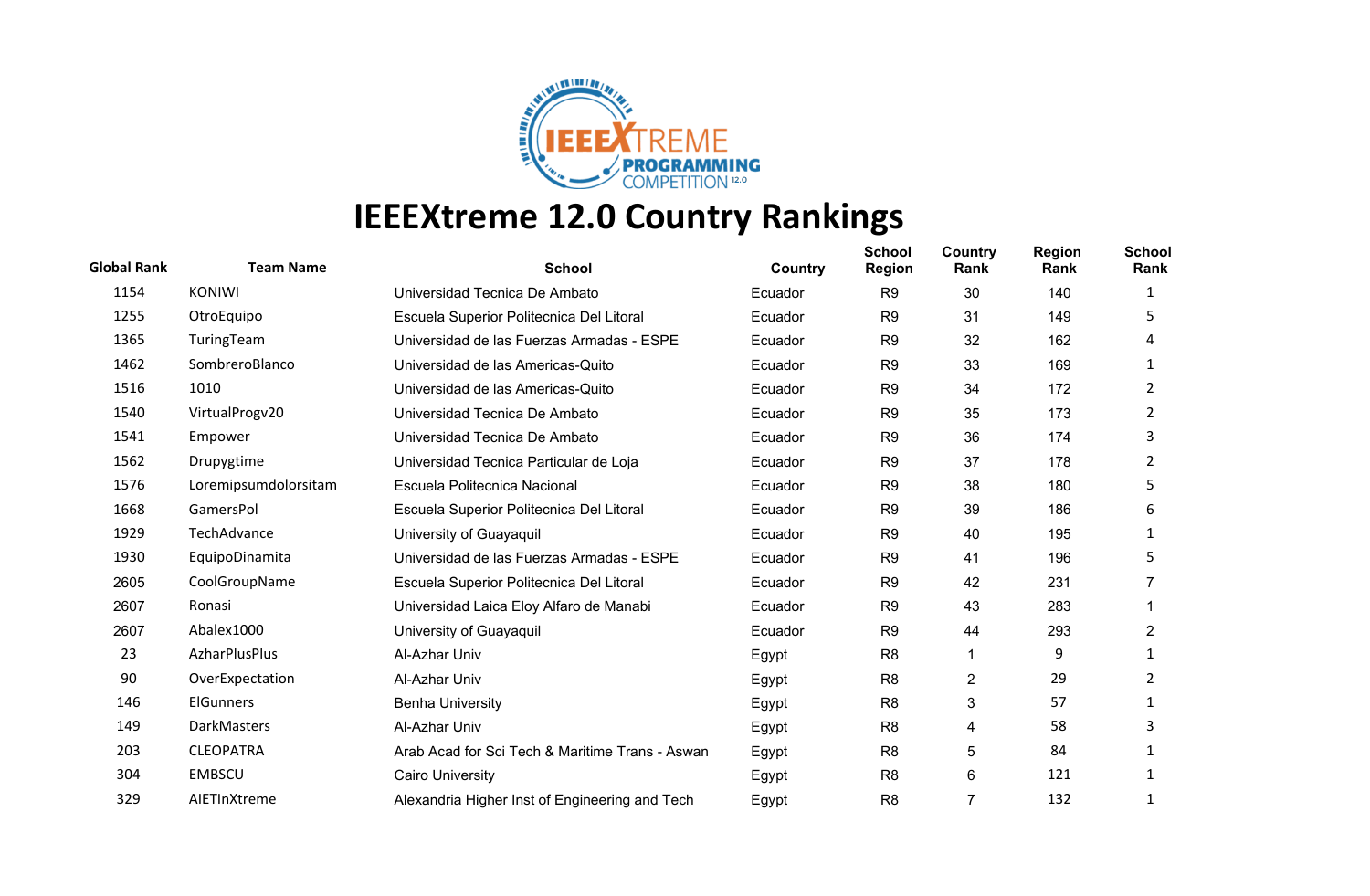

| <b>Global Rank</b> | <b>Team Name</b>    | <b>School</b>                                  | Country | <b>School</b><br><b>Region</b> | Country<br>Rank | <b>Region</b><br>Rank | <b>School</b><br>Rank |
|--------------------|---------------------|------------------------------------------------|---------|--------------------------------|-----------------|-----------------------|-----------------------|
| 359                | WWinerChickenDinner | Zagazig Univ                                   | Egypt   | R <sub>8</sub>                 | 8               | 139                   | 1                     |
| 364                | smartRB             | Zagazig Univ                                   | Egypt   | R <sub>8</sub>                 | 9               | 142                   | 2                     |
| 414                | Anon                | Zagazig Univ                                   | Egypt   | R <sub>8</sub>                 | 10              | 166                   | 3                     |
| 599                | Plebs               | <b>Cairo University</b>                        | Egypt   | R <sub>8</sub>                 | 11              | 241                   | 2                     |
| 696                | ASA                 | Al-Azhar Univ                                  | Egypt   | R <sub>8</sub>                 | 12              | 274                   | 4                     |
| 753                | Amino               | <b>Cairo University</b>                        | Egypt   | R <sub>8</sub>                 | 13              | 295                   | 3                     |
| 851                | XtremeSolvers       | Menoufia Univ                                  | Egypt   | R <sub>8</sub>                 | 14              | 321                   | 1                     |
| 901                | LetUsCode           | Al-Azhar Univ                                  | Egypt   | R <sub>8</sub>                 | 15              | 339                   | 5                     |
| 926                | Loner               | <b>Cairo University</b>                        | Egypt   | R <sub>8</sub>                 | 16              | 345                   | 4                     |
| 1084               | Marva               | <b>Suez Canal University</b>                   | Egypt   | R <sub>8</sub>                 | 17              | 393                   | 1                     |
| 1115               | MicroInt2           | <b>Suez Canal University</b>                   | Egypt   | R <sub>8</sub>                 | 18              | 400                   | 2                     |
| 1185               | MoazAshraf          | <b>Suez Canal University</b>                   | Egypt   | R <sub>8</sub>                 | 19              | 419                   | 3                     |
| 1280               | WaitUsICPC          | Ain Shams University                           | Egypt   | R <sub>8</sub>                 | 20              | 458                   | 1                     |
| 1977               | Hash                | <b>Cairo University</b>                        | Egypt   | R <sub>8</sub>                 | 21              | 649                   | 5                     |
| 2022               | Insurgents          | <b>Suez Canal University</b>                   | Egypt   | R <sub>8</sub>                 | 22              | 660                   | 4                     |
| 2217               | <b>HGA</b>          | <b>Suez Canal University</b>                   | Egypt   | R <sub>8</sub>                 | 23              | 731                   | 5                     |
| 2303               | <b>AIET</b>         | Alexandria Higher Inst of Engineering and Tech | Egypt   | R <sub>8</sub>                 | 24              | 761                   | 2                     |
| 2315               | XtremeEgyCoders     | <b>Suez Canal University</b>                   | Egypt   | R <sub>8</sub>                 | 25              | 768                   | 6                     |
| 2384               | Alexlegendz         | Alexandria University                          | Egypt   | R <sub>8</sub>                 | 26              | 786                   | 1                     |
| 2572               | Nerds               | <b>Suez Canal University</b>                   | Egypt   | R <sub>8</sub>                 | 27              | 818                   |                       |
| 2607               | Phonex              | Alexandria Higher Inst of Engineering and Tech | Egypt   | R <sub>8</sub>                 | 28              | 877                   | 3                     |
| 2607               | winnerplusplus      | <b>Assiut Univ</b>                             | Egypt   | R <sub>8</sub>                 | 29              | 886                   | 1                     |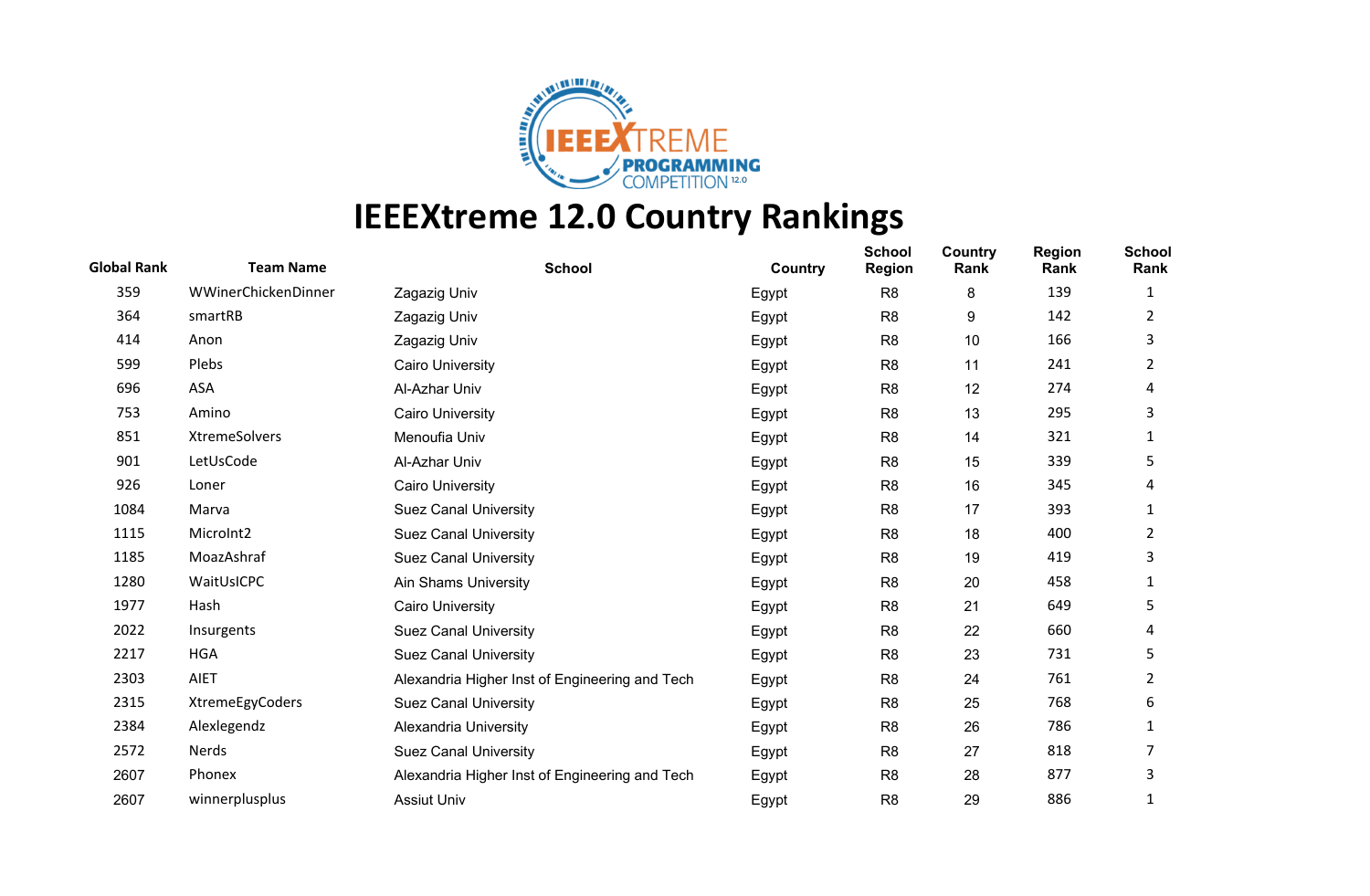

| <b>Global Rank</b> | <b>Team Name</b>    | <b>School</b>                                 | Country     | <b>School</b><br><b>Region</b> | Country<br>Rank | <b>Region</b><br>Rank | <b>School</b><br>Rank |
|--------------------|---------------------|-----------------------------------------------|-------------|--------------------------------|-----------------|-----------------------|-----------------------|
| 2607               | <b>POTATO</b>       | <b>Benha University</b>                       | Egypt       | R <sub>8</sub>                 | 30              | 891                   | $\overline{2}$        |
| 2607               | <b>TOSCANINI</b>    | <b>Cairo University</b>                       | Egypt       | R <sub>8</sub>                 | 31              | 899                   | 6                     |
| 2607               | mou                 | <b>Cairo University</b>                       | Egypt       | R <sub>8</sub>                 | 32              | 900                   |                       |
| 2607               | Mirage              | El Shorouk Academy                            | Egypt       | R <sub>8</sub>                 | 33              | 905                   | 1                     |
| 2607               | TwentyPercent       | <b>Fayoum University</b>                      | Egypt       | R <sub>8</sub>                 | 34              | 911                   |                       |
| 2607               | wolfs               | Modern Academy for Engineering and Technology | Egypt       | R <sub>8</sub>                 | 35              | 966                   | 1                     |
| 2607               | ThunderStruck       | Modern Academy for Engineering and Technology | Egypt       | R <sub>8</sub>                 | 36              | 967                   | 2                     |
| 2607               | <b>MMA</b>          | October Higher Inst for Engineering and Tech  | Egypt       | R <sub>8</sub>                 | 37              | 1026                  |                       |
| 2607               | Piper               | <b>Suez Canal University</b>                  | Egypt       | R <sub>8</sub>                 | 38              | 1052                  | 8                     |
| 2607               | Riddikulus          | Zagazig Univ                                  | Egypt       | R <sub>8</sub>                 | 39              | 1086                  | 4                     |
| 2607               | Wewe                | Zagazig Univ                                  | Egypt       | R <sub>8</sub>                 | 40              | 1087                  | 5                     |
| 784                | GamingPro           | Universidad Don Bosco                         | El Salvador | R <sub>9</sub>                 | 1               | 97                    | 1                     |
| 801                | <b>USODev</b>       | Universidad de Sonsonate                      | El Salvador | R <sub>9</sub>                 | 2               | 102                   | 1                     |
| 966                | JCode               | Universidad de Sonsonate                      | El Salvador | R <sub>9</sub>                 | 3               | 121                   | 2                     |
| 1470               | ClanJaguar          | Universidad de el Salvador                    | El Salvador | R <sub>9</sub>                 | 4               | 170                   | 1                     |
| 1589               | <b>ITCASV</b>       | School Unknown                                | El Salvador | R <sub>9</sub>                 | 5               | 182                   |                       |
| 1698               | <b>HLDevelopers</b> | School Unknown                                | El Salvador | R <sub>9</sub>                 | 6               | 189                   |                       |
| 1744               | ScriptSV            | School Unknown                                | El Salvador | R <sub>9</sub>                 | $\overline{7}$  | 190                   |                       |
| 1776               | <b>IEEEXTREMUDB</b> | Universidad Don Bosco                         | El Salvador | R <sub>9</sub>                 | 8               | 192                   | 2                     |
| 2192               | YaTuSabe            | School Unknown                                | El Salvador | R <sub>9</sub>                 | 9               | 209                   |                       |
| 2199               | soloXtreme          | Universidad Don Bosco                         | El Salvador | R <sub>9</sub>                 | 10              | 210                   | 3                     |
| 2300               | OneBit              | Universidad de Sonsonate                      | El Salvador | R <sub>9</sub>                 | 11              | 214                   | 3                     |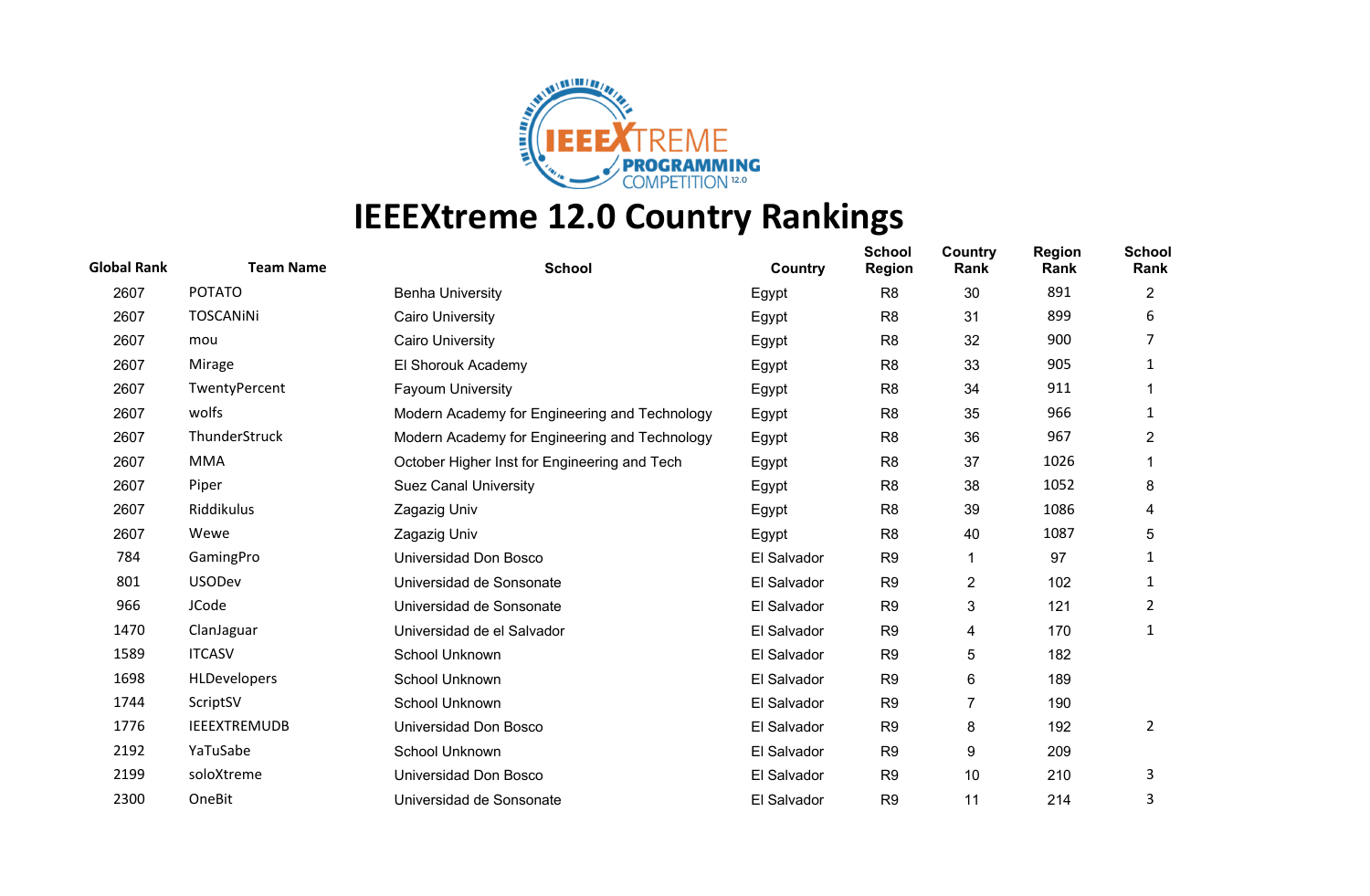

| <b>Global Rank</b> | <b>Team Name</b>     | <b>School</b>                           | Country     | <b>School</b><br><b>Region</b> | Country<br>Rank | <b>Region</b><br>Rank | <b>School</b><br>Rank |
|--------------------|----------------------|-----------------------------------------|-------------|--------------------------------|-----------------|-----------------------|-----------------------|
| 2319               | MinervaUES           | Universidad de el Salvador              | El Salvador | R <sub>9</sub>                 | 12              | 218                   | 2                     |
| 2605               | Torogoces            | Universidad de El Salvador              | El Salvador | R <sub>9</sub>                 | 13              | 235                   | 3                     |
| 6                  | DoubleCycleCover     | University of Tartu                     | Estonia     | R <sub>8</sub>                 |                 | 3                     |                       |
| 126                | TreamDeam            | <b>Tallinn University of Technology</b> | Estonia     | R <sub>8</sub>                 | $\overline{c}$  | 45                    |                       |
| 196                | <b>BitsPIs</b>       | <b>Tallinn University of Technology</b> | Estonia     | R <sub>8</sub>                 | 3               | 79                    | 2                     |
| 459                | ByteSquad7           | <b>Tallinn University of Technology</b> | Estonia     | R <sub>8</sub>                 | 4               | 184                   | 3                     |
| 484                | NetHeroes            | Tallinn University of Technology        | Estonia     | R <sub>8</sub>                 | 5               | 194                   | 4                     |
| 1142               | Unknown              | <b>Tallinn University of Technology</b> | Estonia     | R <sub>8</sub>                 | 6               | 408                   | 5                     |
| 1284               | OniiChan             | <b>Tallinn University of Technology</b> | Estonia     | R <sub>8</sub>                 | 7               | 461                   | 6                     |
| 2607               | QTID                 | University of Tartu                     | Estonia     | R <sub>8</sub>                 | 8               | 1071                  | 2                     |
| 1032               | <b>lamNotYourToy</b> | Jyvaskyla Univ Of                       | Finland     | R <sub>8</sub>                 |                 | 379                   |                       |
| 107                | <b>DaTAck</b>        | Ecole Nat Sup Techniques Avancees       | France      | R <sub>8</sub>                 |                 | 36                    |                       |
| 134                | <b>ULFGFRANCE</b>    | Ecole Nat Sup Des Telecommunications    | France      | R <sub>8</sub>                 | $\overline{c}$  | 53                    | 1                     |
| 185                | HackFromTheGarage1   | Institut Sup Electronique De Paris      | France      | R <sub>8</sub>                 | 3               | 75                    |                       |
| 287                | HackFromTheGarage2   | Institut Sup Electronique de Paris      | France      | R <sub>8</sub>                 | 4               | 113                   | 2                     |
| 485                | ULFGFRANCE1          | Ecole Nat Sup Des Telecommunications    | France      | R <sub>8</sub>                 | 5               | 195                   | 2                     |
| 171                | phi                  | Univ of Passau                          | Germany     | R <sub>8</sub>                 |                 | 69                    |                       |
| 399                | KlapsAufDenCode      | Otto Von Guericke Univ                  | Germany     | R <sub>8</sub>                 | $\overline{c}$  | 160                   | 1                     |
| 779                | Hackerfall           | Otto Von Guericke Univ                  | Germany     | R <sub>8</sub>                 | 3               | 298                   | 2                     |
| 19                 | WinFirstSearch       | National Technical University of Athens | Greece      | R <sub>8</sub>                 |                 | 7                     |                       |
| 84                 | CoffeeTransistors    | National Technical University of Athens | Greece      | R <sub>8</sub>                 | 2               | 25                    | 2                     |
| 182                | <b>AoiTRIPLOI</b>    | National Technical University of Athens | Greece      | R <sub>8</sub>                 | 3               | 74                    | 3                     |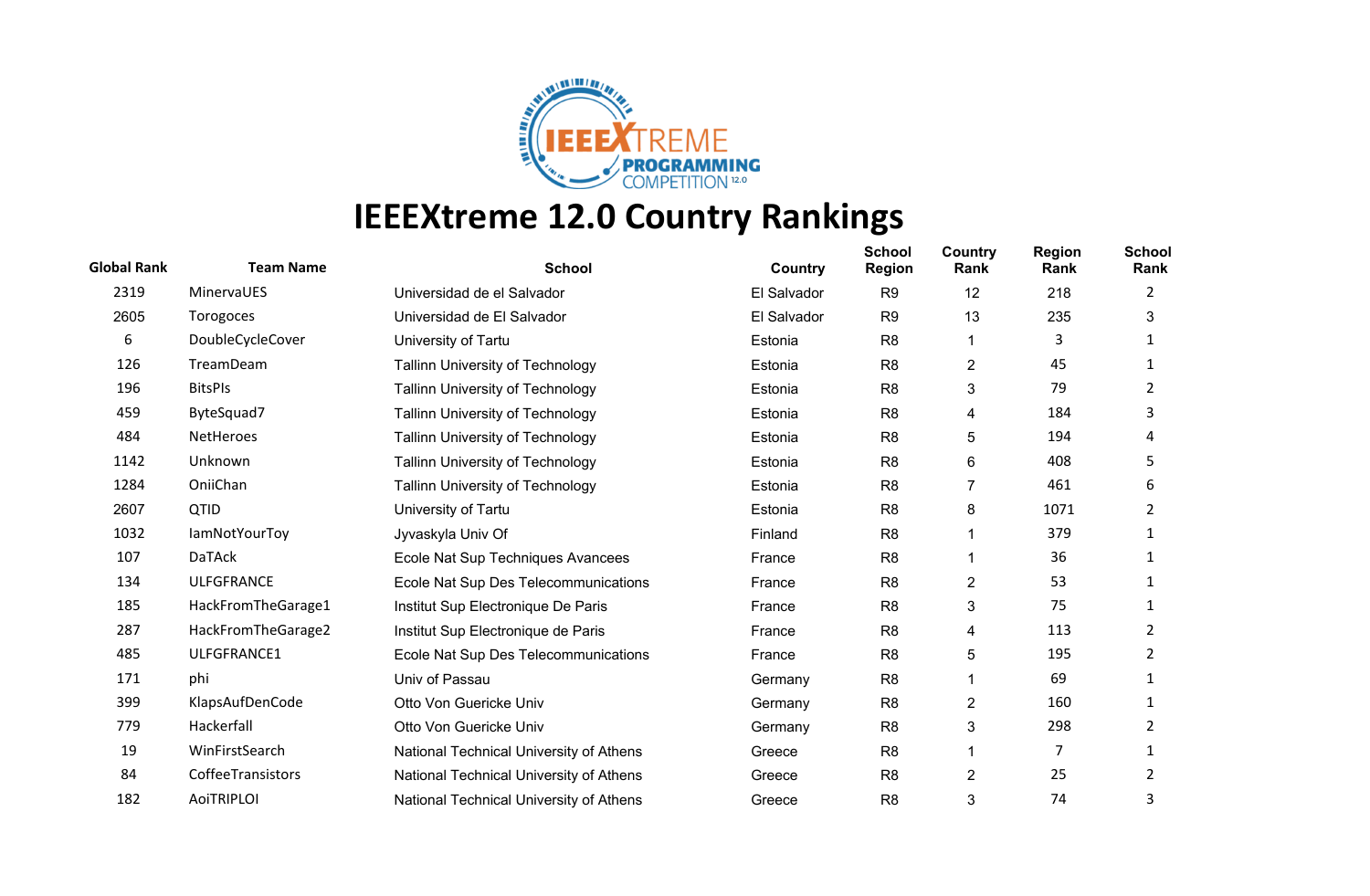

| <b>Global Rank</b> | <b>Team Name</b> | <b>School</b>                           | Country | <b>School</b><br><b>Region</b> | Country<br>Rank | <b>Region</b><br>Rank | <b>School</b><br>Rank |
|--------------------|------------------|-----------------------------------------|---------|--------------------------------|-----------------|-----------------------|-----------------------|
| 197                | Pythons          | National Technical University of Athens | Greece  | R <sub>8</sub>                 | 4               | 80                    | 4                     |
| 221                | PBCTeam          | Aristotle Univ Of Thessaloniki          | Greece  | R <sub>8</sub>                 | 5               | 90                    | 1                     |
| 259                | oiTimwroi        | National Technical University of Athens | Greece  | R <sub>8</sub>                 | 6               | 103                   | 5                     |
| 290                | sTUCkOverflow    | <b>Technical University of Crete</b>    | Greece  | R <sub>8</sub>                 | 7               | 114                   | 1                     |
| 292                | JavasCrypt       | Aristotle Univ Of Thessaloniki          | Greece  | R <sub>8</sub>                 | 8               | 115                   | 2                     |
| 295                | SaintEEE         | National Technical University of Athens | Greece  | R <sub>8</sub>                 | 9               | 116                   | 6                     |
| 348                | Temtys           | Univ of Patras                          | Greece  | R <sub>8</sub>                 | 10              | 137                   | 1                     |
| 393                | LambdaNu         | Univ Of Peloponnese                     | Greece  | R <sub>8</sub>                 | 11              | 157                   | 1                     |
| 407                | Fibonacchos      | National Technical University of Athens | Greece  | R <sub>8</sub>                 | 12              | 164                   |                       |
| 441                | Exceptia         | <b>Technical University of Crete</b>    | Greece  | R <sub>8</sub>                 | 13              | 173                   | 2                     |
| 444                | ChairsPower      | Democritus Univ Of Thrace               | Greece  | R <sub>8</sub>                 | 14              | 175                   | 1                     |
| 512                | SleepingBarbers  | Univ of Patras                          | Greece  | R <sub>8</sub>                 | 15              | 210                   | 2                     |
| 592                | DpHard           | National Technical University of Athens | Greece  | R <sub>8</sub>                 | 16              | 240                   | 8                     |
| 622                | TeamNukaCola     | National Technical University of Athens | Greece  | R <sub>8</sub>                 | 17              | 249                   | 9                     |
| 659                | Brogrammers1742  | National Technical University of Athens | Greece  | R <sub>8</sub>                 | 18              | 261                   | 10                    |
| 826                | Pythones         | National Technical University of Athens | Greece  | R <sub>8</sub>                 | 19              | 310                   | 11                    |
| 848                | CodesBeforeHoes  | National Technical University of Athens | Greece  | R <sub>8</sub>                 | 20              | 319                   | 12                    |
| 849                | TheyCmeRollin    | University of Thessaly, Lamia           | Greece  | R <sub>8</sub>                 | 21              | 320                   | 1                     |
| 868                | NameError        | <b>Technical University of Crete</b>    | Greece  | R <sub>8</sub>                 | 22              | 327                   | 3                     |
| 876                | <b>BIPS</b>      | Aristotle Univ Of Thessaloniki          | Greece  | R <sub>8</sub>                 | 23              | 331                   | 3                     |
| 896                | Yannisvl         | National Technical University of Athens | Greece  | R <sub>8</sub>                 | 24              | 338                   | 13                    |
| 920                | <b>TERRANOVA</b> | <b>TEI of Central Macedonia</b>         | Greece  | R <sub>8</sub>                 | 25              | 342                   |                       |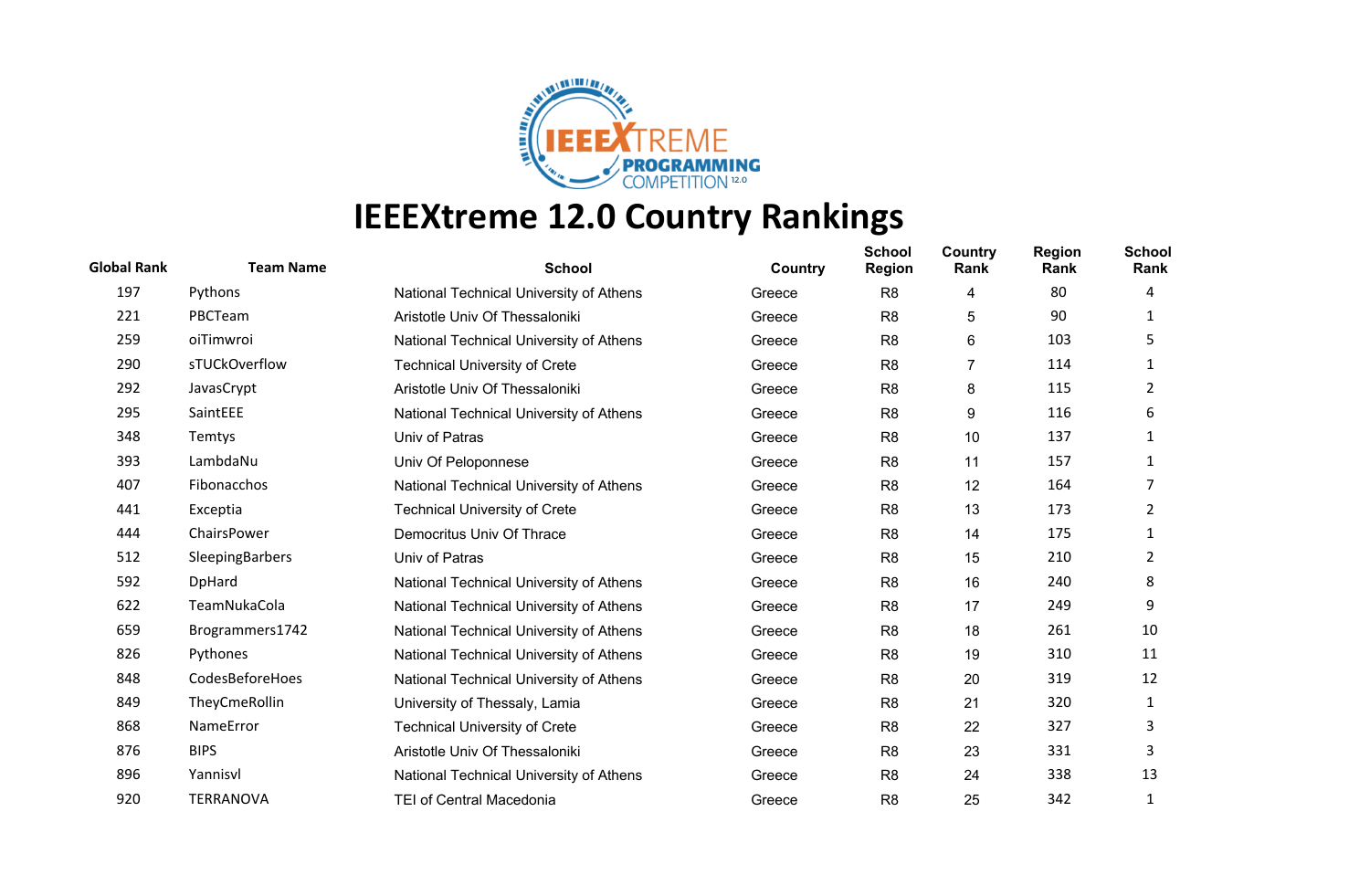

| <b>Global Rank</b> | <b>Team Name</b>   | <b>School</b>                           | Country | <b>School</b><br><b>Region</b> | Country<br>Rank | <b>Region</b><br>Rank | <b>School</b><br>Rank |
|--------------------|--------------------|-----------------------------------------|---------|--------------------------------|-----------------|-----------------------|-----------------------|
| 1003               | XtremeCoad         | Aristotle Univ Of Thessaloniki          | Greece  | R <sub>8</sub>                 | 26              | 370                   | 4                     |
| 1096               | PipelineJS         | Ionian University                       | Greece  | R <sub>8</sub>                 | 27              | 397                   | 1                     |
| 1178               | Dacbusters         | Ionian University                       | Greece  | R <sub>8</sub>                 | 28              | 417                   | 2                     |
| 1219               | ThessCoders        | Aristotle Univ Of Thessaloniki          | Greece  | R <sub>8</sub>                 | 29              | 437                   | 5                     |
| 1241               | <b>BitsBar</b>     | Ionian University                       | Greece  | R <sub>8</sub>                 | 30              | 449                   | 3                     |
| 1281               | Puravlos           | University of West Attica               | Greece  | R <sub>8</sub>                 | 31              | 459                   | 1                     |
| 1405               | <b>ION</b>         | University of West Attica               | Greece  | R <sub>8</sub>                 | 32              | 492                   | 2                     |
| 1418               | <b>NWM</b>         | National Technical University of Athens | Greece  | R <sub>8</sub>                 | 33              | 498                   | 14                    |
| 1427               | TheOldGang         | Univ Of Ioannina                        | Greece  | R <sub>8</sub>                 | 34              | 502                   | 1                     |
| 1468               | LetUsC             | University of Western Macedonia         | Greece  | R <sub>8</sub>                 | 35              | 513                   | 1                     |
| 1495               | RushB              | <b>TEI of Central Macedonia</b>         | Greece  | R <sub>8</sub>                 | 36              | 522                   | 2                     |
| 1529               | Aristoteleioi      | <b>Technical University of Crete</b>    | Greece  | R <sub>8</sub>                 | 37              | 532                   | 4                     |
| 1600               | WhiskeyBottles     | Democritus Univ Of Thrace               | Greece  | R <sub>8</sub>                 | 38              | 545                   | 2                     |
| 1788               | NickTheGreekz      | Aristotle Univ Of Thessaloniki          | Greece  | R <sub>8</sub>                 | 39              | 588                   | 6                     |
| 1811               | GreekCodeCommunity | TEI of Central Macedonia                | Greece  | R <sub>8</sub>                 | 40              | 595                   | 3                     |
| 1834               | Raknull            | University of Thessaly, Lamia           | Greece  | R <sub>8</sub>                 | 41              | 601                   | 2                     |
| 1869               | Prog3              | University of Thessaly, Lamia           | Greece  | R <sub>8</sub>                 | 42              | 614                   | 3                     |
| 1923               | CodingBad          | Democritus Univ Of Thrace               | Greece  | R <sub>8</sub>                 | 43              | 625                   | 3                     |
| 1968               | NaTrexeiThelei     | Univ of Patras                          | Greece  | R <sub>8</sub>                 | 44              | 644                   | 3                     |
| 2131               | Whereisthepizza    | University of Western Macedonia         | Greece  | R <sub>8</sub>                 | 45              | 703                   | 2                     |
| 2159               | <b>IEEEdiots</b>   | Alexander TEI of Thessaloniki           | Greece  | R <sub>8</sub>                 | 46              | 711                   | 1                     |
| 2170               | Gianuba23          | University of Thessaly, Lamia           | Greece  | R <sub>8</sub>                 | 47              | 714                   | 4                     |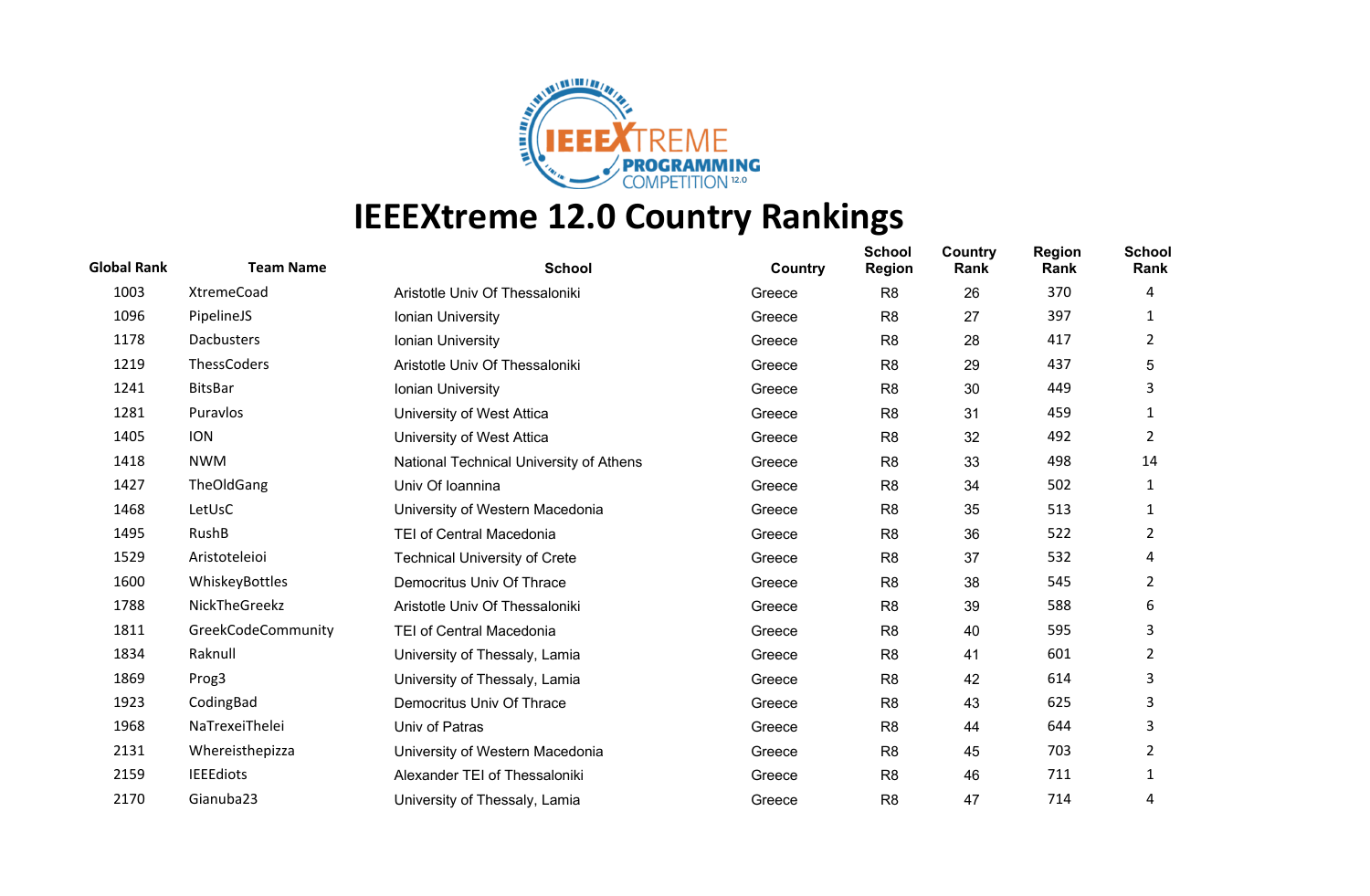

| <b>Global Rank</b> | <b>Team Name</b>     | <b>School</b>                           | Country | <b>School</b><br><b>Region</b> | Country<br>Rank | <b>Region</b><br>Rank | <b>School</b><br>Rank |
|--------------------|----------------------|-----------------------------------------|---------|--------------------------------|-----------------|-----------------------|-----------------------|
| 2185               | CodlEEEng            | University of Thessaly, Lamia           | Greece  | R <sub>8</sub>                 | 48              | 725                   | 5                     |
| 2270               | <b>ThePresidents</b> | Alexander TEI of Thessaloniki           | Greece  | R <sub>8</sub>                 | 49              | 747                   | 2                     |
| 2284               | n0Team               | Univ Of Ioannina                        | Greece  | R <sub>8</sub>                 | 50              | 752                   | 2                     |
| 2296               | <b>RubberDuckies</b> | Piraeus Univ Of                         | Greece  | R <sub>8</sub>                 | 51              | 757                   | 1                     |
| 2305               | OldOnes              | Democritus Univ Of Thrace               | Greece  | R <sub>8</sub>                 | 52              | 762                   | 4                     |
| 2306               | Py7hons              | Democritus Univ Of Thrace               | Greece  | R <sub>8</sub>                 | 53              | 763                   | 5                     |
| 2307               | <b>NewOnes</b>       | Democritus Univ Of Thrace               | Greece  | R <sub>8</sub>                 | 54              | 764                   | 6                     |
| 2331               | solo                 | Alexander TEI of Thessaloniki           | Greece  | R <sub>8</sub>                 | 55              | 772                   | 3                     |
| 2333               | LePetitInformaticien | <b>TEI of Central Macedonia</b>         | Greece  | R <sub>8</sub>                 | 56              | 773                   | 4                     |
| 2364               | Error404TeamNotFound | University of Western Macedonia         | Greece  | R <sub>8</sub>                 | 57              | 780                   | 3                     |
| 2379               | Chris                | University of Thessaly, Lamia           | Greece  | R <sub>8</sub>                 | 58              | 783                   | 6                     |
| 2403               | Hashassin            | <b>Technical University of Crete</b>    | Greece  | R <sub>8</sub>                 | 59              | 790                   | 5                     |
| 2420               | Eksapsy              | Ionian University                       | Greece  | R <sub>8</sub>                 | 60              | 796                   | 4                     |
| 2446               | <b>SKGManstas</b>    | Alexander TEI of Thessaloniki           | Greece  | R <sub>8</sub>                 | 61              | 803                   | 4                     |
| 2509               | Sparky               | <b>TEI of Central Macedonia</b>         | Greece  | R <sub>8</sub>                 | 62              | 815                   | 5                     |
| 2605               | controlaltdelete     | Univ of Patras                          | Greece  | R <sub>8</sub>                 | 63              | 863                   | 4                     |
| 2605               | GameOfThreadsUTH     | Univ of Thessaly, Larissa/Volos         | Greece  | R <sub>8</sub>                 | 64              | 864                   | 1                     |
| 2607               | ArisFC               | Aristotle Univ Of Thessaloniki          | Greece  | R <sub>8</sub>                 | 65              | 884                   |                       |
| 2607               | HMMYthees            | Aristotle Univ Of Thessaloniki          | Greece  | R <sub>8</sub>                 | 66              | 885                   | 8                     |
| 2607               | YellowCode           | Ionian University                       | Greece  | R <sub>8</sub>                 | 67              | 928                   | 5                     |
| 2607               | ChristoforosAslanov  | Ionian University                       | Greece  | R <sub>8</sub>                 | 68              | 929                   | 6                     |
| 2607               | <b>STVN</b>          | National Technical University of Athens | Greece  | R <sub>8</sub>                 | 69              | 1021                  | 15                    |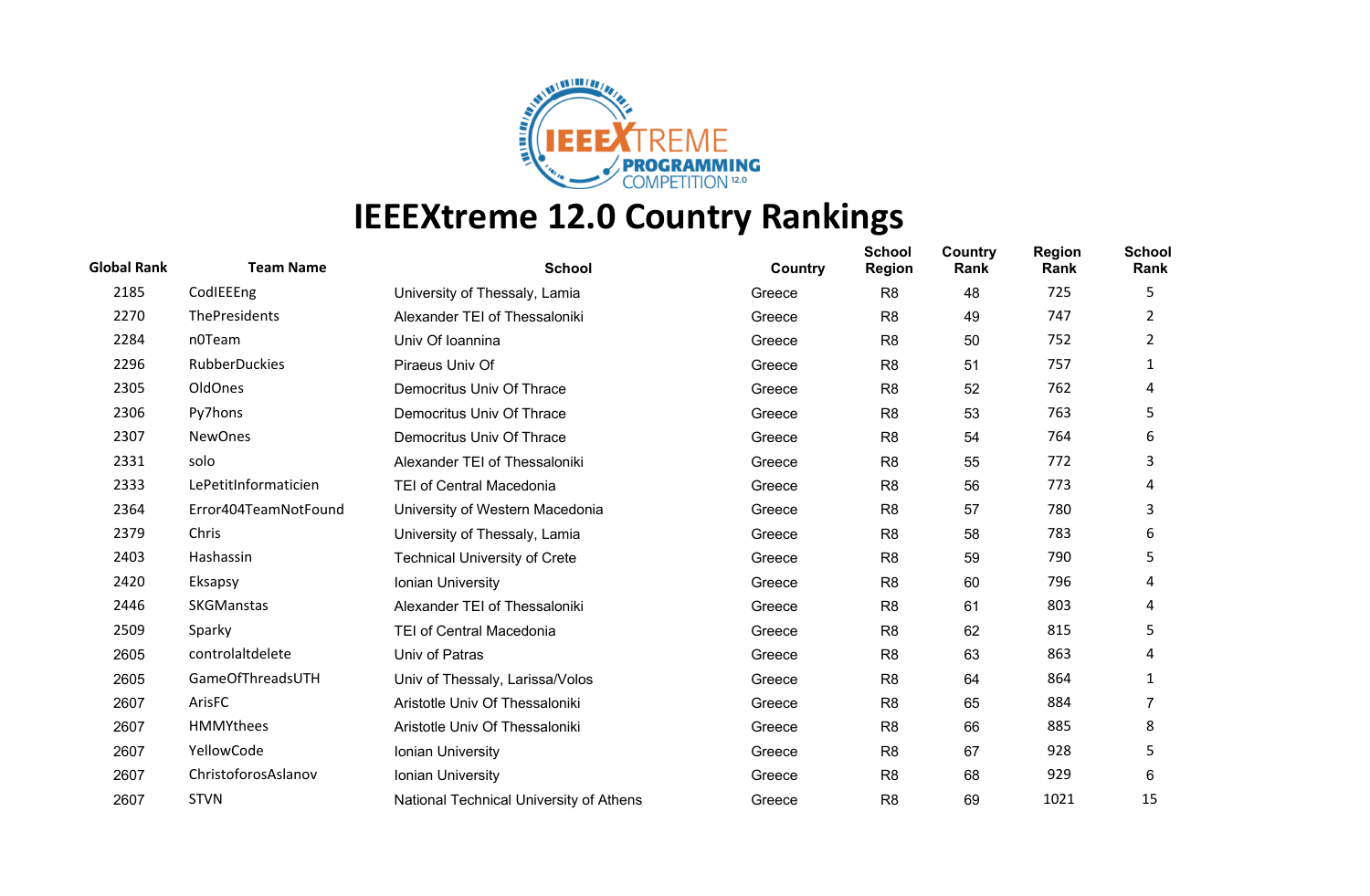

| <b>Global Rank</b> | <b>Team Name</b>      | <b>School</b>                           | Country   | <b>School</b><br><b>Region</b> | Country<br>Rank | <b>Region</b><br>Rank | <b>School</b><br>Rank |
|--------------------|-----------------------|-----------------------------------------|-----------|--------------------------------|-----------------|-----------------------|-----------------------|
| 2607               | alonios               | National Technical University of Athens | Greece    | R <sub>8</sub>                 | 70              | 1022                  | 16                    |
| 2607               | BarelyFunctional      | National Technical University of Athens | Greece    | R <sub>8</sub>                 | 71              | 1023                  | 17                    |
| 2607               | Tuciee                | <b>Technical University of Crete</b>    | Greece    | R <sub>8</sub>                 | 72              | 1053                  | 6                     |
| 2607               | TestMe                | <b>TEI of Central Macedonia</b>         | Greece    | R <sub>8</sub>                 | 73              | 1054                  | 6                     |
| 2607               | TeamNameNotFound      | TEI of Central Macedonia                | Greece    | R <sub>8</sub>                 | 74              | 1055                  |                       |
| 2607               | RockingMachines       | Univ Of Ioannina                        | Greece    | R <sub>8</sub>                 | 75              | 1058                  | 3                     |
| 2607               | <b>GNTProgrammers</b> | Univ of Patras                          | Greece    | R <sub>8</sub>                 | 76              | 1059                  | 5                     |
| 2607               | OneManShow            | Univ Of Peloponnese                     | Greece    | R <sub>8</sub>                 | 77              | 1060                  | 2                     |
| 2607               | Soula                 | University of West Attica               | Greece    | R <sub>8</sub>                 | 78              | 1078                  | 3                     |
| 2607               | <b>ANNIAN</b>         | University of Western Macedonia         | Greece    | R <sub>8</sub>                 | 79              | 1079                  | 4                     |
| 2607               | <b>BroooGrammers</b>  | University of Western Macedonia         | Greece    | R <sub>8</sub>                 | 80              | 1080                  | 5                     |
| 2607               | <b>ONEUP</b>          | University of Western Macedonia         | Greece    | R <sub>8</sub>                 | 81              | 1081                  | 6                     |
| 2607               | <b>XTXteam</b>        | University of Western Macedonia         | Greece    | R <sub>8</sub>                 | 82              | 1082                  |                       |
| 321                | <b>BBeit</b>          | Galileo Univ                            | Guatemala | R <sub>9</sub>                 | 1               | 42                    |                       |
| 360                | CTMS4                 | San Carlos Univ De Guatemala            | Guatemala | R <sub>9</sub>                 | $\overline{c}$  | 51                    | 1                     |
| 482                | ACM1PT                | San Carlos Univ De Guatemala            | Guatemala | R <sub>9</sub>                 | 3               | 59                    | 2                     |
| 623                | EnsamblerX            | Universidad Mesoamericana               | Guatemala | R <sub>9</sub>                 | 4               | 77                    |                       |
| 771                | StackDeTortillas      | Galileo Univ                            | Guatemala | R <sub>9</sub>                 | 5               | 96                    | 2                     |
| 824                | 2Sistemas1DeCloset    | Galileo Univ                            | Guatemala | R <sub>9</sub>                 | 6               | 104                   | 3                     |
| 1030               | <b>TeamCatbug</b>     | Universidad Mesoamericana               | Guatemala | R <sub>9</sub>                 | 7               | 128                   | 2                     |
| 1293               | AllDevGT              | San Carlos Univ De Guatemala            | Guatemala | R <sub>9</sub>                 | 8               | 153                   | 3                     |
| 2069               | Pythu2                | San Carlos Univ De Guatemala            | Guatemala | R <sub>9</sub>                 | 9               | 202                   | 4                     |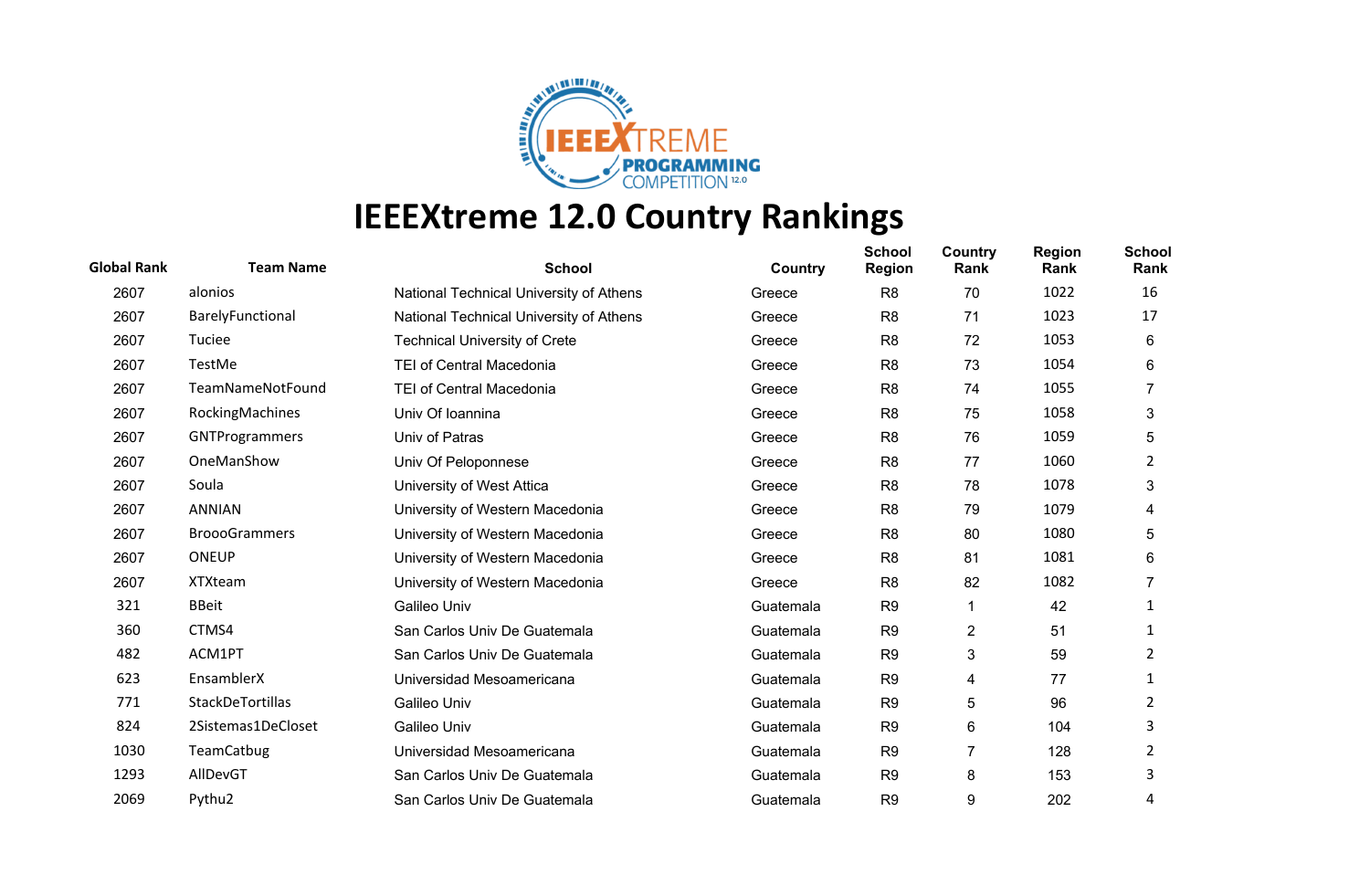

| <b>Global Rank</b> | <b>Team Name</b>     | <b>School</b>                                    | Country   | <b>School</b><br><b>Region</b> | Country<br>Rank | <b>Region</b><br>Rank | <b>School</b><br>Rank |
|--------------------|----------------------|--------------------------------------------------|-----------|--------------------------------|-----------------|-----------------------|-----------------------|
| 2335               | AlfaBetaPi           | San Carlos Univ De Guatemala                     | Guatemala | R <sub>9</sub>                 | 10              | 219                   | 5                     |
| 2605               | Manquetos            | San Carlos Univ De Guatemala                     | Guatemala | R <sub>9</sub>                 | 11              | 234                   | 6                     |
| 2607               | LosJaguares          | San Carlos Univ De Guatemala                     | Guatemala | R <sub>9</sub>                 | 12              | 254                   |                       |
| 2607               | webuos               | San Carlos Univ De Guatemala                     | Guatemala | R <sub>9</sub>                 | 13              | 255                   | 8                     |
| 2607               | Dust                 | San Carlos Univ De Guatemala                     | Guatemala | R <sub>9</sub>                 | 14              | 256                   | 9                     |
| 2607               | <b>GABTEAM</b>       | San Carlos Univ De Guatemala                     | Guatemala | R <sub>9</sub>                 | 15              | 257                   | 10                    |
| 28                 | signedBoolean        | Guru Gobind Singh Indraprastha Univ              | India     | R <sub>0</sub>                 |                 | 8                     | 1                     |
| 34                 | returntosleep        | Sri Sivasubramaniya Nadar College of Engineering | India     | R <sub>0</sub>                 | 2               | 10                    | 1                     |
| 36                 | ForTheDamagedCode    | National Institute Of Technology-Karnataka       | India     | R <sub>0</sub>                 | 3               | 11                    | 1                     |
| 54                 | VictoriousSecret     | National Institute Of Technology-Karnataka       | India     | R <sub>0</sub>                 | 4               | 18                    | 2                     |
| 73                 | PodiDosai            | Sri Sivasubramaniya Nadar College of Engineering | India     | R <sub>0</sub>                 | 5               | 26                    | 2                     |
| 88                 | MindSweeper          | National Institute Of Technology-Karnataka       | India     | R <sub>0</sub>                 | 6               | 31                    | 3                     |
| 93                 | DaalChawal           | Amity School Of Engineering & Technology         | India     | R <sub>0</sub>                 | 7               | 34                    |                       |
| 103                | SeasPhoenix          | <b>Ahmedabad University</b>                      | India     | R <sub>0</sub>                 | 8               | 36                    |                       |
| 110                | KalaKhatta           | Ahmedabad University                             | India     | R <sub>0</sub>                 | 9               | 38                    | 2                     |
| 120                | TechSPawn            | Sardar Patel Institute of Technology             | India     | R <sub>0</sub>                 | 10              | 41                    |                       |
| 138                | 11CodErs             | Bipin Tripathi Kumaon Institute of Technology    | India     | R <sub>0</sub>                 | 11              | 44                    |                       |
| 148                | Root                 | Thiagarajar College of Eng-Madurai               | India     | R <sub>0</sub>                 | 12              | 49                    |                       |
| 151                | HayDay               | Guru Gobind Singh Indraprastha Univ              | India     | R <sub>0</sub>                 | 13              | 51                    | 2                     |
| 152                | Tufaan               | Bipin Tripathi Kumaon Institute of Technology    | India     | R <sub>0</sub>                 | 14              | 52                    | 2                     |
| 158                | KauwaChlaHansKIChaal | Amity School of Engineering & Technology - Noida | India     | R <sub>0</sub>                 | 15              | 53                    |                       |
| 183                | Twenex               | Bipin Tripathi Kumaon Institute of Technology    | India     | R <sub>0</sub>                 | 16              | 59                    | 3                     |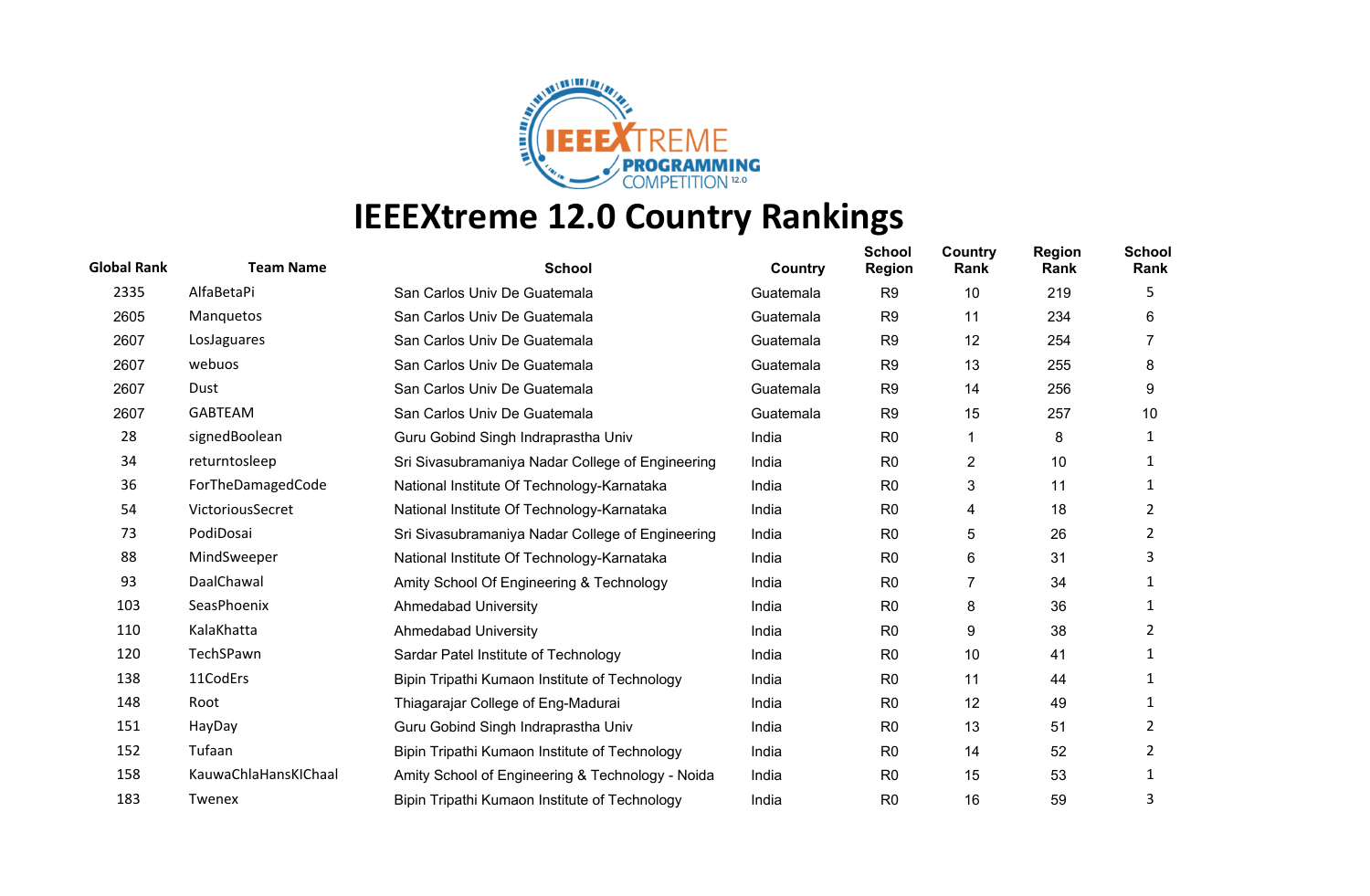

| <b>Global Rank</b> | <b>Team Name</b>           | <b>School</b>                                    | Country | <b>School</b><br><b>Region</b> | <b>Country</b><br>Rank | <b>Region</b><br>Rank | <b>School</b><br>Rank |
|--------------------|----------------------------|--------------------------------------------------|---------|--------------------------------|------------------------|-----------------------|-----------------------|
| 184                | YoungDumbBroke             | Bipin Tripathi Kumaon Institute of Technology    | India   | R <sub>0</sub>                 | 17                     | 60                    | 4                     |
| 188                | RoaringRebels              | Bipin Tripathi Kumaon Institute of Technology    | India   | R <sub>0</sub>                 | 18                     | 62                    | 5.                    |
| 189                | AaDiTeam                   | Bipin Tripathi Kumaon Institute of Technology    | India   | R <sub>0</sub>                 | 19                     | 63                    | 6                     |
| 190                | <b>TWJ</b>                 | Bipin Tripathi Kumaon Institute of Technology    | India   | R <sub>0</sub>                 | 20                     | 64                    |                       |
| 191                | TheCrusaders               | Bipin Tripathi Kumaon Institute of Technology    | India   | R <sub>0</sub>                 | 21                     | 65                    | 8                     |
| 217                | <b>PowerPuffGirls</b>      | National Institute Of Technology-Karnataka       | India   | R <sub>0</sub>                 | 22                     | 75                    | 4                     |
| 230                | MavericsDTU                | Delhi Technological University                   | India   | R <sub>0</sub>                 | 23                     | 78                    |                       |
| 235                | Trojan                     | Bipin Tripathi Kumaon Institute of Technology    | India   | R <sub>0</sub>                 | 24                     | 81                    | 9                     |
| 241                | Slytherin                  | Bipin Tripathi Kumaon Institute of Technology    | India   | R <sub>0</sub>                 | 25                     | 84                    | 10                    |
| 247                | <b>TheMafiaCODEBUSTERS</b> | Bipin Tripathi Kumaon Institute of Technology    | India   | R <sub>0</sub>                 | 26                     | 88                    | 11                    |
| 251                | Barfi                      | <b>Ahmedabad University</b>                      | India   | R <sub>0</sub>                 | 27                     | 91                    | 3                     |
| 269                | <b>TnP</b>                 | Netaji Subhas Institute of Technology            | India   | R <sub>0</sub>                 | 28                     | 100                   |                       |
| 272                | MemoryLeak                 | Sri Sivasubramaniya Nadar College of Engineering | India   | R <sub>0</sub>                 | 29                     | 102                   | 3                     |
| 296                | blank                      | National Institute Of Technology-Karnataka       | India   | R <sub>0</sub>                 | 30                     | 109                   | 5                     |
| 299                | Infiniteminds              | B. M. Sreenivasalah College of Engineering       | India   | R <sub>0</sub>                 | 31                     | 111                   |                       |
| 350                | Jeetengeee                 | Amity School Of Engineering & Technology         | India   | R <sub>0</sub>                 | 32                     | 125                   | 2                     |
| 351                | Amaders                    | National Institute Of Technology-Karnataka       | India   | R <sub>0</sub>                 | 33                     | 126                   | 6                     |
| 352                | NotASSneKKS                | Delhi Technological University                   | India   | R <sub>0</sub>                 | 34                     | 127                   | 2                     |
| 382                | <b>SBCECTL</b>             | College of Engineering, Cherthala                | India   | R <sub>0</sub>                 | 35                     | 138                   | 1                     |
| 402                | CurlyBraces                | B. M. Sreenivasalah College of Engineering       | India   | R <sub>0</sub>                 | 36                     | 143                   | 2                     |
| 418                | TechNinjas                 | B. M. Sreenivasalah College of Engineering       | India   | R <sub>0</sub>                 | 37                     | 148                   | 3                     |
| 434                | <b>TAG</b>                 | Maharaja Agrasen Inst Of Tech                    | India   | R <sub>0</sub>                 | 38                     | 155                   |                       |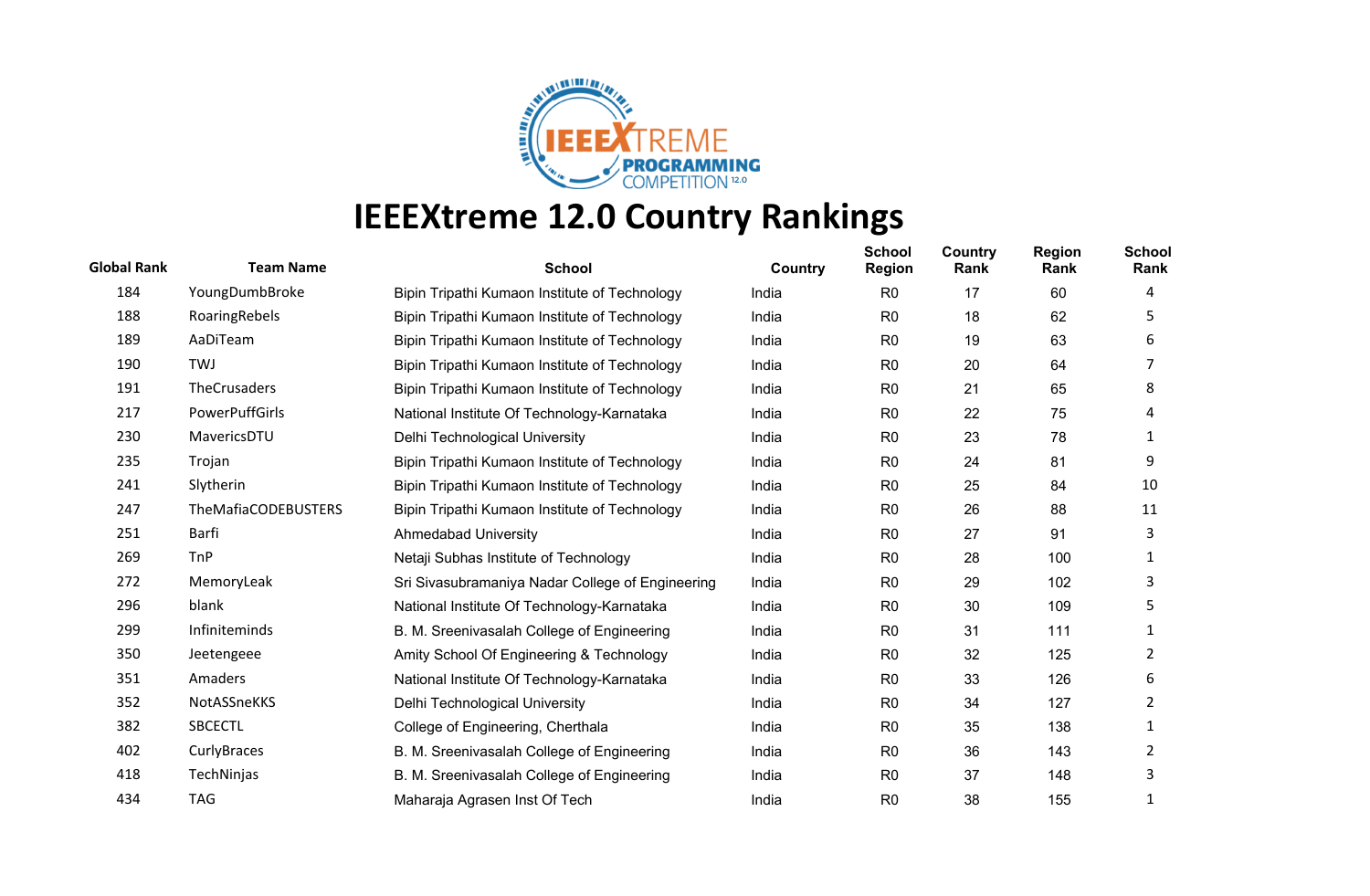

| <b>Global Rank</b> | <b>Team Name</b>    | <b>School</b>                                      | <b>Country</b> | <b>School</b><br><b>Region</b> | Country<br>Rank | <b>Region</b><br>Rank | <b>School</b><br>Rank |
|--------------------|---------------------|----------------------------------------------------|----------------|--------------------------------|-----------------|-----------------------|-----------------------|
| 435                | HustleFluff         | Maharaja Surajmal Inst Of Tech                     | India          | R <sub>0</sub>                 | 39              | 156                   | 13                    |
| 438                | MUJian              | <b>Manipal University Jaipur</b>                   | India          | R <sub>0</sub>                 | 40              | 158                   | 1                     |
| 473                | <b>BrainBusters</b> | Goa College Of Engineering                         | India          | R <sub>0</sub>                 | 41              | 167                   | 1                     |
| 509                | Meeseeks            | Northern India Engineering College                 | India          | R <sub>0</sub>                 | 42              | 176                   | 1                     |
| 517                | <b>BlackCoder</b>   | Maharaja Agrasen Inst Of Tech                      | India          | R <sub>0</sub>                 | 43              | 179                   | 2                     |
| 520                | CodeRunners         | Indira Gandhi Delhi Technical University for Women | India          | R <sub>0</sub>                 | 44              | 180                   | 1                     |
| 531                | Calpine             | <b>Model Engineering College</b>                   | India          | R <sub>0</sub>                 | 45              | 184                   | 1                     |
| 541                | GHRCE02             | GH Raisoni College of Engineering-Nagpur           | India          | R <sub>0</sub>                 | 46              | 187                   | 1                     |
| 542                | GHRCE118            | GH Raisoni College of Engineering-Nagpur           | India          | R <sub>0</sub>                 | 47              | 188                   | 2                     |
| 543                | GHRCE120            | GH Raisoni College of Engineering-Nagpur           | India          | R <sub>0</sub>                 | 48              | 189                   | 3                     |
| 547                | GHRCE21             | GH Raisoni College of Engineering-Nagpur           | India          | R <sub>0</sub>                 | 49              | 191                   | 4                     |
| 551                | GHRCE124            | GH Raisoni College of Engineering-Nagpur           | India          | R <sub>0</sub>                 | 50              | 192                   | 5                     |
| 553                | Asynchronicity      | Dayalbagh Educational Inst                         | India          | R <sub>0</sub>                 | 51              | 193                   | 1                     |
| 559                | Agk                 | B. M. Sreenivasalah College of Engineering         | India          | R <sub>0</sub>                 | 52              | 195                   | 4                     |
| 562                | 404                 | Chengannur College Of Engineering                  | India          | R <sub>0</sub>                 | 53              | 197                   | 1                     |
| 564                | GHRCE17             | GH Raisoni College of Engineering-Nagpur           | India          | R <sub>0</sub>                 | 54              | 198                   | 6                     |
| 565                | 3Extremists         | Adi Shankara Inst Of Engineering & Tech            | India          | R <sub>0</sub>                 | 55              | 199                   | 1                     |
| 569                | xplus1              | National Institute Of Technology-Karnataka         | India          | R <sub>0</sub>                 | 56              | 202                   | 7                     |
| 579                | CaffeineMonks       | Ahmedabad University                               | India          | R <sub>0</sub>                 | 57              | 204                   | 4                     |
| 581                | proRam              | Maharaja Agrasen Inst Of Tech                      | India          | R <sub>0</sub>                 | 58              | 205                   | 3                     |
| 588                | CodingVetarans      | Geethanjali College of Engineering & Technology    | India          | R <sub>0</sub>                 | 59              | 209                   | 1                     |
| 593                | GetCreativeBro      | National Institute Of Technology-Karnataka         | India          | R <sub>0</sub>                 | 60              | 211                   | 8                     |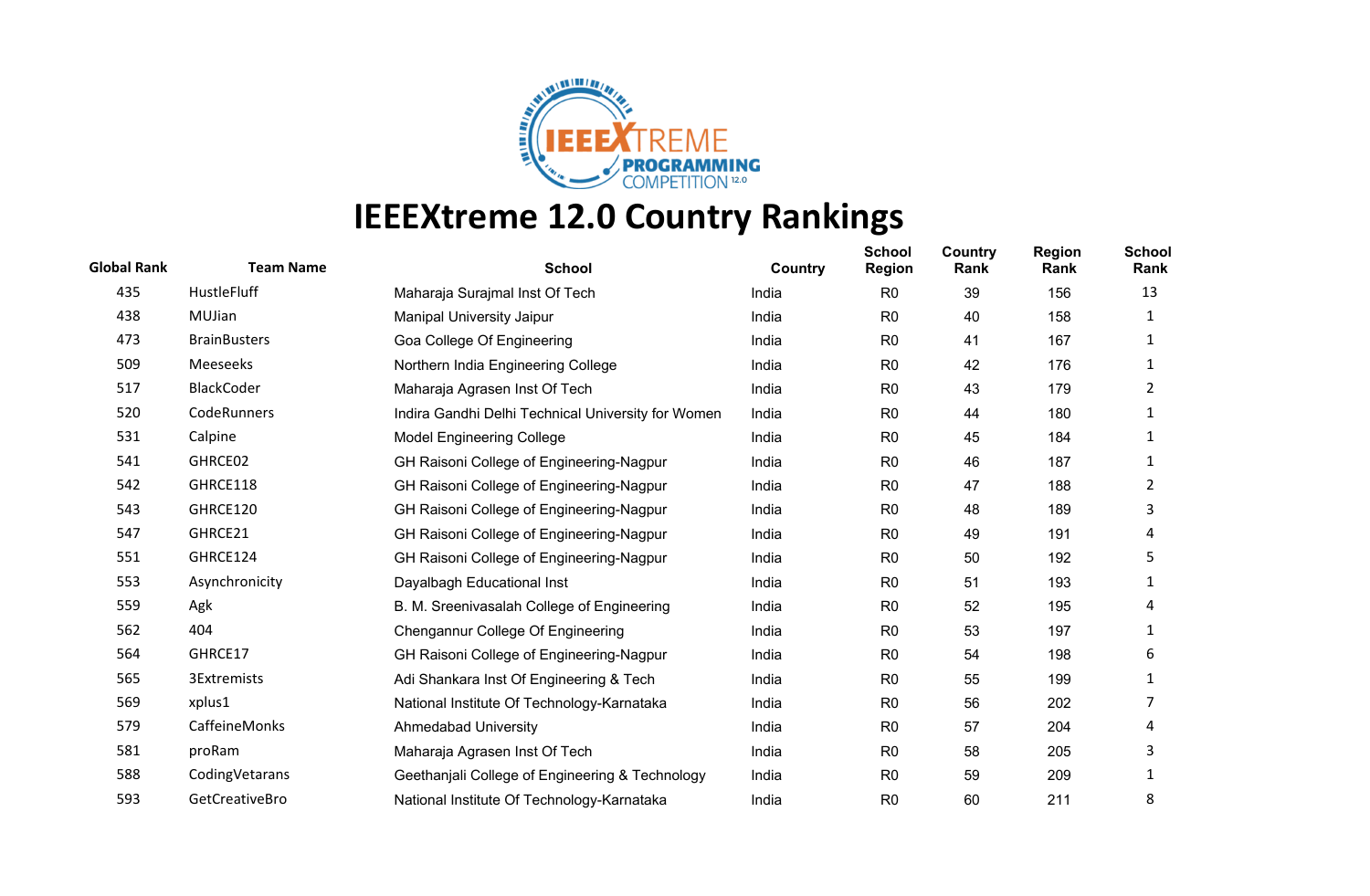

| <b>Global Rank</b> | <b>Team Name</b>     | <b>School</b>                                   | Country | <b>School</b><br><b>Region</b> | Country<br>Rank | <b>Region</b><br>Rank | <b>School</b><br>Rank |
|--------------------|----------------------|-------------------------------------------------|---------|--------------------------------|-----------------|-----------------------|-----------------------|
| 618                | HelloWorld24         | Ramaiah Institute of Technology                 | India   | R <sub>0</sub>                 | 61              | 220                   | 1                     |
| 625                | droidMakers          | PANIMALAR ENGINEERING COLLEGE - CHENNAI         | India   | R <sub>0</sub>                 | 62              | 221                   | 1                     |
| 638                | GHRCE99              | GH Raisoni College of Engineering-Nagpur        | India   | R <sub>0</sub>                 | 63              | 224                   |                       |
| 639                | Monkey               | Dharmsinh Desai University - Nadiad             | India   | R <sub>0</sub>                 | 64              | 225                   | 1                     |
| 661                | AtapiVatapi          | <b>Ahmedabad University</b>                     | India   | R <sub>0</sub>                 | 65              | 231                   | 5                     |
| 678                | <b>Breakpoints</b>   | Jamia Millia Islamia-Faculty of Engrg           | India   | R <sub>0</sub>                 | 66              | 235                   | 1                     |
| 708                | Sins                 | THDC Institute of Hydropower Engineering & Tech | India   | R <sub>0</sub>                 | 67              | 242                   | 1                     |
| 709                | Vampires             | PANIMALAR ENGINEERING COLLEGE - CHENNAI         | India   | R <sub>0</sub>                 | 68              | 243                   | 2                     |
| 710                | CECAI010000011001001 | <b>Canara Engineering College</b>               | India   | R <sub>0</sub>                 | 69              | 244                   | 1                     |
| 718                | DotPhoenix           | Mar Athanasius College Of Engrg                 | India   | R <sub>0</sub>                 | 70              | 248                   | 1                     |
| 730                | CodeBAE              | Goa College Of Engineering                      | India   | R <sub>0</sub>                 | 71              | 251                   | 2                     |
| 735                | TeamMarvel           | Thiagarajar College of Eng-Madurai              | India   | R <sub>0</sub>                 | 72              | 252                   | 2                     |
| 739                | invincibles          | Geethanjali College of Engineering & Technology | India   | R <sub>0</sub>                 | 73              | 253                   | $\overline{2}$        |
| 741                | <b>TrioDeDangers</b> | PEC University of Technology - Chandigarh       | India   | R <sub>0</sub>                 | 74              | 254                   | 1                     |
| 749                | xtremenators         | Saint Joseph Engineering College-Mangalore      | India   | R <sub>0</sub>                 | 75              | 255                   | 1                     |
| 756                | StarWingCoders       | B. M. Sreenivasalah College of Engineering      | India   | R <sub>0</sub>                 | 76              | 258                   | 5                     |
| 761                | TeamRocket           | Goa College Of Engineering                      | India   | R <sub>0</sub>                 | 77              | 260                   | 3                     |
| 762                | Invaders             | Northern India Engineering College              | India   | R <sub>0</sub>                 | 78              | 261                   | $\overline{2}$        |
| 768                | GodSent              | Geethanjali College of Engineering & Technology | India   | R <sub>0</sub>                 | 79              | 264                   | 3                     |
| 769                | Default              | Geethanjali College of Engineering & Technology | India   | R <sub>0</sub>                 | 80              | 265                   | 4                     |
| 770                | Unexpected           | Geethanjali College of Engineering & Technology | India   | R <sub>0</sub>                 | 81              | 266                   | 5                     |
| 777                | lettuce              | Maharaja Surajmal Inst Of Tech                  | India   | R <sub>0</sub>                 | 82              | 269                   | 14                    |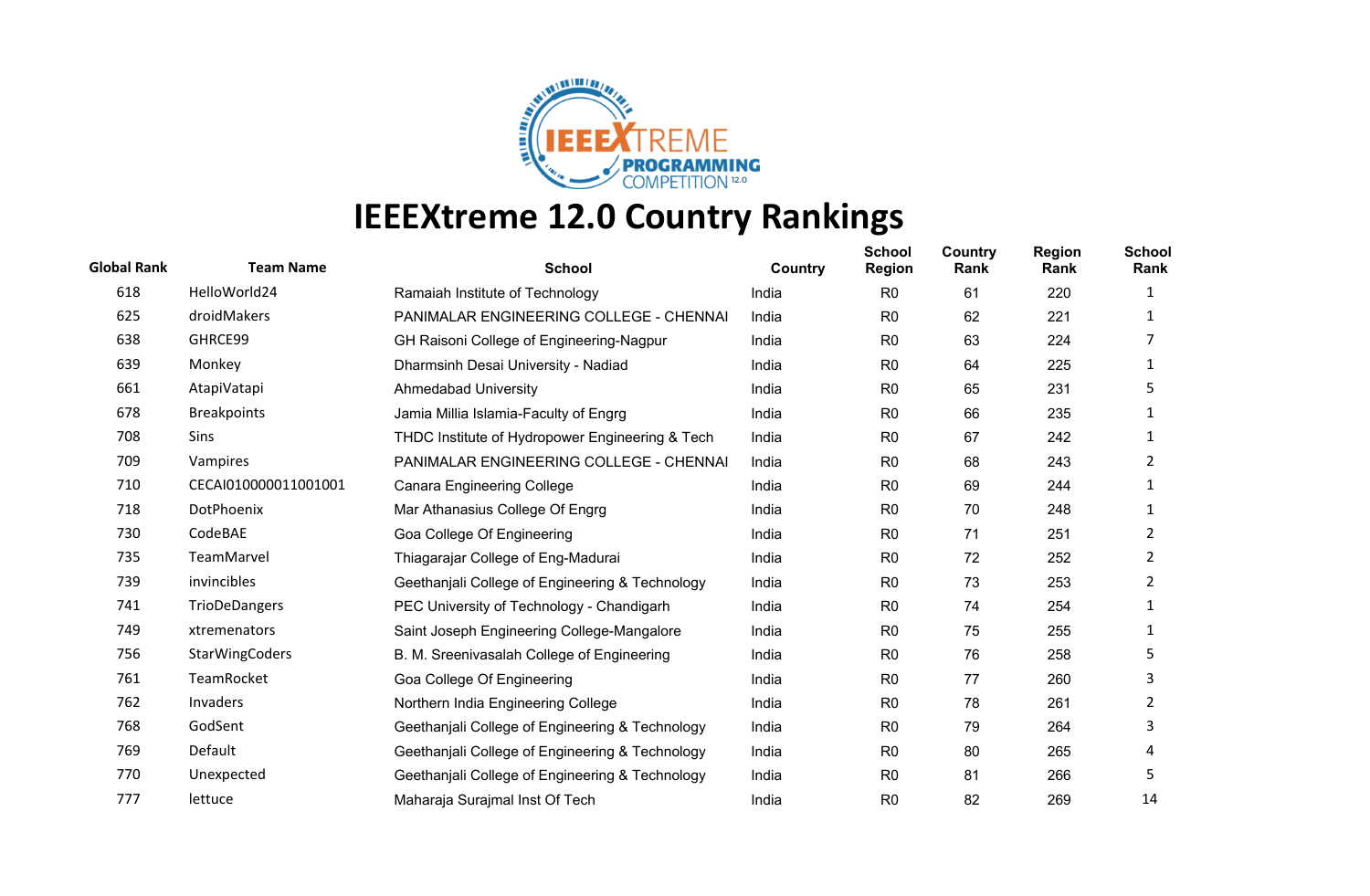

| <b>Global Rank</b> | <b>Team Name</b>  | <b>School</b>                                   | Country | <b>School</b><br><b>Region</b> | Country<br>Rank | <b>Region</b><br>Rank | <b>School</b><br>Rank |
|--------------------|-------------------|-------------------------------------------------|---------|--------------------------------|-----------------|-----------------------|-----------------------|
| 787                | cectrojanhex      | <b>Canara Engineering College</b>               | India   | R <sub>0</sub>                 | 83              | 272                   | 2                     |
| 788                | cectechnia        | <b>Canara Engineering College</b>               | India   | R <sub>0</sub>                 | 84              | 273                   | 3                     |
| 793                | Prototype         | B. M. Sreenivasalah College of Engineering      | India   | R <sub>0</sub>                 | 85              | 274                   | 6                     |
| 802                | Warrior           | Mody Inst Of Tech & Science                     | India   | R <sub>0</sub>                 | 86              | 277                   | 1                     |
| 803                | MegaPI            | St. Joseph's Institute of Technology            | India   | R <sub>0</sub>                 | 87              | 278                   | 1                     |
| 809                | cecrsa            | <b>Canara Engineering College</b>               | India   | R <sub>0</sub>                 | 88              | 280                   | 4                     |
| 816                | Codebreakers003   | Geethanjali College of Engineering & Technology | India   | R <sub>0</sub>                 | 89              | 283                   | 6                     |
| 825                | ceccodeguy        | <b>Canara Engineering College</b>               | India   | R <sub>0</sub>                 | 90              | 287                   | 5                     |
| 827                | CodingAvengers    | B. M. Sreenivasalah College of Engineering      | India   | R <sub>0</sub>                 | 91              | 288                   |                       |
| 833                | Tyre03            | Dehradun Institute Of Technology                | India   | R <sub>0</sub>                 | 92              | 292                   | 1                     |
| 834                | <b>CRUX</b>       | Int'L Inst Of Information Tech - Pune           | India   | R <sub>0</sub>                 | 93              | 293                   | 1                     |
| 835                | CodeWreck         | Vignan's Institute Of Information Technology    | India   | R <sub>0</sub>                 | 94              | 294                   | 1                     |
| 850                | cecanha           | <b>Canara Engineering College</b>               | India   | R <sub>0</sub>                 | 95              | 296                   | 6                     |
| 863                | SBCECTL2          | College of Engineering, Cherthala               | India   | R <sub>0</sub>                 | 96              | 299                   | 2                     |
| 870                | <b>CSSensie</b>   | St Joseph College Of Engineering                | India   | R <sub>0</sub>                 | 97              | 303                   | 1                     |
| 874                | SkillsOutOfBound  | <b>Ahmedabad University</b>                     | India   | R <sub>0</sub>                 | 98              | 304                   | 6                     |
| 880                | <b>KiND</b>       | <b>Model Engineering College</b>                | India   | R <sub>0</sub>                 | 99              | 306                   | 2                     |
| 881                | <b>NVM</b>        | <b>Model Engineering College</b>                | India   | R <sub>0</sub>                 | 100             | 307                   | 3                     |
| 889                | TripleACE         | <b>PANIMALAR ENGINEERING COLLEGE - CHENNAI</b>  | India   | R <sub>0</sub>                 | 101             | 309                   | 3                     |
| 890                | Assemble          | PANIMALAR ENGINEERING COLLEGE - CHENNAI         | India   | R <sub>0</sub>                 | 102             | 310                   | 4                     |
| 891                | <b>KAR009</b>     | PANIMALAR ENGINEERING COLLEGE - CHENNAI         | India   | R <sub>0</sub>                 | 103             | 311                   | 5                     |
| 893                | <b>DjangoBoys</b> | <b>Trivandrum College Of Engrg</b>              | India   | R <sub>0</sub>                 | 104             | 312                   |                       |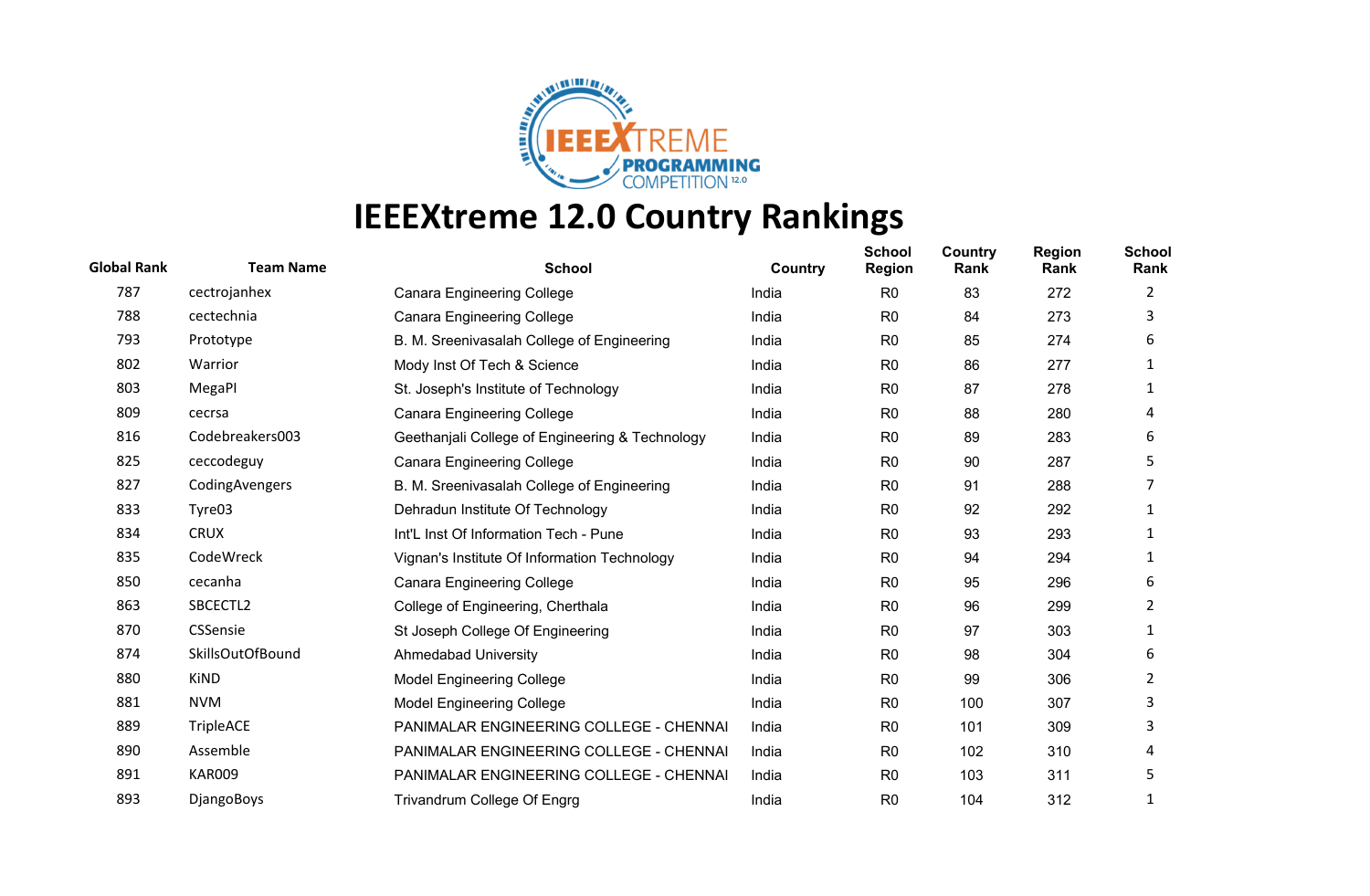

| <b>Global Rank</b> | <b>Team Name</b>   | <b>School</b>                                  | Country | <b>School</b><br><b>Region</b> | Country<br>Rank | <b>Region</b><br>Rank | <b>School</b><br>Rank |
|--------------------|--------------------|------------------------------------------------|---------|--------------------------------|-----------------|-----------------------|-----------------------|
| 894                | Dunder109          | Ramaiah Institute of Technology                | India   | R <sub>0</sub>                 | 105             | 313                   | 2                     |
| 897                | Codeio             | B. M. Sreenivasalah College of Engineering     | India   | R <sub>0</sub>                 | 106             | 314                   | 8                     |
| 898                | <b>TECHTRIO</b>    | Int'L Inst Of Information Tech - Pune          | India   | R <sub>0</sub>                 | 107             | 315                   | 2                     |
| 900                | <b>VOID</b>        | Sardar Patel Institute of Technology           | India   | R <sub>0</sub>                 | 108             | 316                   | 2                     |
| 904                | Injekt             | PANIMALAR ENGINEERING COLLEGE - CHENNAI        | India   | R <sub>0</sub>                 | 109             | 317                   | 6                     |
| 905                | <b>TRIFLES</b>     | PANIMALAR ENGINEERING COLLEGE - CHENNAI        | India   | R <sub>0</sub>                 | 110             | 318                   | 7                     |
| 906                | TechCoder          | PANIMALAR ENGINEERING COLLEGE - CHENNAI        | India   | R <sub>0</sub>                 | 111             | 319                   | 8                     |
| 907                | Phoenix            | PANIMALAR ENGINEERING COLLEGE - CHENNAI        | India   | R <sub>0</sub>                 | 112             | 320                   | 9                     |
| 908                | <b>CYBERPUNK</b>   | PANIMALAR ENGINEERING COLLEGE - CHENNAI        | India   | R <sub>0</sub>                 | 113             | 321                   | 10                    |
| 909                | <b>SALVATORES</b>  | PANIMALAR ENGINEERING COLLEGE - CHENNAI        | India   | R <sub>0</sub>                 | 114             | 322                   | 11                    |
| 910                | Infomaniacs        | PANIMALAR ENGINEERING COLLEGE - CHENNAI        | India   | R <sub>0</sub>                 | 115             | 323                   | 12                    |
| 911                | dazzlinggirls      | PANIMALAR ENGINEERING COLLEGE - CHENNAI        | India   | R <sub>0</sub>                 | 116             | 324                   | 13                    |
| 912                | <b>INFOTECHIES</b> | PANIMALAR ENGINEERING COLLEGE - CHENNAI        | India   | R <sub>0</sub>                 | 117             | 325                   | 14                    |
| 913                | ceccodebusters     | <b>Canara Engineering College</b>              | India   | R <sub>0</sub>                 | 118             | 326                   | 7                     |
| 914                | <b>CODEERA</b>     | <b>PANIMALAR ENGINEERING COLLEGE - CHENNAI</b> | India   | R <sub>0</sub>                 | 119             | 327                   | 15                    |
| 915                | Codejungle         | PANIMALAR ENGINEERING COLLEGE - CHENNAI        | India   | R <sub>0</sub>                 | 120             | 328                   | 16                    |
| 930                | <b>CODEBOTS</b>    | Int'L Inst Of Information Tech - Pune          | India   | R <sub>0</sub>                 | 121             | 329                   | 3                     |
| 935                | CryptoKnights      | Rajiv Gandhi Inst Of Tech                      | India   | R <sub>0</sub>                 | 122             | 330                   | 1                     |
| 946                | HackNomaly         | B. M. Sreenivasalah College of Engineering     | India   | R <sub>0</sub>                 | 123             | 331                   | 9                     |
| 947                | Coderaptors        | B. M. Sreenivasalah College of Engineering     | India   | R <sub>0</sub>                 | 124             | 332                   | 10                    |
| 949                | <b>HEALERS</b>     | PANIMALAR ENGINEERING COLLEGE - CHENNAI        | India   | R <sub>0</sub>                 | 125             | 333                   | 17                    |
| 950                | <b>EXPLORERS</b>   | PANIMALAR ENGINEERING COLLEGE - CHENNAI        | India   | R <sub>0</sub>                 | 126             | 334                   | 18                    |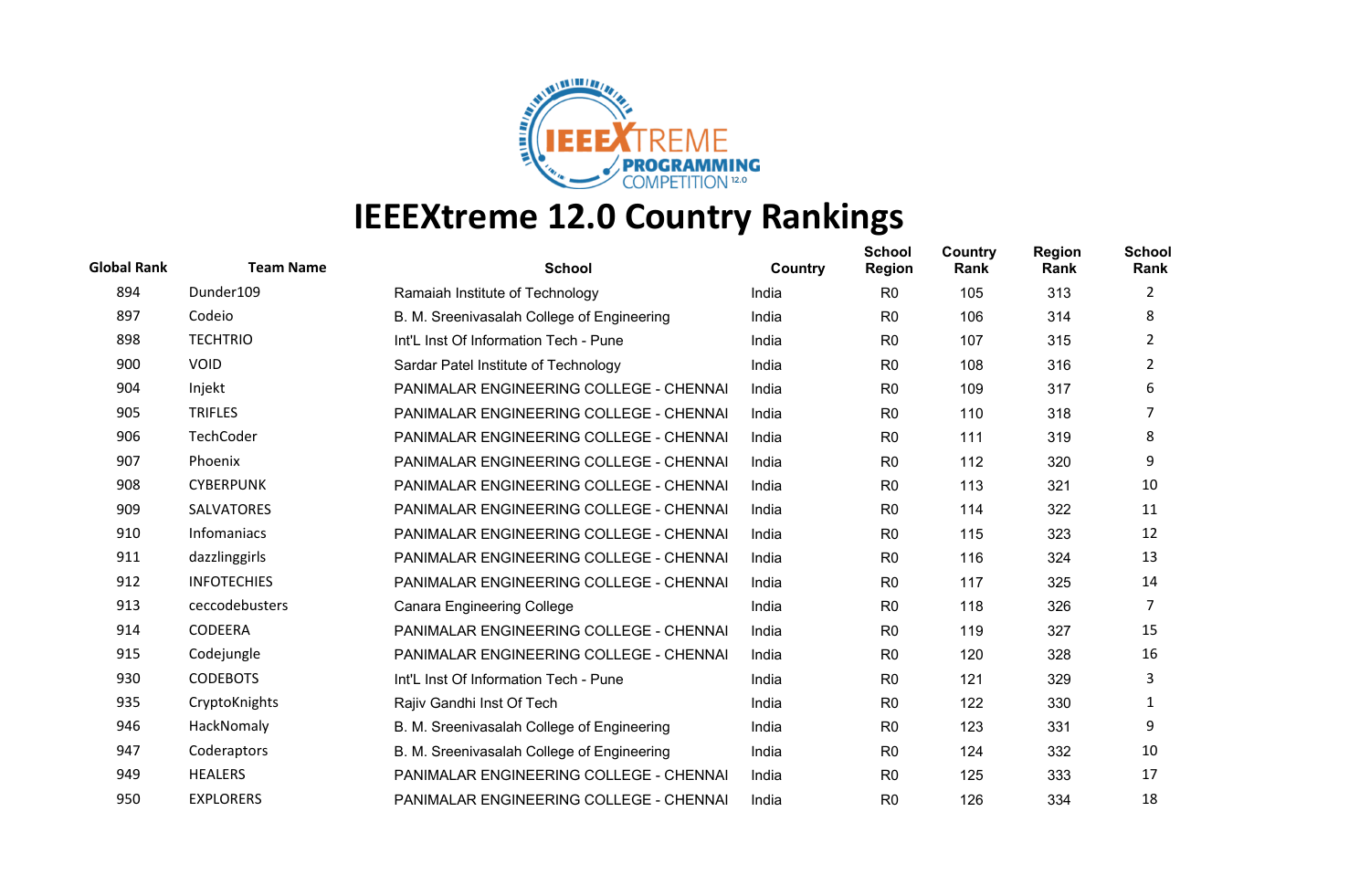

| <b>Global Rank</b> | <b>Team Name</b>      | <b>School</b>                              | Country | <b>School</b><br><b>Region</b> | Country<br>Rank | <b>Region</b><br>Rank | <b>School</b><br>Rank |
|--------------------|-----------------------|--------------------------------------------|---------|--------------------------------|-----------------|-----------------------|-----------------------|
| 951                | <b>BINARY</b>         | PANIMALAR ENGINEERING COLLEGE - CHENNAI    | India   | R <sub>0</sub>                 | 127             | 335                   | 19                    |
| 953                | ceccodefusion         | <b>Canara Engineering College</b>          | India   | R <sub>0</sub>                 | 128             | 336                   | 8                     |
| 954                | cecisguy              | <b>Canara Engineering College</b>          | India   | R <sub>0</sub>                 | 129             | 337                   | 9                     |
| 955                | ceczombies            | <b>Canara Engineering College</b>          | India   | R <sub>0</sub>                 | 130             | 338                   | 10                    |
| 956                | Eclat                 | PANIMALAR ENGINEERING COLLEGE - CHENNAI    | India   | R <sub>0</sub>                 | 131             | 339                   | 20                    |
| 959                | <b>STARBOYS</b>       | Int'L Inst Of Information Tech - Pune      | India   | R <sub>0</sub>                 | 132             | 340                   | 4                     |
| 960                | <b>CODEGEEK</b>       | Int'L Inst Of Information Tech - Pune      | India   | R <sub>0</sub>                 | 133             | 341                   | 5                     |
| 961                | <b>BROGRAMMERSS</b>   | Int'L Inst Of Information Tech - Pune      | India   | R <sub>0</sub>                 | 134             | 342                   | 6                     |
| 962                | CACHEFOUND            | Int'L Inst Of Information Tech - Pune      | India   | R <sub>0</sub>                 | 135             | 343                   |                       |
| 971                | CelestialxD           | Manipal Institute of Technology            | India   | R <sub>0</sub>                 | 136             | 348                   | 1                     |
| 975                | HJ                    | B. M. Sreenivasalah College of Engineering | India   | R <sub>0</sub>                 | 137             | 349                   | 11                    |
| 981                | XtremeCoder           | Guru Gobind Singh Indraprastha Univ        | India   | R <sub>0</sub>                 | 138             | 350                   | 3                     |
| 984                | <b>UniqueSmashers</b> | B. M. Sreenivasalah College of Engineering | India   | R <sub>0</sub>                 | 139             | 351                   | 12                    |
| 993                | Cyborgs               | MEA Engineering College - Perinthalmanna   | India   | R <sub>0</sub>                 | 140             | 353                   | 1                     |
| 994                | TheMemeTeam           | Saint Joseph Engineering College-Mangalore | India   | R <sub>0</sub>                 | 141             | 354                   | 2                     |
| 998                | cecchimuwaku          | <b>Canara Engineering College</b>          | India   | R <sub>0</sub>                 | 142             | 355                   | 11                    |
| 999                | ceccodeterra          | <b>Canara Engineering College</b>          | India   | R <sub>0</sub>                 | 143             | 356                   | 12                    |
| 1000               | cecodetocode          | <b>Canara Engineering College</b>          | India   | R <sub>0</sub>                 | 144             | 357                   | 13                    |
| 1008               | <b>STCoders</b>       | Sardar Patel Institute of Technology       | India   | R <sub>0</sub>                 | 145             | 359                   | 3                     |
| 1014               | ERROR404Notfound      | Sardar Patel Institute of Technology       | India   | R <sub>0</sub>                 | 146             | 362                   | 4                     |
| 1015               | <b>BadGuys</b>        | Sardar Patel Institute of Technology       | India   | R <sub>0</sub>                 | 147             | 363                   | 5                     |
| 1019               | RogueOne              | College of Engineering, Cherthala          | India   | R <sub>0</sub>                 | 148             | 364                   | 3                     |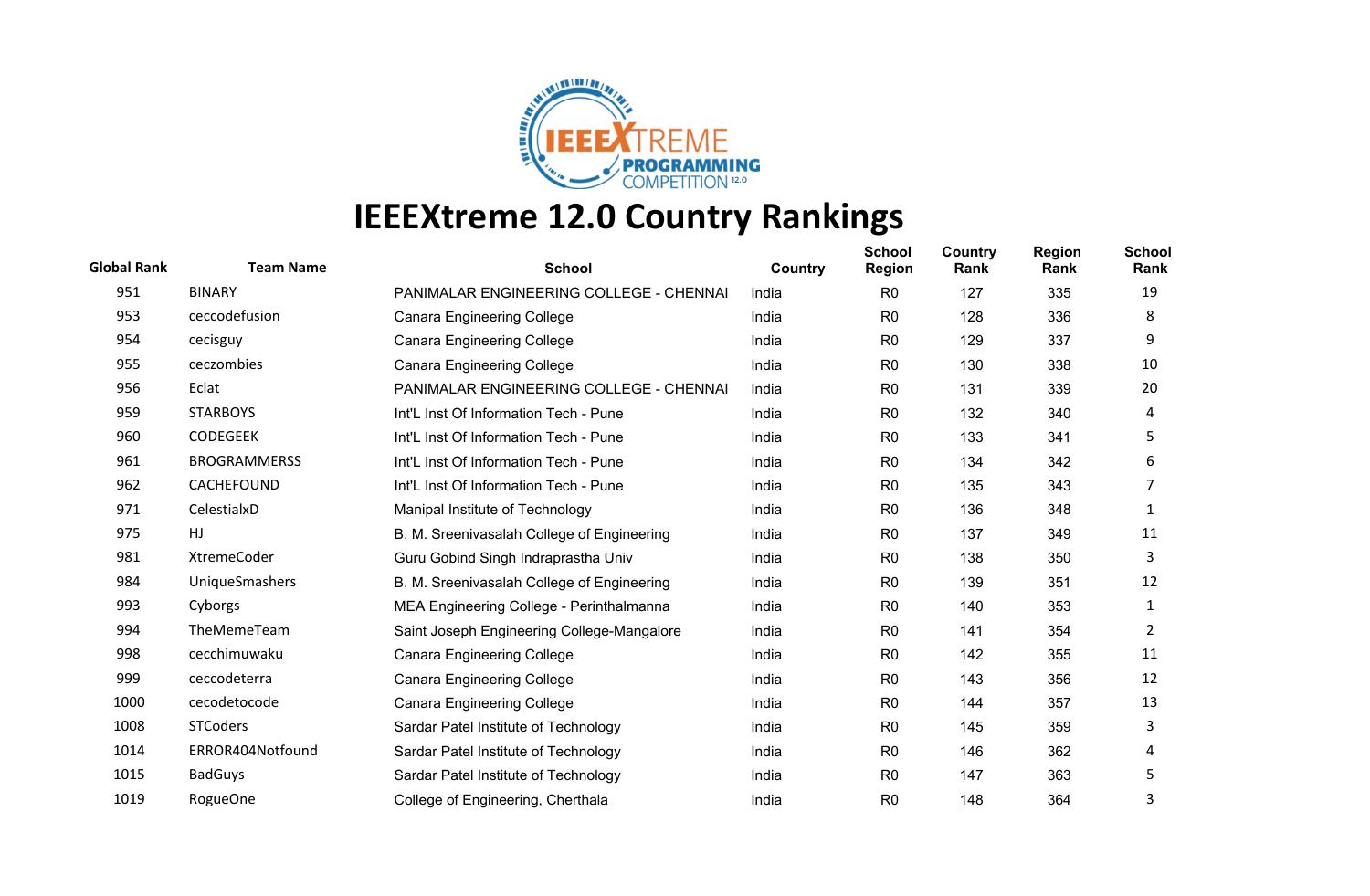

| <b>Global Rank</b> | <b>Team Name</b>         | <b>School</b>                              | Country | <b>School</b><br><b>Region</b> | Country<br>Rank | <b>Region</b><br>Rank | <b>School</b><br>Rank |
|--------------------|--------------------------|--------------------------------------------|---------|--------------------------------|-----------------|-----------------------|-----------------------|
| 1020               | cechackoholicks          | <b>Canara Engineering College</b>          | India   | R <sub>0</sub>                 | 149             | 365                   | 14                    |
| 1023               | Anonymous                | Dadi Inst of Eng and Tech                  | India   | R <sub>0</sub>                 | 150             | 366                   | 1                     |
| 1024               | <b>KINGSMEN</b>          | Dadi Inst of Eng and Tech                  | India   | R <sub>0</sub>                 | 151             | 367                   | 2                     |
| 1025               | <b>XTREMERS</b>          | Dadi Inst of Eng and Tech                  | India   | R <sub>0</sub>                 | 152             | 368                   | 3                     |
| 1026               | WELOVECODING             | Dadi Inst of Eng and Tech                  | India   | R <sub>0</sub>                 | 153             | 369                   | 4                     |
| 1027               | <b>DECODER</b>           | Dadi Inst of Eng and Tech                  | India   | R <sub>0</sub>                 | 154             | 370                   | 5                     |
| 1034               | <b>FUNKYGRAVES</b>       | Dadi Inst of Eng and Tech                  | India   | R <sub>0</sub>                 | 155             | 372                   | 6                     |
| 1040               | CodingForFood            | B. M. Sreenivasalah College of Engineering | India   | R <sub>0</sub>                 | 156             | 373                   | 13                    |
| 1042               | <b>KITE</b>              | B. M. Sreenivasalah College of Engineering | India   | R <sub>0</sub>                 | 157             | 374                   | 14                    |
| 1046               | NullPointerException     | Sardar Patel Institute of Technology       | India   | R <sub>0</sub>                 | 158             | 375                   | 6                     |
| 1056               | HarKush                  | A.D. Patel Inst Of Tech                    | India   | R <sub>0</sub>                 | 159             | 379                   | 1                     |
| 1057               | Codeblasters             | A.D. Patel Inst Of Tech                    | India   | R <sub>0</sub>                 | 160             | 380                   | 2                     |
| 1058               | fortnite                 | A.D. Patel Inst Of Tech                    | India   | R <sub>0</sub>                 | 161             | 381                   | 3                     |
| 1059               | Exterminators            | A.D. Patel Inst Of Tech                    | India   | R <sub>0</sub>                 | 162             | 382                   | 4                     |
| 1060               | Coders99                 | A.D. Patel Inst Of Tech                    | India   | R <sub>0</sub>                 | 163             | 383                   | 5                     |
| 1061               | <b>Noobs</b>             | A.D. Patel Inst Of Tech                    | India   | R <sub>0</sub>                 | 164             | 384                   | 6                     |
| 1062               | <b>XtremeCoders</b>      | A.D. Patel Inst Of Tech                    | India   | R <sub>0</sub>                 | 165             | 385                   | 7                     |
| 1066               | <b>POWERFULLFIGHTERS</b> | Dadi Inst of Eng and Tech                  | India   | R <sub>0</sub>                 | 166             | 386                   | 7                     |
| 1067               | <b>DIETROCKERS</b>       | Dadi Inst of Eng and Tech                  | India   | R <sub>0</sub>                 | 167             | 387                   | 8                     |
| 1068               | NEVERGIVEUP              | Dadi Inst of Eng and Tech                  | India   | R <sub>0</sub>                 | 168             | 388                   | 9                     |
| 1069               | <b>ROYALWINGS</b>        | Dadi Inst of Eng and Tech                  | India   | R <sub>0</sub>                 | 169             | 389                   | 10                    |
| 1070               | WINNERSTEAM              | Dadi Inst of Eng and Tech                  | India   | R <sub>0</sub>                 | 170             | 390                   | 11                    |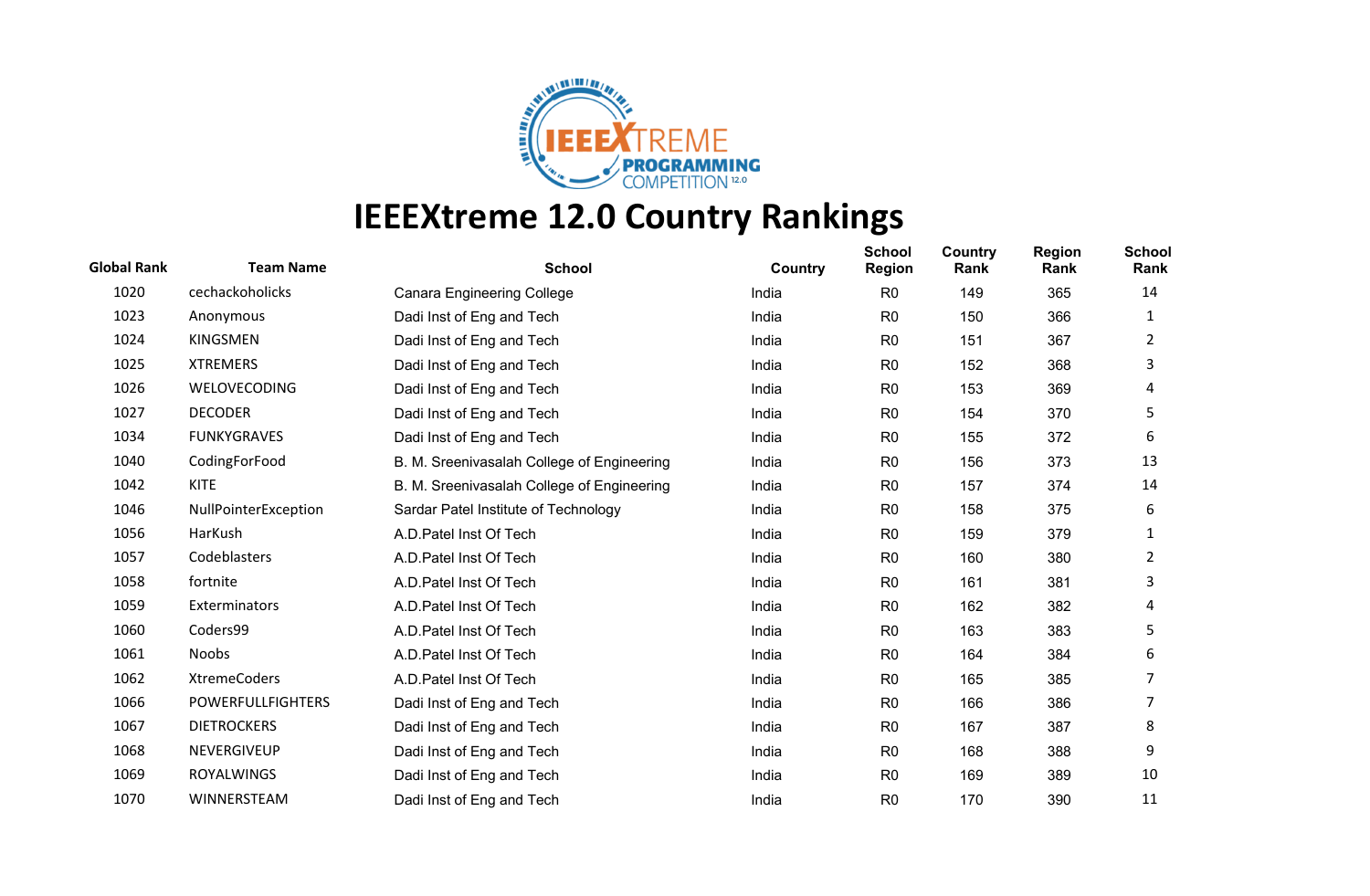

| <b>Global Rank</b> | <b>Team Name</b>      | <b>School</b>                                    | Country | <b>School</b><br><b>Region</b> | Country<br>Rank | <b>Region</b><br>Rank | <b>School</b><br>Rank |
|--------------------|-----------------------|--------------------------------------------------|---------|--------------------------------|-----------------|-----------------------|-----------------------|
| 1071               | <b>GAMECHANGERS</b>   | Dadi Inst of Eng and Tech                        | India   | R <sub>0</sub>                 | 171             | 391                   | 12                    |
| 1072               | 0to1                  | Dadi Inst of Eng and Tech                        | India   | R <sub>0</sub>                 | 172             | 392                   | 13                    |
| 1080               | <b>THEINCREDIBLES</b> | Dadi Inst of Eng and Tech                        | India   | R <sub>0</sub>                 | 173             | 396                   | 14                    |
| 1081               | <b>JAGUARS</b>        | Dadi Inst of Eng and Tech                        | India   | R <sub>0</sub>                 | 174             | 397                   | 15                    |
| 1082               | <b>RESONATES</b>      | Dadi Inst of Eng and Tech                        | India   | R <sub>0</sub>                 | 175             | 398                   | 16                    |
| 1086               | codingBAT             | Viswajyothi College Of Eng & Tech                | India   | R <sub>0</sub>                 | 176             | 401                   | 1                     |
| 1087               | <b>GIGABYTES</b>      | College Of Engineering-Kidangoor                 | India   | R <sub>0</sub>                 | 177             | 402                   | 1                     |
| 1088               | <b>FISTE</b>          | Viswajyothi College Of Eng & Tech                | India   | R <sub>0</sub>                 | 178             | 403                   | 2                     |
| 1089               | MatrixMultipliers     | Pranveer Singh Institute of Technology           | India   | R <sub>0</sub>                 | 179             | 404                   | 1                     |
| 1099               | <b>Discoverers</b>    | Sardar Patel Institute of Technology             | India   | R <sub>0</sub>                 | 180             | 408                   | 7                     |
| 1107               | ZeroSquad             | Government Engineering College - Barton Hill     | India   | R <sub>0</sub>                 | 181             | 413                   | 1                     |
| 1110               | Saiyans               | Icfai Inst Of Science & Tech                     | India   | R <sub>0</sub>                 | 182             | 415                   | 1                     |
| 1111               | <b>TEAMTITANS</b>     | Dadi Inst of Eng and Tech                        | India   | R <sub>0</sub>                 | 183             | 416                   | 17                    |
| 1116               | Electrons             | Goa College Of Engineering                       | India   | R <sub>0</sub>                 | 184             | 418                   | 4                     |
| 1117               | Code404               | Vishwakarma Inst Of Tech                         | India   | R <sub>0</sub>                 | 185             | 419                   | 1                     |
| 1118               | Hustlers              | SASI INSTITUTE OF TECHNOLOGY & ENGINEERING India |         | R <sub>0</sub>                 | 186             | 420                   | 1                     |
| 1123               | VamanMNIT             | Malaviya Natl Inst Of Tech                       | India   | R <sub>0</sub>                 | 187             | 423                   | 1                     |
| 1126               | <b>CSEBMVGR</b>       | Mvgr College Of Engineering                      | India   | R <sub>0</sub>                 | 188             | 424                   | 1                     |
| 1133               | Codoholics            | National Institute of Engineering-Mysore         | India   | R <sub>0</sub>                 | 189             | 427                   | 1                     |
| 1134               | AngryNerds            | Mvgr College Of Engineering                      | India   | R <sub>0</sub>                 | 190             | 428                   | 2                     |
| 1136               | cectechnophiles       | <b>Canara Engineering College</b>                | India   | R <sub>0</sub>                 | 191             | 429                   | 15                    |
| 1137               | cecprogrammer         | <b>Canara Engineering College</b>                | India   | R <sub>0</sub>                 | 192             | 430                   | 16                    |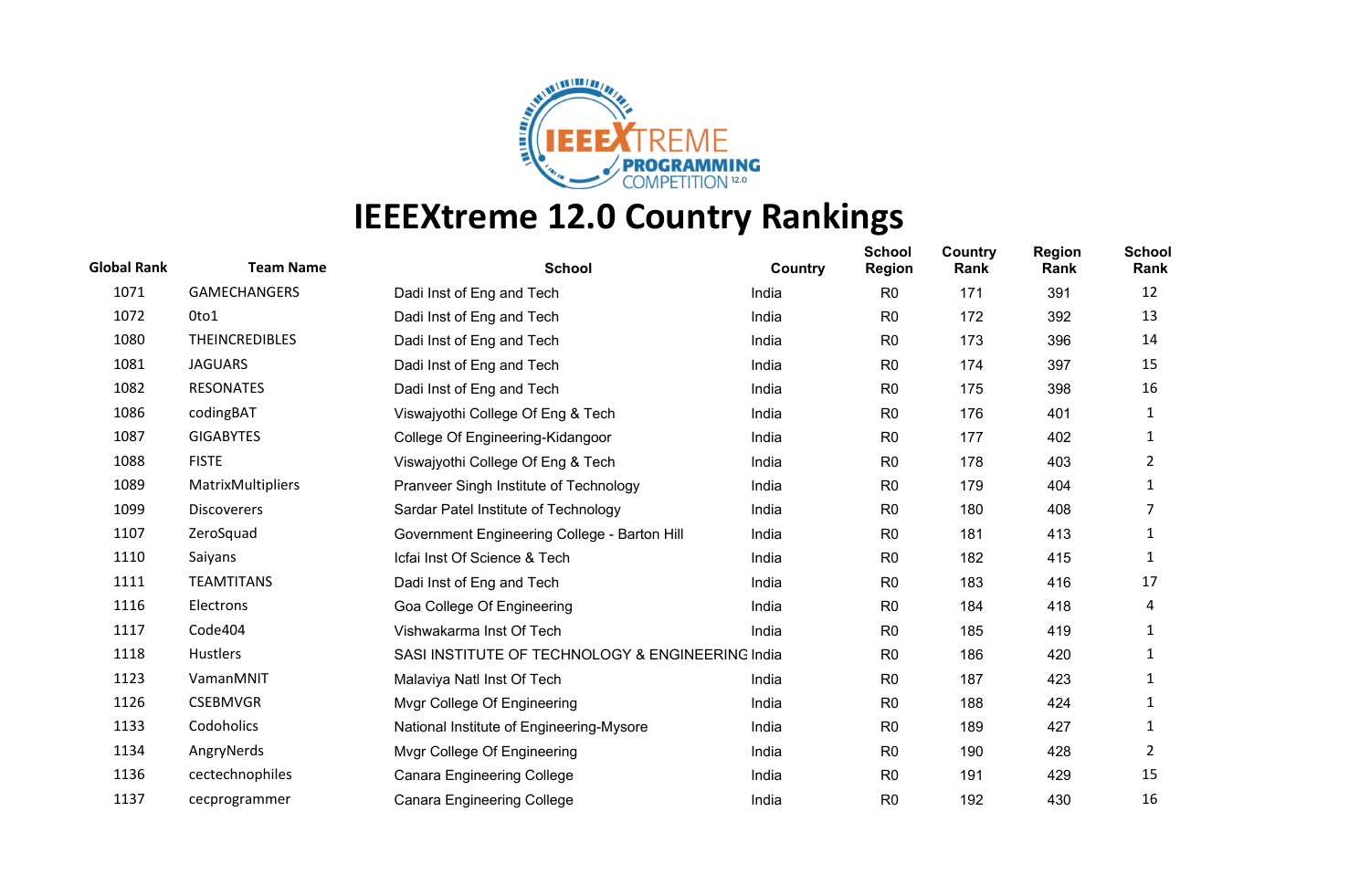

| <b>Global Rank</b> | <b>Team Name</b>     | <b>School</b>                                  | Country | <b>School</b><br><b>Region</b> | Country<br>Rank | <b>Region</b><br>Rank | <b>School</b><br>Rank |
|--------------------|----------------------|------------------------------------------------|---------|--------------------------------|-----------------|-----------------------|-----------------------|
| 1138               | cechansolo           | <b>Canara Engineering College</b>              | India   | R <sub>0</sub>                 | 193             | 431                   | 17                    |
| 1139               | ceccodevengers       | <b>Canara Engineering College</b>              | India   | R <sub>0</sub>                 | 194             | 432                   | 18                    |
| 1140               | GabruCoders          | Chitkara Institute of Engineering & Technology | India   | R <sub>0</sub>                 | 195             | 433                   | 1                     |
| 1143               | LoveToCode           | Knowledge Institute of Technology              | India   | R <sub>0</sub>                 | 196             | 434                   | 1                     |
| 1145               | SegmentationFaulters | M S Ramiah College Of Engrg/Bangalore Univ     | India   | R <sub>0</sub>                 | 197             | 436                   | 1                     |
| 1147               | <b>SPCoders</b>      | Sardar Patel Institute of Technology           | India   | R <sub>0</sub>                 | 198             | 438                   | 8                     |
| 1149               | <b>DAVI</b>          | Chengannur College Of Engineering              | India   | R <sub>0</sub>                 | 199             | 440                   | 2                     |
| 1164               | Qubit                | Amity School Of Engineering & Technology       | India   | R <sub>0</sub>                 | 200             | 447                   | 3                     |
| 1168               | <b>BrokenWiings</b>  | Chengannur College Of Engineering              | India   | R <sub>0</sub>                 | 201             | 449                   | 3                     |
| 1173               | HungUp               | Jamia Hamdard University                       | India   | R <sub>0</sub>                 | 202             | 453                   | 1                     |
| 1182               | ZLATAN               | Thiagarajar College of Eng-Madurai             | India   | R <sub>0</sub>                 | 203             | 455                   | 3                     |
| 1184               | Squircles            | <b>Ahmedabad University</b>                    | India   | R0                             | 204             | 456                   | 7                     |
| 1206               | Monstars             | Chitkara Institute of Engineering & Technology | India   | R <sub>0</sub>                 | 205             | 463                   | $\overline{2}$        |
| 1215               | TheMinions           | Dhirubhai Ambani Inst Of Info & Comm Tec       | India   | R <sub>0</sub>                 | 206             | 468                   | 1                     |
| 1221               | Illuminati           | MEA Engineering College - Perinthalmanna       | India   | R <sub>0</sub>                 | 207             | 469                   | 2                     |
| 1225               | <b>EEESPARKS</b>     | Dadi Inst of Eng and Tech                      | India   | R <sub>0</sub>                 | 208             | 471                   | 18                    |
| 1235               | Techsavvers          | A.D. Patel Inst Of Tech                        | India   | R <sub>0</sub>                 | 209             | 473                   | 8                     |
| 1237               | <b>UVCEAvengers</b>  | Visvesvaraya Univ College Of Engrg             | India   | R <sub>0</sub>                 | 210             | 474                   | 1                     |
| 1242               | CouchPotatoes        | B. M. Sreenivasalah College of Engineering     | India   | R <sub>0</sub>                 | 211             | 476                   | 15                    |
| 1243               | <b>VITIANS</b>       | Vishwakarma Inst Of Tech                       | India   | R <sub>0</sub>                 | 212             | 477                   | 2                     |
| 1250               | Radiance             | Guru Gobind Singh Indraprastha Univ            | India   | R <sub>0</sub>                 | 213             | 481                   | 4                     |
| 1252               | GHRCE60              | GH Raisoni College of Engineering-Nagpur       | India   | R <sub>0</sub>                 | 214             | 482                   | 8                     |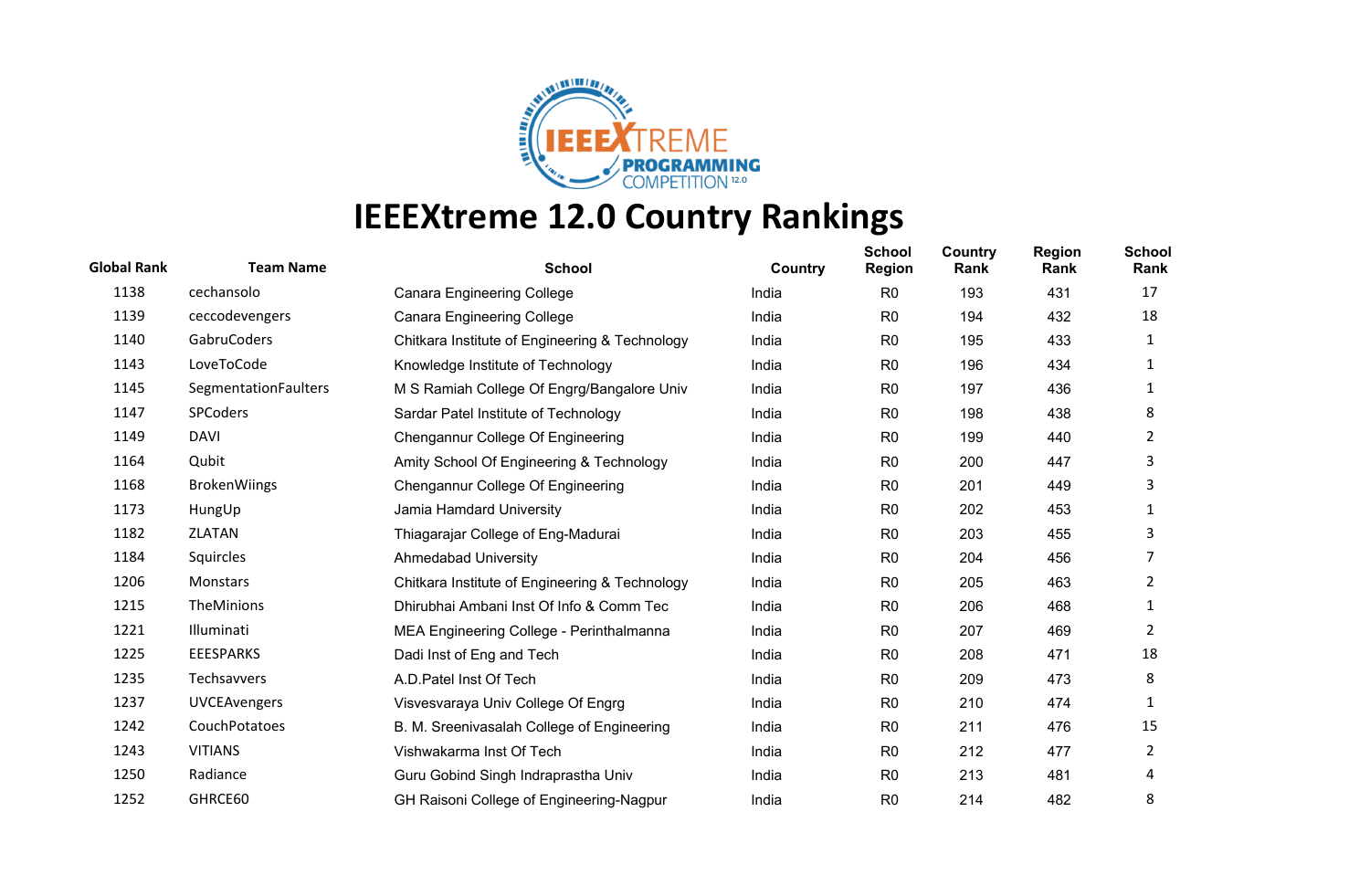

| <b>Global Rank</b> | <b>Team Name</b>     | <b>School</b>                                | Country | <b>School</b><br><b>Region</b> | Country<br>Rank | <b>Region</b><br>Rank | <b>School</b><br>Rank |
|--------------------|----------------------|----------------------------------------------|---------|--------------------------------|-----------------|-----------------------|-----------------------|
| 1256               | Terminators          | Mvgr College Of Engineering                  | India   | R <sub>0</sub>                 | 215             | 484                   | 3                     |
| 1257               | innovativesquad      | Mvgr College Of Engineering                  | India   | R <sub>0</sub>                 | 216             | 485                   | 4                     |
| 1259               | scarL                | Icfai Inst Of Science & Tech                 | India   | R <sub>0</sub>                 | 217             | 486                   | 2                     |
| 1268               | Decoders7            | Saintgits College of Engineering - KOTTAYAM  | India   | R <sub>0</sub>                 | 218             | 488                   | 1                     |
| 1270               | cecprimes            | <b>Canara Engineering College</b>            | India   | R <sub>0</sub>                 | 219             | 490                   | 19                    |
| 1271               | cecinception         | <b>Canara Engineering College</b>            | India   | R <sub>0</sub>                 | 220             | 491                   | 20                    |
| 1272               | ceccodewarriors      | <b>Canara Engineering College</b>            | India   | R <sub>0</sub>                 | 221             | 492                   | 21                    |
| 1273               | cecjad               | <b>Canara Engineering College</b>            | India   | R <sub>0</sub>                 | 222             | 493                   | 22                    |
| 1276               | HackPerts            | Maharaja Agrasen Inst Of Tech                | India   | R <sub>0</sub>                 | 223             | 495                   | 4                     |
| 1278               | TheDeCoders          | School Unknown                               | India   | R <sub>0</sub>                 | 224             | 496                   |                       |
| 1283               | ElCampeones          | College of Engineering, Cherthala            | India   | R <sub>0</sub>                 | 225             | 498                   | 4                     |
| 1285               | GHRCE63              | GH Raisoni College of Engineering-Nagpur     | India   | R <sub>0</sub>                 | 226             | 499                   | 9                     |
| 1309               | <b>TROGEX</b>        | St Xaviers Catholic Coll Of Eng              | India   | R <sub>0</sub>                 | 227             | 506                   | 1                     |
| 1310               | Voideagle            | B. M. Sreenivasalah College of Engineering   | India   | R <sub>0</sub>                 | 228             | 507                   | 16                    |
| 1311               | GHRCE13              | GH Raisoni College of Engineering-Nagpur     | India   | R <sub>0</sub>                 | 229             | 508                   | 10                    |
| 1317               | TechnocratsPSIT      | Pranveer Singh Institute of Technology       | India   | R <sub>0</sub>                 | 230             | 511                   | 2                     |
| 1332               | cecfutureprogrammers | <b>Canara Engineering College</b>            | India   | R <sub>0</sub>                 | 231             | 517                   | 23                    |
| 1339               | Hex                  | Visvesvaraya Univ College Of Engrg           | India   | R <sub>0</sub>                 | 232             | 522                   | $\overline{2}$        |
| 1340               | Coders2324           | Government Engineering College - Barton Hill | India   | R <sub>0</sub>                 | 233             | 523                   | 2                     |
| 1342               | LoneWolf             | Birla Inst Of Tech-Mesra                     | India   | R <sub>0</sub>                 | 234             | 525                   | 1                     |
| 1343               | GhotalaGang          | <b>Ahmedabad University</b>                  | India   | R <sub>0</sub>                 | 235             | 526                   | 8                     |
| 1345               | bytecoders           | PEC University of Technology - Chandigarh    | India   | R <sub>0</sub>                 | 236             | 527                   | 2                     |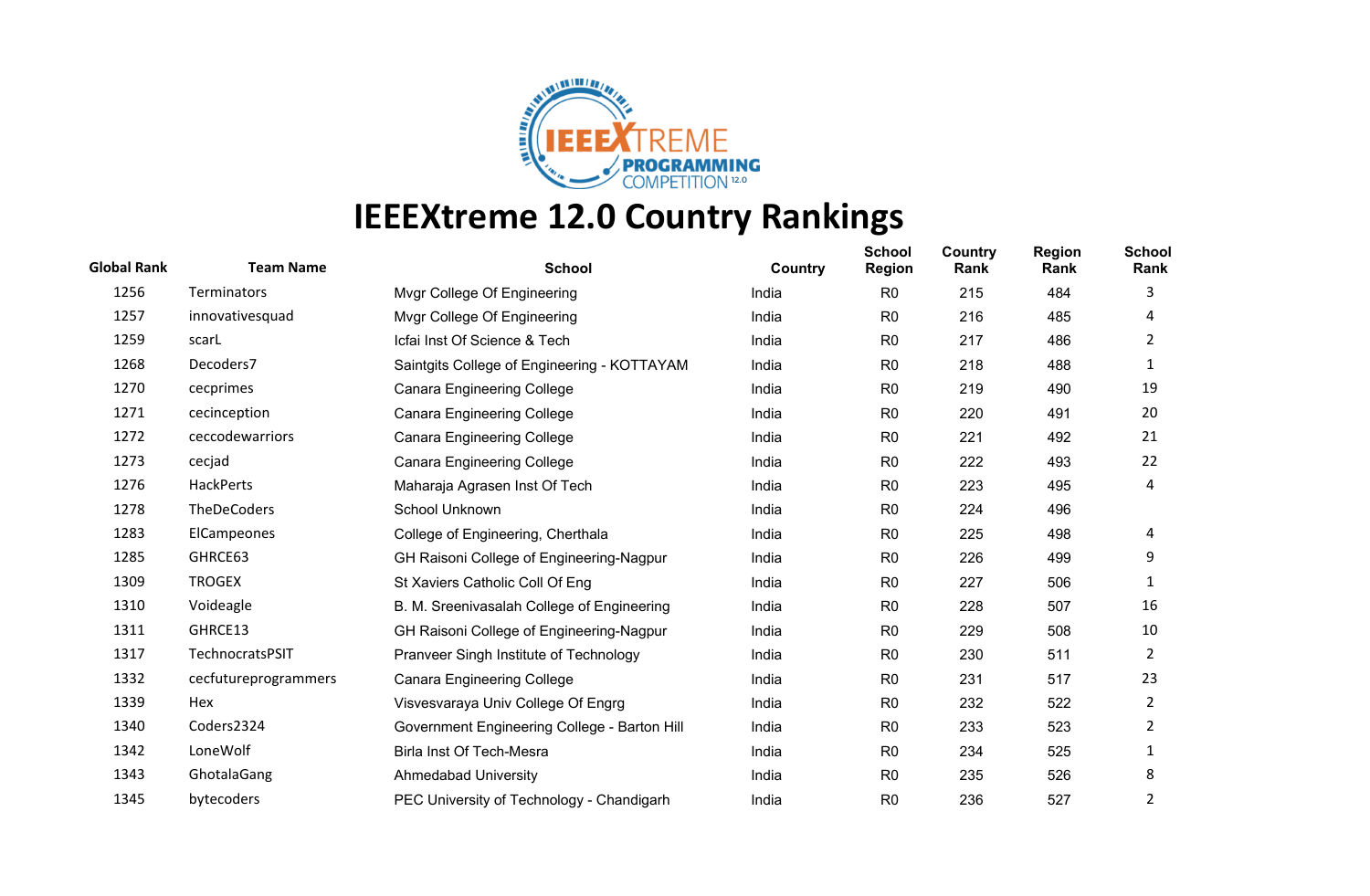

| <b>Global Rank</b> | <b>Team Name</b>    | <b>School</b>                                   | Country | <b>School</b><br><b>Region</b> | Country<br>Rank | <b>Region</b><br>Rank | <b>School</b><br>Rank |
|--------------------|---------------------|-------------------------------------------------|---------|--------------------------------|-----------------|-----------------------|-----------------------|
| 1346               | Tyro                | Dehradun Institute Of Technology                | India   | R <sub>0</sub>                 | 237             | 528                   | 2                     |
| 1347               | AAA                 | PEC University of Technology - Chandigarh       | India   | R <sub>0</sub>                 | 238             | 529                   | 3                     |
| 1349               | enigmaguys          | Jaypee Univ Of Information Tech                 | India   | R <sub>0</sub>                 | 239             | 530                   | 1                     |
| 1351               | Extrema             | <b>Model Engineering College</b>                | India   | R <sub>0</sub>                 | 240             | 532                   | 4                     |
| 1359               | GospelOfLinus       | Visvesvaraya Univ College Of Engrg              | India   | R <sub>0</sub>                 | 241             | 536                   | 3                     |
| 1362               | Quattro             | <b>Reva University</b>                          | India   | R <sub>0</sub>                 | 242             | 537                   | 1                     |
| 1363               | ThePsionic2         | <b>Reva University</b>                          | India   | R <sub>0</sub>                 | 243             | 538                   | 2                     |
| 1364               | <b>TRIPLER</b>      | <b>Reva University</b>                          | India   | R <sub>0</sub>                 | 244             | 539                   | 3                     |
| 1369               | Something           | Bharati Vidyapeeth's College of Eng - New Delhi | India   | R <sub>0</sub>                 | 245             | 541                   | 1                     |
| 1373               | <b>DEATHEATER</b>   | B. M. Sreenivasalah College of Engineering      | India   | R <sub>0</sub>                 | 246             | 542                   | 17                    |
| 1375               | <b>CSExtremists</b> | Goa College Of Engineering                      | India   | R <sub>0</sub>                 | 247             | 544                   | 5                     |
| 1376               | <b>TheERRORs</b>    | Vishwakarma Inst Of Tech                        | India   | R <sub>0</sub>                 | 248             | 545                   | 3                     |
| 1383               | Conquer             | <b>Model Engineering College</b>                | India   | R <sub>0</sub>                 | 249             | 547                   | 5                     |
| 1384               | AlphaQ              | Goa College Of Engineering                      | India   | R <sub>0</sub>                 | 250             | 548                   | 6                     |
| 1387               | <b>CODIEFIRS</b>    | Pranveer Singh Institute of Technology          | India   | R <sub>0</sub>                 | 251             | 549                   | 3                     |
| 1388               | StreetFighters      | Poornima Institute of Engineering & Tech-Jaipur | India   | R <sub>0</sub>                 | 252             | 550                   | 1                     |
| 1390               | Coderzone           | Pranveer Singh Institute of Technology          | India   | R <sub>0</sub>                 | 253             | 551                   | 4                     |
| 1403               | <b>ARM007</b>       | Chengannur College Of Engineering               | India   | R <sub>0</sub>                 | 254             | 557                   | 4                     |
| 1404               | Xtremes3            | Chengannur College Of Engineering               | India   | R <sub>0</sub>                 | 255             | 558                   | 5                     |
| 1407               | makersgarage        | Chengannur College Of Engineering               | India   | R <sub>0</sub>                 | 256             | 559                   | 6                     |
| 1411               | NotNull             | A.D. Patel Inst Of Tech                         | India   | R <sub>0</sub>                 | 257             | 561                   | 9                     |
| 1420               | Stark               | Muthoot Institute of Technology and Science     | India   | R <sub>0</sub>                 | 258             | 563                   | 1                     |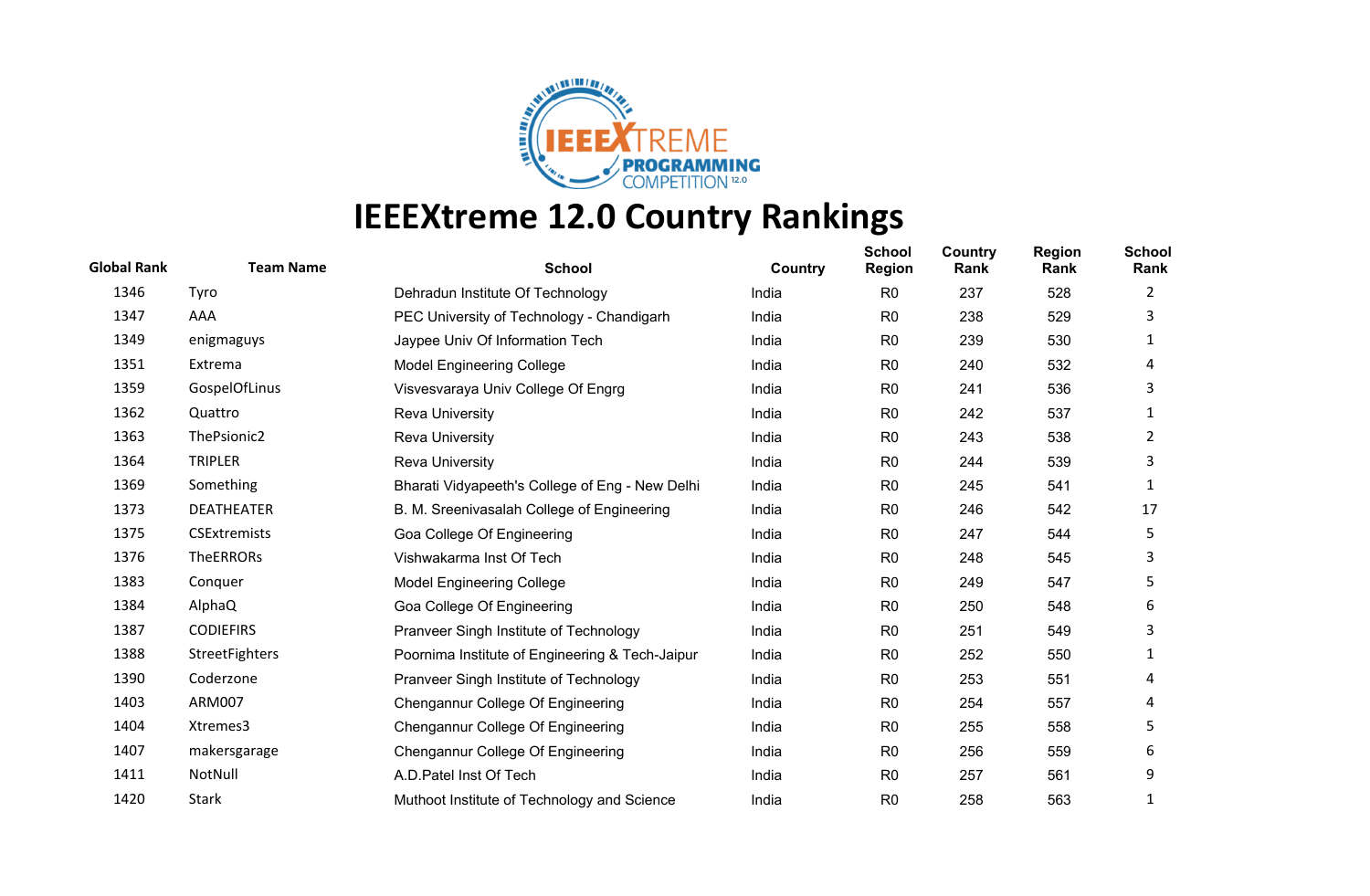

| <b>Global Rank</b> | <b>Team Name</b>    | <b>School</b>                           | Country | <b>School</b><br><b>Region</b> | Country<br>Rank | <b>Region</b><br>Rank | <b>School</b><br>Rank |
|--------------------|---------------------|-----------------------------------------|---------|--------------------------------|-----------------|-----------------------|-----------------------|
| 1424               | cecicebergs         | <b>Canara Engineering College</b>       | India   | R <sub>0</sub>                 | 259             | 564                   | 24                    |
| 1425               | cecfoxwel           | <b>Canara Engineering College</b>       | India   | R <sub>0</sub>                 | 260             | 565                   | 25                    |
| 1426               | TechWiz             | Chengannur College Of Engineering       | India   | R <sub>0</sub>                 | 261             | 566                   | 7                     |
| 1428               | <b>ACE123</b>       | Sardar Patel Institute of Technology    | India   | R <sub>0</sub>                 | 262             | 567                   | 9                     |
| 1430               | GeekLordz           | Chengannur College Of Engineering       | India   | R <sub>0</sub>                 | 263             | 568                   | 8                     |
| 1434               | FORmulaTRANslators  | Chengannur College Of Engineering       | India   | R <sub>0</sub>                 | 264             | 570                   | 9                     |
| 1443               | CtrlAltDefeat       | <b>MVSR Engineering College</b>         | India   | R <sub>0</sub>                 | 265             | 573                   | 11                    |
| 1444               | RandomVariable      | <b>REVA UNIVERSITY</b>                  | India   | R <sub>0</sub>                 | 266             | 574                   | 4                     |
| 1445               | FIREandICE          | Reva University                         | India   | R <sub>0</sub>                 | 267             | 575                   | 5                     |
| 1446               | karnage             | <b>Reva University</b>                  | India   | R <sub>0</sub>                 | 268             | 576                   | 6                     |
| 1447               | CAT5Coders          | Reva University                         | India   | R <sub>0</sub>                 | 269             | 577                   |                       |
| 1448               | Powerstrokes        | <b>Reva University</b>                  | India   | R <sub>0</sub>                 | 270             | 578                   | 8                     |
| 1450               | <b>TechKnights</b>  | Government Engineering College-Thrissur | India   | R <sub>0</sub>                 | 271             | 579                   | 1                     |
| 1451               | artif4int0elegance4 | Vidyalankar Inst Of Tech                | India   | R <sub>0</sub>                 | 272             | 580                   | 1                     |
| 1452               | marvels             | Vidyalankar Inst Of Tech                | India   | R <sub>0</sub>                 | 273             | 581                   | 2                     |
| 1453               | KodeTitans          | Vidyalankar Inst Of Tech                | India   | R <sub>0</sub>                 | 274             | 582                   | 3                     |
| 1454               | <b>SSMH</b>         | Central University of Karnataka         | India   | R <sub>0</sub>                 | 275             | 583                   | 1                     |
| 1463               | <b>HACKMINDS</b>    | Viswajyothi College Of Eng & Tech       | India   | R <sub>0</sub>                 | 276             | 586                   | 3                     |
| 1464               | <b>DamCoders</b>    | Viswajyothi College Of Eng & Tech       | India   | R <sub>0</sub>                 | 277             | 587                   | 4                     |
| 1465               | <b>CODENINJAS</b>   | Viswajyothi College Of Eng & Tech       | India   | R <sub>0</sub>                 | 278             | 588                   | 5                     |
| 1466               | Amigos              | Chengannur College Of Engineering       | India   | R <sub>0</sub>                 | 279             | 589                   | 10                    |
| 1467               | Technoids           | R N S Institute of Technology           | India   | R <sub>0</sub>                 | 280             | 590                   | 1                     |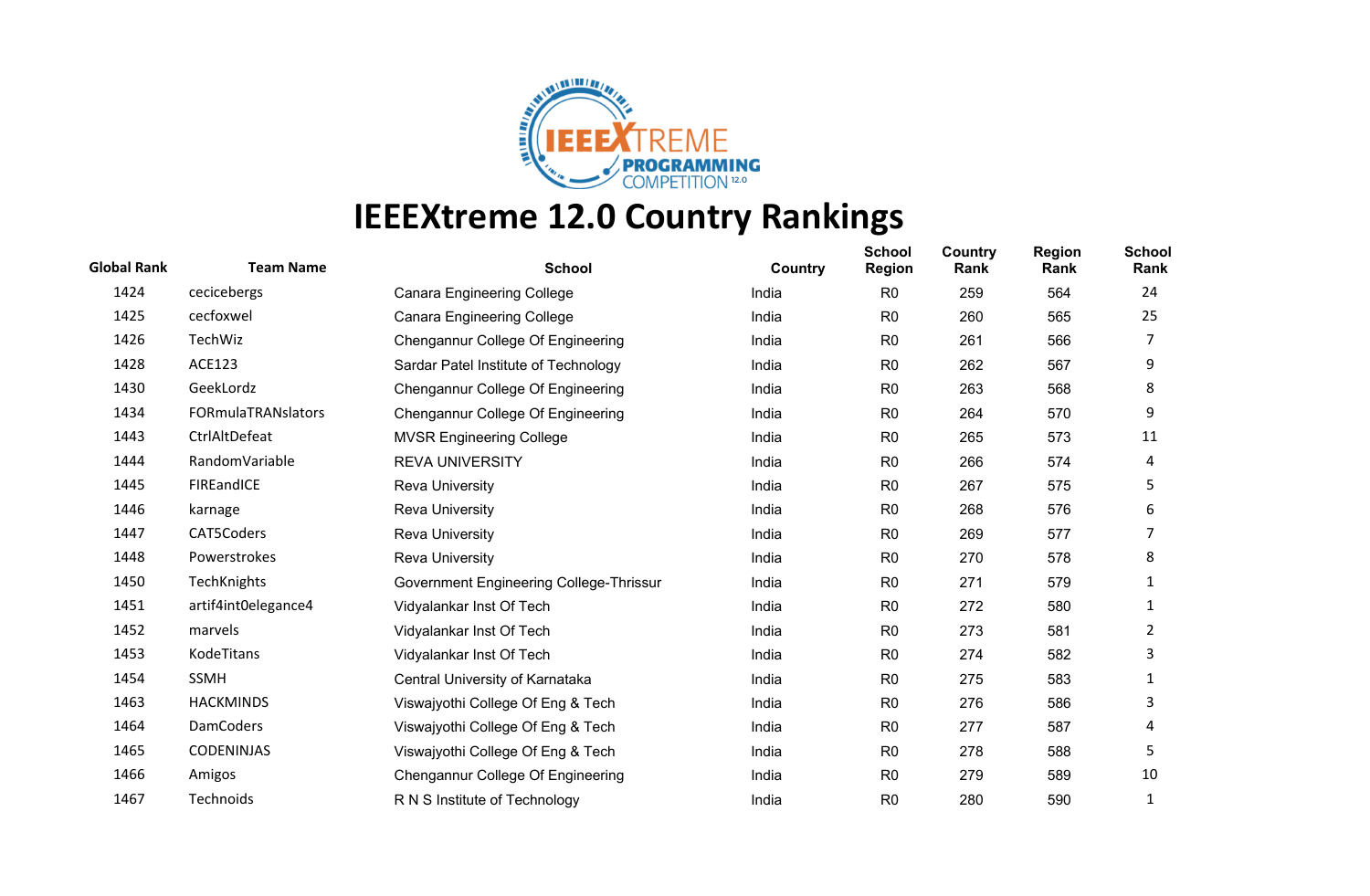

| <b>Global Rank</b> | <b>Team Name</b>    | <b>School</b>                                  | Country | <b>School</b><br><b>Region</b> | Country<br>Rank | <b>Region</b><br>Rank | <b>School</b><br>Rank |
|--------------------|---------------------|------------------------------------------------|---------|--------------------------------|-----------------|-----------------------|-----------------------|
| 1473               | Alchemy             | <b>PANIMALAR ENGINEERING COLLEGE - CHENNAI</b> | India   | R <sub>0</sub>                 | 281             | 592                   | 21                    |
| 1474               | TESLATEAM           | Dadi Inst of Eng and Tech                      | India   | R <sub>0</sub>                 | 282             | 593                   | 19                    |
| 1475               | <b>REDSKINS</b>     | Dadi Inst of Eng and Tech                      | India   | R <sub>0</sub>                 | 283             | 594                   | 20                    |
| 1477               | N <sub>2</sub> H    | Vidyalankar Inst Of Tech                       | India   | R <sub>0</sub>                 | 284             | 595                   | 4                     |
| 1478               | Masterrace          | College Of Engineering Munnar                  | India   | R0                             | 285             | 596                   | 1                     |
| 1485               | Wannabes            | Sree Chitra Thirunal College of Eng            | India   | R <sub>0</sub>                 | 286             | 598                   | 1                     |
| 1486               | <b>ASRxHACKERS</b>  | Goa College Of Engineering                     | India   | R <sub>0</sub>                 | 287             | 599                   | 7                     |
| 1490               | Progs               | Thiagarajar College of Eng-Madurai             | India   | R <sub>0</sub>                 | 288             | 602                   | 4                     |
| 1492               | ChitFundAunties     | Visvesvaraya Univ College Of Engrg             | India   | R <sub>0</sub>                 | 289             | 603                   | 4                     |
| 1496               | drngpiteee201804    | Dr N G P Institute of Technology               | India   | R <sub>0</sub>                 | 290             | 604                   | 1                     |
| 1497               | Drngpitcserockers02 | Dr N G P Institute of Technology               | India   | R <sub>0</sub>                 | 291             | 605                   | 2                     |
| 1498               | drngpiteee201806    | Dr N G P Institute of Technology               | India   | R <sub>0</sub>                 | 292             | 606                   | 3                     |
| 1503               | <b>TRICODERS</b>    | TKM COLLEGE OF ENGINEERING                     | India   | R <sub>0</sub>                 | 293             | 608                   | 1                     |
| 1507               | Art3mis             | College Of Engineering Munnar                  | India   | R <sub>0</sub>                 | 294             | 610                   | 2                     |
| 1508               | n00bs404            | B. M. Sreenivasalah College of Engineering     | India   | R <sub>0</sub>                 | 295             | 611                   | 18                    |
| 1511               | <b>SOFTCODERZ</b>   | Chengannur College Of Engineering              | India   | R <sub>0</sub>                 | 296             | 613                   | 11                    |
| 1512               | <b>PATRIOTS</b>     | Dadi Inst of Eng and Tech                      | India   | R <sub>0</sub>                 | 297             | 614                   | 21                    |
| 1515               | GHRCE117            | GH Raisoni College of Engineering-Nagpur       | India   | R <sub>0</sub>                 | 298             | 616                   | 11                    |
| 1519               | GHRCE38             | GH Raisoni College of Engineering-Nagpur       | India   | R <sub>0</sub>                 | 299             | 617                   | 12                    |
| 1520               | SegmentationFault   | B. M. Sreenivasalah College of Engineering     | India   | R <sub>0</sub>                 | 300             | 618                   | 19                    |
| 1521               | GHRCE131            | GH Raisoni College of Engineering-Nagpur       | India   | R <sub>0</sub>                 | 301             | 619                   | 13                    |
| 1523               | Unitrix             | Manipal Institute of Technology                | India   | R <sub>0</sub>                 | 302             | 621                   | 2                     |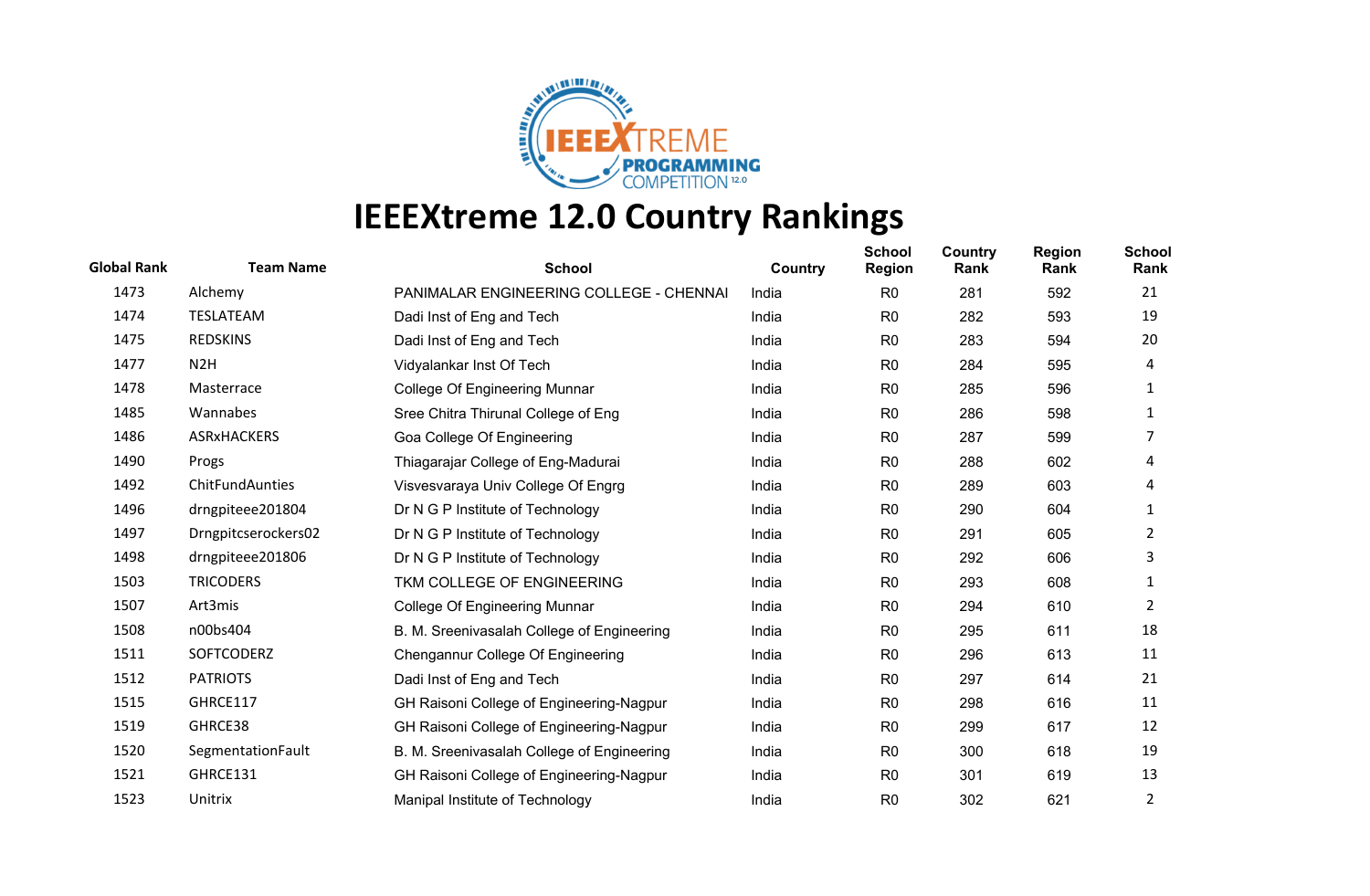

| <b>Global Rank</b> | <b>Team Name</b>  | <b>School</b>                                    | Country | <b>School</b><br><b>Region</b> | Country<br>Rank | <b>Region</b><br>Rank | <b>School</b><br>Rank |
|--------------------|-------------------|--------------------------------------------------|---------|--------------------------------|-----------------|-----------------------|-----------------------|
| 1524               | GHRCE154          | GH Raisoni College of Engineering-Nagpur         | India   | R <sub>0</sub>                 | 303             | 622                   | 14                    |
| 1526               | Name              | Northern India Engineering College               | India   | R <sub>0</sub>                 | 304             | 624                   | 3                     |
| 1530               | Thuglifes         | Sreepathy Institute of Management & Technology   | India   | R <sub>0</sub>                 | 305             | 627                   | 1                     |
| 1531               | <b>SimatGeeks</b> | Sreepathy Institute of Management & Technology   | India   | R <sub>0</sub>                 | 306             | 628                   | 2                     |
| 1532               | AMA               | Sreepathy Institute of Management & Technology   | India   | R <sub>0</sub>                 | 307             | 629                   | 3                     |
| 1533               | Chishiki          | Sreepathy Institute of Management & Technology   | India   | R <sub>0</sub>                 | 308             | 630                   | 4                     |
| 1534               | <b>RAK</b>        | Sreepathy Institute of Management & Technology   | India   | R <sub>0</sub>                 | 309             | 631                   | 5                     |
| 1535               | <b>UVT</b>        | Sreepathy Institute of Management & Technology   | India   | R <sub>0</sub>                 | 310             | 632                   | 6                     |
| 1536               | SIMATIANZZ        | Sreepathy Institute of Management & Technology   | India   | R <sub>0</sub>                 | 311             | 633                   | 7                     |
| 1537               | GHRCE58           | GH Raisoni College of Engineering-Nagpur         | India   | R <sub>0</sub>                 | 312             | 634                   | 15                    |
| 1538               | Cassini           | Bharati Vidyapeeth's College of Eng - New Delhi  | India   | R <sub>0</sub>                 | 313             | 635                   | 2                     |
| 1539               | <b>BugBombers</b> | Bharati Vidyapeeth's College of Eng - New Delhi  | India   | R <sub>0</sub>                 | 314             | 636                   | 3                     |
| 1543               | Blacktrojen       | PEC University of Technology - Chandigarh        | India   | R <sub>0</sub>                 | 315             | 637                   | 4                     |
| 1548               | Deciphered        | Saint Joseph Engineering College-Mangalore       | India   | R <sub>0</sub>                 | 316             | 638                   | 3                     |
| 1549               | Techkeen          | Sri Ramakrishna Engineering College - COIMBATORE | India   | R0                             | 317             | 639                   | 1                     |
| 1552               | ultima            | Sastra University                                | India   | R <sub>0</sub>                 | 318             | 640                   | 1                     |
| 1553               | Amadeus           | Bharati Vidyapeeth's College of Eng - New Delhi  | India   | R <sub>0</sub>                 | 319             | 641                   | 4                     |
| 1554               | Crack             | Bharati Vidyapeeth's College of Eng - New Delhi  | India   | R <sub>0</sub>                 | 320             | 642                   | 5                     |
| 1555               | <b>SIMECH</b>     | Sreepathy Institute of Management & Technology   | India   | R <sub>0</sub>                 | 321             | 643                   | 8                     |
| 1558               | PhantomLight      | National Institute of Engineering-Mysore         | India   | R <sub>0</sub>                 | 322             | 645                   | 2                     |
| 1569               | techHackz         | Central University of Karnataka                  | India   | R <sub>0</sub>                 | 323             | 648                   | 2                     |
| 1570               | Hackerone         | Central University of Karnataka                  | India   | R <sub>0</sub>                 | 324             | 649                   | 3                     |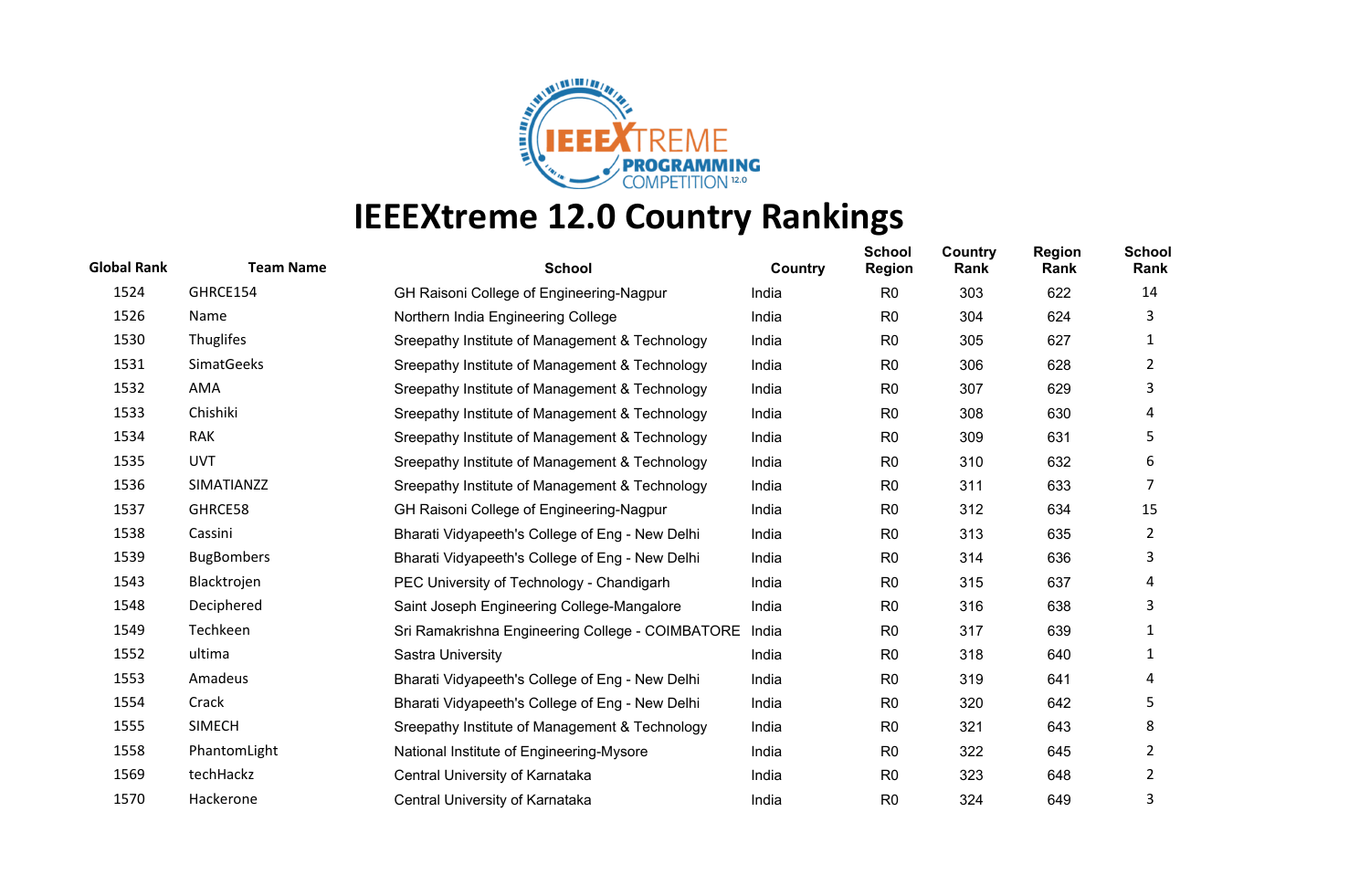

| <b>Global Rank</b> | <b>Team Name</b>    | <b>School</b>                                    | Country | <b>School</b><br><b>Region</b> | <b>Country</b><br>Rank | <b>Region</b><br>Rank | <b>School</b><br>Rank |
|--------------------|---------------------|--------------------------------------------------|---------|--------------------------------|------------------------|-----------------------|-----------------------|
| 1573               | DarkKnight          | <b>Model Engineering College</b>                 | India   | R <sub>0</sub>                 | 325                    | 651                   | 6                     |
| 1575               | CodeHunterz         | Sardar Patel Institute of Technology             | India   | R <sub>0</sub>                 | 326                    | 652                   | 10                    |
| 1577               | Drngpitcserockers03 | Dr N G P Institute of Technology                 | India   | R <sub>0</sub>                 | 327                    | 653                   | 4                     |
| 1579               | Konoha              | St. Joseph's Institute of Technology             | India   | R <sub>0</sub>                 | 328                    | 655                   | 2                     |
| 1580               | TechTune            | <b>Model Engineering College</b>                 | India   | R <sub>0</sub>                 | 329                    | 656                   | 7                     |
| 1582               | TechHawks           | Chitkara Institute of Engineering & Technology   | India   | R <sub>0</sub>                 | 330                    | 658                   | 3                     |
| 1588               | SyntaxError         | JEPPIAAR ENGINEERING COLLEGE - Chennai           | India   | R <sub>0</sub>                 | 331                    | 662                   | 1                     |
| 1592               | electrocoderz       | LBS Institute of Technology for Women            | India   | R <sub>0</sub>                 | 332                    | 664                   | 1                     |
| 1594               | Borntowin           | St Xaviers Catholic Coll Of Eng                  | India   | R <sub>0</sub>                 | 333                    | 666                   | 2                     |
| 1595               | Voltzer2k18         | G Pulla Reddy Engrg College                      | India   | R <sub>0</sub>                 | 334                    | 667                   | 1                     |
| 1596               | <b>GPRECXTREME</b>  | G Pulla Reddy Engrg College                      | India   | R <sub>0</sub>                 | 335                    | 668                   | 2                     |
| 1601               | Moto                | Shri Shankaracharya Technical Campus             | India   | R <sub>0</sub>                 | 336                    | 669                   | 2                     |
| 1603               | Champions           | Vishwakarma Inst Of Tech                         | India   | R <sub>0</sub>                 | 337                    | 671                   | 4                     |
| 1605               | <b>THANOS</b>       | Muthoot Institute of Technology and Science      | India   | R <sub>0</sub>                 | 338                    | 673                   | 2                     |
| 1607               | vitItB              | Vidyalankar Inst Of Tech                         | India   | R0                             | 339                    | 675                   | 5                     |
| 1610               | <b>BACKBENCHERS</b> | Dadi Inst of Eng and Tech                        | India   | R <sub>0</sub>                 | 340                    | 676                   | 22                    |
| 1611               | Simatians           | Sreepathy Institute of Management & Technology   | India   | R <sub>0</sub>                 | 341                    | 677                   | 9                     |
| 1615               | pjfreaks            | PEC University of Technology - Chandigarh        | India   | R <sub>0</sub>                 | 342                    | 679                   | 5                     |
| 1616               | GHRCE91             | G.H. Raisoni College of Engineering & Management | India   | R <sub>0</sub>                 | 343                    | 680                   | 1                     |
| 1618               | drngpiteee201801    | Dr N G P Institute of Technology                 | India   | R <sub>0</sub>                 | 344                    | 682                   | 5                     |
| 1621               | Sleepycoders        | Delhi Technological University                   | India   | R <sub>0</sub>                 | 345                    | 684                   | 3                     |
| 1623               | Hi                  | Bharati Vidyapeeth's College of Eng - New Delhi  | India   | R <sub>0</sub>                 | 346                    | 685                   | 6                     |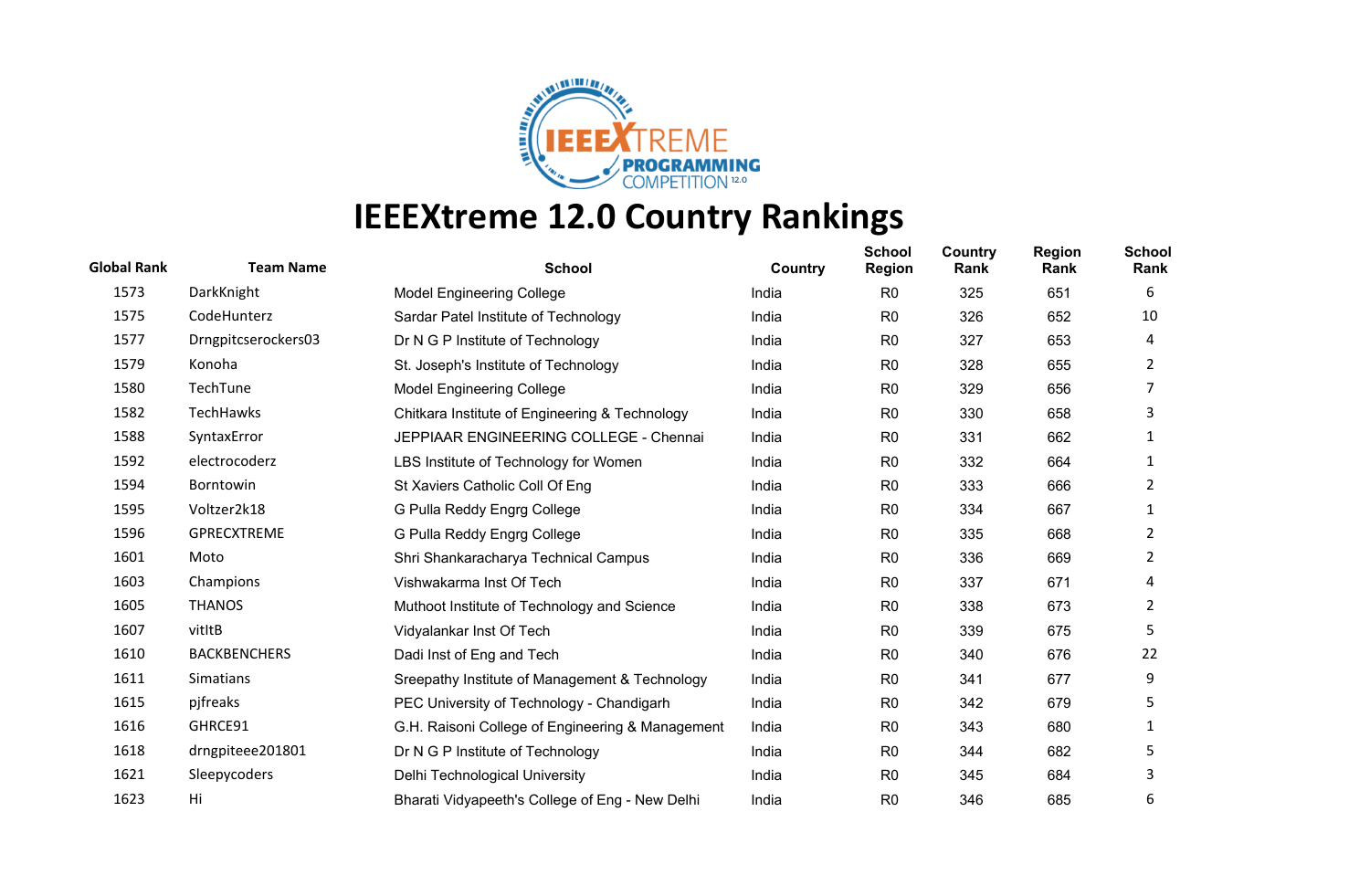

| <b>Global Rank</b> | <b>Team Name</b>        | <b>School</b>                                   | Country | <b>School</b><br><b>Region</b> | Country<br>Rank | <b>Region</b><br>Rank | <b>School</b><br>Rank |
|--------------------|-------------------------|-------------------------------------------------|---------|--------------------------------|-----------------|-----------------------|-----------------------|
| 1624               | CodeGeeks               | Bharati Vidyapeeth's College of Eng - New Delhi | India   | R <sub>0</sub>                 | 347             | 686                   | 7                     |
| 1632               | Stormians               | Jansons Institute of Technology                 | India   | R <sub>0</sub>                 | 348             | 692                   | 1                     |
| 1633               | R2PCODE                 | Jansons Institute of Technology                 | India   | R <sub>0</sub>                 | 349             | 693                   | 4                     |
| 1634               | vCoderes                | Jansons Institute of Technology                 | India   | R <sub>0</sub>                 | 350             | 694                   | 2                     |
| 1635               | EinSpeare               | Jansons Institute of Technology                 | India   | R <sub>0</sub>                 | 351             | 695                   | 3                     |
| 1639               | CodeKrieger             | Yeshwantrao Chavan College Of Engrg             | India   | R <sub>0</sub>                 | 352             | 696                   | 1                     |
| 1640               | Pochinki22              | Yeshwantrao Chavan College Of Engrg             | India   | R <sub>0</sub>                 | 353             | 697                   | 2                     |
| 1641               | Curiotech               | Yeshwantrao Chavan College Of Engrg             | India   | R <sub>0</sub>                 | 354             | 698                   | 3                     |
| 1642               | <b>CODERQUEENS</b>      | Yeshwantrao Chavan College Of Engrg             | India   | R <sub>0</sub>                 | 355             | 699                   | 4                     |
| 1643               | WE3                     | Yeshwantrao Chavan College Of Engrg             | India   | R <sub>0</sub>                 | 356             | 700                   | 5                     |
| 1644               | <b>BrainCoder</b>       | Yeshwantrao Chavan College Of Engrg             | India   | R <sub>0</sub>                 | 357             | 701                   | 6                     |
| 1650               | TrailBlazers            | LBS Institute of Technology for Women           | India   | R <sub>0</sub>                 | 358             | 704                   | 2                     |
| 1651               | DunkinDebuggers         | <b>BMS Institute of Technology</b>              | India   | R <sub>0</sub>                 | 359             | 705                   | 1                     |
| 1652               | SimpleCoders            | LBS Institute of Technology for Women           | India   | R <sub>0</sub>                 | 360             | 706                   | 3                     |
| 1664               | GHRCE40                 | GH Raisoni College of Engineering-Nagpur        | India   | R <sub>0</sub>                 | 361             | 708                   | 16                    |
| 1665               | <b>BUGTERMINATORS</b>   | Int'L Inst Of Information Tech - Pune           | India   | R <sub>0</sub>                 | 362             | 709                   | 8                     |
| 1670               | XD                      | B. M. Sreenivasalah College of Engineering      | India   | R <sub>0</sub>                 | 363             | 710                   | 20                    |
| 1671               | basilisks               | Dehradun Institute Of Technology                | India   | R <sub>0</sub>                 | 364             | 711                   | 3                     |
| 1674               | BootstrapParadox        | Government Engineering College-Thrissur         | India   | R <sub>0</sub>                 | 365             | 712                   | 2                     |
| 1683               | <b>ENCODETHENDECODE</b> | Dadi Inst of Eng and Tech                       | India   | R <sub>0</sub>                 | 366             | 715                   | 23                    |
| 1684               | <b>VIKINGS</b>          | Dadi Inst of Eng and Tech                       | India   | R <sub>0</sub>                 | 367             | 716                   | 24                    |
| 1717               | PROGRAMMINGGEEKS        | Dadi Inst of Eng and Tech                       | India   | R <sub>0</sub>                 | 368             | 746                   | 25                    |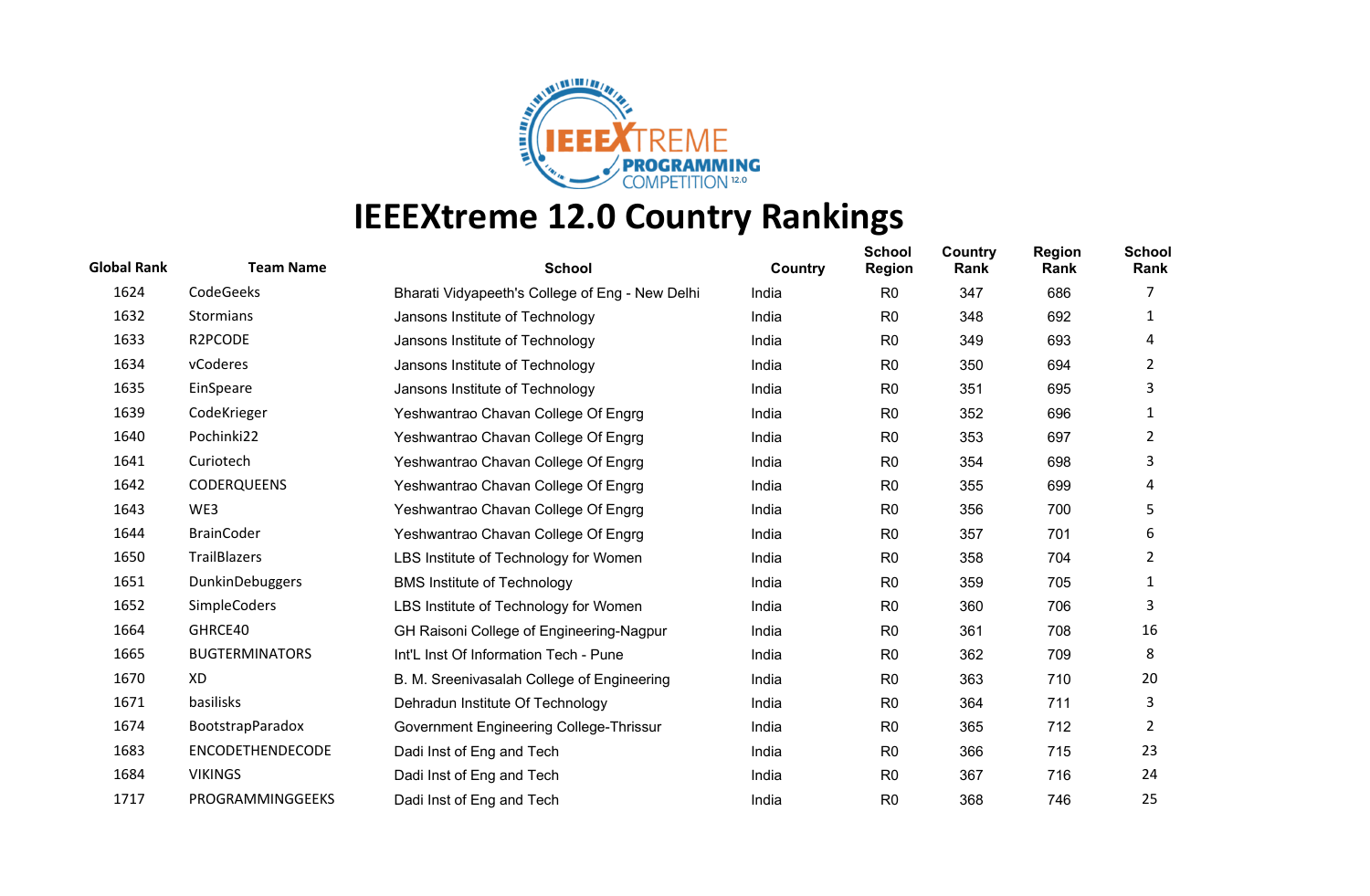

| <b>Global Rank</b> | <b>Team Name</b>    | <b>School</b>                                      | Country | <b>School</b><br><b>Region</b> | Country<br>Rank | <b>Region</b><br>Rank | <b>School</b><br>Rank |
|--------------------|---------------------|----------------------------------------------------|---------|--------------------------------|-----------------|-----------------------|-----------------------|
| 1726               | Vignanece           | Vignan University - GUNTUR                         | India   | R <sub>0</sub>                 | 369             | 754                   | 1                     |
| 1728               | codebloks           | St Xaviers Catholic Coll Of Eng                    | India   | R <sub>0</sub>                 | 370             | 756                   | 3                     |
| 1729               | AjVjSj              | St Xaviers Catholic Coll Of Eng                    | India   | R <sub>0</sub>                 | 371             | 757                   | 4                     |
| 1730               | SSJ                 | St Xaviers Catholic Coll Of Eng                    | India   | R <sub>0</sub>                 | 372             | 758                   | 5                     |
| 1731               | <b>BMwings</b>      | St Xaviers Catholic Coll Of Eng                    | India   | R <sub>0</sub>                 | 373             | 759                   | 6                     |
| 1732               | Ninjas              | St Xaviers Catholic Coll Of Eng                    | India   | R <sub>0</sub>                 | 374             | 760                   |                       |
| 1733               | <b>EAEPowers</b>    | St Xaviers Catholic Coll Of Eng                    | India   | R <sub>0</sub>                 | 375             | 761                   | 8                     |
| 1740               | DigitalDragon       | Pranveer Singh Institute of Technology             | India   | R <sub>0</sub>                 | 376             | 765                   | 5                     |
| 1742               | TheInvincibles      | Indira Gandhi Delhi Technical University for Women | India   | R <sub>0</sub>                 | 377             | 766                   | 2                     |
| 1743               | GadaElectronics     | Netaji Subhas Institute of Technology              | India   | R <sub>0</sub>                 | 378             | 767                   | 2                     |
| 1748               | Imagex              | Knowledge Institute of Technology                  | India   | R <sub>0</sub>                 | 379             | 768                   | 2                     |
| 1749               | Hawks               | Knowledge Institute of Technology                  | India   | R <sub>0</sub>                 | 380             | 769                   | 3                     |
| 1753               | Tharikidas          | Government Engineering College, Wayanad            | India   | R <sub>0</sub>                 | 381             | 772                   | 1                     |
| 1757               | vbitcoders          | Vignana Bharathi Institute Of Technology           | India   | R <sub>0</sub>                 | 382             | 774                   | 1                     |
| 1758               | Skylife             | Sastra University                                  | India   | R <sub>0</sub>                 | 383             | 775                   | 2                     |
| 1761               | theCodingTeam       | Central University of Karnataka                    | India   | R <sub>0</sub>                 | 384             | 777                   | 4                     |
| 1762               | Cproz               | Marathwada Institute of Technology                 | India   | R <sub>0</sub>                 | 385             | 778                   | 1                     |
| 1766               | Ignite1             | Bharati Vidyapeeth's College of Eng - New Delhi    | India   | R <sub>0</sub>                 | 386             | 780                   | 8                     |
| 1767               | cecsamraksha        | <b>Canara Engineering College</b>                  | India   | R <sub>0</sub>                 | 387             | 781                   | 26                    |
| 1770               | XtremeCoderzz       | Jaypee Univ Of Information Tech                    | India   | R <sub>0</sub>                 | 388             | 783                   | 2                     |
| 1771               | VV1                 | Vidyalankar Inst Of Tech                           | India   | R <sub>0</sub>                 | 389             | 784                   | 6                     |
| 1772               | <b>TechnoFreaks</b> | Amity School Of Engineering & Technology           | India   | R <sub>0</sub>                 | 390             | 785                   | 4                     |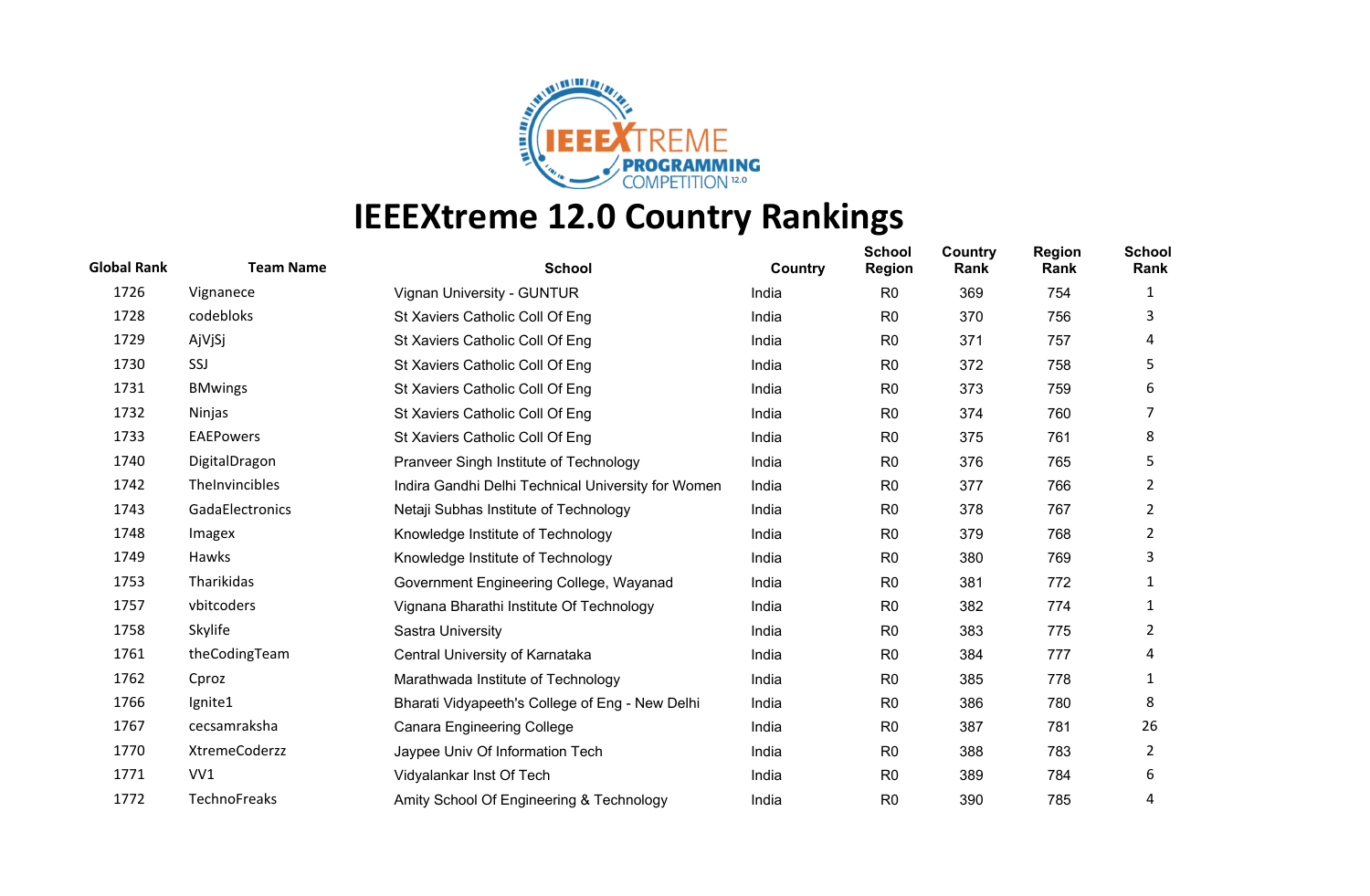

| <b>Global Rank</b> | <b>Team Name</b>    | <b>School</b>                                      | Country | <b>School</b><br><b>Region</b> | Country<br>Rank | <b>Region</b><br>Rank | <b>School</b><br>Rank |
|--------------------|---------------------|----------------------------------------------------|---------|--------------------------------|-----------------|-----------------------|-----------------------|
| 1773               | G <sub>9</sub>      | Icfai Inst Of Science & Tech                       | India   | R <sub>0</sub>                 | 391             | 786                   | 3                     |
| 1775               | vbitcoders8         | Vignana Bharathi Institute Of Technology           | India   | R <sub>0</sub>                 | 392             | 787                   | 2                     |
| 1777               | SuperCoder          | PEC University of Technology - Chandigarh          | India   | R <sub>0</sub>                 | 393             | 788                   | 6                     |
| 1779               | <b>CYBERTRON</b>    | Raghu Institute of Technology                      | India   | R <sub>0</sub>                 | 394             | 789                   | 1                     |
| 1782               | Xhounds             | Goa College Of Engineering                         | India   | R <sub>0</sub>                 | 395             | 790                   | 8                     |
| 1784               | <b>ROBOWARRIORS</b> | Jayamukhi Inst Of Technological Sciences           | India   | R <sub>0</sub>                 | 396             | 792                   | 1                     |
| 1787               | Code4life           | Chengannur College Of Engineering                  | India   | R <sub>0</sub>                 | 397             | 793                   | 12                    |
| 1790               | NotSoSpecialTeam    | Krishna Engineering College - GHAZIABAD            | India   | R <sub>0</sub>                 | 398             | 794                   | 1                     |
| 1796               | Titan               | Northern India Engineering College                 | India   | R <sub>0</sub>                 | 399             | 800                   | 11                    |
| 1801               | Alldaycoders        | Vellore Institute of Technology - Chennai          | India   | R <sub>0</sub>                 | 400             | 802                   | 1                     |
| 1806               | GHRCE158            | GH Raisoni College of Engineering-Nagpur           | India   | R <sub>0</sub>                 | 401             | 803                   | 17                    |
| 1807               | GHRCE11             | GH Raisoni College of Engineering-Nagpur           | India   | R <sub>0</sub>                 | 402             | 804                   | 18                    |
| 1808               | GHRCE208            | GH Raisoni College of Engineering-Nagpur           | India   | R <sub>0</sub>                 | 403             | 805                   | 19                    |
| 1809               | GHRCE83             | GH Raisoni College of Engineering-Nagpur           | India   | R <sub>0</sub>                 | 404             | 806                   | 20                    |
| 1810               | GHRCE12             | GH Raisoni College of Engineering-Nagpur           | India   | R <sub>0</sub>                 | 405             | 807                   | 21                    |
| 1813               | GHRCE69             | GH Raisoni College of Engineering-Nagpur           | India   | R <sub>0</sub>                 | 406             | 808                   | 22                    |
| 1814               | GHRCE56             | GH Raisoni College of Engineering-Nagpur           | India   | R <sub>0</sub>                 | 407             | 809                   | 23                    |
| 1815               | GeekyCoders         | Yeshwantrao Chavan College Of Engrg                | India   | R <sub>0</sub>                 | 408             | 810                   | 7                     |
| 1818               | <b>Bridgers</b>     | Guru Gobind Singh Indraprastha Univ                | India   | R <sub>0</sub>                 | 409             | 812                   | 5                     |
| 1821               | LooseMo             | Indira Gandhi Delhi Technical University for Women | India   | R <sub>0</sub>                 | 410             | 815                   | 3                     |
| 1822               | <b>GameOfCodes</b>  | PEC University of Technology - Chandigarh          | India   | R <sub>0</sub>                 | 411             | 816                   | 7                     |
| 1825               | Mentoz              | Knowledge Institute of Technology                  | India   | R <sub>0</sub>                 | 412             | 818                   | 4                     |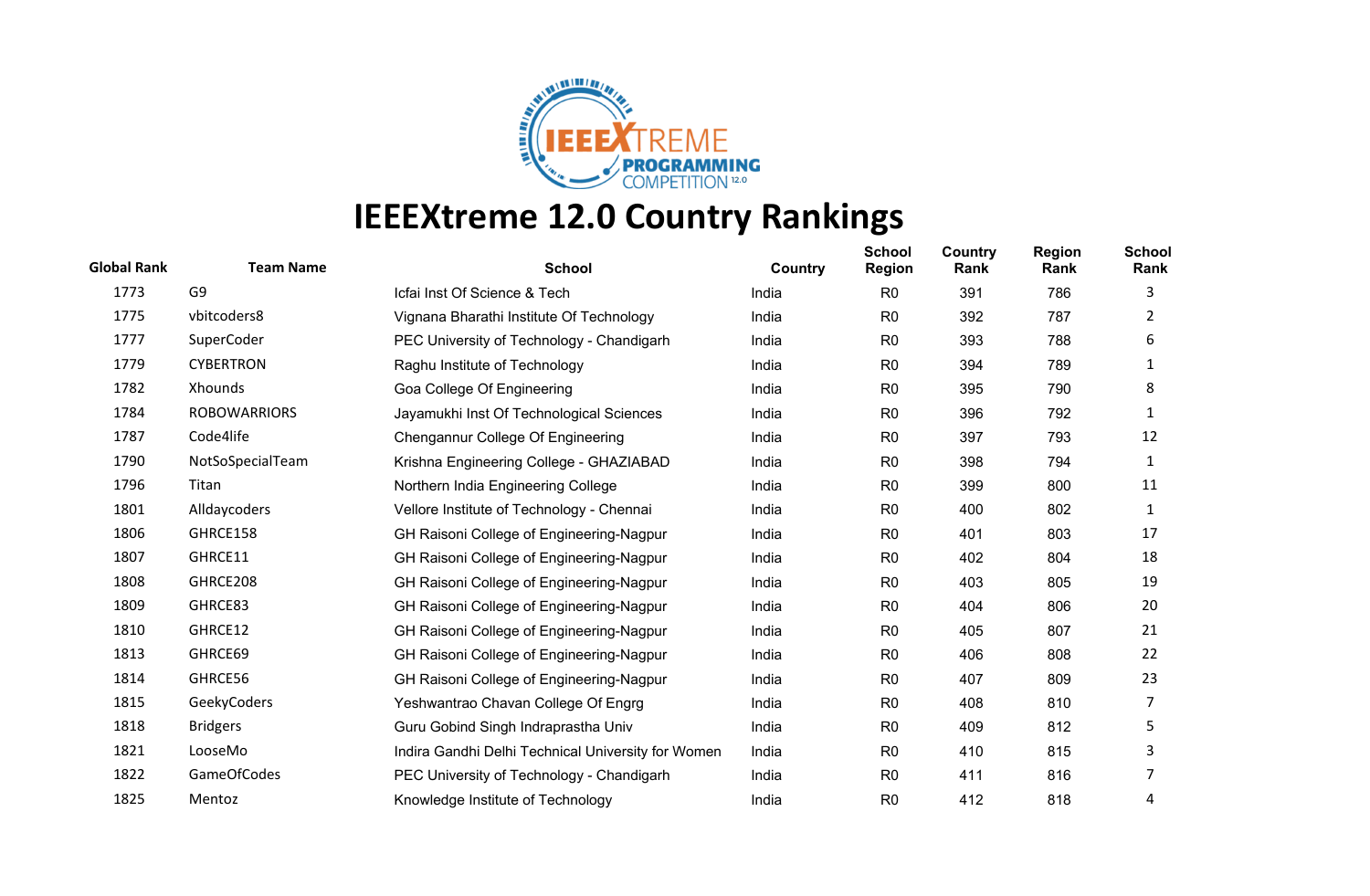

| <b>Global Rank</b> | <b>Team Name</b>         | <b>School</b>                                    | Country | <b>School</b><br><b>Region</b> | Country<br>Rank | <b>Region</b><br>Rank | <b>School</b><br>Rank |
|--------------------|--------------------------|--------------------------------------------------|---------|--------------------------------|-----------------|-----------------------|-----------------------|
| 1826               | GeekCoders               | A.D. Patel Inst Of Tech                          | India   | R <sub>0</sub>                 | 413             | 819                   | 10                    |
| 1828               | <b>ScrapCoders</b>       | Amal Jyothi College Of Engineering               | India   | R <sub>0</sub>                 | 414             | 820                   | 1                     |
| 1830               | Astro                    | Sree Chitra Thirunal College of Eng              | India   | R <sub>0</sub>                 | 415             | 821                   | 2                     |
| 1831               | KARANSHIVAM              | Chitkara Institute of Engineering & Technology   | India   | R <sub>0</sub>                 | 416             | 822                   | 4                     |
| 1833               | DrunkenMonkeys           | Sri Ramakrishna Engineering College - COIMBATORE | India   | R <sub>0</sub>                 | 417             | 823                   | 2                     |
| 1836               | Encoders                 | Adi Shankara Inst Of Engineering & Tech          | India   | R <sub>0</sub>                 | 418             | 824                   | 2                     |
| 1838               | Technoguys               | Ahmedabad University                             | India   | R <sub>0</sub>                 | 419             | 825                   | 9                     |
| 1841               | <b>HACKERS</b>           | Sri Ramakrishna Engineering College - COIMBATORE | India   | R <sub>0</sub>                 | 420             | 827                   | 3                     |
| 1842               | Lonewolf14               | Maharaja Agrasen Inst Of Tech                    | India   | R <sub>0</sub>                 | 421             | 828                   | 5                     |
| 1844               | StrangeCoder             | Chengannur College Of Engineering                | India   | R <sub>0</sub>                 | 422             | 829                   | 13                    |
| 1845               | Deathrow                 | Bharati Vidyapeeth's College of Eng - New Delhi  | India   | R <sub>0</sub>                 | 423             | 830                   | 9                     |
| 1849               | Tribytes                 | <b>TKM College of Engineering</b>                | India   | R <sub>0</sub>                 | 424             | 832                   | 2                     |
| 1850               | <b>CHENNAISUPERKINGS</b> | Dadi Inst of Eng and Tech                        | India   | R <sub>0</sub>                 | 425             | 833                   | 26                    |
| 1851               | Codebugs                 | Government Engineering College-Thrissur          | India   | R <sub>0</sub>                 | 426             | 834                   | 3                     |
| 1852               | <b>Bloomers</b>          | Thiagarajar College of Eng-Madurai               | India   | R <sub>0</sub>                 | 427             | 835                   | 5                     |
| 1855               | Cypher                   | <b>Reva University</b>                           | India   | R <sub>0</sub>                 | 428             | 837                   | 9                     |
| 1856               | HACKSLASHERS             | Government Engineering College-Thrissur          | India   | R <sub>0</sub>                 | 429             | 838                   | 4                     |
| 1858               | CodeCLAN                 | Guru Gobind Singh Indraprastha Univ              | India   | R <sub>0</sub>                 | 430             | 840                   | 6                     |
| 1863               | <b>BroCode</b>           | PEC University of Technology - Chandigarh        | India   | R <sub>0</sub>                 | 431             | 842                   | 8                     |
| 1867               | Quadsquad                | College of Engineering, Cherthala                | India   | R <sub>0</sub>                 | 432             | 845                   | 5                     |
| 1870               | Webweebz                 | B. M. Sreenivasalah College of Engineering       | India   | R <sub>0</sub>                 | 433             | 846                   | 21                    |
| 1875               | <b>Buddies</b>           | Adi Shankara Inst Of Engineering & Tech          | India   | R <sub>0</sub>                 | 434             | 849                   | 3                     |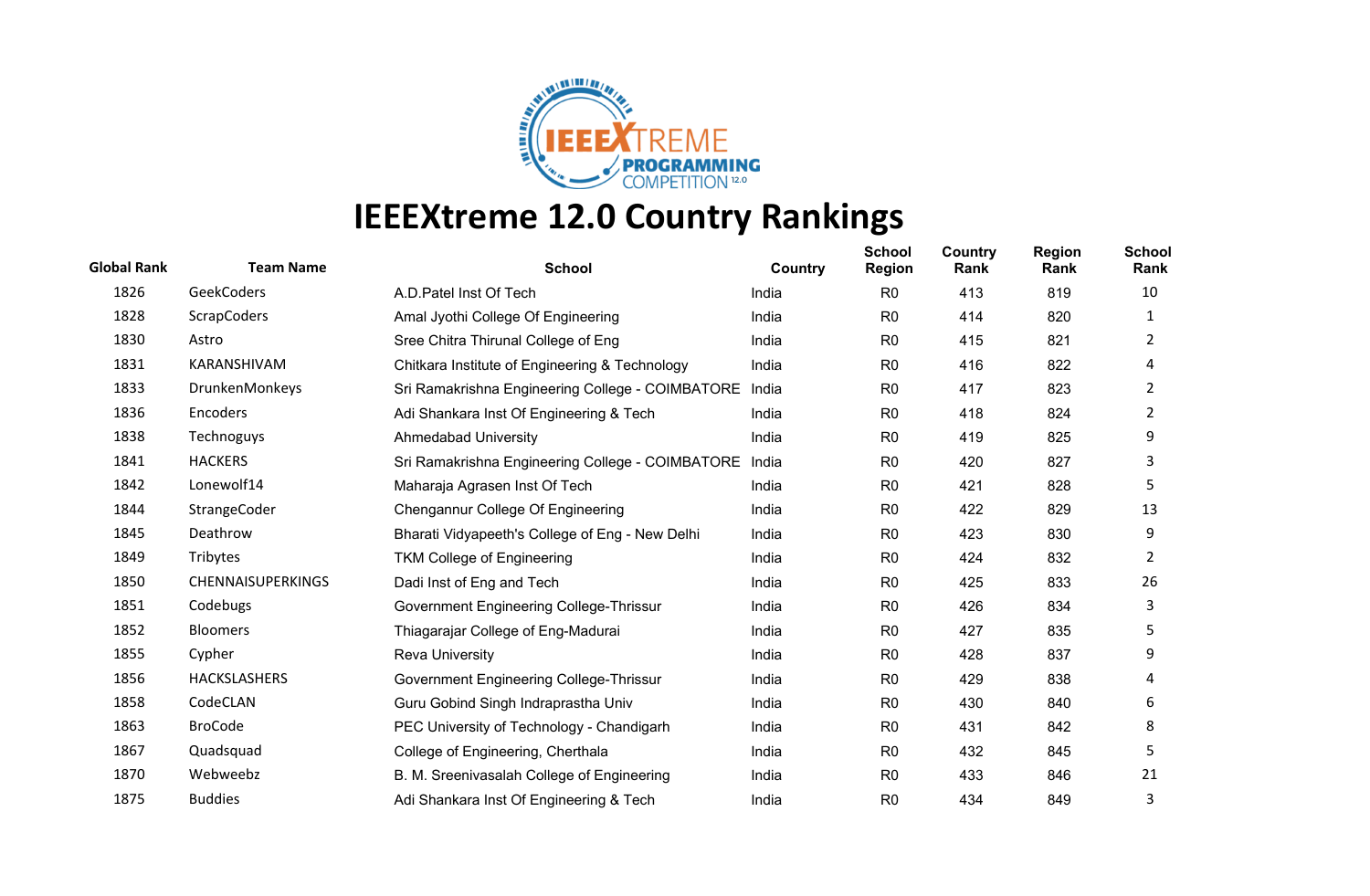

| <b>Global Rank</b> | <b>Team Name</b>   | <b>School</b>                                    | Country | <b>School</b><br><b>Region</b> | <b>Country</b><br>Rank | <b>Region</b><br>Rank | <b>School</b><br>Rank |
|--------------------|--------------------|--------------------------------------------------|---------|--------------------------------|------------------------|-----------------------|-----------------------|
| 1876               | ReTrioCoder        | Adi Shankara Inst Of Engineering & Tech          | India   | R <sub>0</sub>                 | 435                    | 850                   | 4                     |
| 1877               | Infinity           | Chengannur College Of Engineering                | India   | R <sub>0</sub>                 | 436                    | 851                   | 14                    |
| 1879               | Iris               | Sreepathy Institute of Management & Technology   | India   | R <sub>0</sub>                 | 437                    | 853                   | 10                    |
| 1882               | Aswin              | SAHRDAYA COLLEGE OF ENGINEERING & TECH - T India |         | R <sub>0</sub>                 | 438                    | 855                   | 1                     |
| 1884               | Koder              | Knowledge Institute of Technology                | India   | R <sub>0</sub>                 | 439                    | 857                   | 5                     |
| 1885               | FerociousDragon    | Guru Gobind Singh Indraprastha Univ              | India   | R <sub>0</sub>                 | 440                    | 858                   |                       |
| 1888               | Coder              | Vidyalankar Inst Of Tech                         | India   | R <sub>0</sub>                 | 441                    | 859                   | 7                     |
| 1895               | Assure             | Rajeev Gandhi Memorial College of Eng & Tech     | India   | R <sub>0</sub>                 | 442                    | 862                   | 1                     |
| 1896               | StemGurlzzz        | Northern India Engineering College               | India   | R <sub>0</sub>                 | 443                    | 863                   | 4                     |
| 1910               | pit <sub>34</sub>  | Panimalar Institute of Technology - CHENNAI      | India   | R <sub>0</sub>                 | 444                    | 876                   | 1                     |
| 1913               | EEEcodehackers     | St Xaviers Catholic Coll Of Eng                  | India   | R <sub>0</sub>                 | 445                    | 878                   | 9                     |
| 1914               | SRPgang            | St Xaviers Catholic Coll Of Eng                  | India   | R <sub>0</sub>                 | 446                    | 879                   | 10                    |
| 1915               | <b>Hexoders</b>    | A.D. Patel Inst Of Tech                          | India   | R <sub>0</sub>                 | 447                    | 880                   | 11                    |
| 1916               | cyborg12           | St Xaviers Catholic Coll Of Eng                  | India   | R <sub>0</sub>                 | 448                    | 881                   | 11                    |
| 1918               | PROGRAMMERS        | Int'L Inst Of Information Tech - Pune            | India   | R <sub>0</sub>                 | 449                    | 882                   | 9                     |
| 1921               | MarvelV3           | St. Joseph's Institute of Technology             | India   | R <sub>0</sub>                 | 450                    | 883                   | 3                     |
| 1925               | Doofenshmirtzgroup | CENTRAL UNIVERSITY OF KARNATAKA                  | India   | R <sub>0</sub>                 | 451                    | 884                   | 1                     |
| 1926               | Soyuz              | Goa College Of Engineering                       | India   | R <sub>0</sub>                 | 452                    | 885                   | 9                     |
| 1933               | FrostByte          | Sree Chitra Thirunal College of Eng              | India   | R <sub>0</sub>                 | 453                    | 888                   | 3                     |
| 1945               | Errordetector      | Maharaja Agrasen Inst Of Tech                    | India   | R <sub>0</sub>                 | 454                    | 890                   | 6                     |
| 1947               | <b>TechCoders</b>  | Kumaraguru College Of Tech                       | India   | R <sub>0</sub>                 | 455                    | 891                   | 1                     |
| 1948               | <b>BlueCrew</b>    | Aditya College of Engineering and Technology     | India   | R <sub>0</sub>                 | 456                    | 892                   |                       |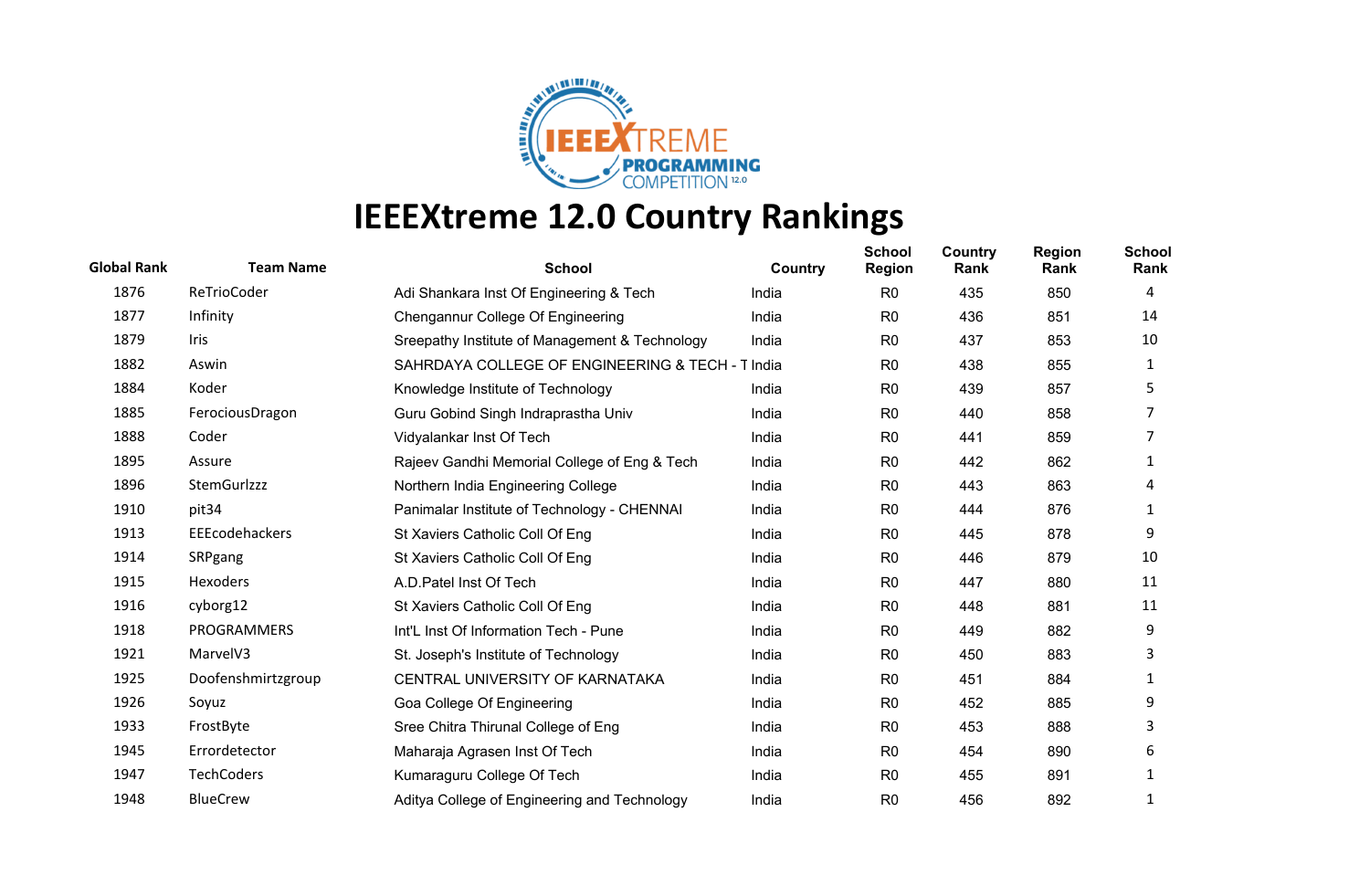

| <b>Global Rank</b> | <b>Team Name</b>   | <b>School</b>                                    | Country | <b>School</b><br><b>Region</b> | Country<br>Rank | <b>Region</b><br>Rank | <b>School</b><br>Rank |
|--------------------|--------------------|--------------------------------------------------|---------|--------------------------------|-----------------|-----------------------|-----------------------|
| 1952               | <b>3MONSTARS</b>   | Dadi Inst of Eng and Tech                        | India   | R <sub>0</sub>                 | 457             | 893                   | 27                    |
| 1953               | <b>3SCORPIONS</b>  | Dadi Inst of Eng and Tech                        | India   | R <sub>0</sub>                 | 458             | 894                   | 28                    |
| 1955               | NoName             | College of Engineering - Attingal                | India   | R <sub>0</sub>                 | 459             | 896                   | 1                     |
| 1957               | drngpiteee201805   | Dr N G P Institute of Technology                 | India   | R <sub>0</sub>                 | 460             | 898                   | 6                     |
| 1960               | <b>DUGBUG</b>      | Vishwakarma Inst Of Tech                         | India   | R <sub>0</sub>                 | 461             | 899                   | 5                     |
| 1964               | Sahrdaya           | SAHRDAYA COLLEGE OF ENGINEERING & TECH - T India |         | R <sub>0</sub>                 | 462             | 901                   | 2                     |
| 1966               | Robuxt             | Jamia Hamdard University                         | India   | R <sub>0</sub>                 | 463             | 902                   | $\overline{2}$        |
| 1970               | Pcryptons          | Poornima Institute of Engineering & Tech-Jaipur  | India   | R <sub>0</sub>                 | 464             | 903                   | 2                     |
| 1983               | wecan              | Vaagdevi College Of Engineering                  | India   | R <sub>0</sub>                 | 465             | 905                   | 1                     |
| 1986               | Infinix            | Chengannur College Of Engineering                | India   | R <sub>0</sub>                 | 466             | 906                   | 15                    |
| 1987               | CoolCoders         | Northern India Engineering College               | India   | R <sub>0</sub>                 | 467             | 907                   | 5                     |
| 1988               | CodeWatchers2      | National Institute Of Technology-Karnataka       | India   | R <sub>0</sub>                 | 468             | 908                   | 9                     |
| 1990               | ElekTrians         | Raghu Engineering College - Visakhapatnam        | India   | R <sub>0</sub>                 | 469             | 910                   | 1                     |
| 1991               | codechamp          | GH Raisoni College of Engineering-Nagpur         | India   | R <sub>0</sub>                 | 470             | 911                   | 24                    |
| 1992               | <b>IEEEcoders</b>  | GH Raisoni College of Engineering-Nagpur         | India   | R0                             | 471             | 912                   | 25                    |
| 1993               | <b>EEEEMPERORS</b> | Raghu Engineering College - Visakhapatnam        | India   | R <sub>0</sub>                 | 472             | 913                   | $\overline{2}$        |
| 1994               | GHRCE29            | GH Raisoni College of Engineering-Nagpur         | India   | R <sub>0</sub>                 | 473             | 914                   | 26                    |
| 1995               | GHRCE22            | GH Raisoni College of Engineering-Nagpur         | India   | R <sub>0</sub>                 | 474             | 915                   | 27                    |
| 1996               | Techzia            | MEA Engineering College - Perinthalmanna         | India   | R <sub>0</sub>                 | 475             | 916                   | 3                     |
| 1997               | GHRCE65            | GH Raisoni College of Engineering-Nagpur         | India   | R <sub>0</sub>                 | 476             | 917                   | 28                    |
| 1998               | GHRCE138           | GH Raisoni College of Engineering-Nagpur         | India   | R <sub>0</sub>                 | 477             | 918                   | 29                    |
| 1999               | GHRCE04            | GH Raisoni College of Engineering-Nagpur         | India   | R <sub>0</sub>                 | 478             | 919                   | 30                    |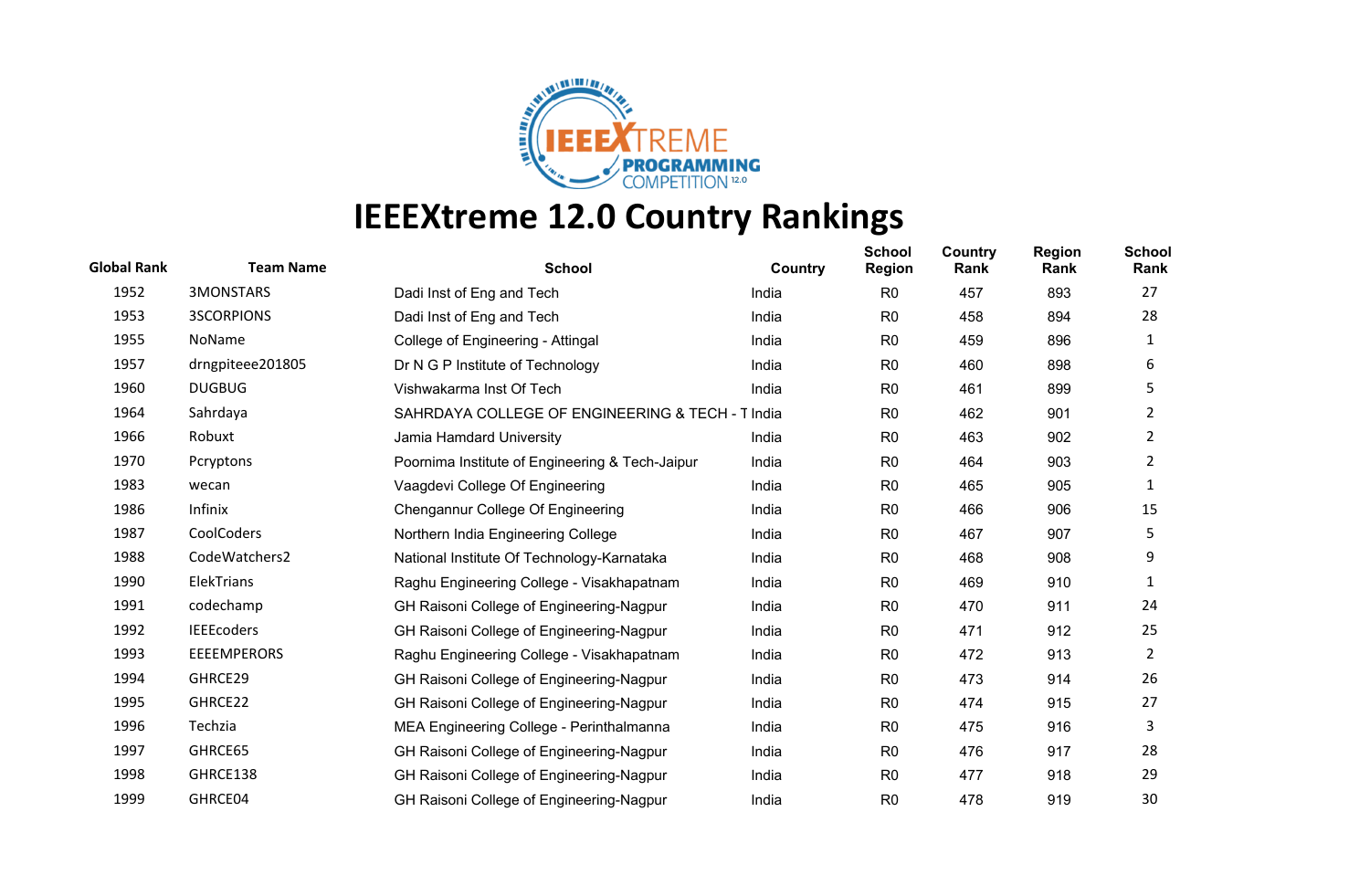

| <b>Global Rank</b> | <b>Team Name</b>      | <b>School</b>                                   | Country | <b>School</b><br><b>Region</b> | <b>Country</b><br>Rank | <b>Region</b><br>Rank | <b>School</b><br>Rank |
|--------------------|-----------------------|-------------------------------------------------|---------|--------------------------------|------------------------|-----------------------|-----------------------|
| 2000               | kietians              | Krishna Inst Of Engineering & Tech              | India   | R <sub>0</sub>                 | 479                    | 920                   | 1                     |
| 2001               | GHRCE31               | G H Raisoni Inst of Engineering & Tech-Nagpur   | India   | R <sub>0</sub>                 | 480                    | 921                   | 1                     |
| 2007               | Yoo                   | B. M. Sreenivasalah College of Engineering      | India   | R <sub>0</sub>                 | 481                    | 925                   | 22                    |
| 2008               | <b>IEEEVITA</b>       | Vidyalankar Inst Of Tech                        | India   | R <sub>0</sub>                 | 482                    | 926                   | 8                     |
| 2009               | MegadyptesWaitaha     | B. M. Sreenivasalah College of Engineering      | India   | R <sub>0</sub>                 | 483                    | 927                   | 23                    |
| 2011               | Spartans              | The Northcap University                         | India   | R <sub>0</sub>                 | 484                    | 928                   | 1                     |
| 2012               | EdEddnEddy            | Vidyalankar School of Information Technology    | India   | R <sub>0</sub>                 | 485                    | 929                   | 1                     |
| 2014               | spartan4              | Panimalar Institute of Technology - CHENNAI     | India   | R <sub>0</sub>                 | 486                    | 930                   | 2                     |
| 2015               | TitanLords            | Guru Gobind Singh Indraprastha Univ             | India   | R <sub>0</sub>                 | 487                    | 931                   | 8                     |
| 2016               | CodeSquad             | Ramaiah Institute of Technology                 | India   | R <sub>0</sub>                 | 488                    | 932                   | 3                     |
| 2019               | NoPizza               | B. M. Sreenivasalah College of Engineering      | India   | R <sub>0</sub>                 | 489                    | 933                   | 24                    |
| 2021               | <b>MITEXTREME</b>     | Mangalore Institute of Technology & Engineering | India   | R <sub>0</sub>                 | 490                    | 935                   | 1                     |
| 2023               | Pandas                | National Institute of Engineering-Mysore        | India   | R <sub>0</sub>                 | 491                    | 936                   | 3                     |
| 2026               | <b>TeamGrey</b>       | Bharati Vidyapeeth's College of Eng - New Delhi | India   | R <sub>0</sub>                 | 492                    | 937                   | 10                    |
| 2032               | HackOverflow          | Bharati Vidyapeeth's College of Eng - New Delhi | India   | R <sub>0</sub>                 | 493                    | 938                   | 11                    |
| 2033               | Kryptonite            | Bharati Vidyapeeth's College of Eng - New Delhi | India   | R <sub>0</sub>                 | 494                    | 939                   | 12                    |
| 2040               | GHRCE132              | GH Raisoni College of Engineering-Nagpur        | India   | R <sub>0</sub>                 | 495                    | 941                   | 31                    |
| 2041               | <b>InfiniteCoders</b> | <b>Reva University</b>                          | India   | R <sub>0</sub>                 | 496                    | 942                   | 10                    |
| 2050               | WhiteSharks           | Jayamukhi Inst Of Technological Sciences        | India   | R <sub>0</sub>                 | 497                    | 947                   | 2                     |
| 2058               | <b>ExtremeMite</b>    | Mangalore Institute of Technology & Engineering | India   | R <sub>0</sub>                 | 498                    | 949                   | 2                     |
| 2059               | CodeClippers          | Jayamukhi Inst Of Technological Sciences        | India   | R <sub>0</sub>                 | 499                    | 950                   | 3                     |
| 2061               | <b>MysteryCoders</b>  | Jayamukhi Inst Of Technological Sciences        | India   | R <sub>0</sub>                 | 500                    | 951                   | 4                     |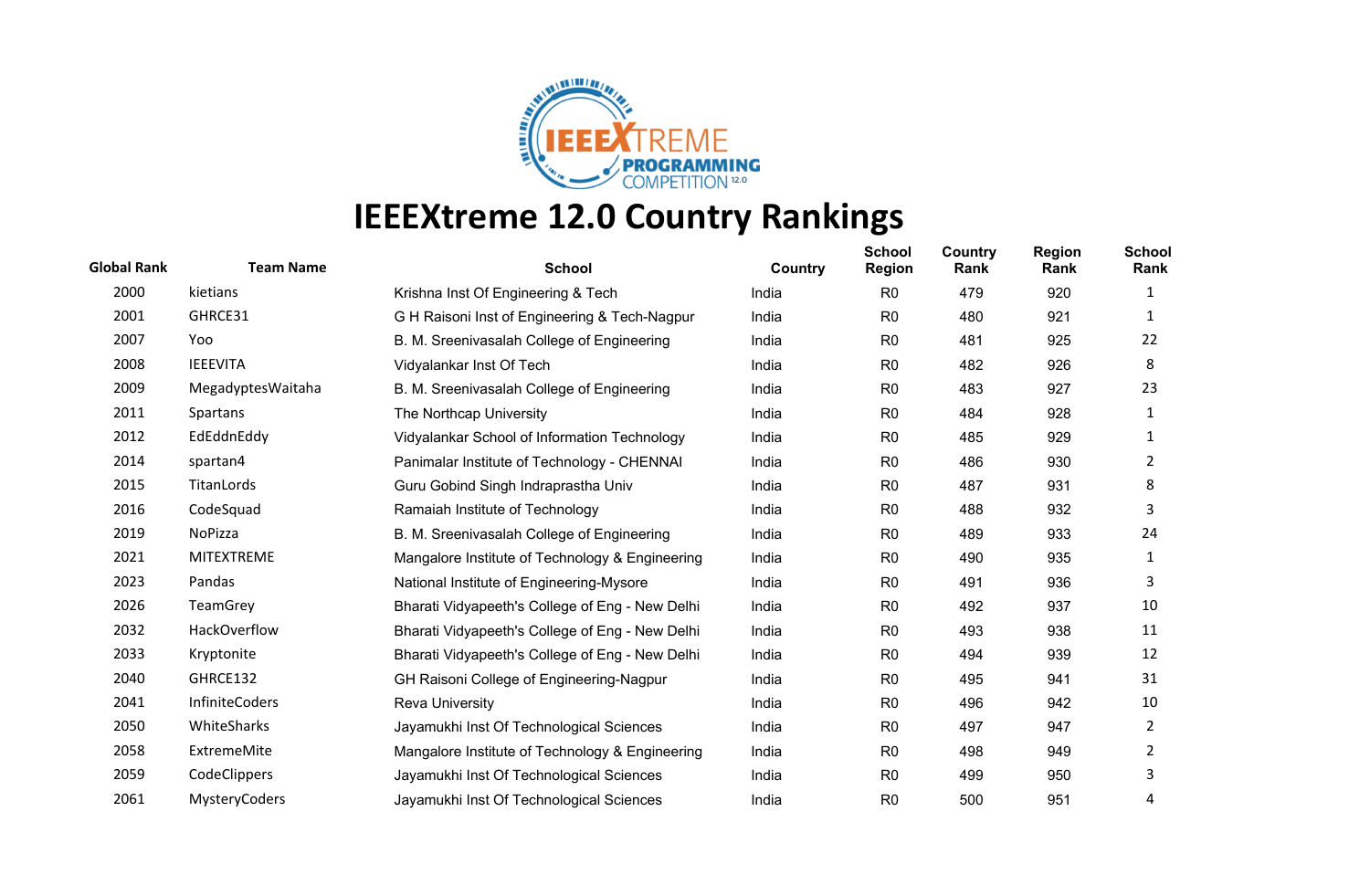

| <b>Global Rank</b> | <b>Team Name</b>     | <b>School</b>                                | Country | <b>School</b><br><b>Region</b> | Country<br>Rank | <b>Region</b><br>Rank | <b>School</b><br>Rank |
|--------------------|----------------------|----------------------------------------------|---------|--------------------------------|-----------------|-----------------------|-----------------------|
| 2064               | SUV                  | The Northcap University                      | India   | R <sub>0</sub>                 | 501             | 952                   | 2                     |
| 2065               | <b>Nemesis</b>       | Dehradun Institute Of Technology             | India   | R <sub>0</sub>                 | 502             | 953                   | 4                     |
| 2068               | Xfinity              | Government Engineering College - Barton Hill | India   | R <sub>0</sub>                 | 503             | 956                   | 3                     |
| 2070               | <b>BugFixers</b>     | G Pulla Reddy Engrg College                  | India   | R <sub>0</sub>                 | 504             | 957                   | 3                     |
| 2091               | Hackerman            | Maharashtra Institute of Tech-Aurangabad     | India   | R <sub>0</sub>                 | 505             | 960                   | 1                     |
| 2094               | GHRCE25              | GH Raisoni College of Engineering-Nagpur     | India   | R <sub>0</sub>                 | 506             | 962                   | 32                    |
| 2095               | GHRCE94              | GH Raisoni College of Engineering-Nagpur     | India   | R <sub>0</sub>                 | 507             | 963                   | 33                    |
| 2096               | GHRCE107             | GH Raisoni College of Engineering-Nagpur     | India   | R <sub>0</sub>                 | 508             | 964                   | 34                    |
| 2097               | AflatooniHawks       | Dehradun Institute Of Technology             | India   | R <sub>0</sub>                 | 509             | 965                   | 5                     |
| 2098               | GHRCE73              | GH Raisoni College of Engineering-Nagpur     | India   | R <sub>0</sub>                 | 510             | 966                   | 35                    |
| 2099               | Turbos               | B. M. Sreenivasalah College of Engineering   | India   | R <sub>0</sub>                 | 511             | 967                   | 25                    |
| 2101               | GS                   | B. M. Sreenivasalah College of Engineering   | India   | R <sub>0</sub>                 | 512             | 968                   | 26                    |
| 2102               | KN                   | B. M. Sreenivasalah College of Engineering   | India   | R <sub>0</sub>                 | 513             | 969                   | 27                    |
| 2103               | GHRCE50              | GH Raisoni College of Engineering-Nagpur     | India   | R <sub>0</sub>                 | 514             | 970                   | 36                    |
| 2104               | <b>BreakfastClub</b> | Sardar Patel Institute of Technology         | India   | R <sub>0</sub>                 | 515             | 971                   | 11                    |
| 2105               | Codeless             | B. M. Sreenivasalah College of Engineering   | India   | R <sub>0</sub>                 | 516             | 972                   | 28                    |
| 2106               | Pikachu              | B. M. Sreenivasalah College of Engineering   | India   | R <sub>0</sub>                 | 517             | 973                   | 29                    |
| 2111               | GHRCE155             | GH Raisoni College of Engineering-Nagpur     | India   | R <sub>0</sub>                 | 518             | 975                   | 37                    |
| 2112               | Vignanites           | Vignan University - GUNTUR                   | India   | R <sub>0</sub>                 | 519             | 976                   | $\overline{2}$        |
| 2116               | HashWaffles          | Delhi Technological University               | India   | R0                             | 520             | 978                   | 4                     |
| 2120               | Winners              | Gayatri Vidya Parishad College Of Engrg      | India   | R <sub>0</sub>                 | 521             | 981                   | 1                     |
| 2123               | <b>HOPE</b>          | Northern India Engineering College           | India   | R <sub>0</sub>                 | 522             | 983                   | 6                     |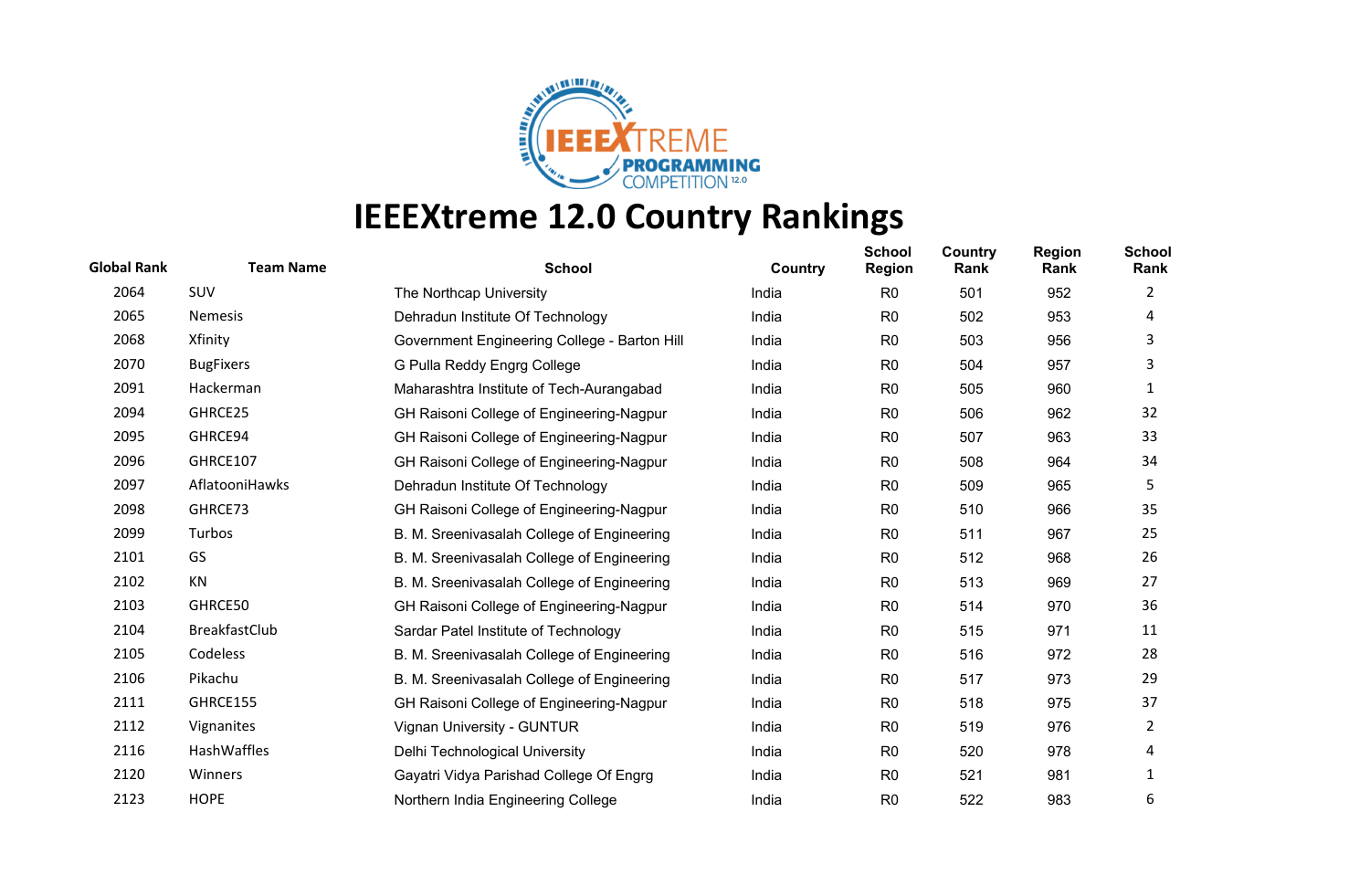

| <b>Global Rank</b> | <b>Team Name</b>       | <b>School</b>                                      | Country | <b>School</b><br><b>Region</b> | Country<br>Rank | <b>Region</b><br>Rank | <b>School</b><br>Rank |
|--------------------|------------------------|----------------------------------------------------|---------|--------------------------------|-----------------|-----------------------|-----------------------|
| 2128               | Opeth                  | Maharaja Agrasen Inst Of Tech                      | India   | R <sub>0</sub>                 | 523             | 986                   |                       |
| 2129               | TheWhiteLions          | Pranveer Singh Institute of Technology             | India   | R <sub>0</sub>                 | 524             | 987                   | 6                     |
| 2130               | OutputVerified         | Thiagarajar College of Eng-Madurai                 | India   | R <sub>0</sub>                 | 525             | 988                   | 6                     |
| 2132               | teamMoncy              | Trivandrum College Of Engrg                        | India   | R <sub>0</sub>                 | 526             | 989                   | 2                     |
| 2134               | pros                   | Delhi Technological University                     | India   | R <sub>0</sub>                 | 527             | 991                   | 5                     |
| 2136               | <b>Dexholders</b>      | Vidyalankar School of Information Technology       | India   | R <sub>0</sub>                 | 528             | 993                   | 2                     |
| 2137               | Ashwathhama            | B. M. Sreenivasalah College of Engineering         | India   | R <sub>0</sub>                 | 529             | 994                   | 30                    |
| 2141               | VoiD1                  | B. M. Sreenivasalah College of Engineering         | India   | R <sub>0</sub>                 | 530             | 995                   | 31                    |
| 2143               | <b>TheGameChangers</b> | B. M. Sreenivasalah College of Engineering         | India   | R <sub>0</sub>                 | 531             | 996                   | 32                    |
| 2144               | CodeSapphires          | Netaji Subhash Engineering College                 | India   | R <sub>0</sub>                 | 532             | 997                   | 4                     |
| 2145               | <b>KINGFISHERS</b>     | St. Joseph's Institute of Technology               | India   | R <sub>0</sub>                 | 533             | 998                   | 4                     |
| 2147               | cectitans              | <b>Canara Engineering College</b>                  | India   | R <sub>0</sub>                 | 534             | 999                   | 27                    |
| 2148               | CEAAian                | Adoor College Of Engineering                       | India   | R <sub>0</sub>                 | 535             | 1000                  | 1                     |
| 2151               | Maitians               | Maharaja Agrasen Inst Of Tech                      | India   | R <sub>0</sub>                 | 536             | 1001                  | 8                     |
| 2152               | OdeToCode123           | B. M. Sreenivasalah College of Engineering         | India   | R <sub>0</sub>                 | 537             | 1002                  | 33                    |
| 2153               | TejaVu                 | B. M. Sreenivasalah College of Engineering         | India   | R <sub>0</sub>                 | 538             | 1003                  | 34                    |
| 2154               | Zeus                   | Thangal Kunju Musaliar Institute of Technology     | India   | R <sub>0</sub>                 | 539             | 1004                  | 1                     |
| 2155               | Gearitup               | Indira Gandhi Delhi Technical University for Women | India   | R <sub>0</sub>                 | 540             | 1005                  | 4                     |
| 2161               | Squacotopus            | Rajiv Gandhi Inst Of Tech                          | India   | R <sub>0</sub>                 | 541             | 1007                  | 2                     |
| 2162               | Crypto                 | Rajiv Gandhi inst of tech                          | India   | R <sub>0</sub>                 | 542             | 1008                  | 3                     |
| 2165               | Spartans101            | Shah & Anchor Kutchhi Engrg College                | India   | R <sub>0</sub>                 | 543             | 1010                  | 1                     |
| 2167               | COFFEE123              | PEC University of Technology - Chandigarh          | India   | R <sub>0</sub>                 | 544             | 1011                  | 9                     |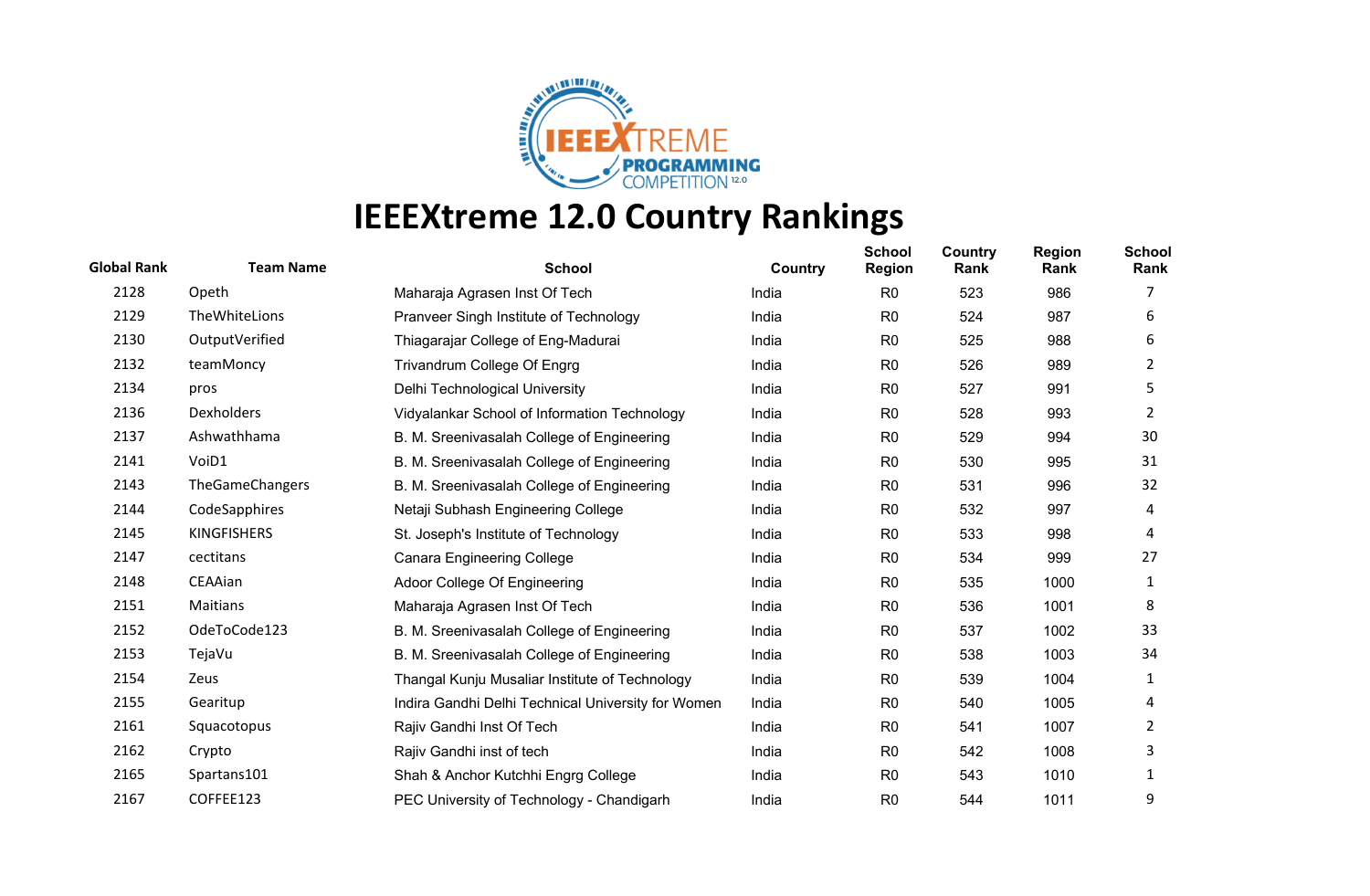

| <b>Global Rank</b> | <b>Team Name</b> | <b>School</b>                                          | Country | <b>School</b><br><b>Region</b> | Country<br>Rank | <b>Region</b><br>Rank | <b>School</b><br>Rank |
|--------------------|------------------|--------------------------------------------------------|---------|--------------------------------|-----------------|-----------------------|-----------------------|
| 2168               | Handlebars       | Jamia Hamdard University                               | India   | R <sub>0</sub>                 | 545             | 1012                  | 3                     |
| 2176               | Brogrammer       | Delhi Technological University                         | India   | R <sub>0</sub>                 | 546             | 1014                  | 6                     |
| 2194               | Codeshot         | Indira Gandhi Delhi Technical University for Women     | India   | R <sub>0</sub>                 | 547             | 1016                  | 5                     |
| 2200               | Taureans         | <b>MVSR Engineering College</b>                        | India   | R <sub>0</sub>                 | 548             | 1017                  | 12                    |
| 2202               | Apple            | Sardar Patel Institute of Technology                   | India   | R <sub>0</sub>                 | 549             | 1018                  | 12                    |
| 2203               | Destiny          | Shri Madhwa Vadiraja Inst of Tech & Man-Bantakal       | India   | R <sub>0</sub>                 | 550             | 1019                  | 1                     |
| 2204               | ChandanaCbit     | Chaitanya Bharathi Institute of Tech - HYDERABAD       | India   | R <sub>0</sub>                 | 551             | 1020                  | 1                     |
| 2206               | Socceroos        | Sri Ramakrishna Engineering College - COIMBATORE       | India   | R <sub>0</sub>                 | 552             | 1022                  | 4                     |
| 2208               | Insight          | Nalla Malla Reddy Engineering College                  | India   | R <sub>0</sub>                 | 553             | 1024                  | 1                     |
| 2209               | SoulSpartans     | Sri Ramakrishna Engineering College - COIMBATORE India |         | R <sub>0</sub>                 | 554             | 1025                  | 5                     |
| 2211               | Techgium         | Sri Ramakrishna Engineering College - COIMBATORE       | India   | R <sub>0</sub>                 | 555             | 1026                  | 6                     |
| 2212               | CodingTitans     | Thiagarajar College of Eng-Madurai                     | India   | R <sub>0</sub>                 | 556             | 1027                  |                       |
| 2213               | PandoraReeboot   | <b>MVSR Engineering College</b>                        | India   | R <sub>0</sub>                 | 557             | 1028                  | 13                    |
| 2214               | Yuva             | Vidya Vikas Institute Of Engineering & Technology      | India   | R <sub>0</sub>                 | 558             | 1029                  | 1                     |
| 2215               | <b>Spstars</b>   | Ballari Institute Of Technology & Management           | India   | R <sub>0</sub>                 | 559             | 1030                  | 9                     |
| 2216               | SCompany         | Chengannur College Of Engineering                      | India   | R <sub>0</sub>                 | 560             | 1031                  | 16                    |
| 2219               | Tubelight        | Government Engineering College - Barton Hill           | India   | R <sub>0</sub>                 | 561             | 1032                  | 4                     |
| 2225               | SparkingGirls    | St Xaviers Catholic Coll Of Eng                        | India   | R <sub>0</sub>                 | 562             | 1035                  | 12                    |
| 2231               | ADAcodehackers   | St Xaviers Catholic Coll Of Eng                        | India   | R <sub>0</sub>                 | 563             | 1038                  | 13                    |
| 2232               | <b>JJJwings</b>  | St Xaviers Catholic Coll Of Eng                        | India   | R <sub>0</sub>                 | 564             | 1039                  | 14                    |
| 2233               | Define           | Balaji Institute of Technology & Science               | India   | R <sub>0</sub>                 | 565             | 1040                  | 1                     |
| 2235               | mistravenz       | Government Engineering College - Barton Hill           | India   | R <sub>0</sub>                 | 566             | 1041                  | 5                     |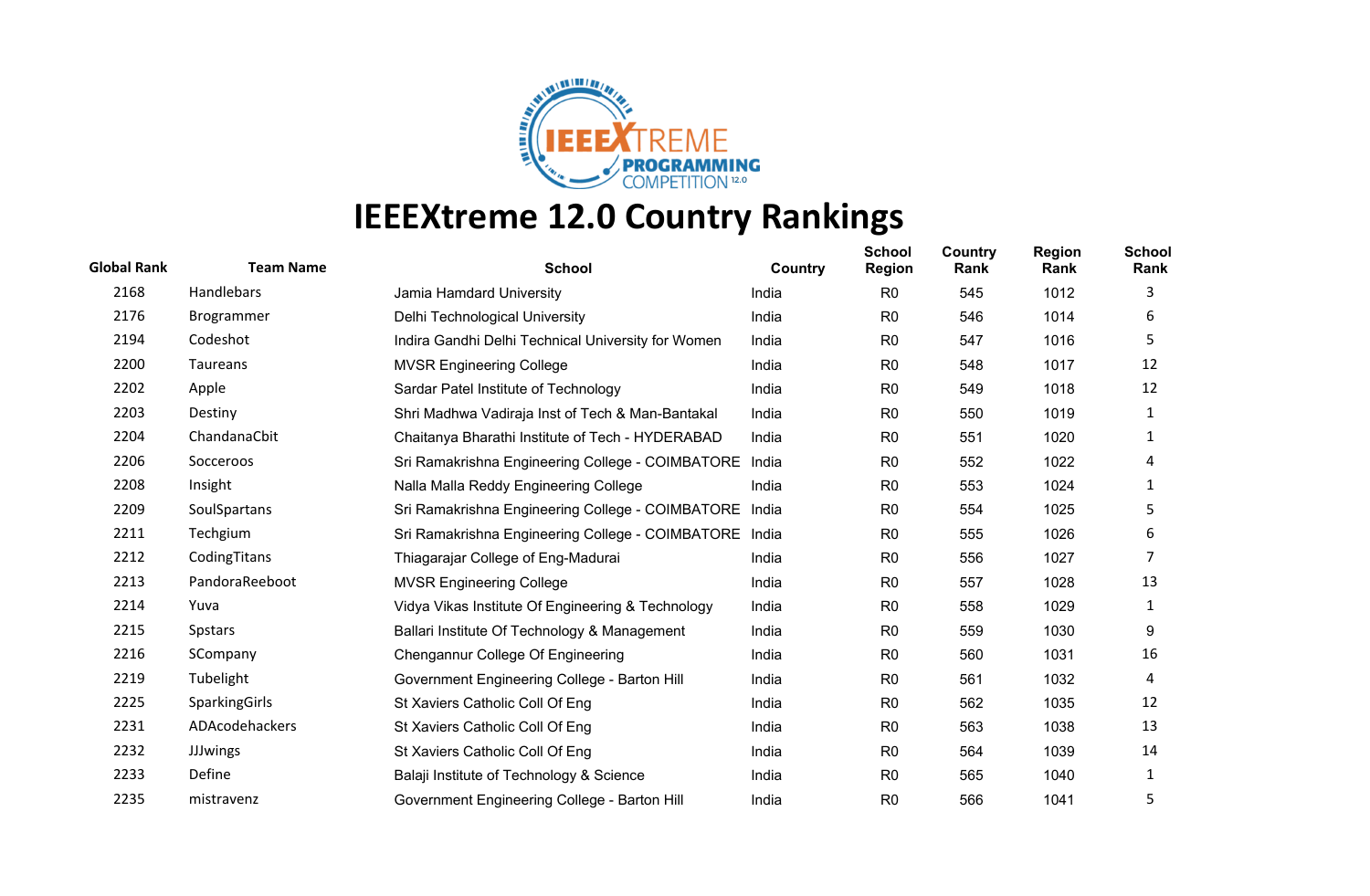

| <b>Global Rank</b> | <b>Team Name</b>    | <b>School</b>                                      | Country | <b>School</b><br><b>Region</b> | <b>Country</b><br>Rank | <b>Region</b><br>Rank | <b>School</b><br>Rank |
|--------------------|---------------------|----------------------------------------------------|---------|--------------------------------|------------------------|-----------------------|-----------------------|
| 2238               | SSNites20           | Sri Sivasubramaniya Nadar College of Engineering   | India   | R <sub>0</sub>                 | 567                    | 1043                  | 4                     |
| 2239               | SBMGMCET            | MGM College of Eng & Tech                          | India   | R <sub>0</sub>                 | 568                    | 1044                  | 1                     |
| 2240               | Codx                | Sree Chitra Thirunal College of Eng                | India   | R <sub>0</sub>                 | 569                    | 1045                  | 4                     |
| 2241               | CodeHunter          | K S Rangasamy College Of Tech                      | India   | R <sub>0</sub>                 | 570                    | 1046                  | 1                     |
| 2242               | Kimaya              | Vishwakarma Inst Of Tech                           | India   | R <sub>0</sub>                 | 571                    | 1047                  | 6                     |
| 2243               | <b>INVALIDS</b>     | Int'L Inst Of Information Tech - Pune              | India   | R <sub>0</sub>                 | 572                    | 1048                  | 10                    |
| 2250               | <b>SPECTHUNDERS</b> | St Peter's Engineering College                     | India   | R <sub>0</sub>                 | 573                    | 1053                  | 1                     |
| 2251               | CodersOfWar         | National Institute of Technology-Warangal          | India   | R <sub>0</sub>                 | 574                    | 1054                  | 1                     |
| 2252               | techypro            | Sri Sai Ram Engineering College                    | India   | R <sub>0</sub>                 | 575                    | 1055                  | 1                     |
| 2254               | aqua                | Trivandrum College Of Engrg                        | India   | R <sub>0</sub>                 | 576                    | 1057                  | 3                     |
| 2255               | Hacknation          | K S Institute Of Technology                        | India   | R <sub>0</sub>                 | 577                    | 1058                  | 1                     |
| 2256               | <b>InkCoders</b>    | K S Institute Of Technology                        | India   | R <sub>0</sub>                 | 578                    | 1059                  | 2                     |
| 2257               | CodeisLife          | Trivandrum College Of Engrg                        | India   | R <sub>0</sub>                 | 579                    | 1060                  | 4                     |
| 2258               | CanThink            | Vishwakarma Inst Of Tech                           | India   | R <sub>0</sub>                 | 580                    | 1061                  | 7                     |
| 2260               | Coders2K18          | Government Engineering College - Barton Hill       | India   | R <sub>0</sub>                 | 581                    | 1062                  | 6                     |
| 2265               | <b>SpaceCats</b>    | Thakur College of Engineering & Tech - MUMBAI      | India   | R <sub>0</sub>                 | 582                    | 1065                  | 1                     |
| 2268               | Techaroze           | Chengannur College Of Engineering                  | India   | R <sub>0</sub>                 | 583                    | 1066                  | 17                    |
| 2269               | <b>IEEEcvr</b>      | <b>CVR College of Engineering</b>                  | India   | R <sub>0</sub>                 | 584                    | 1067                  | 1                     |
| 2272               | Coders12            | Vaagdevi College Of Engineering                    | India   | R <sub>0</sub>                 | 585                    | 1068                  | 2                     |
| 2273               | AtharvaSwapnil      | Vishwakarma Inst Of Tech                           | India   | R <sub>0</sub>                 | 586                    | 1069                  | 8                     |
| 2275               | CodersXtreme        | Indira Gandhi Delhi Technical University for Women | India   | R <sub>0</sub>                 | 587                    | 1070                  | 6                     |
| 2276               | AflatoonsOfDIT      | Dehradun Institute Of Technology                   | India   | R <sub>0</sub>                 | 588                    | 1071                  | 6                     |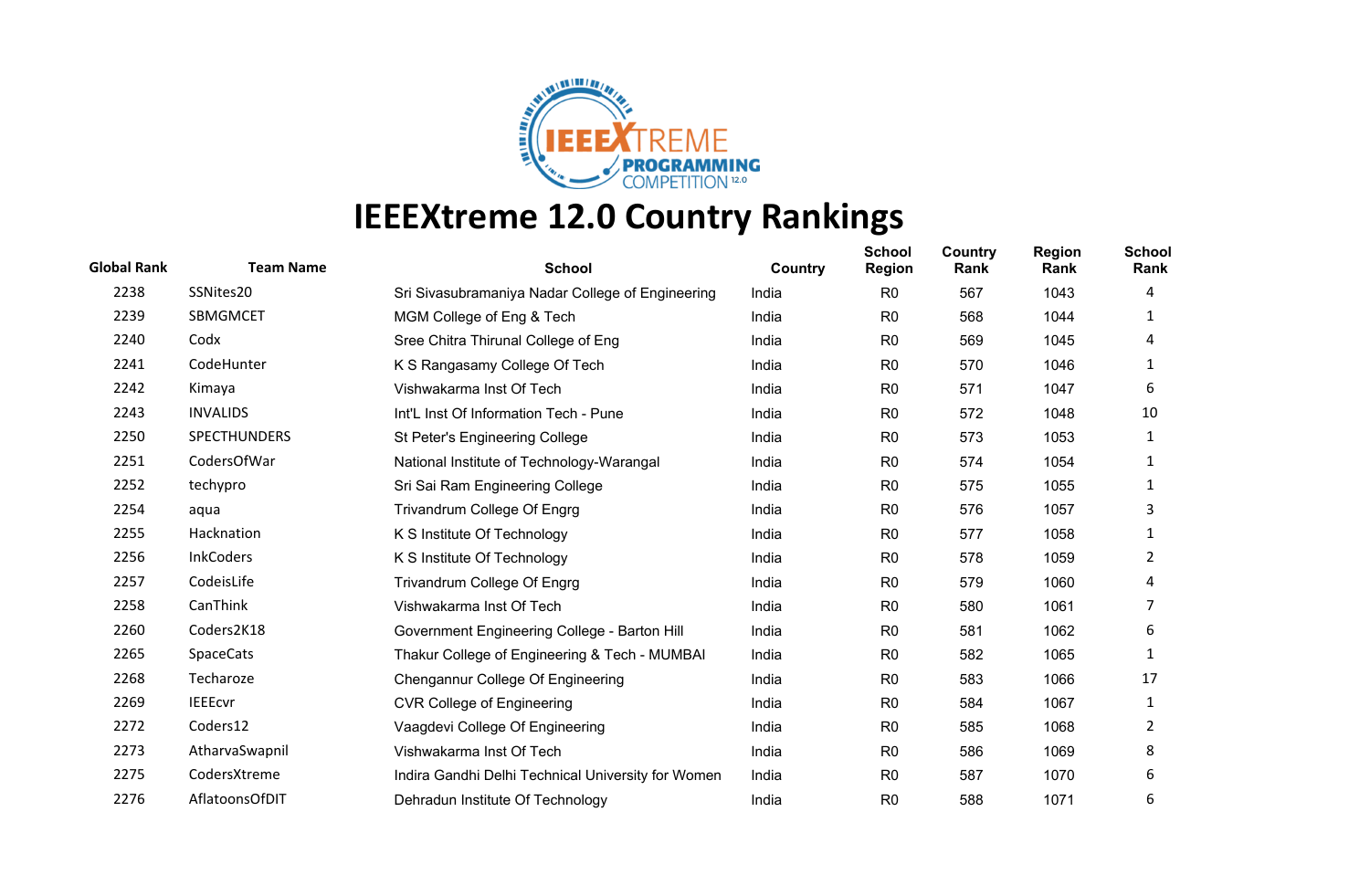

| <b>Global Rank</b> | <b>Team Name</b>   | <b>School</b>                                     | Country | <b>School</b><br><b>Region</b> | Country<br>Rank | <b>Region</b><br>Rank | <b>School</b><br>Rank |
|--------------------|--------------------|---------------------------------------------------|---------|--------------------------------|-----------------|-----------------------|-----------------------|
| 2277               | <b>PROXIMITY</b>   | Chengannur College Of Engineering                 | India   | R <sub>0</sub>                 | 589             | 1072                  | 18                    |
| 2278               | <b>BrainHub</b>    | Vishwakarma Inst Of Tech                          | India   | R <sub>0</sub>                 | 590             | 1073                  | 9                     |
| 2279               | CodingBarrage      | P D M College of Engineering                      | India   | R <sub>0</sub>                 | 591             | 1074                  | 1                     |
| 2281               | Puzzle             | Vishwakarma Inst Of Tech                          | India   | R <sub>0</sub>                 | 592             | 1075                  | 10                    |
| 2285               | Analysts           | Nalla malla Reddy engineering college             | India   | R0                             | 593             | 1076                  | 2                     |
| 2286               | bitsplease         | Jeppiaar Institute of Technology                  | India   | R <sub>0</sub>                 | 594             | 1077                  | 1                     |
| 2288               | LAKSHMAN1508       | Central University of Karnataka                   | India   | R <sub>0</sub>                 | 595             | 1078                  | 2                     |
| 2289               | Epic               | Vidya Vikas Institute Of Engineering & Technology | India   | R <sub>0</sub>                 | 596             | 1079                  | 2                     |
| 2291               | Durandhams         | Government Engineering College, Wayanad           | India   | R <sub>0</sub>                 | 597             | 1081                  | $\overline{2}$        |
| 2323               | AnonDescendants    | <b>Reva University</b>                            | India   | R <sub>0</sub>                 | 598             | 1083                  | 11                    |
| 2326               | ThinkTank          | Aditya College of Engineering and Technology      | India   | R <sub>0</sub>                 | 599             | 1084                  | 2                     |
| 2327               | CodeHackers        | Aditya College of Engineering and Technology      | India   | R <sub>0</sub>                 | 600             | 1085                  | 3                     |
| 2329               | <b>TECHTYRANTS</b> | Aditya College of Engineering and Technology      | India   | R <sub>0</sub>                 | 601             | 1087                  | 4                     |
| 2332               | Finishers          | Northern India Engineering College                | India   | R <sub>0</sub>                 | 602             | 1088                  | 7                     |
| 2337               | Team07             | Nalla Malla Reddy Engineering College             | India   | R0                             | 603             | 1090                  | 3                     |
| 2338               | Imanity            | Vidyalankar School of Information Technology      | India   | R <sub>0</sub>                 | 604             | 1091                  | 3                     |
| 2339               | <b>PRELUDE</b>     | <b>Ahmedabad University</b>                       | India   | R <sub>0</sub>                 | 605             | 1092                  | 10                    |
| 2341               | pit16              | Panimalar Institute of Technology - CHENNAI       | India   | R <sub>0</sub>                 | 606             | 1093                  | 3                     |
| 2343               | Raghudynamites     | Raghu Engineering College - Visakhapatnam         | India   | R <sub>0</sub>                 | 607             | 1095                  | 3                     |
| 2344               | Coral              | Vignan Institute of Technology & Science          | India   | R <sub>0</sub>                 | 608             | 1096                  | 1                     |
| 2349               | 16331A04ECEB       | Mvgr College Of Engineering                       | India   | R <sub>0</sub>                 | 609             | 1097                  | 5                     |
| 2350               | <b>ORION</b>       | Ramaiah Institute Of Technology                   | India   | R <sub>0</sub>                 | 610             | 1098                  | 4                     |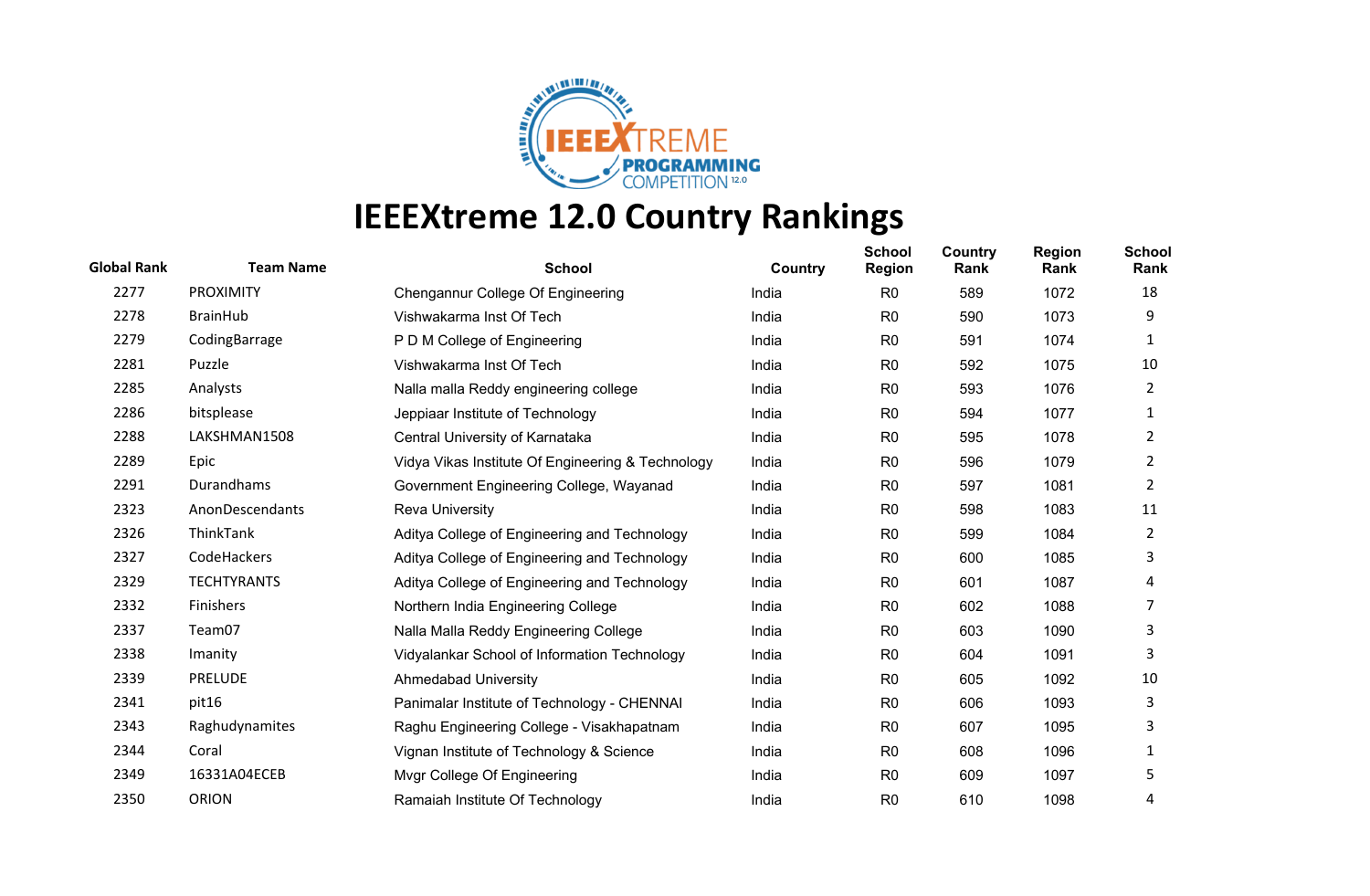

| <b>Global Rank</b> | <b>Team Name</b>    | <b>School</b>                              | Country | <b>School</b><br><b>Region</b> | Country<br>Rank | <b>Region</b><br>Rank | <b>School</b><br>Rank |
|--------------------|---------------------|--------------------------------------------|---------|--------------------------------|-----------------|-----------------------|-----------------------|
| 2353               | Explore             | Visvesvaraya Univ College Of Engrg         | India   | R <sub>0</sub>                 | 611             | 1100                  | 5                     |
| 2354               | cecelectricblasters | <b>Canara Engineering College</b>          | India   | R <sub>0</sub>                 | 612             | 1101                  | 28                    |
| 2355               | ceccrazycoders      | <b>Canara Engineering College</b>          | India   | R <sub>0</sub>                 | 613             | 1102                  | 29                    |
| 2356               | cecbitecode         | <b>Canara Engineering College</b>          | India   | R <sub>0</sub>                 | 614             | 1103                  | 30                    |
| 2362               | <b>Dzire</b>        | Vignan Institute of Technology & Science   | India   | R <sub>0</sub>                 | 615             | 1105                  | 2                     |
| 2363               | <b>Bohemianz</b>    | UKF College of Engineering and Technology  | India   | R <sub>0</sub>                 | 616             | 1106                  | 1                     |
| 2367               | <b>MARCOS</b>       | Vidyalankar Inst Of Tech                   | India   | R <sub>0</sub>                 | 617             | 1108                  | 9                     |
| 2368               | ceccoders           | <b>Canara Engineering College</b>          | India   | R <sub>0</sub>                 | 618             | 1109                  | 31                    |
| 2369               | <b>DMITRIY</b>      | Chengannur College Of Engineering          | India   | R <sub>0</sub>                 | 619             | 1110                  | 19                    |
| 2370               | mCod3r              | MET Institute of Computer Science          | India   | R <sub>0</sub>                 | 620             | 1111                  | 1                     |
| 2371               | Debugs              | Chengannur College Of Engineering          | India   | R <sub>0</sub>                 | 621             | 1112                  | 20                    |
| 2372               | cecsquads           | <b>Canara Engineering College</b>          | India   | R <sub>0</sub>                 | 622             | 1113                  | 32                    |
| 2374               | Thebrocode          | Chengannur College Of Engineering          | India   | R <sub>0</sub>                 | 623             | 1114                  | 21                    |
| 2377               | Trojanwave          | Chengannur College Of Engineering          | India   | R <sub>0</sub>                 | 624             | 1116                  | 22                    |
| 2380               | We3Coders           | Thiagarajar College of Eng-Madurai         | India   | R <sub>0</sub>                 | 625             | 1118                  | 8                     |
| 2385               | <b>TECHTEENS</b>    | LBS Institute of Technology for Women      | India   | R <sub>0</sub>                 | 626             | 1120                  | 4                     |
| 2386               | Collateral          | Ramaiah Institute of Technology            | India   | R <sub>0</sub>                 | 627             | 1121                  | 5                     |
| 2391               | Targaryen           | Ahmedabad University                       | India   | R <sub>0</sub>                 | 628             | 1122                  | 11                    |
| 2393               | <b>THIYA</b>        | Bannari Amman Inst Of Tech                 | India   | R <sub>0</sub>                 | 629             | 1123                  | 1                     |
| 2394               | CreativeEngineers   | Bannari Amman Inst Of Tech                 | India   | R <sub>0</sub>                 | 630             | 1124                  | 2                     |
| 2395               | NamagAgalla         | B. M. Sreenivasalah College of Engineering | India   | R <sub>0</sub>                 | 631             | 1125                  | 35                    |
| 2397               | Noblesse            | Goa College Of Engineering                 | India   | R <sub>0</sub>                 | 632             | 1127                  | 10                    |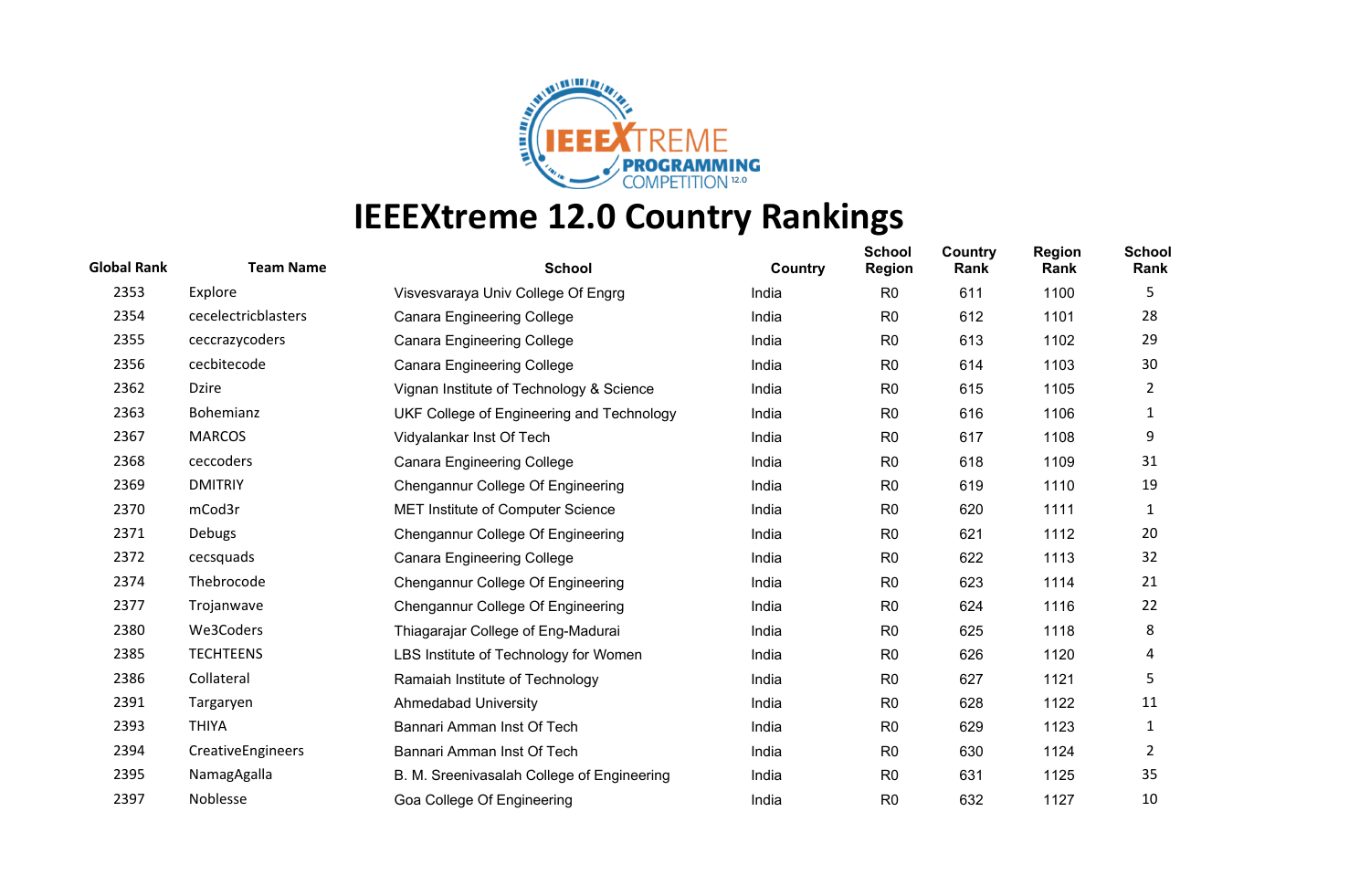

| <b>Global Rank</b> | <b>Team Name</b>    | <b>School</b>                                    | Country | <b>School</b><br><b>Region</b> | Country<br>Rank | <b>Region</b><br>Rank | <b>School</b><br>Rank |
|--------------------|---------------------|--------------------------------------------------|---------|--------------------------------|-----------------|-----------------------|-----------------------|
| 2398               | Rangers             | Aditya College of Engineering and Technology     | India   | R <sub>0</sub>                 | 633             | 1128                  | 5                     |
| 2399               | battlesquad         | National Institute of Technology Delhi           | India   | R <sub>0</sub>                 | 634             | 1129                  | 1                     |
| 2400               | Programmingsans     | Chengannur College Of Engineering                | India   | R <sub>0</sub>                 | 635             | 1130                  | 23                    |
| 2401               | <b>GITCoders</b>    | Gogte Inst Of Tech                               | India   | R <sub>0</sub>                 | 636             | 1131                  | 1                     |
| 2407               | <b>BitsandBytes</b> | K S Institute Of Technology                      | India   | R0                             | 637             | 1134                  | 3                     |
| 2408               | Grace               | Ballari Institute Of Technology & Management     | India   | R <sub>0</sub>                 | 638             | 1135                  | 10                    |
| 2409               | WIT1                | <b>Uttarakhand Technical University</b>          | India   | R <sub>0</sub>                 | 639             | 1136                  | 1                     |
| 2410               | WIT3                | <b>Uttarakhand Technical University</b>          | India   | R <sub>0</sub>                 | 640             | 1137                  | 2                     |
| 2411               | WITtech             | <b>Uttarakhand Technical University</b>          | India   | R <sub>0</sub>                 | 641             | 1138                  | 3                     |
| 2412               | <b>WIT123</b>       | <b>Uttarakhand Technical University</b>          | India   | R <sub>0</sub>                 | 642             | 1139                  | 4                     |
| 2413               | WitCodeWarriors     | <b>Uttarakhand Technical University</b>          | India   | R <sub>0</sub>                 | 643             | 1140                  | 5                     |
| 2416               | Coders451           | Vaagdevi College Of Engineering                  | India   | R <sub>0</sub>                 | 644             | 1141                  | 3                     |
| 2428               | GreenKiwi           | Dhirubhai Ambani Inst Of Info & Comm Tec         | India   | R <sub>0</sub>                 | 645             | 1143                  | 2                     |
| 2432               | GHRCE05             | GH Raisoni College of Engineering-Nagpur         | India   | R <sub>0</sub>                 | 646             | 1147                  | 38                    |
| 2433               | Prathyusha6         | Prathyusha Inst of Tech & Mgmt College           | India   | R0                             | 647             | 1148                  | 1                     |
| 2434               | <b>3xtremers</b>    | Ballari Institute Of Technology & Management     | India   | R <sub>0</sub>                 | 648             | 1149                  | 11                    |
| 2435               | VITTeam3            | Vellore Institute of Technology                  | India   | R <sub>0</sub>                 | 649             | 1150                  | 1                     |
| 2436               | Xtroders            | Mangalore Institute of Technology & Engineering  | India   | R <sub>0</sub>                 | 650             | 1151                  | 3                     |
| 2438               | JCET2               | Jawaharlal College of Engineering and Technology | India   | R <sub>0</sub>                 | 651             | 1152                  | 1                     |
| 2440               | Assiduous           | Saint Joseph Engineering College-Mangalore       | India   | R <sub>0</sub>                 | 652             | 1153                  | 4                     |
| 2445               | GHRCE134            | GH Raisoni College of Engineering-Nagpur         | India   | R <sub>0</sub>                 | 653             | 1155                  | 39                    |
| 2447               | Ecians              | Government Engineering College - Barton Hill     | India   | R <sub>0</sub>                 | 654             | 1156                  | 7                     |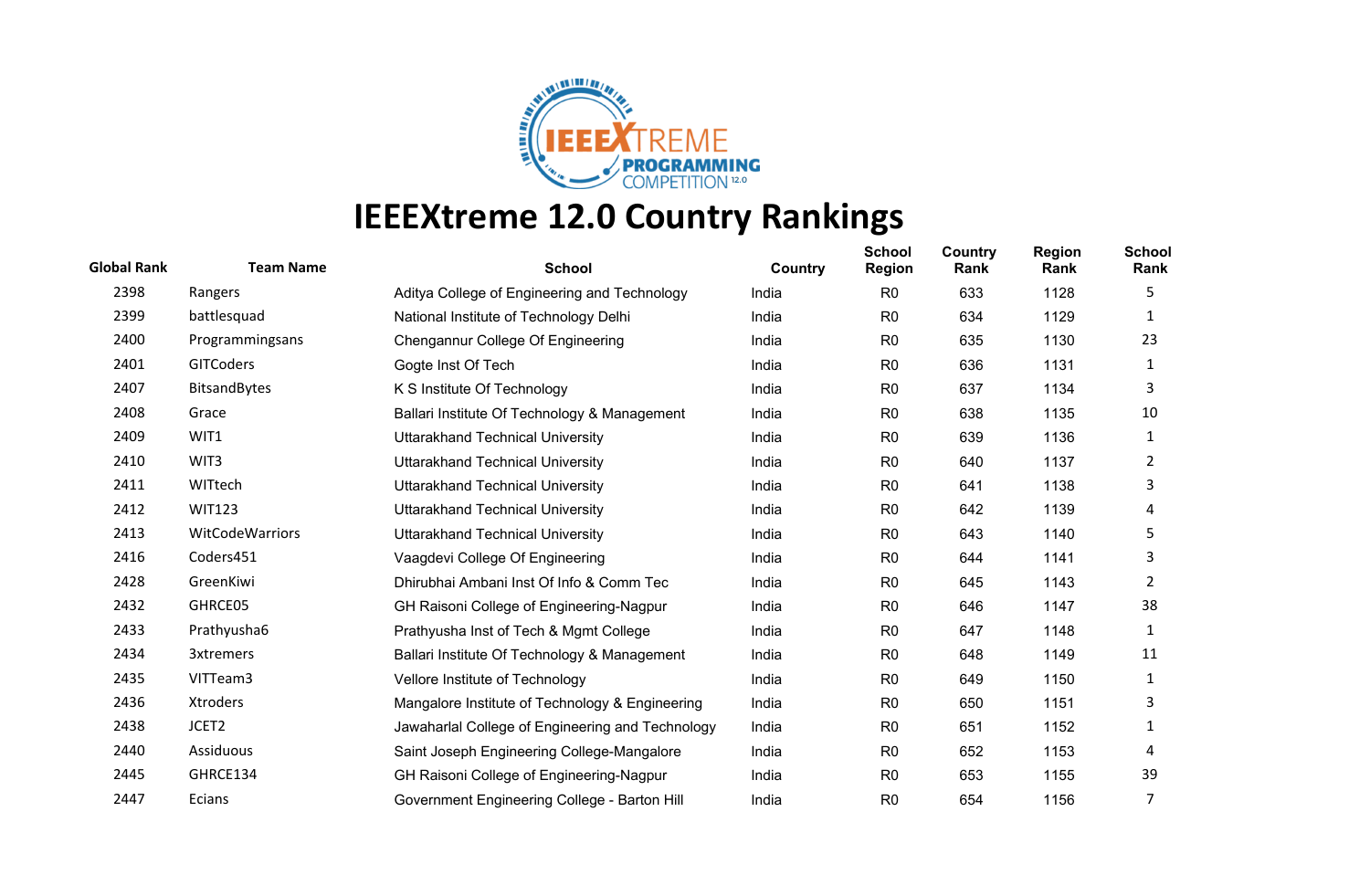

| <b>Global Rank</b> | <b>Team Name</b>    | <b>School</b>                             | Country | <b>School</b><br><b>Region</b> | <b>Country</b><br>Rank | <b>Region</b><br>Rank | <b>School</b><br>Rank |
|--------------------|---------------------|-------------------------------------------|---------|--------------------------------|------------------------|-----------------------|-----------------------|
| 2453               | GHRCE119            | GH Raisoni College of Engineering-Nagpur  | India   | R <sub>0</sub>                 | 655                    | 1159                  | 40                    |
| 2454               | 8Spiders            | Central University of Karnataka           | India   | R <sub>0</sub>                 | 656                    | 1160                  | 3                     |
| 2455               | Techs               | Kumaraguru College Of Tech                | India   | R <sub>0</sub>                 | 657                    | 1161                  | 2                     |
| 2459               | Jowickhawk          | <b>TKM College of Engineering</b>         | India   | R <sub>0</sub>                 | 658                    | 1162                  | 3                     |
| 2460               | Vignanities         | Vignan University - GUNTUR                | India   | R <sub>0</sub>                 | 659                    | 1163                  | 3                     |
| 2461               | CodeClowns          | Central University of Karnataka           | India   | R <sub>0</sub>                 | 660                    | 1164                  | 4                     |
| 2463               | <b>INNOVATORS</b>   | Jayamukhi Inst Of Technological Sciences  | India   | R <sub>0</sub>                 | 661                    | 1166                  | 5                     |
| 2465               | probros             | Vaagdevi College Of Engineering           | India   | R <sub>0</sub>                 | 662                    | 1168                  | 4                     |
| 2466               | Drngpitcserockers01 | Dr N G P Institute of Technology          | India   | R <sub>0</sub>                 | 663                    | 1169                  | 7                     |
| 2467               | Cloud9              | A.D. Patel Inst Of Tech                   | India   | R <sub>0</sub>                 | 664                    | 1170                  | 12                    |
| 2469               | <b>CSKians</b>      | Jeppiaar Institute of Technology          | India   | R <sub>0</sub>                 | 665                    | 1171                  | 2                     |
| 2470               | <b>BROGRAMMERS</b>  | Jeppiaar Institute of Technology          | India   | R <sub>0</sub>                 | 666                    | 1172                  | 3                     |
| 2471               | Drngpitcserockers04 | Dr N G P Institute of Technology          | India   | R <sub>0</sub>                 | 667                    | 1173                  | 8                     |
| 2473               | Lazarus             | The Northcap University                   | India   | R <sub>0</sub>                 | 668                    | 1175                  | 3                     |
| 2474               | AccessDenied        | The Northcap University                   | India   | R <sub>0</sub>                 | 669                    | 1176                  | 4                     |
| 2475               | odetocode           | The Northcap University                   | India   | R <sub>0</sub>                 | 670                    | 1177                  | 5                     |
| 2476               | Codebusters         | The Northcap University                   | India   | R <sub>0</sub>                 | 671                    | 1178                  | 6                     |
| 2477               | CoderXtreme         | PEC University of Technology - Chandigarh | India   | R <sub>0</sub>                 | 672                    | 1179                  | 10                    |
| 2478               | CodersOfD           | Chengannur College Of Engineering         | India   | R <sub>0</sub>                 | 673                    | 1180                  | 24                    |
| 2479               | Inventors           | Cape Institute of Technology              | India   | R <sub>0</sub>                 | 674                    | 1181                  | 1                     |
| 2480               | AntiGravity         | PANIMALAR ENGINEERING COLLEGE - CHENNAI   | India   | R <sub>0</sub>                 | 675                    | 1182                  | 22                    |
| 2482               | enigma              | Chengannur College Of Engineering         | India   | R <sub>0</sub>                 | 676                    | 1183                  | 25                    |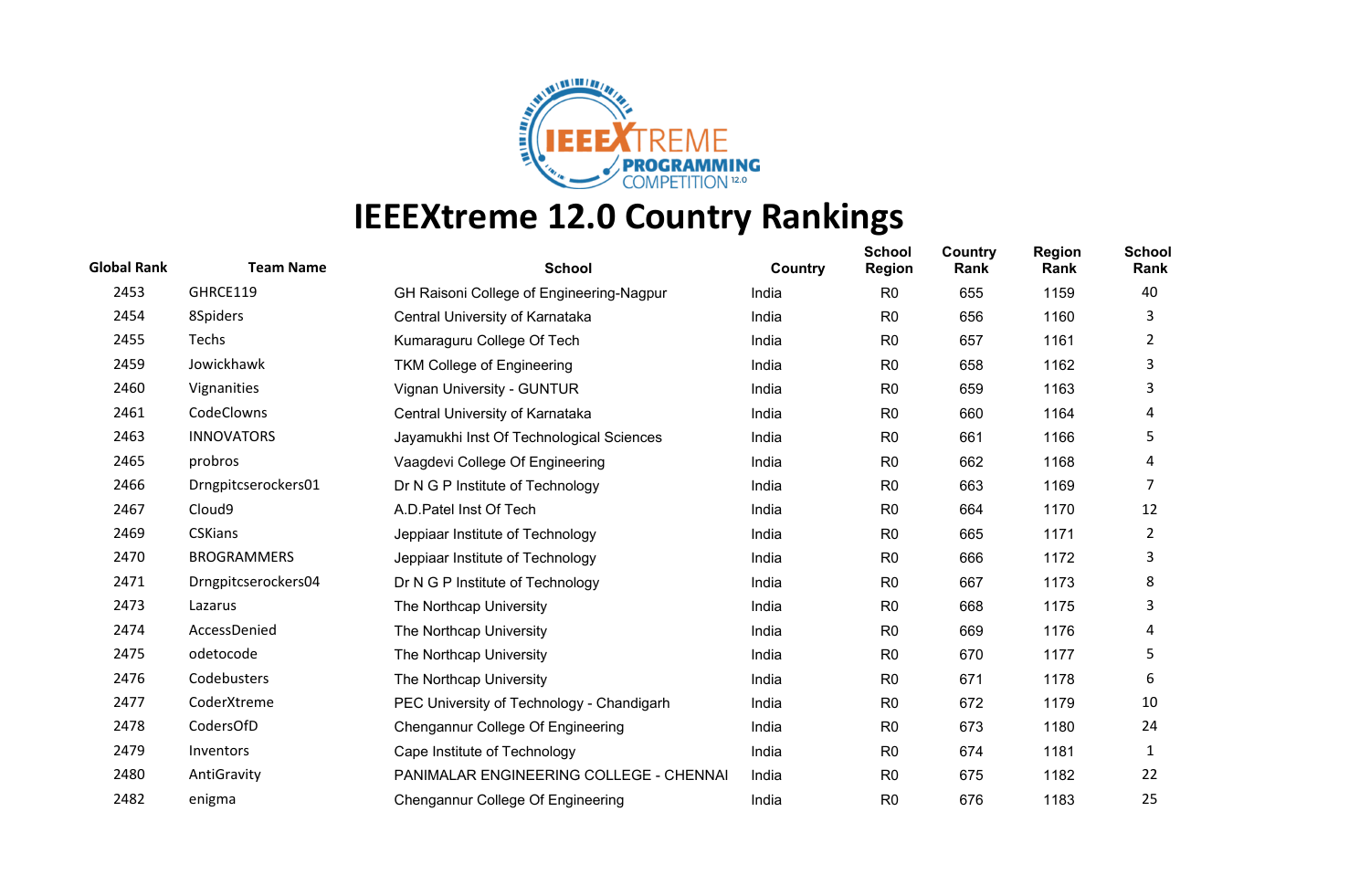

| <b>Global Rank</b> | <b>Team Name</b>  | <b>School</b>                                  | Country | <b>School</b><br><b>Region</b> | Country<br>Rank | <b>Region</b><br>Rank | <b>School</b><br>Rank |
|--------------------|-------------------|------------------------------------------------|---------|--------------------------------|-----------------|-----------------------|-----------------------|
| 2483               | drngpiteee201803  | Dr N G P Institute of Technology               | India   | R <sub>0</sub>                 | 677             | 1184                  | 9                     |
| 2484               | Sparkers          | Cape Institute of Technology                   | India   | R <sub>0</sub>                 | 678             | 1185                  | 2                     |
| 2485               | Creators          | Cape Institute of Technology                   | India   | R <sub>0</sub>                 | 679             | 1186                  | 3                     |
| 2486               | Technochallengers | Cape Institute of Technology                   | India   | R <sub>0</sub>                 | 680             | 1187                  | 4                     |
| 2488               | TheCodegenics     | P D M College of Engineering                   | India   | R <sub>0</sub>                 | 681             | 1189                  | 2                     |
| 2490               | CodeAgents        | Chengannur College Of Engineering              | India   | R <sub>0</sub>                 | 682             | 1190                  | 26                    |
| 2491               | Elixer            | Chengannur College Of Engineering              | India   | R <sub>0</sub>                 | 683             | 1191                  | 27                    |
| 2492               | <b>Jitians</b>    | Jeppiaar Institute of Technology               | India   | R <sub>0</sub>                 | 684             | 1192                  | 4                     |
| 2493               | GHRCE23           | GH Raisoni College of Engineering-Nagpur       | India   | R <sub>0</sub>                 | 685             | 1193                  | 41                    |
| 2494               | <b>ENCRYPTORS</b> | Chengannur College Of Engineering              | India   | R <sub>0</sub>                 | 686             | 1194                  | 28                    |
| 2495               | Anakls            | Jeppiaar Institute of Technology               | India   | R <sub>0</sub>                 | 687             | 1195                  | 5                     |
| 2498               | Cyberbot3         | <b>Reva University</b>                         | India   | R <sub>0</sub>                 | 688             | 1197                  | 12                    |
| 2499               | Technocrats       | Chengannur College Of Engineering              | India   | R <sub>0</sub>                 | 689             | 1198                  | 29                    |
| 2501               | Vignites          | Vignan Institute of Technology & Science       | India   | R <sub>0</sub>                 | 690             | 1200                  | 3                     |
| 2504               | Codex             | <b>TKM College of Engineering</b>              | India   | R <sub>0</sub>                 | 691             | 1201                  | 4                     |
| 2510               | ZEAL              | LBS Institute of Technology for Women          | India   | R <sub>0</sub>                 | 692             | 1206                  | 5                     |
| 2511               | CS2LBSITW2K17     | LBS Institute of Technology for Women          | India   | R <sub>0</sub>                 | 693             | 1207                  | 6                     |
| 2512               | Happycoders       | LBS Institute of Technology for Women          | India   | R <sub>0</sub>                 | 694             | 1208                  | 7                     |
| 2513               | teamnoname        | Government College of Engineering - Kannur     | India   | R <sub>0</sub>                 | 695             | 1209                  | 1                     |
| 2514               | Debuggers         | Chitkara Institute of Engineering & Technology | India   | R <sub>0</sub>                 | 696             | 1210                  | 5                     |
| 2516               | <b>Bitcode</b>    | Balaji Institute of Technology & Science       | India   | R <sub>0</sub>                 | 697             | 1212                  | $\overline{2}$        |
| 2517               | <b>NOOBIE</b>     | Chitkara Institute of Engineering & Technology | India   | R <sub>0</sub>                 | 698             | 1213                  | 6                     |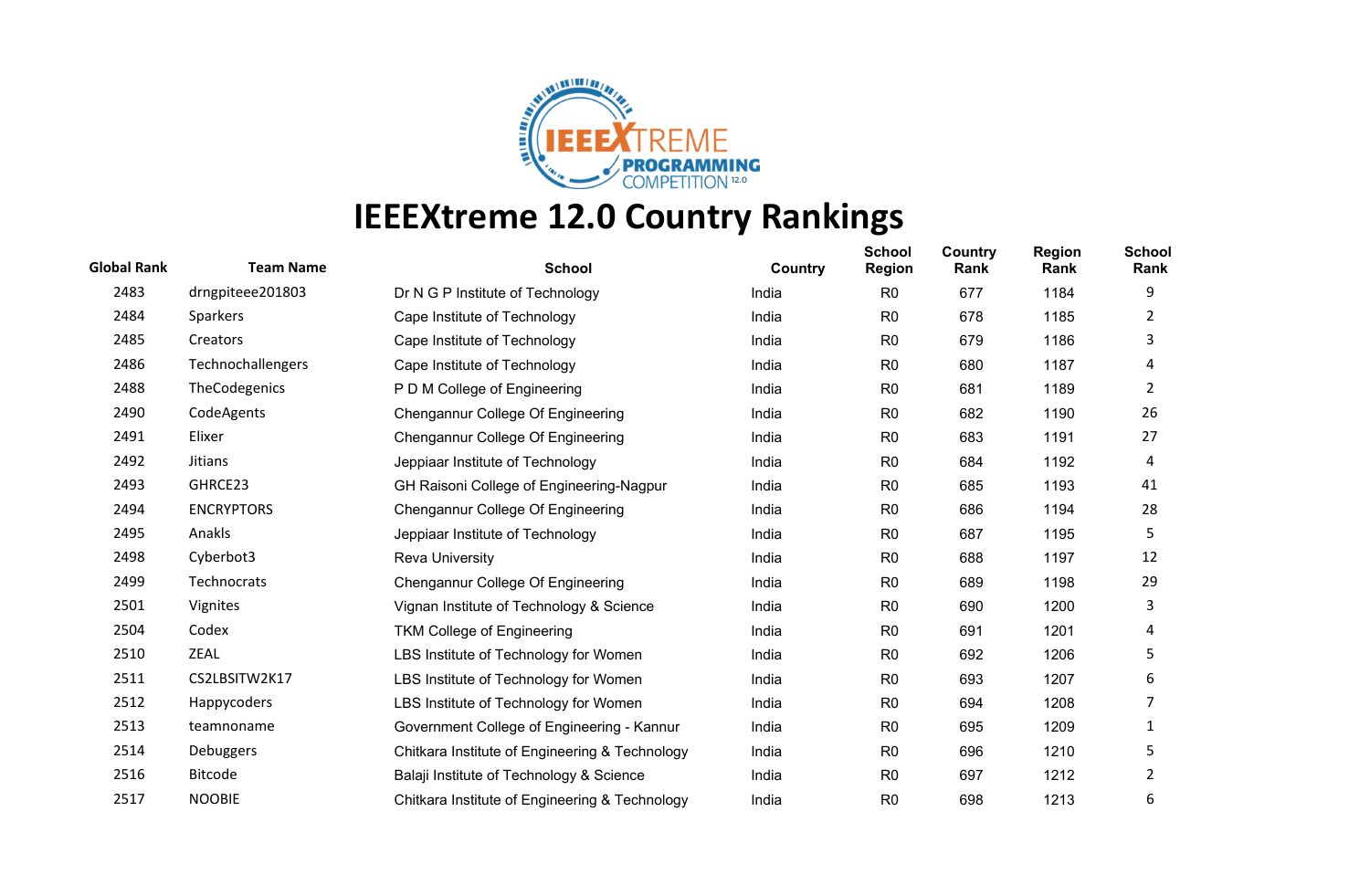

| <b>Global Rank</b> | <b>Team Name</b>   | <b>School</b>                               | Country | <b>School</b><br><b>Region</b> | <b>Country</b><br>Rank | <b>Region</b><br>Rank | School<br>Rank |
|--------------------|--------------------|---------------------------------------------|---------|--------------------------------|------------------------|-----------------------|----------------|
| 2529               | <b>INCREDABLES</b> | Vaagdevi College Of Engineering             | India   | R <sub>0</sub>                 | 699                    | 1224                  | 5              |
| 2536               | <b>GUDDAQ</b>      | Yeshwantrao Chavan College Of Engrg         | India   | R <sub>0</sub>                 | 700                    | 1230                  | 8              |
| 2538               | VCE1               | Vasavi College of Engineering - HYDERABAD   | India   | R <sub>0</sub>                 | 701                    | 1232                  | 1              |
| 2542               | ccoders            | Knowledge Institute of Technology           | India   | R <sub>0</sub>                 | 702                    | 1235                  | 6              |
| 2543               | CodeBreakerzzz     | JEPPIAAR ENGINEERING COLLEGE - Chennai      | India   | R <sub>0</sub>                 | 703                    | 1236                  | 2              |
| 2546               | newcoders007       | LBS Institute of Technology for Women       | India   | R <sub>0</sub>                 | 704                    | 1239                  | 8              |
| 2548               | <b>MOSFET</b>      | Goa College Of Engineering                  | India   | R <sub>0</sub>                 | 705                    | 1241                  | 11             |
| 2549               | Xcoders            | <b>MVSR Engineering College</b>             | India   | R0                             | 706                    | 1242                  | 14             |
| 2552               | pit1               | Panimalar Institute of Technology - CHENNAI | India   | R <sub>0</sub>                 | 707                    | 1244                  | 4              |
| 2554               | pit5               | Panimalar Institute of Technology - CHENNAI | India   | R <sub>0</sub>                 | 708                    | 1246                  | 5              |
| 2556               | Techigirls         | Northern India Engineering College          | India   | R <sub>0</sub>                 | 709                    | 1248                  | 8              |
| 2557               | pit11              | Panimalar Institute of Technology - CHENNAI | India   | R <sub>0</sub>                 | 710                    | 1249                  | 6              |
| 2558               | pit13              | Panimalar Institute of Technology - CHENNAI | India   | R <sub>0</sub>                 | 711                    | 1250                  | 7              |
| 2559               | pit15              | Panimalar Institute of Technology - CHENNAI | India   | R <sub>0</sub>                 | 712                    | 1251                  | 8              |
| 2560               | pit18              | Panimalar Institute of Technology - CHENNAI | India   | R <sub>0</sub>                 | 713                    | 1252                  | 9              |
| 2561               | pit <sub>25</sub>  | Panimalar Institute of Technology - CHENNAI | India   | R <sub>0</sub>                 | 714                    | 1253                  | 10             |
| 2562               | pit27              | Panimalar Institute of Technology - CHENNAI | India   | R <sub>0</sub>                 | 715                    | 1254                  | 11             |
| 2563               | pit <sub>30</sub>  | Panimalar Institute of Technology - CHENNAI | India   | R <sub>0</sub>                 | 716                    | 1255                  | 12             |
| 2564               | A4                 | Panimalar Institute of Technology - CHENNAI | India   | R <sub>0</sub>                 | 717                    | 1256                  | 13             |
| 2565               | TechBrains         | P D M College of Engineering                | India   | R <sub>0</sub>                 | 718                    | 1257                  | 3              |
| 2579               | CodeTheWorld       | JEPPIAAR ENGINEERING COLLEGE - Chennai      | India   | R <sub>0</sub>                 | 719                    | 1268                  | 3              |
| 2580               | Pycoder            | Rajagiri School Of Engineering & Tech       | India   | R <sub>0</sub>                 | 720                    | 1269                  |                |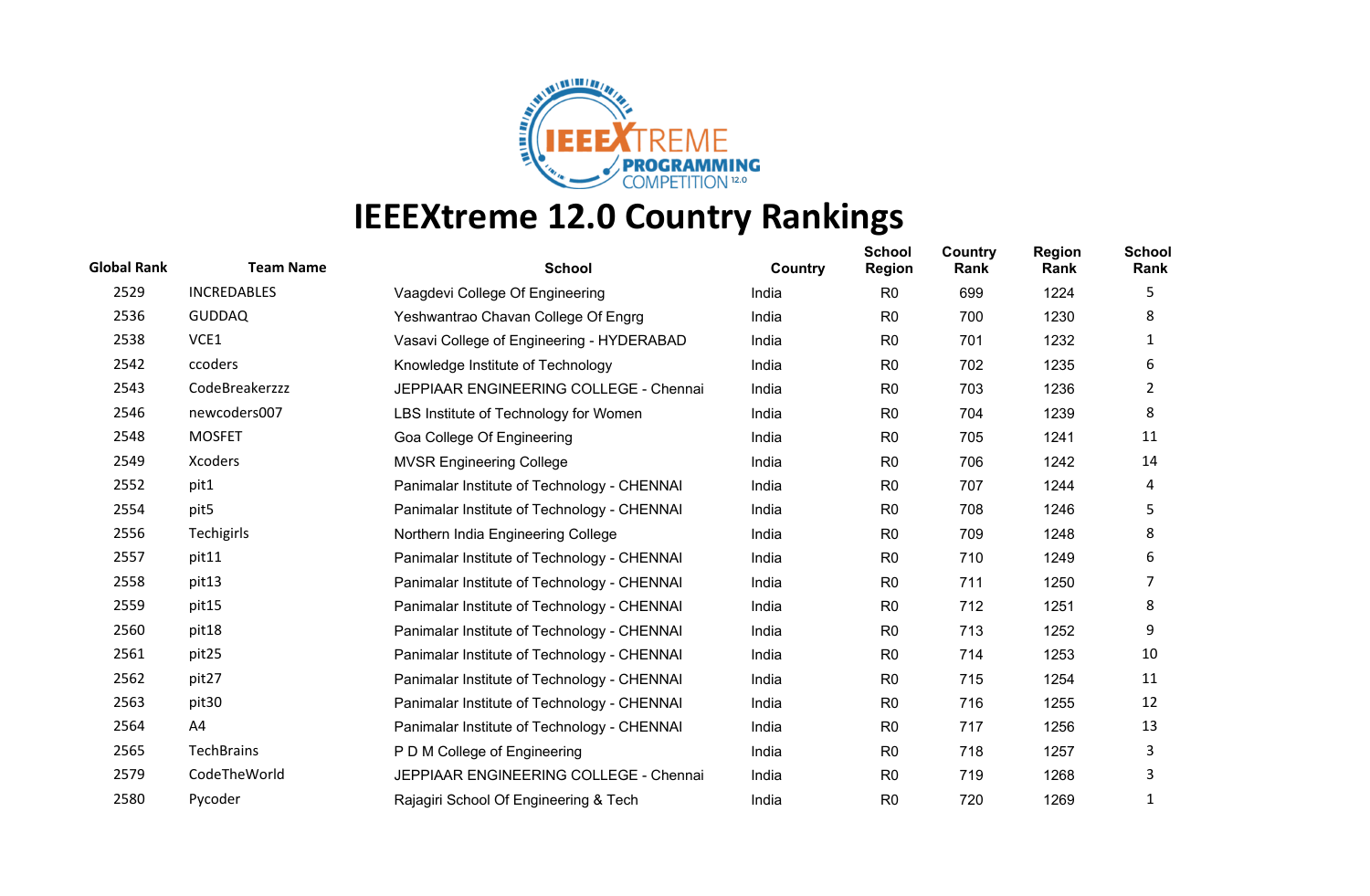

| <b>Global Rank</b> | <b>Team Name</b> | <b>School</b>                                    | Country | <b>School</b><br><b>Region</b> | Country<br>Rank | <b>Region</b><br>Rank | <b>School</b><br>Rank |
|--------------------|------------------|--------------------------------------------------|---------|--------------------------------|-----------------|-----------------------|-----------------------|
| 2581               | <b>Bimbos</b>    | Chitkara Institute of Engineering & Technology   | India   | R <sub>0</sub>                 | 721             | 1270                  |                       |
| 2582               | <b>NewCoder</b>  | Trivandrum College Of Engrg                      | India   | R <sub>0</sub>                 | 722             | 1271                  | 5                     |
| 2588               | impetus          | G.H. Raisoni College of Engineering & Management | India   | R <sub>0</sub>                 | 723             | 1274                  | 2                     |
| 2589               | GHRCE78          | GH Raisoni College of Engineering-Nagpur         | India   | R <sub>0</sub>                 | 724             | 1275                  | 42                    |
| 2593               | CodeArmy         | Government Engineering College - Barton Hill     | India   | R <sub>0</sub>                 | 725             | 1277                  | 8                     |
| 2594               | <b>CODEDIVAS</b> | Pranveer Singh Institute of Technology           | India   | R <sub>0</sub>                 | 726             | 1278                  | 7                     |
| 2595               | Bartoncode       | Government Engineering College - Barton Hill     | India   | R <sub>0</sub>                 | 727             | 1279                  | 9                     |
| 2597               | <b>Strikers</b>  | Bannari Amman Inst Of Tech                       | India   | R <sub>0</sub>                 | 728             | 1281                  | 3                     |
| 2598               | MadrasTitans     | Bannari Amman Inst Of Tech                       | India   | R <sub>0</sub>                 | 729             | 1282                  | 4                     |
| 2599               | TechClan         | Bannari Amman Inst Of Tech                       | India   | R0                             | 730             | 1283                  | 5                     |
| 2600               | WebWarrior       | Bannari Amman Inst Of Tech                       | India   | R <sub>0</sub>                 | 731             | 1284                  | 6                     |
| 2601               | Techteams        | Bannari Amman Inst Of Tech                       | India   | R <sub>0</sub>                 | 732             | 1285                  | 7                     |
| 2604               | Wildcats         | Sri Sai Ram Engineering College                  | India   | R <sub>0</sub>                 | 733             | 1286                  | 2                     |
| 2605               | CodeZera         | Amrita Vishwa Vidyapeetham                       | India   | R <sub>0</sub>                 | 734             | 1287                  |                       |
| 2605               | <b>CODESTERS</b> | Bhagwan Parshuram Institute Of Technology        | India   | R <sub>0</sub>                 | 735             | 1293                  |                       |
| 2605               | KnightRavens     | <b>BNM Institute of Technology</b>               | India   | R <sub>0</sub>                 | 736             | 1294                  |                       |
| 2605               | Technecians      | Cape Institute of Technology                     | India   | R <sub>0</sub>                 | 737             | 1295                  | 5                     |
| 2605               | <b>TESLA</b>     | Chengannur College Of Engineering                | India   | R <sub>0</sub>                 | 738             | 1296                  | 30                    |
| 2605               | PROGRAMERZ       | Chengannur College Of Engineering                | India   | R <sub>0</sub>                 | 739             | 1297                  | 31                    |
| 2605               | Alliance         | Chengannur College Of Engineering                | India   | R <sub>0</sub>                 | 740             | 1298                  | 32                    |
| 2605               | Nebicjj          | Chengannur College Of Engineering                | India   | R <sub>0</sub>                 | 741             | 1299                  | 33                    |
| 2605               | <b>ACJ</b>       | Chengannur College Of Engineering                | India   | R <sub>0</sub>                 | 742             | 1300                  | 34                    |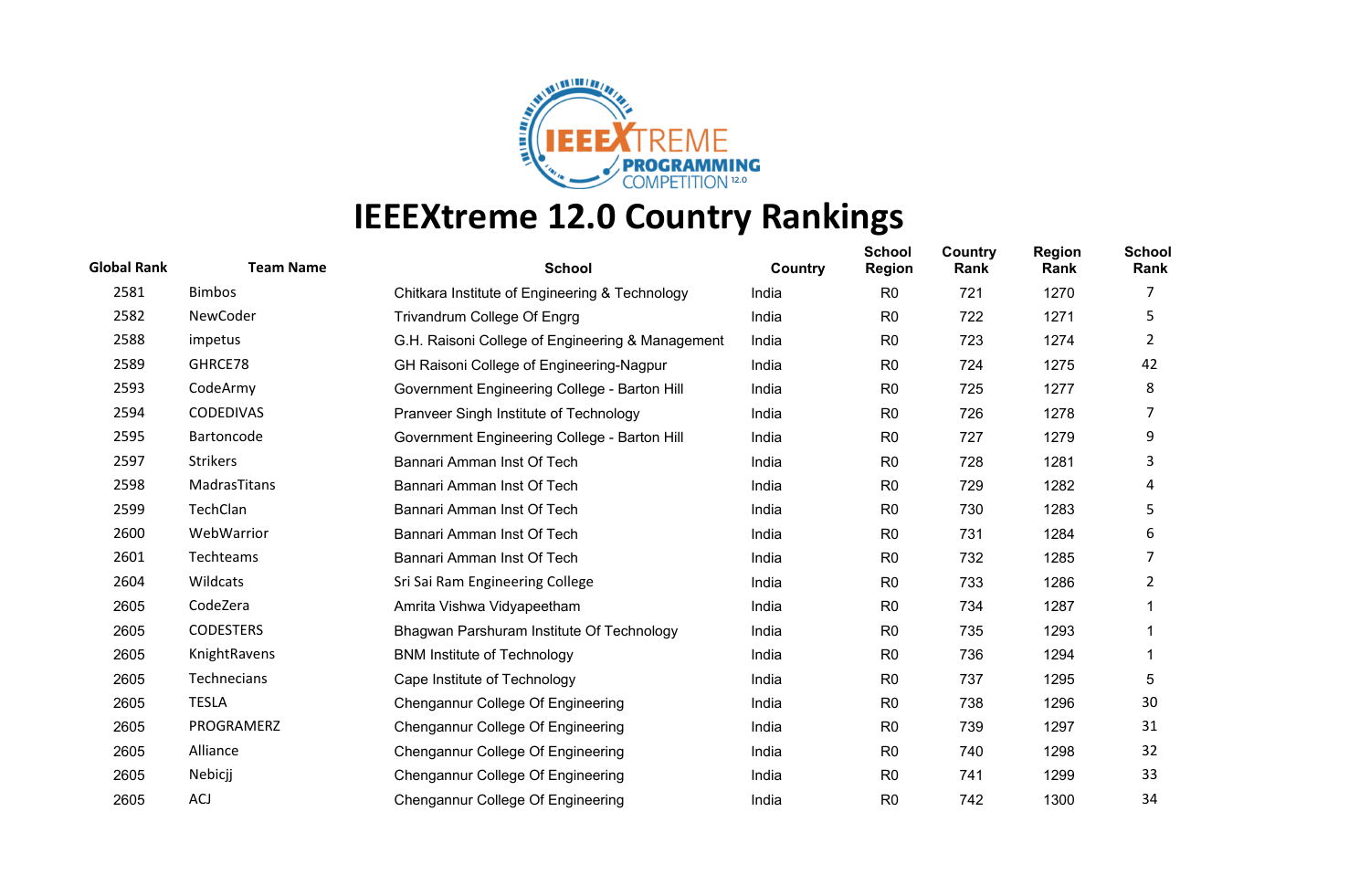

| <b>Global Rank</b> | <b>Team Name</b>   | <b>School</b>                                   | Country | <b>School</b><br><b>Region</b> | Country<br>Rank | <b>Region</b><br>Rank | <b>School</b><br>Rank |
|--------------------|--------------------|-------------------------------------------------|---------|--------------------------------|-----------------|-----------------------|-----------------------|
| 2605               | RM4                | Chengannur College Of Engineering               | India   | R <sub>0</sub>                 | 743             | 1301                  | 35                    |
| 2605               | <b>CODINGDUDES</b> | Chengannur College Of Engineering               | India   | R <sub>0</sub>                 | 744             | 1302                  | 36                    |
| 2605               | CodeHackers3       | Chengannur College Of Engineering               | India   | R <sub>0</sub>                 | 745             | 1303                  | 37                    |
| 2605               | <b>CGP</b>         | Chengannur College of Engineering               | India   | R <sub>0</sub>                 | 746             | 1304                  | 38                    |
| 2605               | Gladiators3        | Chengannur College Of Engineering               | India   | R <sub>0</sub>                 | 747             | 1305                  | 39                    |
| 2605               | codePoets          | CMR College of Engineering & Technology         | India   | R <sub>0</sub>                 | 748             | 1308                  |                       |
| 2605               | kikuki             | College Of Eng, Thodupuzha/Mahathma Gandhi Univ | India   | R <sub>0</sub>                 | 749             | 1309                  |                       |
| 2605               | Kodoken            | College of Engineering Trikaripur               | India   | R <sub>0</sub>                 | 750             | 1310                  |                       |
| 2605               | TeamSky            | <b>CVR College of Engineering</b>               | India   | R <sub>0</sub>                 | 751             | 1321                  | $\overline{c}$        |
| 2605               | <b>DITXTREME</b>   | Dehradun Institute Of Technology                | India   | R <sub>0</sub>                 | 752             | 1322                  | 7                     |
| 2605               | CodeforFood        | Delhi Technological University                  | India   | R <sub>0</sub>                 | 753             | 1323                  |                       |
| 2605               | Infinity123        | Delhi Technological University                  | India   | R <sub>0</sub>                 | 754             | 1324                  | 8                     |
| 2605               | BitByte            | Delhi Technological University                  | India   | R <sub>0</sub>                 | 755             | 1325                  | 9                     |
| 2605               | PankajSingh        | Delhi Technological University                  | India   | R <sub>0</sub>                 | 756             | 1326                  | 10                    |
| 2605               | Codehawk           | Delhi Technological University                  | India   | R <sub>0</sub>                 | 757             | 1327                  | 11                    |
| 2605               | CaffeinatedCoders  | Delhi Technological University                  | India   | R <sub>0</sub>                 | 758             | 1328                  | 12                    |
| 2605               | TechnicalKnockout  | Delhi Technological University                  | India   | R <sub>0</sub>                 | 759             | 1329                  | 13                    |
| 2605               | helios             | Delhi Technological University                  | India   | R <sub>0</sub>                 | 760             | 1330                  | 14                    |
| 2605               | XFORCE123          | Delhi Technological University                  | India   | R <sub>0</sub>                 | 761             | 1331                  | 15                    |
| 2605               | <b>JUANCODE</b>    | Delhi Technological University                  | India   | R <sub>0</sub>                 | 762             | 1332                  | 16                    |
| 2605               | Sudoku             | Delhi Technological University                  | India   | R <sub>0</sub>                 | 763             | 1333                  | 17                    |
| 2605               | Assassins          | Delhi Technological University                  | India   | R <sub>0</sub>                 | 764             | 1334                  | 18                    |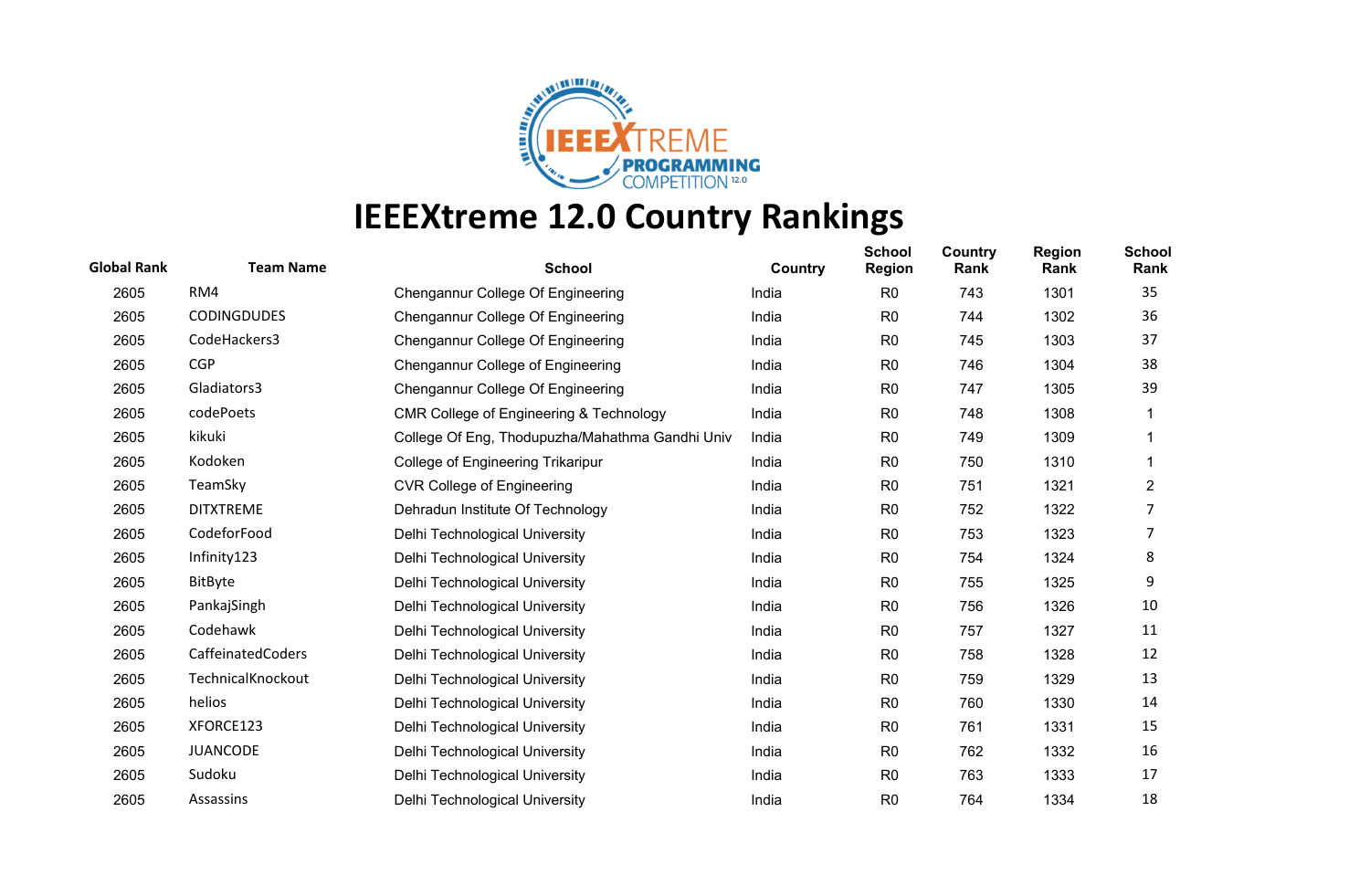

| <b>Global Rank</b> | <b>Team Name</b>     | <b>School</b>                                 | Country | <b>School</b><br><b>Region</b> | Country<br>Rank | <b>Region</b><br>Rank | <b>School</b><br>Rank |
|--------------------|----------------------|-----------------------------------------------|---------|--------------------------------|-----------------|-----------------------|-----------------------|
| 2605               | CaptainCrowbar       | Delhi Technological University                | India   | R <sub>0</sub>                 | 765             | 1335                  | 19                    |
| 2605               | Cryptix              | Delhi Technological University                | India   | R <sub>0</sub>                 | 766             | 1336                  | 20                    |
| 2605               | MechUnited           | Delhi Technological University                | India   | R <sub>0</sub>                 | 767             | 1337                  | 21                    |
| 2605               | imortals             | Delhi Technological University                | India   | R <sub>0</sub>                 | 768             | 1338                  | 22                    |
| 2605               | Extremecoders        | Delhi Technological University                | India   | R <sub>0</sub>                 | 769             | 1339                  | 23                    |
| 2605               | Dominators123        | Delhi Technological University                | India   | R <sub>0</sub>                 | 770             | 1340                  | 24                    |
| 2605               | DartE                | Delhi Technological University                | India   | R <sub>0</sub>                 | 771             | 1341                  | 25                    |
| 2605               | Alphatrons           | Delhi Technological University                | India   | R <sub>0</sub>                 | 772             | 1342                  | 26                    |
| 2605               | Enigma01             | Delhi Technological University                | India   | R <sub>0</sub>                 | 773             | 1343                  | 27                    |
| 2605               | restlesssouls        | Dhirubhai Ambani Inst Of Info & Comm Tec      | India   | R <sub>0</sub>                 | 774             | 1344                  | 3                     |
| 2605               | GravityFalls         | Gov Eng College - Sreekrishnapuram            | India   | R <sub>0</sub>                 | 775             | 1345                  |                       |
| 2605               | LoremIpsum           | Guru Tegh Bahadur Institute of Technology     | India   | R <sub>0</sub>                 | 776             | 1346                  |                       |
| 2605               | <b>TEAM</b>          | Indian Inst of Information Tech Design & Manf | India   | R <sub>0</sub>                 | 777             | 1348                  |                       |
| 2605               | JamiaTitans          | Jamia Millia Islamia-Faculty of Engrg         | India   | R <sub>0</sub>                 | 778             | 1350                  | $\overline{2}$        |
| 2605               | CodeRaiders          | Jayamukhi Inst Of Technological Sciences      | India   | R <sub>0</sub>                 | 779             | 1351                  | 6                     |
| 2605               | <b>RAILSPLITTERS</b> | Jayamukhi Inst Of Technological Sciences      | India   | R <sub>0</sub>                 | 780             | 1352                  |                       |
| 2605               | ScreamingEagles      | Jayamukhi Inst Of Technological Sciences      | India   | R <sub>0</sub>                 | 781             | 1353                  | 8                     |
| 2605               | Skyhawks             | Jayamukhi Inst Of Technological Sciences      | India   | R <sub>0</sub>                 | 782             | 1354                  | 9                     |
| 2605               | CodeHornets          | Jayamukhi Inst Of Technological Sciences      | India   | R <sub>0</sub>                 | 783             | 1355                  | 10                    |
| 2605               | KECTEAM              | Krishna Engineering College - GHAZIABAD       | India   | R <sub>0</sub>                 | 784             | 1356                  | $\overline{2}$        |
| 2605               | codesmen             | LBS Institute of Technology for Women         | India   | R <sub>0</sub>                 | 785             | 1357                  | 9                     |
| 2605               | CodeSparrow          | Mar Athanasius College Of Engrg               | India   | R <sub>0</sub>                 | 786             | 1358                  | 2                     |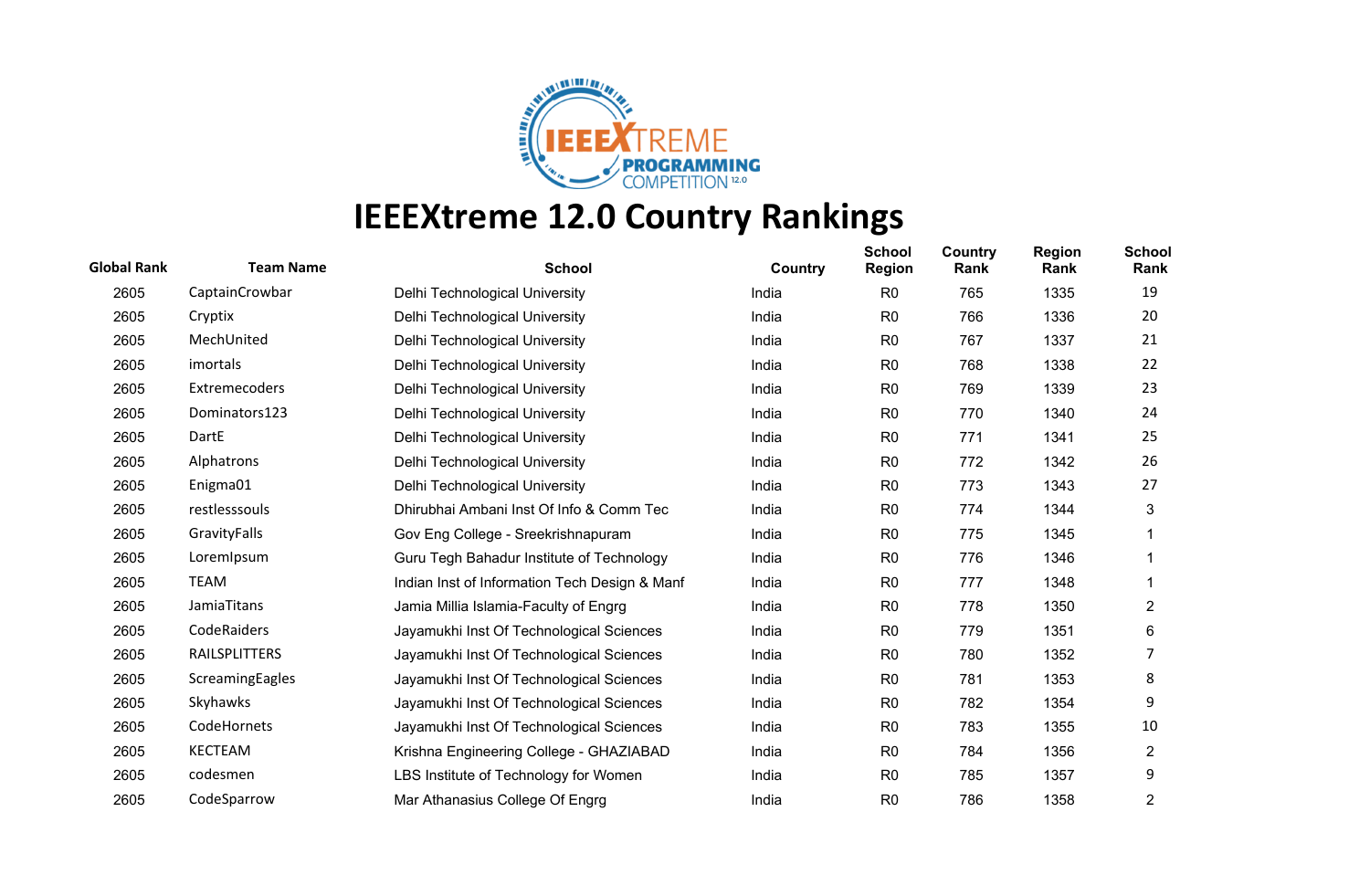

| <b>Global Rank</b> | <b>Team Name</b>     | <b>School</b>                             | Country | <b>School</b><br><b>Region</b> | Country<br>Rank | <b>Region</b><br>Rank | <b>School</b><br>Rank |
|--------------------|----------------------|-------------------------------------------|---------|--------------------------------|-----------------|-----------------------|-----------------------|
| 2605               | ExMachina            | Mar Athanasius College Of Engrg           | India   | R <sub>0</sub>                 | 787             | 1359                  | 3                     |
| 2605               | ChainCoders          | Mar Athanasius College Of Engrg           | India   | R <sub>0</sub>                 | 788             | 1360                  | 4                     |
| 2605               | Shivansh             | National Institute of Engineering-Mysore  | India   | R <sub>0</sub>                 | 789             | 1361                  | 4                     |
| 2605               | <b>BongoCat</b>      | National Institute of Engineering-Mysore  | India   | R <sub>0</sub>                 | 790             | 1362                  | 5                     |
| 2605               | shashanksingh0110    | National Institute of Technology-Trichy   | India   | R <sub>0</sub>                 | 791             | 1363                  |                       |
| 2605               | <b>ROCKSTAR</b>      | National Institute of Technology-Trichy   | India   | R <sub>0</sub>                 | 792             | 1364                  | $\overline{c}$        |
| 2605               | GoNirma              | Nirma Inst Of Tech                        | India   | R <sub>0</sub>                 | 793             | 1365                  |                       |
| 2605               | Qnex                 | Raghu Engineering College - Visakhapatnam | India   | R <sub>0</sub>                 | 794             | 1368                  | 4                     |
| 2605               | CodeKnights          | SCMS School of Engineering & Tech         | India   | R <sub>0</sub>                 | 795             | 1371                  |                       |
| 2605               | Sparkle              | Sir M Visvesvaraya Inst Of Tech           | India   | R <sub>0</sub>                 | 796             | 1373                  |                       |
| 2605               | Knightcoders         | Sreenidhi Inst Of Science & Tech          | India   | R <sub>0</sub>                 | 797             | 1376                  |                       |
| 2605               | <b>MindCrusaders</b> | Sri Sai Ram Engineering College           | India   | R <sub>0</sub>                 | 798             | 1377                  | 3                     |
| 2605               | MacroMinds           | Sri Sai Ram Engineering College           | India   | R <sub>0</sub>                 | 799             | 1378                  | 4                     |
| 2605               | Rodrous              | The Northcap University                   | India   | R <sub>0</sub>                 | 800             | 1380                  |                       |
| 2605               | Codemakers           | The Northcap University                   | India   | R <sub>0</sub>                 | 801             | 1381                  | 8                     |
| 2605               | SUdoCode             | Trivandrum College Of Engrg               | India   | R <sub>0</sub>                 | 802             | 1382                  | 6                     |
| 2605               | Sparkplug            | Trivandrum College Of Engrg               | India   | R <sub>0</sub>                 | 803             | 1383                  | 7                     |
| 2605               | Coders426            | Vaagdevi College Of Engineering           | India   | R <sub>0</sub>                 | 804             | 1398                  | 6                     |
| 2605               | madCwinners          | Vaagdevi College Of Engineering           | India   | R <sub>0</sub>                 | 805             | 1399                  | 7                     |
| 2605               | CrazyGeeks           | Vaagdevi College Of Engineering           | India   | R <sub>0</sub>                 | 806             | 1400                  | 8                     |
| 2605               | Thinkers             | Vaagdevi College Of Engineering           | India   | R <sub>0</sub>                 | 807             | 1401                  | 9                     |
| 2605               | Coders3              | Vaagdevi College Of Engineering           | India   | R <sub>0</sub>                 | 808             | 1402                  | 10                    |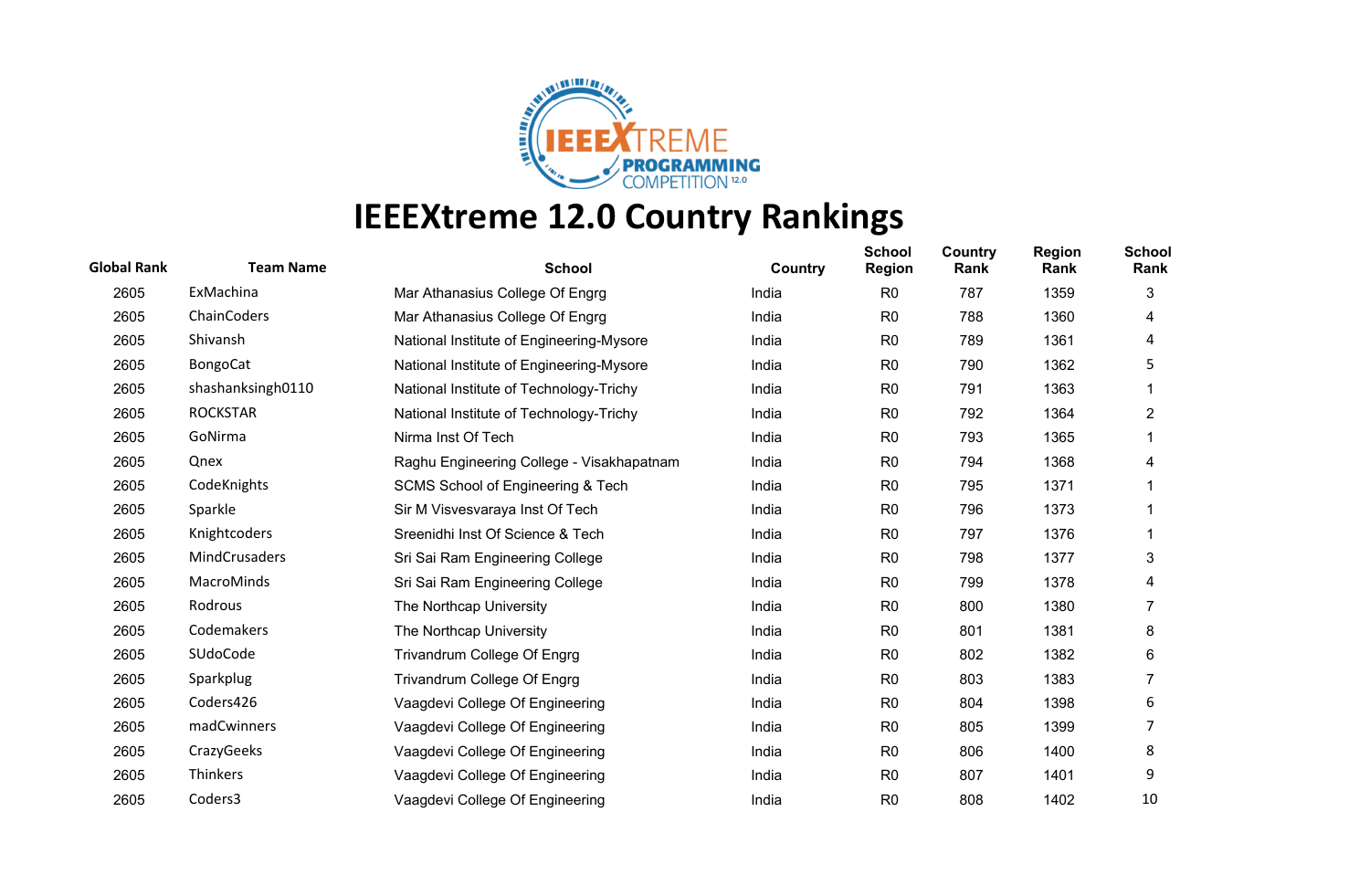

| <b>Global Rank</b> | <b>Team Name</b>    | <b>School</b>                                      | Country | <b>School</b><br><b>Region</b> | Country<br>Rank | <b>Region</b><br>Rank | <b>School</b><br>Rank |
|--------------------|---------------------|----------------------------------------------------|---------|--------------------------------|-----------------|-----------------------|-----------------------|
| 2605               | <b>Teamcoders</b>   | Vaagdevi College Of Engineering                    | India   | R <sub>0</sub>                 | 809             | 1403                  | 11                    |
| 2605               | Creatrixcoders      | Vaagdevi College Of Engineering                    | India   | R <sub>0</sub>                 | 810             | 1404                  | 12                    |
| 2605               | <b>ByteOfPi</b>     | Vellore Institute of Technology                    | India   | R <sub>0</sub>                 | 811             | 1405                  | $\overline{2}$        |
| 2605               | wings               | Vignan University - GUNTUR                         | India   | R <sub>0</sub>                 | 812             | 1406                  | 4                     |
| 2605               | <b>VFSTRECESECB</b> | Vignan's Foundation for Sci, Tech & Research       | India   | R <sub>0</sub>                 | 813             | 1407                  |                       |
| 2605               | CodersDecoders      | Visvesvaraya Univ College Of Engrg                 | India   | R <sub>0</sub>                 | 814             | 1408                  | 6                     |
| 2605               | Onlt                | <b>VIT University</b>                              | India   | R <sub>0</sub>                 | 815             | 1409                  |                       |
| 2606               | unusetsolos         | <b>Cyprus University of Technology</b>             | India   | R <sub>0</sub>                 | 816             | 1410                  |                       |
| 2607               | 4646                | A.D. Patel Inst Of Tech                            | India   | R <sub>0</sub>                 | 817             | 1413                  | 13                    |
| 2607               | CodeCreker          | A.D. Patel Inst Of Tech                            | India   | R <sub>0</sub>                 | 818             | 1414                  | 14                    |
| 2607               | Codeit              | A.D. Patel Inst Of Tech                            | India   | R <sub>0</sub>                 | 819             | 1415                  | 15                    |
| 2607               | <b>TechnoCoders</b> | A.D. Patel Inst Of Tech                            | India   | R <sub>0</sub>                 | 820             | 1416                  | 16                    |
| 2607               | gogeeks             | A.D. Patel Inst Of Tech                            | India   | R <sub>0</sub>                 | 821             | 1417                  | 17                    |
| 2607               | <b>AVITVMRF</b>     | Aarupadai Veedu Inst Of Tech                       | India   | R <sub>0</sub>                 | 822             | 1418                  |                       |
| 2607               | Brotherhood         | Adi Shankara Inst Of Engineering & Tech            | India   | R <sub>0</sub>                 | 823             | 1419                  | 5                     |
| 2607               | ManchesterUnited    | Adi Shankara Inst Of Engineering & Tech            | India   | R <sub>0</sub>                 | 824             | 1420                  | 6                     |
| 2607               | <b>IMPULSE</b>      | Adi Shankara Inst Of Engineering & Tech            | India   | R <sub>0</sub>                 | 825             | 1421                  |                       |
| 2607               | AvengersDaaw        | Adi Shankara Inst Of Engineering & Tech            | India   | R <sub>0</sub>                 | 826             | 1422                  | 8                     |
| 2607               | <b>TRONIX</b>       | Adi Shankara Inst Of Engineering & Tech            | India   | R <sub>0</sub>                 | 827             | 1423                  | 9                     |
| 2607               | EEEacet             | Aditya College of Engineering and Technology       | India   | R <sub>0</sub>                 | 828             | 1424                  | 6                     |
| 2607               | V <sub>3</sub>      | <b>Ahmedabad University</b>                        | India   | R <sub>0</sub>                 | 829             | 1425                  | 12                    |
| 2607               | Fsociety            | Alamuri Ratnamala Institute of Engg and Technology | India   | R <sub>0</sub>                 | 830             | 1430                  |                       |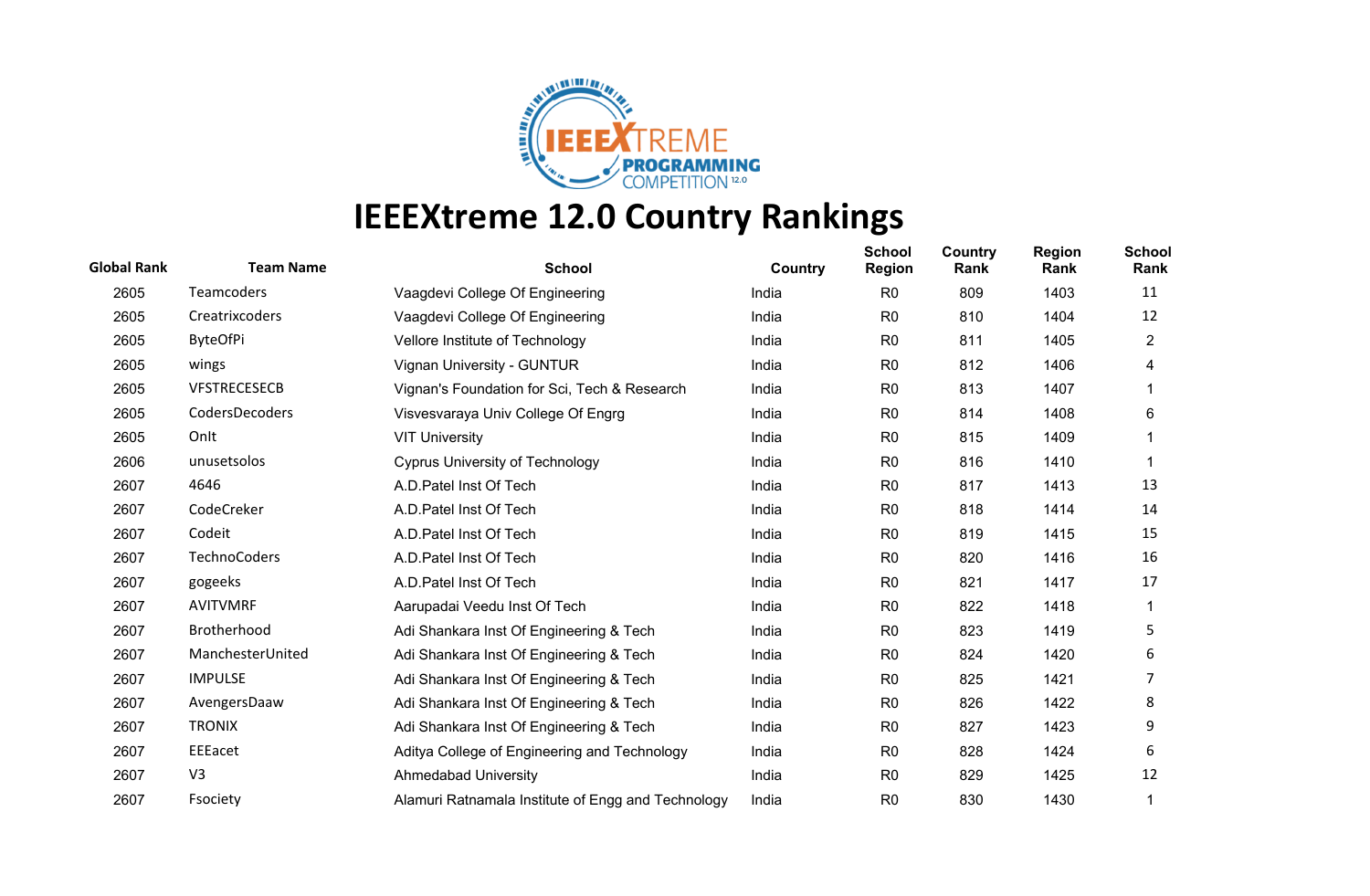

| <b>Global Rank</b> | <b>Team Name</b>     | <b>School</b>                              | Country | <b>School</b><br><b>Region</b> | Country<br>Rank | <b>Region</b><br>Rank | <b>School</b><br>Rank |
|--------------------|----------------------|--------------------------------------------|---------|--------------------------------|-----------------|-----------------------|-----------------------|
| 2607               | <b>AMCians</b>       | AMC Engineering college                    | India   | R <sub>0</sub>                 | 831             | 1431                  |                       |
| 2607               | <b>BitPlayers</b>    | Amity School Of Engineering & Technology   | India   | R <sub>0</sub>                 | 832             | 1433                  | 5                     |
| 2607               | WhiteHats            | Amity School Of Engineering & Technology   | India   | R <sub>0</sub>                 | 833             | 1434                  | 6                     |
| 2607               | ShubhamSimran        | Amity School Of Engineering & Technology   | India   | R <sub>0</sub>                 | 834             | 1435                  |                       |
| 2607               | <b>EDISON</b>        | ANURAG GROUP OF INSTITUTIONS               | India   | R0                             | 835             | 1436                  |                       |
| 2607               | NIKOLATESLA          | ANURAG GROUP OF INSTITUTIONS               | India   | R <sub>0</sub>                 | 836             | 1437                  | 2                     |
| 2607               | <b>DreamCrushers</b> | ANURAG GROUP OF INSTITUTIONS               | India   | R <sub>0</sub>                 | 837             | 1438                  | 3                     |
| 2607               | ksp                  | ANURAG GROUP OF INSTITUTIONS               | India   | R <sub>0</sub>                 | 838             | 1439                  | 4                     |
| 2607               | Anuragians           | ANURAG GROUP OF INSTITUTIONS               | India   | R <sub>0</sub>                 | 839             | 1440                  | 5                     |
| 2607               | Partisan             | B K Birla Institute of Engg & Tech         | India   | R <sub>0</sub>                 | 840             | 1441                  |                       |
| 2607               | Partisan2            | B K Birla Institute of Engg & Tech         | India   | R <sub>0</sub>                 | 841             | 1442                  | $\overline{2}$        |
| 2607               | Scintillaterz        | B K Birla Institute of Engg & Tech         | India   | R <sub>0</sub>                 | 842             | 1443                  | 3                     |
| 2607               | <b>ACCIO</b>         | B. M. Sreenivasalah College of Engineering | India   | R <sub>0</sub>                 | 843             | 1444                  | 36                    |
| 2607               | XtReMeCoDeRs1        | B. M. Sreenivasalah College of Engineering | India   | R <sub>0</sub>                 | 844             | 1445                  | 37                    |
| 2607               | Freemasons           | B. M. Sreenivasalah College of Engineering | India   | R0                             | 845             | 1446                  | 38                    |
| 2607               | Horriblecoders       | B. M. Sreenivasalah College of Engineering | India   | R <sub>0</sub>                 | 846             | 1447                  | 39                    |
| 2607               | TusharNikhil         | B. M. Sreenivasalah College of Engineering | India   | R <sub>0</sub>                 | 847             | 1448                  | 40                    |
| 2607               | Optic                | B. M. Sreenivasalah College of Engineering | India   | R <sub>0</sub>                 | 848             | 1449                  | 41                    |
| 2607               | Shirkers             | B. M. Sreenivasalah College of Engineering | India   | R <sub>0</sub>                 | 849             | 1450                  | 42                    |
| 2607               | TheDwellers          | B. M. Sreenivasalah College of Engineering | India   | R <sub>0</sub>                 | 850             | 1451                  | 43                    |
| 2607               | KandQ                | B. M. Sreenivasalah College of Engineering | India   | R <sub>0</sub>                 | 851             | 1452                  | 44                    |
| 2607               | <b>Recursionists</b> | B. M. Sreenivasalah College of Engineering | India   | R <sub>0</sub>                 | 852             | 1453                  | 45                    |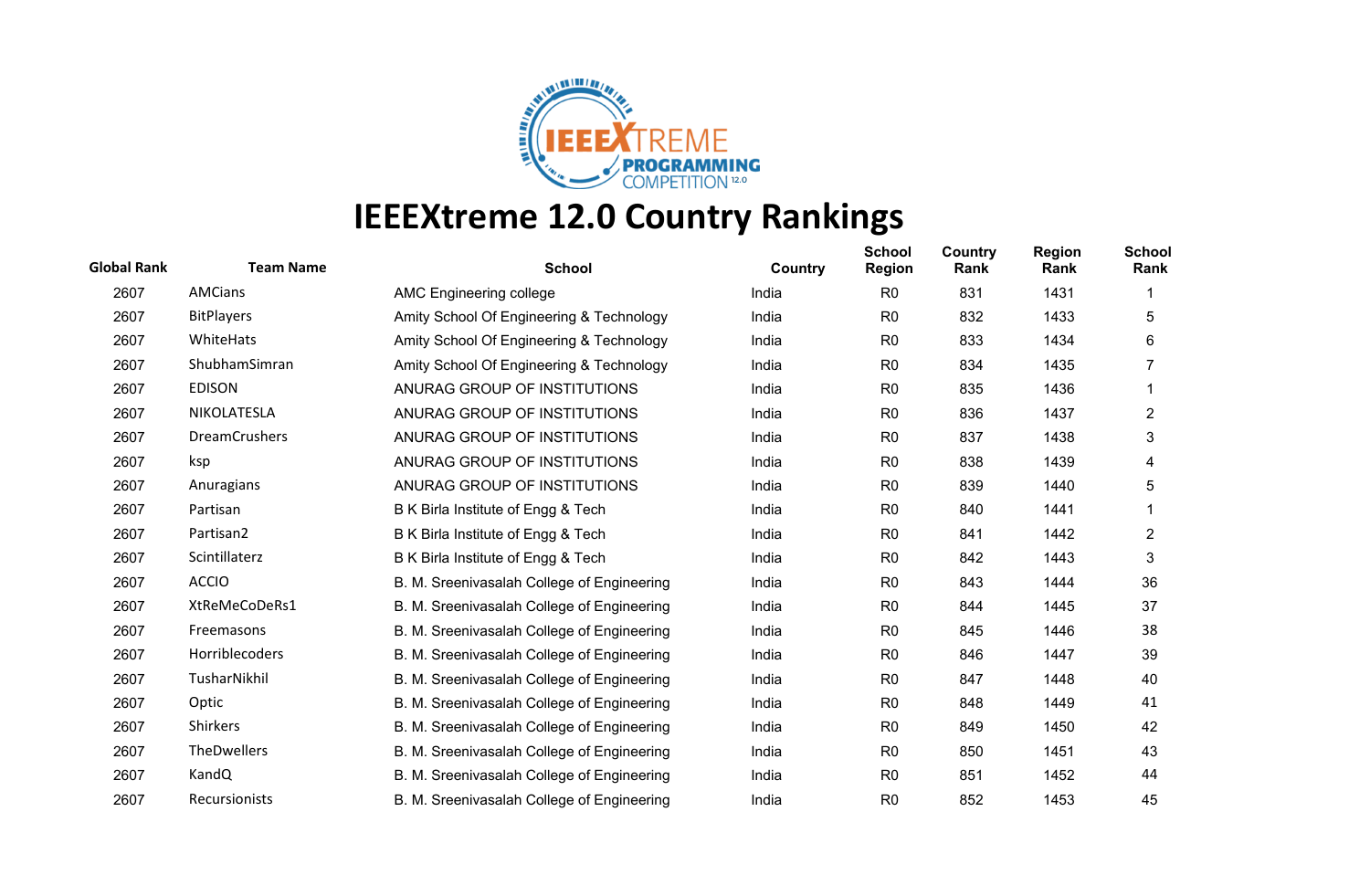

| <b>Global Rank</b> | <b>Team Name</b>     | <b>School</b>                                   | Country | <b>School</b><br><b>Region</b> | <b>Country</b><br>Rank | <b>Region</b><br>Rank | <b>School</b><br>Rank |
|--------------------|----------------------|-------------------------------------------------|---------|--------------------------------|------------------------|-----------------------|-----------------------|
| 2607               | <b>LUMOS</b>         | B. M. Sreenivasalah College of Engineering      | India   | R <sub>0</sub>                 | 853                    | 1454                  | 46                    |
| 2607               | OneManArmy           | B. M. Sreenivasalah College of Engineering      | India   | R <sub>0</sub>                 | 854                    | 1455                  | 47                    |
| 2607               | Codegurus            | B. M. Sreenivasalah College of Engineering      | India   | R <sub>0</sub>                 | 855                    | 1456                  | 48                    |
| 2607               | Intcode              | Balaji Institute of Technology & Science        | India   | R <sub>0</sub>                 | 856                    | 1461                  | 3                     |
| 2607               | parity               | Balaji Institute of Technology & Science        | India   | R <sub>0</sub>                 | 857                    | 1462                  | 4                     |
| 2607               | smalltalk            | Balaji Institute of Technology & Science        | India   | R <sub>0</sub>                 | 858                    | 1463                  | 5                     |
| 2607               | bean                 | Balaji Institute of Technology & Science        | India   | R <sub>0</sub>                 | 859                    | 1464                  | 6                     |
| 2607               | alert                | Balaji Institute of Technology & Science        | India   | R <sub>0</sub>                 | 860                    | 1465                  | 7                     |
| 2607               | coffee               | Balaji Institute of Technology & Science        | India   | R <sub>0</sub>                 | 861                    | 1466                  | 8                     |
| 2607               | <b>BrainTweezers</b> | Bannari Amman Inst Of Tech                      | India   | R <sub>0</sub>                 | 862                    | 1476                  | 8                     |
| 2607               | BrainTweezers2       | Bannari Amman Inst Of Tech                      | India   | R <sub>0</sub>                 | 863                    | 1477                  | 9                     |
| 2607               | ThUnDeR              | Bharati Vidyapeeth College Of Engrg/Pune        | India   | R <sub>0</sub>                 | 864                    | 1478                  |                       |
| 2607               | <b>B</b> vpians      | Bharati Vidyapeeth College Of Engrg/Pune        | India   | R <sub>0</sub>                 | 865                    | 1479                  | $\overline{c}$        |
| 2607               | TeamSharp            | Bharati Vidyapeeth's College of Eng - New Delhi | India   | R <sub>0</sub>                 | 866                    | 1480                  | 13                    |
| 2607               | <b>ICantCode</b>     | Bharati Vidyapeeth's College of Eng - New Delhi | India   | R <sub>0</sub>                 | 867                    | 1481                  | 14                    |
| 2607               | Mystic               | Bharati Vidyapeeth's College of Eng - New Delhi | India   | R <sub>0</sub>                 | 868                    | 1482                  | 15                    |
| 2607               | fiveHundredAnd21     | Birla Inst Of Tech-Mesra                        | India   | R <sub>0</sub>                 | 869                    | 1483                  | $\overline{2}$        |
| 2607               | idk                  | Birla Inst Of Tech-Mesra                        | India   | R <sub>0</sub>                 | 870                    | 1484                  | 3                     |
| 2607               | Mathemagician        | Birla Inst Of Tech-Mesra                        | India   | R <sub>0</sub>                 | 871                    | 1485                  | 4                     |
| 2607               | Asura                | Birla Inst Of Tech-Mesra                        | India   | R <sub>0</sub>                 | 872                    | 1486                  | 5                     |
| 2607               | Mesra                | Birla Inst Of Tech-Mesra                        | India   | R <sub>0</sub>                 | 873                    | 1487                  | 6                     |
| 2607               | twopi                | Birla Institute of Tech and Science Pilani-Goa  | India   | R <sub>0</sub>                 | 874                    | 1488                  |                       |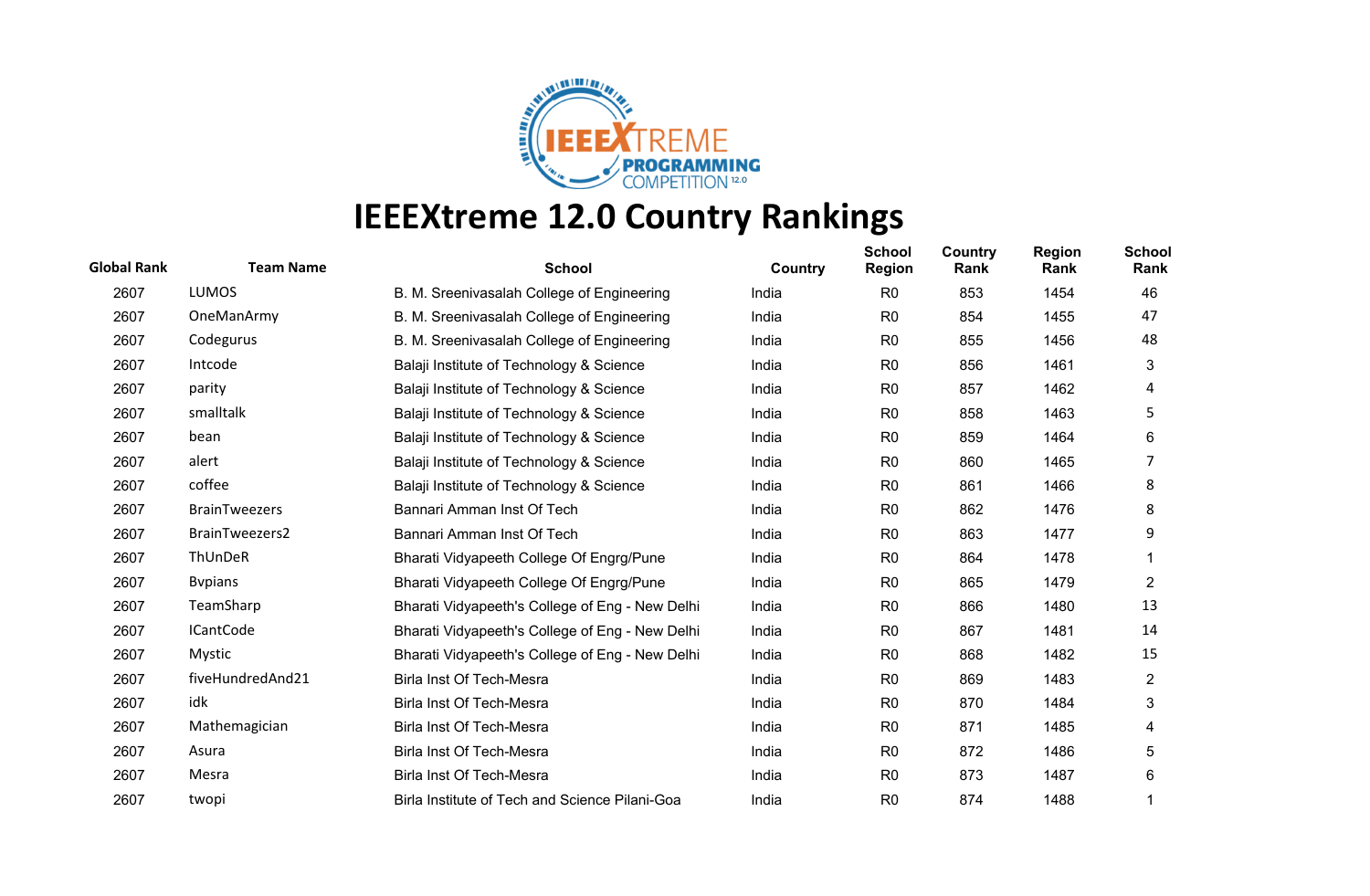

| <b>Global Rank</b> | <b>Team Name</b>    | <b>School</b>                                    | Country | <b>School</b><br><b>Region</b> | Country<br>Rank | <b>Region</b><br>Rank | <b>School</b><br>Rank |
|--------------------|---------------------|--------------------------------------------------|---------|--------------------------------|-----------------|-----------------------|-----------------------|
| 2607               | <b>BPGCLuminist</b> | Birla Institute of Tech and Science Pilani-Goa   | India   | R <sub>0</sub>                 | 875             | 1489                  | $\overline{2}$        |
| 2607               | ceceldiablos        | <b>Canara Engineering College</b>                | India   | R <sub>0</sub>                 | 876             | 1493                  | 33                    |
| 2607               | ceccodebreaker      | <b>Canara Engineering College</b>                | India   | R <sub>0</sub>                 | 877             | 1494                  | 34                    |
| 2607               | ceca2               | <b>Canara Engineering College</b>                | India   | R <sub>0</sub>                 | 878             | 1495                  | 35                    |
| 2607               | cec404brainnotfound | <b>Canara Engineering College</b>                | India   | R <sub>0</sub>                 | 879             | 1496                  | 36                    |
| 2607               | cecsparkle          | <b>Canara Engineering College</b>                | India   | R <sub>0</sub>                 | 880             | 1497                  | 37                    |
| 2607               | ceccodemonks        | <b>Canara Engineering College</b>                | India   | R <sub>0</sub>                 | 881             | 1498                  | 38                    |
| 2607               | ceccodersinc        | <b>Canara Engineering College</b>                | India   | R <sub>0</sub>                 | 882             | 1499                  | 39                    |
| 2607               | cecpowergirls       | <b>Canara Engineering College</b>                | India   | R <sub>0</sub>                 | 883             | 1500                  | 40                    |
| 2607               | AllDaySolvers       | Cape Institute of Technology                     | India   | R <sub>0</sub>                 | 884             | 1501                  | 6                     |
| 2607               | CodeChallengers     | Cape Institute of Technology                     | India   | R <sub>0</sub>                 | 885             | 1502                  |                       |
| 2607               | Challengers         | Cape Institute of Technology                     | India   | R <sub>0</sub>                 | 886             | 1503                  | 8                     |
| 2607               | Niharika            | Chaitanya Bharathi Institute of Tech - HYDERABAD | India   | R <sub>0</sub>                 | 887             | 1521                  | $\overline{2}$        |
| 2607               | kukuchas            | Chengannur College Of Engineering                | India   | R <sub>0</sub>                 | 888             | 1522                  | 40                    |
| 2607               | Blashimish          | Chengannur College Of Engineering                | India   | R <sub>0</sub>                 | 889             | 1523                  | 41                    |
| 2607               | Galaxy              | Chengannur College Of Engineering                | India   | R <sub>0</sub>                 | 890             | 1524                  | 42                    |
| 2607               | PRAGYA              | Chengannur College Of Engineering                | India   | R <sub>0</sub>                 | 891             | 1525                  | 43                    |
| 2607               | JANGU               | Chengannur College Of Engineering                | India   | R <sub>0</sub>                 | 892             | 1526                  | 44                    |
| 2607               | <b>HARDYBOYS</b>    | Chengannur College Of Engineering                | India   | R <sub>0</sub>                 | 893             | 1527                  | 45                    |
| 2607               | Compatibles         | Chengannur College Of Engineering                | India   | R <sub>0</sub>                 | 894             | 1528                  | 46                    |
| 2607               | SHADOW              | Chengannur College Of Engineering                | India   | R <sub>0</sub>                 | 895             | 1529                  | 47                    |
| 2607               | Techninja           | Chengannur College Of Engineering                | India   | R <sub>0</sub>                 | 896             | 1530                  | 48                    |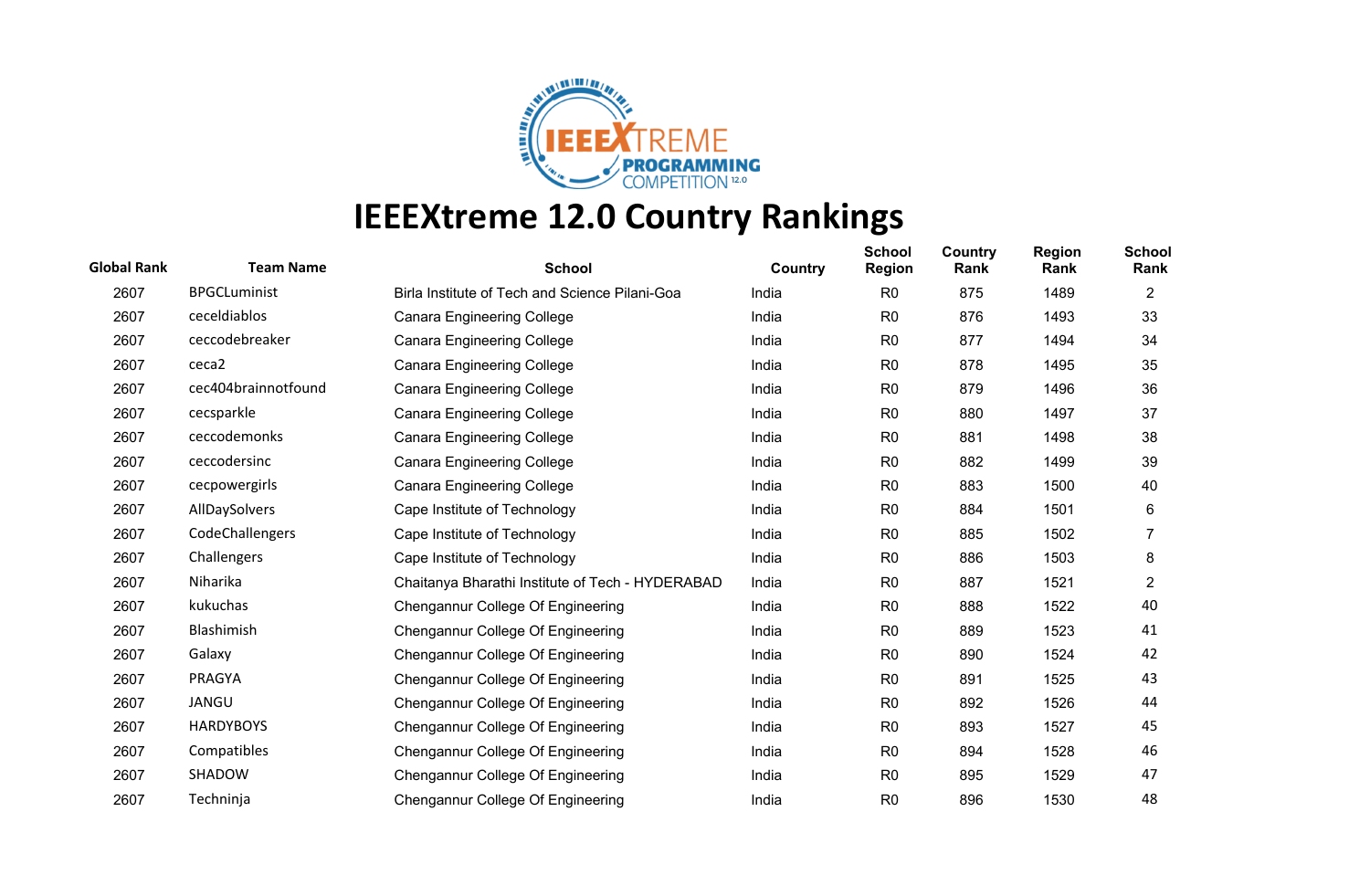

| <b>Global Rank</b> | <b>Team Name</b>    | <b>School</b>                     | Country | <b>School</b><br><b>Region</b> | Country<br>Rank | <b>Region</b><br>Rank | <b>School</b><br>Rank |
|--------------------|---------------------|-----------------------------------|---------|--------------------------------|-----------------|-----------------------|-----------------------|
| 2607               | Isra                | Chengannur College Of Engineering | India   | R <sub>0</sub>                 | 897             | 1531                  | 49                    |
| 2607               | StarkLord           | Chengannur College Of Engineering | India   | R <sub>0</sub>                 | 898             | 1532                  | 50                    |
| 2607               | Crew                | Chengannur College Of Engineering | India   | R <sub>0</sub>                 | 899             | 1533                  | 51                    |
| 2607               | Techpro             | Chengannur College Of Engineering | India   | R <sub>0</sub>                 | 900             | 1534                  | 52                    |
| 2607               | Decoderzz           | Chengannur College Of Engineering | India   | R <sub>0</sub>                 | 901             | 1535                  | 53                    |
| 2607               | Pangea              | Chengannur College Of Engineering | India   | R <sub>0</sub>                 | 902             | 1536                  | 54                    |
| 2607               | Clevertech          | Chengannur College Of Engineering | India   | R <sub>0</sub>                 | 903             | 1537                  | 55                    |
| 2607               | PR0707YP3           | Chengannur College Of Engineering | India   | R <sub>0</sub>                 | 904             | 1538                  | 56                    |
| 2607               | jango               | Chengannur College Of Engineering | India   | R <sub>0</sub>                 | 905             | 1539                  | 57                    |
| 2607               | <b>CYBERMONSTER</b> | Chengannur College Of Engineering | India   | R <sub>0</sub>                 | 906             | 1540                  | 58                    |
| 2607               | jin                 | Chengannur College Of Engineering | India   | R <sub>0</sub>                 | 907             | 1541                  | 59                    |
| 2607               | cecsquad            | Chengannur College Of Engineering | India   | R <sub>0</sub>                 | 908             | 1542                  | 60                    |
| 2607               | Tezta               | Chengannur College Of Engineering | India   | R <sub>0</sub>                 | 909             | 1543                  | 61                    |
| 2607               | DeadSec             | Chengannur College Of Engineering | India   | R <sub>0</sub>                 | 910             | 1544                  | 62                    |
| 2607               | Techies             | Chengannur College Of Engineering | India   | R <sub>0</sub>                 | 911             | 1545                  | 63                    |
| 2607               | Techchromers        | Chengannur College Of Engineering | India   | R <sub>0</sub>                 | 912             | 1546                  | 64                    |
| 2607               | dreamers            | Chengannur College Of Engineering | India   | R <sub>0</sub>                 | 913             | 1547                  | 65                    |
| 2607               | <b>ALCODER</b>      | Chengannur College Of Engineering | India   | R <sub>0</sub>                 | 914             | 1548                  | 66                    |
| 2607               | codec               | Chengannur College Of Engineering | India   | R <sub>0</sub>                 | 915             | 1549                  | 67                    |
| 2607               | Angels              | Chengannur College Of Engineering | India   | R <sub>0</sub>                 | 916             | 1550                  | 68                    |
| 2607               | Aumur               | Chengannur College Of Engineering | India   | R <sub>0</sub>                 | 917             | 1551                  | 69                    |
| 2607               | Dusenberg           | Chengannur College Of Engineering | India   | R <sub>0</sub>                 | 918             | 1552                  | 70                    |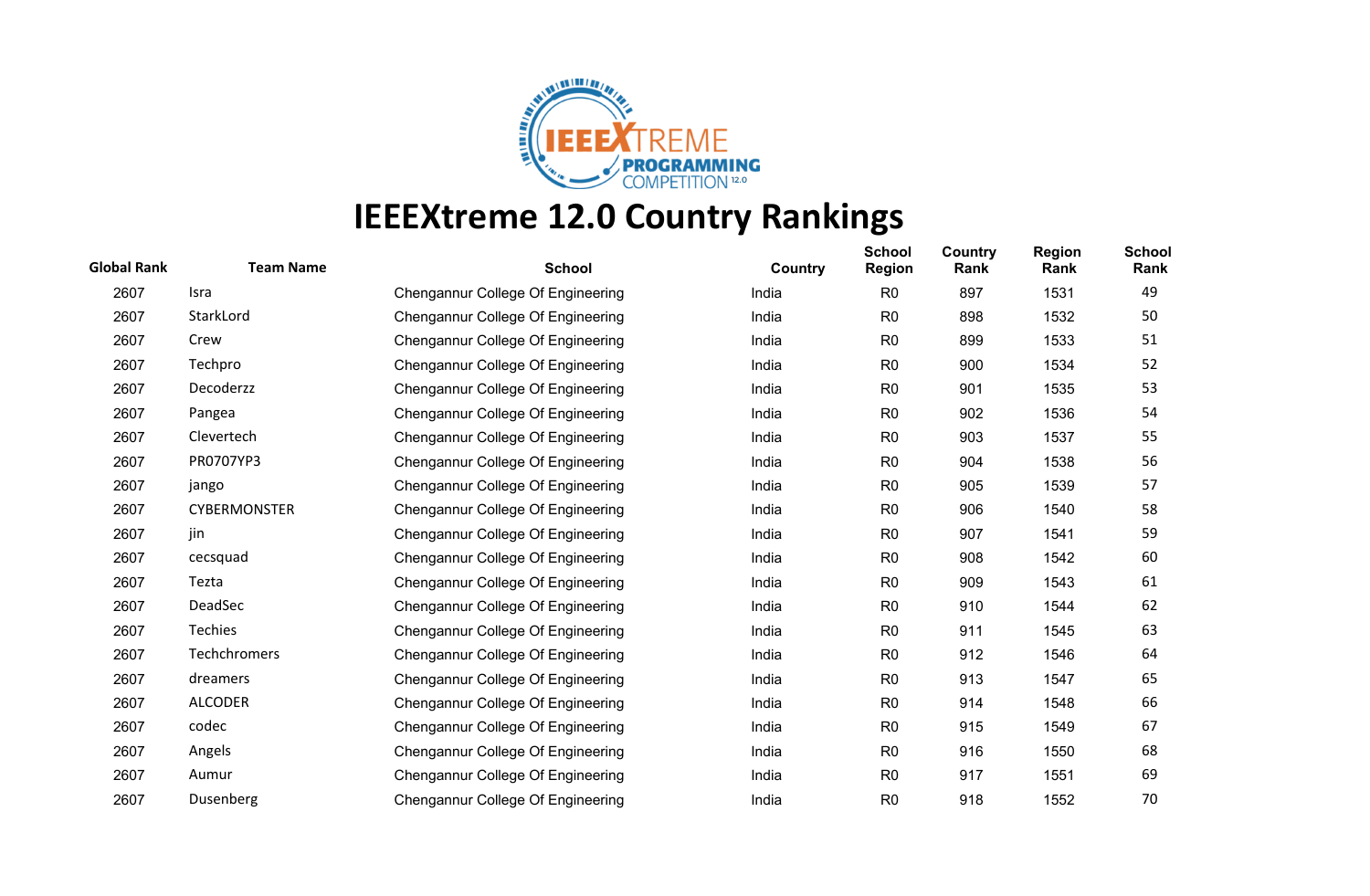

| <b>Global Rank</b> | <b>Team Name</b> | <b>School</b>                                      | Country | <b>School</b><br><b>Region</b> | Country<br>Rank | <b>Region</b><br>Rank | <b>School</b><br>Rank |
|--------------------|------------------|----------------------------------------------------|---------|--------------------------------|-----------------|-----------------------|-----------------------|
| 2607               | newc             | Chitkara Institute of Engineering & Technology     | India   | R <sub>0</sub>                 | 919             | 1562                  | 8                     |
| 2607               | Rootx            | Chitkara Institute of Engineering & Technology     | India   | R <sub>0</sub>                 | 920             | 1563                  | 9                     |
| 2607               | Raptors          | Chitkara Institute of Engineering & Technology     | India   | R <sub>0</sub>                 | 921             | 1564                  | 10                    |
| 2607               | <b>UseChroot</b> | Chitkara Institute of Engineering & Technology     | India   | R <sub>0</sub>                 | 922             | 1565                  | 11                    |
| 2607               | AvengersCoders   | Chitkara Institute of Engineering & Technology     | India   | R <sub>0</sub>                 | 923             | 1566                  | 12                    |
| 2607               | Teamblue         | Chitkara Institute of Engineering & Technology     | India   | R <sub>0</sub>                 | 924             | 1567                  | 13                    |
| 2607               | Albatros         | Chitkara Institute of Engineering & Technology     | India   | R <sub>0</sub>                 | 925             | 1568                  | 14                    |
| 2607               | DuoWizards       | CMR College of Engineering & Technology            | India   | R <sub>0</sub>                 | 926             | 1572                  | $\overline{2}$        |
| 2607               | Scorpian         | <b>CMR College of Engineering &amp; Technology</b> | India   | R <sub>0</sub>                 | 927             | 1573                  | 3                     |
| 2607               | ceksurvivorz     | College of Engineering - Karunagappally            | India   | R <sub>0</sub>                 | 928             | 1574                  |                       |
| 2607               | cekfoxtrot       | College of Engineering - Karunagappally            | India   | R <sub>0</sub>                 | 929             | 1575                  | $\overline{2}$        |
| 2607               | ceknanbans       | College of Engineering - Karunagappally            | India   | R <sub>0</sub>                 | 930             | 1576                  | 3                     |
| 2607               | cekgoodwill      | College of Engineering - Karunagappally            | India   | R <sub>0</sub>                 | 931             | 1577                  | 4                     |
| 2607               | cekbrogrammer    | College of Engineering - Karunagappally            | India   | R <sub>0</sub>                 | 932             | 1578                  | 5                     |
| 2607               | Aloha            | College Of Engineering Munnar                      | India   | R <sub>0</sub>                 | 933             | 1579                  | 3                     |
| 2607               | LaPoderosa       | <b>College Of Engineering Munnar</b>               | India   | R <sub>0</sub>                 | 934             | 1580                  | 4                     |
| 2607               | TeamXtreme       | College Of Engineering Munnar                      | India   | R <sub>0</sub>                 | 935             | 1581                  | 5                     |
| 2607               | <b>TERABYTE</b>  | College Of Engineering-Kidangoor                   | India   | R <sub>0</sub>                 | 936             | 1582                  | $\overline{2}$        |
| 2607               | codesnipers      | College Of Engineering-Poonjar                     | India   | R <sub>0</sub>                 | 937             | 1583                  |                       |
| 2607               | IEEECVR2         | Cvr college of engineering                         | India   | R <sub>0</sub>                 | 938             | 1616                  |                       |
| 2607               | Servo            | Dehradun Institute Of Technology                   | India   | R <sub>0</sub>                 | 939             | 1617                  | 8                     |
| 2607               | SpectrumHawk     | Dehradun Institute Of Technology                   | India   | R <sub>0</sub>                 | 940             | 1618                  | 9                     |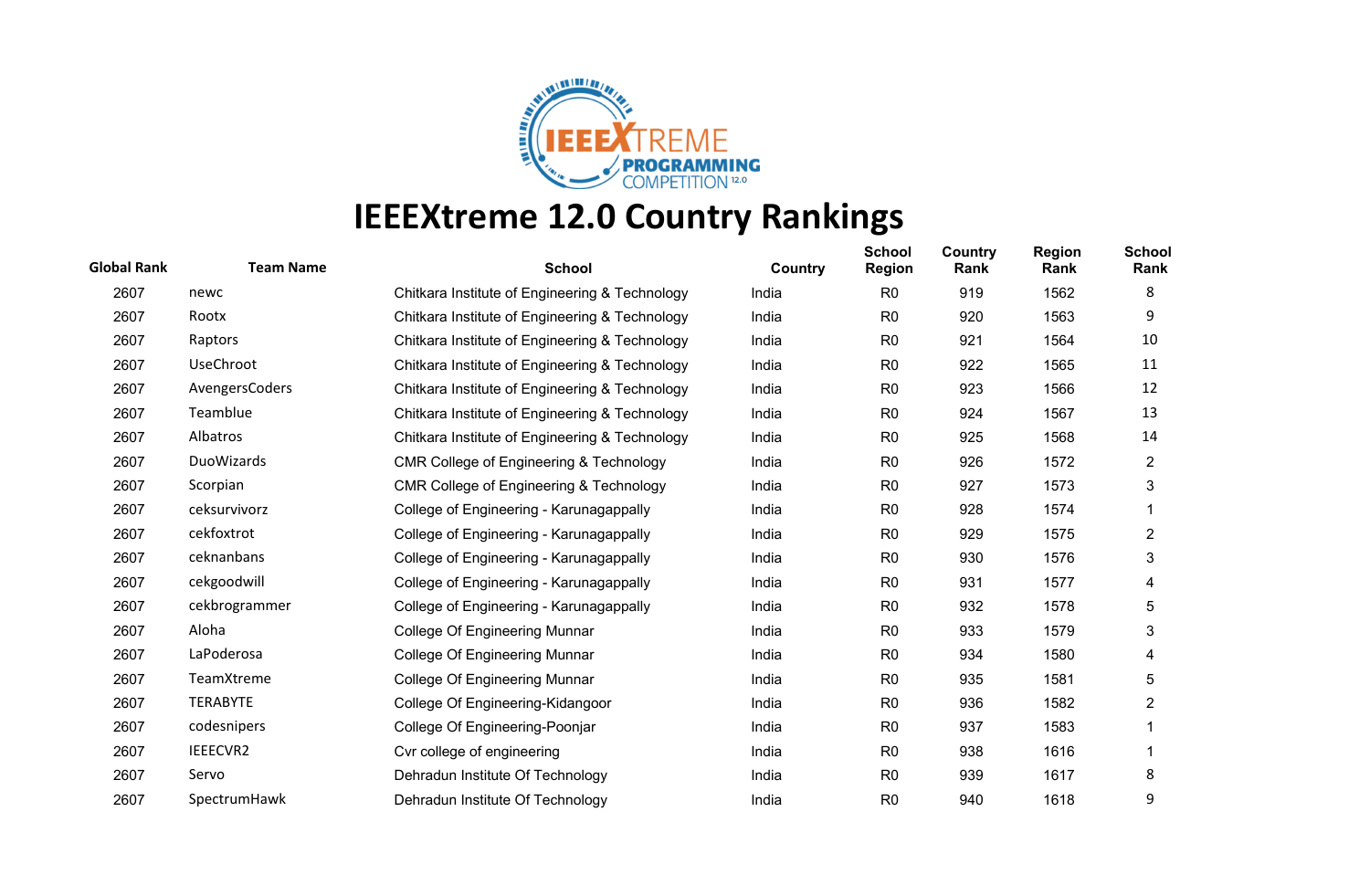

| <b>Global Rank</b> | <b>Team Name</b>    | <b>School</b>                    | Country | <b>School</b><br><b>Region</b> | <b>Country</b><br>Rank | <b>Region</b><br>Rank | <b>School</b><br>Rank |
|--------------------|---------------------|----------------------------------|---------|--------------------------------|------------------------|-----------------------|-----------------------|
| 2607               | <b>DITians</b>      | Dehradun Institute of Technology | India   | R <sub>0</sub>                 | 941                    | 1619                  | 10                    |
| 2607               | ProfessionalPirates | Delhi Technological University   | India   | R <sub>0</sub>                 | 942                    | 1620                  | 28                    |
| 2607               | Anunay              | Delhi Technological University   | India   | R <sub>0</sub>                 | 943                    | 1621                  | 29                    |
| 2607               | MRP3                | Delhi Technological University   | India   | R <sub>0</sub>                 | 944                    | 1622                  | 30                    |
| 2607               | AnonymousPR         | Delhi Technological University   | India   | R0                             | 945                    | 1623                  | 31                    |
| 2607               | <b>DirtyBits</b>    | Delhi Technological University   | India   | R <sub>0</sub>                 | 946                    | 1624                  | 32                    |
| 2607               | CodeWarrior1        | Delhi Technological University   | India   | R <sub>0</sub>                 | 947                    | 1625                  | 33                    |
| 2607               | WastedPotential     | Delhi Technological University   | India   | R <sub>0</sub>                 | 948                    | 1626                  | 34                    |
| 2607               | RedCircle           | Delhi Technological University   | India   | R <sub>0</sub>                 | 949                    | 1627                  | 35                    |
| 2607               | BitsPlease1         | Delhi Technological University   | India   | R <sub>0</sub>                 | 950                    | 1628                  | 36                    |
| 2607               | Backbencher         | Delhi Technological University   | India   | R <sub>0</sub>                 | 951                    | 1629                  | 37                    |
| 2607               | MenInC              | Delhi Technological University   | India   | R <sub>0</sub>                 | 952                    | 1630                  | 38                    |
| 2607               | Ferrari             | Delhi Technological University   | India   | R <sub>0</sub>                 | 953                    | 1631                  | 39                    |
| 2607               | OptimizePrime1      | Delhi Technological University   | India   | R <sub>0</sub>                 | 954                    | 1632                  | 40                    |
| 2607               | MatrixCoder         | Delhi Technological University   | India   | R <sub>0</sub>                 | 955                    | 1633                  | 41                    |
| 2607               | <b>BugBusters</b>   | Delhi Technological University   | India   | R <sub>0</sub>                 | 956                    | 1634                  | 42                    |
| 2607               | Montfortian         | Delhi Technological University   | India   | R <sub>0</sub>                 | 957                    | 1635                  | 43                    |
| 2607               | Conquerors          | Delhi Technological University   | India   | R <sub>0</sub>                 | 958                    | 1636                  | 44                    |
| 2607               | <b>CrazyCoders</b>  | Delhi Technological University   | India   | R <sub>0</sub>                 | 959                    | 1637                  | 45                    |
| 2607               | coderzzzz           | Delhi Technological University   | India   | R <sub>0</sub>                 | 960                    | 1638                  | 46                    |
| 2607               | cipium              | Delhi Technological University   | India   | R <sub>0</sub>                 | 961                    | 1639                  | 47                    |
| 2607               | Sudiptakrdas        | Delhi Technological University   | India   | R <sub>0</sub>                 | 962                    | 1640                  | 48                    |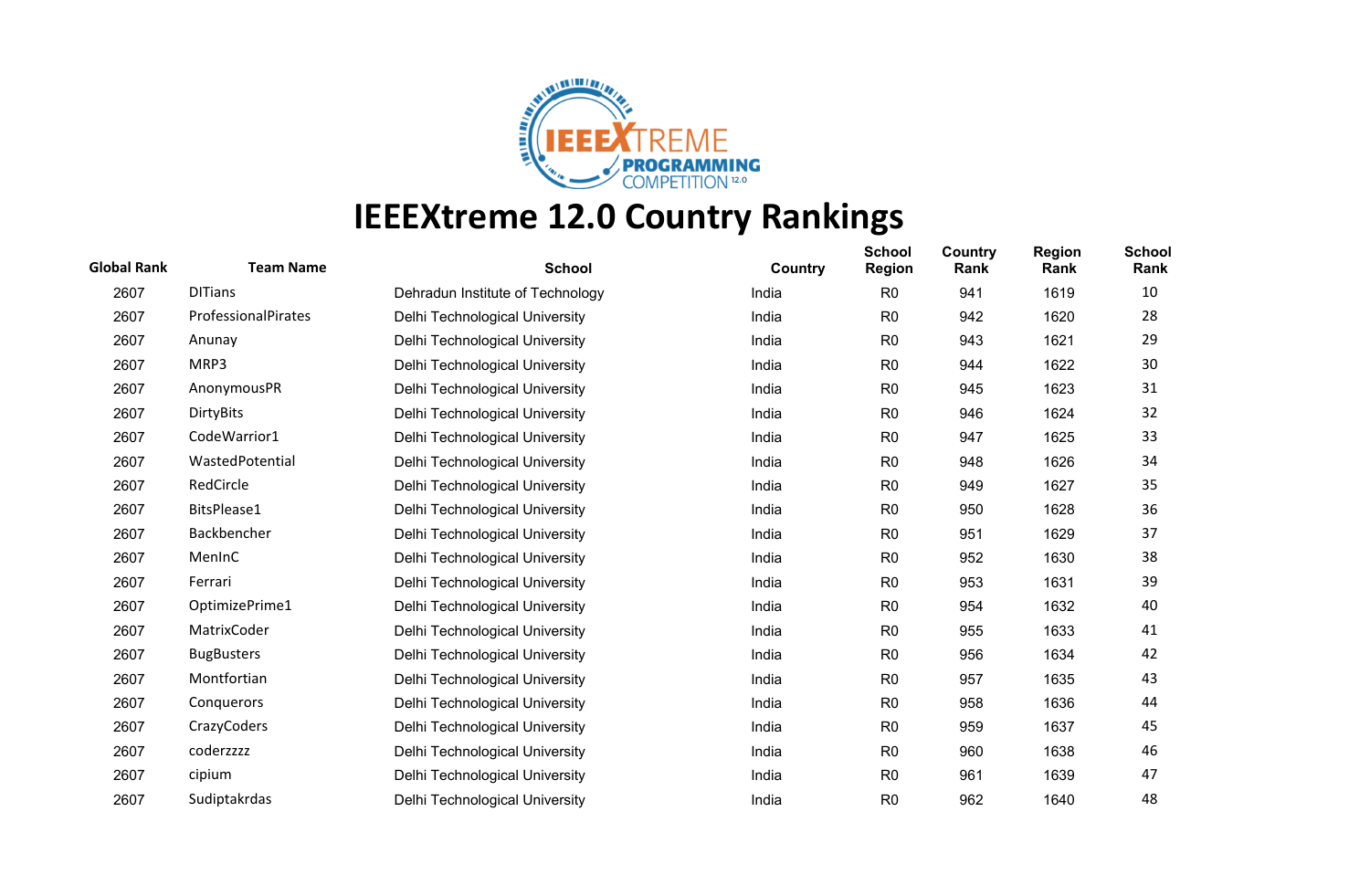

| <b>Global Rank</b> | <b>Team Name</b>    | <b>School</b>                                    | Country | <b>School</b><br><b>Region</b> | <b>Country</b><br>Rank | <b>Region</b><br>Rank | <b>School</b><br>Rank |
|--------------------|---------------------|--------------------------------------------------|---------|--------------------------------|------------------------|-----------------------|-----------------------|
| 2607               | A7Coders            | Delhi Technological University                   | India   | R <sub>0</sub>                 | 963                    | 1641                  | 49                    |
| 2607               | Mindbenders         | Delhi Technological University                   | India   | R <sub>0</sub>                 | 964                    | 1642                  | 50                    |
| 2607               | TheTurings          | Delhi Technological University                   | India   | R <sub>0</sub>                 | 965                    | 1643                  | 51                    |
| 2607               | Snorlax             | Delhi Technological University                   | India   | R <sub>0</sub>                 | 966                    | 1644                  | 52                    |
| 2607               | MenInC <sub>2</sub> | Delhi Technological University                   | India   | R <sub>0</sub>                 | 967                    | 1645                  | 53                    |
| 2607               | Rphantom            | Delhi Technological University                   | India   | R <sub>0</sub>                 | 968                    | 1646                  | 54                    |
| 2607               | PapdiChat           | Dhirubhai Ambani Inst Of Info & Comm Tec         | India   | R <sub>0</sub>                 | 969                    | 1647                  | 4                     |
| 2607               | drngpiteee201802    | Dr N G P Institute of Technology                 | India   | R <sub>0</sub>                 | 970                    | 1648                  | 10                    |
| 2607               | <b>EPISB</b>        | East Point College Of Engineering & Tech         | India   | R <sub>0</sub>                 | 971                    | 1649                  |                       |
| 2607               | <b>TeamCrakers</b>  | G H Patel College Of Engineering & Tech          | India   | R <sub>0</sub>                 | 972                    | 1695                  |                       |
| 2607               | Ethons              | G Pulla Reddy Engrg College                      | India   | R <sub>0</sub>                 | 973                    | 1696                  | 4                     |
| 2607               | Confiders           | G Pulla Reddy Engrg College                      | India   | R <sub>0</sub>                 | 974                    | 1697                  | 5                     |
| 2607               | TechHackers         | G Pulla Reddy Engrg College                      | India   | R <sub>0</sub>                 | 975                    | 1698                  | 6                     |
| 2607               | 404Error            | G Pulla Reddy Engrg College                      | India   | R <sub>0</sub>                 | 976                    | 1699                  | 7                     |
| 2607               | Lemniscate          | G Pulla Reddy Engrg College                      | India   | R <sub>0</sub>                 | 977                    | 1700                  | 8                     |
| 2607               | Extreme12           | G Pulla Reddy Engrg College                      | India   | R <sub>0</sub>                 | 978                    | 1701                  | 9                     |
| 2607               | <b>ECEcoders</b>    | G Pulla Reddy Engrg College                      | India   | R <sub>0</sub>                 | 979                    | 1702                  | 10                    |
| 2607               | Eleveurs            | G Pulla Reddy Engrg College                      | India   | R <sub>0</sub>                 | 980                    | 1703                  | 11                    |
| 2607               | GHRCE1              | G.H. Raisoni College of Engineering & Management | India   | R <sub>0</sub>                 | 981                    | 1704                  | 3                     |
| 2607               | GHRCE44             | G.H. Raisoni College of Engineering & Management | India   | R <sub>0</sub>                 | 982                    | 1705                  | 4                     |
| 2607               | Thunders            | Gayatri Vidya Parishad College Of Engrg          | India   | R <sub>0</sub>                 | 983                    | 1706                  | $\overline{2}$        |
| 2607               | <b>SURVIVORS</b>    | Gayatri Vidya Parishad College Of Engrg          | India   | R <sub>0</sub>                 | 984                    | 1707                  | 3                     |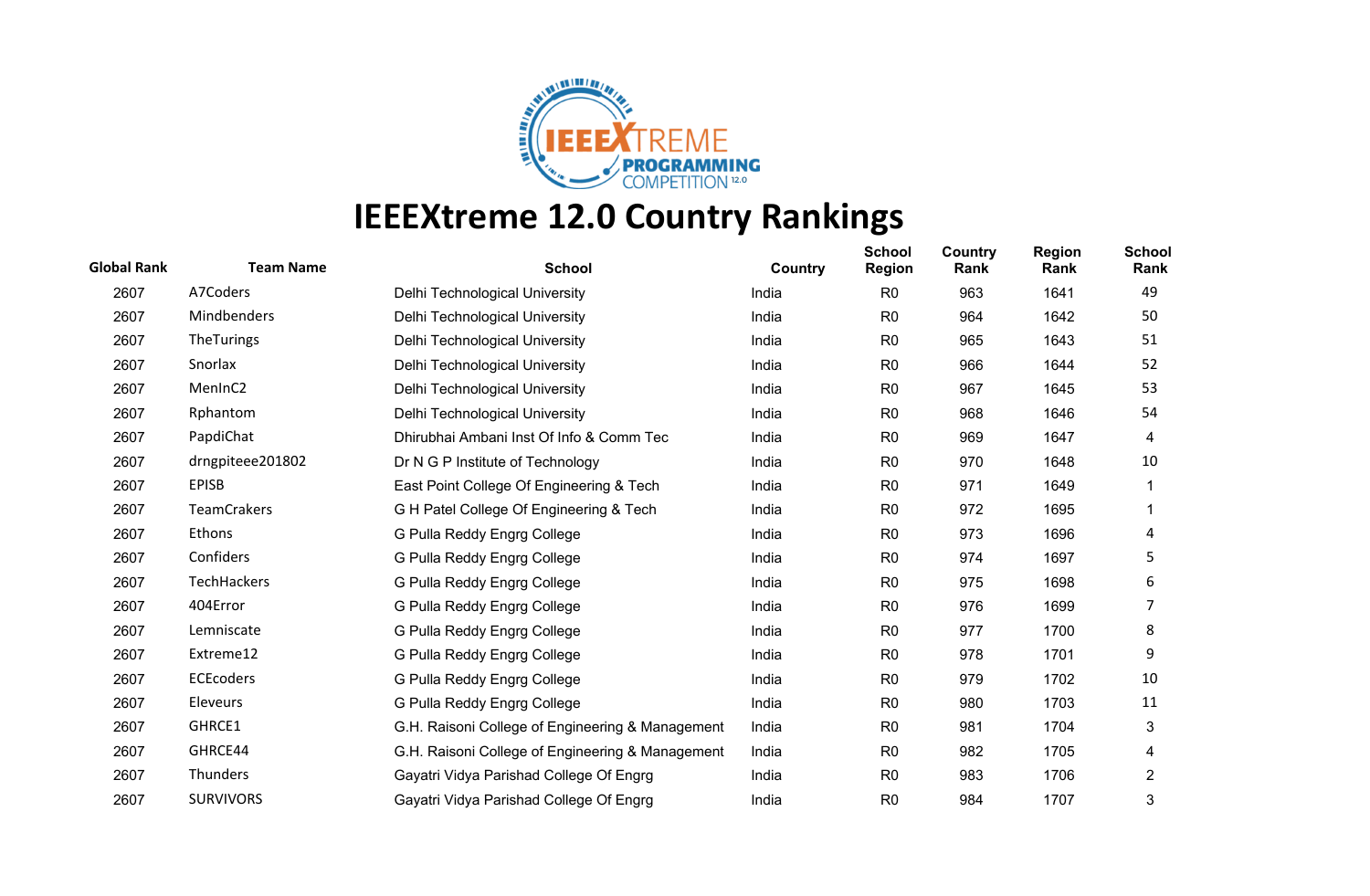

| <b>Global Rank</b> | <b>Team Name</b>   | <b>School</b>                            | Country | <b>School</b><br><b>Region</b> | Country<br>Rank | <b>Region</b><br>Rank | <b>School</b><br>Rank |
|--------------------|--------------------|------------------------------------------|---------|--------------------------------|-----------------|-----------------------|-----------------------|
| 2607               | 10SM24             | Gayatri Vidya Parishad College Of Engrg  | India   | R <sub>0</sub>                 | 985             | 1708                  | 4                     |
| 2607               | AishwaryaAkella    | Gayatri Vidya Parishad College Of Engrg  | India   | R <sub>0</sub>                 | 986             | 1709                  | 5                     |
| 2607               | Hunters            | Gayatri Vidya Parishad College Of Engrg  | India   | R <sub>0</sub>                 | 987             | 1710                  | 6                     |
| 2607               | Endlesslyenergetic | Gayatri Vidya Parishad College Of Engrg  | India   | R <sub>0</sub>                 | 988             | 1711                  | 7                     |
| 2607               | lavcr              | Gayatri Vidya Parishad College Of Engrg  | India   | R <sub>0</sub>                 | 989             | 1712                  | 8                     |
| 2607               | Vhm                | Gayatri Vidya Parishad College Of Engrg  | India   | R <sub>0</sub>                 | 990             | 1713                  | 9                     |
| 2607               | Kk                 | Gayatri Vidya Parishad College Of Engrg  | India   | R <sub>0</sub>                 | 991             | 1714                  | 10                    |
| 2607               | GHRCE95            | GH Raisoni College of Engineering-Nagpur | India   | R <sub>0</sub>                 | 992             | 1715                  | 43                    |
| 2607               | ignite             | GH Raisoni College of Engineering-Nagpur | India   | R <sub>0</sub>                 | 993             | 1716                  | 44                    |
| 2607               | GHRCE72            | GH Raisoni College of Engineering-Nagpur | India   | R <sub>0</sub>                 | 994             | 1717                  | 45                    |
| 2607               | GHRCE16            | GH Raisoni College of Engineering-Nagpur | India   | R <sub>0</sub>                 | 995             | 1718                  | 46                    |
| 2607               | GHRCE20            | GH Raisoni College of Engineering-Nagpur | India   | R <sub>0</sub>                 | 996             | 1719                  | 47                    |
| 2607               | GHRCE46            | GH Raisoni College of Engineering-Nagpur | India   | R <sub>0</sub>                 | 997             | 1720                  | 48                    |
| 2607               | GHRCE211           | GH Raisoni College of Engineering-Nagpur | India   | R <sub>0</sub>                 | 998             | 1721                  | 49                    |
| 2607               | GHRCE55            | GH Raisoni College of Engineering-Nagpur | India   | R <sub>0</sub>                 | 999             | 1722                  | 50                    |
| 2607               | GHRCE98            | GH Raisoni College of Engineering-Nagpur | India   | R <sub>0</sub>                 | 1000            | 1723                  | 51                    |
| 2607               | GHRCE133           | GH Raisoni College of Engineering-Nagpur | India   | R <sub>0</sub>                 | 1001            | 1724                  | 52                    |
| 2607               | GHRCE137           | GH Raisoni College of Engineering-Nagpur | India   | R <sub>0</sub>                 | 1002            | 1725                  | 53                    |
| 2607               | GHRCE127           | GH Raisoni College of Engineering-Nagpur | India   | R <sub>0</sub>                 | 1003            | 1726                  | 54                    |
| 2607               | GHRCE126           | GH Raisoni College of Engineering-Nagpur | India   | R <sub>0</sub>                 | 1004            | 1727                  | 55                    |
| 2607               | GHRCE88            | GH Raisoni College of Engineering-Nagpur | India   | R <sub>0</sub>                 | 1005            | 1728                  | 56                    |
| 2607               | GHRCE121           | GH Raisoni College of Engineering-Nagpur | India   | R <sub>0</sub>                 | 1006            | 1729                  | 57                    |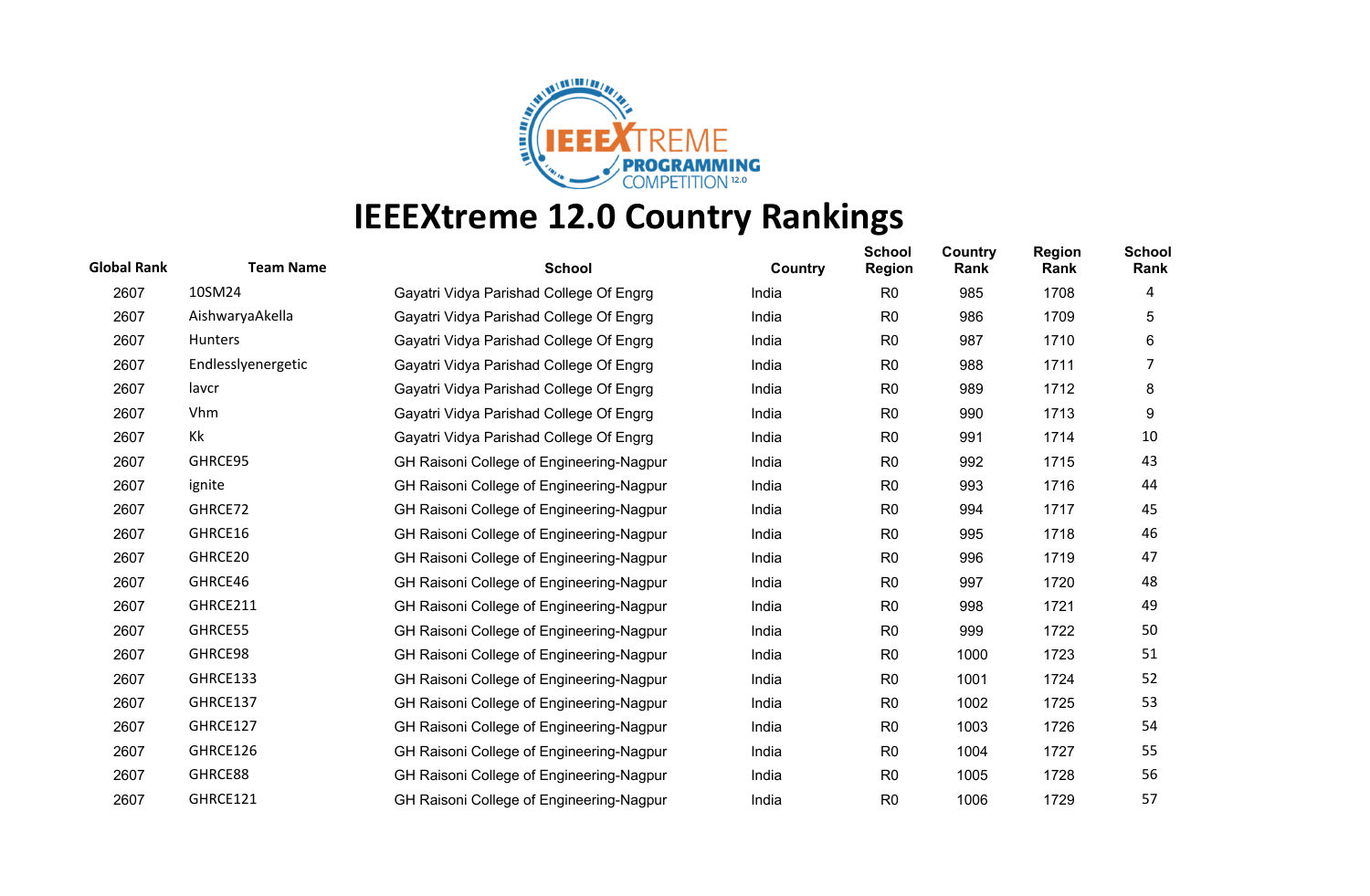

| <b>Team Name</b> | <b>School</b>                            | Country | <b>School</b><br><b>Region</b> | Country<br>Rank | <b>Region</b><br>Rank | <b>School</b><br>Rank |
|------------------|------------------------------------------|---------|--------------------------------|-----------------|-----------------------|-----------------------|
| GHRCE113         | GH Raisoni College of Engineering-Nagpur | India   | R <sub>0</sub>                 | 1007            | 1730                  | 58                    |
| GHRCE128         | GH Raisoni College of Engineering-Nagpur | India   | R <sub>0</sub>                 | 1008            | 1731                  | 59                    |
| GHRCE130         | GH Raisoni College of Engineering-Nagpur | India   | R <sub>0</sub>                 | 1009            | 1732                  | 60                    |
| GHRCE27          | GH Raisoni College of Engineering-Nagpur | India   | R <sub>0</sub>                 | 1010            | 1733                  | 61                    |
| GHRCE92          | GH Raisoni College of Engineering-Nagpur | India   | R <sub>0</sub>                 | 1011            | 1734                  | 62                    |
| GHRCE146         | GH Raisoni College of Engineering-Nagpur | India   | R <sub>0</sub>                 | 1012            | 1735                  | 63                    |
| GHRCE10          | GH Raisoni College of Engineering-Nagpur | India   | R <sub>0</sub>                 | 1013            | 1736                  | 64                    |
| GHRCE42          | GH Raisoni College of Engineering-Nagpur | India   | R <sub>0</sub>                 | 1014            | 1737                  | 65                    |
| GHRCE102         | GH Raisoni College of Engineering-Nagpur | India   | R <sub>0</sub>                 | 1015            | 1738                  | 66                    |
| GHRCE48          | GH Raisoni College of Engineering-Nagpur | India   | R <sub>0</sub>                 | 1016            | 1739                  | 67                    |
| GHRCE07          | GH Raisoni College of Engineering-Nagpur | India   | R <sub>0</sub>                 | 1017            | 1740                  | 68                    |
| GHRCE151         | GH Raisoni College of Engineering-Nagpur | India   | R <sub>0</sub>                 | 1018            | 1741                  | 69                    |
| GHRCE54          | GH Raisoni College of Engineering-Nagpur | India   | R <sub>0</sub>                 | 1019            | 1742                  | 70                    |
| GHRCE43          | GH Raisoni College of Engineering-Nagpur | India   | R <sub>0</sub>                 | 1020            | 1743                  | 71                    |
| GHRCE105         | GH Raisoni College of Engineering-Nagpur | India   | R <sub>0</sub>                 | 1021            | 1744                  | 72                    |
| GHRCE49          | GH Raisoni College of Engineering-Nagpur | India   | R <sub>0</sub>                 | 1022            | 1745                  | 73                    |
| GHRCE62          | GH Raisoni College of Engineering-Nagpur | India   | R <sub>0</sub>                 | 1023            | 1746                  | 74                    |
| GHRCE140         | GH Raisoni College of Engineering-Nagpur | India   | R <sub>0</sub>                 | 1024            | 1747                  | 75                    |
| GHRCE147         | GH Raisoni College of Engineering-Nagpur | India   | R <sub>0</sub>                 | 1025            | 1748                  | 76                    |
| GHRCE06          | GH Raisoni College of Engineering-Nagpur | India   | R <sub>0</sub>                 | 1026            | 1749                  | 77                    |
| GHRCE39          | GH Raisoni College of Engineering-Nagpur | India   | R <sub>0</sub>                 | 1027            | 1750                  | 78                    |
| GHRCE03          | GH Raisoni College of Engineering-Nagpur | India   | R <sub>0</sub>                 | 1028            | 1751                  | 79                    |
|                  |                                          |         |                                |                 |                       |                       |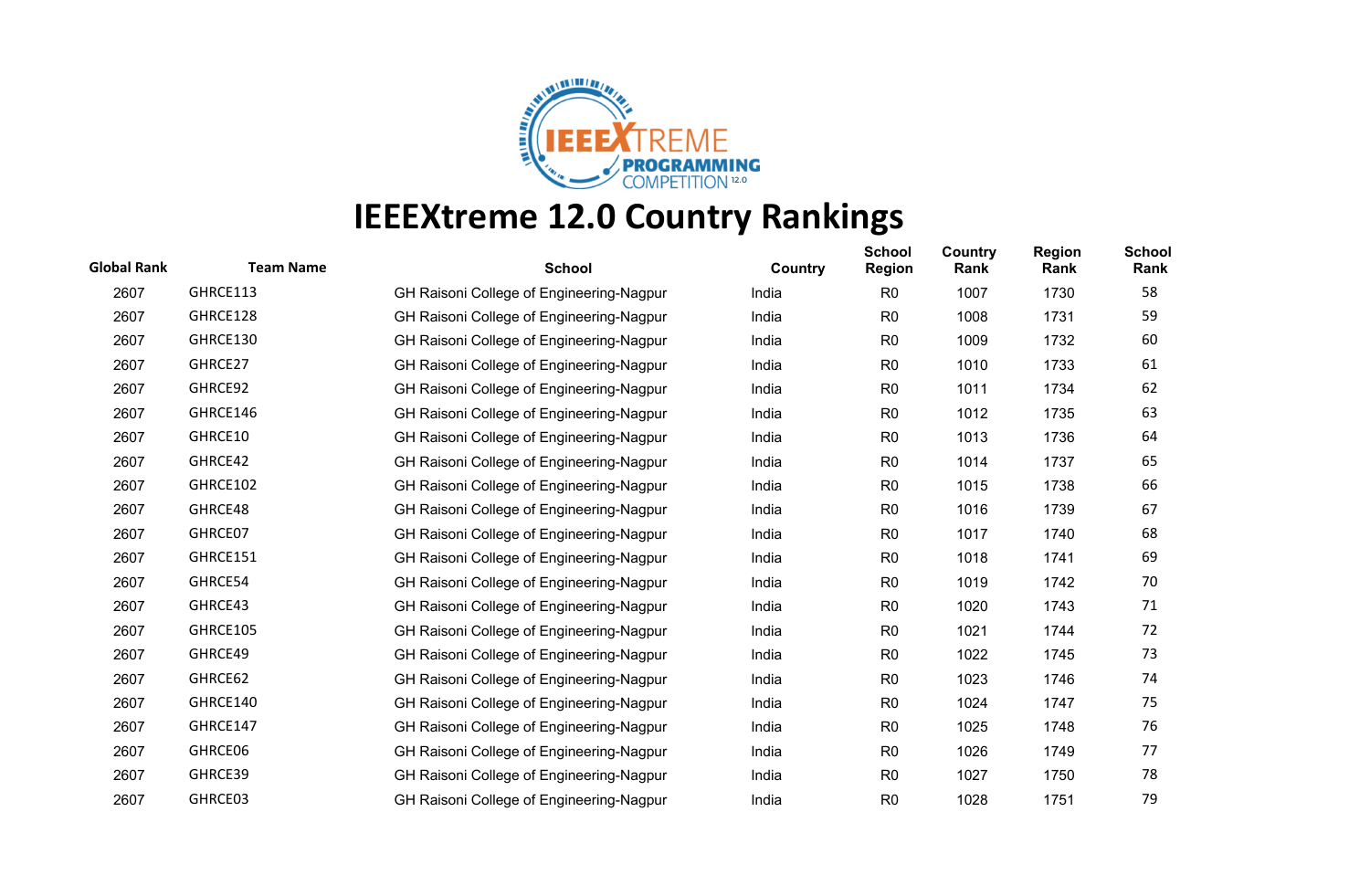

| <b>Global Rank</b> | <b>Team Name</b>  | <b>School</b>                                | Country | <b>School</b><br><b>Region</b> | Country<br>Rank | <b>Region</b><br>Rank | <b>School</b><br>Rank |
|--------------------|-------------------|----------------------------------------------|---------|--------------------------------|-----------------|-----------------------|-----------------------|
| 2607               | GHRCE116          | GH Raisoni College of Engineering-Nagpur     | India   | R <sub>0</sub>                 | 1029            | 1752                  | 80                    |
| 2607               | GHRCE122          | GH Raisoni College of Engineering-Nagpur     | India   | R <sub>0</sub>                 | 1030            | 1753                  | 81                    |
| 2607               | GHRCE36           | GH Raisoni College of Engineering-Nagpur     | India   | R <sub>0</sub>                 | 1031            | 1754                  | 82                    |
| 2607               | GHRCE108          | GH Raisoni College of Engineering-Nagpur     | India   | R <sub>0</sub>                 | 1032            | 1755                  | 83                    |
| 2607               | GHRCE101          | GH Raisoni College of Engineering-Nagpur     | India   | R <sub>0</sub>                 | 1033            | 1756                  | 84                    |
| 2607               | GHRCE149          | GH Raisoni College of Engineering-Nagpur     | India   | R <sub>0</sub>                 | 1034            | 1757                  | 85                    |
| 2607               | GHRCE115          | GH Raisoni College of Engineering-Nagpur     | India   | R <sub>0</sub>                 | 1035            | 1758                  | 86                    |
| 2607               | GHRCE52           | GH Raisoni College of Engineering-Nagpur     | India   | R <sub>0</sub>                 | 1036            | 1759                  | 87                    |
| 2607               | GHRCE123          | GH Raisoni College of Engineering-Nagpur     | India   | R <sub>0</sub>                 | 1037            | 1760                  | 88                    |
| 2607               | GHRCE67           | GH Raisoni College of Engineering-Nagpur     | India   | R <sub>0</sub>                 | 1038            | 1761                  | 89                    |
| 2607               | <b>TERMINATOR</b> | GH Raisoni College of Engineering-Nagpur     | India   | R <sub>0</sub>                 | 1039            | 1762                  | 90                    |
| 2607               | GHRCE53           | GH Raisoni College of Engineering-Nagpur     | India   | R <sub>0</sub>                 | 1040            | 1763                  | 91                    |
| 2607               | GHRCE112          | GH Raisoni College of Engineering-Nagpur     | India   | R <sub>0</sub>                 | 1041            | 1764                  | 92                    |
| 2607               | GHRCE79           | GH Raisoni College of Engineering-Nagpur     | India   | R <sub>0</sub>                 | 1042            | 1765                  | 93                    |
| 2607               | GHRCE209          | GH Raisoni College of Engineering-Nagpur     | India   | R <sub>0</sub>                 | 1043            | 1766                  | 94                    |
| 2607               | Techtastic        | Goa College Of Engineering                   | India   | R <sub>0</sub>                 | 1044            | 1775                  | 12                    |
| 2607               | Technomads        | Gogte Inst Of Tech                           | India   | R <sub>0</sub>                 | 1045            | 1776                  | $\overline{2}$        |
| 2607               | Sesos             | Gogte Inst Of Tech                           | India   | R <sub>0</sub>                 | 1046            | 1777                  | 3                     |
| 2607               | <b>VIGILANTES</b> | Gogte Inst Of Tech                           | India   | R <sub>0</sub>                 | 1047            | 1778                  | 4                     |
| 2607               | Technologizers    | Gogte Inst Of Tech                           | India   | R <sub>0</sub>                 | 1048            | 1779                  | 5                     |
| 2607               | Muzafirs          | Government College of Engineering - Kannur   | India   | R <sub>0</sub>                 | 1049            | 1780                  | $\overline{2}$        |
| 2607               | ZeroPoint0        | Government Engineering College - Barton Hill | India   | R <sub>0</sub>                 | 1050            | 1782                  | 10                    |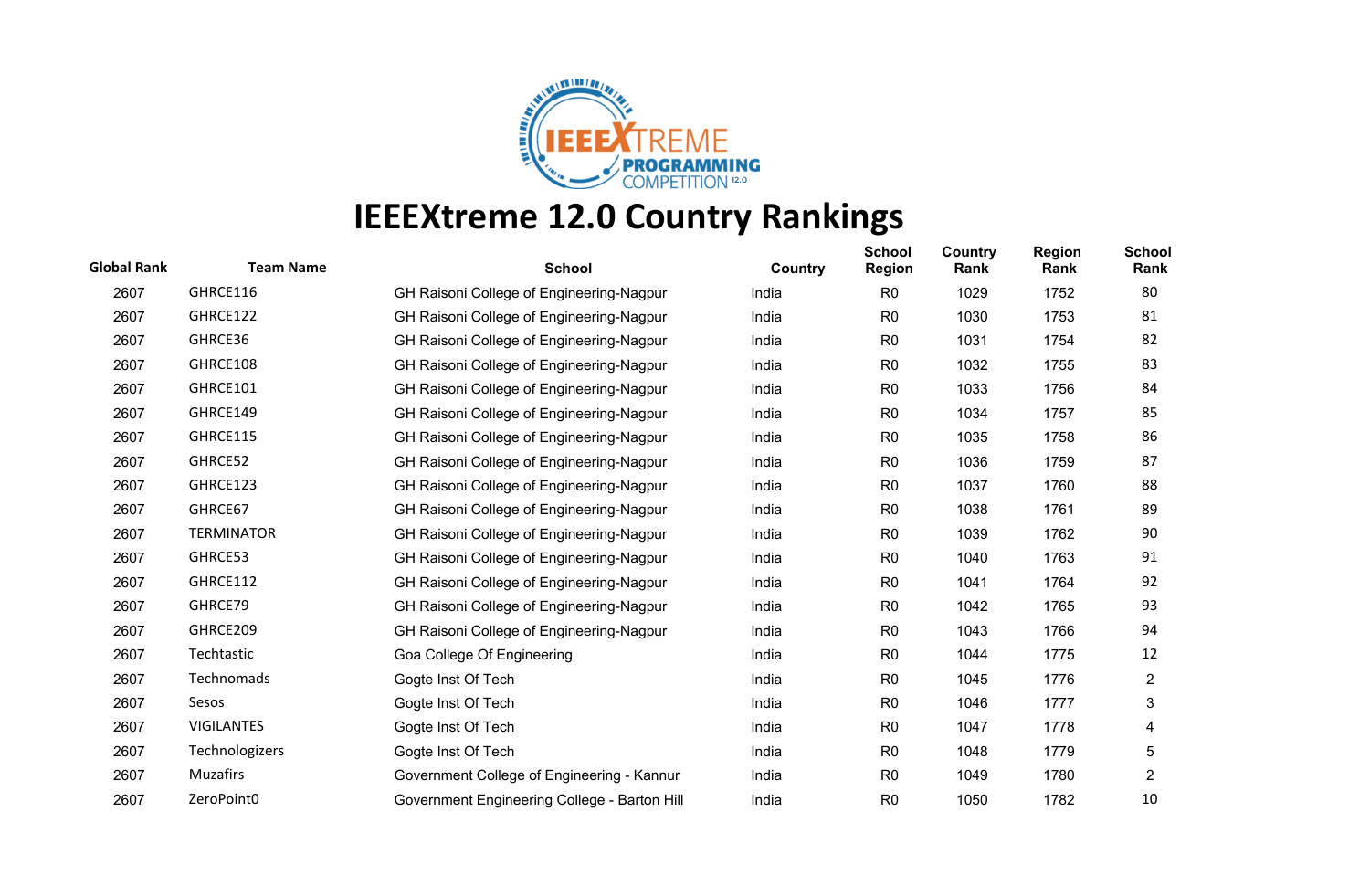

| <b>Global Rank</b> | <b>Team Name</b>    | <b>School</b>                                      | Country | <b>School</b><br><b>Region</b> | <b>Country</b><br>Rank | <b>Region</b><br>Rank | <b>School</b><br>Rank |
|--------------------|---------------------|----------------------------------------------------|---------|--------------------------------|------------------------|-----------------------|-----------------------|
| 2607               | CJP                 | Government Engineering College - Barton Hill       | India   | R <sub>0</sub>                 | 1051                   | 1783                  | 11                    |
| 2607               | xyzcoders           | Government Engineering College - Barton Hill       | India   | R <sub>0</sub>                 | 1052                   | 1784                  | 12                    |
| 2607               | Zigma               | Government Engineering College - Barton Hill       | India   | R <sub>0</sub>                 | 1053                   | 1785                  | 13                    |
| 2607               | Padayappa           | Government Engineering College - Barton Hill       | India   | R <sub>0</sub>                 | 1054                   | 1786                  | 14                    |
| 2607               | JustReboot          | Government Engineering College-Thrissur            | India   | R <sub>0</sub>                 | 1055                   | 1787                  | 5                     |
| 2607               | ViB3                | Government Engineering College-Thrissur            | India   | R <sub>0</sub>                 | 1056                   | 1788                  | 6                     |
| 2607               | HawkRiders          | Government Engineering College-Thrissur            | India   | R <sub>0</sub>                 | 1057                   | 1789                  |                       |
| 2607               | <b>SHOGHAMS</b>     | Government Engineering College, Wayanad            | India   | R <sub>0</sub>                 | 1058                   | 1790                  | 3                     |
| 2607               | <b>GECWAYANAD</b>   | Government Engineering College, Wayanad            | India   | R <sub>0</sub>                 | 1059                   | 1791                  | 4                     |
| 2607               | Havana              | Guru Gobind Singh Indraprastha Univ                | India   | R <sub>0</sub>                 | 1060                   | 1792                  | 9                     |
| 2607               | Evolve              | Guru Gobind Singh Indraprastha Univ                | India   | R <sub>0</sub>                 | 1061                   | 1793                  | 10                    |
| 2607               | Skywalkers          | Guru Tegh Bahadur Institute of Technology          | India   | R <sub>0</sub>                 | 1062                   | 1794                  | $\overline{2}$        |
| 2607               | Fighter             | Indian Institute of Space Science And Technology   | India   | R <sub>0</sub>                 | 1063                   | 1797                  |                       |
| 2607               | CodingCraker        | Indira Gandhi Delhi Technical University for Women | India   | R <sub>0</sub>                 | 1064                   | 1798                  |                       |
| 2607               | <b>BHAASH</b>       | Indira Gandhi Delhi Technical University for Women | India   | R <sub>0</sub>                 | 1065                   | 1799                  | 8                     |
| 2607               | Protons             | Jain College of Engineering - Belagavi             | India   | R <sub>0</sub>                 | 1066                   | 1807                  |                       |
| 2607               | CodeTheThing        | Jain College of Engineering - Belagavi             | India   | R <sub>0</sub>                 | 1067                   | 1808                  | $\overline{c}$        |
| 2607               | SAA                 | Jain College of Engineering - Belagavi             | India   | R <sub>0</sub>                 | 1068                   | 1809                  | 3                     |
| 2607               | spartan             | Jain College of Engineering - Belagavi             | India   | R <sub>0</sub>                 | 1069                   | 1810                  | 4                     |
| 2607               | Ultron              | Jain College of Engineering - Belagavi             | India   | R <sub>0</sub>                 | 1070                   | 1811                  | 5                     |
| 2607               | <b>IEEEXtremers</b> | Jain College of Engineering - Belagavi             | India   | R <sub>0</sub>                 | 1071                   | 1812                  | 6                     |
| 2607               | GetCh               | Jain College of Engineering - Belagavi             | India   | R <sub>0</sub>                 | 1072                   | 1813                  |                       |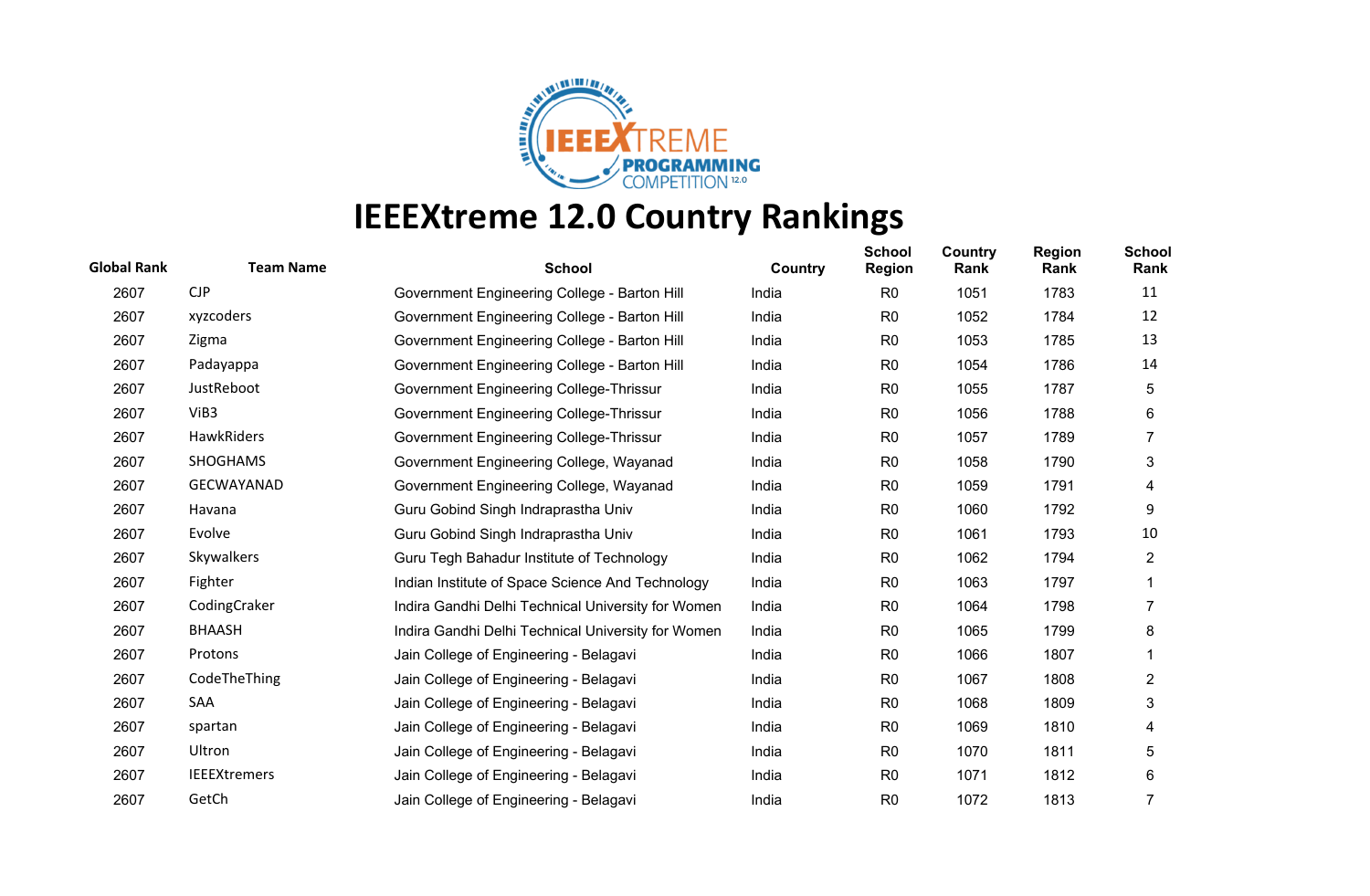

| <b>Global Rank</b> | <b>Team Name</b>    | <b>School</b>                                    | Country | <b>School</b><br><b>Region</b> | Country<br>Rank | <b>Region</b><br>Rank | <b>School</b><br>Rank |
|--------------------|---------------------|--------------------------------------------------|---------|--------------------------------|-----------------|-----------------------|-----------------------|
| 2607               | spy                 | Jain College of Engineering - Belagavi           | India   | R <sub>0</sub>                 | 1073            | 1814                  | 8                     |
| 2607               | theexecuter         | Jamia Hamdard University                         | India   | R <sub>0</sub>                 | 1074            | 1815                  | 4                     |
| 2607               | RSTechSoftwares     | Jamia Hamdard University                         | India   | R <sub>0</sub>                 | 1075            | 1816                  | 5                     |
| 2607               | jhu                 | Jamia Hamdard University                         | India   | R <sub>0</sub>                 | 1076            | 1817                  | 6                     |
| 2607               | Jhu1                | Jamia Hamdard University                         | India   | R <sub>0</sub>                 | 1077            | 1818                  | 7                     |
| 2607               | <b>RSTech</b>       | Jamia Hamdard University                         | India   | R <sub>0</sub>                 | 1078            | 1819                  | 8                     |
| 2607               | Noaima1             | Jamia Millia Islamia-Faculty of Engrg            | India   | R <sub>0</sub>                 | 1079            | 1820                  | 3                     |
| 2607               | <b>JCET</b>         | Jawaharlal College of Engineering and Technology | India   | R <sub>0</sub>                 | 1080            | 1821                  | $\overline{2}$        |
| 2607               | veenawarriors       | Jayamukhi Inst Of Technological Sciences         | India   | R <sub>0</sub>                 | 1081            | 1822                  | 11                    |
| 2607               | Daredevils          | Jayamukhi Inst Of Technological Sciences         | India   | R <sub>0</sub>                 | 1082            | 1823                  | 12                    |
| 2607               | TechSpardha         | Jayamukhi Inst Of Technological Sciences         | India   | R <sub>0</sub>                 | 1083            | 1824                  | 13                    |
| 2607               | <b>KALAM</b>        | Jayamukhi Inst Of Technological Sciences         | India   | R <sub>0</sub>                 | 1084            | 1825                  | 14                    |
| 2607               | CodeRavens          | Jayamukhi Inst Of Technological Sciences         | India   | R <sub>0</sub>                 | 1085            | 1826                  | 15                    |
| 2607               | CodeMavericks       | Jayamukhi Inst Of Technological Sciences         | India   | R <sub>0</sub>                 | 1086            | 1827                  | 16                    |
| 2607               | CodeWizards         | Jayamukhi Inst Of Technological Sciences         | India   | R <sub>0</sub>                 | 1087            | 1828                  | 17                    |
| 2607               | CodeClusters        | Jayamukhi Inst Of Technological Sciences         | India   | R <sub>0</sub>                 | 1088            | 1829                  | 18                    |
| 2607               | <b>MASTERS</b>      | Jayamukhi Inst Of Technological Sciences         | India   | R <sub>0</sub>                 | 1089            | 1830                  | 19                    |
| 2607               | CodePanthers        | Jayamukhi Inst Of Technological Sciences         | India   | R <sub>0</sub>                 | 1090            | 1831                  | 20                    |
| 2607               | DragonballZfighters | Jayamukhi Inst Of Technological Sciences         | India   | R <sub>0</sub>                 | 1091            | 1832                  | 21                    |
| 2607               | Rangerovers         | Jayamukhi Inst Of Technological Sciences         | India   | R <sub>0</sub>                 | 1092            | 1833                  | 22                    |
| 2607               | Ninjaa              | Jaypee Univ Of Information Tech                  | India   | R <sub>0</sub>                 | 1093            | 1834                  | 3                     |
| 2607               | <b>RAS</b>          | Jaypee Univ Of Information Tech                  | India   | R <sub>0</sub>                 | 1094            | 1835                  | 4                     |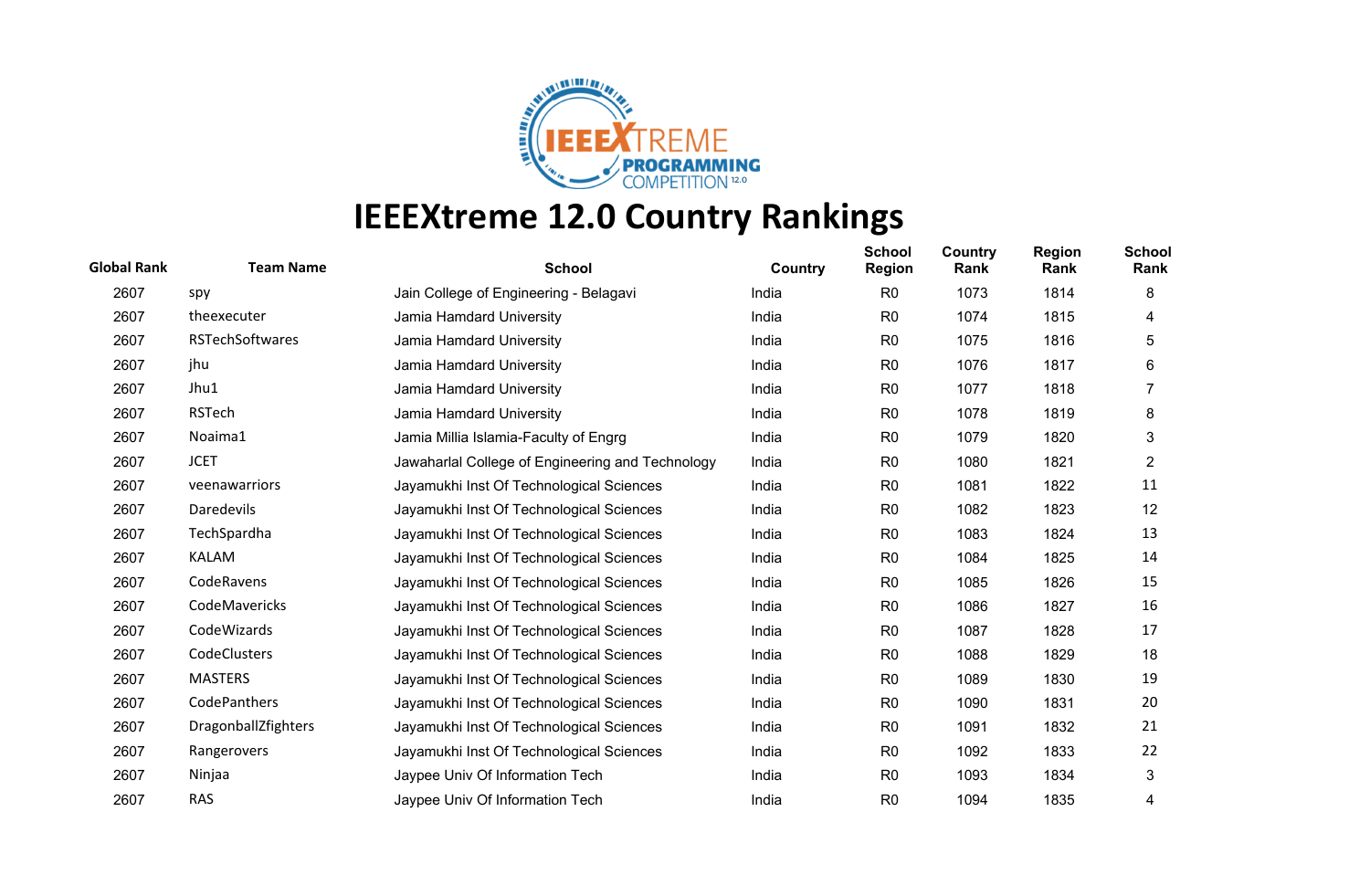

| <b>Global Rank</b> | <b>Team Name</b>    | <b>School</b>                          | Country | <b>School</b><br><b>Region</b> | Country<br>Rank | <b>Region</b><br>Rank | <b>School</b><br>Rank |
|--------------------|---------------------|----------------------------------------|---------|--------------------------------|-----------------|-----------------------|-----------------------|
| 2607               | CodeHackerzzz       | JEPPIAAR ENGINEERING COLLEGE - Chennai | India   | R <sub>0</sub>                 | 1095            | 1836                  | 4                     |
| 2607               | JackPremoth         | JEPPIAAR ENGINEERING COLLEGE - Chennai | India   | R <sub>0</sub>                 | 1096            | 1837                  | 5                     |
| 2607               | CodeChampzzz        | JEPPIAAR ENGINEERING COLLEGE - Chennai | India   | R <sub>0</sub>                 | 1097            | 1838                  | 6                     |
| 2607               | CodeHunterzzzz      | JEPPIAAR ENGINEERING COLLEGE - Chennai | India   | R <sub>0</sub>                 | 1098            | 1839                  |                       |
| 2607               | Flash               | Jeppiaar Institute of Technology       | India   | R <sub>0</sub>                 | 1099            | 1840                  | 6                     |
| 2607               | lannister           | Jeppiaar Institute of Technology       | India   | R <sub>0</sub>                 | 1100            | 1841                  |                       |
| 2607               | CodeCrackers        | Jeppiaar Institute of Technology       | India   | R <sub>0</sub>                 | 1101            | 1842                  | 8                     |
| 2607               | untouchables        | Jeppiaar Institute of Technology       | India   | R <sub>0</sub>                 | 1102            | 1843                  | 9                     |
| 2607               | <b>BUBLEBEE</b>     | Jeppiaar Institute of Technology       | India   | R <sub>0</sub>                 | 1103            | 1844                  | 10                    |
| 2607               | <b>Decoders</b>     | Jeppiaar Institute of Technology       | India   | R <sub>0</sub>                 | 1104            | 1845                  | 11                    |
| 2607               | Wonder              | Jeppiaar Institute of Technology       | India   | R <sub>0</sub>                 | 1105            | 1846                  | 12                    |
| 2607               | <b>JITCODERS</b>    | Jeppiaar Institute of Technology       | India   | R <sub>0</sub>                 | 1106            | 1847                  | 13                    |
| 2607               | nextcoders          | Jeppiaar Institute of Technology       | India   | R <sub>0</sub>                 | 1107            | 1848                  | 14                    |
| 2607               | 7up                 | Jeppiaar Institute of Technology       | India   | R <sub>0</sub>                 | 1108            | 1849                  | 15                    |
| 2607               | <b>SIGNUP</b>       | Jeppiaar Institute of Technology       | India   | R <sub>0</sub>                 | 1109            | 1850                  | 16                    |
| 2607               | Maskholder          | Jeppiaar Institute of Technology       | India   | R <sub>0</sub>                 | 1110            | 1851                  | 17                    |
| 2607               | Blasterzzz          | Jeppiaar Institute of Technology       | India   | R <sub>0</sub>                 | 1111            | 1852                  | 18                    |
| 2607               | <b>AK18</b>         | Jeppiaar Institute of Technology       | India   | R <sub>0</sub>                 | 1112            | 1853                  | 19                    |
| 2607               | Srujana             | Jeppiaar Institute of Technology       | India   | R <sub>0</sub>                 | 1113            | 1854                  | 20                    |
| 2607               | Cyberknite          | Jeppiaar Institute of Technology       | India   | R <sub>0</sub>                 | 1114            | 1855                  | 21                    |
| 2607               | <b>MystileGirls</b> | Jeppiaar Institute of Technology       | India   | R <sub>0</sub>                 | 1115            | 1856                  | 22                    |
| 2607               | TeamZero            | Jeppiaar Institute of Technology       | India   | R <sub>0</sub>                 | 1116            | 1857                  | 23                    |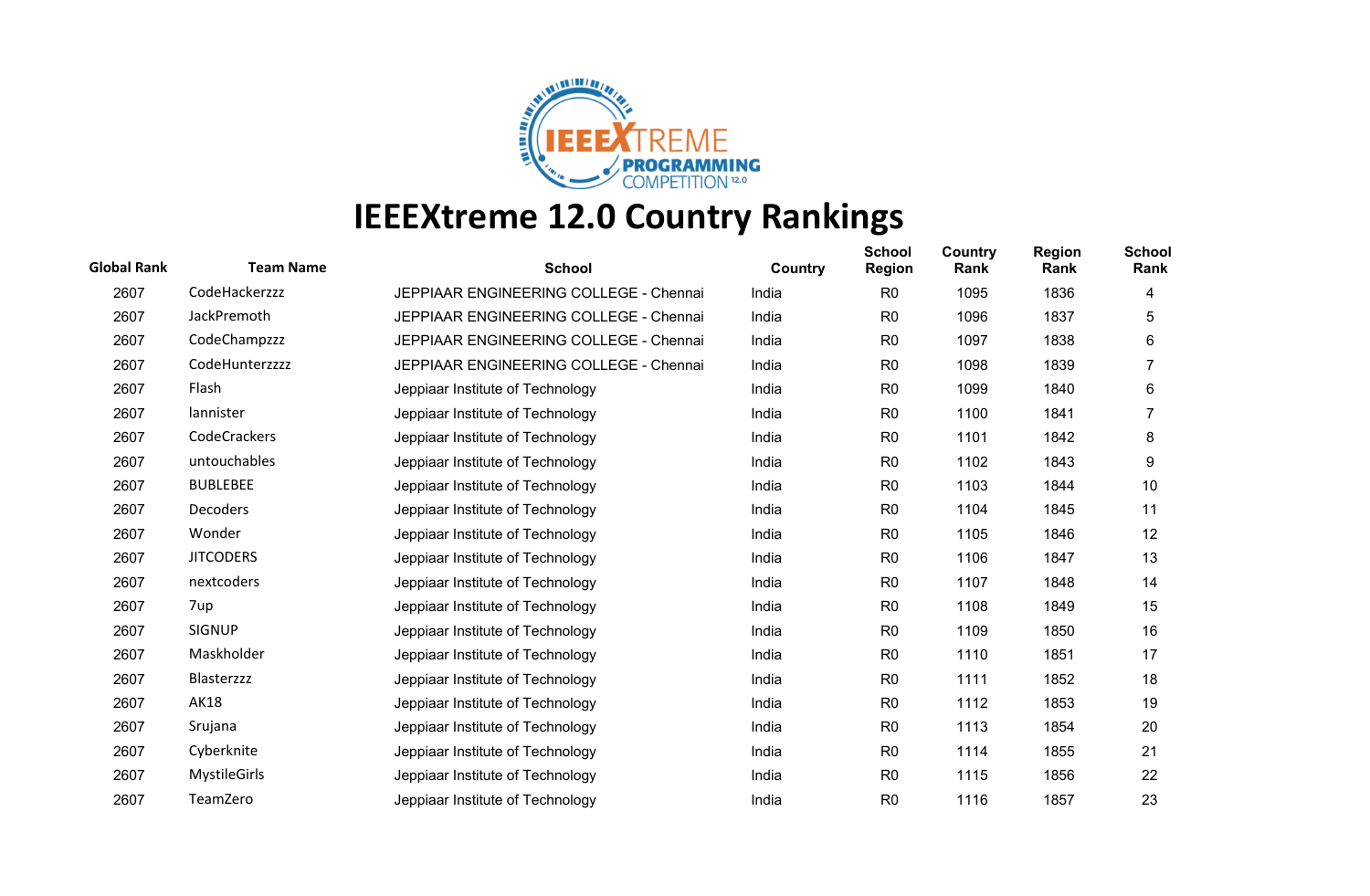

| <b>Global Rank</b> | <b>Team Name</b>        | <b>School</b>                                   | Country | <b>School</b><br><b>Region</b> | <b>Country</b><br>Rank | <b>Region</b><br>Rank | <b>School</b><br>Rank |
|--------------------|-------------------------|-------------------------------------------------|---------|--------------------------------|------------------------|-----------------------|-----------------------|
| 2607               | Coolcoder               | Jeppiaar Institute of Technology                | India   | R <sub>0</sub>                 | 1117                   | 1858                  | 24                    |
| 2607               | <b>MysteriousCoders</b> | Jeppiaar Institute of Technology                | India   | R <sub>0</sub>                 | 1118                   | 1859                  | 25                    |
| 2607               | <b>XTREMECRACKER</b>    | Jeppiaar Institute of Technology                | India   | R <sub>0</sub>                 | 1119                   | 1860                  | 26                    |
| 2607               | <b>ITJPR</b>            | Jeppiaar Institute of Technology                | India   | R <sub>0</sub>                 | 1120                   | 1861                  | 27                    |
| 2607               | <b>HISS</b>             | Jyothi Engineering College - THRISSUR           | India   | R <sub>0</sub>                 | 1121                   | 1865                  |                       |
| 2607               | InfiNotch               | K S Institute Of Technology                     | India   | R <sub>0</sub>                 | 1122                   | 1866                  | 4                     |
| 2607               | <b>KEERTHU</b>          | K S Rangasamy College Of Tech                   | India   | R <sub>0</sub>                 | 1123                   | 1867                  | $\overline{2}$        |
| 2607               | Diamondz                | K S Rangasamy College Of Tech                   | India   | R <sub>0</sub>                 | 1124                   | 1868                  | 3                     |
| 2607               | HoneyBee                | K S Rangasamy College Of Tech                   | India   | R <sub>0</sub>                 | 1125                   | 1869                  | 4                     |
| 2607               | 3Elements               | K S Rangasamy College of Tech                   | India   | R <sub>0</sub>                 | 1126                   | 1870                  | 5                     |
| 2607               | Eagleheads              | K S Rangasamy College Of Tech                   | India   | R <sub>0</sub>                 | 1127                   | 1871                  | 6                     |
| 2607               | SPARTANSKITSW           | Kakatiya Institute of Tech & Science - Warangal | India   | R <sub>0</sub>                 | 1128                   | 1872                  |                       |
| 2607               | Icarus                  | KKR & KSR Institute of Tech & Sciences          | India   | R <sub>0</sub>                 | 1129                   | 1873                  |                       |
| 2607               | Dawn                    | Knowledge Institute of Technology               | India   | R <sub>0</sub>                 | 1130                   | 1874                  | 7                     |
| 2607               | Technoz                 | Knowledge Institute of Technology               | India   | R0                             | 1131                   | 1875                  | 8                     |
| 2607               | Rockers                 | Knowledge Institute of Technology               | India   | R <sub>0</sub>                 | 1132                   | 1876                  | 9                     |
| 2607               | Codingcombat            | Knowledge Institute of Technology               | India   | R <sub>0</sub>                 | 1133                   | 1877                  | 10                    |
| 2607               | dilligentcoders         | knowledge institute of technology               | India   | R <sub>0</sub>                 | 1134                   | 1878                  | 11                    |
| 2607               | PheonixCoders           | KNOWLEDGE INSTITUTE OF TECHNOLOGY               | India   | R <sub>0</sub>                 | 1135                   | 1879                  |                       |
| 2607               | Codemonk                | Kumaraguru college of tech                      | India   | R <sub>0</sub>                 | 1136                   | 1880                  | 3                     |
| 2607               | Xelarate                | Kumaraguru College Of Tech                      | India   | R <sub>0</sub>                 | 1137                   | 1881                  | 4                     |
| 2607               | Techwizard              | Kumaraguru College Of Tech                      | India   | R <sub>0</sub>                 | 1138                   | 1882                  | 5                     |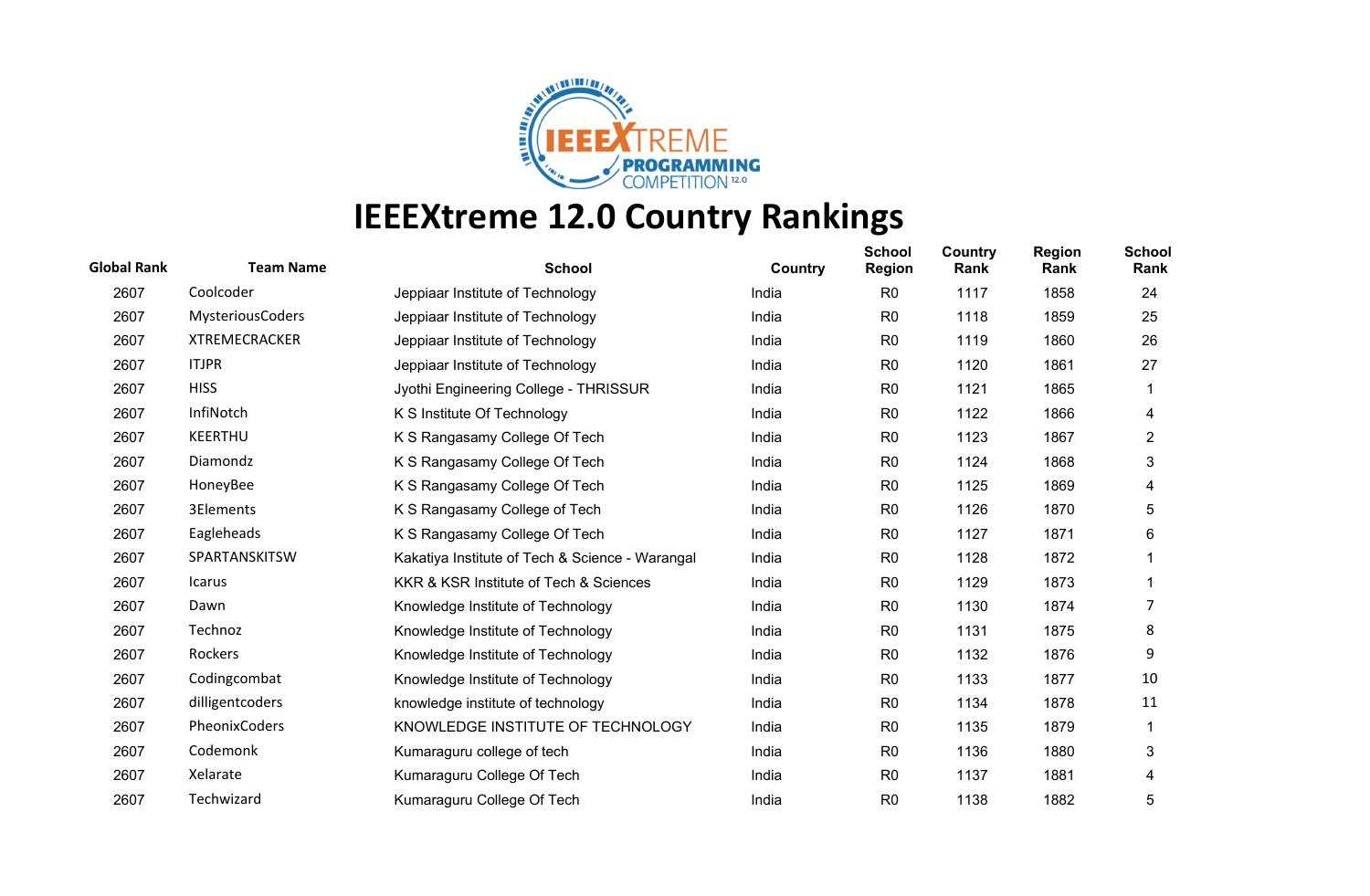

| <b>Global Rank</b> | <b>Team Name</b>  | <b>School</b>                                   | Country | <b>School</b><br><b>Region</b> | Country<br>Rank | <b>Region</b><br>Rank | <b>School</b><br>Rank |
|--------------------|-------------------|-------------------------------------------------|---------|--------------------------------|-----------------|-----------------------|-----------------------|
| 2607               | flingers          | Kumaraguru College Of Tech                      | India   | R <sub>0</sub>                 | 1139            | 1883                  | 6                     |
| 2607               | Team123           | Kumaraguru College Of Tech                      | India   | R <sub>0</sub>                 | 1140            | 1884                  |                       |
| 2607               | Hedon             | Kumaraguru College Of Tech                      | India   | R <sub>0</sub>                 | 1141            | 1885                  | 8                     |
| 2607               | Techiestar        | Kumaraguru College Of Tech                      | India   | R <sub>0</sub>                 | 1142            | 1886                  | 9                     |
| 2607               | Lbtcs2            | LBS Institute of Technology for Women           | India   | R <sub>0</sub>                 | 1143            | 1887                  | 10                    |
| 2607               | mits1             | Madhav Inst Of Tech & Science                   | India   | R <sub>0</sub>                 | 1144            | 1888                  |                       |
| 2607               | Krishna           | Maharaja Agrasen Inst Of Tech                   | India   | R <sub>0</sub>                 | 1145            | 1889                  | 9                     |
| 2607               | Alonetogether     | Maharaja Agrasen Inst Of Tech                   | India   | R <sub>0</sub>                 | 1146            | 1890                  | 10                    |
| 2607               | <b>CML</b>        | Maharaja Agrasen Inst Of Tech                   | India   | R <sub>0</sub>                 | 1147            | 1891                  | 11                    |
| 2607               | Beginner123       | Maharaja Agrasen Inst Of Tech                   | India   | R <sub>0</sub>                 | 1148            | 1892                  | 12                    |
| 2607               | MITcoders20242018 | Maharashtra Institute of Tech-Aurangabad        | India   | R <sub>0</sub>                 | 1149            | 1893                  | $\overline{2}$        |
| 2607               | Ccoder            | Maharashtra Institute of Tech-Aurangabad        | India   | R <sub>0</sub>                 | 1150            | 1894                  | 3                     |
| 2607               | CodeHex           | Maharashtra Institute of Tech-Aurangabad        | India   | R <sub>0</sub>                 | 1151            | 1895                  | 4                     |
| 2607               | Resonance         | Maharashtra Institute of Tech-Aurangabad        | India   | R <sub>0</sub>                 | 1152            | 1896                  | 5                     |
| 2607               | CursedAngels      | Manav Rachna College Of Engineering             | India   | R <sub>0</sub>                 | 1153            | 1898                  |                       |
| 2607               | lehko             | Mangalore Institute of Technology & Engineering | India   | R <sub>0</sub>                 | 1154            | 1899                  | 4                     |
| 2607               | TryCatch          | <b>Manipal University Jaipur</b>                | India   | R <sub>0</sub>                 | 1155            | 1900                  | 2                     |
| 2607               | ByteMind          | Manipal University Jaipur                       | India   | R <sub>0</sub>                 | 1156            | 1901                  | 3                     |
| 2607               | Maceians          | Mar Athanasius College Of Engrg                 | India   | R <sub>0</sub>                 | 1157            | 1902                  | 5                     |
| 2607               | <b>ROONA</b>      | <b>MBICT College</b>                            | India   | R <sub>0</sub>                 | 1158            | 1903                  |                       |
| 2607               | SANJANA           | <b>MBICT College</b>                            | India   | R <sub>0</sub>                 | 1159            | 1904                  | $\overline{2}$        |
| 2607               | <b>NANDINI</b>    | <b>MBICT College</b>                            | India   | R <sub>0</sub>                 | 1160            | 1905                  | 3                     |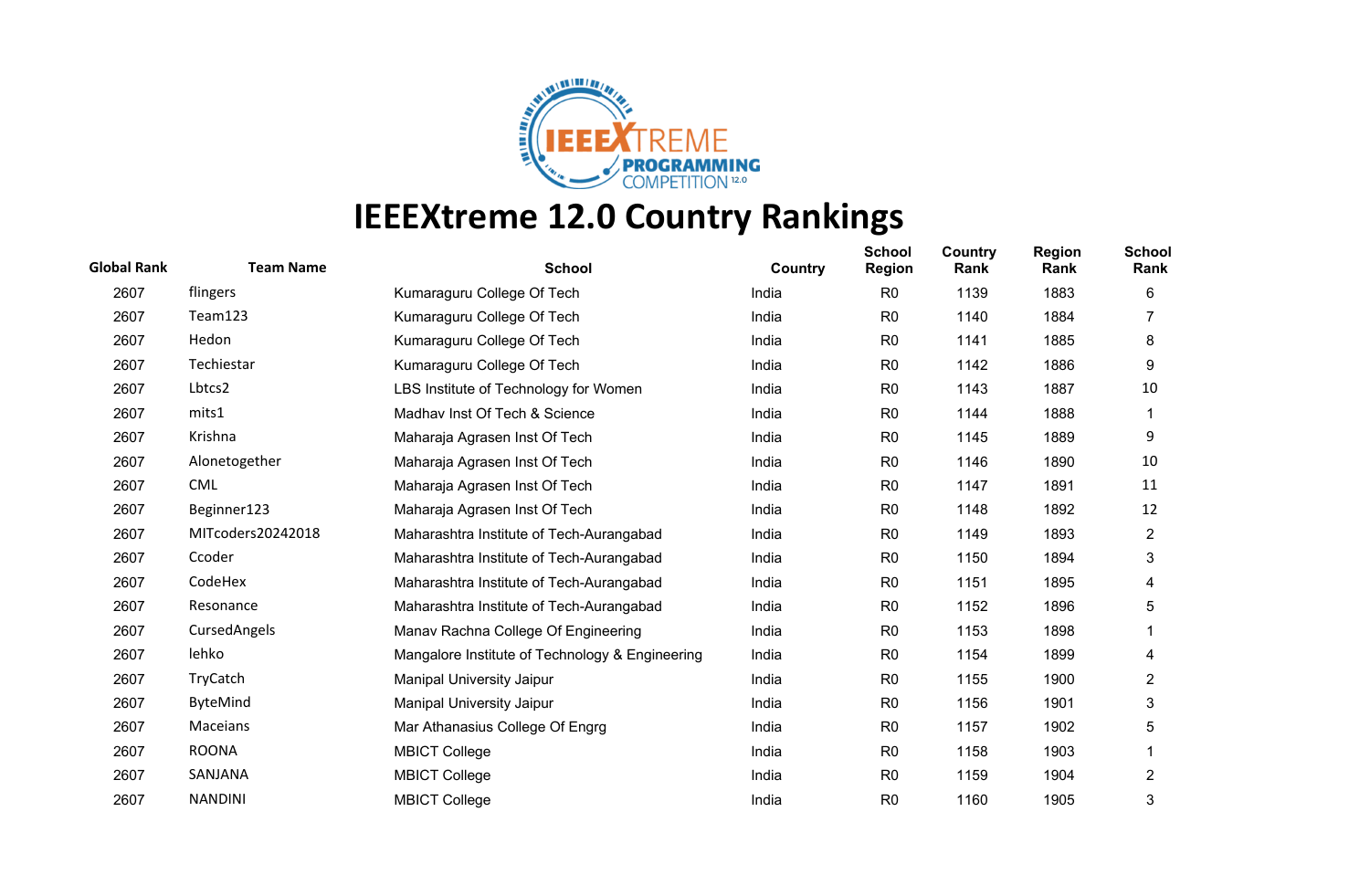

| <b>Global Rank</b> | <b>Team Name</b>    | <b>School</b>                               | Country | <b>School</b><br><b>Region</b> | Country<br>Rank | <b>Region</b><br>Rank | <b>School</b><br>Rank |
|--------------------|---------------------|---------------------------------------------|---------|--------------------------------|-----------------|-----------------------|-----------------------|
| 2607               | <b>HENA</b>         | <b>MBICT College</b>                        | India   | R <sub>0</sub>                 | 1161            | 1906                  | 4                     |
| 2607               | <b>WECODE</b>       | <b>MBICT College</b>                        | India   | R <sub>0</sub>                 | 1162            | 1907                  | 5                     |
| 2607               | <b>TechWarriors</b> | <b>MBICT College</b>                        | India   | R <sub>0</sub>                 | 1163            | 1908                  | 6                     |
| 2607               | TechTycoons         | <b>MBICT College</b>                        | India   | R <sub>0</sub>                 | 1164            | 1909                  |                       |
| 2607               | NerdyCoders         | <b>MBICT College</b>                        | India   | R <sub>0</sub>                 | 1165            | 1910                  | 8                     |
| 2607               | CodeChef            | <b>MBICT College</b>                        | India   | R <sub>0</sub>                 | 1166            | 1911                  | 9                     |
| 2607               | CodeFellas          | <b>MBICT College</b>                        | India   | R <sub>0</sub>                 | 1167            | 1912                  | 10                    |
| 2607               | CodeElite           | <b>MBICT College</b>                        | India   | R <sub>0</sub>                 | 1168            | 1913                  | 11                    |
| 2607               | cipherX             | MEA Engineering College - Perinthalmanna    | India   | R <sub>0</sub>                 | 1169            | 1914                  | 4                     |
| 2607               | Mili                | Mody Inst Of Tech & Science                 | India   | R <sub>0</sub>                 | 1170            | 1917                  | $\overline{2}$        |
| 2607               | Gryffindor          | Muthoot Institute of Technology and Science | India   | R <sub>0</sub>                 | 1171            | 1920                  | 3                     |
| 2607               | TEAMMVGRECE         | Mvgr College Of Engineering                 | India   | R <sub>0</sub>                 | 1172            | 1921                  | 6                     |
| 2607               | Jarvis              | Mvgr College Of Engineering                 | India   | R <sub>0</sub>                 | 1173            | 1922                  | 7                     |
| 2607               | <b>Ksg</b>          | Mvgr College Of Engineering                 | India   | R <sub>0</sub>                 | 1174            | 1923                  | 8                     |
| 2607               | Challengers3        | Mvgr College Of Engineering                 | India   | R <sub>0</sub>                 | 1175            | 1924                  | 9                     |
| 2607               | KJK                 | Mvgr College Of Engineering                 | India   | R <sub>0</sub>                 | 1176            | 1925                  | 10                    |
| 2607               | <b>FENIX</b>        | <b>MVSR Engineering College</b>             | India   | R <sub>0</sub>                 | 1177            | 1926                  | 15                    |
| 2607               | Ncoders             | <b>MVSR Engineering College</b>             | India   | R <sub>0</sub>                 | 1178            | 1927                  | 16                    |
| 2607               | <b>DMDs</b>         | National Institute of Engineering-Mysore    | India   | R <sub>0</sub>                 | 1179            | 1928                  | 6                     |
| 2607               | <b>RSP</b>          | National Institute of Engineering-Mysore    | India   | R <sub>0</sub>                 | 1180            | 1929                  |                       |
| 2607               | phoenix123          | National Institute of Engineering-Mysore    | India   | R <sub>0</sub>                 | 1181            | 1930                  | 8                     |
| 2607               | arru                | National Institute of Engineering-Mysore    | India   | R <sub>0</sub>                 | 1182            | 1931                  | 9                     |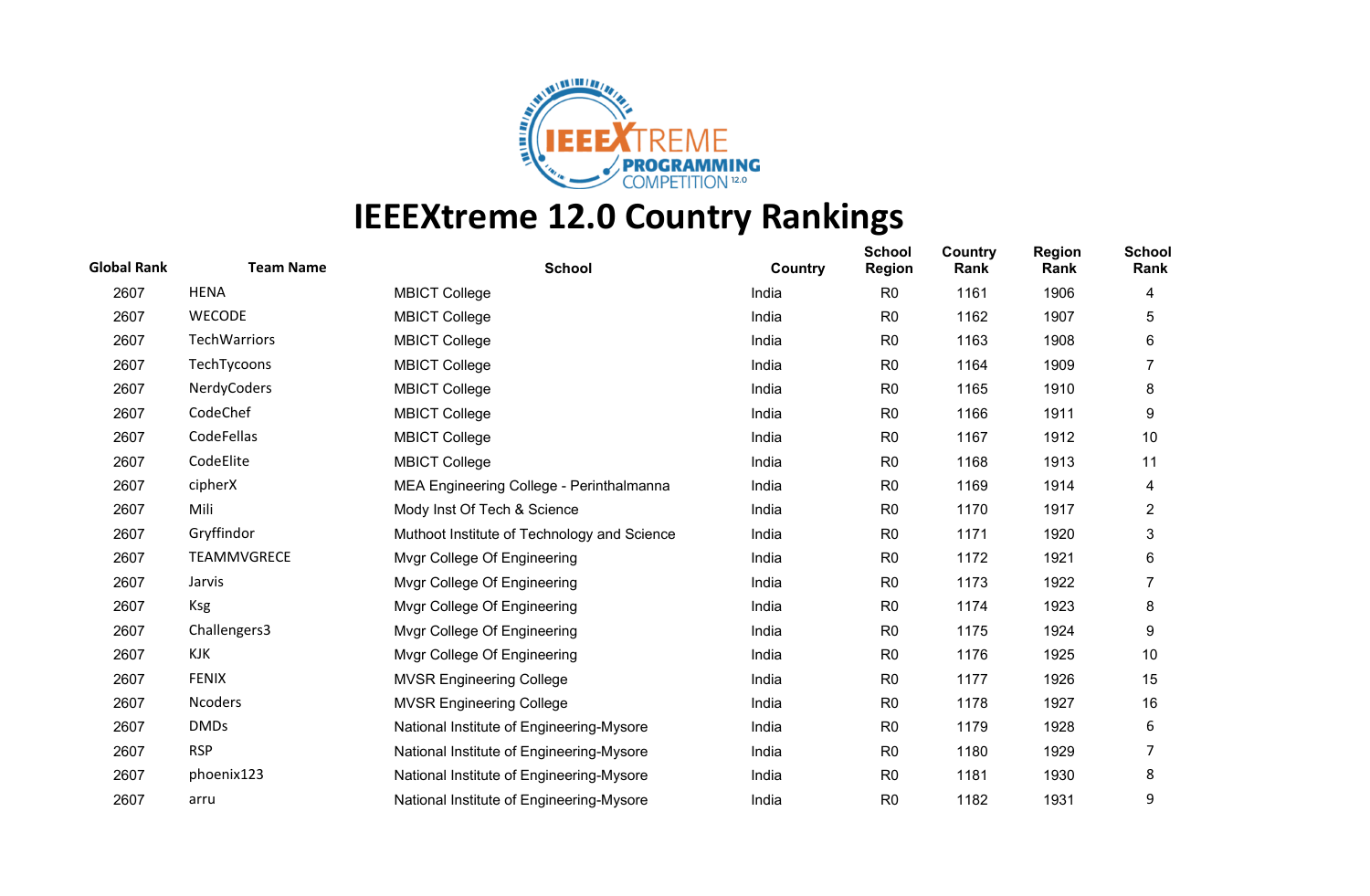

| <b>Global Rank</b> | <b>Team Name</b>     | <b>School</b>                              | <b>Country</b> | <b>School</b><br><b>Region</b> | Country<br>Rank | <b>Region</b><br>Rank | <b>School</b><br>Rank |
|--------------------|----------------------|--------------------------------------------|----------------|--------------------------------|-----------------|-----------------------|-----------------------|
| 2607               | <b>PQR</b>           | National Institute of Engineering-Mysore   | India          | R <sub>0</sub>                 | 1183            | 1932                  | 10                    |
| 2607               | Freaks               | National Institute of Engineering-Mysore   | India          | R <sub>0</sub>                 | 1184            | 1933                  | 11                    |
| 2607               | <b>NISB</b>          | National Institute of Engineering-Mysore   | India          | R <sub>0</sub>                 | 1185            | 1934                  | 12                    |
| 2607               | Error404             | National Institute of Engineering-Mysore   | India          | R <sub>0</sub>                 | 1186            | 1935                  | 13                    |
| 2607               | 221B                 | National Institute of Engineering-Mysore   | India          | R <sub>0</sub>                 | 1187            | 1936                  | 14                    |
| 2607               | AV                   | National Institute of Technology - Raipur  | India          | R <sub>0</sub>                 | 1188            | 1937                  |                       |
| 2607               | Auxenators           | National Institute of Technology - Raipur  | India          | R <sub>0</sub>                 | 1189            | 1938                  | $\overline{c}$        |
| 2607               | decodersNITD         | National Institute of Technology Delhi     | India          | R <sub>0</sub>                 | 1190            | 1939                  | $\overline{2}$        |
| 2607               | Code3                | National Institute Of Technology-Karnataka | India          | R <sub>0</sub>                 | 1191            | 1940                  | 10                    |
| 2607               | <b>TRINITY</b>       | Netaji Subhas Institute of Technology      | India          | R <sub>0</sub>                 | 1192            | 1950                  | 3                     |
| 2607               | NHCEIEEE18           | New Horizon College Of Engineering         | India          | R <sub>0</sub>                 | 1193            | 1951                  |                       |
| 2607               | <b>TheNirmasters</b> | Nirma Inst Of Tech                         | India          | R <sub>0</sub>                 | 1194            | 1952                  | 2                     |
| 2607               | <b>Bitlord</b>       | Northern India Engineering College         | India          | R <sub>0</sub>                 | 1195            | 1956                  | 9                     |
| 2607               | <b>TECHNERDS</b>     | Northern India Engineering College         | India          | R <sub>0</sub>                 | 1196            | 1957                  | 10                    |
| 2607               | CodeHunters          | P D M College of Engineering               | India          | R <sub>0</sub>                 | 1197            | 1959                  | 4                     |
| 2607               | Alone                | P D M College of Engineering               | India          | R <sub>0</sub>                 | 1198            | 1960                  | 5                     |
| 2607               | Torzan               | PANIMALAR ENGINEERING COLLEGE - CHENNAI    | India          | R <sub>0</sub>                 | 1199            | 1966                  | 23                    |
| 2607               | CodeBeez             | PANIMALAR ENGINEERING COLLEGE - CHENNAI    | India          | R <sub>0</sub>                 | 1200            | 1967                  | 24                    |
| 2607               | IntElligence         | PANIMALAR ENGINEERING COLLEGE - CHENNAI    | India          | R <sub>0</sub>                 | 1201            | 1968                  | 25                    |
| 2607               | Cipherz              | PANIMALAR ENGINEERING COLLEGE - CHENNAI    | India          | R <sub>0</sub>                 | 1202            | 1969                  | 26                    |
| 2607               | TheBugSlayerz        | PANIMALAR ENGINEERING COLLEGE - CHENNAI    | India          | R <sub>0</sub>                 | 1203            | 1970                  | 27                    |
| 2607               | Programmingqueens    | PANIMALAR ENGINEERING COLLEGE - CHENNAI    | India          | R <sub>0</sub>                 | 1204            | 1971                  | 28                    |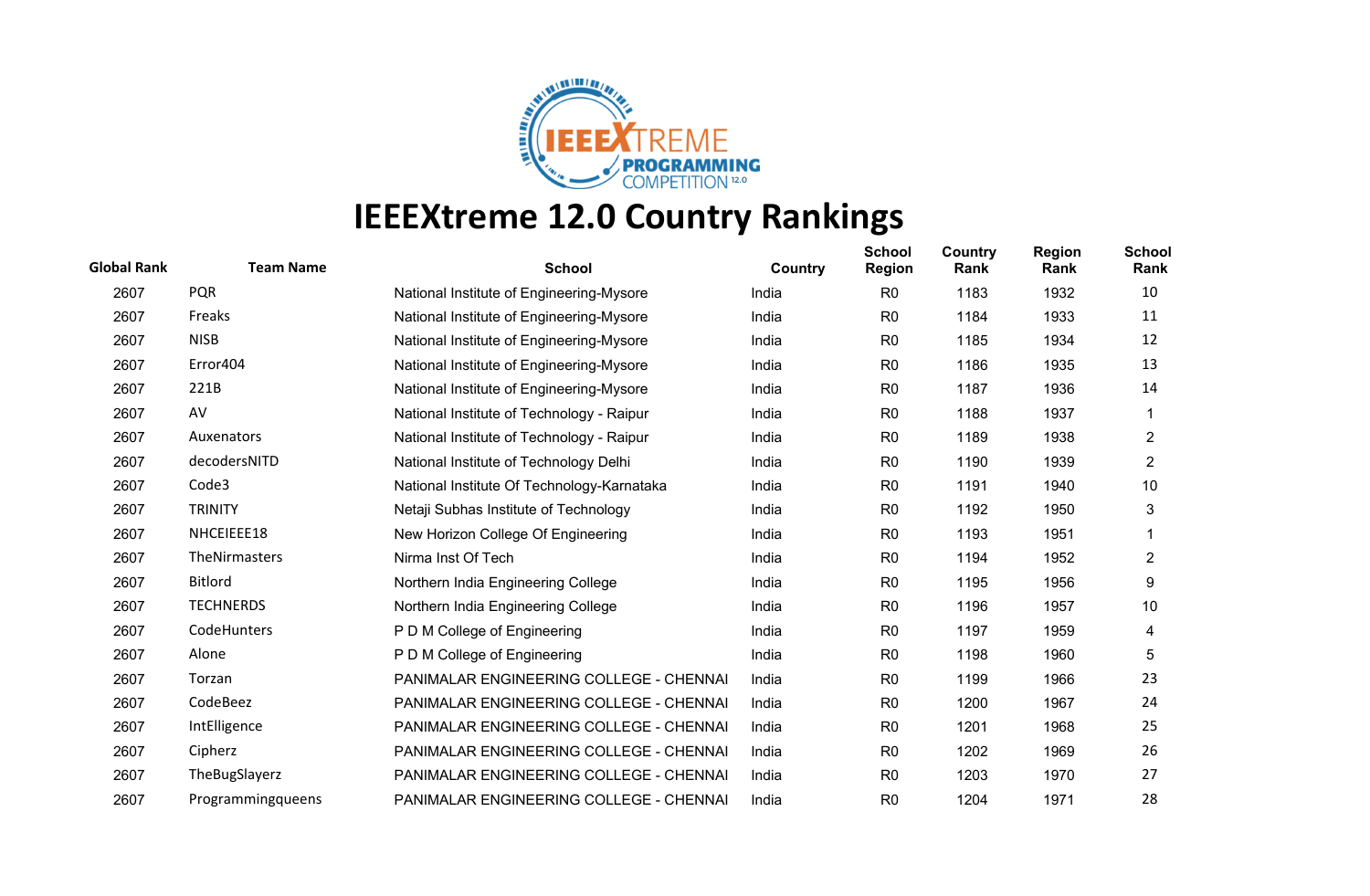

| <b>Global Rank</b> | <b>Team Name</b>  | <b>School</b>                               | Country | <b>School</b><br><b>Region</b> | <b>Country</b><br>Rank | <b>Region</b><br>Rank | <b>School</b><br>Rank |
|--------------------|-------------------|---------------------------------------------|---------|--------------------------------|------------------------|-----------------------|-----------------------|
| 2607               | spartan1          | Panimalar Institute of Technology - CHENNAI | India   | R <sub>0</sub>                 | 1205                   | 1972                  | 14                    |
| 2607               | spartan3          | Panimalar Institute of Technology - CHENNAI | India   | R <sub>0</sub>                 | 1206                   | 1973                  | 15                    |
| 2607               | spartan5          | Panimalar Institute of Technology - CHENNAI | India   | R <sub>0</sub>                 | 1207                   | 1974                  | 16                    |
| 2607               | spartan6          | Panimalar Institute of Technology - CHENNAI | India   | R <sub>0</sub>                 | 1208                   | 1975                  | 17                    |
| 2607               | spartan2          | Panimalar Institute of Technology - CHENNAI | India   | R <sub>0</sub>                 | 1209                   | 1976                  | 18                    |
| 2607               | pit7              | Panimalar Institute of Technology - CHENNAI | India   | R <sub>0</sub>                 | 1210                   | 1977                  | 19                    |
| 2607               | pit12             | Panimalar Institute of Technology - CHENNAI | India   | R <sub>0</sub>                 | 1211                   | 1978                  | 20                    |
| 2607               | pit <sub>23</sub> | Panimalar Institute of Technology - CHENNAI | India   | R0                             | 1212                   | 1979                  | 21                    |
| 2607               | pit31             | Panimalar Institute of Technology - CHENNAI | India   | R <sub>0</sub>                 | 1213                   | 1980                  | 22                    |
| 2607               | pit37             | Panimalar Institute of Technology - CHENNAI | India   | R0                             | 1214                   | 1981                  | 23                    |
| 2607               | pit2              | Panimalar Institute of Technology - CHENNAI | India   | R <sub>0</sub>                 | 1215                   | 1982                  | 24                    |
| 2607               | pit3              | Panimalar Institute of Technology - CHENNAI | India   | R <sub>0</sub>                 | 1216                   | 1983                  | 25                    |
| 2607               | pit4              | Panimalar Institute of Technology - CHENNAI | India   | R <sub>0</sub>                 | 1217                   | 1984                  | 26                    |
| 2607               | pit <sub>6</sub>  | Panimalar Institute of Technology - CHENNAI | India   | R0                             | 1218                   | 1985                  | 27                    |
| 2607               | pit8              | Panimalar Institute of Technology - CHENNAI | India   | R <sub>0</sub>                 | 1219                   | 1986                  | 28                    |
| 2607               | pit9              | Panimalar Institute of Technology - CHENNAI | India   | R <sub>0</sub>                 | 1220                   | 1987                  | 29                    |
| 2607               | pit10             | Panimalar Institute of Technology - CHENNAI | India   | R <sub>0</sub>                 | 1221                   | 1988                  | 30                    |
| 2607               | pit14             | Panimalar Institute of Technology - CHENNAI | India   | R <sub>0</sub>                 | 1222                   | 1989                  | 31                    |
| 2607               | pit17             | Panimalar Institute of Technology - CHENNAI | India   | R <sub>0</sub>                 | 1223                   | 1990                  | 32                    |
| 2607               | pit19             | Panimalar Institute of Technology - CHENNAI | India   | R <sub>0</sub>                 | 1224                   | 1991                  | 33                    |
| 2607               | pit <sub>20</sub> | Panimalar Institute of Technology - CHENNAI | India   | R0                             | 1225                   | 1992                  | 34                    |
| 2607               | pit21             | Panimalar Institute of Technology - CHENNAI | India   | R <sub>0</sub>                 | 1226                   | 1993                  | 35                    |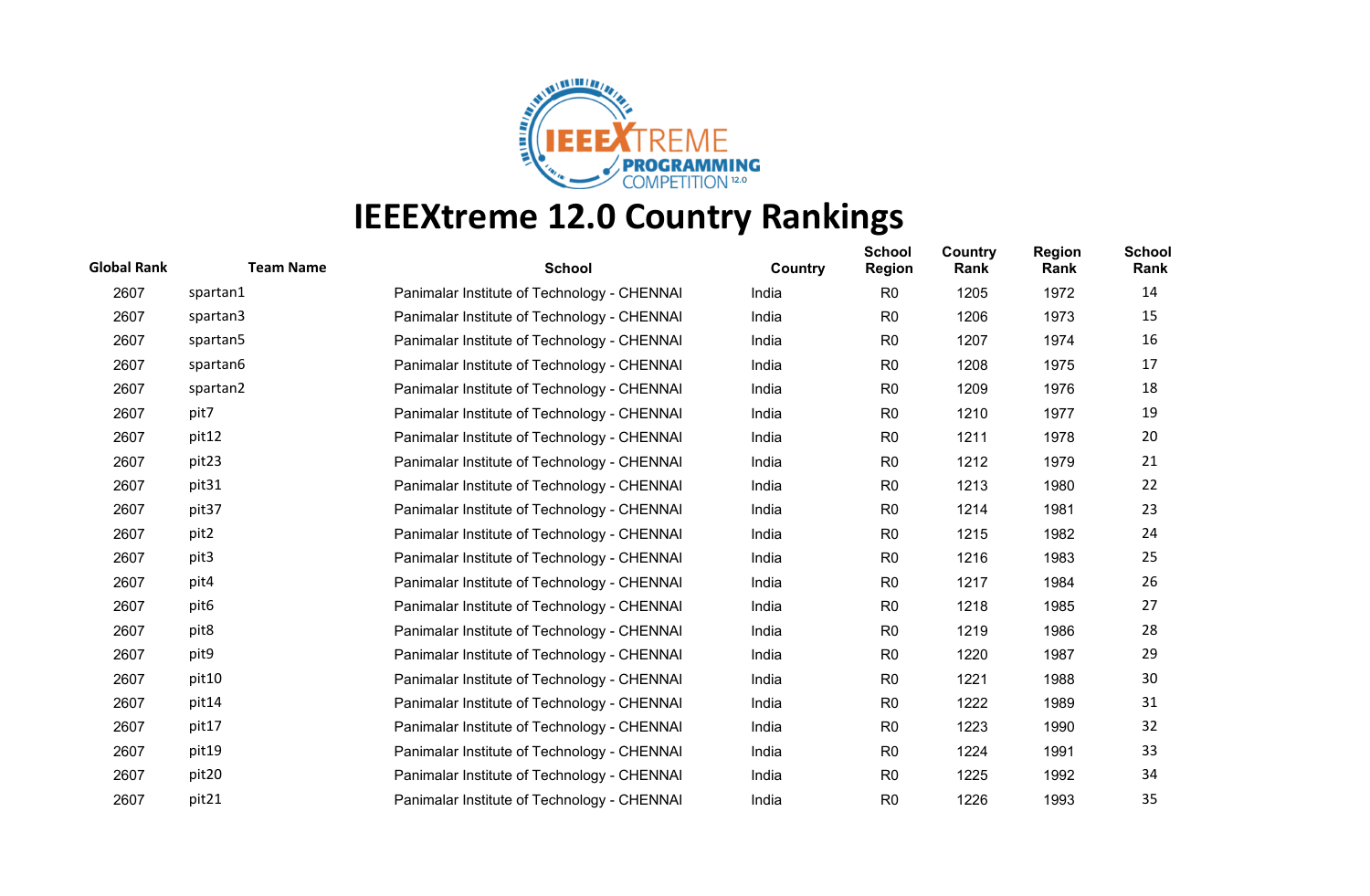

| <b>Global Rank</b> | <b>Team Name</b> | <b>School</b>                               | Country | <b>School</b><br><b>Region</b> | <b>Country</b><br>Rank | <b>Region</b><br>Rank | <b>School</b><br>Rank |
|--------------------|------------------|---------------------------------------------|---------|--------------------------------|------------------------|-----------------------|-----------------------|
| 2607               | pit22            | Panimalar Institute of Technology - CHENNAI | India   | R <sub>0</sub>                 | 1227                   | 1994                  | 36                    |
| 2607               | pit24            | Panimalar Institute of Technology - CHENNAI | India   | R <sub>0</sub>                 | 1228                   | 1995                  | 37                    |
| 2607               | pit26            | Panimalar Institute of Technology - CHENNAI | India   | R <sub>0</sub>                 | 1229                   | 1996                  | 38                    |
| 2607               | pit28            | Panimalar Institute of Technology - CHENNAI | India   | R <sub>0</sub>                 | 1230                   | 1997                  | 39                    |
| 2607               | pit29            | Panimalar Institute of Technology - CHENNAI | India   | R0                             | 1231                   | 1998                  | 40                    |
| 2607               | A1               | Panimalar Institute of Technology - CHENNAI | India   | R <sub>0</sub>                 | 1232                   | 1999                  | 41                    |
| 2607               | A <sub>2</sub>   | Panimalar Institute of Technology - CHENNAI | India   | R0                             | 1233                   | 2000                  | 42                    |
| 2607               | A3               | Panimalar Institute of Technology - CHENNAI | India   | R <sub>0</sub>                 | 1234                   | 2001                  | 43                    |
| 2607               | pit32            | Panimalar Institute of Technology - CHENNAI | India   | R <sub>0</sub>                 | 1235                   | 2002                  | 44                    |
| 2607               | pit33            | Panimalar Institute of Technology - CHENNAI | India   | R <sub>0</sub>                 | 1236                   | 2003                  | 45                    |
| 2607               | A <sub>5</sub>   | Panimalar Institute of Technology - CHENNAI | India   | R <sub>0</sub>                 | 1237                   | 2004                  | 46                    |
| 2607               | pit35            | Panimalar Institute of Technology - CHENNAI | India   | R <sub>0</sub>                 | 1238                   | 2005                  | 47                    |
| 2607               | pit36            | Panimalar Institute of Technology - CHENNAI | India   | R <sub>0</sub>                 | 1239                   | 2006                  | 48                    |
| 2607               | pit38            | Panimalar Institute of Technology - CHENNAI | India   | R <sub>0</sub>                 | 1240                   | 2007                  | 49                    |
| 2607               | pit39            | Panimalar Institute of Technology - CHENNAI | India   | R0                             | 1241                   | 2008                  | 50                    |
| 2607               | pit40            | Panimalar Institute of Technology - CHENNAI | India   | R <sub>0</sub>                 | 1242                   | 2009                  | 51                    |
| 2607               | pit41            | Panimalar Institute of Technology - CHENNAI | India   | R0                             | 1243                   | 2010                  | 52                    |
| 2607               | pit42            | Panimalar Institute of Technology - CHENNAI | India   | R <sub>0</sub>                 | 1244                   | 2011                  | 53                    |
| 2607               | xtreme           | PEC University of Technology - Chandigarh   | India   | R <sub>0</sub>                 | 1245                   | 2012                  | 11                    |
| 2607               | xtreme1          | PEC University of Technology - Chandigarh   | India   | R <sub>0</sub>                 | 1246                   | 2013                  | 12                    |
| 2607               | Raghav           | PEC University of Technology - Chandigarh   | India   | R <sub>0</sub>                 | 1247                   | 2014                  | 13                    |
| 2607               | RevengeSeekers   | PEC University of Technology - Chandigarh   | India   | R <sub>0</sub>                 | 1248                   | 2015                  | 14                    |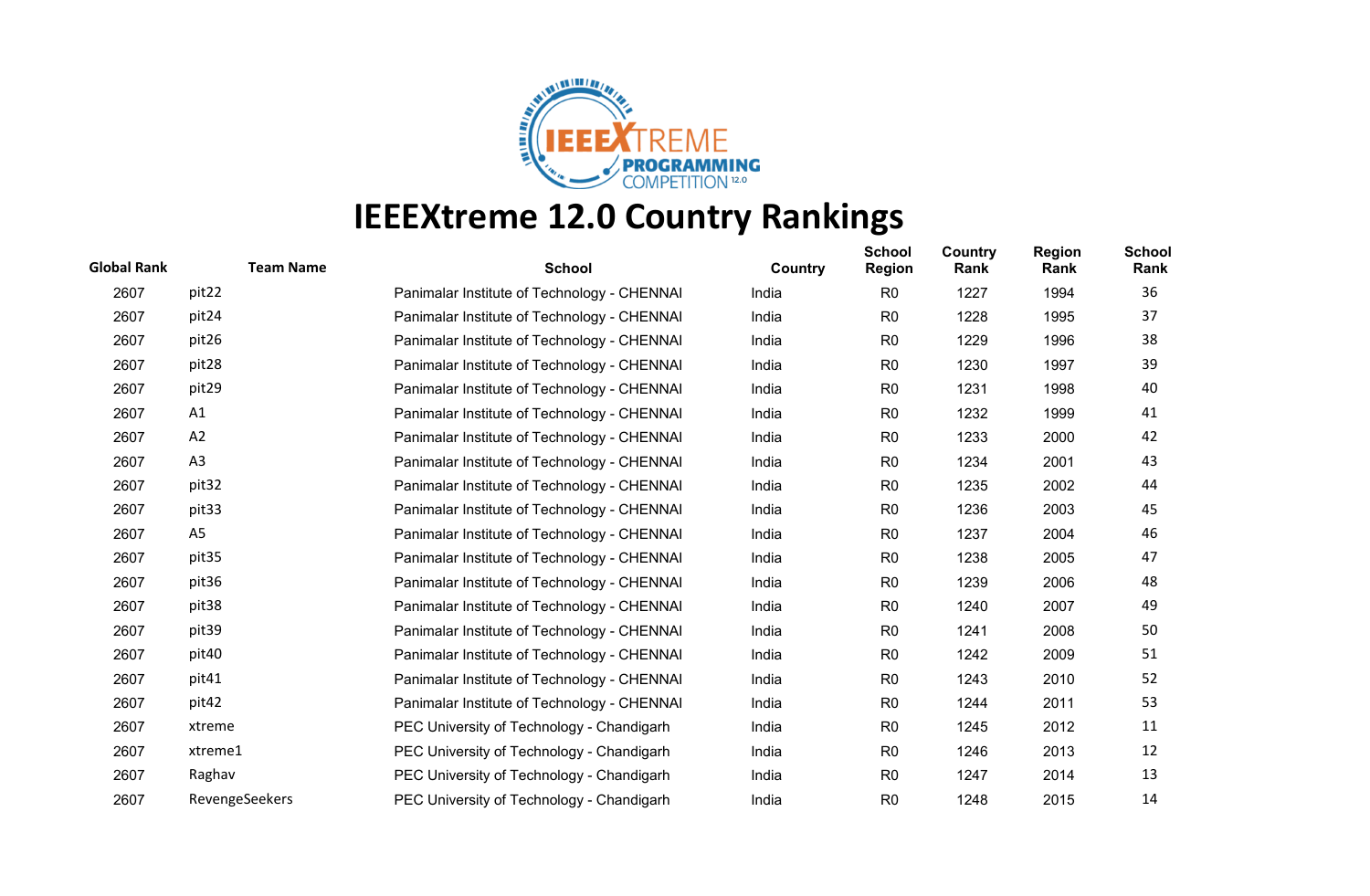

| <b>Team Name</b> | <b>School</b>                                   | Country | <b>School</b><br><b>Region</b> | <b>Country</b><br>Rank | <b>Region</b><br>Rank | <b>School</b><br>Rank |
|------------------|-------------------------------------------------|---------|--------------------------------|------------------------|-----------------------|-----------------------|
| aceplayers       | PEC University of Technology - Chandigarh       | India   | R <sub>0</sub>                 | 1249                   | 2016                  | 15                    |
| <b>UUPEC</b>     | PEC University of Technology - Chandigarh       | India   | R <sub>0</sub>                 | 1250                   | 2017                  | 16                    |
| MicrooViewers    | Poornima Institute of Engineering & Tech-Jaipur | India   | R <sub>0</sub>                 | 1251                   | 2018                  | 3                     |
| Prathyusha11     | Prathyusha Inst of Tech & Mgmt College          | India   | R <sub>0</sub>                 | 1252                   | 2019                  | $\overline{2}$        |
| Prathyusha5      | Prathyusha Inst of Tech & Mgmt College          | India   | R <sub>0</sub>                 | 1253                   | 2020                  | 3                     |
| Prathyusha4      | Prathyusha Inst of Tech & Mgmt College          | India   | R <sub>0</sub>                 | 1254                   | 2021                  | 4                     |
| Prathyusha1      | Prathyusha Inst of Tech & Mgmt College          | India   | R <sub>0</sub>                 | 1255                   | 2022                  | 5                     |
| Prathyusha2      | Prathyusha Inst of Tech & Mgmt College          | India   | R <sub>0</sub>                 | 1256                   | 2023                  | 6                     |
| Prathyusha8      | Prathyusha Inst of Tech & Mgmt College          | India   | R <sub>0</sub>                 | 1257                   | 2024                  |                       |
| Prathyusha10     | Prathyusha Inst of Tech & Mgmt College          | India   | R <sub>0</sub>                 | 1258                   | 2025                  | 8                     |
| Prathyusha13     | Prathyusha Inst of Tech & Mgmt College          | India   | R <sub>0</sub>                 | 1259                   | 2026                  | 9                     |
| Prathyusha14     | Prathyusha Inst of Tech & Mgmt College          | India   | R <sub>0</sub>                 | 1260                   | 2027                  | 10                    |
| Prathyusha16     | Prathyusha Inst of Tech & Mgmt College          | India   | R <sub>0</sub>                 | 1261                   | 2028                  | 11                    |
| Prathyusha17     | Prathyusha Inst of Tech & Mgmt College          | India   | R <sub>0</sub>                 | 1262                   | 2029                  | 12                    |
| Prathyusha18     | Prathyusha Inst of Tech & Mgmt College          | India   | R <sub>0</sub>                 | 1263                   | 2030                  | 13                    |
| Prathyusha19     | Prathyusha Inst of Tech & Mgmt College          | India   | R <sub>0</sub>                 | 1264                   | 2031                  | 14                    |
| Prathyusha20     | Prathyusha Inst of Tech & Mgmt College          | India   | R <sub>0</sub>                 | 1265                   | 2032                  | 15                    |
| Prathyusha21     | Prathyusha Inst of Tech & Mgmt College          | India   | R <sub>0</sub>                 | 1266                   | 2033                  | 16                    |
| Prathyusha22     | Prathyusha Inst of Tech & Mgmt College          | India   | R <sub>0</sub>                 | 1267                   | 2034                  | 17                    |
| Prathyusha23     | Prathyusha Inst of Tech & Mgmt College          | India   | R <sub>0</sub>                 | 1268                   | 2035                  | 18                    |
| Prathyusha24     | Prathyusha Inst of Tech & Mgmt College          | India   | R <sub>0</sub>                 | 1269                   | 2036                  | 19                    |
| Prathyusha25     | Prathyusha Inst of Tech & Mgmt College          | India   | R <sub>0</sub>                 | 1270                   | 2037                  | 20                    |
|                  |                                                 |         |                                |                        |                       |                       |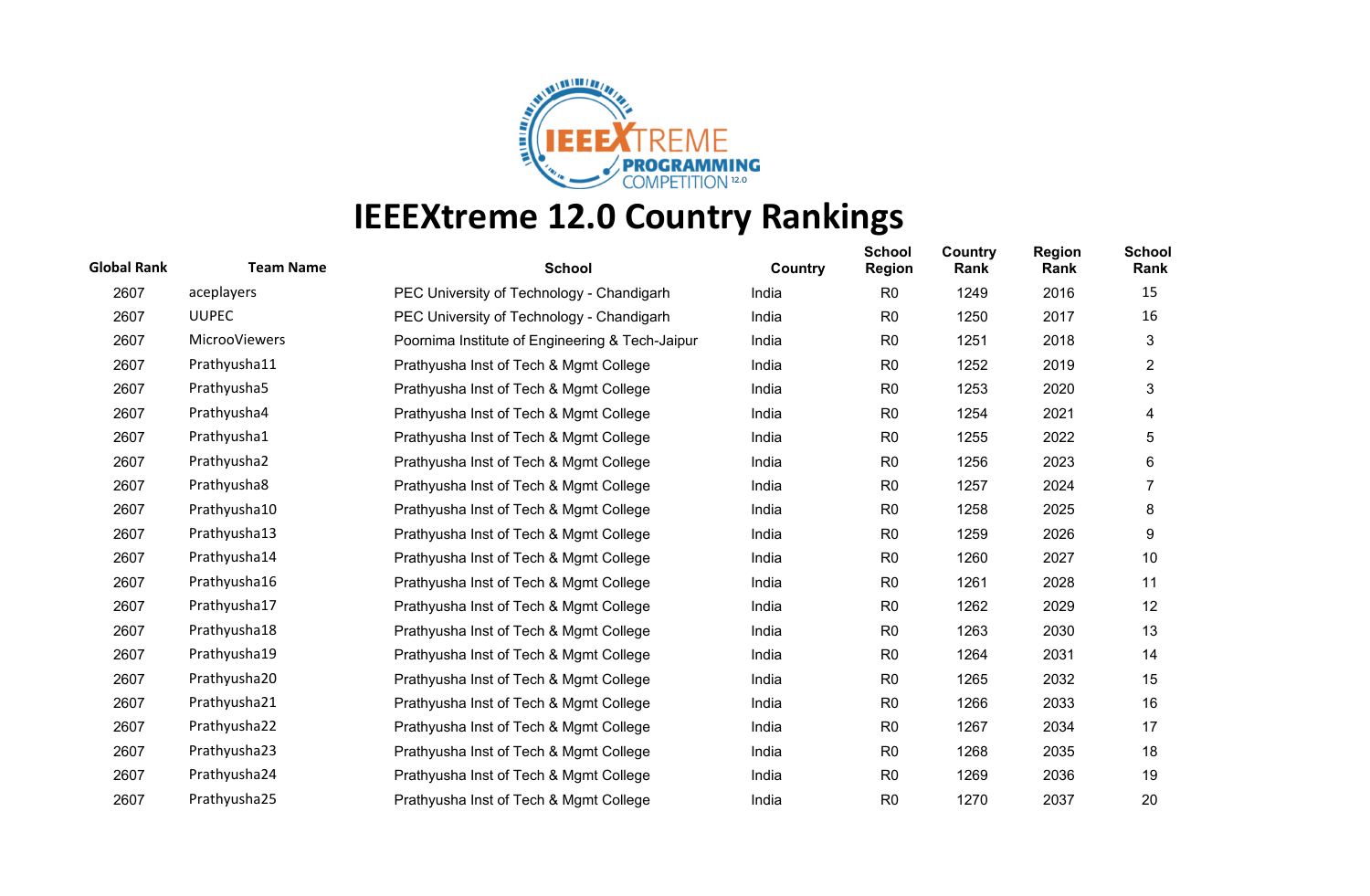

| <b>Global Rank</b> | <b>Team Name</b> | <b>School</b>                                  | Country | <b>School</b><br><b>Region</b> | Country<br>Rank | <b>Region</b><br>Rank | <b>School</b><br>Rank |
|--------------------|------------------|------------------------------------------------|---------|--------------------------------|-----------------|-----------------------|-----------------------|
| 2607               | Prathyusha26     | Prathyusha Inst of Tech & Mgmt College         | India   | R <sub>0</sub>                 | 1271            | 2038                  | 21                    |
| 2607               | Prathyusha27     | Prathyusha Inst of Tech & Mgmt College         | India   | R <sub>0</sub>                 | 1272            | 2039                  | 22                    |
| 2607               | Prathyusha28     | Prathyusha Inst of Tech & Mgmt College         | India   | R <sub>0</sub>                 | 1273            | 2040                  | 23                    |
| 2607               | Prathyusha29     | Prathyusha Inst of Tech & Mgmt College         | India   | R <sub>0</sub>                 | 1274            | 2041                  | 24                    |
| 2607               | Prathyusha30     | Prathyusha Inst of Tech & Mgmt College         | India   | R <sub>0</sub>                 | 1275            | 2042                  | 25                    |
| 2607               | Prathyusha7      | Prathyusha Inst of Tech & Mgmt College         | India   | R <sub>0</sub>                 | 1276            | 2043                  | 26                    |
| 2607               | Arayans          | Raghu Engineering College - Visakhapatnam      | India   | R <sub>0</sub>                 | 1277            | 2046                  | 5                     |
| 2607               | <b>EEEROYALS</b> | Raghu Engineering College - Visakhapatnam      | India   | R <sub>0</sub>                 | 1278            | 2047                  | 6                     |
| 2607               | ElectrikaNinjas  | Raghu Engineering College - Visakhapatnam      | India   | R <sub>0</sub>                 | 1279            | 2048                  |                       |
| 2607               | AxiomAchivers    | Raghu Engineering College - Visakhapatnam      | India   | R <sub>0</sub>                 | 1280            | 2049                  | 8                     |
| 2607               | <b>CIRCUIT</b>   | Raj Kumar Goel Inst Of Tech                    | India   | R <sub>0</sub>                 | 1281            | 2050                  |                       |
| 2607               | Gammaites        | Rajagiri School Of Engineering & Tech          | India   | R <sub>0</sub>                 | 1282            | 2051                  | $\overline{c}$        |
| 2607               | RGM2             | Rajeev Gandhi Memorial College of Eng & Tech   | India   | R <sub>0</sub>                 | 1283            | 2052                  | $\overline{2}$        |
| 2607               | RGM1             | Rajeev Gandhi Memorial College of Eng and Tech | India   | R <sub>0</sub>                 | 1284            | 2053                  | 3                     |
| 2607               | RGM3             | Rajeev Gandhi Memorial College of Eng and Tech | India   | R <sub>0</sub>                 | 1285            | 2054                  | 4                     |
| 2607               | RGM4             | Rajeev Gandhi Memorial College of Eng and Tech | India   | R <sub>0</sub>                 | 1286            | 2055                  | 5                     |
| 2607               | TheCodefather    | Rajiv Gandhi Inst Of Tech                      | India   | R <sub>0</sub>                 | 1287            | 2056                  | 4                     |
| 2607               | Zephyrs          | Rajiv Gandhi Institute of Technology           | India   | R <sub>0</sub>                 | 1288            | 2057                  | 5                     |
| 2607               | importxtreme     | Ramaiah Institute of Technology                | India   | R <sub>0</sub>                 | 1289            | 2061                  | 6                     |
| 2607               | SpaceBar         | Rashtreeya Vidyalaya College of Engineering    | India   | R <sub>0</sub>                 | 1290            | 2062                  |                       |
| 2607               | Codenium         | Reva Institute of Technology and Management    | India   | R <sub>0</sub>                 | 1291            | 2063                  |                       |
| 2607               | ZeroError        | <b>Reva University</b>                         | India   | R <sub>0</sub>                 | 1292            | 2064                  | 13                    |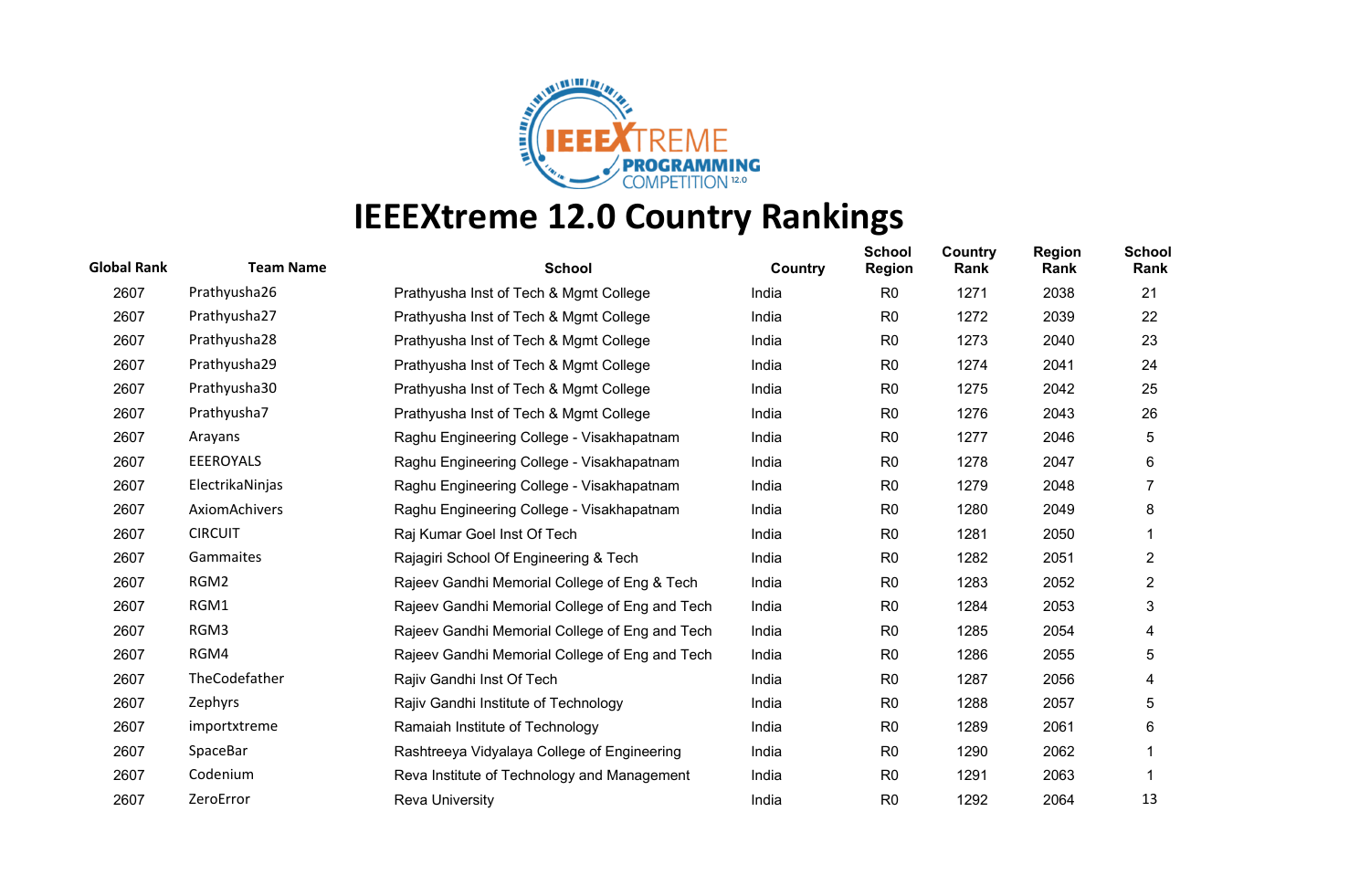

| <b>Global Rank</b> | <b>Team Name</b> | <b>School</b>                                    | Country | <b>School</b><br><b>Region</b> | Country<br>Rank | <b>Region</b><br>Rank | <b>School</b><br>Rank   |
|--------------------|------------------|--------------------------------------------------|---------|--------------------------------|-----------------|-----------------------|-------------------------|
| 2607               | Technocra        | <b>Reva University</b>                           | India   | R <sub>0</sub>                 | 1293            | 2065                  | 14                      |
| 2607               | voidBrains       | <b>Reva University</b>                           | India   | R <sub>0</sub>                 | 1294            | 2066                  | 15                      |
| 2607               | Extremes2extreme | Reva University                                  | India   | R <sub>0</sub>                 | 1295            | 2067                  | 16                      |
| 2607               | Passionforcoding | <b>Reva University</b>                           | India   | R <sub>0</sub>                 | 1296            | 2068                  | 17                      |
| 2607               | Codarok          | Reva University                                  | India   | R <sub>0</sub>                 | 1297            | 2069                  | 18                      |
| 2607               | Devanathan       | <b>Reva University</b>                           | India   | R <sub>0</sub>                 | 1298            | 2070                  | 19                      |
| 2607               | Lokii            | <b>Reva University</b>                           | India   | R <sub>0</sub>                 | 1299            | 2071                  | 20                      |
| 2607               | ABD              | <b>Reva University</b>                           | India   | R <sub>0</sub>                 | 1300            | 2072                  | 21                      |
| 2607               | TeamSuper        | <b>Reva University</b>                           | India   | R <sub>0</sub>                 | 1301            | 2073                  | 22                      |
| 2607               | Geekycoder       | S R Engineering College - Warangal               | India   | R <sub>0</sub>                 | 1302            | 2078                  |                         |
| 2607               | Codey            | S R Engineering College - Warangal               | India   | R <sub>0</sub>                 | 1303            | 2079                  | $\overline{2}$          |
| 2607               | CodekaBaap       | S R Engineering College - Warangal               | India   | R <sub>0</sub>                 | 1304            | 2080                  | 3                       |
| 2607               | CodingKaNawab    | S R Engineering College - Warangal               | India   | R <sub>0</sub>                 | 1305            | 2081                  | 4                       |
| 2607               | Teamcoder        | S. B. Jain Institute of Tech Nagpur              | India   | R <sub>0</sub>                 | 1306            | 2082                  |                         |
| 2607               | Miracles         | S.A.Engineering College                          | India   | R <sub>0</sub>                 | 1307            | 2083                  |                         |
| 2607               | CoderQueen       | S.A.Engineering College                          | India   | R <sub>0</sub>                 | 1308            | 2084                  | $\overline{\mathbf{c}}$ |
| 2607               | Crusaders        | S.A.Engineering College                          | India   | R <sub>0</sub>                 | 1309            | 2085                  | 3                       |
| 2607               | dreaminn         | SAHRDAYA COLLEGE OF ENGINEERING & TECH - T India |         | R <sub>0</sub>                 | 1310            | 2089                  | 3                       |
| 2607               | Phoenix1         | Saint Joseph Engineering College-Mangalore       | India   | R <sub>0</sub>                 | 1311            | 2090                  | 5                       |
| 2607               | CODE17           | Sardar Patel Institute of Technology             | India   | R <sub>0</sub>                 | 1312            | 2091                  | 13                      |
| 2607               | guru             | Sastra University                                | India   | R <sub>0</sub>                 | 1313            | 2092                  | 3                       |
| 2607               | Forever          | Sastra University                                | India   | R <sub>0</sub>                 | 1314            | 2093                  | 4                       |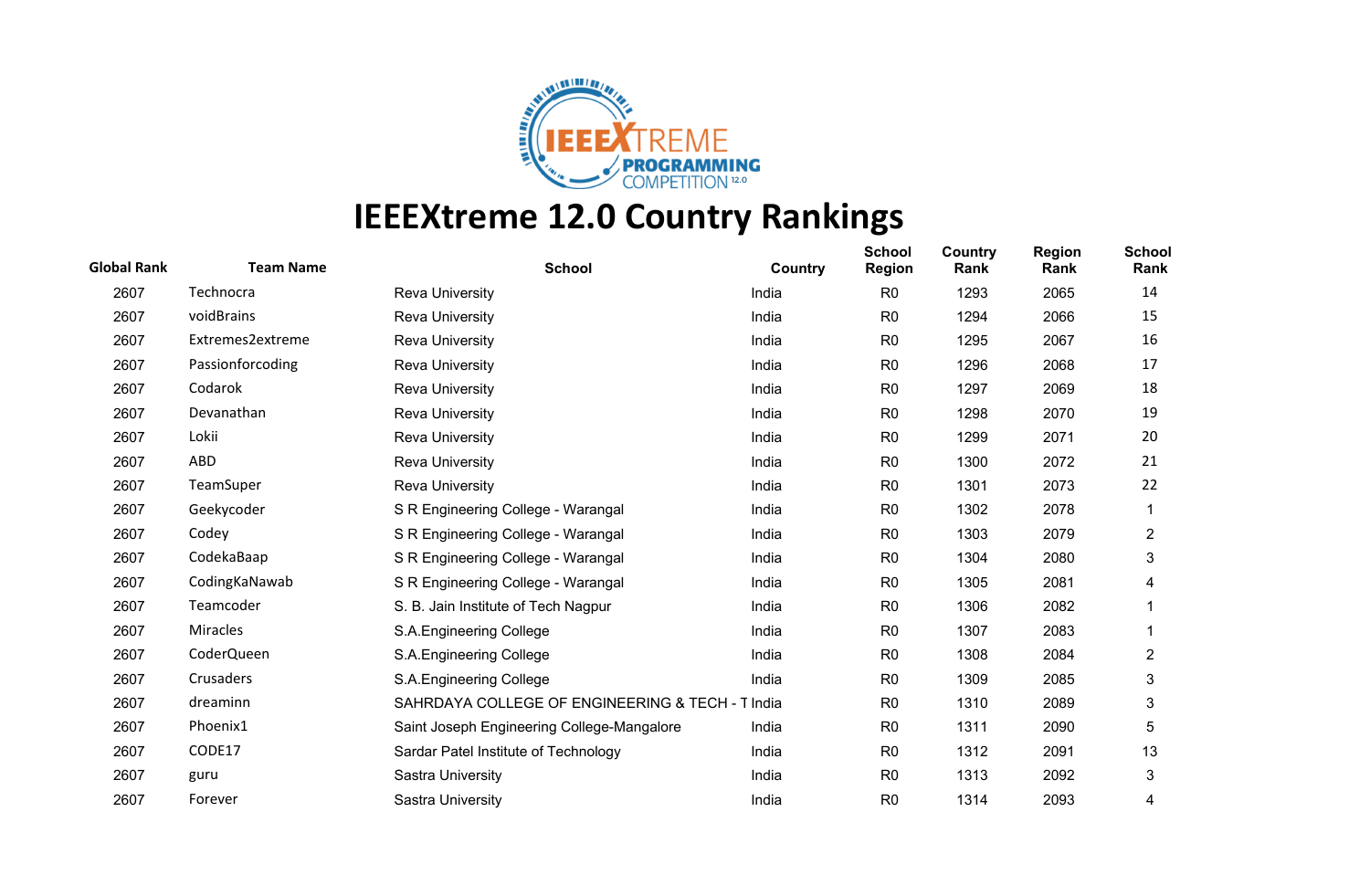

| <b>Global Rank</b> | <b>Team Name</b>     | <b>School</b>                                          | Country | <b>School</b><br><b>Region</b> | Country<br>Rank | <b>Region</b><br>Rank | <b>School</b><br>Rank |
|--------------------|----------------------|--------------------------------------------------------|---------|--------------------------------|-----------------|-----------------------|-----------------------|
| 2607               | Enthusiastic         | <b>Sastra University</b>                               | India   | R <sub>0</sub>                 | 1315            | 2094                  | 5                     |
| 2607               | Vidyutsastra         | Sastra University                                      | India   | R <sub>0</sub>                 | 1316            | 2095                  | 6                     |
| 2607               | <b>BornCoders</b>    | Shah & Anchor Kutchhi Engrg College                    | India   | R <sub>0</sub>                 | 1317            | 2096                  | $\overline{2}$        |
| 2607               | HackElite            | Shah & Anchor Kutchhi Engrg College                    | India   | R <sub>0</sub>                 | 1318            | 2097                  | 3                     |
| 2607               | <b>Dcoders</b>       | Shah & Anchor Kutchhi Engrg College                    | India   | R <sub>0</sub>                 | 1319            | 2098                  | 4                     |
| 2607               | DeadlyTrio           | Shah & Anchor Kutchhi Engrg College                    | India   | R <sub>0</sub>                 | 1320            | 2099                  | 5                     |
| 2607               | sakeccoders          | Shah & Anchor Kutchhi Engrg College                    | India   | R <sub>0</sub>                 | 1321            | 2100                  | 6                     |
| 2607               | <b>SSJCOE</b>        | Shivajirao S Jondhale College of Engineering           | India   | R <sub>0</sub>                 | 1322            | 2102                  |                       |
| 2607               | AngelHack            | Sree Chitra Thirunal College of Eng                    | India   | R <sub>0</sub>                 | 1323            | 2103                  | 5                     |
| 2607               | Aztecs               | Sree Chitra Thirunal College of Eng                    | India   | R0                             | 1324            | 2104                  | 6                     |
| 2607               | 2ATteam              | Sreepathy Institute of Management & Technology         | India   | R <sub>0</sub>                 | 1325            | 2105                  | 11                    |
| 2607               | TeamRAA              | Sreepathy Institute of Management & Technology         | India   | R <sub>0</sub>                 | 1326            | 2106                  | 12                    |
| 2607               | A3coders             | Sreepathy Institute of Management & Technology         | India   | R <sub>0</sub>                 | 1327            | 2107                  | 13                    |
| 2607               | <b>UniqueHunters</b> | Sri Eshwar College of Engineering, Coimbatore          | India   | R <sub>0</sub>                 | 1328            | 2108                  |                       |
| 2607               | SeaLions             | Sri Ramakrishna Engineering College - COIMBATORE India |         | R <sub>0</sub>                 | 1329            | 2112                  |                       |
| 2607               | TechBees             | Sri Ramakrishna Engineering College - COIMBATORE India |         | R <sub>0</sub>                 | 1330            | 2113                  | 8                     |
| 2607               | Sooners              | Sri Ramakrishna Engineering College - COIMBATORE India |         | R <sub>0</sub>                 | 1331            | 2114                  | 9                     |
| 2607               | Statesmen            | Sri Ramakrishna Engineering College - COIMBATORE India |         | R <sub>0</sub>                 | 1332            | 2115                  | 10                    |
| 2607               | Technorati           | Sri Ramakrishna Engineering College - COIMBATORE India |         | R <sub>0</sub>                 | 1333            | 2116                  | 11                    |
| 2607               | ThunderingHerd       | Sri Ramakrishna Engineering College - COIMBATORE India |         | R <sub>0</sub>                 | 1334            | 2117                  | 12                    |
| 2607               | ThunderWolves        | Sri Ramakrishna Engineering College - COIMBATORE India |         | R <sub>0</sub>                 | 1335            | 2118                  | 13                    |
| 2607               | TidalWave            | Sri Ramakrishna Engineering College - COIMBATORE India |         | R <sub>0</sub>                 | 1336            | 2119                  | 14                    |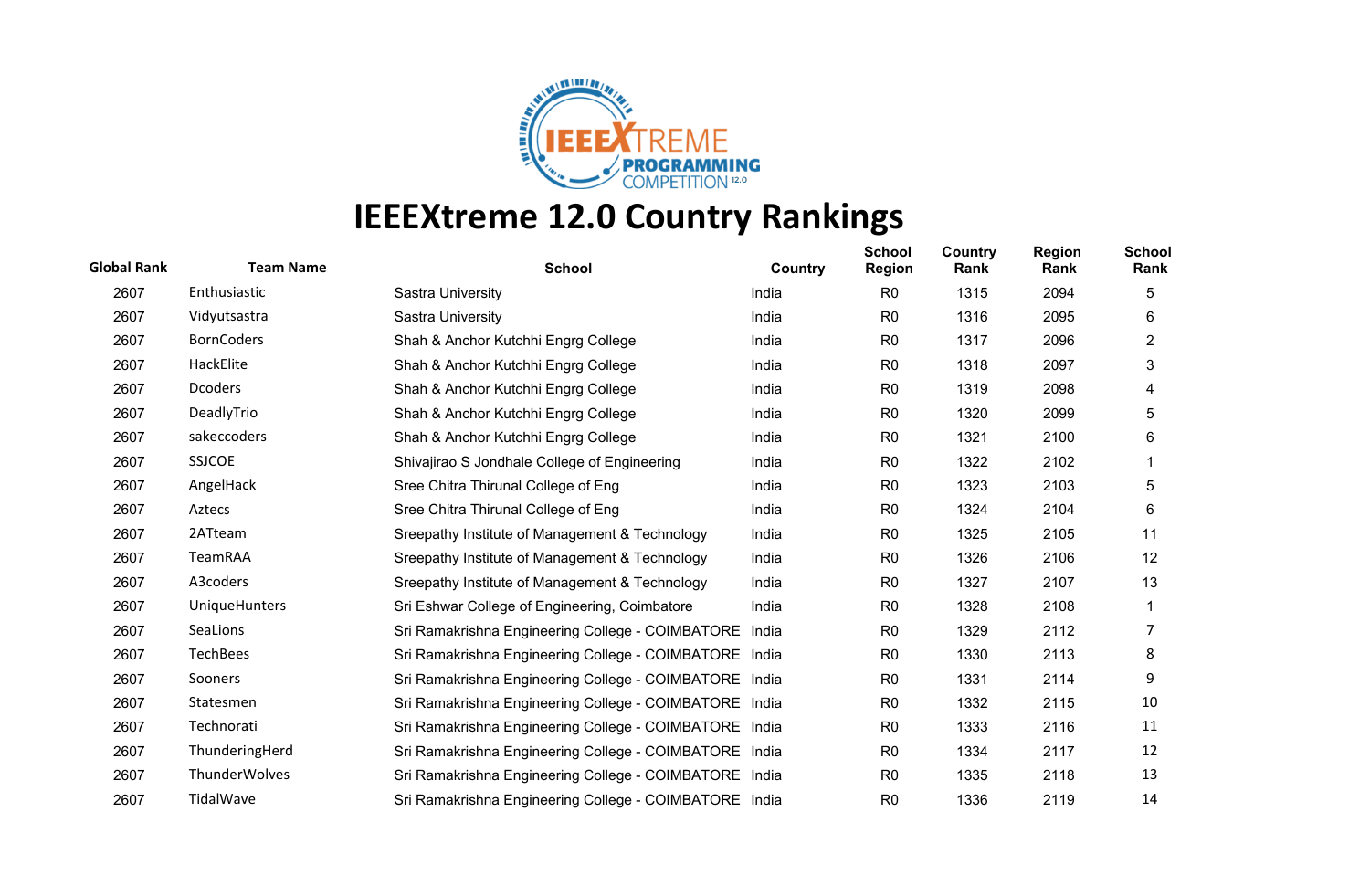

| <b>Global Rank</b> | <b>Team Name</b>       | <b>School</b>                                          | Country | <b>School</b><br><b>Region</b> | Country<br>Rank | <b>Region</b><br>Rank | <b>School</b><br>Rank |
|--------------------|------------------------|--------------------------------------------------------|---------|--------------------------------|-----------------|-----------------------|-----------------------|
| 2607               | Technotic              | Sri Ramakrishna Engineering College - COIMBATORE India |         | R <sub>0</sub>                 | 1337            | 2120                  | 15                    |
| 2607               | <b>Tigers</b>          | Sri Ramakrishna Engineering College - COIMBATORE India |         | R <sub>0</sub>                 | 1338            | 2121                  | 16                    |
| 2607               | Techfeed               | Sri Ramakrishna Engineering College - COIMBATORE India |         | R <sub>0</sub>                 | 1339            | 2122                  | 17                    |
| 2607               | Techtest               | Sri Ramakrishna Engineering College - COIMBATORE India |         | R <sub>0</sub>                 | 1340            | 2123                  | 18                    |
| 2607               | Techno                 | Sri Ramakrishna Engineering College - COIMBATORE India |         | R <sub>0</sub>                 | 1341            | 2124                  | 19                    |
| 2607               | Silverswords           | Sri Ramakrishna Engineering College - COIMBATORE India |         | R <sub>0</sub>                 | 1342            | 2125                  | 20                    |
| 2607               | Techpark               | Sri Ramakrishna Engineering College - COIMBATORE India |         | R <sub>0</sub>                 | 1343            | 2126                  | 21                    |
| 2607               | SkyForce               | Sri Ramakrishna Engineering College - COIMBATORE India |         | R0                             | 1344            | 2127                  | 22                    |
| 2607               | Technicfest            | Sri Ramakrishna Engineering College - COIMBATORE India |         | R <sub>0</sub>                 | 1345            | 2128                  | 23                    |
| 2607               | SoulTrainRiders        | Sri Ramakrishna Engineering College - COIMBATORE India |         | R <sub>0</sub>                 | 1346            | 2129                  | 24                    |
| 2607               | Techfev                | Sri Ramakrishna Engineering College - COIMBATORE India |         | R <sub>0</sub>                 | 1347            | 2130                  | 25                    |
| 2607               | Technet                | Sri Ramakrishna Engineering College - COIMBATORE India |         | R <sub>0</sub>                 | 1348            | 2131                  | 26                    |
| 2607               | Techlect               | Sri Ramakrishna Engineering College - COIMBATORE India |         | R <sub>0</sub>                 | 1349            | 2132                  | 27                    |
| 2607               | <b>CreepingSpiders</b> | Sri Ramakrishna Engineering College - COIMBATORE India |         | R <sub>0</sub>                 | 1350            | 2133                  | 28                    |
| 2607               | Shiningstars           | Sri Ramakrishna Engineering College - COIMBATORE India |         | R <sub>0</sub>                 | 1351            | 2134                  | 29                    |
| 2607               | StormyPetrels          | Sri Ramakrishna Engineering College - COIMBATORE India |         | R <sub>0</sub>                 | 1352            | 2135                  | 30                    |
| 2607               | Timberwolves           | Sri Ramakrishna Engineering College - COIMBATORE India |         | R <sub>0</sub>                 | 1353            | 2136                  | 31                    |
| 2607               | Technofest             | Sri Ramakrishna Engineering College - COIMBATORE India |         | R <sub>0</sub>                 | 1354            | 2137                  | 32                    |
| 2607               | Titanstribe            | Sri Ramakrishna Engineering College - COIMBATORE India |         | R <sub>0</sub>                 | 1355            | 2138                  | 33                    |
| 2607               | Technokit              | Sri Ramakrishna Engineering College - COIMBATORE India |         | R <sub>0</sub>                 | 1356            | 2139                  | 34                    |
| 2607               | <b>Tribes</b>          | Sri Ramakrishna Engineering College - COIMBATORE India |         | R0                             | 1357            | 2140                  | 35                    |
| 2607               | Techmos                | Sri Ramakrishna Engineering College - COIMBATORE India |         | R <sub>0</sub>                 | 1358            | 2141                  | 36                    |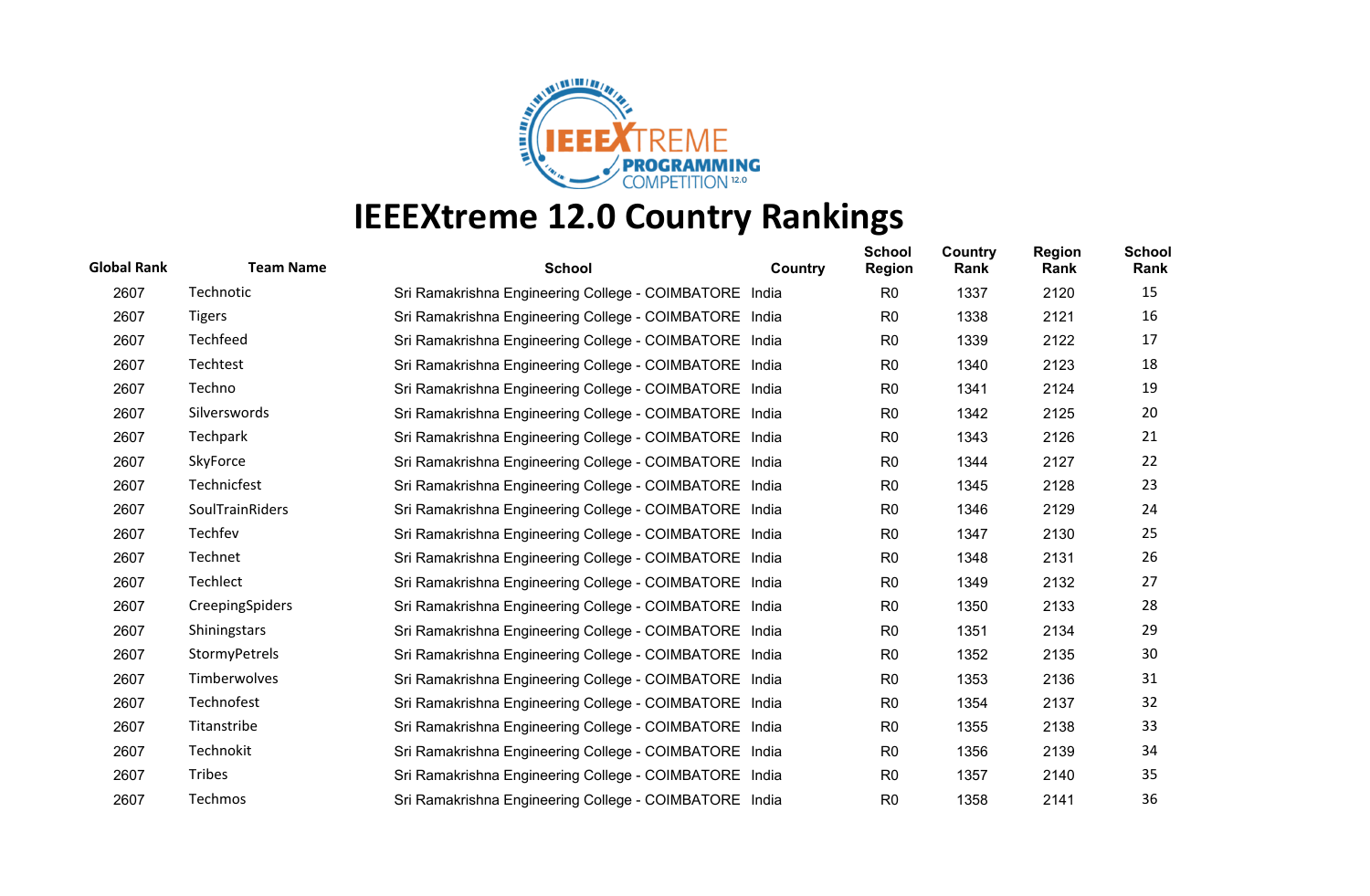

| <b>Global Rank</b> | <b>Team Name</b>   | <b>School</b>                                    | <b>Country</b> | <b>School</b><br><b>Region</b> | <b>Country</b><br>Rank | <b>Region</b><br>Rank | <b>School</b><br>Rank |
|--------------------|--------------------|--------------------------------------------------|----------------|--------------------------------|------------------------|-----------------------|-----------------------|
| 2607               | codeitall          | Sri Sai Ram Engineering College                  | India          | R <sub>0</sub>                 | 1359                   | 2142                  | 5                     |
| 2607               | SparrowKings       | Sri Sai Ram Engineering College                  | India          | R <sub>0</sub>                 | 1360                   | 2143                  | 6                     |
| 2607               | Miraclemaster      | Sri Sai Ram Engineering College                  | India          | R <sub>0</sub>                 | 1361                   | 2144                  | 7                     |
| 2607               | <b>TechGiants</b>  | Sri Sai Ram Engineering College                  | India          | R <sub>0</sub>                 | 1362                   | 2145                  | 8                     |
| 2607               | Technocrat         | Sri Sai Ram Engineering College                  | India          | R <sub>0</sub>                 | 1363                   | 2146                  | 9                     |
| 2607               | Miracle            | Sri Sai Ram Engineering College                  | India          | R <sub>0</sub>                 | 1364                   | 2147                  | 10                    |
| 2607               | newcoders          | Sri Sai Ram Engineering College                  | India          | R <sub>0</sub>                 | 1365                   | 2148                  | 11                    |
| 2607               | Enigma426          | Sri Sai Ram Engineering College                  | India          | R <sub>0</sub>                 | 1366                   | 2149                  | 12                    |
| 2607               | Erupt              | Sri Sivasubramaniya Nadar College of Engineering | India          | R <sub>0</sub>                 | 1367                   | 2150                  | 5                     |
| 2607               | Anticoders         | Sri Sivasubramaniya Nadar College of Engineering | India          | R <sub>0</sub>                 | 1368                   | 2151                  | 6                     |
| 2607               | <b>DARKKNIGHTS</b> | St Peter's Engineering College                   | India          | R <sub>0</sub>                 | 1369                   | 2152                  | $\overline{2}$        |
| 2607               | CyberSpartans      | St Xaviers Catholic Coll Of Eng                  | India          | R <sub>0</sub>                 | 1370                   | 2153                  | 15                    |
| 2607               | <b>WINGZ</b>       | St Xaviers Catholic Coll Of Eng                  | India          | R <sub>0</sub>                 | 1371                   | 2154                  | 16                    |
| 2607               | TheLogicals        | St Xaviers Catholic Coll Of Eng                  | India          | R <sub>0</sub>                 | 1372                   | 2155                  | 17                    |
| 2607               | Capecoders         | St Xaviers Catholic Coll Of Eng                  | India          | R <sub>0</sub>                 | 1373                   | 2156                  | 18                    |
| 2607               | JJM                | St Xaviers Catholic Coll Of Eng                  | India          | R <sub>0</sub>                 | 1374                   | 2157                  | 19                    |
| 2607               | sparkles           | St Xaviers Catholic Coll Of Eng                  | India          | R <sub>0</sub>                 | 1375                   | 2158                  | 20                    |
| 2607               | <b>BinIO</b>       | St. Joseph's Institute of Technology             | India          | R <sub>0</sub>                 | 1376                   | 2159                  | 5                     |
| 2607               | IEEEXTREME18027    | Swami Vivekanand College of Engineering          | India          | R <sub>0</sub>                 | 1377                   | 2161                  |                       |
| 2607               | IEEEXTREME18288    | Swami Vivekanand college of Engineering          | India          | R <sub>0</sub>                 | 1378                   | 2162                  | 2                     |
| 2607               | Codebreaker        | Thakur College of Engineering & Tech - MUMBAI    | India          | R <sub>0</sub>                 | 1379                   | 2174                  | $\overline{2}$        |
| 2607               | HackerDoggos       | Thakur College of Engineering & Tech - MUMBAI    | India          | R <sub>0</sub>                 | 1380                   | 2175                  | 3                     |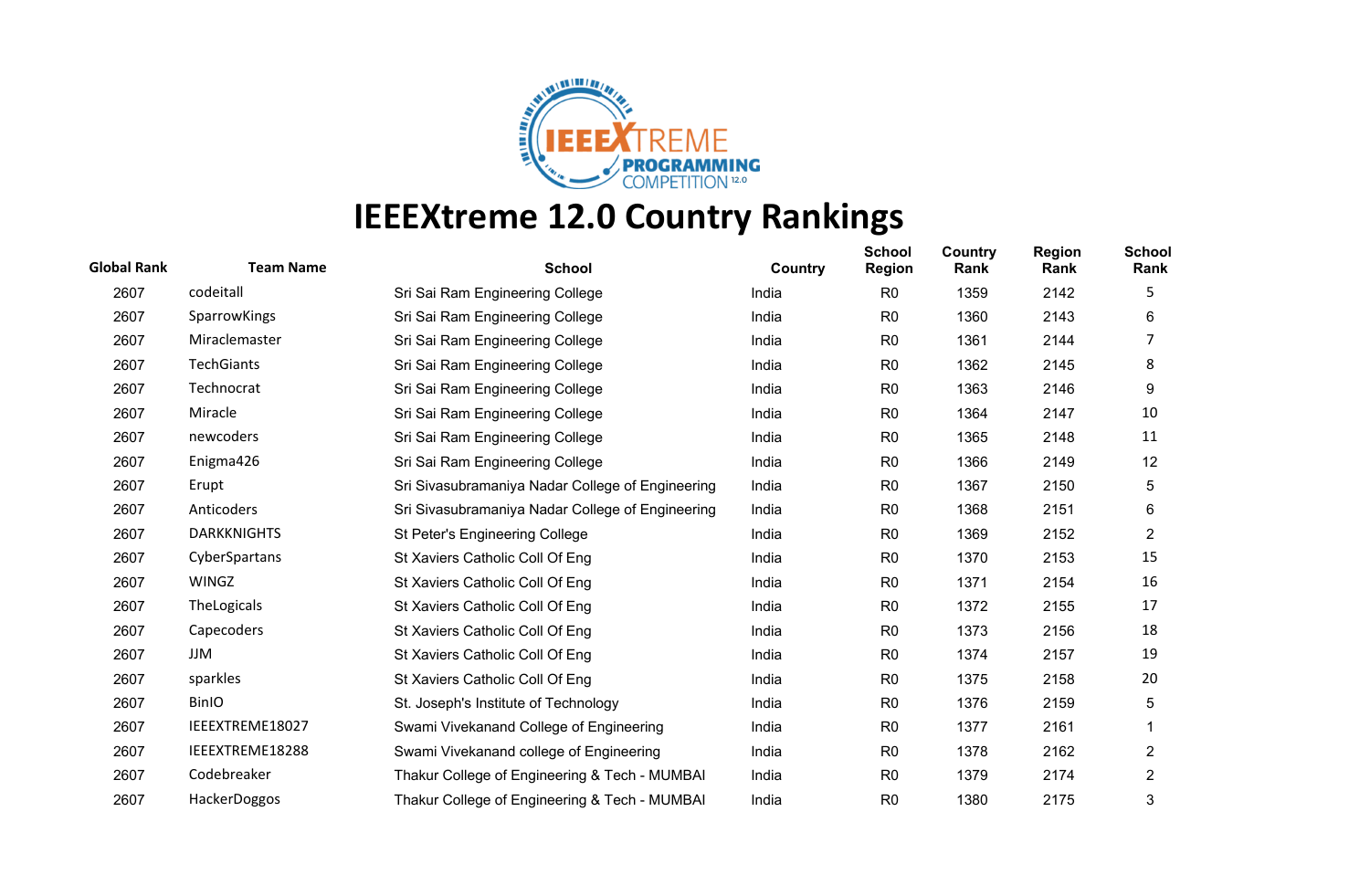

| <b>Global Rank</b> | <b>Team Name</b>   | <b>School</b>                                 | Country | <b>School</b><br><b>Region</b> | Country<br>Rank | <b>Region</b><br>Rank | <b>School</b><br>Rank |
|--------------------|--------------------|-----------------------------------------------|---------|--------------------------------|-----------------|-----------------------|-----------------------|
| 2607               | RedWolves          | Thakur College of Engineering & Tech - MUMBAI | India   | R <sub>0</sub>                 | 1381            | 2176                  | 4                     |
| 2607               | <b>TCETknights</b> | Thakur College of Engineering & Tech - MUMBAI | India   | R <sub>0</sub>                 | 1382            | 2177                  | 5                     |
| 2607               | TheCodeBreakers    | The Northcap University                       | India   | R <sub>0</sub>                 | 1383            | 2178                  | 9                     |
| 2607               | Dota               | The Northcap University                       | India   | R <sub>0</sub>                 | 1384            | 2179                  | 10                    |
| 2607               | Codigo             | The Northcap University                       | India   | R <sub>0</sub>                 | 1385            | 2180                  | 11                    |
| 2607               | CodeCracker        | Thiagarajar College of Eng-Madurai            | India   | R <sub>0</sub>                 | 1386            | 2181                  | 9                     |
| 2607               | CodeUnknown        | Thiagarajar College of Eng-Madurai            | India   | R <sub>0</sub>                 | 1387            | 2182                  | 10                    |
| 2607               | <b>Bestos</b>      | <b>TKM College of Engineering</b>             | India   | R <sub>0</sub>                 | 1388            | 2183                  | 5                     |
| 2607               | <b>IGNITERS</b>    | <b>TKM College of Engineering</b>             | India   | R <sub>0</sub>                 | 1389            | 2184                  | 6                     |
| 2607               | Convolve           | Trivandrum College Of Engrg                   | India   | R <sub>0</sub>                 | 1390            | 2185                  | 8                     |
| 2607               | Aliyans            | Trivandrum College Of Engrg                   | India   | R <sub>0</sub>                 | 1391            | 2186                  | 9                     |
| 2607               | Marvel             | Trivandrum College Of Engrg                   | India   | R <sub>0</sub>                 | 1392            | 2187                  | 10                    |
| 2607               | TeamUKF            | UKF College of Engineering and Technology     | India   | R <sub>0</sub>                 | 1393            | 2210                  | $\overline{2}$        |
| 2607               | ThugsOfUCE         | Univ College Of Eng Thodupuzha                | India   | R <sub>0</sub>                 | 1394            | 2211                  |                       |
| 2607               | Lol                | Univ Of Mumbai                                | India   | R <sub>0</sub>                 | 1395            | 2229                  |                       |
| 2607               | technothons        | Vaagdevi College Of Engineering               | India   | R <sub>0</sub>                 | 1396            | 2261                  | 13                    |
| 2607               | Coders13           | Vaagdevi College Of Engineering               | India   | R <sub>0</sub>                 | 1397            | 2262                  | 14                    |
| 2607               | Coders14           | Vaagdevi College Of Engineering               | India   | R <sub>0</sub>                 | 1398            | 2263                  | 15                    |
| 2607               | Coders15           | Vaagdevi College Of Engineering               | India   | R <sub>0</sub>                 | 1399            | 2264                  | 16                    |
| 2607               | Coders16           | Vaagdevi College Of Engineering               | India   | R <sub>0</sub>                 | 1400            | 2265                  | 17                    |
| 2607               | Achievers          | Vaagdevi College Of Engineering               | India   | R <sub>0</sub>                 | 1401            | 2266                  | 18                    |
| 2607               | Avengers           | Vaagdevi College Of Engineering               | India   | R <sub>0</sub>                 | 1402            | 2267                  | 19                    |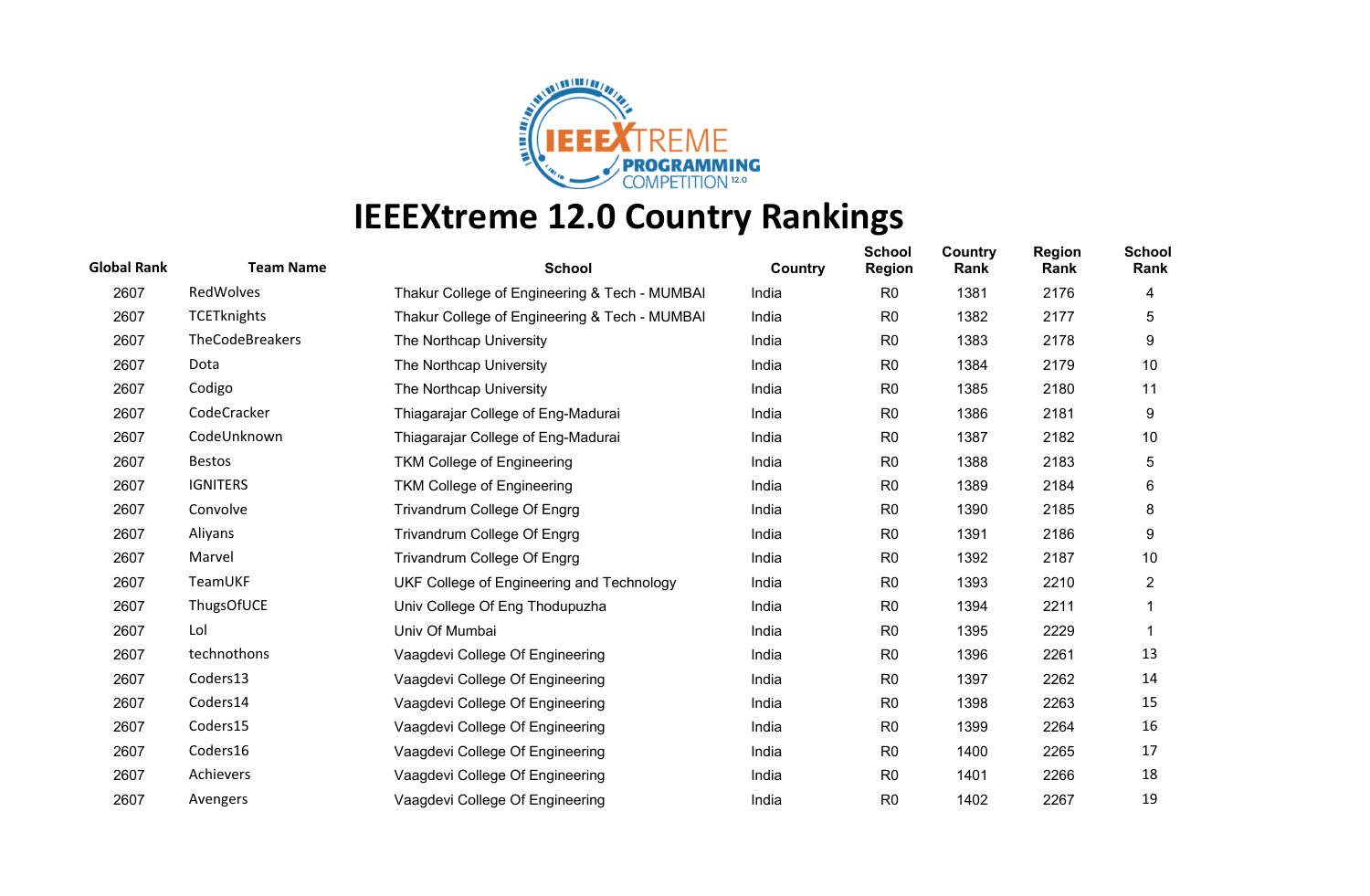

| <b>Global Rank</b> | <b>Team Name</b> | <b>School</b>                                     | Country | <b>School</b><br><b>Region</b> | Country<br>Rank | <b>Region</b><br>Rank | <b>School</b><br>Rank |
|--------------------|------------------|---------------------------------------------------|---------|--------------------------------|-----------------|-----------------------|-----------------------|
| 2607               | Coders154        | Vaagdevi College Of Engineering                   | India   | R <sub>0</sub>                 | 1403            | 2268                  | 20                    |
| 2607               | Explorers3       | Vaagdevi College Of Engineering                   | India   | R <sub>0</sub>                 | 1404            | 2269                  | 21                    |
| 2607               | Crazy2coders     | Vaagdevi College Of Engineering                   | India   | R <sub>0</sub>                 | 1405            | 2270                  | 22                    |
| 2607               | Trixcoders       | Vaagdevi College Of Engineering                   | India   | R <sub>0</sub>                 | 1406            | 2271                  | 23                    |
| 2607               | S3coders         | Vaagdevi College Of Engineering                   | India   | R0                             | 1407            | 2272                  | 24                    |
| 2607               | Uniquecoders     | Vaagdevi College Of Engineering                   | India   | R <sub>0</sub>                 | 1408            | 2273                  | 25                    |
| 2607               | <b>SHUKA</b>     | Vardhaman College of Engineering                  | India   | R <sub>0</sub>                 | 1409            | 2274                  |                       |
| 2607               | VMEGextreme      | Vardhaman College of Engineering                  | India   | R <sub>0</sub>                 | 1410            | 2275                  | $\overline{c}$        |
| 2607               | Vardhaman1       | Vardhaman College of Engrg-Shamshabad             | India   | R <sub>0</sub>                 | 1411            | 2276                  |                       |
| 2607               | RisingEngineers  | Vasavi College of Engineering - HYDERABAD         | India   | R <sub>0</sub>                 | 1412            | 2277                  | $\overline{2}$        |
| 2607               | VITTeam1         | Vellore Institute of Technology                   | India   | R <sub>0</sub>                 | 1413            | 2278                  | 3                     |
| 2607               | VITTeam2         | Vellore Institute of Technology                   | India   | R <sub>0</sub>                 | 1414            | 2279                  | 4                     |
| 2607               | Vjitengineers    | Vidya Jyothi Institute of Technology              | India   | R <sub>0</sub>                 | 1415            | 2280                  |                       |
| 2607               | Hackers123       | Vidya Vikas Institute Of Engineering & Technology | India   | R <sub>0</sub>                 | 1416            | 2281                  | 3                     |
| 2607               | Prophets         | Vidya Vikas Institute Of Engineering & Technology | India   | R <sub>0</sub>                 | 1417            | 2282                  | 4                     |
| 2607               | Bitcode123       | Vidya Vikas Institute Of Engineering & Technology | India   | R <sub>0</sub>                 | 1418            | 2283                  | 5                     |
| 2607               | Spirit           | Vidya Vikas Institute Of Engineering & Technology | India   | R <sub>0</sub>                 | 1419            | 2284                  | 6                     |
| 2607               | <b>DEENAS</b>    | Vidyalankar School of Information Technology      | India   | R <sub>0</sub>                 | 1420            | 2285                  | 4                     |
| 2607               | <b>GEEKGODS</b>  | Vignan Institute of Technology & Science          | India   | R <sub>0</sub>                 | 1421            | 2286                  | 4                     |
| 2607               | Python           | Vignan Institute of Technology & Science          | India   | R <sub>0</sub>                 | 1422            | 2287                  | 5                     |
| 2607               | WeNerds          | Vignan Institute of Technology & Science          | India   | R <sub>0</sub>                 | 1423            | 2288                  | 6                     |
| 2607               | vbitcoders4      | Vignana Bharathi Institute Of Technology          | India   | R <sub>0</sub>                 | 1424            | 2289                  | 3                     |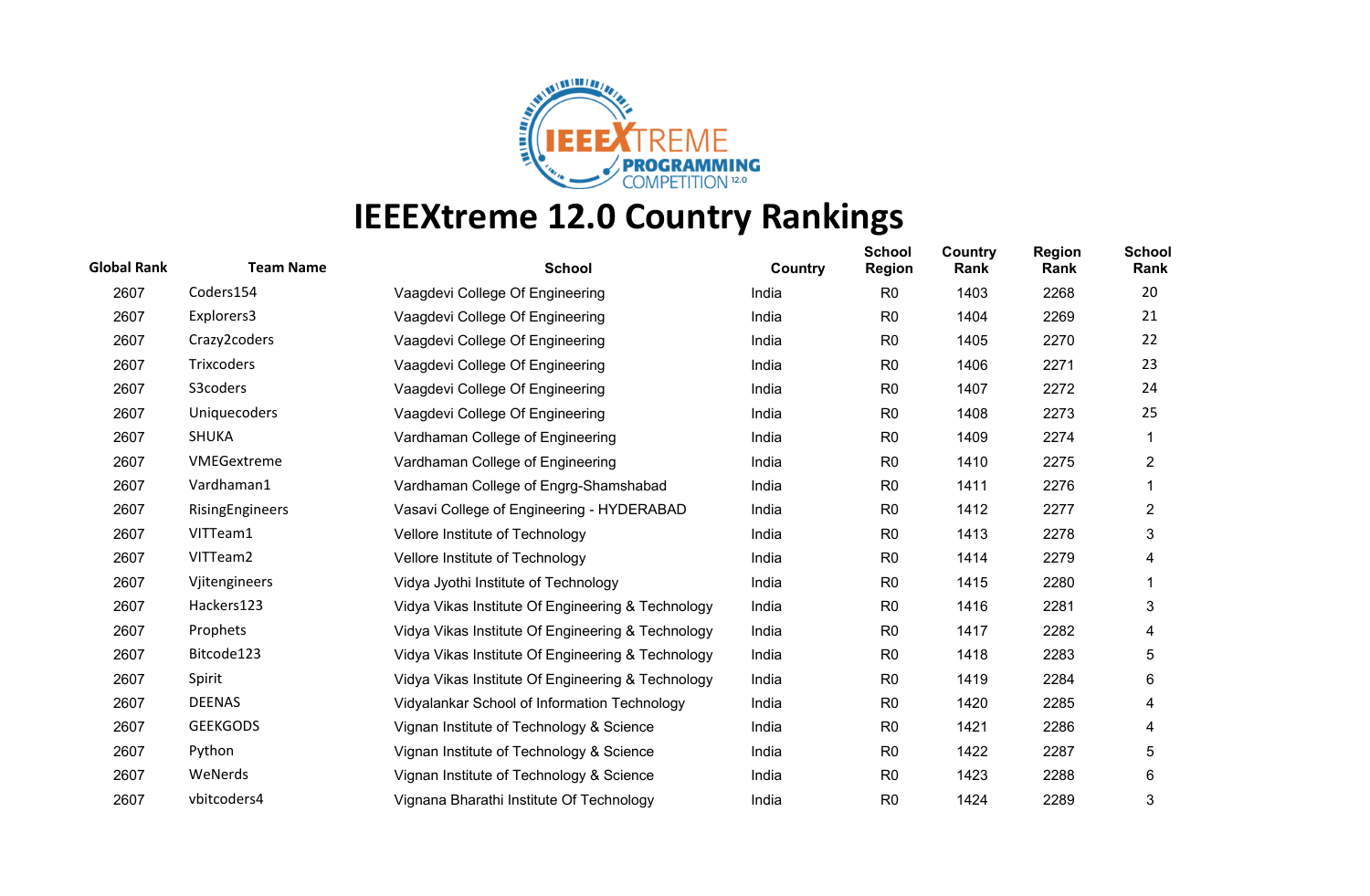

| <b>Global Rank</b> | <b>Team Name</b> | <b>School</b>                             | <b>Country</b> | <b>School</b><br><b>Region</b> | Country<br>Rank | <b>Region</b><br>Rank | <b>School</b><br>Rank |
|--------------------|------------------|-------------------------------------------|----------------|--------------------------------|-----------------|-----------------------|-----------------------|
| 2607               | vbitcoders3      | Vignana Bharathi Institute Of Technology  | India          | R <sub>0</sub>                 | 1425            | 2290                  | 4                     |
| 2607               | vbitcoders5      | Vignana Bharathi Institute Of Technology  | India          | R <sub>0</sub>                 | 1426            | 2291                  | 5                     |
| 2607               | vbitcoders6      | Vignana Bharathi Institute Of Technology  | India          | R <sub>0</sub>                 | 1427            | 2292                  | 6                     |
| 2607               | vbitcoders7      | Vignana Bharathi Institute Of Technology  | India          | R <sub>0</sub>                 | 1428            | 2293                  |                       |
| 2607               | Coders           | Vignana Bharathi Institute Of Technology  | India          | R0                             | 1429            | 2294                  | 8                     |
| 2607               | <b>VBIT</b>      | Vignana Bharathi Institute Of Technology  | India          | R <sub>0</sub>                 | 1430            | 2295                  | 9                     |
| 2607               | CodeBreakers     | Vignana Bharathi Institute Of Technology  | India          | R <sub>0</sub>                 | 1431            | 2296                  | 10                    |
| 2607               | Prasanna         | Vignana Bharathi Institute Of Technology  | India          | R <sub>0</sub>                 | 1432            | 2297                  | 11                    |
| 2607               | codeWarriors     | Vignana Bharathi Institute Of Technology  | India          | R <sub>0</sub>                 | 1433            | 2298                  | 12                    |
| 2607               | coders1          | Vignana Bharathi Institute Of Technology  | India          | R <sub>0</sub>                 | 1434            | 2299                  | 13                    |
| 2607               | vbitcoders2      | Vignana Bharathi Institute Of Technology  | India          | R <sub>0</sub>                 | 1435            | 2300                  | 14                    |
| 2607               | <b>VJEC</b>      | Vimal Jyothi Engineering College - KANNUR | India          | R <sub>0</sub>                 | 1436            | 2301                  |                       |
| 2607               | Dynamic          | Vishwakarma Inst Of Tech                  | India          | R <sub>0</sub>                 | 1437            | 2302                  | 11                    |
| 2607               | Codexo           | Vishwakarma Inst Of Tech                  | India          | R <sub>0</sub>                 | 1438            | 2303                  | 12                    |
| 2607               | Trio             | Visvesvaraya Univ College Of Engrg        | India          | R <sub>0</sub>                 | 1439            | 2304                  |                       |
| 2607               | <b>OZNOG</b>     | Visvesvaraya Univ College Of Engrg        | India          | R <sub>0</sub>                 | 1440            | 2305                  | 8                     |
| 2607               | Falconsne        | Viswajyothi College Of Eng & Tech         | India          | R <sub>0</sub>                 | 1441            | 2306                  | 6                     |
| 2607               | codonovus        | <b>VIT University</b>                     | India          | R <sub>0</sub>                 | 1442            | 2307                  | $\overline{2}$        |
| 2607               | NullPoint        | <b>VIT University</b>                     | India          | R <sub>0</sub>                 | 1443            | 2308                  | 3                     |
| 2607               | Valerians        | VNR Vignana Jyothi Inst Of Eng & Tech     | India          | R <sub>0</sub>                 | 1444            | 2309                  |                       |
| 2607               | <b>INFERNO</b>   | VNR Vignana Jyothi Inst Of Eng & Tech     | India          | R <sub>0</sub>                 | 1445            | 2310                  | $\overline{2}$        |
| 2607               | Monakiran        | Yeshwantrao Chavan College Of Engrg       | India          | R <sub>0</sub>                 | 1446            | 2315                  | 9                     |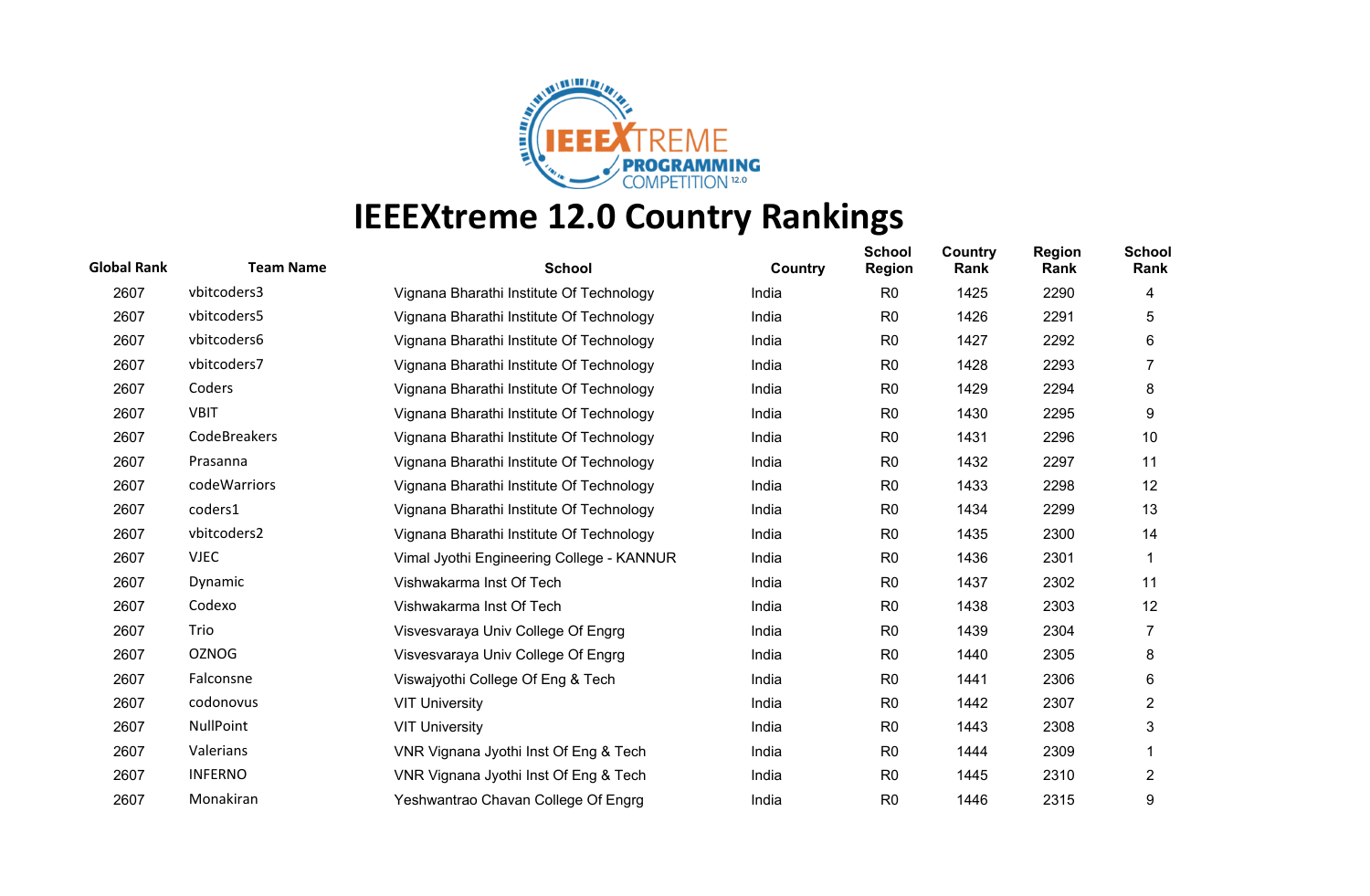

| <b>Global Rank</b> | <b>Team Name</b>       | <b>School</b>                              | Country   | <b>School</b><br><b>Region</b> | Country<br>Rank         | <b>Region</b><br>Rank | <b>School</b><br>Rank |
|--------------------|------------------------|--------------------------------------------|-----------|--------------------------------|-------------------------|-----------------------|-----------------------|
| 2607               | Captivators            | Yeshwantrao Chavan College Of Engrg        | India     | R <sub>0</sub>                 | 1447                    | 2316                  | 10                    |
| 12                 | TukangSulap            | Institut Teknologi Bandung                 | Indonesia | R <sub>0</sub>                 | -1                      | 3                     | 1                     |
| 18                 | HMIFTriple             | Institut Teknologi Bandung                 | Indonesia | R <sub>0</sub>                 | $\overline{c}$          | 5                     | 2                     |
| 62                 | ArurangeCodeParty      | Institut Teknologi Bandung                 | Indonesia | R <sub>0</sub>                 | 3                       | 21                    | 3                     |
| 250                | MumpungHariMinggu      | Institut Teknologi Bandung                 | Indonesia | R <sub>0</sub>                 | 4                       | 90                    | 4                     |
| 1148               | ItenasRinjani          | Institut Teknologi Nasional-Itenas Bandung | Indonesia | R <sub>0</sub>                 | 5                       | 439                   | 1                     |
| 1591               | BuronanMertua          | <b>Telkom University</b>                   | Indonesia | R <sub>0</sub>                 | 6                       | 663                   | 1                     |
| 1864               | ItenasTheGreatestOne   | Institut Teknologi Nasional-Itenas Bandung | Indonesia | R <sub>0</sub>                 | 7                       | 843                   | 2                     |
| 2118               | antipanitia            | <b>Telkom University</b>                   | Indonesia | R <sub>0</sub>                 | 8                       | 980                   | 2                     |
| 2245               | ARMin                  | <b>Telkom University</b>                   | Indonesia | R <sub>0</sub>                 | 9                       | 1050                  | 3                     |
| 2263               | XtremeNet              | Udayana Univ                               | Indonesia | R <sub>0</sub>                 | 10                      | 1063                  | 1                     |
| 2264               | TelkomTeam             | Udayana Univ                               | Indonesia | R <sub>0</sub>                 | 11                      | 1064                  | 2                     |
| 2553               | ItenasProAndCool       | Institut Teknologi Nasional-Itenas Bandung | Indonesia | R <sub>0</sub>                 | 12                      | 1245                  | 3                     |
| 2555               | <b>ItenasPastiBisa</b> | Institut Teknologi Nasional-Itenas Bandung | Indonesia | R <sub>0</sub>                 | 13                      | 1247                  | 4                     |
| 2605               | ItenasNagaGeni         | Institut Teknologi Nasional-Itenas Bandung | Indonesia | R <sub>0</sub>                 | 14                      | 1349                  | 5                     |
| 2605               | AnakRantauMenderita    | <b>Telkom University</b>                   | Indonesia | R <sub>0</sub>                 | 15                      | 1379                  | 4                     |
| 2607               | Combi                  | Indonesia Univ Of                          | Indonesia | R <sub>0</sub>                 | 16                      | 1800                  |                       |
| 27                 | Squanchers             | K N Toosi Univ Of Tech                     | Iran      | R <sub>8</sub>                 | 1                       | 10                    | 1                     |
| 65                 | PointBlank             | University of Tehran                       | Iran      | R <sub>8</sub>                 | $\overline{\mathbf{c}}$ | 19                    | 1                     |
| 86                 | SPTBKM                 | University of Tehran                       | Iran      | R <sub>8</sub>                 | 3                       | 27                    | 2                     |
| 101                | <b>BBM</b>             | <b>Yazd Univ</b>                           | Iran      | R <sub>8</sub>                 | 4                       | 34                    | 1                     |
| 181                | <b>ATM</b>             | K N Toosi Univ Of Tech                     | Iran      | R <sub>8</sub>                 | 5                       | 73                    | $\overline{2}$        |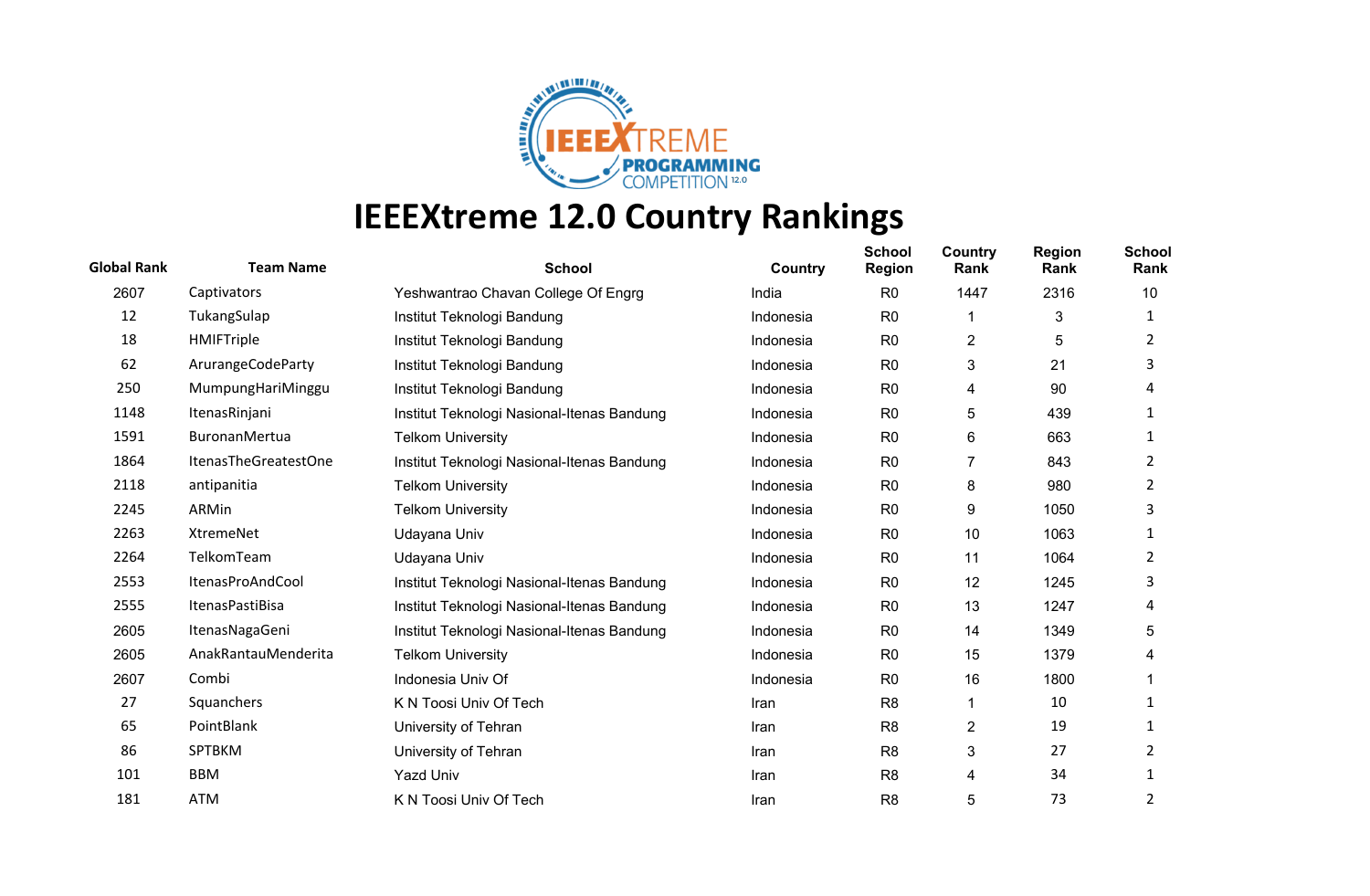

| <b>Global Rank</b> | <b>Team Name</b>    | <b>School</b>                           | <b>Country</b> | <b>School</b><br><b>Region</b> | Country<br>Rank | <b>Region</b><br>Rank | <b>School</b><br>Rank |
|--------------------|---------------------|-----------------------------------------|----------------|--------------------------------|-----------------|-----------------------|-----------------------|
| 457                | Unit                | <b>Yazd Univ</b>                        | Iran           | R <sub>8</sub>                 | 6               | 182                   | 2                     |
| 640                | Mischosen           | <b>Yazd Univ</b>                        | Iran           | R <sub>8</sub>                 |                 | 256                   | 3                     |
| 733                | SAVOJI              | University of Tehran                    | Iran           | R <sub>8</sub>                 | 8               | 286                   | 3                     |
| 931                | First               | Islamic Azad Univ Of Tehran-Central     | Iran           | R <sub>8</sub>                 | 9               | 347                   |                       |
| 1122               | <b>UNKNOWNTEAM</b>  | Islamic Azad Univ Of Tehran-Central     | Iran           | R <sub>8</sub>                 | 10              | 401                   | 2                     |
| 1224               | SunOfBeaches        | University of Tehran                    | Iran           | R <sub>8</sub>                 | 11              | 439                   | 4                     |
| 1297               | Rootkit             | University of Kurdistan                 | Iran           | R <sub>8</sub>                 | 12              | 466                   | 1                     |
| 1395               | <b>MJF</b>          | Shahrood University of Technology       | Iran           | R <sub>8</sub>                 | 13              | 488                   | 1                     |
| 1459               | <b>FHN</b>          | Shahrood University of Technology       | Iran           | R <sub>8</sub>                 | 14              | 511                   | 2                     |
| 1653               | optimum             | Islamic Azad Univ Of Tehran-Central     | Iran           | R <sub>8</sub>                 | 15              | 557                   | 3                     |
| 2489               | HaftSin             | <b>Shahed Univ</b>                      | Iran           | R <sub>8</sub>                 | 16              | 812                   | 1                     |
| 2607               | Chiiiooo            | University of Tehran                    | Iran           | R <sub>8</sub>                 | 17              | 1072                  | 5                     |
| 2607               | UTcoder             | University of Tehran                    | Iran           | R <sub>8</sub>                 | 18              | 1073                  | 6                     |
| 2607               | Frontallobe         | University of Tehran                    | Iran           | R <sub>8</sub>                 | 19              | 1074                  |                       |
| 96                 | noSpecialCharacters | National University of Ireland Maynooth | Ireland        | R <sub>8</sub>                 | 1               | 30                    | 1                     |
| 136                | JudgeDredd          | National University of Ireland Maynooth | Ireland        | R <sub>8</sub>                 | 2               | 54                    | 2                     |
| 270                | RobSquared          | National University of Ireland Maynooth | Ireland        | R <sub>8</sub>                 | 3               | 108                   | 3                     |
| 323                | KalmanCoffeeFilter  | National University of Ireland Maynooth | Ireland        | R <sub>8</sub>                 | 4               | 128                   | 4                     |
| 636                | IdiotSandwich       | National University of Ireland Maynooth | Ireland        | R <sub>8</sub>                 | 5               | 255                   | 5                     |
| 664                | MysteriousNetGang   | National University of Ireland Maynooth | Ireland        | R <sub>8</sub>                 | 6               | 264                   | 6                     |
| 842                | CupOfJava           | National University of Ireland Maynooth | Ireland        | R <sub>8</sub>                 | 7               | 315                   |                       |
| 855                | 101010              | National University of Ireland Maynooth | Ireland        | R <sub>8</sub>                 | 8               | 325                   | 8                     |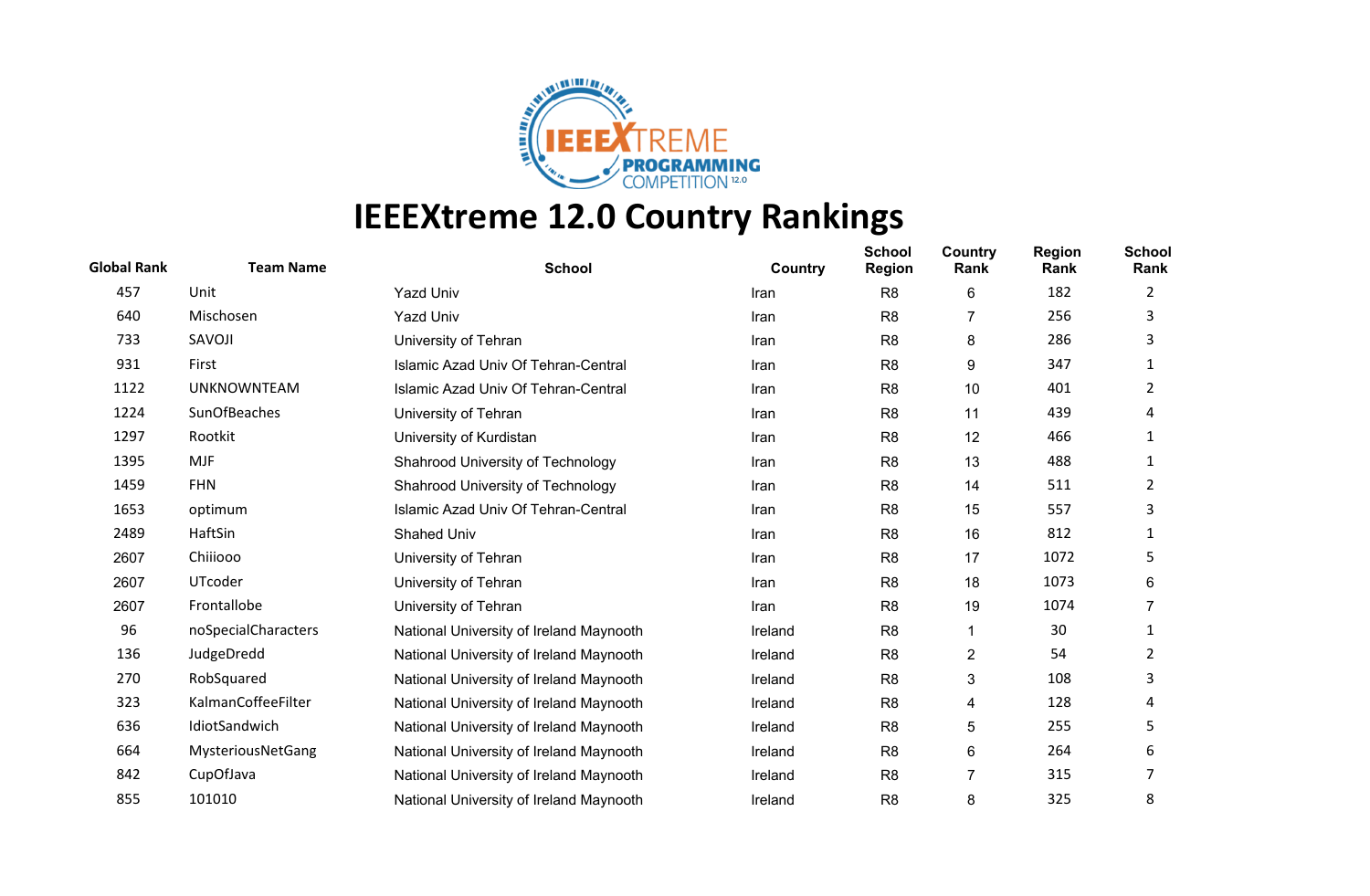

| <b>Global Rank</b> | <b>Team Name</b>    | <b>School</b>                           | Country       | <b>School</b><br><b>Region</b> | Country<br>Rank | <b>Region</b><br>Rank | <b>School</b><br>Rank |
|--------------------|---------------------|-----------------------------------------|---------------|--------------------------------|-----------------|-----------------------|-----------------------|
| 1774               | Neighbours          | National University of Ireland Maynooth | Ireland       | R <sub>8</sub>                 | 9               | 583                   | 9                     |
| 100                | KeyBoardCrusher     | Holon Institute of Technology           | Israel        | R <sub>8</sub>                 |                 | 33                    |                       |
| 156                | Alatz               | <b>Bar-Ilan University</b>              | <b>Israel</b> | R <sub>8</sub>                 | 2               | 61                    |                       |
| 227                | XNX3XTREME          | Ben Gurion University of the Negev      | Israel        | R <sub>8</sub>                 | 3               | 94                    |                       |
| 361                | TeamPack3tA         | Ben Gurion University of the Negev      | <b>Israel</b> | R <sub>8</sub>                 | 4               | 140                   | 2                     |
| 421                | TheHood             | Ben Gurion University of the Negev      | Israel        | R <sub>8</sub>                 | 5               | 169                   | 3                     |
| 449                | <b>HIT</b>          | Holon Institute of Technology           | <b>Israel</b> | R <sub>8</sub>                 | 6               | 179                   | 2                     |
| 458                | 3                   | Ben Gurion University of the Negev      | <b>Israel</b> | R <sub>8</sub>                 | 7               | 183                   | 4                     |
| 616                | Team431             | Ben Gurion University of the Negev      | <b>Israel</b> | R <sub>8</sub>                 | 8               | 247                   | 5                     |
| 973                | TheWinners          | Ben Gurion University of the Negev      | <b>Israel</b> | R <sub>8</sub>                 | 9               | 358                   | 6                     |
| 1166               | lizards             | Ben Gurion University of the Negev      | <b>Israel</b> | R <sub>8</sub>                 | 10              | 414                   |                       |
| 2607               | ccp                 | <b>Bar-Ilan University</b>              | <b>Israel</b> | R <sub>8</sub>                 | 11              | 887                   | 2                     |
| 2607               | Oxdeadbeef          | <b>Bar-Ilan University</b>              | Israel        | R <sub>8</sub>                 | 12              | 888                   | 3                     |
| 2607               | Matzov              | <b>Bar-Ilan University</b>              | <b>Israel</b> | R <sub>8</sub>                 | 13              | 889                   | 4                     |
| 2607               | Backup              | <b>Bar-Ilan University</b>              | <b>Israel</b> | R <sub>8</sub>                 | 14              | 890                   | 5.                    |
| 98                 | bomberucci          | Politecnico Di Milano                   | Italy         | R <sub>8</sub>                 | 1               | 31                    | 1                     |
| 119                | I42ProcioniQuantici | University of Brescia                   | Italy         | R <sub>8</sub>                 | $\overline{c}$  | 42                    | 1                     |
| 163                | ZERIEUNI            | Univ Of Pavia                           | Italy         | R <sub>8</sub>                 | 3               | 64                    | 1                     |
| 228                | FluffyTailBuckTeeth | University of Brescia                   | Italy         | R <sub>8</sub>                 | 4               | 95                    | 2                     |
| 231                | Pyrates             | University of Brescia                   | Italy         | R <sub>8</sub>                 | 5               | 96                    | 3                     |
| 278                | JustEAT             | University of Brescia                   | Italy         | R <sub>8</sub>                 | 6               | 111                   | 4                     |
| 332                | FromAToZ            | Politecnico di Milano                   | Italy         | R <sub>8</sub>                 | $\overline{7}$  | 134                   | 2                     |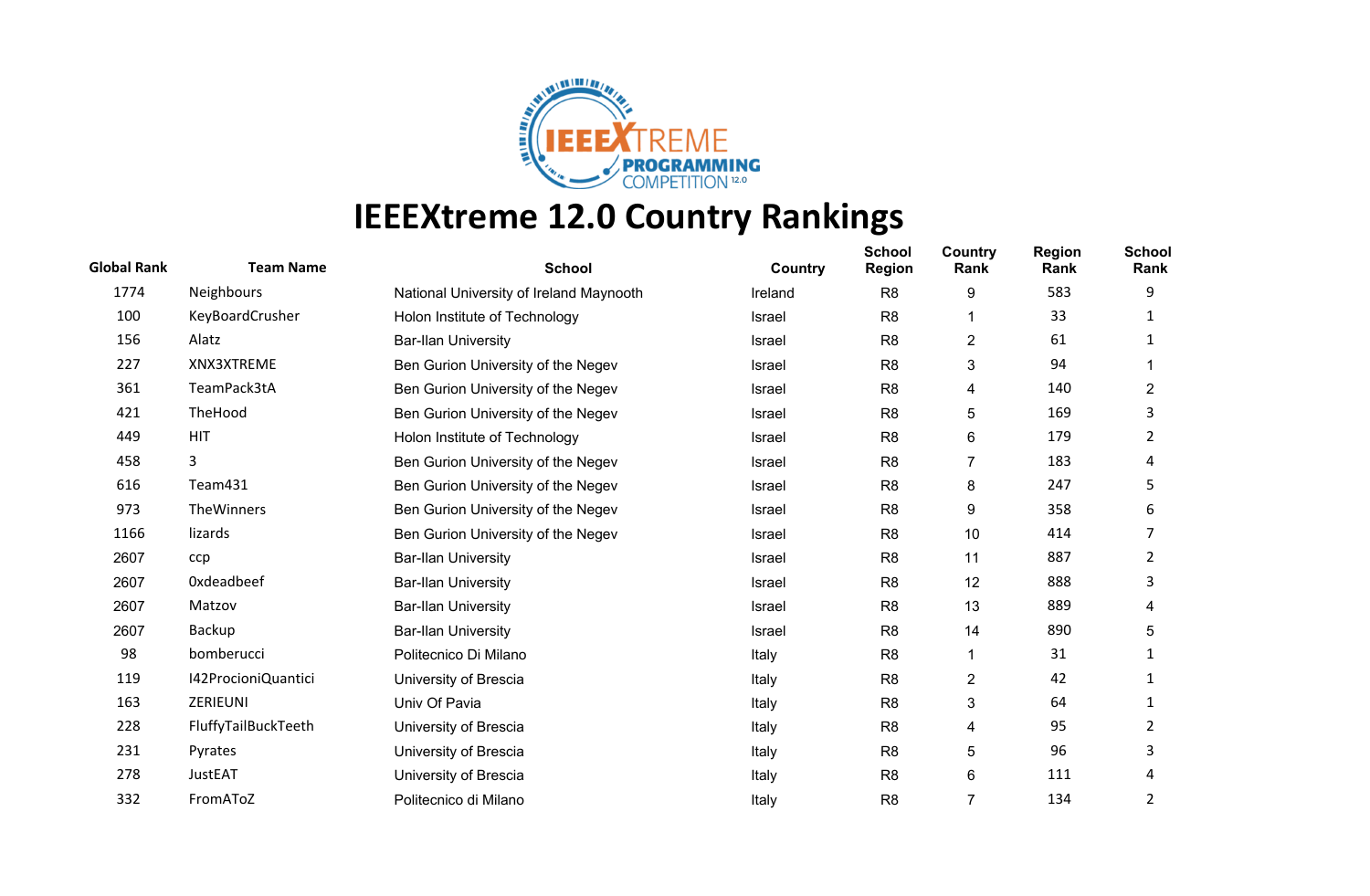

| <b>Global Rank</b> | <b>Team Name</b>   | <b>School</b>                                | Country | <b>School</b><br><b>Region</b> | Country<br>Rank | <b>Region</b><br>Rank | <b>School</b><br>Rank |
|--------------------|--------------------|----------------------------------------------|---------|--------------------------------|-----------------|-----------------------|-----------------------|
| 474                | TheTourist         | Univ Of Pavia                                | Italy   | R <sub>8</sub>                 | 8               | 191                   | 2                     |
| 489                | EX7R4B17           | University of Brescia                        | Italy   | R <sub>8</sub>                 | 9               | 197                   | 5                     |
| 510                | ThreadPool         | Univ Of Pavia                                | Italy   | R <sub>8</sub>                 | 10              | 209                   | 3                     |
| 575                | Kamarhoe           | University of Brescia                        | Italy   | R <sub>8</sub>                 | 11              | 234                   | 6                     |
| 610                | SpaceJam           | Univ Of Pavia                                | Italy   | R <sub>8</sub>                 | 12              | 243                   | 4                     |
| 731                | c0mm3nt1           | Politecnico Di Milano                        | Italy   | R <sub>8</sub>                 | 13              | 285                   | 3                     |
| 884                | DefinitelyNotATeam | Politecnico Di Milano                        | Italy   | R <sub>8</sub>                 | 14              | 334                   | 4                     |
| 1021               | UniNa3             | Universita Degli Studi Di Napoli Federico li | Italy   | R <sub>8</sub>                 | 15              | 377                   | 1                     |
| 1112               | SferaEbboston      | Politecnico Di Milano                        | Italy   | R <sub>8</sub>                 | 16              | 398                   | 5                     |
| 1266               | BarbaEBuffer       | Univ Of Pavia                                | Italy   | R <sub>8</sub>                 | 17              | 454                   | 5                     |
| 1267               | Mindbrakers        | Univ Of Pavia                                | Italy   | R <sub>8</sub>                 | 18              | 455                   | 6                     |
| 1370               | FakeTeam           | Univ Of Pavia                                | Italy   | R <sub>8</sub>                 | 19              | 480                   |                       |
| 1397               | InstallationWizard | Degli Studi Dipavia Univ                     | Italy   | R <sub>8</sub>                 | 20              | 489                   | 1                     |
| 1812               | UniNa1             | Universita Degli Studi Di Napoli Federico li | Italy   | R <sub>8</sub>                 | 21              | 596                   | 2                     |
| 1942               | theOptimists       | Politecnico Di Milano                        | Italy   | R <sub>8</sub>                 | 22              | 635                   | 6                     |
| 2047               | UniNa2             | Universita Degli Studi Di Napoli Federico li | Italy   | R <sub>8</sub>                 | 23              | 673                   | 3                     |
| 943                | CodeSharks         | Univ Of Technology, Jamaica                  | Jamaica | R <sub>3</sub>                 |                 | 31                    |                       |
| 991                | KryptoPy           | Univ Of Technology, Jamaica                  | Jamaica | R <sub>3</sub>                 | 2               | 33                    | 2                     |
| 1299               | PinePizzaz         | Univ Of Technology, Jamaica                  | Jamaica | R <sub>3</sub>                 | 3               | 41                    | 3                     |
| 1356               | MoreBitsPlz        | Univ Of Technology, Jamaica                  | Jamaica | R <sub>3</sub>                 | 4               | 42                    | 4                     |
| 1669               | JQSquared          | Univ Of Technology, Jamaica                  | Jamaica | R <sub>3</sub>                 | 5               | 47                    | 5                     |
| 1874               | nKoded             | Univ Of Technology, Jamaica                  | Jamaica | R <sub>3</sub>                 | 6               | 53                    | 6                     |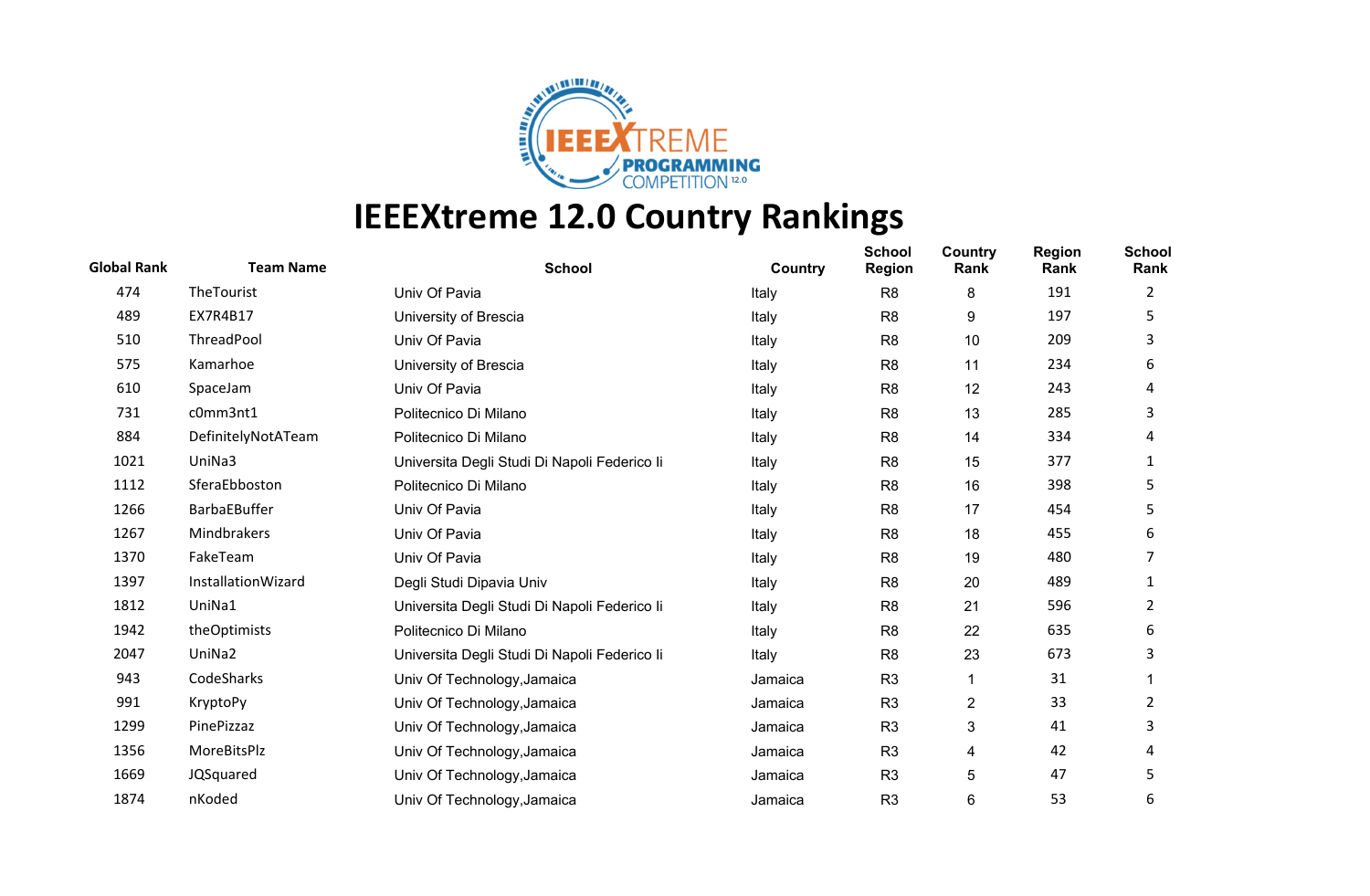

| <b>Global Rank</b> | <b>Team Name</b>     | <b>School</b>                             | <b>Country</b> | <b>School</b><br><b>Region</b> | Country<br>Rank | <b>Region</b><br>Rank | <b>School</b><br>Rank |
|--------------------|----------------------|-------------------------------------------|----------------|--------------------------------|-----------------|-----------------------|-----------------------|
| 2039               | <b>SUBZERO</b>       | Univ Of Technology, Jamaica               | Jamaica        | R <sub>3</sub>                 | 7               | 55                    |                       |
| 2607               | ZigmaRift            | Univ Of Technology, Jamaica               | Jamaica        | R <sub>3</sub>                 | 8               | 72                    | 8                     |
| 4                  | AuroraPSUT           | Princess Sumaya University for Technology | Jordan         | R <sub>8</sub>                 | 1               | 2                     |                       |
| 14                 | TeamSkyy             | Jordan University of Science & Technology | Jordan         | R <sub>8</sub>                 | 2               | 5                     | 1                     |
| 37                 | WhateverItTakes      | Jordan University of Science & Technology | Jordan         | R <sub>8</sub>                 | 3               | 11                    | 2                     |
| 55                 | WallahBidha          | University of Jordan                      | Jordan         | R <sub>8</sub>                 | 4               | 15                    | 1                     |
| 64                 | <b>SilverBullets</b> | <b>Applied Science University</b>         | Jordan         | R <sub>8</sub>                 | 5               | 18                    | 1                     |
| 82                 | WeWereOnABreakPSUT   | Princess Sumaya University for Technology | Jordan         | R <sub>8</sub>                 | 6               | 24                    | 2                     |
| 85                 | Nakama               | Jordan University of Science & Technology | Jordan         | R <sub>8</sub>                 | 7               | 26                    | 3                     |
| 89                 | unundefined          | University of Jordan                      | Jordan         | R <sub>8</sub>                 | 8               | 28                    | 2                     |
| 113                | WeHaveNoldea         | Jordan University of Science & Technology | Jordan         | R <sub>8</sub>                 | 9               | 38                    | 4                     |
| 115                | GPower               | Jordan University of Science & Technology | Jordan         | R <sub>8</sub>                 | 10              | 40                    | 5                     |
| 154                | TeslaPSUT            | Princess Sumaya University for Technology | Jordan         | R <sub>8</sub>                 | 11              | 59                    | 3                     |
| 193                | HalfTeam             | University of Jordan                      | Jordan         | R <sub>8</sub>                 | 12              | 78                    | 3                     |
| 208                | K1ngsOFpochinki      | Al-Balga Applied University - Center      | Jordan         | R <sub>8</sub>                 | 13              | 86                    |                       |
| 242                | Paradox              | University of Jordan                      | Jordan         | R <sub>8</sub>                 | 14              | 100                   | 4                     |
| 300                | <b>TheCutters</b>    | Al-Balqa Applied University - Center      | Jordan         | R <sub>8</sub>                 | 15              | 118                   | 2                     |
| 330                | MoonLight            | University of Jordan                      | Jordan         | R <sub>8</sub>                 | 16              | 133                   | 5                     |
| 365                | DaVinci              | Al-Balga Applied University - Center      | Jordan         | R <sub>8</sub>                 | 17              | 143                   | 3                     |
| 412                | forHonor             | <b>Hashemite University</b>               | Jordan         | R <sub>8</sub>                 | 18              | 165                   |                       |
| 465                | CodeRobbers          | University of Jordan                      | Jordan         | R <sub>8</sub>                 | 19              | 187                   | 6                     |
| 491                | PSUTFeeders          | Princess Sumaya University for Technology | Jordan         | R <sub>8</sub>                 | 20              | 198                   | 4                     |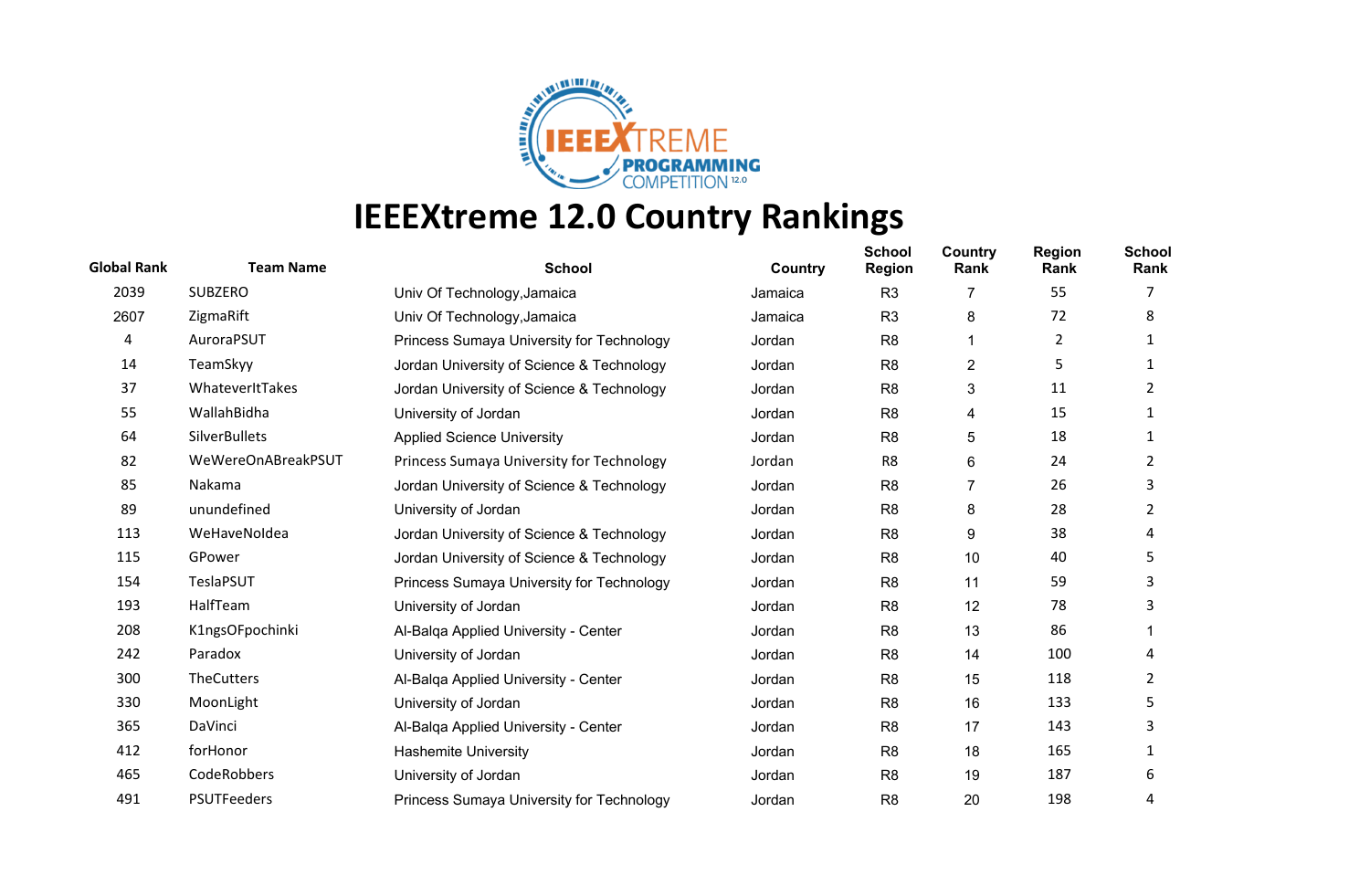

| <b>Global Rank</b> | <b>Team Name</b>     | <b>School</b>                             | Country | <b>School</b><br><b>Region</b> | Country<br>Rank | <b>Region</b><br>Rank | <b>School</b><br>Rank |
|--------------------|----------------------|-------------------------------------------|---------|--------------------------------|-----------------|-----------------------|-----------------------|
| 521                | PSUTNoobs            | Princess Sumaya University for Technology | Jordan  | R <sub>8</sub>                 | 21              | 214                   | 5                     |
| 555                | DumbbellsnDonutsPSUT | Princess Sumaya University for Technology | Jordan  | R <sub>8</sub>                 | 22              | 226                   | 6                     |
| 615                | Patrick              | University of Jordan                      | Jordan  | R <sub>8</sub>                 | 23              | 246                   |                       |
| 653                | DivideandRunPSUT     | Princess Sumaya University for Technology | Jordan  | R <sub>8</sub>                 | 24              | 259                   | 7                     |
| 660                | PSUTShouldBE         | Princess Sumaya University for Technology | Jordan  | R <sub>8</sub>                 | 25              | 262                   | 8                     |
| 677                | Rage                 | <b>Hashemite University</b>               | Jordan  | R <sub>8</sub>                 | 26              | 268                   | 2                     |
| 684                | <b>MEAT</b>          | Princess Sumaya University for Technology | Jordan  | R <sub>8</sub>                 | 27              | 272                   | 9                     |
| 697                | includePSUT          | Princess Sumaya University for Technology | Jordan  | R <sub>8</sub>                 | 28              | 275                   | 10                    |
| 719                | TheFinalSolution     | University of Petra                       | Jordan  | R <sub>8</sub>                 | 29              | 282                   | 1                     |
| 726                | WeHitThose           | Yarmouk Univ                              | Jordan  | R <sub>8</sub>                 | 30              | 284                   |                       |
| 813                | GrayWarden           | Yarmouk Univ                              | Jordan  | R <sub>8</sub>                 | 31              | 306                   | 2                     |
| 818                | TriStateBuffer       | University of Jordan                      | Jordan  | R <sub>8</sub>                 | 32              | 307                   | 8                     |
| 852                | ARSxtreme            | Al-Balga Applied University - Center      | Jordan  | R <sub>8</sub>                 | 33              | 322                   | 4                     |
| 940                | CodeShiftKeying      | University of Jordan                      | Jordan  | R <sub>8</sub>                 | 34              | 350                   | 9                     |
| 941                | <b>HUNTER</b>        | University of Jordan                      | Jordan  | R <sub>8</sub>                 | 35              | 351                   | 10                    |
| 952                | NotgonnamakeitPSUT   | Princess Sumaya University for Technology | Jordan  | R <sub>8</sub>                 | 36              | 354                   | 11                    |
| 1282               | LegionPSUT           | Princess Sumaya University for Technology | Jordan  | R <sub>8</sub>                 | 37              | 460                   | 12                    |
| 1457               | LosMuchachos         | Jordan University of Science & Technology | Jordan  | R <sub>8</sub>                 | 38              | 509                   | 6                     |
| 1499               | CyperNoobsPSUT       | Princess Sumaya University for Technology | Jordan  | R <sub>8</sub>                 | 39              | 523                   | 13                    |
| 1764               | <b>RTRT</b>          | <b>Tafila Technical University</b>        | Jordan  | R <sub>8</sub>                 | 40              | 582                   | 1                     |
| 1837               | Visual               | University of Petra                       | Jordan  | R <sub>8</sub>                 | 41              | 603                   | 2                     |
| 1848               | ValidPoint           | Yarmouk Univ                              | Jordan  | R <sub>8</sub>                 | 42              | 607                   | 3                     |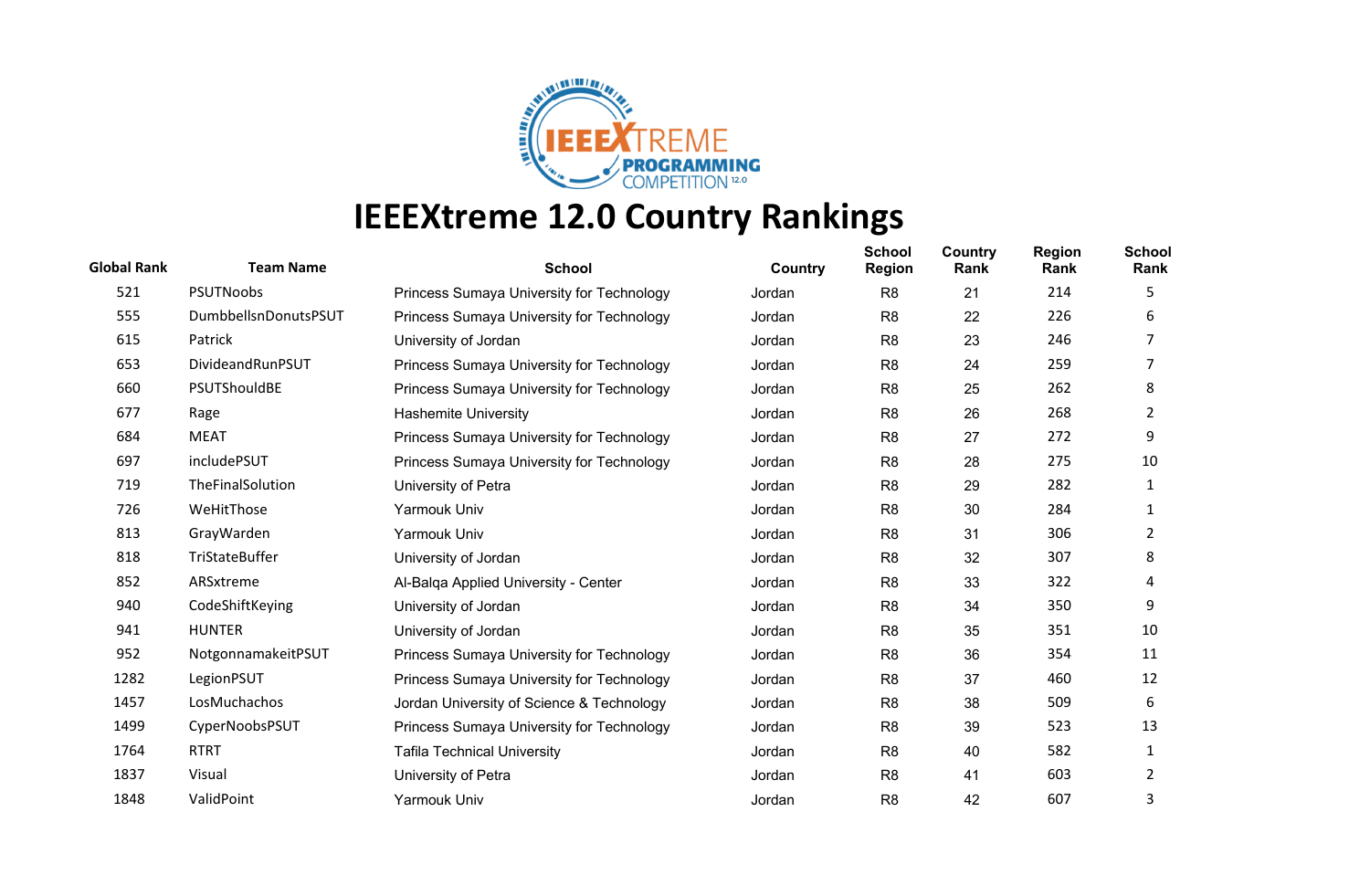

| <b>Global Rank</b> | <b>Team Name</b> | <b>School</b>                             | <b>Country</b> | <b>School</b><br><b>Region</b> | Country<br>Rank | <b>Region</b><br>Rank | <b>School</b><br>Rank |
|--------------------|------------------|-------------------------------------------|----------------|--------------------------------|-----------------|-----------------------|-----------------------|
| 1868               | CoutCin          | Yarmouk Univ                              | Jordan         | R <sub>8</sub>                 | 43              | 613                   | 4                     |
| 1973               | <b>GGPSUT</b>    | Princess Sumaya University for Technology | Jordan         | R <sub>8</sub>                 | 44              | 646                   | 14                    |
| 2282               | ThreeBytes       | University of Jordan                      | Jordan         | R <sub>8</sub>                 | 45              | 750                   | 11                    |
| 2293               | TeamGalaxy       | Jordan University of Science & Technology | Jordan         | R <sub>8</sub>                 | 46              | 754                   | 7                     |
| 2309               | codecoders       | University of Jordan                      | Jordan         | R <sub>8</sub>                 | 47              | 766                   | 12                    |
| 2602               | PSUTV1           | Princess Sumaya University for Technology | Jordan         | R <sub>8</sub>                 | 48              | 822                   | 15                    |
| 2605               | Bestcode         | Al-Huson University College               | Jordan         | R <sub>8</sub>                 | 49              | 824                   | 1                     |
| 2605               | TornadoCodeZuj   | Al-Zaytoonah Univ Of Jordan               | Jordan         | R <sub>8</sub>                 | 50              | 825                   | 1                     |
| 2605               | CodePro          | Jordan University of Science & Technology | Jordan         | R <sub>8</sub>                 | 51              | 839                   | 8                     |
| 2605               | Codextereme      | Jordan University of Science & Technology | Jordan         | R <sub>8</sub>                 | 52              | 840                   | 9                     |
| 2606               | 3Cups            | Jordan University of Science & Technology | Jordan         | R <sub>8</sub>                 | 53              | 868                   | 10                    |
| 2607               | BinaryTeam       | Al-Balga Applied University - Center      | Jordan         | R <sub>8</sub>                 | 54              | 872                   | 5                     |
| 2607               | <b>ITLOOP</b>    | Al-Balga Applied University - Center      | Jordan         | R <sub>8</sub>                 | 55              | 873                   | 6                     |
| 2607               | PSUTrevedor      | Princess Sumaya University for Technology | Jordan         | R <sub>8</sub>                 | 56              | 1042                  | 16                    |
| 2607               | PowerIsUs        | University of Jordan                      | Jordan         | R <sub>8</sub>                 | 57              | 1068                  | 13                    |
| 2607               | 3d124            | University of Jordan                      | Jordan         | R <sub>8</sub>                 | 58              | 1069                  | 14                    |
| 2607               | DD               | University of Jordan                      | Jordan         | R <sub>8</sub>                 | 59              | 1070                  | 15                    |
| 2608               | RampageBAU       | Al-Balga Applied University - Center      | Jordan         | R <sub>8</sub>                 | 60              | 1088                  | 7                     |
| 2608               | BananaInABox     | Al-Balga Applied University - Center      | Jordan         | R <sub>8</sub>                 | 61              | 1089                  | 8                     |
| 2608               | KalamantinaPSUT  | Princess Sumaya University for Technology | Jordan         | R <sub>8</sub>                 | 62              | 1101                  | 17                    |
| 2608               | <b>XPSUT</b>     | Princess Sumaya University for Technology | Jordan         | R8                             | 63              | 1102                  | 18                    |
| 2605               | <b>Sharks</b>    | Nazarbayev University                     | Kazakhstan     | R <sub>8</sub>                 |                 | 861                   | 1                     |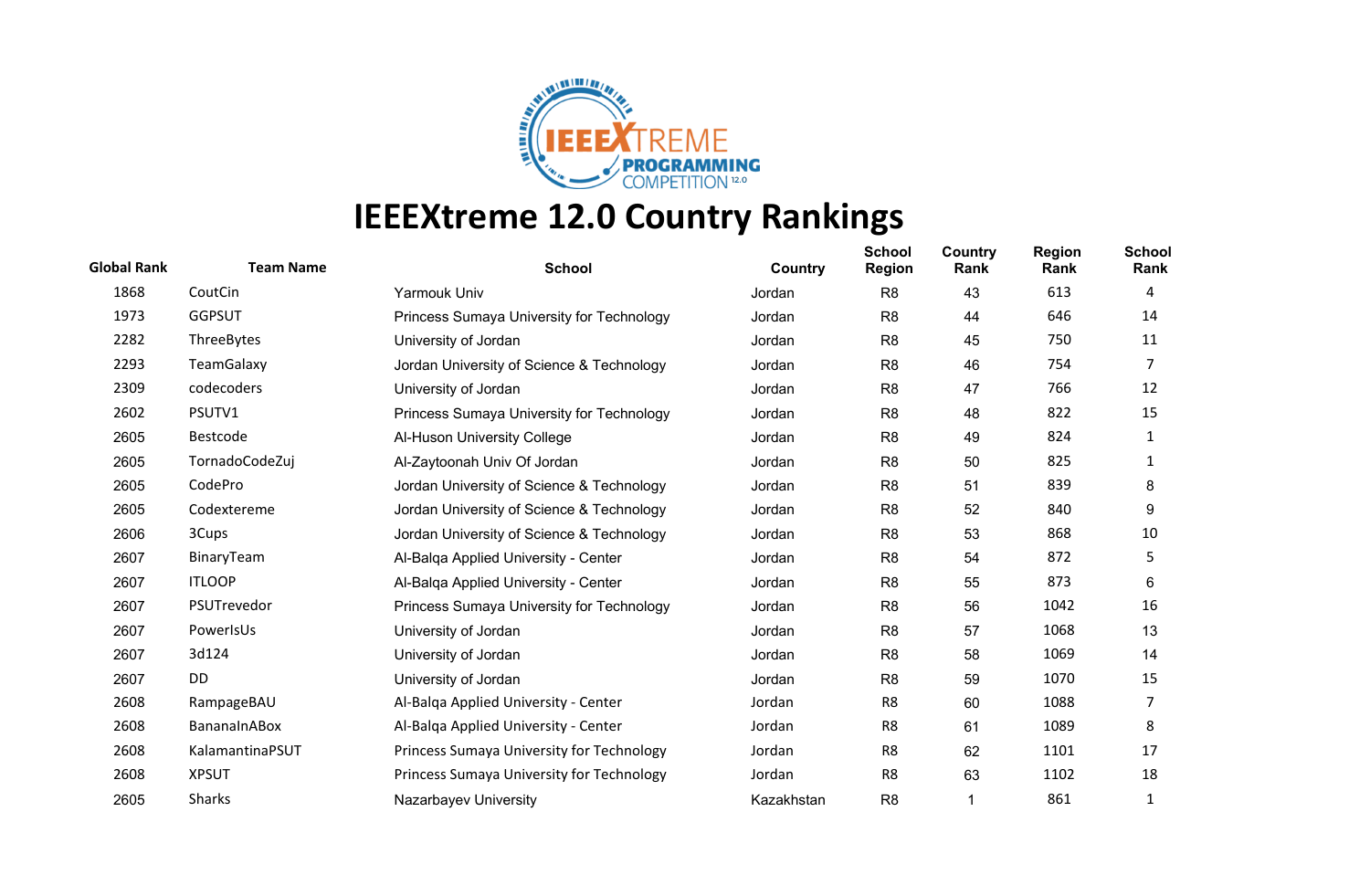

| <b>Global Rank</b> | <b>Team Name</b> | <b>School</b>                                 | Country       | <b>School</b><br><b>Region</b> | Country<br>Rank | <b>Region</b><br>Rank | <b>School</b><br>Rank |
|--------------------|------------------|-----------------------------------------------|---------------|--------------------------------|-----------------|-----------------------|-----------------------|
| 630                | Hallelujah       | Jomo Kenyatta Univ Of Agriculture & Tech      | Kenya         | R <sub>8</sub>                 | 1               | 251                   | 1                     |
| 679                | Codtronix        | Jomo Kenyatta Univ Of Agriculture & Tech      | Kenya         | R <sub>8</sub>                 | 2               | 269                   | 2                     |
| 722                | den              | Jomo Kenyatta Univ Of Agriculture & Tech      | Kenya         | R <sub>8</sub>                 | 3               | 283                   | 3                     |
| 974                | GreenAlphas24    | Moi Univ                                      | Kenya         | R <sub>8</sub>                 | 4               | 359                   | 1                     |
| 985                | GreenAlphas4     | Moi Univ                                      | Kenya         | R <sub>8</sub>                 | 5               | 363                   | 2                     |
| 986                | GreenAlphas1     | Moi Univ                                      | Kenya         | R <sub>8</sub>                 | 6               | 364                   | 3                     |
| 995                | GreenAlphas23    | Moi Univ                                      | Kenya         | R <sub>8</sub>                 | 7               | 367                   | 4                     |
| 1006               | GreenAlphas2     | Moi Univ                                      | Kenya         | R <sub>8</sub>                 | 8               | 372                   | 5                     |
| 1199               | GreenAlphas13    | Moi Univ                                      | Kenya         | R <sub>8</sub>                 | 9               | 428                   | 6                     |
| 1238               | TTU              | Jomo Kenyatta Univ Of Agriculture & Tech      | Kenya         | R <sub>8</sub>                 | 10              | 447                   | 4                     |
| 2043               | MMUST1           | Masinde Muliro Univ of Science and Tech MMUST | Kenya         | R <sub>8</sub>                 | 11              | 671                   | 1                     |
| 2388               | GreenAlphas16    | Moi Univ                                      | Kenya         | R <sub>8</sub>                 | 12              | 787                   |                       |
| 2389               | GreenAlphas5     | Moi Univ                                      | Kenya         | R <sub>8</sub>                 | 13              | 788                   | 8                     |
| 2392               | GreenAlphas3     | Moi Univ                                      | Kenya         | R <sub>8</sub>                 | 14              | 789                   | 9                     |
| 2607               | Engineers        | Kenyatta University KU                        | Kenya         | R <sub>8</sub>                 | 15              | 942                   | 1                     |
| 2607               | GreenAlphas6     | Moi Univ                                      | Kenya         | R <sub>8</sub>                 | 16              | 968                   | 10                    |
| 2607               | GreenAlphas14    | Moi Univ                                      | Kenya         | R <sub>8</sub>                 | 17              | 969                   | 11                    |
| 2607               | GreenAlphas22    | Moi Univ                                      | Kenya         | R <sub>8</sub>                 | 18              | 970                   | 12                    |
| 2607               | GreenAlphas12    | Moi Univ                                      | Kenya         | R <sub>8</sub>                 | 19              | 971                   | 13                    |
| 2605               | NeeliWave        | Hankuk Univ Of Foreign Studies                | Korea (South) | R <sub>0</sub>                 |                 | 1347                  |                       |
| 2607               | sindocross       | <b>Hongik University</b>                      | Korea (South) | R <sub>0</sub>                 | 2               | 1795                  |                       |
| 2607               | AUKone           | American University of Kuwait                 | Kuwait        | R <sub>8</sub>                 |                 | 878                   |                       |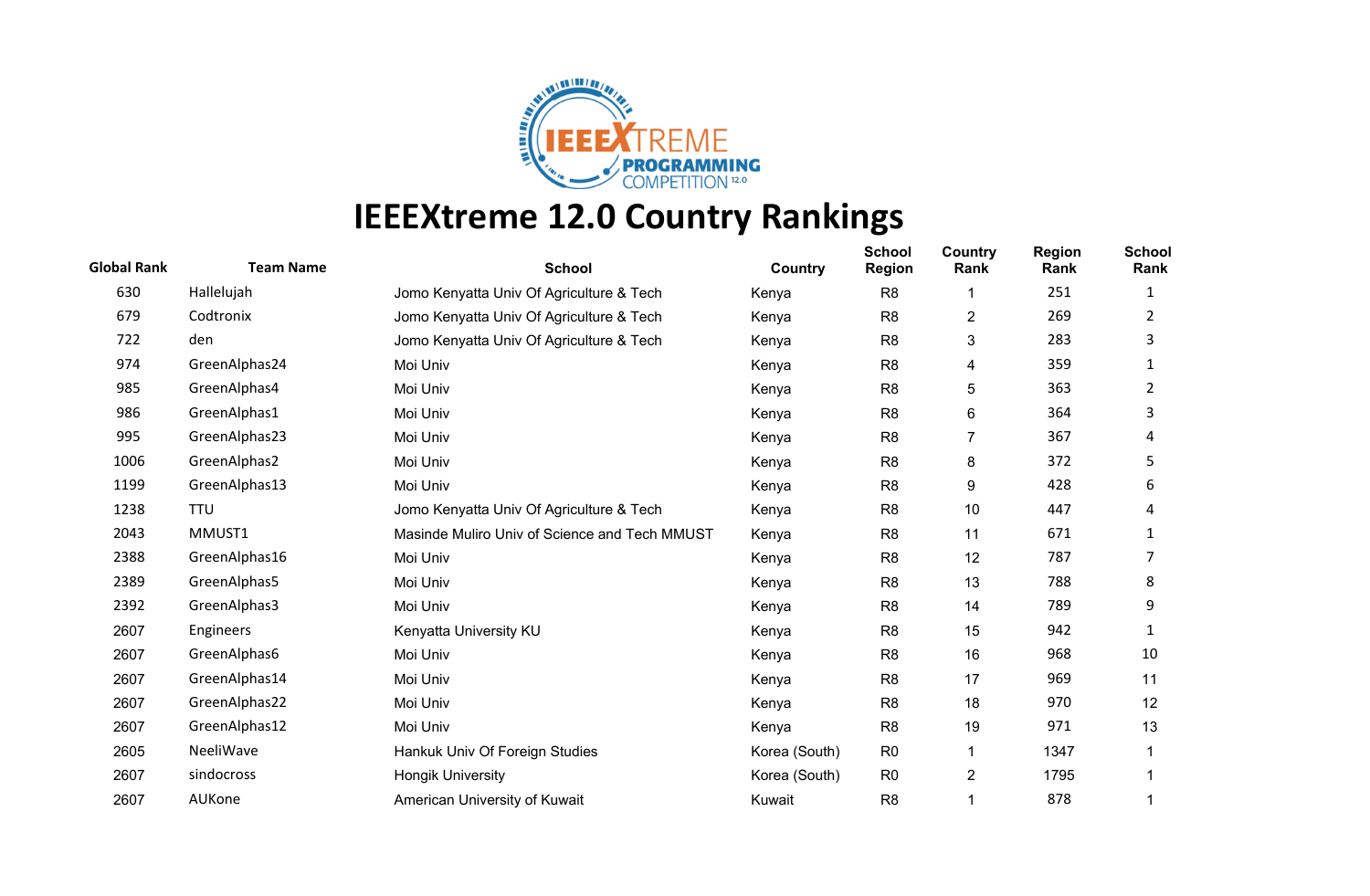

| <b>Global Rank</b> | <b>Team Name</b>  | <b>School</b>                                      | Country | <b>School</b><br><b>Region</b> | Country<br>Rank | <b>Region</b><br>Rank | <b>School</b><br>Rank |
|--------------------|-------------------|----------------------------------------------------|---------|--------------------------------|-----------------|-----------------------|-----------------------|
| 2607               | AUKtwo            | American University of Kuwait                      | Kuwait  | R <sub>8</sub>                 | 2               | 879                   | 2                     |
| 2607               | AUKthree          | American University of Kuwait                      | Kuwait  | R <sub>8</sub>                 | 3               | 880                   | 3                     |
| 526                | <b>RTURobo</b>    | <b>Riga Technical University</b>                   | Latvia  | R <sub>8</sub>                 |                 | 217                   |                       |
| 15                 | Antoine           | American University-Beirut                         | Lebanon | R <sub>8</sub>                 |                 | 6                     | 4                     |
| 43                 | <b>BlackLotus</b> | American University-Beirut                         | Lebanon | R <sub>8</sub>                 | 2               | 13                    |                       |
| 72                 | DirtyBit          | Lebanese American Univ/Beirut Campus               | Lebanon | R <sub>8</sub>                 | 3               | 22                    |                       |
| 155                | rand              | American University-Beirut                         | Lebanon | R <sub>8</sub>                 | 4               | 60                    | 2                     |
| 199                | InNeedOfSleep     | Lebanese University Faculty of Engineering-Hadath  | Lebanon | R <sub>8</sub>                 | 5               | 81                    |                       |
| 200                | CaffeineOverflow  | Lebanese University Faculty of Engineering-Hadath  | Lebanon | R <sub>8</sub>                 | 6               | 82                    | 2                     |
| 222                | Whoushhhh         | Lebanese American Univ/Beirut Campus               | Lebanon | R <sub>8</sub>                 | 7               | 91                    | 2                     |
| 239                | <b>BasterMano</b> | American University-Beirut                         | Lebanon | R <sub>8</sub>                 | 8               | 99                    | 3                     |
| 263                | StackOverflow     | American University-Beirut                         | Lebanon | R <sub>8</sub>                 | 9               | 106                   | 4                     |
| 349                | Jesuites          | <b>American University-Beirut</b>                  | Lebanon | R <sub>8</sub>                 | 10              | 138                   | 5                     |
| 366                | SuicideHippo      | Lebanese University Faculty of Engineering-Hadath  | Lebanon | R <sub>8</sub>                 | 11              | 144                   | 3                     |
| 384                | ShawarmaExtraToom | Lebanese Univ Faculty of Engineering-North Lebanon | Lebanon | R <sub>8</sub>                 | 12              | 151                   |                       |
| 430                | AngryGeeks        | University of Balamand                             | Lebanon | R <sub>8</sub>                 | 13              | 170                   |                       |
| 442                | TheLightIsComing  | Lebanese Univ Faculty of Engineering-North Lebanon | Lebanon | R <sub>8</sub>                 | 14              | 174                   | 2                     |
| 453                | TeamGIN           | Holy Spirit University of Kaslik, (USEK)           | Lebanon | R <sub>8</sub>                 | 15              | 181                   |                       |
| 472                | PsychoCode        | University of Balamand                             | Lebanon | R <sub>8</sub>                 | 16              | 190                   | 2                     |
| 537                | Rawand            | Lebanese Univ Faculty of Engineering-North Lebanon | Lebanon | R <sub>8</sub>                 | 17              | 220                   | 3                     |
| 545                | Grendizer         | Lebanese Univ Faculty of Engineering-North Lebanon | Lebanon | R <sub>8</sub>                 | 18              | 224                   | 4                     |
| 619                | <b>CCJ</b>        | American University-Beirut                         | Lebanon | R <sub>8</sub>                 | 19              | 248                   | 6                     |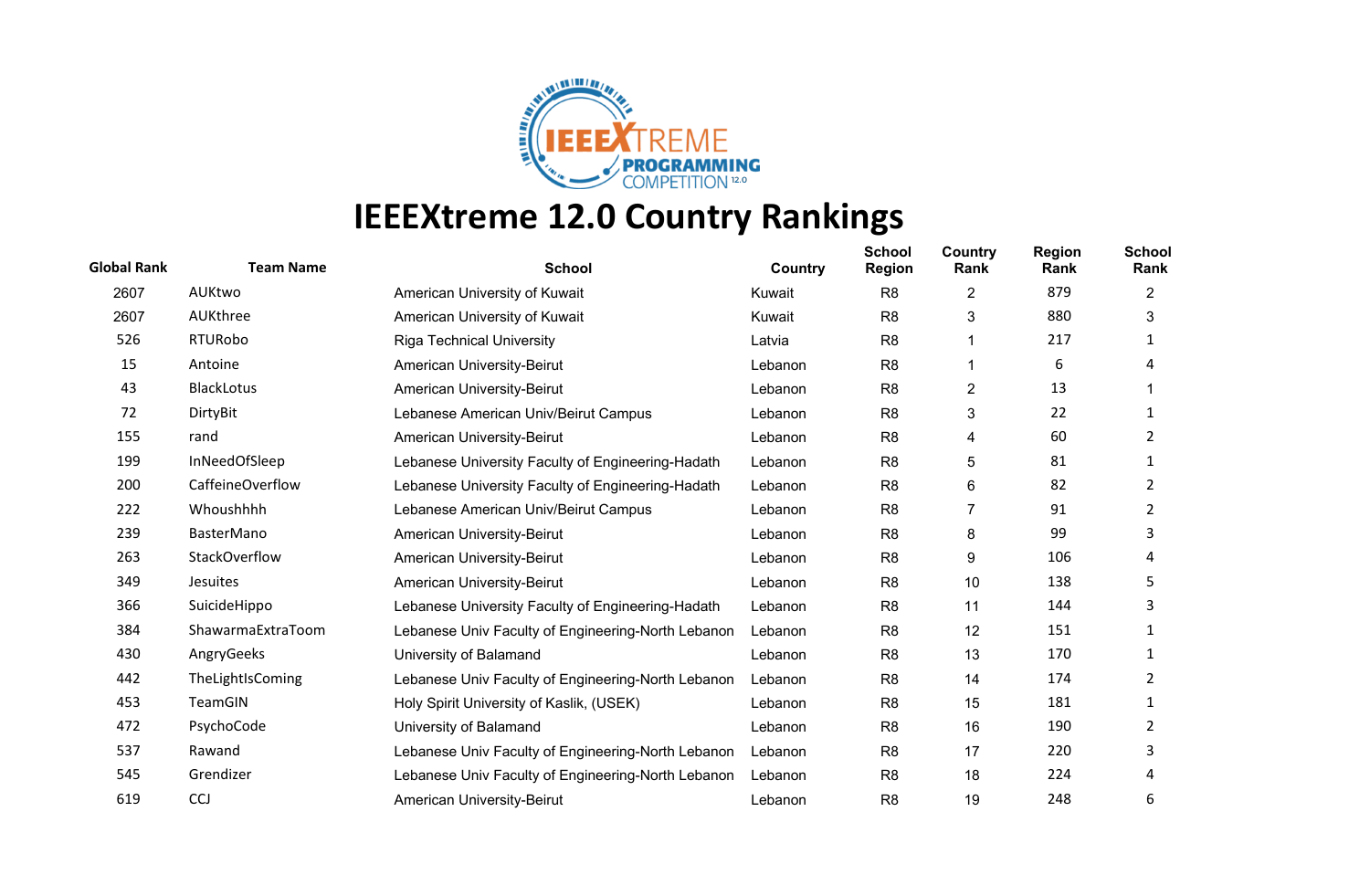

| <b>Global Rank</b> | <b>Team Name</b> | <b>School</b>                                      | Country | <b>School</b><br><b>Region</b> | Country<br>Rank | <b>Region</b><br>Rank | <b>School</b><br>Rank |
|--------------------|------------------|----------------------------------------------------|---------|--------------------------------|-----------------|-----------------------|-----------------------|
| 643                | <b>RR99</b>      | American University-Beirut                         | Lebanon | R <sub>8</sub>                 | 20              | 258                   |                       |
| 872                | HazardX          | American University-Beirut                         | Lebanon | R <sub>8</sub>                 | 21              | 329                   | 8                     |
| 882                | Chicken          | Lebanese Univ Faculty of Engineering-North Lebanon | Lebanon | R <sub>8</sub>                 | 22              | 333                   | 5                     |
| 1065               | UlfgEliteTeam    | Lebanese Univ Faculty of Engineering-North Lebanon | Lebanon | R <sub>8</sub>                 | 23              | 390                   | 6                     |
| 1170               | Prog             | Lebanese Univ Faculty of Engineering-North Lebanon | Lebanon | R <sub>8</sub>                 | 24              | 415                   | 7                     |
| 1380               | Xteam            | Lebanese Univ Faculty of Engineering-North Lebanon | Lebanon | R <sub>8</sub>                 | 25              | 483                   | 8                     |
| 1476               | DeCoders666      | Holy Spirit University of Kaslik, (USEK)           | Lebanon | R <sub>8</sub>                 | 26              | 515                   | 2                     |
| 1491               | Absoun           | Lebanese Univ Faculty of Engineering-North Lebanon | Lebanon | R <sub>8</sub>                 | 27              | 521                   | 9                     |
| 1739               | TheMetroids      | Lebanese Univ Faculty of Engineering-North Lebanon | Lebanon | R <sub>8</sub>                 | 28              | 575                   | 10                    |
| 1840               | Man2oushetZaatar | Lebanese Univ Faculty of Engineering-North Lebanon | Lebanon | R <sub>8</sub>                 | 29              | 604                   | 11                    |
| 1859               | ULFG1Extremers   | Lebanese Univ Faculty of Engineering-North Lebanon | Lebanon | R <sub>8</sub>                 | 30              | 609                   | 12                    |
| 1927               | DeCoders777      | Holy Spirit University of Kaslik, (USEK)           | Lebanon | R <sub>8</sub>                 | 31              | 627                   | 3                     |
| 1946               | DeCoders444      | Holy Spirit University of Kaslik, (USEK)           | Lebanon | R <sub>8</sub>                 | 32              | 637                   | 4                     |
| 1951               | CleanCode        | Holy Spirit University of Kaslik, (USEK)           | Lebanon | R <sub>8</sub>                 | 33              | 640                   | 5                     |
| 2055               | DeCoders333      | Holy Spirit University of Kaslik, (USEK)           | Lebanon | R <sub>8</sub>                 | 34              | 677                   | 6                     |
| 2062               | FreeBits         | Lebanese Univ Faculty of Engineering-North Lebanon | Lebanon | R <sub>8</sub>                 | 35              | 679                   | 13                    |
| 2072               | <b>Newbies</b>   | American University-Beirut                         | Lebanon | R <sub>8</sub>                 | 36              | 682                   | 9                     |
| 2218               | AUBcabinet       | American University-Beirut                         | Lebanon | R <sub>8</sub>                 | 37              | 732                   | 10                    |
| 2234               | Decoders555      | Holy Spirit University of Kaslik, (USEK)           | Lebanon | R <sub>8</sub>                 | 38              | 739                   | 7                     |
| 2236               | 1-Mar            | Lebanese Univ Faculty of Engineering-North Lebanon | Lebanon | R <sub>8</sub>                 | 39              | 740                   | 14                    |
| 2321               | TeamName122lame  | Lebanese University Faculty of Engineering-Hadath  | Lebanon | R <sub>8</sub>                 | 40              | 769                   | 4                     |
| 2450               | TheBrogrammers   | American University-Beirut                         | Lebanon | R <sub>8</sub>                 | 41              | 805                   | 11                    |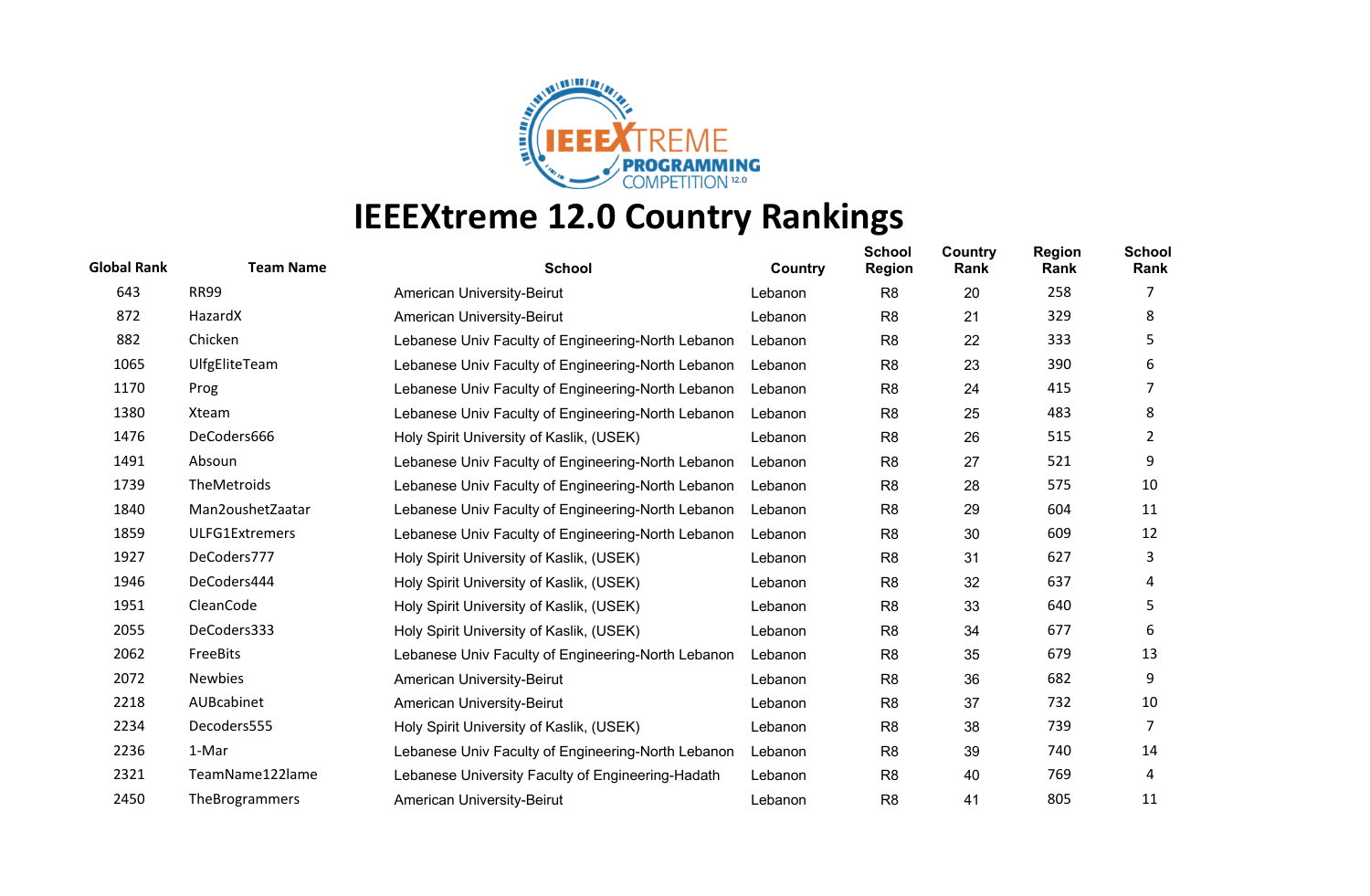

| <b>Global Rank</b> | <b>Team Name</b>      | <b>School</b>                                      | Country   | <b>School</b><br><b>Region</b> | Country<br>Rank | <b>Region</b><br>Rank | <b>School</b><br>Rank |
|--------------------|-----------------------|----------------------------------------------------|-----------|--------------------------------|-----------------|-----------------------|-----------------------|
| 2468               | Slash                 | <b>Beirut Arab Univ</b>                            | Lebanon   | R <sub>8</sub>                 | 42              | 810                   |                       |
| 2607               | SteveAndTheJobs       | American University-Beirut                         | Lebanon   | R <sub>8</sub>                 | 43              | 881                   | 12                    |
| 2607               | NoName0               | American University-Beirut                         | Lebanon   | R <sub>8</sub>                 | 44              | 882                   | 13                    |
| 2607               | PowerRangers          | American University-Beirut                         | Lebanon   | R <sub>8</sub>                 | 45              | 883                   | 14                    |
| 2607               | Coders123             | Holy Spirit University of Kaslik, (USEK)           | Lebanon   | R <sub>8</sub>                 | 46              | 923                   | 8                     |
| 2607               | Ayman                 | Lebanese Univ Faculty of Engineering-North Lebanon | Lebanon   | R <sub>8</sub>                 | 47              | 958                   | 15                    |
| 2607               | NoCoffeeNoCode        | University of Balamand                             | Lebanon   | R <sub>8</sub>                 | 48              | 1065                  | 3                     |
| 2608               | lasteam               | Lebanese University Faculty of Engineering-Hadath  | Lebanon   | R <sub>8</sub>                 | 49              | 1096                  | 5                     |
| 2608               | ZzAzZ                 | Lebanese University Faculty of Engineering-Hadath  | Lebanon   | R8                             | 50              | 1097                  | 6                     |
| 2607               | MacroFlexV4           | <b>Vilnius Gediminas Technical Univ</b>            | Lithuania | R <sub>8</sub>                 | 1               | 1083                  |                       |
| 40                 | Patzers               | <b>Cyril And Methodius Univ</b>                    | Macedonia | R <sub>8</sub>                 |                 | 12                    | 1                     |
| 66                 | Meme                  | University Of Skopje (Ciryl & Methodius)           | Macedonia | R <sub>8</sub>                 | 2               | 20                    |                       |
| 102                | <b>RNG</b>            | <b>Cyril And Methodius Univ</b>                    | Macedonia | R <sub>8</sub>                 | 3               | 35                    | 2                     |
| 186                | Laniarri              | University Of Skopje (Ciryl & Methodius)           | Macedonia | R <sub>8</sub>                 | 4               | 76                    | 2                     |
| 303                | <b>IPA</b>            | <b>Cyril And Methodius Univ</b>                    | Macedonia | R <sub>8</sub>                 | 5               | 120                   | 3                     |
| 326                | LANXtreme             | <b>Cyril And Methodius Univ</b>                    | Macedonia | R <sub>8</sub>                 | 6               | 130                   | 4                     |
| 494                | Assembler             | <b>Cyril And Methodius Univ</b>                    | Macedonia | R <sub>8</sub>                 | 7               | 200                   | 5                     |
| 574                | ASP                   | St Kiril & Metodij Univ                            | Macedonia | R <sub>8</sub>                 | 8               | 233                   | 1                     |
| 577                | SD                    | <b>Cyril And Methodius Univ</b>                    | Macedonia | R <sub>8</sub>                 | 9               | 236                   | 6                     |
| 674                | <b>SKKAV</b>          | <b>Cyril And Methodius Univ</b>                    | Macedonia | R <sub>8</sub>                 | 10              | 266                   |                       |
| 799                | <b>BufferOverflow</b> | University Of Skopje (Ciryl & Methodius)           | Macedonia | R <sub>8</sub>                 | 11              | 301                   | 3                     |
| 1489               | DeTe                  | St Kiril & Metodij Univ                            | Macedonia | R <sub>8</sub>                 | 12              | 520                   | 2                     |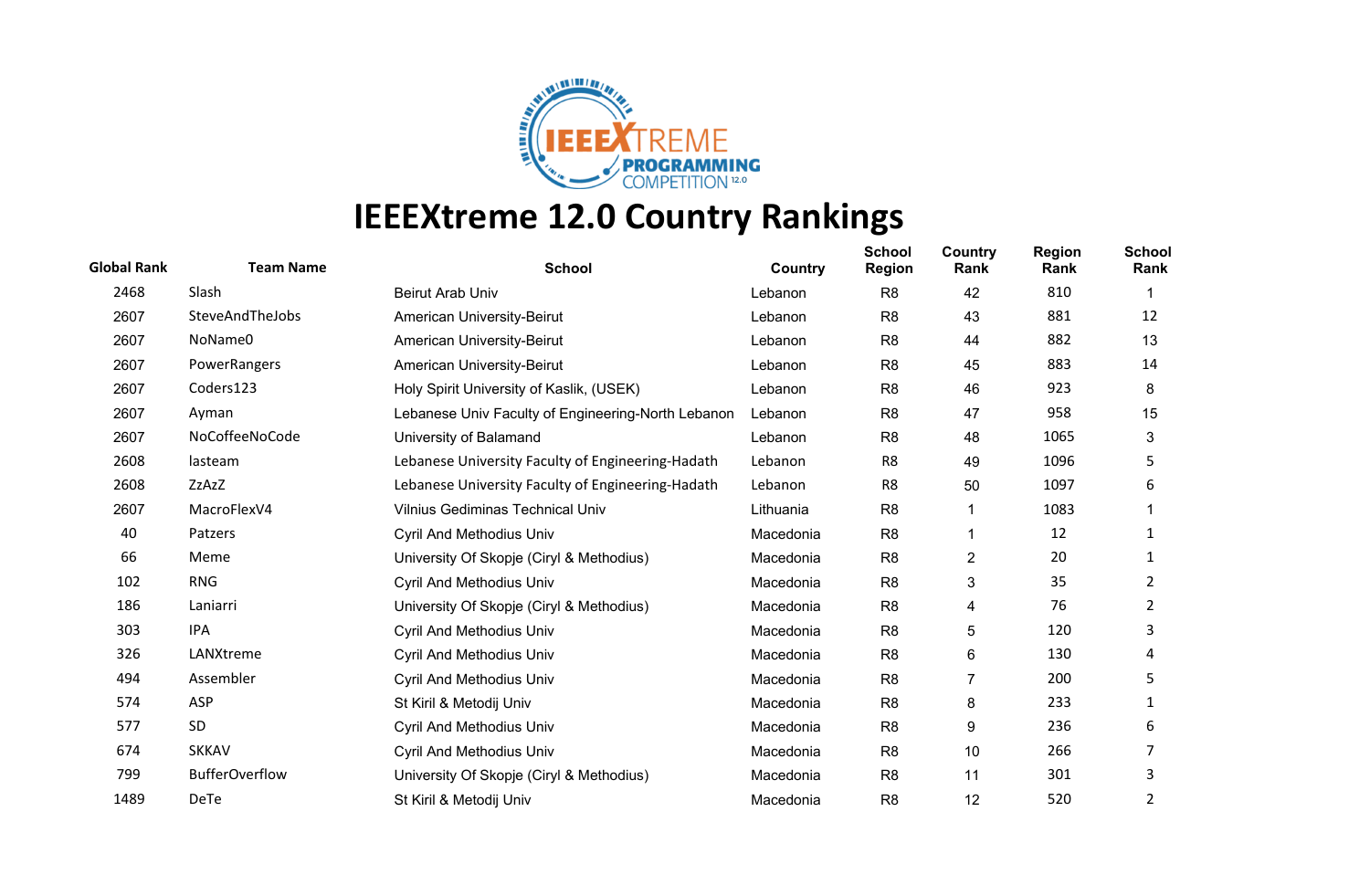

| <b>Global Rank</b> | <b>Team Name</b>    | <b>School</b>                              | Country   | <b>School</b><br><b>Region</b> | Country<br>Rank | <b>Region</b><br>Rank | <b>School</b><br>Rank |
|--------------------|---------------------|--------------------------------------------|-----------|--------------------------------|-----------------|-----------------------|-----------------------|
| 1829               | Jabolkata           | St Kiril & Metodij Univ                    | Macedonia | R <sub>8</sub>                 | 13              | 600                   | 3                     |
| 396                | CoffeeOverflow      | Univ Of Malaya                             | Malaysia  | R <sub>0</sub>                 |                 | 141                   |                       |
| 470                | thePowerpuffBoiz    | Swinburne University of Technology-Kuching | Malaysia  | R <sub>0</sub>                 | 2               | 165                   | 1                     |
| 535                | pseudoTeam          | Univ Of Malaya                             | Malaysia  | R <sub>0</sub>                 | 3               | 185                   | 2                     |
| 536                | Suprem              | Swinburne University of Technology-Kuching | Malaysia  | R <sub>0</sub>                 | 4               | 186                   | 2                     |
| 600                | <b>IEEEXtremist</b> | University of Nottingham - Malaysia Campus | Malaysia  | R <sub>0</sub>                 | 5               | 213                   | 1                     |
| 611                | Mcflurry            | Swinburne University of Technology-Kuching | Malaysia  | R <sub>0</sub>                 | 6               | 219                   | 3                     |
| 767                | <b>IEEEXcellent</b> | Curtin University - Sarawak                | Malaysia  | R <sub>0</sub>                 | 7               | 263                   | 1                     |
| 829                | <b>USMTeamX</b>     | Universiti Sains Malaysia                  | Malaysia  | R <sub>0</sub>                 | 8               | 289                   | 1                     |
| 969                | Uvuwevwevwe         | Curtin University - Sarawak                | Malaysia  | R <sub>0</sub>                 | 9               | 346                   | 2                     |
| 1152               | <b>XTREMEMONKEY</b> | Curtin University - Sarawak                | Malaysia  | R <sub>0</sub>                 | 10              | 441                   | 3                     |
| 1155               | Incredibles         | Univ Of Malaya                             | Malaysia  | R <sub>0</sub>                 | 11              | 442                   | 3                     |
| 1279               | USMNewXbie2         | Universiti Sains Malaysia                  | Malaysia  | R <sub>0</sub>                 | 12              | 497                   | 2                     |
| 1333               | <b>Bunnie</b>       | Curtin University - Sarawak                | Malaysia  | R <sub>0</sub>                 | 13              | 518                   | 4                     |
| 1354               | USM5thTeam          | Malaysia Univ Of Science                   | Malaysia  | R <sub>0</sub>                 | 14              | 533                   |                       |
| 1606               | TeamWoW3            | Curtin University - Sarawak                | Malaysia  | R <sub>0</sub>                 | 15              | 674                   | 5                     |
| 1645               | ShootingStars       | Univ Of Malaya                             | Malaysia  | R <sub>0</sub>                 | 16              | 702                   | 4                     |
| 1736               | LemonGrass          | Curtin University - Sarawak                | Malaysia  | R <sub>0</sub>                 | 17              | 763                   | 6                     |
| 2005               | <b>USMNewbieKid</b> | Universiti Sains Malaysia                  | Malaysia  | R <sub>0</sub>                 | 18              | 924                   | 3                     |
| 2114               | LowXpectations      | Curtin University - Sarawak                | Malaysia  | R <sub>0</sub>                 | 19              | 977                   |                       |
| 2117               | TwinTower           | Curtin University - Sarawak                | Malaysia  | R <sub>0</sub>                 | 20              | 979                   | 8                     |
| 2121               | X                   | Curtin University - Sarawak                | Malaysia  | R <sub>0</sub>                 | 21              | 982                   | 9                     |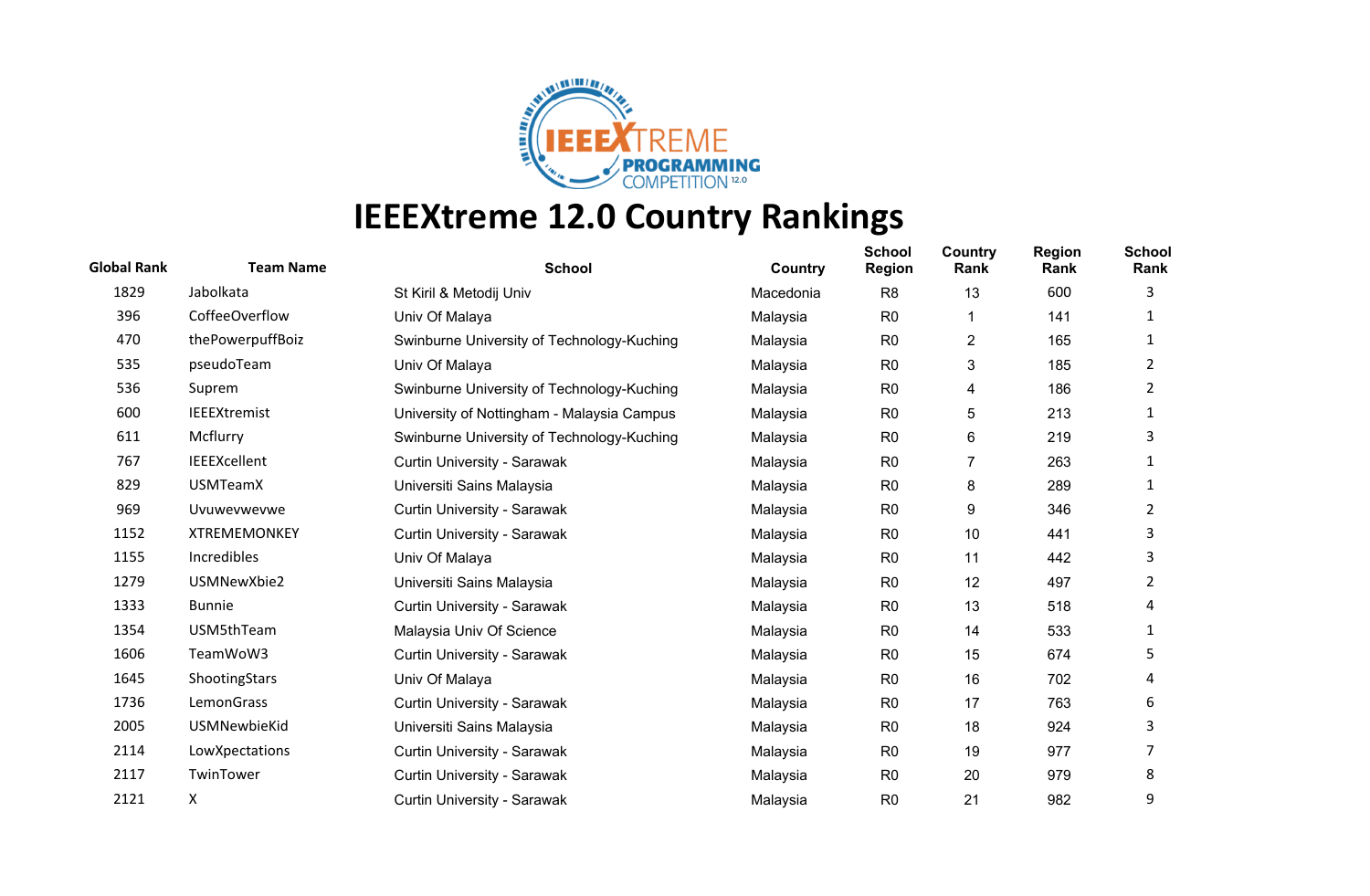

| <b>Global Rank</b> | <b>Team Name</b>      | <b>School</b>                              | Country  | <b>School</b><br><b>Region</b> | Country<br>Rank | <b>Region</b><br>Rank | <b>School</b><br>Rank |
|--------------------|-----------------------|--------------------------------------------|----------|--------------------------------|-----------------|-----------------------|-----------------------|
| 2126               | TeamCheesy            | Curtin University - Sarawak                | Malaysia | R <sub>0</sub>                 | 22              | 984                   | 10                    |
| 2133               | PUTRA3                | Putra Malaysia Univ                        | Malaysia | R <sub>0</sub>                 | 23              | 990                   | 1                     |
| 2328               | PUTRA1                | Putra Malaysia Univ                        | Malaysia | R <sub>0</sub>                 | 24              | 1086                  | 2                     |
| 2590               | <b>USMPROGRAMMERS</b> | Malaysia Univ Of Science                   | Malaysia | R <sub>0</sub>                 | 25              | 1276                  | 2                     |
| 2605               | PUTRA4                | Putra Malaysia Univ                        | Malaysia | R <sub>0</sub>                 | 26              | 1367                  | 3                     |
| 2607               | <b>IEEExpert</b>      | Curtin University - Sarawak                | Malaysia | R <sub>0</sub>                 | 27              | 1613                  | 11                    |
| 2607               | Ravioli               | Curtin University - Sarawak                | Malaysia | R <sub>0</sub>                 | 28              | 1614                  | 12                    |
| 2607               | SleepForever          | Curtin University - Sarawak                | Malaysia | R <sub>0</sub>                 | 29              | 1615                  | 13                    |
| 2607               | <b>USMOilHitter</b>   | Malaysia Univ Of Science                   | Malaysia | R <sub>0</sub>                 | 30              | 1897                  | 3                     |
| 2607               | <b>UPMTECH</b>        | Putra Malaysia Univ                        | Malaysia | R <sub>0</sub>                 | 31              | 2044                  | 4                     |
| 2607               | PUTRA2                | Putra Malaysia Univ                        | Malaysia | R <sub>0</sub>                 | 32              | 2045                  | 5                     |
| 2607               | Hornbill              | Swinburne University of Technology-Kuching | Malaysia | R <sub>0</sub>                 | 33              | 2163                  | 4                     |
| 2607               | <b>UMEngPower</b>     | Univ Of Malaya                             | Malaysia | R <sub>0</sub>                 | 34              | 2228                  | 5                     |
| 2607               | LilThugsOfUsm         | Universiti Sains Malaysia                  | Malaysia | R <sub>0</sub>                 | 35              | 2230                  | 4                     |
| 2607               | iKanDaus              | Universiti Tenaga Nasional                 | Malaysia | R <sub>0</sub>                 | 36              | 2231                  |                       |
| 404                | Hextag                | Malta Univ Of                              | Malta    | R <sub>8</sub>                 |                 | 163                   | 1                     |
| 42                 | <b>UPsolving</b>      | Universidad Panamericana                   | Mexico   | R <sub>9</sub>                 |                 | 12                    | 1                     |
| 109                | KingsInTheNorth       | Guanajuato Univ De                         | Mexico   | R <sub>9</sub>                 | $\overline{c}$  | 24                    | 1                     |
| 237                | Axolotl               | Universidad Autonoma de Nuevo Leon         | Mexico   | R <sub>9</sub>                 | 3               | 33                    | 1                     |
| 342                | LosBitosLocos         | Guanajuato Univ De                         | Mexico   | R <sub>9</sub>                 | 4               | 48                    | 2                     |
| 594                | Return2Sleep          | Guanajuato Univ De                         | Mexico   | R <sub>9</sub>                 | 5               | 68                    | 3                     |
| 595                | TheTortoise           | Guanajuato Univ De                         | Mexico   | R <sub>9</sub>                 | 6               | 69                    | 4                     |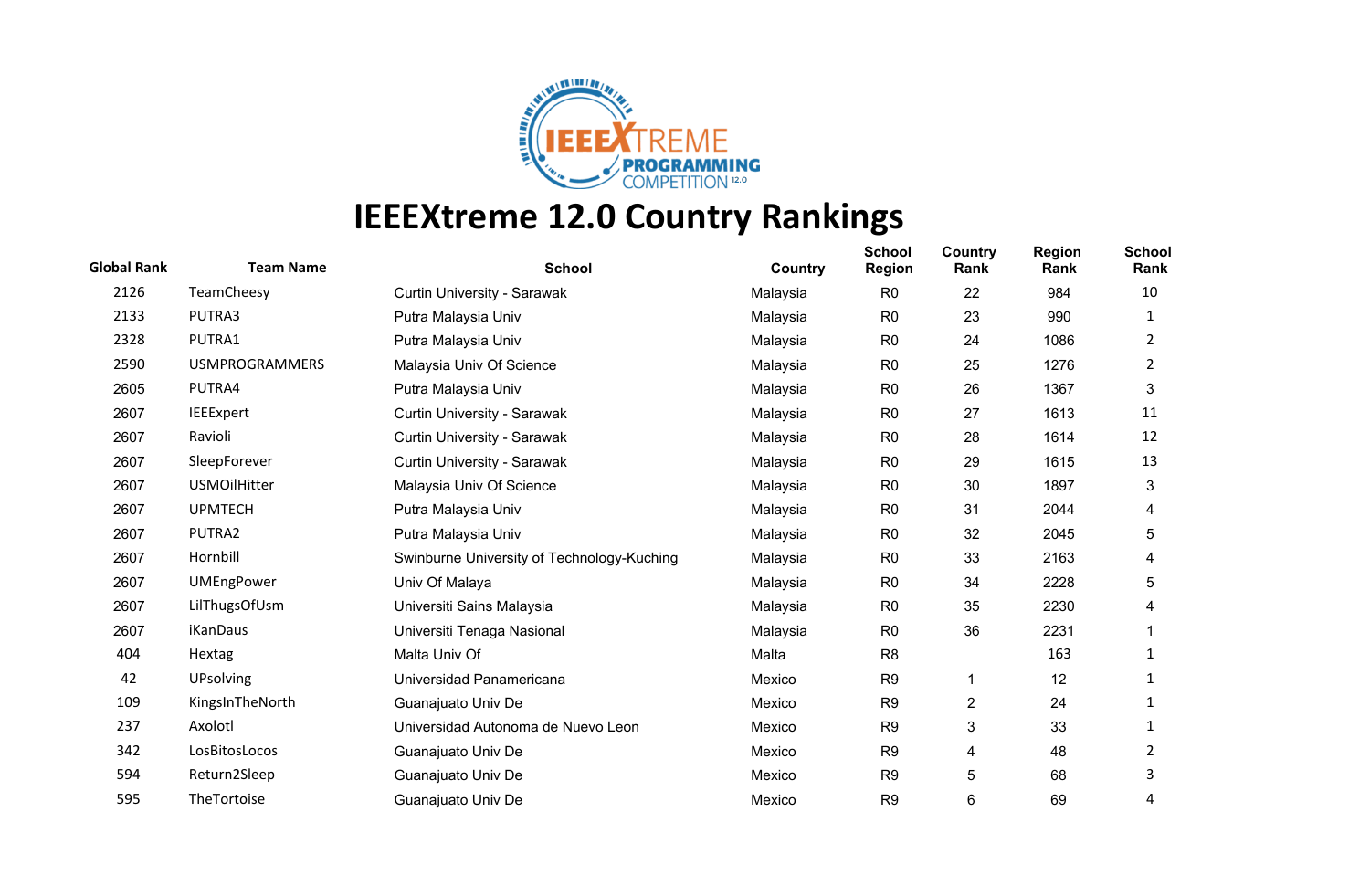

| <b>Global Rank</b> | <b>Team Name</b>      | <b>School</b>                                   | Country | <b>School</b><br><b>Region</b> | Country<br>Rank | <b>Region</b><br>Rank | <b>School</b><br>Rank |
|--------------------|-----------------------|-------------------------------------------------|---------|--------------------------------|-----------------|-----------------------|-----------------------|
| 620                | sistemos              | Guanajuato Univ De                              | Mexico  | R <sub>9</sub>                 | 7               | 75                    | 5                     |
| 621                | MaquinadeArturing     | Universidad Autonoma de Nuevo Leon              | Mexico  | R <sub>9</sub>                 | 8               | 76                    | 2                     |
| 627                | intEligentes          | Inst Tec Estudios Sup Monterrey - Puebla Campus | Mexico  | R <sub>9</sub>                 | 9               | 78                    |                       |
| 647                | AguilasAztecas        | Guanajuato Univ De                              | Mexico  | R <sub>9</sub>                 | 10              | 79                    | 6                     |
| 792                | <b>KBRaptors</b>      | Guanajuato Univ De                              | Mexico  | R <sub>9</sub>                 | 11              | 100                   |                       |
| 794                | <b>TacOS</b>          | Instituto Tecnologico De Morelia                | Mexico  | R <sub>9</sub>                 | 12              | 101                   | 1                     |
| 886                | <b>ERE</b>            | Guanajuato Univ De                              | Mexico  | R <sub>9</sub>                 | 13              | 114                   | 8                     |
| 967                | LosTlatoanis          | Guanajuato Univ De                              | Mexico  | R <sub>9</sub>                 | 14              | 122                   | 9                     |
| 968                | ThePioneersUG         | Guanajuato Univ De                              | Mexico  | R <sub>9</sub>                 | 15              | 123                   | 10                    |
| 1063               | FirebirdsUG           | Guanajuato Univ De                              | Mexico  | R <sub>9</sub>                 | 16              | 133                   | 11                    |
| 1188               | <b>KHAIstiFCFM</b>    | Universidad Autonoma de Nuevo Leon              | Mexico  | R <sub>9</sub>                 | 17              | 143                   | 3                     |
| 1261               | <b>ThePointers</b>    | Universidad Autonoma de Nuevo Leon              | Mexico  | R <sub>9</sub>                 | 18              | 150                   | 4                     |
| 1337               | <b>TheCFallenOnes</b> | Universidad Autonoma de Nuevo Leon              | Mexico  | R <sub>9</sub>                 | 19              | 160                   | 5                     |
| 1372               | Vengadores            | Guanajuato Univ De                              | Mexico  | R <sub>9</sub>                 | 20              | 164                   | 12                    |
| 1449               | OverflowFCFM          | Universidad Autonoma de Nuevo Leon              | Mexico  | R <sub>9</sub>                 | 21              | 168                   | 6                     |
| 2605               | DoubleDash            | Escuela Superior de Computo del IPN             | Mexico  | R <sub>9</sub>                 | 22              | 230                   |                       |
| 2605               | <b>IRRR</b>           | Universidad La Salle-Mexico City                | Mexico  | R <sub>9</sub>                 | 23              | 238                   |                       |
| 2605               | LastMinuteTeam        | Universidad La Salle-Mexico City                | Mexico  | R <sub>9</sub>                 | 24              | 239                   | $\overline{2}$        |
| 2605               | TackyShorts           | Universidad La Salle-Mexico City                | Mexico  | R <sub>9</sub>                 | 25              | 240                   | 3                     |
| 58                 | EnsiasXtremeCm        | University Mohammed V Souissi - ENSIAS          | Morocco | R <sub>8</sub>                 | 1               | 16                    |                       |
| 532                | Inceptor              | University Mohammed V Souissi - ENSIAS          | Morocco | R <sub>8</sub>                 | 2               | 219                   | 2                     |
| 576                | rWederyt              | University Mohammed V Souissi - ENSIAS          | Morocco | R <sub>8</sub>                 | 3               | 235                   | 3                     |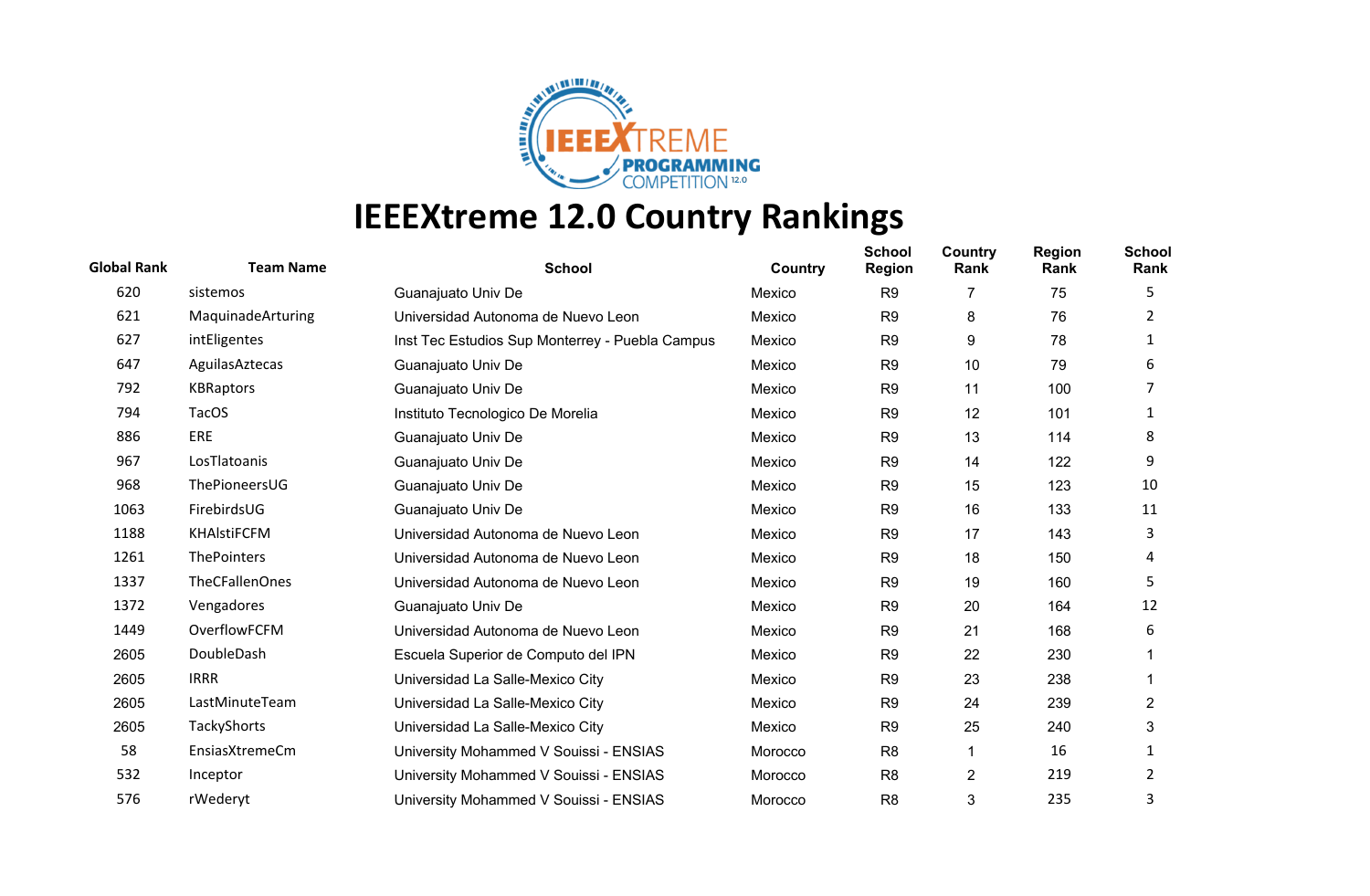

| <b>Global Rank</b> | <b>Team Name</b>   | <b>School</b>                            | Country            | <b>School</b><br><b>Region</b> | Country<br>Rank | <b>Region</b><br>Rank | <b>School</b><br>Rank |
|--------------------|--------------------|------------------------------------------|--------------------|--------------------------------|-----------------|-----------------------|-----------------------|
| 1064               | XtremeHunters      | University Mohammed V Souissi - ENSIAS   | Morocco            | R <sub>8</sub>                 | 4               | 389                   | 4                     |
| 1200               | 11in01             | University Mohammed V Souissi - ENSIAS   | Morocco            | R <sub>8</sub>                 | 5               | 429                   | 5.                    |
| 1406               | <b>ENSXTREEM</b>   | University Mohammed V Souissi - ENSIAS   | Morocco            | R <sub>8</sub>                 | 6               | 493                   | 6                     |
| 1415               | hbale              | University Mohammed V Souissi - ENSIAS   | Morocco            | R <sub>8</sub>                 | 7               | 496                   |                       |
| 1608               | printcoders        | University Mohammed V Souissi - ENSIAS   | Morocco            | R <sub>8</sub>                 | 8               | 546                   | 8                     |
| 1676               | xtremerlalaha      | University Mohammed V Souissi - ENSIAS   | Morocco            | R <sub>8</sub>                 | 9               | 570                   | 9                     |
| 2607               | AGOULZIDOTCOM      | University Mohammed V Souissi - ENSIAS   | Morocco            | R <sub>8</sub>                 | 10              | 1062                  | 10                    |
| 114                | Witteman           | Eindhoven Univ Of Tech                   | <b>Netherlands</b> | R <sub>8</sub>                 | 1               | 39                    | 1                     |
| 391                | ictlab             | Eindhoven Univ Of Tech                   | Netherlands        | R <sub>8</sub>                 | $\overline{c}$  | 156                   | 2                     |
| 681                | 62                 | Eindhoven Univ Of Tech                   | <b>Netherlands</b> | R <sub>8</sub>                 | 3               | 270                   | 3                     |
| 800                | Kandidaatsbestuur  | Eindhoven Univ Of Tech                   | Netherlands        | R <sub>8</sub>                 | 4               | 302                   | 4                     |
| 1209               | <b>Makkers</b>     | Eindhoven Univ Of Tech                   | Netherlands        | R <sub>8</sub>                 | 5               | 432                   | 5                     |
| 24                 | ILoveJianbeiAn     | University of Auckland                   | New Zealand        | R <sub>0</sub>                 |                 | $\overline{7}$        | 1                     |
| 57                 | TotallyNotRobots   | University of Canterbury                 | New Zealand        | R <sub>0</sub>                 | $\overline{c}$  | 19                    |                       |
| 70                 | SleepIsForTheWeek  | University of Canterbury                 | New Zealand        | R <sub>0</sub>                 | 3               | 25                    | 2                     |
| 234                | RewrittenInRust    | University of Canterbury                 | New Zealand        | R <sub>0</sub>                 | 4               | 80                    | 3                     |
| 309                | TRUNCATETABLEteams | University of Auckland                   | New Zealand        | R <sub>0</sub>                 | 5               | 114                   | 2                     |
| 428                | WeIndexFrom1       | University of Canterbury                 | New Zealand        | R <sub>0</sub>                 | 6               | 153                   | 4                     |
| 2607               | JuuteiUNI2018      | Nicaragua Univ Nacional De Ingenieria    | Nicaragua          | R <sub>9</sub>                 |                 | 253                   |                       |
| 2607               | <b>UCA</b>         | Universidad Centroamericana de Nicaragua | Nicaragua          | R <sub>9</sub>                 | 2               | 280                   |                       |
| 462                | <b>KratosOAU</b>   | Obafemi Awolowo Univ Ile Ife             | Nigeria            | R <sub>8</sub>                 |                 | 185                   |                       |
| 544                | AriesOAU           | Obafemi Awolowo Univ Ile Ife             | Nigeria            | R <sub>8</sub>                 | $\overline{2}$  | 223                   | 2                     |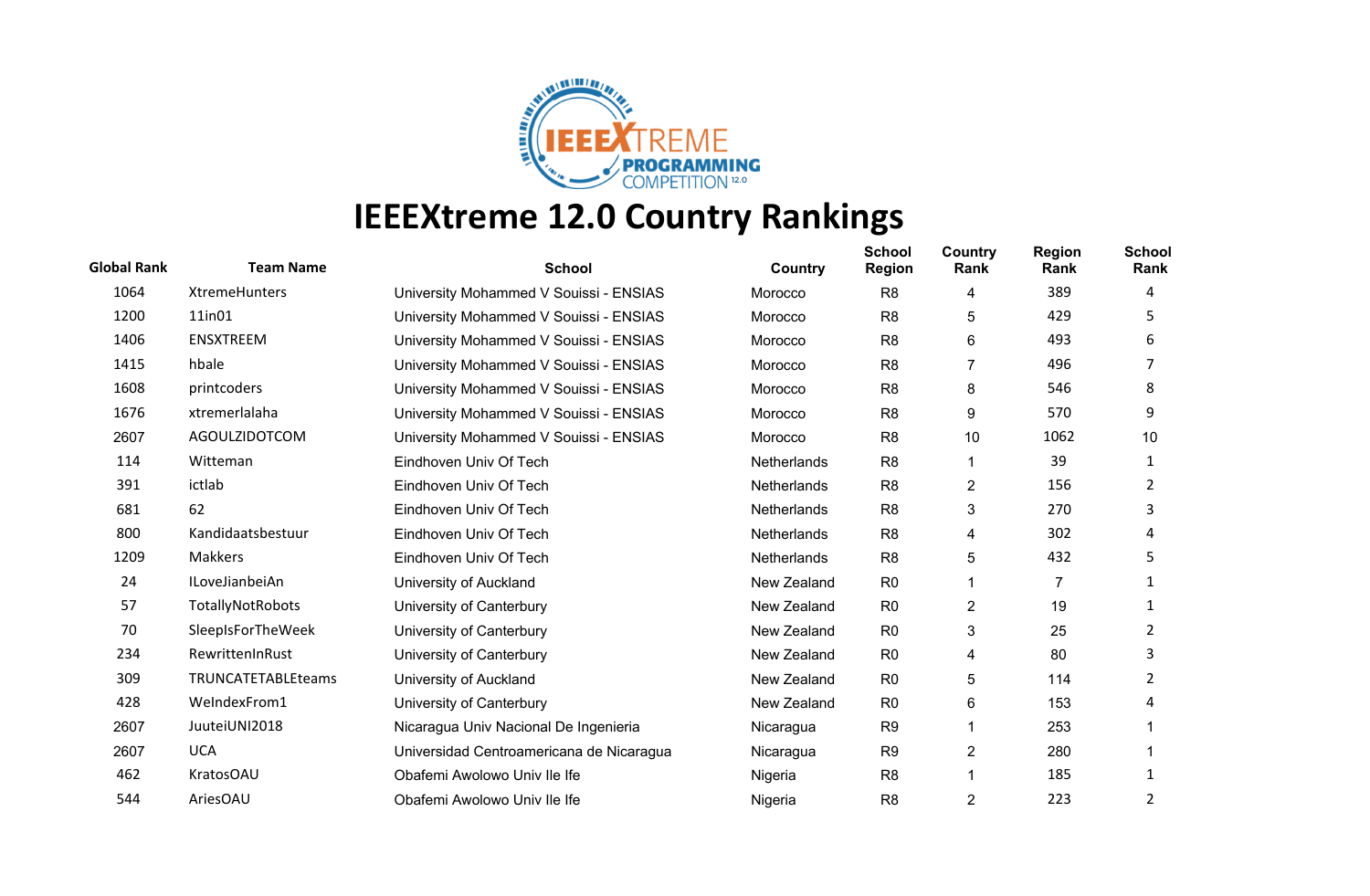

| <b>Global Rank</b> | <b>Team Name</b> | <b>School</b>                                      | Country  | <b>School</b><br><b>Region</b> | Country<br>Rank | <b>Region</b><br>Rank | <b>School</b><br>Rank |
|--------------------|------------------|----------------------------------------------------|----------|--------------------------------|-----------------|-----------------------|-----------------------|
| 582                | IvoryCodes       | Ibadan Univ Of                                     | Nigeria  | R <sub>8</sub>                 | 3               | 238                   |                       |
| 657                | PhoenixOAU       | Obafemi Awolowo Univ Ile Ife                       | Nigeria  | R <sub>8</sub>                 | 4               | 260                   | 3                     |
| 702                | OrionOAU         | Obafemi Awolowo Univ Ile Ife                       | Nigeria  | R <sub>8</sub>                 | 5               | 277                   | 4                     |
| 736                | amethyst         | Ibadan Univ Of                                     | Nigeria  | R <sub>8</sub>                 | 6               | 287                   | 2                     |
| 822                | WarriorsOAU      | Obafemi Awolowo Univ Ile Ife                       | Nigeria  | R <sub>8</sub>                 | $\overline{7}$  | 309                   | 5                     |
| 1377               | KeepersOfCode    | Niger Delta Univ                                   | Nigeria  | R <sub>8</sub>                 | 8               | 482                   | 1                     |
| 1609               | Ogbunigwe        | Federal University of Technology Owerri            | Nigeria  | R <sub>8</sub>                 | 9               | 547                   |                       |
| 1614               | TRINARY          | Niger Delta Univ                                   | Nigeria  | R <sub>8</sub>                 | 10              | 549                   | 2                     |
| 1912               | xtremecode       | Ibadan Univ Of                                     | Nigeria  | R <sub>8</sub>                 | 11              | 621                   | 3                     |
| 2063               | LoneRanger       | Federal University of Technology Owerri            | Nigeria  | R <sub>8</sub>                 | 12              | 680                   | 2                     |
| 2107               | ESUT18           | Enugu State Univ Of Science & Tech                 | Nigeria  | R <sub>8</sub>                 | 13              | 696                   | 1                     |
| 2198               | SourceCode       | Ibadan Univ Of                                     | Nigeria  | R <sub>8</sub>                 | 14              | 728                   | 4                     |
| 2274               | LeoOAU           | Obafemi Awolowo Univ Ile Ife                       | Nigeria  | R <sub>8</sub>                 | 15              | 749                   | 6                     |
| 2421               | Codelgnite       | Federal University of Technology Owerri            | Nigeria  | R <sub>8</sub>                 | 16              | 797                   | 3                     |
| 2607               | Diamond          | Ibadan Univ Of                                     | Nigeria  | R <sub>8</sub>                 | 17              | 924                   | 5.                    |
| 2607               | Flocode          | Ibadan Univ Of                                     | Nigeria  | R <sub>8</sub>                 | 18              | 925                   | 6                     |
| 2607               | AndromedaOAU     | Obafemi Awolowo Univ Ile Ife                       | Nigeria  | R <sub>8</sub>                 | 19              | 1024                  |                       |
| 2607               | SunFlowerOAU     | Obafemi Awolowo Univ Ile Ife                       | Nigeria  | R <sub>8</sub>                 | 20              | 1025                  | 8                     |
| 406                | COMSATSWah14     | <b>COMSATS Inst of Information Tech Wah Campus</b> | Pakistan | R <sub>0</sub>                 | 1               | 144                   | 1                     |
| 641                | COMSATSWah1      | <b>COMSATS Inst of Information Tech Wah Campus</b> | Pakistan | R <sub>0</sub>                 | 2               | 226                   | 2                     |
| 712                | COMSATSWah18     | <b>COMSATS Inst of Information Tech Wah Campus</b> | Pakistan | R <sub>0</sub>                 | 3               | 246                   | 3                     |
| 713                | COMSATSWah5      | <b>COMSATS Inst of Information Tech Wah Campus</b> | Pakistan | R <sub>0</sub>                 | 4               | 247                   | 4                     |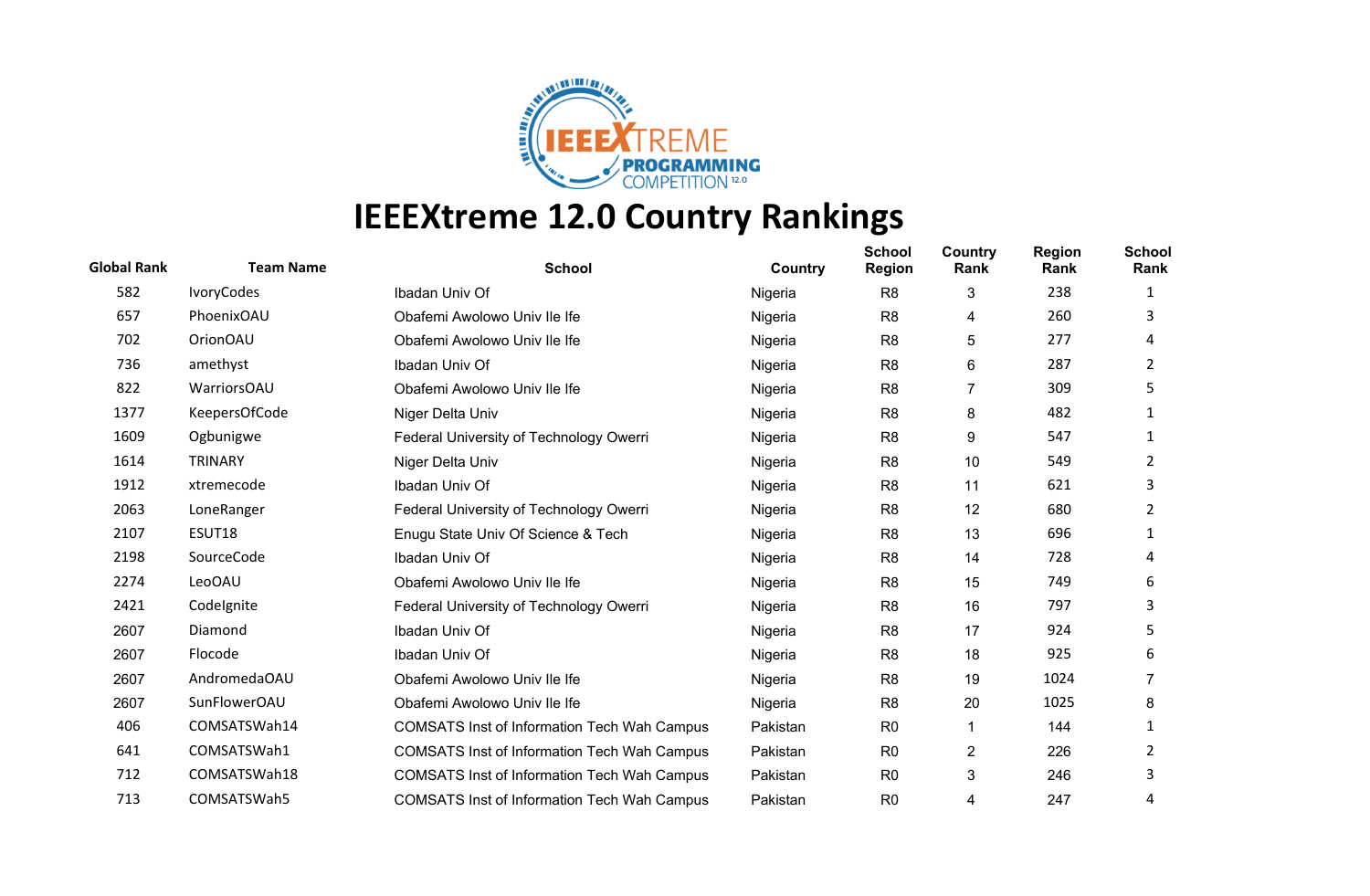

| <b>Global Rank</b> | <b>Team Name</b>   | <b>School</b>                                          | Country  | <b>School</b><br><b>Region</b> | Country<br>Rank | <b>Region</b><br>Rank | <b>School</b><br>Rank |
|--------------------|--------------------|--------------------------------------------------------|----------|--------------------------------|-----------------|-----------------------|-----------------------|
| 878                | COMSATSWah3        | <b>COMSATS Inst of Information Tech Wah Campus</b>     | Pakistan | R <sub>0</sub>                 | 5               | 305                   | 5                     |
| 1047               | COMSATSWah9        | <b>COMSATS Inst of Information Tech Wah Campus</b>     | Pakistan | R <sub>0</sub>                 | 6               | 376                   | 6                     |
| 1053               | ProjectSAM         | Inst Of Business Administration                        | Pakistan | R <sub>0</sub>                 | 7               | 378                   | 1                     |
| 1095               | COMSATSWah15       | <b>COMSATS Inst of Information Tech Wah Campus</b>     | Pakistan | R <sub>0</sub>                 | 8               | 406                   | 7                     |
| 1194               | hsnsd              | Inst Of Business Administration                        | Pakistan | R <sub>0</sub>                 | 9               | 458                   | 2                     |
| 1307               | COMSATSWah17       | <b>COMSATS Inst of Information Tech Wah Campus</b>     | Pakistan | R <sub>0</sub>                 | 10              | 505                   | 8                     |
| 1312               | COMSATSWah20       | <b>COMSATS Inst of Information Tech Wah Campus</b>     | Pakistan | R <sub>0</sub>                 | 11              | 509                   | 9                     |
| 1400               | infiniteloop       | Univ Of Engineering And Tech - KSK                     | Pakistan | R <sub>0</sub>                 | 12              | 555                   | 1                     |
| 1561               | NUCESPWR01         | National Univ Computer & Emerging Sci-Peshawar         | Pakistan | R <sub>0</sub>                 | 13              | 647                   | 1                     |
| 1583               | NUCESPWR02         | National Univ Computer & Emerging Sci-Peshawar         | Pakistan | R <sub>0</sub>                 | 14              | 659                   | 2                     |
| 1586               | NUCESPWR03         | National Univ Computer & Emerging Sci-Peshawar         | Pakistan | R <sub>0</sub>                 | 15              | 660                   | 3                     |
| 1587               | NUCESPWR09         | National Univ Computer & Emerging Sci-Peshawar         | Pakistan | R0                             | 16              | 661                   | 4                     |
| 1617               | COMSATSWah6        | <b>COMSATS Inst of Information Tech Wah Campus</b>     | Pakistan | R <sub>0</sub>                 | 17              | 681                   | 10                    |
| 1627               | ComsatsIslamabad65 | <b>COMSATS Institute of Information Tech Islamabad</b> | Pakistan | R <sub>0</sub>                 | 18              | 687                   | 1                     |
| 1628               | ComsatsIslamabad03 | <b>COMSATS Institute of Information Tech Islamabad</b> | Pakistan | R <sub>0</sub>                 | 19              | 688                   | 2                     |
| 1629               | ComsatsIslamabad13 | <b>COMSATS Institute of Information Tech Islamabad</b> | Pakistan | R <sub>0</sub>                 | 20              | 689                   | 3                     |
| 1630               | ComsatsIslamabad07 | <b>COMSATS Institute of Information Tech Islamabad</b> | Pakistan | R <sub>0</sub>                 | 21              | 690                   | 4                     |
| 1631               | ComsatsIslamabad08 | <b>COMSATS Institute of Information Tech Islamabad</b> | Pakistan | R <sub>0</sub>                 | 22              | 691                   | 5                     |
| 1699               | ComsatsIslamabad72 | <b>COMSATS Institute of Information Tech Islamabad</b> | Pakistan | R <sub>0</sub>                 | 23              | 728                   | 6                     |
| 1700               | ComsatsIslamabad64 | <b>COMSATS Institute of Information Tech Islamabad</b> | Pakistan | R <sub>0</sub>                 | 24              | 729                   |                       |
| 1701               | ComsatsIslamabad75 | COMSATS Institute of Information Tech Islamabad        | Pakistan | R <sub>0</sub>                 | 25              | 730                   | 8                     |
| 1702               | ComsatsIslamabad51 | <b>COMSATS Institute of Information Tech Islamabad</b> | Pakistan | R <sub>0</sub>                 | 26              | 731                   | 9                     |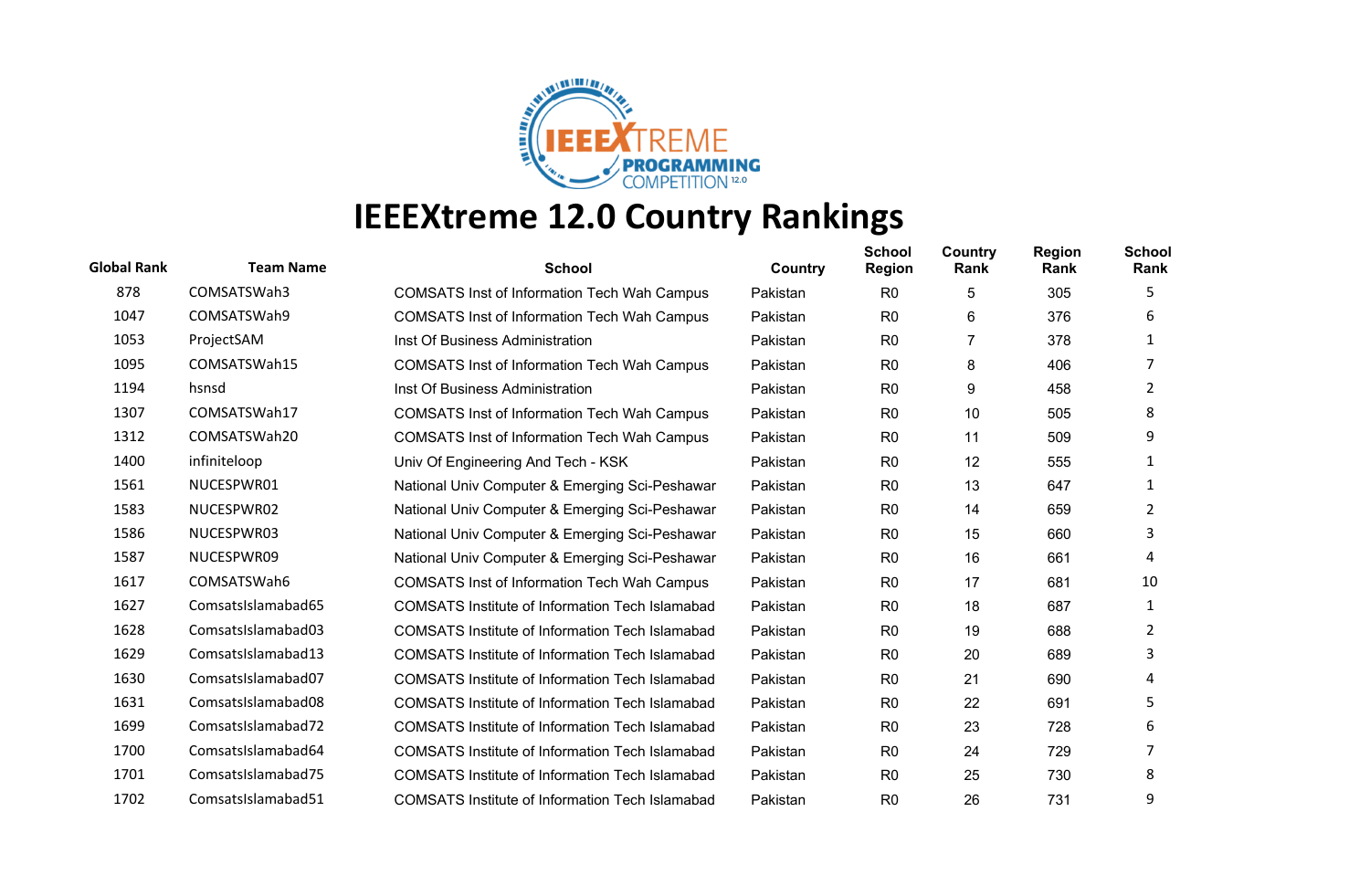

| <b>Global Rank</b> | <b>Team Name</b>   | <b>School</b>                                          | Country  | <b>School</b><br><b>Region</b> | Country<br>Rank | <b>Region</b><br>Rank | <b>School</b><br>Rank |
|--------------------|--------------------|--------------------------------------------------------|----------|--------------------------------|-----------------|-----------------------|-----------------------|
| 1703               | ComsatsIslamabad44 | <b>COMSATS Institute of Information Tech Islamabad</b> | Pakistan | R <sub>0</sub>                 | 27              | 732                   | 10                    |
| 1704               | ComsatsIslamabad33 | <b>COMSATS Institute of Information Tech Islamabad</b> | Pakistan | R <sub>0</sub>                 | 28              | 733                   | 11                    |
| 1705               | ComsatsIslamabad05 | COMSATS Institute of Information Tech Islamabad        | Pakistan | R <sub>0</sub>                 | 29              | 734                   | 12                    |
| 1706               | ComsatsIslamabad15 | <b>COMSATS Institute of Information Tech Islamabad</b> | Pakistan | R <sub>0</sub>                 | 30              | 735                   | 13                    |
| 1707               | ComsatsIslamabad69 | COMSATS Institute of Information Tech Islamabad        | Pakistan | R <sub>0</sub>                 | 31              | 736                   | 14                    |
| 1708               | ComsatsIslamabad31 | <b>COMSATS Institute of Information Tech Islamabad</b> | Pakistan | R <sub>0</sub>                 | 32              | 737                   | 15                    |
| 1709               | ComsatsIslamabad45 | COMSATS Institute of Information Tech Islamabad        | Pakistan | R <sub>0</sub>                 | 33              | 738                   | 16                    |
| 1710               | ComsatsIslamabad14 | <b>COMSATS Institute of Information Tech Islamabad</b> | Pakistan | R <sub>0</sub>                 | 34              | 739                   | 17                    |
| 1711               | ComsatsIslamabad39 | COMSATS Institute of Information Tech Islamabad        | Pakistan | R <sub>0</sub>                 | 35              | 740                   | 18                    |
| 1712               | ComsatsIslamabad47 | <b>COMSATS Institute of Information Tech Islamabad</b> | Pakistan | R <sub>0</sub>                 | 36              | 741                   | 19                    |
| 1713               | ComsatsIslamabad68 | COMSATS Institute of Information Tech Islamabad        | Pakistan | R <sub>0</sub>                 | 37              | 742                   | 20                    |
| 1714               | ComsatsIslamabad79 | <b>COMSATS Institute of Information Tech Islamabad</b> | Pakistan | R <sub>0</sub>                 | 38              | 743                   | 21                    |
| 1715               | ComsatsIslamabad76 | <b>COMSATS Institute of Information Tech Islamabad</b> | Pakistan | R <sub>0</sub>                 | 39              | 744                   | 22                    |
| 1716               | ComsatsIslamabad04 | <b>COMSATS Institute of Information Tech Islamabad</b> | Pakistan | R <sub>0</sub>                 | 40              | 745                   | 23                    |
| 1737               | <b>Maverick</b>    | Ghulam Ishaq Khan Inst Of Eng                          | Pakistan | R <sub>0</sub>                 | 41              | 764                   | 1                     |
| 1750               | COMSATSWah8        | <b>COMSATS Inst of Information Tech Wah Campus</b>     | Pakistan | R <sub>0</sub>                 | 42              | 770                   | 11                    |
| 1751               | COMSATSWah11       | <b>COMSATS Inst of Information Tech Wah Campus</b>     | Pakistan | R <sub>0</sub>                 | 43              | 771                   | 12                    |
| 1759               | TrioFrio           | U C E T - The Islamia University of Bahawalpur         | Pakistan | R <sub>0</sub>                 | 44              | 776                   | $\mathbf{1}$          |
| 1791               | ComsatsIslamabad50 | COMSATS Institute of Information Tech Islamabad        | Pakistan | R <sub>0</sub>                 | 45              | 795                   | 24                    |
| 1792               | ComsatsIslamabad24 | <b>COMSATS Institute of Information Tech Islamabad</b> | Pakistan | R <sub>0</sub>                 | 46              | 796                   | 25                    |
| 1793               | ComsatsIslamabad48 | <b>COMSATS Institute of Information Tech Islamabad</b> | Pakistan | R <sub>0</sub>                 | 47              | 797                   | 26                    |
| 1794               | ComsatsIslamabad77 | <b>COMSATS Institute of Information Tech Islamabad</b> | Pakistan | R <sub>0</sub>                 | 48              | 798                   | 27                    |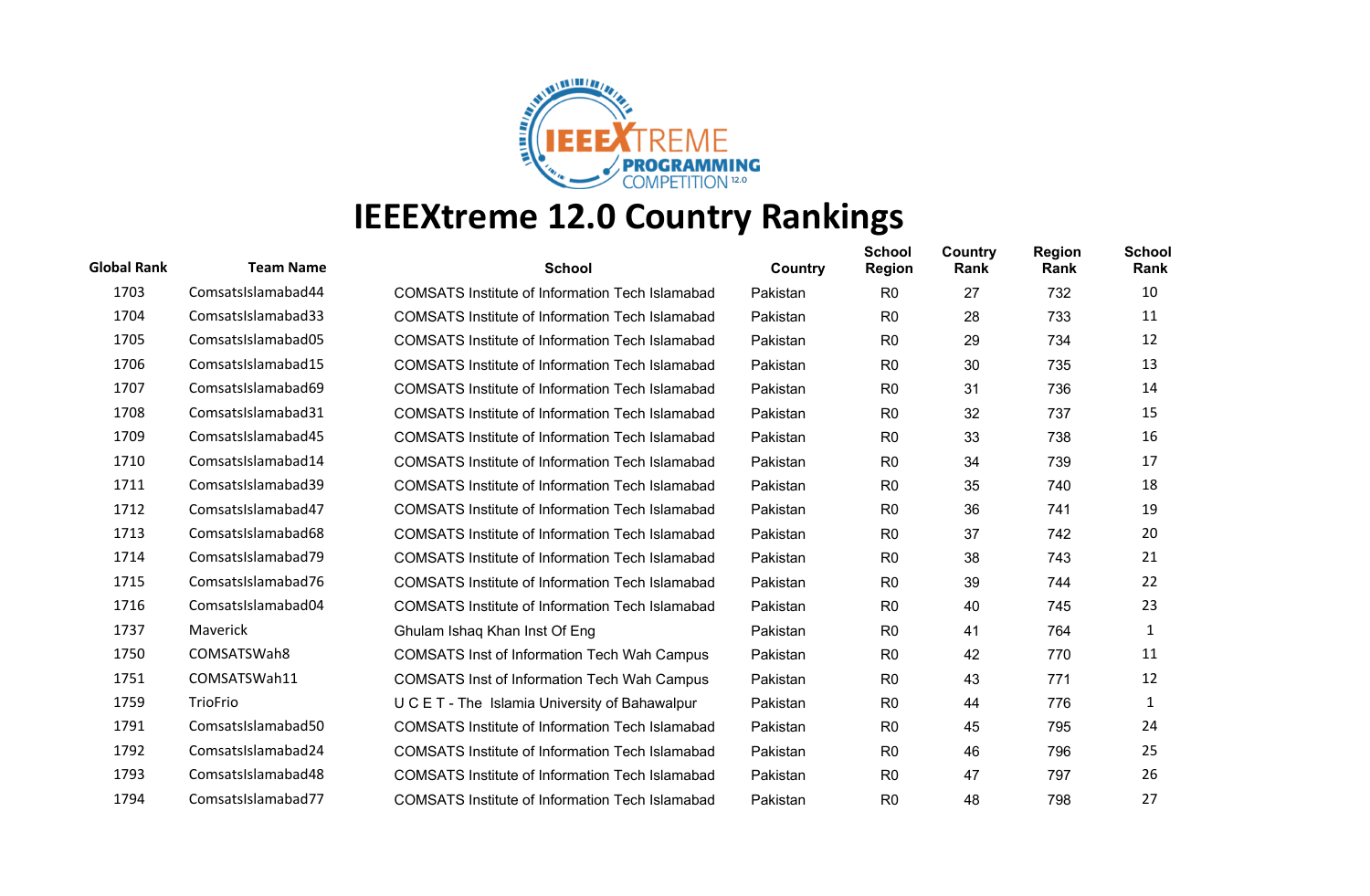

| <b>Global Rank</b> | <b>Team Name</b>    | <b>School</b>                                          | Country  | <b>School</b><br><b>Region</b> | Country<br>Rank | <b>Region</b><br>Rank | <b>School</b><br>Rank |
|--------------------|---------------------|--------------------------------------------------------|----------|--------------------------------|-----------------|-----------------------|-----------------------|
| 1795               | ComsatsIslamabad17  | <b>COMSATS Institute of Information Tech Islamabad</b> | Pakistan | R <sub>0</sub>                 | 49              | 799                   | 28                    |
| 1797               | COMSATSWah          | <b>COMSATS Inst of Information Tech Wah Campus</b>     | Pakistan | R <sub>0</sub>                 | 50              | 801                   | 13                    |
| 1816               | IEEEPIEAS03         | Pakistan Inst of Engineering & Applied Sciences        | Pakistan | R <sub>0</sub>                 | 51              | 811                   | 1                     |
| 1824               | Definite            | University of Sindh (IICT)                             | Pakistan | R <sub>0</sub>                 | 52              | 817                   | 1                     |
| 1839               | COMSATSWah13        | <b>COMSATS Inst of Information Tech Wah Campus</b>     | Pakistan | R <sub>0</sub>                 | 53              | 826                   | 14                    |
| 1872               | <b>SiliconicPro</b> | Univ of Engineering and Tech - Lahore                  | Pakistan | R <sub>0</sub>                 | 54              | 847                   | 1                     |
| 1898               | ComsatsIslamabad34  | <b>COMSATS Institute of Information Tech Islamabad</b> | Pakistan | R <sub>0</sub>                 | 55              | 865                   | 29                    |
| 1901               | ComsatsIslamabad38  | <b>COMSATS Institute of Information Tech Islamabad</b> | Pakistan | R <sub>0</sub>                 | 56              | 867                   | 30                    |
| 1902               | ComsatsIslamabad74  | <b>COMSATS Institute of Information Tech Islamabad</b> | Pakistan | R <sub>0</sub>                 | 57              | 868                   | 31                    |
| 1903               | ComsatsIslamabad49  | <b>COMSATS Institute of Information Tech Islamabad</b> | Pakistan | R <sub>0</sub>                 | 58              | 869                   | 32                    |
| 1904               | ComsatsIslamabad53  | <b>COMSATS Institute of Information Tech Islamabad</b> | Pakistan | R <sub>0</sub>                 | 59              | 870                   | 33                    |
| 1905               | ComsatsIslamabad41  | <b>COMSATS Institute of Information Tech Islamabad</b> | Pakistan | R <sub>0</sub>                 | 60              | 871                   | 34                    |
| 1906               | ComsatsIslamabad43  | <b>COMSATS Institute of Information Tech Islamabad</b> | Pakistan | R <sub>0</sub>                 | 61              | 872                   | 35                    |
| 1907               | ComsatsIslamabad32  | <b>COMSATS Institute of Information Tech Islamabad</b> | Pakistan | R <sub>0</sub>                 | 62              | 873                   | 36                    |
| 1908               | ComsatsIslamabad40  | <b>COMSATS Institute of Information Tech Islamabad</b> | Pakistan | R <sub>0</sub>                 | 63              | 874                   | 37                    |
| 1909               | ComsatsIslamabad46  | COMSATS Institute of Information Tech Islamabad        | Pakistan | R <sub>0</sub>                 | 64              | 875                   | 38                    |
| 1954               | <b>FRENZY</b>       | Ghulam Ishaq Khan Inst Of Eng                          | Pakistan | R <sub>0</sub>                 | 65              | 895                   | 2                     |
| 1956               | COMSATSWah21        | <b>COMSATS Inst of Information Tech Wah Campus</b>     | Pakistan | R <sub>0</sub>                 | 66              | 897                   | 15                    |
| 1978               | CryptoCoders        | Riphah International University Faisalabad             | Pakistan | R <sub>0</sub>                 | 67              | 904                   | 1                     |
| 2020               | COMSATSWah16        | <b>COMSATS Inst of Information Tech Wah Campus</b>     | Pakistan | R <sub>0</sub>                 | 68              | 934                   | 16                    |
| 2044               | ComsatsIslamabad55  | COMSATS Institute of Information Tech Islamabad        | Pakistan | R <sub>0</sub>                 | 69              | 943                   | 39                    |
| 2066               | Bahria06            | Bahria Univ - Islamabad                                | Pakistan | R <sub>0</sub>                 | 70              | 954                   |                       |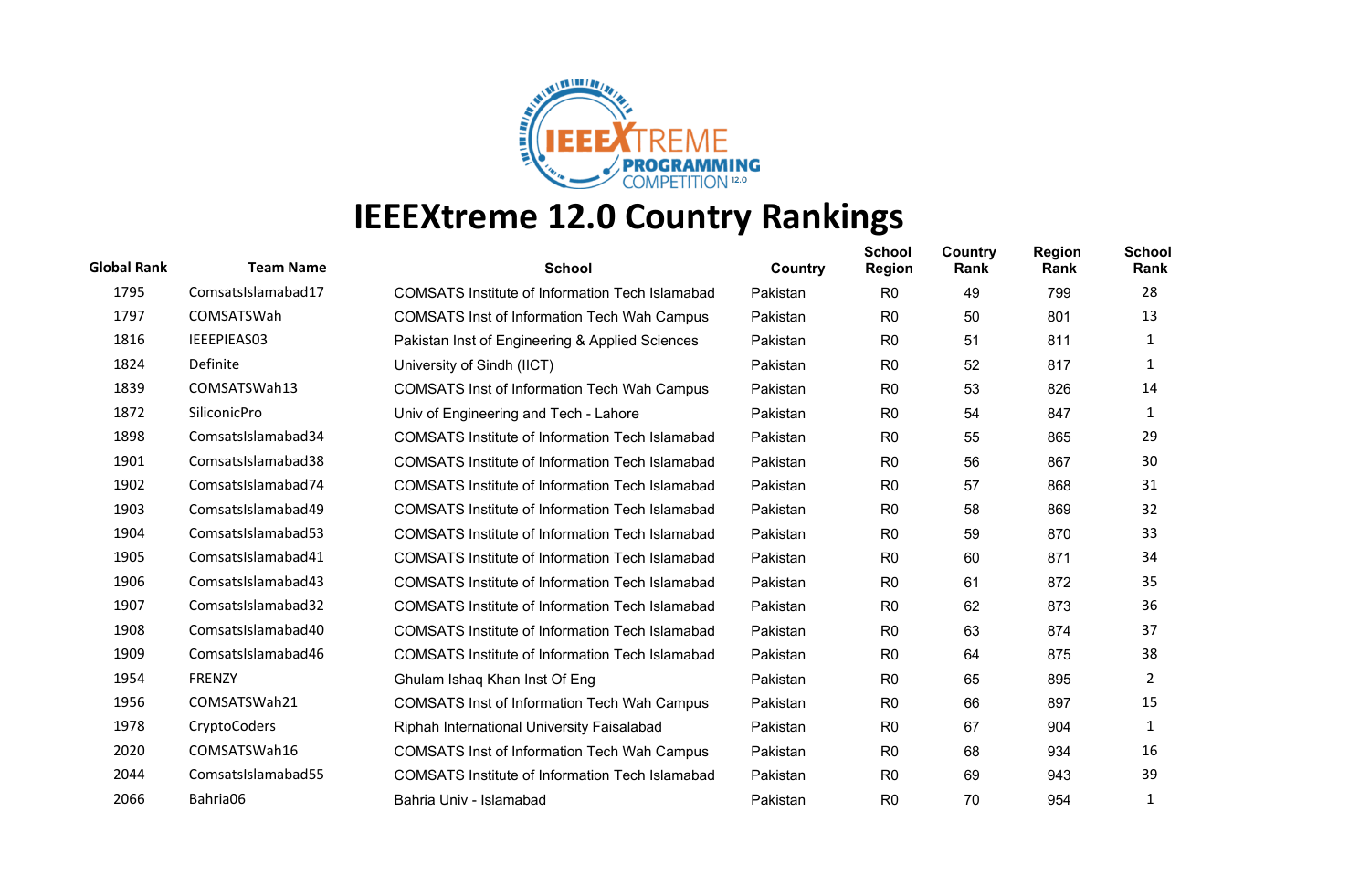

| <b>Global Rank</b> | <b>Team Name</b>   | <b>School</b>                                          | Country  | <b>School</b><br>Region | Country<br>Rank | <b>Region</b><br>Rank | <b>School</b><br>Rank |
|--------------------|--------------------|--------------------------------------------------------|----------|-------------------------|-----------------|-----------------------|-----------------------|
| 2110               | COMSATSWah22       | <b>COMSATS Inst of Information Tech Wah Campus</b>     | Pakistan | R <sub>0</sub>          | 71              | 974                   | 17                    |
| 2174               | ComsatsIslamabad52 | <b>COMSATS Institute of Information Tech Islamabad</b> | Pakistan | R <sub>0</sub>          | 72              | 1013                  | 40                    |
| 2221               | UET06              | Taxila Univ Of Engineering And Tech                    | Pakistan | R <sub>0</sub>          | 73              | 1033                  | 1                     |
| 2228               | ComsatsIslamabad67 | <b>COMSATS Institute of Information Tech Islamabad</b> | Pakistan | R <sub>0</sub>          | 74              | 1036                  | 41                    |
| 2229               | ComsatsIslamabad70 | COMSATS Institute of Information Tech Islamabad        | Pakistan | R0                      | 75              | 1037                  | 42                    |
| 2244               | GIKCode            | Ghulam Ishaq Khan Inst Of Eng                          | Pakistan | R <sub>0</sub>          | 76              | 1049                  | 3                     |
| 2246               | <b>LEGION</b>      | Ghulam Ishaq Khan Inst Of Eng                          | Pakistan | R <sub>0</sub>          | 77              | 1051                  | 4                     |
| 2322               | NUCESPWR04         | National Univ Computer & Emerging Sci-Peshawar         | Pakistan | R <sub>0</sub>          | 78              | 1082                  | 5                     |
| 2342               | ComsatsIslamabad73 | <b>COMSATS Institute of Information Tech Islamabad</b> | Pakistan | R <sub>0</sub>          | 79              | 1094                  | 43                    |
| 2396               | Bahria008          | Bahria Univ - Islamabad                                | Pakistan | R <sub>0</sub>          | 80              | 1126                  | 2                     |
| 2429               | COMSATSWah24       | <b>COMSATS Inst of Information Tech Wah Campus</b>     | Pakistan | R <sub>0</sub>          | 81              | 1144                  | 18                    |
| 2430               | COMSATSWah26       | <b>COMSATS Inst of Information Tech Wah Campus</b>     | Pakistan | R <sub>0</sub>          | 82              | 1145                  | 19                    |
| 2462               | COMSATSWah2        | <b>COMSATS Inst of Information Tech Wah Campus</b>     | Pakistan | R <sub>0</sub>          | 83              | 1165                  | 20                    |
| 2472               | Islamians          | U C E T - The Islamia University of Bahawalpur         | Pakistan | R <sub>0</sub>          | 84              | 1174                  | 2                     |
| 2487               | 111Brigade         | Inst Of Industrial Electronics Engrg                   | Pakistan | R0                      | 85              | 1188                  | 1                     |
| 2496               | Falcons            | U C E T - The Islamia University of Bahawalpur         | Pakistan | R <sub>0</sub>          | 86              | 1196                  | 3                     |
| 2506               | ComsatsIslamabad02 | <b>COMSATS Institute of Information Tech Islamabad</b> | Pakistan | R <sub>0</sub>          | 87              | 1203                  | 44                    |
| 2507               | ComsatsIslamabad10 | <b>COMSATS Institute of Information Tech Islamabad</b> | Pakistan | R <sub>0</sub>          | 88              | 1204                  | 45                    |
| 2508               | ComsatsIslamabad16 | <b>COMSATS Institute of Information Tech Islamabad</b> | Pakistan | R <sub>0</sub>          | 89              | 1205                  | 46                    |
| 2518               | COMSATSWah4        | <b>COMSATS Inst of Information Tech Wah Campus</b>     | Pakistan | R <sub>0</sub>          | 90              | 1214                  | 21                    |
| 2519               | <b>IUBIAN19</b>    | U C E T - The Islamia University of Bahawalpur         | Pakistan | R <sub>0</sub>          | 91              | 1215                  | 4                     |
| 2520               | IEEEPIEAS02        | Pakistan Inst of Engineering & Applied Sciences        | Pakistan | R <sub>0</sub>          | 92              | 1216                  | 2                     |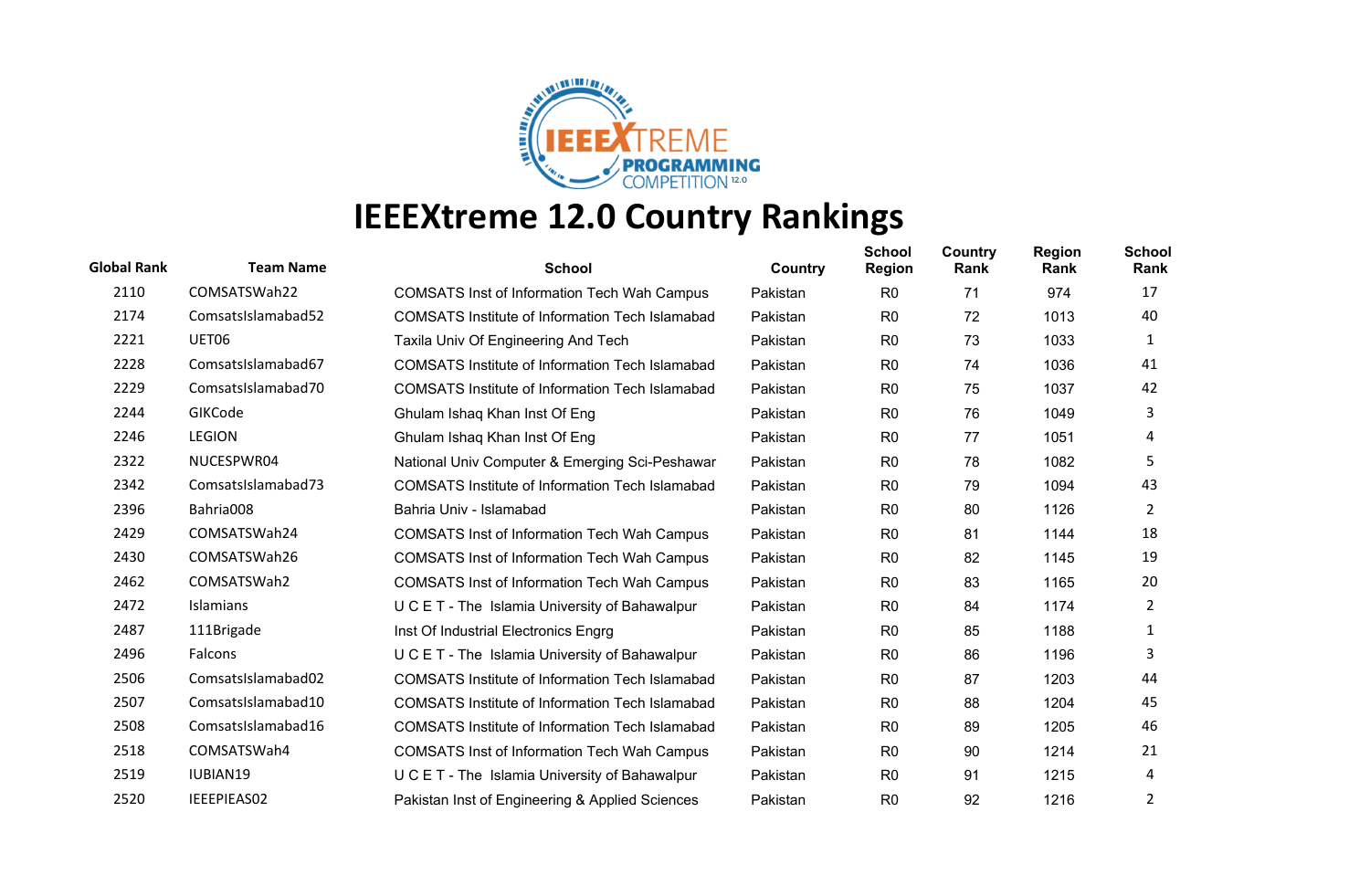

| <b>Global Rank</b> | <b>Team Name</b>   | <b>School</b>                                          | Country  | <b>School</b><br>Region | Country<br>Rank | <b>Region</b><br>Rank | <b>School</b><br>Rank |
|--------------------|--------------------|--------------------------------------------------------|----------|-------------------------|-----------------|-----------------------|-----------------------|
| 2521               | energyengi         | Univ Of Agriculture - Faisalabad                       | Pakistan | R <sub>0</sub>          | 93              | 1217                  | 1                     |
| 2522               | COMSATSWah10       | <b>COMSATS Inst of Information Tech Wah Campus</b>     | Pakistan | R <sub>0</sub>          | 94              | 1218                  | 22                    |
| 2523               | ComsatsIslamabad37 | <b>COMSATS Institute of Information Tech Islamabad</b> | Pakistan | R <sub>0</sub>          | 95              | 1219                  | 47                    |
| 2524               | ComsatsIslamabad36 | <b>COMSATS Institute of Information Tech Islamabad</b> | Pakistan | R <sub>0</sub>          | 96              | 1220                  | 48                    |
| 2526               | ComsatsIslamabad20 | COMSATS Institute of Information Tech Islamabad        | Pakistan | R0                      | 97              | 1221                  | 49                    |
| 2527               | ComsatsIslamabad22 | <b>COMSATS Institute of Information Tech Islamabad</b> | Pakistan | R <sub>0</sub>          | 98              | 1222                  | 50                    |
| 2530               | <b>Technocarts</b> | Usman Institute of Technology                          | Pakistan | R <sub>0</sub>          | 99              | 1225                  | $\mathbf{1}$          |
| 2531               | COMSATSWah12       | <b>COMSATS Inst of Information Tech Wah Campus</b>     | Pakistan | R <sub>0</sub>          | 100             | 1226                  | 23                    |
| 2532               | <b>AJAX</b>        | Karachi Institute of Economics & Technology (PAF)      | Pakistan | R <sub>0</sub>          | 101             | 1227                  | 2                     |
| 2533               | Osama              | Capital University of Science & Technology             | Pakistan | R <sub>0</sub>          | 102             | 1228                  | 1                     |
| 2534               | <b>OSAMAFFC</b>    | Capital University of Science & Technology             | Pakistan | R <sub>0</sub>          | 103             | 1229                  | 2                     |
| 2539               | Rajput             | Capital University of Science & Technology             | Pakistan | R <sub>0</sub>          | 104             | 1233                  | 3                     |
| 2545               | TechFreaks         | Riphah International University Faisalabad             | Pakistan | R <sub>0</sub>          | 105             | 1238                  | 2                     |
| 2551               | IEEEPIEAS05        | Pakistan Inst of Engineering & Applied Sciences        | Pakistan | R <sub>0</sub>          | 106             | 1243                  | 3                     |
| 2566               | <b>IEEEPIEAS07</b> | Pakistan Inst of Engineering & Applied Sciences        | Pakistan | R0                      | 107             | 1258                  | 4                     |
| 2605               | ComsatsIslamabad60 | <b>COMSATS Institute of Information Tech Islamabad</b> | Pakistan | R <sub>0</sub>          | 108             | 1311                  | 51                    |
| 2605               | ComsatsIslamabad58 | <b>COMSATS Institute of Information Tech Islamabad</b> | Pakistan | R <sub>0</sub>          | 109             | 1312                  | 52                    |
| 2605               | ComsatsIslamabad61 | <b>COMSATS Institute of Information Tech Islamabad</b> | Pakistan | R <sub>0</sub>          | 110             | 1313                  | 53                    |
| 2605               | ComsatsIslamabad84 | <b>COMSATS Institute of Information Tech Islamabad</b> | Pakistan | R <sub>0</sub>          | 111             | 1314                  | 54                    |
| 2605               | ComsatsIslamabad59 | <b>COMSATS Institute of Information Tech Islamabad</b> | Pakistan | R <sub>0</sub>          | 112             | 1315                  | 55                    |
| 2605               | ComsatsIslamabad85 | <b>COMSATS Institute of Information Tech Islamabad</b> | Pakistan | R <sub>0</sub>          | 113             | 1316                  | 56                    |
| 2605               | ComsatsIslamabad86 | <b>COMSATS Institute of Information Tech Islamabad</b> | Pakistan | R <sub>0</sub>          | 114             | 1317                  | 57                    |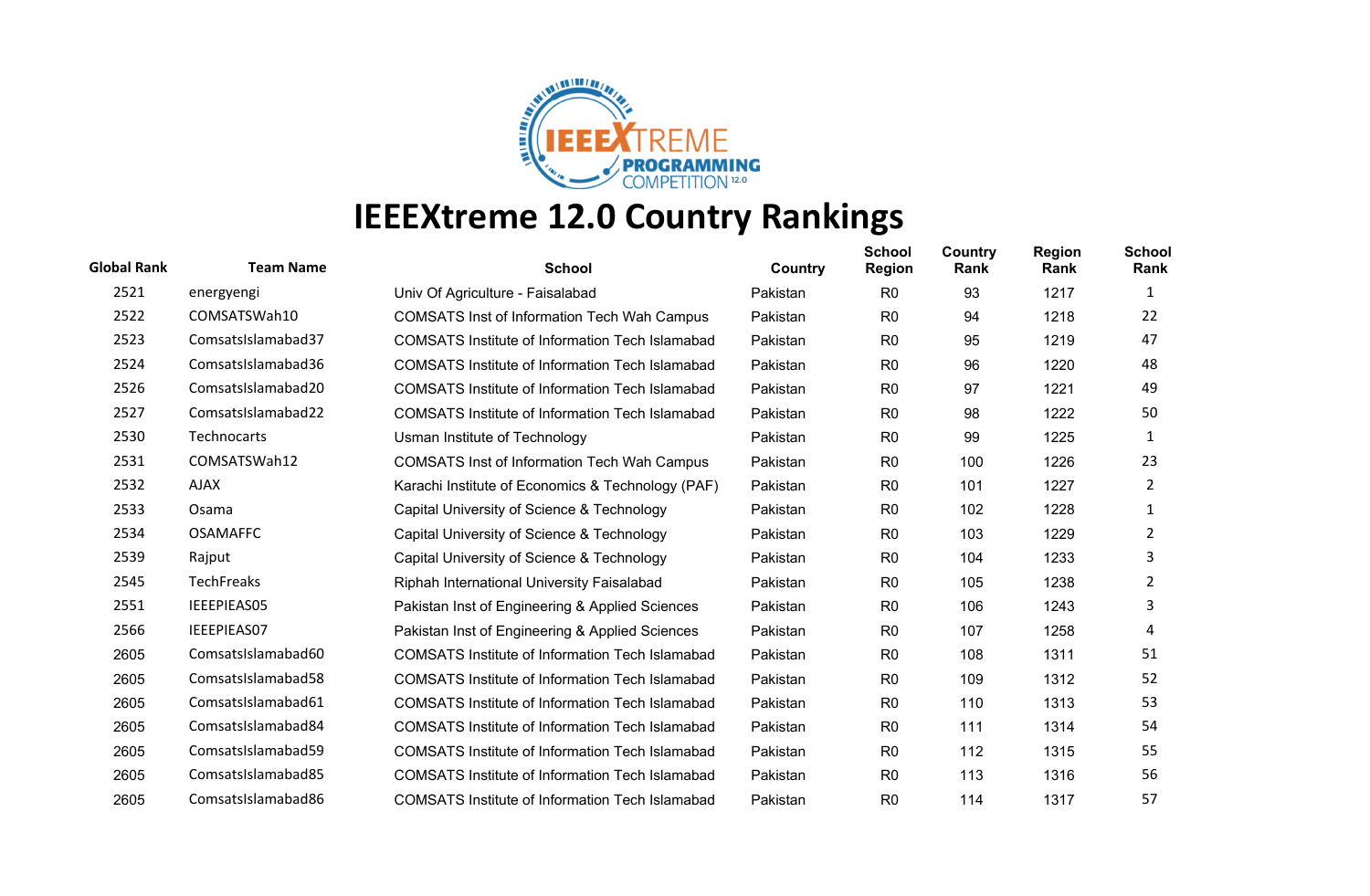

| <b>Global Rank</b> | <b>Team Name</b>     | <b>School</b>                                          | Country  | <b>School</b><br><b>Region</b> | <b>Country</b><br>Rank | <b>Region</b><br>Rank | <b>School</b><br>Rank |
|--------------------|----------------------|--------------------------------------------------------|----------|--------------------------------|------------------------|-----------------------|-----------------------|
| 2605               | ComsatsIslamabad62   | <b>COMSATS Institute of Information Tech Islamabad</b> | Pakistan | R <sub>0</sub>                 | 115                    | 1318                  | 58                    |
| 2605               | ComsatsIslamabad63   | <b>COMSATS Institute of Information Tech Islamabad</b> | Pakistan | R <sub>0</sub>                 | 116                    | 1319                  | 59                    |
| 2605               | ComsatsIslamabad83   | <b>COMSATS Institute of Information Tech Islamabad</b> | Pakistan | R <sub>0</sub>                 | 117                    | 1320                  | 60                    |
| 2605               | AngryNerdss          | Riphah International University Faisalabad             | Pakistan | R <sub>0</sub>                 | 118                    | 1369                  | 3                     |
| 2605               | Snowden              | U C E T - The Islamia University of Bahawalpur         | Pakistan | R <sub>0</sub>                 | 119                    | 1384                  | 5                     |
| 2606               | IUBIAN17             | U C E T - The Islamia University of Bahawalpur         | Pakistan | R0                             | 120                    | 1411                  | 6                     |
| 2606               | IUBIAN <sub>20</sub> | U C E T - The Islamia University of Bahawalpur         | Pakistan | R <sub>0</sub>                 | 121                    | 1412                  |                       |
| 2607               | Bahria01             | Bahria Univ - Islamabad                                | Pakistan | R <sub>0</sub>                 | 122                    | 1457                  | 3                     |
| 2607               | Bahria04             | Bahria Univ - Islamabad                                | Pakistan | R <sub>0</sub>                 | 123                    | 1458                  | 4                     |
| 2607               | Bahria05             | Bahria Univ - Islamabad                                | Pakistan | R <sub>0</sub>                 | 124                    | 1459                  | 5                     |
| 2607               | Bahria07             | Bahria Univ - Islamabad                                | Pakistan | R <sub>0</sub>                 | 125                    | 1460                  | 6                     |
| 2607               | Fahad                | Cape Peninsula University of Tecnology                 | Pakistan | R <sub>0</sub>                 | 126                    | 1504                  |                       |
| 2607               | Ali                  | Capital University of Science & Technology             | Pakistan | R <sub>0</sub>                 | 127                    | 1505                  | 4                     |
| 2607               | Rohan                | Capital University of Science & Technology             | Pakistan | R <sub>0</sub>                 | 128                    | 1506                  | 5                     |
| 2607               | hafsa                | Capital University of Science & Technology             | Pakistan | R0                             | 129                    | 1507                  | 6                     |
| 2607               | Zahid                | Capital University of Science & Technology             | Pakistan | R <sub>0</sub>                 | 130                    | 1508                  |                       |
| 2607               | Zia                  | Capital University of Science & Technology             | Pakistan | R <sub>0</sub>                 | 131                    | 1509                  | 8                     |
| 2607               | AliAkram             | Capital University of Science & Technology             | Pakistan | R <sub>0</sub>                 | 132                    | 1510                  | 9                     |
| 2607               | Amna                 | Capital University of Science & Technology             | Pakistan | R <sub>0</sub>                 | 133                    | 1511                  | 10                    |
| 2607               | Rida                 | Capital University of Science & Technology             | Pakistan | R0                             | 134                    | 1512                  | 11                    |
| 2607               | Yousaf               | Capital University of Science & Technology             | Pakistan | R <sub>0</sub>                 | 135                    | 1513                  | 12                    |
| 2607               | Tayyab               | Capital University of Science & Technology             | Pakistan | R <sub>0</sub>                 | 136                    | 1514                  | 13                    |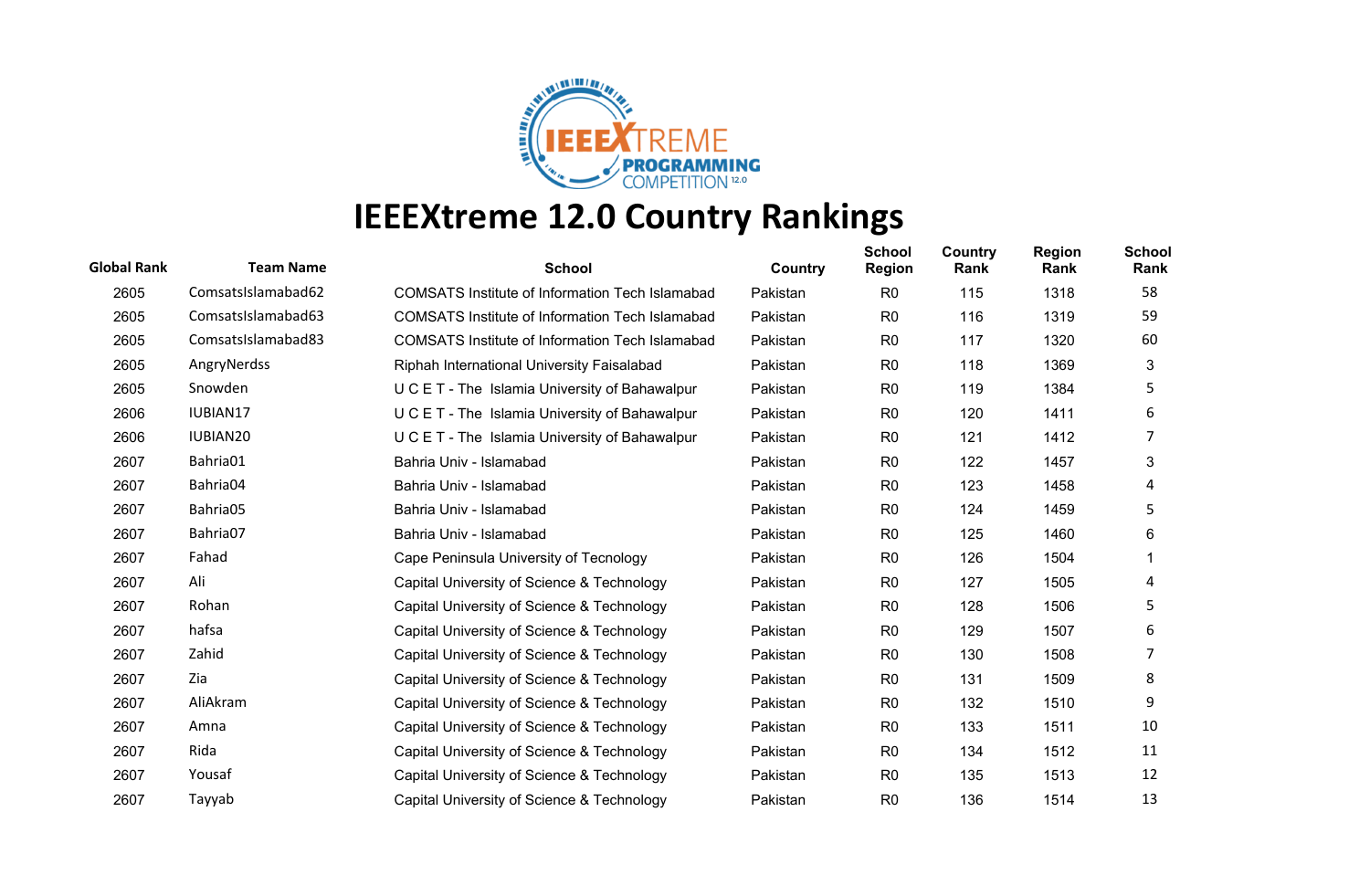

| <b>Global Rank</b> | <b>Team Name</b>   | <b>School</b>                                          | Country  | <b>School</b><br><b>Region</b> | <b>Country</b><br>Rank | <b>Region</b><br>Rank | <b>School</b><br>Rank |
|--------------------|--------------------|--------------------------------------------------------|----------|--------------------------------|------------------------|-----------------------|-----------------------|
| 2607               | Kainat             | Capital University of Science & Technology             | Pakistan | R <sub>0</sub>                 | 137                    | 1515                  | 14                    |
| 2607               | Mehwish            | Capital University of Science & Technology             | Pakistan | R <sub>0</sub>                 | 138                    | 1516                  | 15                    |
| 2607               | Maham              | Capital University of Science & Technology             | Pakistan | R <sub>0</sub>                 | 139                    | 1517                  | 16                    |
| 2607               | Muzamil            | Capital University of Science & Technology             | Pakistan | R <sub>0</sub>                 | 140                    | 1518                  | 17                    |
| 2607               | Hamza              | Capital University of Science & Technology             | Pakistan | R <sub>0</sub>                 | 141                    | 1519                  | 18                    |
| 2607               | Nayyab             | Capital University of Science & Technology             | Pakistan | R0                             | 142                    | 1520                  | 19                    |
| 2607               | COMSATSWah19       | <b>COMSATS Inst of Information Tech Wah Campus</b>     | Pakistan | R <sub>0</sub>                 | 143                    | 1584                  | 24                    |
| 2607               | COMSATSWah23       | <b>COMSATS Inst of Information Tech Wah Campus</b>     | Pakistan | R <sub>0</sub>                 | 144                    | 1585                  | 25                    |
| 2607               | COMSATSWah25       | <b>COMSATS Inst of Information Tech Wah Campus</b>     | Pakistan | R <sub>0</sub>                 | 145                    | 1586                  | 26                    |
| 2607               | COMSATSWah27       | <b>COMSATS Inst of Information Tech Wah Campus</b>     | Pakistan | R <sub>0</sub>                 | 146                    | 1587                  | 27                    |
| 2607               | COMSATSWah7        | <b>COMSATS Inst of Information Tech Wah Campus</b>     | Pakistan | R <sub>0</sub>                 | 147                    | 1588                  | 28                    |
| 2607               | ComsatsIslamabad54 | <b>COMSATS Institute of Information Tech Islamabad</b> | Pakistan | R <sub>0</sub>                 | 148                    | 1589                  | 61                    |
| 2607               | ComsatsIslamabad57 | <b>COMSATS Institute of Information Tech Islamabad</b> | Pakistan | R <sub>0</sub>                 | 149                    | 1590                  | 62                    |
| 2607               | ComsatsIslamabad56 | COMSATS Institute of Information Tech Islamabad        | Pakistan | R <sub>0</sub>                 | 150                    | 1591                  | 63                    |
| 2607               | ComsatsIslamabad66 | <b>COMSATS Institute of Information Tech Islamabad</b> | Pakistan | R <sub>0</sub>                 | 151                    | 1592                  | 64                    |
| 2607               | ComsatsIslamabad71 | <b>COMSATS Institute of Information Tech Islamabad</b> | Pakistan | R <sub>0</sub>                 | 152                    | 1593                  | 65                    |
| 2607               | ComsatsIslamabad78 | <b>COMSATS Institute of Information Tech Islamabad</b> | Pakistan | R <sub>0</sub>                 | 153                    | 1594                  | 66                    |
| 2607               | ComsatsIslamabad81 | <b>COMSATS Institute of Information Tech Islamabad</b> | Pakistan | R <sub>0</sub>                 | 154                    | 1595                  | 67                    |
| 2607               | ComsatsIslamabad82 | <b>COMSATS Institute of Information Tech Islamabad</b> | Pakistan | R <sub>0</sub>                 | 155                    | 1596                  | 68                    |
| 2607               | ComsatsIslamabad06 | <b>COMSATS Institute of Information Tech Islamabad</b> | Pakistan | R <sub>0</sub>                 | 156                    | 1597                  | 69                    |
| 2607               | ComsatsIslamabad26 | COMSATS Institute of Information Tech Islamabad        | Pakistan | R <sub>0</sub>                 | 157                    | 1598                  | 70                    |
| 2607               | ComsatsIslamabad29 | <b>COMSATS Institute of Information Tech Islamabad</b> | Pakistan | R <sub>0</sub>                 | 158                    | 1599                  | 71                    |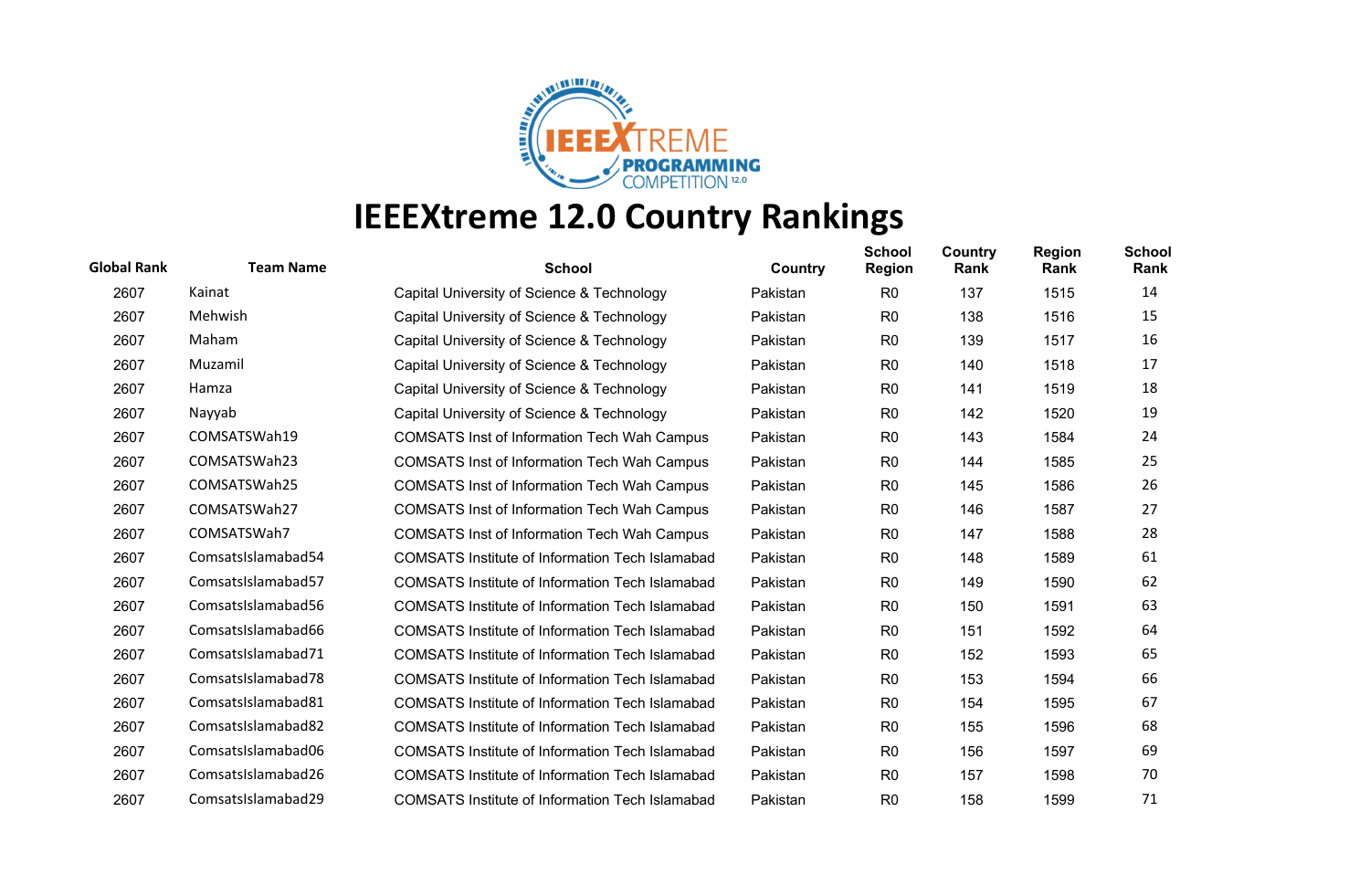

| <b>Global Rank</b> | <b>Team Name</b>   | <b>School</b>                                          | Country  | <b>School</b><br>Region | Country<br>Rank | <b>Region</b><br>Rank | <b>School</b><br>Rank |
|--------------------|--------------------|--------------------------------------------------------|----------|-------------------------|-----------------|-----------------------|-----------------------|
| 2607               | ComsatsIslamabad09 | <b>COMSATS Institute of Information Tech Islamabad</b> | Pakistan | R <sub>0</sub>          | 159             | 1600                  | 72                    |
| 2607               | ComsatsIslamabad11 | <b>COMSATS Institute of Information Tech Islamabad</b> | Pakistan | R <sub>0</sub>          | 160             | 1601                  | 73                    |
| 2607               | ComsatsIslamabad12 | <b>COMSATS Institute of Information Tech Islamabad</b> | Pakistan | R <sub>0</sub>          | 161             | 1602                  | 74                    |
| 2607               | ComsatsIslamabad18 | <b>COMSATS Institute of Information Tech Islamabad</b> | Pakistan | R <sub>0</sub>          | 162             | 1603                  | 75                    |
| 2607               | ComsatsIslamabad30 | COMSATS Institute of Information Tech Islamabad        | Pakistan | R <sub>0</sub>          | 163             | 1604                  | 76                    |
| 2607               | ComsatsIslamabad35 | <b>COMSATS Institute of Information Tech Islamabad</b> | Pakistan | R <sub>0</sub>          | 164             | 1605                  | 77                    |
| 2607               | ComsatsIslamabad19 | COMSATS Institute of Information Tech Islamabad        | Pakistan | R <sub>0</sub>          | 165             | 1606                  | 78                    |
| 2607               | ComsatsIslamabad21 | <b>COMSATS Institute of Information Tech Islamabad</b> | Pakistan | R <sub>0</sub>          | 166             | 1607                  | 79                    |
| 2607               | ComsatsIslamabad23 | COMSATS Institute of Information Tech Islamabad        | Pakistan | R <sub>0</sub>          | 167             | 1608                  | 80                    |
| 2607               | ComsatsIslamabad25 | <b>COMSATS Institute of Information Tech Islamabad</b> | Pakistan | R <sub>0</sub>          | 168             | 1609                  | 81                    |
| 2607               | ComsatsIslamabad27 | <b>COMSATS Institute of Information Tech Islamabad</b> | Pakistan | R <sub>0</sub>          | 169             | 1610                  | 82                    |
| 2607               | ComsatsIslamabad28 | <b>COMSATS Institute of Information Tech Islamabad</b> | Pakistan | R <sub>0</sub>          | 170             | 1611                  | 83                    |
| 2607               | ComsatsIslamabad42 | <b>COMSATS Institute of Information Tech Islamabad</b> | Pakistan | R <sub>0</sub>          | 171             | 1612                  | 84                    |
| 2607               | TheSmartBytes      | Fatima Jinnah Women Univ                               | Pakistan | R <sub>0</sub>          | 172             | 1650                  |                       |
| 2607               | AngryGirl          | Fatima Jinnah Women Univ                               | Pakistan | R <sub>0</sub>          | 173             | 1651                  | $\overline{2}$        |
| 2607               | FJWU26             | Fatima Jinnah Women Univ                               | Pakistan | R <sub>0</sub>          | 174             | 1652                  | 3                     |
| 2607               | FJWU38             | Fatima Jinnah Women Univ                               | Pakistan | R <sub>0</sub>          | 175             | 1653                  | 4                     |
| 2607               | FJWU22             | Fatima Jinnah Women Univ                               | Pakistan | R <sub>0</sub>          | 176             | 1654                  | 5                     |
| 2607               | <b>Fatimians</b>   | Fatima Jinnah Women Univ                               | Pakistan | R <sub>0</sub>          | 177             | 1655                  | 6                     |
| 2607               | FJWU01             | Fatima Jinnah Women Univ                               | Pakistan | R <sub>0</sub>          | 178             | 1656                  |                       |
| 2607               | FJWU02             | Fatima Jinnah Women Univ                               | Pakistan | R <sub>0</sub>          | 179             | 1657                  | 8                     |
| 2607               | FJWU03             | Fatima Jinnah Women Univ                               | Pakistan | R <sub>0</sub>          | 180             | 1658                  | 9                     |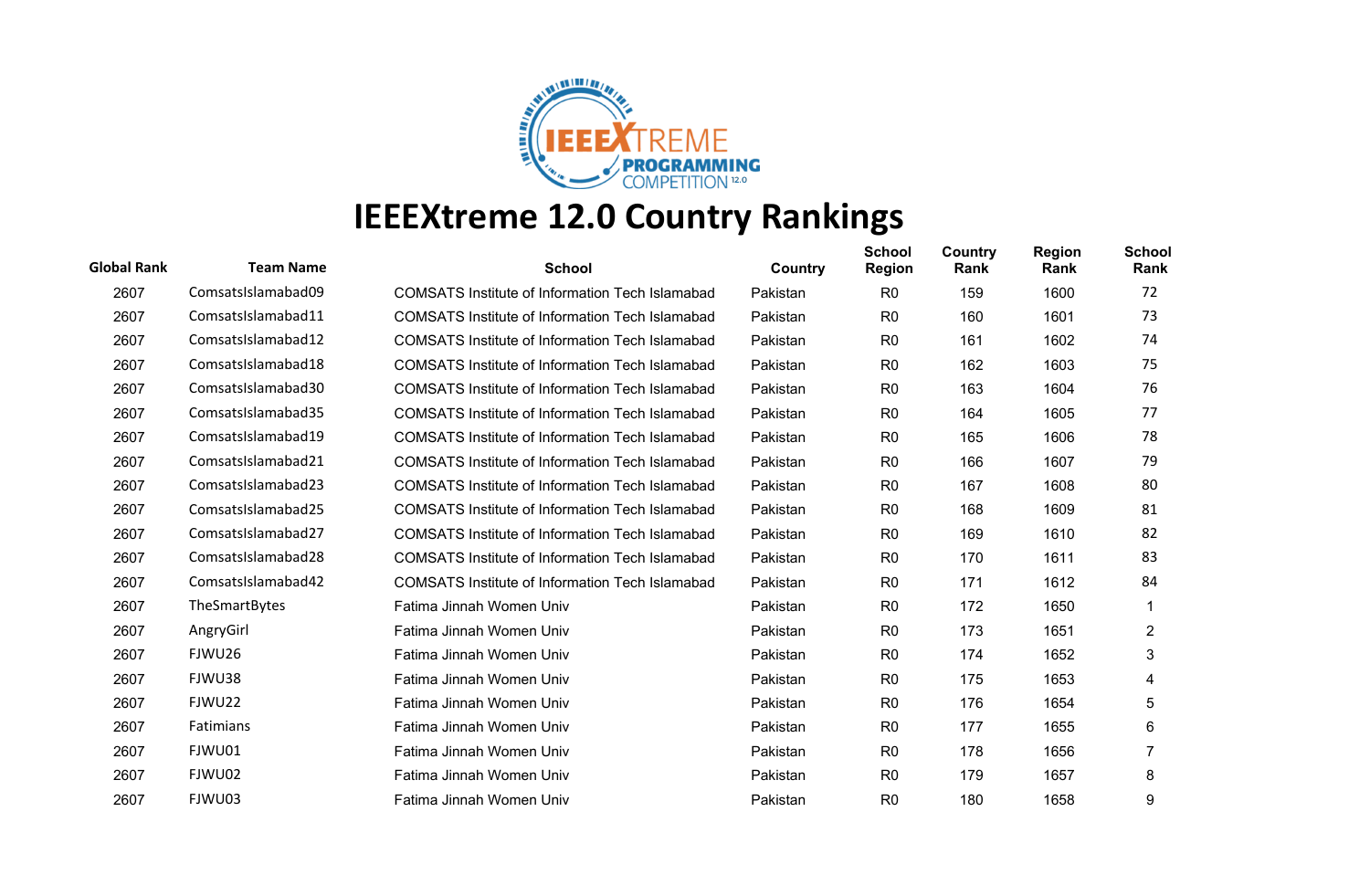

| <b>Global Rank</b> | <b>Team Name</b> | <b>School</b>            | Country  | <b>School</b><br><b>Region</b> | Country<br>Rank | <b>Region</b><br>Rank | <b>School</b><br>Rank |
|--------------------|------------------|--------------------------|----------|--------------------------------|-----------------|-----------------------|-----------------------|
| 2607               | FJWU04           | Fatima Jinnah Women Univ | Pakistan | R <sub>0</sub>                 | 181             | 1659                  | 10                    |
| 2607               | FJWU05           | Fatima Jinnah Women Univ | Pakistan | R <sub>0</sub>                 | 182             | 1660                  | 11                    |
| 2607               | FJWU06           | Fatima Jinnah Women Univ | Pakistan | R <sub>0</sub>                 | 183             | 1661                  | 12                    |
| 2607               | FJWU07           | Fatima Jinnah Women Univ | Pakistan | R <sub>0</sub>                 | 184             | 1662                  | 13                    |
| 2607               | FJWU08           | Fatima Jinnah Women Univ | Pakistan | R <sub>0</sub>                 | 185             | 1663                  | 14                    |
| 2607               | FJWU09           | Fatima Jinnah Women Univ | Pakistan | R <sub>0</sub>                 | 186             | 1664                  | 15                    |
| 2607               | FJWU10           | Fatima Jinnah Women Univ | Pakistan | R <sub>0</sub>                 | 187             | 1665                  | 16                    |
| 2607               | FJWU11           | Fatima Jinnah Women Univ | Pakistan | R <sub>0</sub>                 | 188             | 1666                  | 17                    |
| 2607               | <b>FJWU12</b>    | Fatima Jinnah Women Univ | Pakistan | R <sub>0</sub>                 | 189             | 1667                  | 18                    |
| 2607               | FJWU13           | Fatima Jinnah Women Univ | Pakistan | R <sub>0</sub>                 | 190             | 1668                  | 19                    |
| 2607               | FJWU14           | Fatima Jinnah Women Univ | Pakistan | R <sub>0</sub>                 | 191             | 1669                  | 20                    |
| 2607               | FJWU15           | Fatima Jinnah Women Univ | Pakistan | R <sub>0</sub>                 | 192             | 1670                  | 21                    |
| 2607               | FJWU16           | Fatima Jinnah Women Univ | Pakistan | R <sub>0</sub>                 | 193             | 1671                  | 22                    |
| 2607               | FJWU17           | Fatima Jinnah Women Univ | Pakistan | R <sub>0</sub>                 | 194             | 1672                  | 23                    |
| 2607               | FJWU18           | Fatima Jinnah Women Univ | Pakistan | R <sub>0</sub>                 | 195             | 1673                  | 24                    |
| 2607               | FJWU19           | Fatima Jinnah Women Univ | Pakistan | R <sub>0</sub>                 | 196             | 1674                  | 25                    |
| 2607               | FJWU20           | Fatima Jinnah Women Univ | Pakistan | R <sub>0</sub>                 | 197             | 1675                  | 26                    |
| 2607               | FJWU21           | Fatima Jinnah Women Univ | Pakistan | R <sub>0</sub>                 | 198             | 1676                  | 27                    |
| 2607               | FJWU24           | Fatima Jinnah Women Univ | Pakistan | R <sub>0</sub>                 | 199             | 1677                  | 28                    |
| 2607               | FJWU25           | Fatima Jinnah Women Univ | Pakistan | R <sub>0</sub>                 | 200             | 1678                  | 29                    |
| 2607               | FJWU27           | Fatima Jinnah Women Univ | Pakistan | R <sub>0</sub>                 | 201             | 1679                  | 30                    |
| 2607               | FJWU28           | Fatima Jinnah Women Univ | Pakistan | R <sub>0</sub>                 | 202             | 1680                  | 31                    |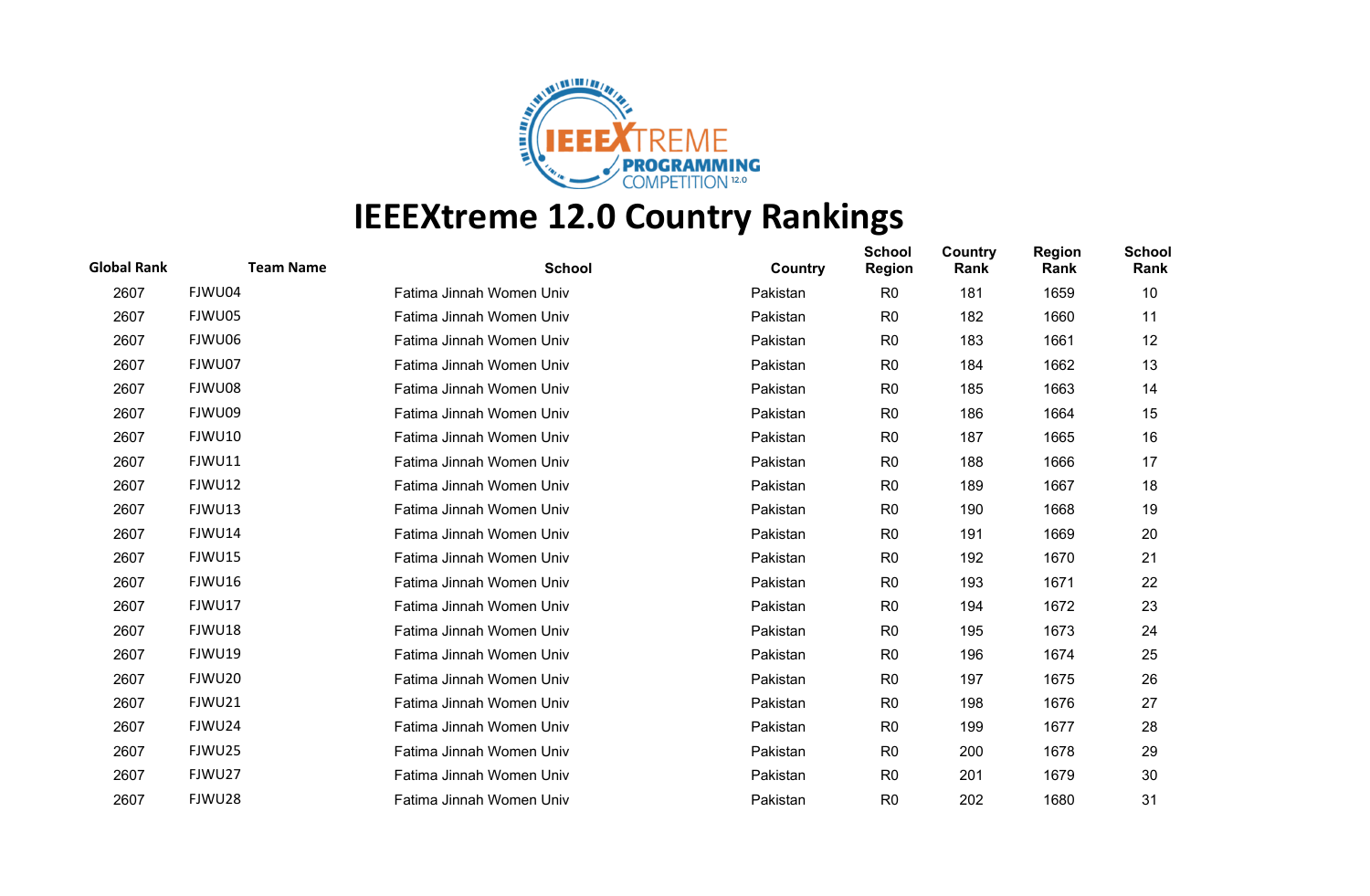

| <b>Global Rank</b> | <b>Team Name</b>   | <b>School</b>                 | Country  | <b>School</b><br><b>Region</b> | Country<br>Rank | <b>Region</b><br>Rank | <b>School</b><br>Rank |
|--------------------|--------------------|-------------------------------|----------|--------------------------------|-----------------|-----------------------|-----------------------|
| 2607               | FJWU29             | Fatima Jinnah Women Univ      | Pakistan | R <sub>0</sub>                 | 203             | 1681                  | 32                    |
| 2607               | FJWU30             | Fatima Jinnah Women Univ      | Pakistan | R <sub>0</sub>                 | 204             | 1682                  | 33                    |
| 2607               | FJWU31             | Fatima Jinnah Women Univ      | Pakistan | R <sub>0</sub>                 | 205             | 1683                  | 34                    |
| 2607               | FJWU32             | Fatima Jinnah Women Univ      | Pakistan | R <sub>0</sub>                 | 206             | 1684                  | 35                    |
| 2607               | FJWU33             | Fatima Jinnah Women Univ      | Pakistan | R <sub>0</sub>                 | 207             | 1685                  | 36                    |
| 2607               | FJWU34             | Fatima Jinnah Women Univ      | Pakistan | R <sub>0</sub>                 | 208             | 1686                  | 37                    |
| 2607               | FJWU35             | Fatima Jinnah Women Univ      | Pakistan | R <sub>0</sub>                 | 209             | 1687                  | 38                    |
| 2607               | FJWU36             | Fatima Jinnah Women Univ      | Pakistan | R <sub>0</sub>                 | 210             | 1688                  | 39                    |
| 2607               | FJWU37             | Fatima Jinnah Women Univ      | Pakistan | R <sub>0</sub>                 | 211             | 1689                  | 40                    |
| 2607               | FJWU39             | Fatima Jinnah Women Univ      | Pakistan | R <sub>0</sub>                 | 212             | 1690                  | 41                    |
| 2607               | FJWU40             | Fatima Jinnah Women Univ      | Pakistan | R <sub>0</sub>                 | 213             | 1691                  | 42                    |
| 2607               | FJWU41             | Fatima Jinnah Women Univ      | Pakistan | R <sub>0</sub>                 | 214             | 1692                  | 43                    |
| 2607               | FJWU42             | Fatima Jinnah Women Univ      | Pakistan | R <sub>0</sub>                 | 215             | 1693                  | 44                    |
| 2607               | FJWU43             | Fatima Jinnah Women Univ      | Pakistan | R <sub>0</sub>                 | 216             | 1694                  | 45                    |
| 2607               | <b>MHers</b>       | Ghulam Ishaq Khan Inst Of Eng | Pakistan | R <sub>0</sub>                 | 217             | 1767                  | 5                     |
| 2607               | codemasters        | Ghulam Ishaq Khan Inst Of Eng | Pakistan | R <sub>0</sub>                 | 218             | 1768                  | 6                     |
| 2607               | <b>INDIGNATION</b> | Ghulam Ishaq Khan Inst Of Eng | Pakistan | R <sub>0</sub>                 | 219             | 1769                  |                       |
| 2607               | Invictus           | Ghulam Ishaq Khan Inst Of Eng | Pakistan | R <sub>0</sub>                 | 220             | 1770                  | 8                     |
| 2607               | <b>BRAINSTORM</b>  | Ghulam Ishaq Khan Inst Of Eng | Pakistan | R <sub>0</sub>                 | 221             | 1771                  | 9                     |
| 2607               | Durmstrang         | Ghulam Ishaq Khan Inst Of Eng | Pakistan | R <sub>0</sub>                 | 222             | 1772                  | 10                    |
| 2607               | ChemiCode          | Ghulam Ishaq Khan Inst Of Eng | Pakistan | R <sub>0</sub>                 | 223             | 1773                  | 11                    |
| 2607               | QBCar              | Ghulam Ishaq Khan Inst Of Eng | Pakistan | R <sub>0</sub>                 | 224             | 1774                  | 12                    |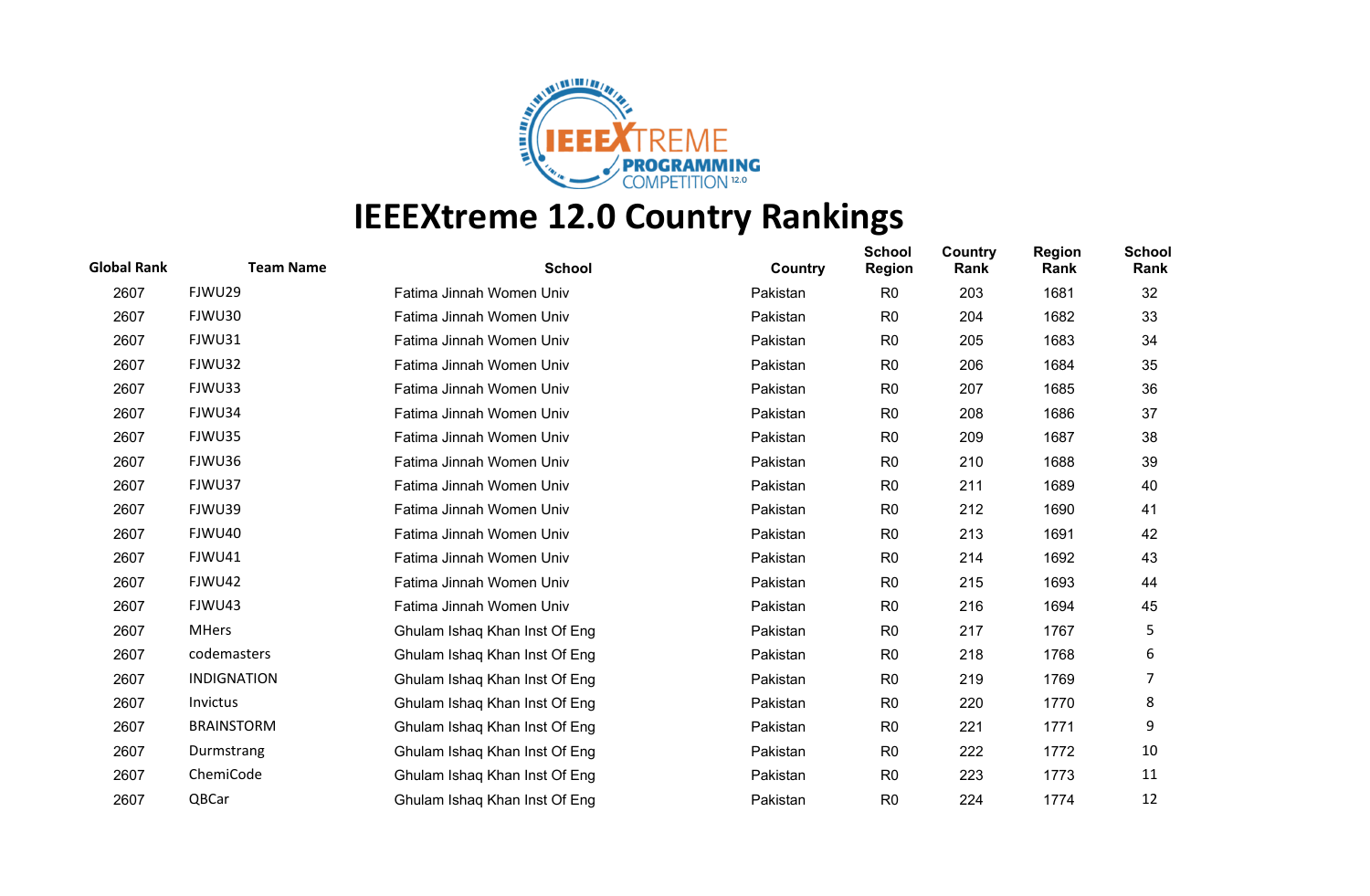

| <b>Global Rank</b> | <b>Team Name</b>   | <b>School</b>                                     | Country  | <b>School</b><br><b>Region</b> | Country<br>Rank | <b>Region</b><br>Rank | <b>School</b><br>Rank   |
|--------------------|--------------------|---------------------------------------------------|----------|--------------------------------|-----------------|-----------------------|-------------------------|
| 2607               | CybeX              | Government College Univ - Faisalabad              | Pakistan | R <sub>0</sub>                 | 225             | 1781                  |                         |
| 2607               | <b>TROIKA</b>      | Jinnah Univ For Women                             | Pakistan | R <sub>0</sub>                 | 226             | 1863                  |                         |
| 2607               | Arcane             | Jinnah Univ For Women                             | Pakistan | R <sub>0</sub>                 | 227             | 1864                  | $\overline{2}$          |
| 2607               | MUETEnigma         | Mehran University of Engineering and Technology   | Pakistan | R <sub>0</sub>                 | 228             | 1915                  |                         |
| 2607               | <b>MUETians</b>    | Mehran University of Engineering and Technology   | Pakistan | R <sub>0</sub>                 | 229             | 1916                  | $\overline{2}$          |
| 2607               | NUCESPWR05         | National Univ Computer & Emerging Sci-Peshawar    | Pakistan | R <sub>0</sub>                 | 230             | 1941                  | 6                       |
| 2607               | NUCESPWR06         | National Univ Computer & Emerging Sci-Peshawar    | Pakistan | R <sub>0</sub>                 | 231             | 1942                  | 7                       |
| 2607               | NUCESPWR07         | National Univ Computer & Emerging Sci-Peshawar    | Pakistan | R <sub>0</sub>                 | 232             | 1943                  | 8                       |
| 2607               | NUCESPWR08         | National Univ Computer & Emerging Sci-Peshawar    | Pakistan | R <sub>0</sub>                 | 233             | 1944                  | 9                       |
| 2607               | NUCESPWR11         | National Univ Computer & Emerging Sci-Peshawar    | Pakistan | R <sub>0</sub>                 | 234             | 1945                  | 10                      |
| 2607               | NUCESPWR10         | National Univ Computer & Emerging Sci-Peshawar    | Pakistan | R <sub>0</sub>                 | 235             | 1946                  | 11                      |
| 2607               | NUCESPWR12         | National Univ Computer & Emerging Sci-Peshawar    | Pakistan | R <sub>0</sub>                 | 236             | 1947                  | 12                      |
| 2607               | FruitaVitals       | National University of Sciences & Technology NUST | Pakistan | R <sub>0</sub>                 | 237             | 1948                  |                         |
| 2607               | Pehalwan           | National University of Sciences & Technology NUST | Pakistan | R <sub>0</sub>                 | 238             | 1949                  | $\overline{\mathbf{c}}$ |
| 2607               | IEEEPIEAS09        | Pakistan Inst of Engineering & Applied Sciences   | Pakistan | R <sub>0</sub>                 | 239             | 1961                  | 5                       |
| 2607               | IEEEPIEAS01        | Pakistan Inst of Engineering & Applied Sciences   | Pakistan | R <sub>0</sub>                 | 240             | 1962                  | 6                       |
| 2607               | IEEEPIEAS04        | Pakistan Inst of Engineering & Applied Sciences   | Pakistan | R <sub>0</sub>                 | 241             | 1963                  |                         |
| 2607               | IEEEPIEAS06        | Pakistan Inst of Engineering & Applied Sciences   | Pakistan | R <sub>0</sub>                 | 242             | 1964                  | 8                       |
| 2607               | <b>IEEEPIEAS08</b> | Pakistan Inst of Engineering & Applied Sciences   | Pakistan | R <sub>0</sub>                 | 243             | 1965                  | 9                       |
| 2607               | RiphahX            | Riphah International University Faisalabad        | Pakistan | R <sub>0</sub>                 | 244             | 2074                  | 4                       |
| 2607               | <b>RIUFSD</b>      | Riphah International University Faisalabad        | Pakistan | R <sub>0</sub>                 | 245             | 2075                  | 5                       |
| 2607               | xprogammers        | Riphah International University Faisalabad        | Pakistan | R <sub>0</sub>                 | 246             | 2076                  | 6                       |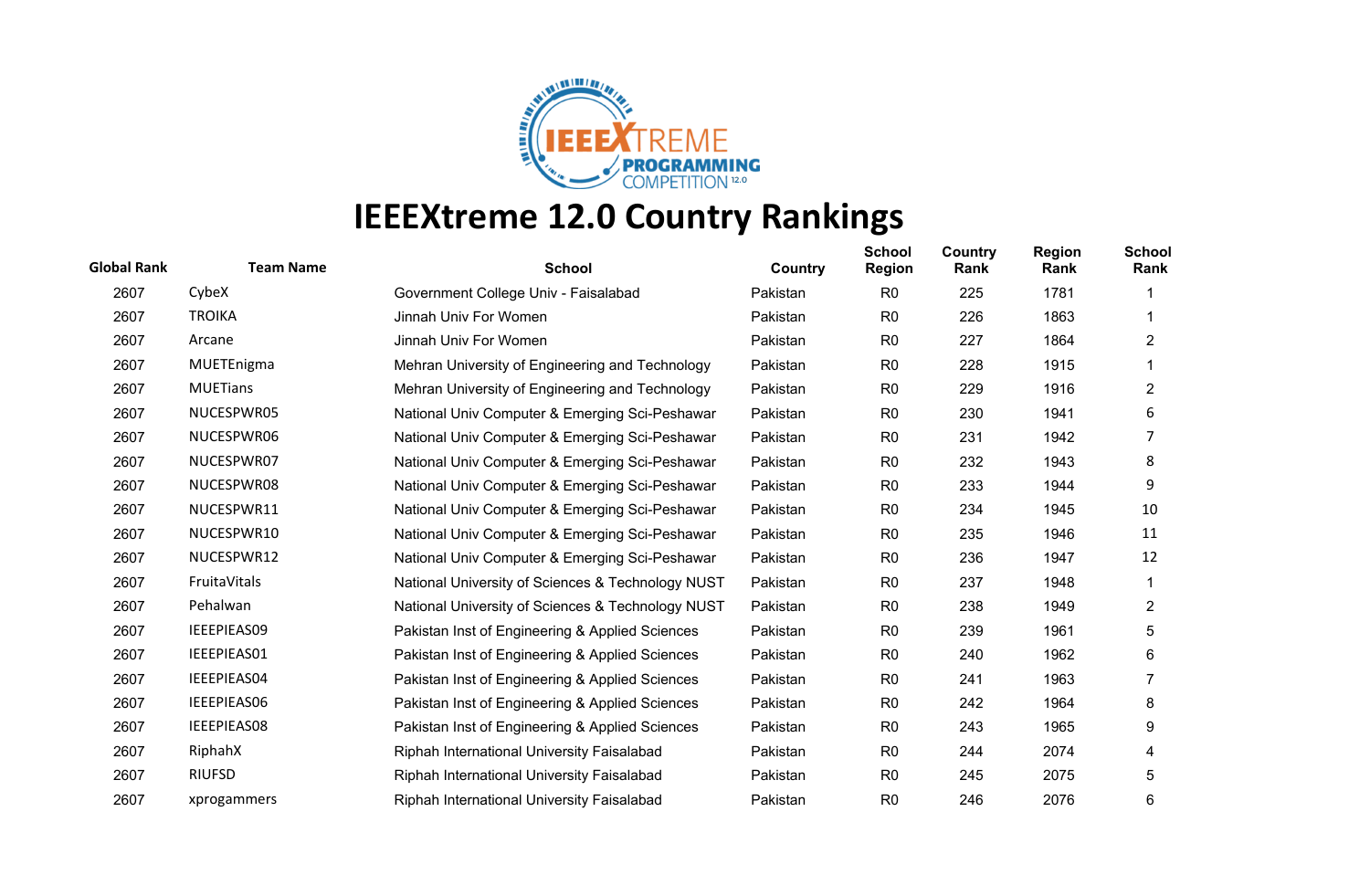

| <b>Global Rank</b> | <b>Team Name</b> | <b>School</b>                                  | Country  | <b>School</b><br><b>Region</b> | Country<br>Rank | <b>Region</b><br>Rank | <b>School</b><br>Rank |
|--------------------|------------------|------------------------------------------------|----------|--------------------------------|-----------------|-----------------------|-----------------------|
| 2607               | Riphahtech       | Riphah International University Faisalabad     | Pakistan | R <sub>0</sub>                 | 247             | 2077                  |                       |
| 2607               | UET05            | Taxila Univ Of Engineering And Tech            | Pakistan | R <sub>0</sub>                 | 248             | 2164                  | $\overline{2}$        |
| 2607               | UET07            | Taxila Univ Of Engineering And Tech            | Pakistan | R <sub>0</sub>                 | 249             | 2165                  | 3                     |
| 2607               | UET08            | Taxila Univ Of Engineering And Tech            | Pakistan | R <sub>0</sub>                 | 250             | 2166                  | 4                     |
| 2607               | UET09            | Taxila Univ Of Engineering And Tech            | Pakistan | R <sub>0</sub>                 | 251             | 2167                  | 5                     |
| 2607               | <b>UET10</b>     | Taxila Univ Of Engineering And Tech            | Pakistan | R0                             | 252             | 2168                  | 6                     |
| 2607               | <b>UET11</b>     | Taxila Univ Of Engineering And Tech            | Pakistan | R <sub>0</sub>                 | 253             | 2169                  |                       |
| 2607               | UET01            | Taxila Univ Of Engineering And Tech            | Pakistan | R <sub>0</sub>                 | 254             | 2170                  | 8                     |
| 2607               | UET02            | Taxila Univ Of Engineering And Tech            | Pakistan | R <sub>0</sub>                 | 255             | 2171                  | 9                     |
| 2607               | UET03            | Taxila Univ Of Engineering And Tech            | Pakistan | R <sub>0</sub>                 | 256             | 2172                  | 10                    |
| 2607               | UET04            | Taxila Univ Of Engineering And Tech            | Pakistan | R <sub>0</sub>                 | 257             | 2173                  | 11                    |
| 2607               | meh              | U C E T - The Islamia University of Bahawalpur | Pakistan | R <sub>0</sub>                 | 258             | 2188                  | 8                     |
| 2607               | <b>IUBIANZ</b>   | U C E T - The Islamia University of Bahawalpur | Pakistan | R <sub>0</sub>                 | 259             | 2189                  | 9                     |
| 2607               | Musketeers       | U C E T - The Islamia University of Bahawalpur | Pakistan | R <sub>0</sub>                 | 260             | 2190                  | 10                    |
| 2607               | Contender        | U C E T - The Islamia University of Bahawalpur | Pakistan | R <sub>0</sub>                 | 261             | 2191                  | 11                    |
| 2607               | Telecom01        | U C E T - The Islamia University of Bahawalpur | Pakistan | R <sub>0</sub>                 | 262             | 2192                  | 12                    |
| 2607               | IUBIAN08         | U C E T - The Islamia University of Bahawalpur | Pakistan | R <sub>0</sub>                 | 263             | 2193                  | 13                    |
| 2607               | IUBIAN09         | U C E T - The Islamia University of Bahawalpur | Pakistan | R <sub>0</sub>                 | 264             | 2194                  | 14                    |
| 2607               | IUBIAN01         | U C E T - The Islamia University of Bahawalpur | Pakistan | R <sub>0</sub>                 | 265             | 2195                  | 15                    |
| 2607               | IUBIAN04         | U C E T - The Islamia University of Bahawalpur | Pakistan | R <sub>0</sub>                 | 266             | 2196                  | 16                    |
| 2607               | IUBIAN02         | U C E T - The Islamia University of Bahawalpur | Pakistan | R <sub>0</sub>                 | 267             | 2197                  | 17                    |
| 2607               | IUBIAN03         | U C E T - The Islamia University of Bahawalpur | Pakistan | R <sub>0</sub>                 | 268             | 2198                  | 18                    |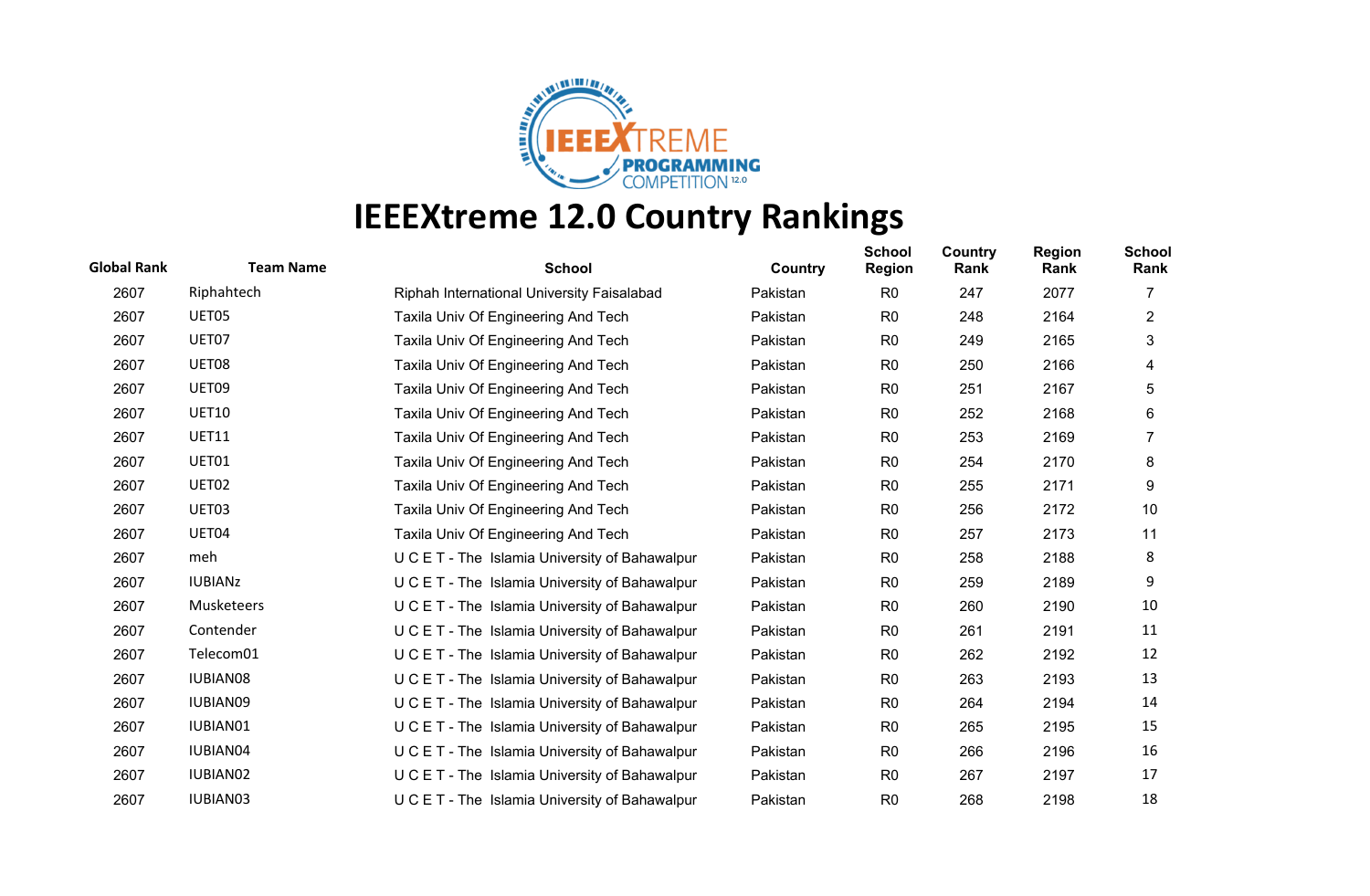

| <b>Global Rank</b> | <b>Team Name</b> | <b>School</b>                                  | Country  | <b>School</b><br><b>Region</b> | Country<br>Rank | <b>Region</b><br>Rank | <b>School</b><br>Rank |
|--------------------|------------------|------------------------------------------------|----------|--------------------------------|-----------------|-----------------------|-----------------------|
| 2607               | IUBIAN05         | U C E T - The Islamia University of Bahawalpur | Pakistan | R <sub>0</sub>                 | 269             | 2199                  | 19                    |
| 2607               | <b>IUBIAN06</b>  | U C E T - The Islamia University of Bahawalpur | Pakistan | R <sub>0</sub>                 | 270             | 2200                  | 20                    |
| 2607               | IUBIAN07         | U C E T - The Islamia University of Bahawalpur | Pakistan | R <sub>0</sub>                 | 271             | 2201                  | 21                    |
| 2607               | IUBIAN10         | U C E T - The Islamia University of Bahawalpur | Pakistan | R <sub>0</sub>                 | 272             | 2202                  | 22                    |
| 2607               | IUBIAN11         | U C E T - The Islamia University of Bahawalpur | Pakistan | R <sub>0</sub>                 | 273             | 2203                  | 23                    |
| 2607               | IUBIAN12         | U C E T - The Islamia University of Bahawalpur | Pakistan | R <sub>0</sub>                 | 274             | 2204                  | 24                    |
| 2607               | IUBIAN13         | U C E T - The Islamia University of Bahawalpur | Pakistan | R <sub>0</sub>                 | 275             | 2205                  | 25                    |
| 2607               | <b>IUBIAN15</b>  | U C E T - The Islamia University of Bahawalpur | Pakistan | R0                             | 276             | 2206                  | 26                    |
| 2607               | IUBIAN14         | U C E T - The Islamia University of Bahawalpur | Pakistan | R <sub>0</sub>                 | 277             | 2207                  | 27                    |
| 2607               | IUBIAN16         | U C E T - The Islamia University of Bahawalpur | Pakistan | R <sub>0</sub>                 | 278             | 2208                  | 28                    |
| 2607               | IUBIAN18         | U C E T - The Islamia University of Bahawalpur | Pakistan | R <sub>0</sub>                 | 279             | 2209                  | 29                    |
| 2607               | uafqueens        | Univ Of Agriculture - Faisalabad               | Pakistan | R <sub>0</sub>                 | 280             | 2212                  | $\overline{2}$        |
| 2607               | uafengineers     | Univ Of Agriculture - Faisalabad               | Pakistan | R <sub>0</sub>                 | 281             | 2213                  | 3                     |
| 2607               | agrarians        | Univ Of Agriculture - Faisalabad               | Pakistan | R <sub>0</sub>                 | 282             | 2214                  | 4                     |
| 2607               | energy           | Univ Of Agriculture - Faisalabad               | Pakistan | R <sub>0</sub>                 | 283             | 2215                  | 5                     |
| 2607               | renewenergy      | Univ Of Agriculture - Faisalabad               | Pakistan | R <sub>0</sub>                 | 284             | 2216                  | 6                     |
| 2607               | energyteam       | Univ Of Agriculture - Faisalabad               | Pakistan | R <sub>0</sub>                 | 285             | 2217                  | 7                     |
| 2607               | uafspartians     | Univ Of Agriculture - Faisalabad               | Pakistan | R <sub>0</sub>                 | 286             | 2218                  | 8                     |
| 2607               | powerenergy      | Univ Of Agriculture - Faisalabad               | Pakistan | R <sub>0</sub>                 | 287             | 2219                  | 9                     |
| 2607               | ak47             | Univ Of Agriculture - Faisalabad               | Pakistan | R <sub>0</sub>                 | 288             | 2220                  | 10                    |
| 2607               | thesf            | Univ Of Agriculture - Faisalabad               | Pakistan | R0                             | 289             | 2221                  | 11                    |
| 2607               | mt14             | Univ Of Agriculture - Faisalabad               | Pakistan | R <sub>0</sub>                 | 290             | 2222                  | 12                    |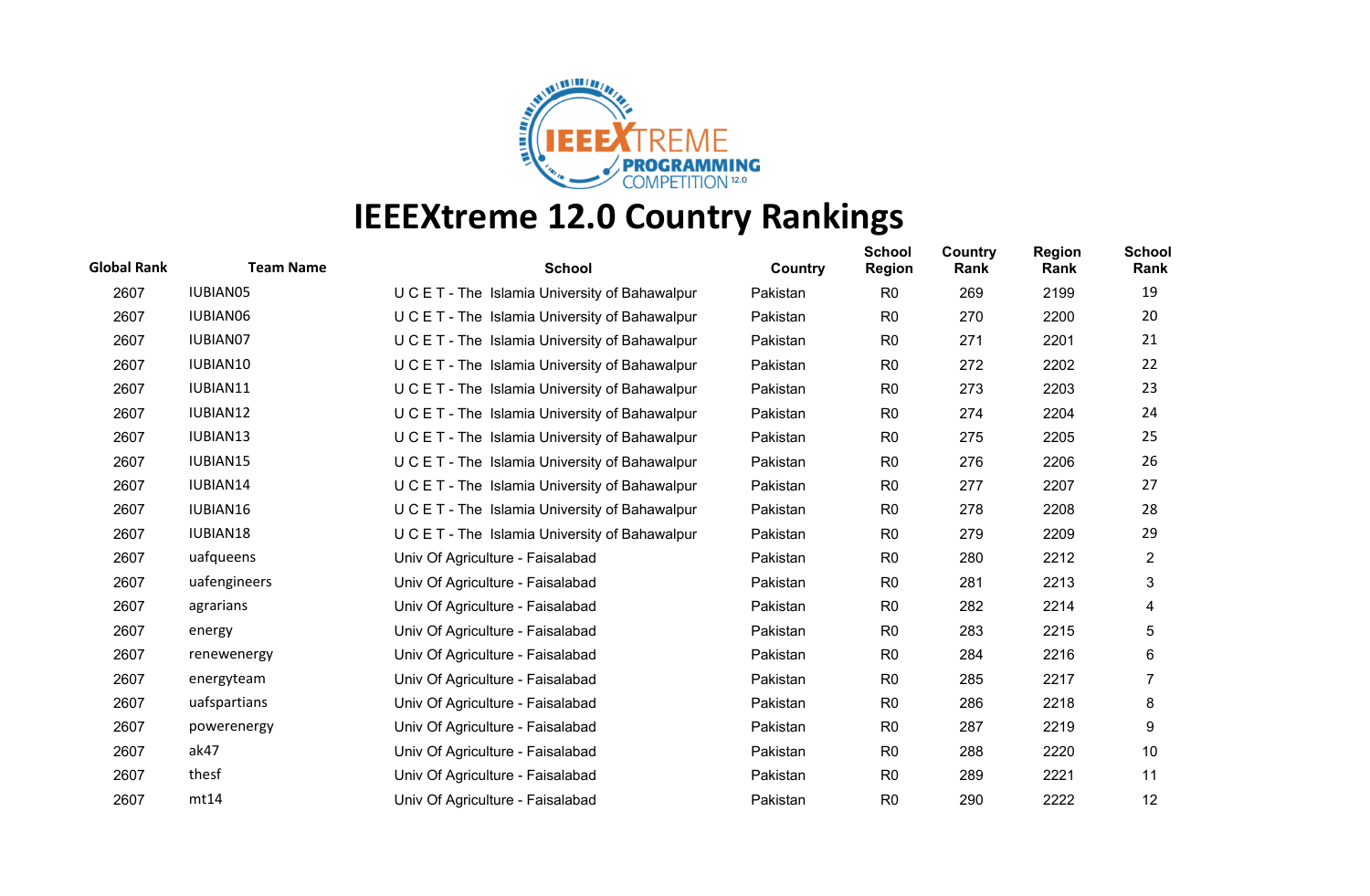

| <b>Global Rank</b> | <b>Team Name</b>        | <b>School</b>                    | Country   | <b>School</b><br><b>Region</b> | Country<br>Rank | <b>Region</b><br>Rank | <b>School</b><br>Rank |
|--------------------|-------------------------|----------------------------------|-----------|--------------------------------|-----------------|-----------------------|-----------------------|
| 2607               | ri42                    | Univ Of Agriculture - Faisalabad | Pakistan  | R <sub>0</sub>                 | 291             | 2223                  | 13                    |
| 2607               | Geekz                   | University of Lahore             | Pakistan  | R <sub>0</sub>                 | 292             | 2238                  |                       |
| 2607               | Loop                    | Usman Institute of Technology    | Pakistan  | R <sub>0</sub>                 | 293             | 2249                  | $\overline{2}$        |
| 2607               | <b>MEEZ</b>             | Usman Institute of Technology    | Pakistan  | R <sub>0</sub>                 | 294             | 2250                  | 3                     |
| 2607               | <b>Bultaorune</b>       | Usman Institute of Technology    | Pakistan  | R <sub>0</sub>                 | 295             | 2251                  | 4                     |
| 2607               | Programmars             | Usman Institute of Technology    | Pakistan  | R <sub>0</sub>                 | 296             | 2252                  | 5                     |
| 2607               | Saad                    | Usman Institute of Technology    | Pakistan  | R <sub>0</sub>                 | 297             | 2253                  | 6                     |
| 2607               | HaseebKhan              | Usman Institute of Technology    | Pakistan  | R <sub>0</sub>                 | 298             | 2254                  | 7                     |
| 2607               | Khanhussain             | Usman Institute of Technology    | Pakistan  | R <sub>0</sub>                 | 299             | 2255                  | 8                     |
| 2607               | finiteLoop              | Usman Institute of Technology    | Pakistan  | R <sub>0</sub>                 | 300             | 2256                  | 9                     |
| 2607               | Byte                    | Usman Institute of Technology    | Pakistan  | R <sub>0</sub>                 | 301             | 2257                  | 10                    |
| 2607               | logicView               | Usman Institute of Technology    | Pakistan  | R <sub>0</sub>                 | 302             | 2258                  | 11                    |
| 99                 | <b>BZU</b>              | <b>Birzeit University</b>        | Palestine | R <sub>8</sub>                 | 1               | 32                    | 1                     |
| 127                | BZUY2EZ                 | <b>Birzeit University</b>        | Palestine | R <sub>8</sub>                 | $\overline{c}$  | 46                    | 2                     |
| 162                | <b>BZUBytesWatch</b>    | <b>Birzeit University</b>        | Palestine | R <sub>8</sub>                 | 3               | 63                    | 3                     |
| 167                | <b>BZULimitlessCode</b> | <b>Birzeit University</b>        | Palestine | R <sub>8</sub>                 | 4               | 65                    | 4                     |
| 168                | TheLastOfUs             | An-Najah National University     | Palestine | R <sub>8</sub>                 | 5               | 66                    | 1                     |
| 201                | <b>BZUETC</b>           | <b>Birzeit University</b>        | Palestine | R <sub>8</sub>                 | 6               | 83                    | 5                     |
| 246                | <b>NNUGeeks</b>         | An-Najah National University     | Palestine | R <sub>8</sub>                 | 7               | 101                   | $\overline{2}$        |
| 261                | BZU3                    | <b>Birzeit University</b>        | Palestine | R <sub>8</sub>                 | 8               | 104                   | 6                     |
| 262                | BZU4                    | <b>Birzeit University</b>        | Palestine | R <sub>8</sub>                 | 9               | 105                   |                       |
| 268                | <b>NNUBeasts</b>        | An-Najah National University     | Palestine | R <sub>8</sub>                 | 10              | 107                   | 3                     |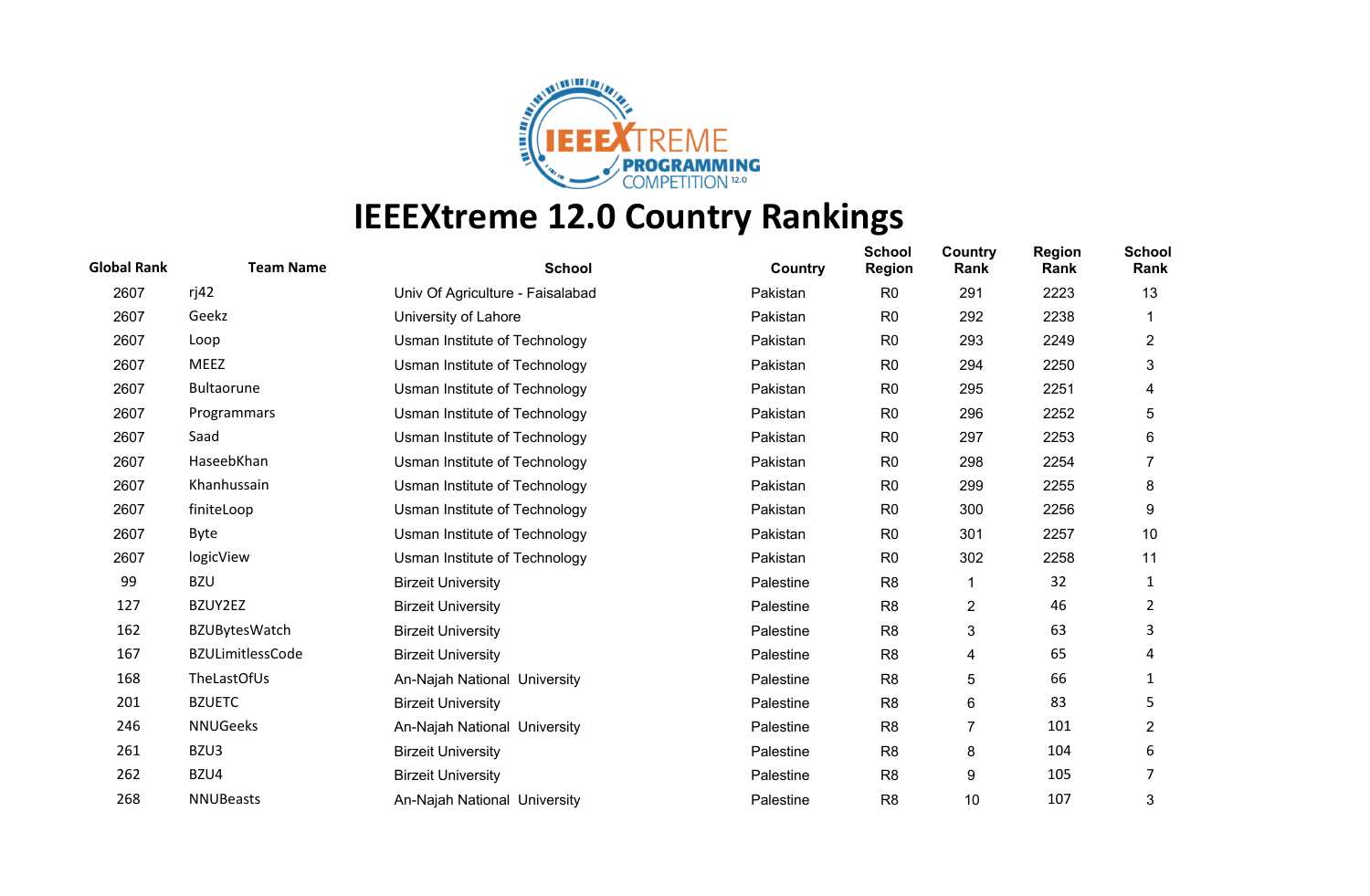

| <b>Global Rank</b> | <b>Team Name</b>  | <b>School</b>                             | Country   | <b>School</b><br><b>Region</b> | Country<br>Rank | <b>Region</b><br>Rank | <b>School</b><br>Rank |
|--------------------|-------------------|-------------------------------------------|-----------|--------------------------------|-----------------|-----------------------|-----------------------|
| 274                | AQU8086           | <b>Al-Quds University</b>                 | Palestine | R <sub>8</sub>                 | 11              | 110                   | 1                     |
| 314                | ptukDebuggers     | Palestine Technical University (Kadoorie) | Palestine | R <sub>8</sub>                 | 12              | 125                   | 1                     |
| 343                | ObamasInPajamas   | An-Najah National University              | Palestine | R <sub>8</sub>                 | 13              | 136                   | 4                     |
| 397                | PTUKTheLastOfUs   | Palestine Technical University (Kadoorie) | Palestine | R <sub>8</sub>                 | 14              | 158                   | 2                     |
| 445                | Sheild            | <b>Birzeit University</b>                 | Palestine | R <sub>8</sub>                 | 15              | 176                   | 8                     |
| 475                | <b>ROM</b>        | An-Najah National University              | Palestine | R <sub>8</sub>                 | 16              | 192                   | 5                     |
| 488                | Isimsizler        | An-Najah National University              | Palestine | R <sub>8</sub>                 | 17              | 196                   | 6                     |
| 503                | LilTay            | An-Najah National University              | Palestine | R <sub>8</sub>                 | 18              | 204                   | 7                     |
| 505                | code97            | Palestine Technical University (Kadoorie) | Palestine | R <sub>8</sub>                 | 19              | 206                   | 3                     |
| 508                | 90s               | An-Najah National University              | Palestine | R <sub>8</sub>                 | 20              | 208                   | 8                     |
| 514                | <b>XPredators</b> | An-Najah National University              | Palestine | R <sub>8</sub>                 | 21              | 212                   | 9                     |
| 524                | MRaaa             | Palestine Technical University (Kadoorie) | Palestine | R <sub>8</sub>                 | 22              | 216                   | 4                     |
| 529                | WillCodeForFood   | An-Najah National University              | Palestine | R <sub>8</sub>                 | 23              | 218                   | 10                    |
| 539                | <b>Drifters</b>   | An-Najah National University              | Palestine | R <sub>8</sub>                 | 24              | 221                   | 11                    |
| 560                | HakunaMatata      | An-Najah National University              | Palestine | R <sub>8</sub>                 | 25              | 227                   | 12                    |
| 675                | Poshinki          | Palestine Technical University (Kadoorie) | Palestine | R <sub>8</sub>                 | 26              | 267                   | 5                     |
| 746                | <b>BZU0100</b>    | <b>Birzeit University</b>                 | Palestine | R <sub>8</sub>                 | 27              | 291                   | 9                     |
| 750                | CodeChiefs        | Palestine Technical University (Kadoorie) | Palestine | R <sub>8</sub>                 | 28              | 294                   | 6                     |
| 812                | 3Foxes            | An-Najah National University              | Palestine | R <sub>8</sub>                 | 29              | 305                   | 13                    |
| 841                | FussyPart         | <b>Birzeit University</b>                 | Palestine | R <sub>8</sub>                 | 30              | 314                   | 10                    |
| 846                | CrazyCode         | Palestine Technical University (Kadoorie) | Palestine | R <sub>8</sub>                 | 31              | 317                   | 7                     |
| 875                | <b>HRR</b>        | Palestine Technical University (Kadoorie) | Palestine | R <sub>8</sub>                 | 32              | 330                   | 8                     |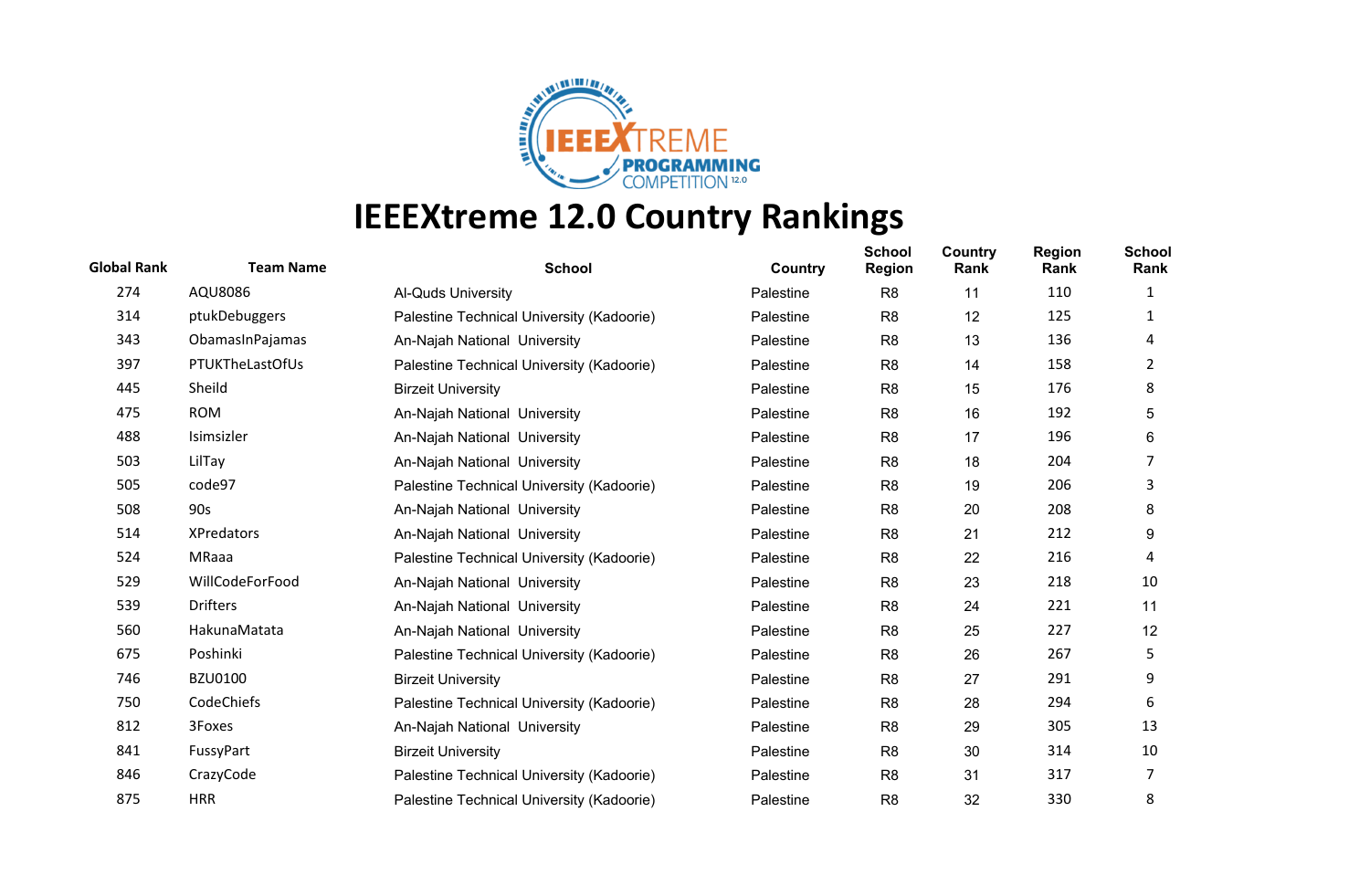

| <b>Global Rank</b> | <b>Team Name</b>   | <b>School</b>                             | Country   | <b>School</b><br><b>Region</b> | Country<br>Rank | <b>Region</b><br>Rank | <b>School</b><br>Rank |
|--------------------|--------------------|-------------------------------------------|-----------|--------------------------------|-----------------|-----------------------|-----------------------|
| 888                | PTUKSmartCode      | Palestine Technical University (Kadoorie) | Palestine | R <sub>8</sub>                 | 33              | 336                   | 9                     |
| 1036               | AbuHusam           | Palestine Technical University (Kadoorie) | Palestine | R <sub>8</sub>                 | 34              | 381                   | 10                    |
| 1052               | TheTitans          | An-Najah National University              | Palestine | R <sub>8</sub>                 | 35              | 387                   | 14                    |
| 1314               | PartnersInCode     | An-Najah National University              | Palestine | R <sub>8</sub>                 | 36              | 471                   | 15                    |
| 1357               | MakingHERstory     | An-Najah National University              | Palestine | R <sub>8</sub>                 | 37              | 479                   | 16                    |
| 1410               | <b>RLA</b>         | An-Najah National University              | Palestine | R <sub>8</sub>                 | 38              | 494                   | 17                    |
| 1439               | <b>NAH</b>         | An-Najah National University              | Palestine | R <sub>8</sub>                 | 39              | 506                   | 18                    |
| 2024               | 404BrainNotFound   | An-Najah National University              | Palestine | R <sub>8</sub>                 | 40              | 661                   | 19                    |
| 2299               | ptukAvengers       | Palestine Technical University (Kadoorie) | Palestine | R <sub>8</sub>                 | 41              | 759                   | 11                    |
| 2457               | 47Code             | Palestine Technical University (Kadoorie) | Palestine | R <sub>8</sub>                 | 42              | 808                   | 12                    |
| 2607               | <b>OdehHunters</b> | Al-Quds University                        | Palestine | R <sub>8</sub>                 | 43              | 874                   | $\overline{2}$        |
| 2607               | AQUDualCore        | Al-Quds University                        | Palestine | R <sub>8</sub>                 | 44              | 875                   | 3                     |
| 2607               | AQUCorel7          | <b>Al-Quds University</b>                 | Palestine | R <sub>8</sub>                 | 45              | 876                   | 4                     |
| 2607               | BZU2               | <b>Birzeit University</b>                 | Palestine | R <sub>8</sub>                 | 46              | 897                   | 28                    |
| 2607               | ptukIntElligence   | Palestine Technical University (Kadoorie) | Palestine | R <sub>8</sub>                 | 47              | 1030                  | 13                    |
| 1560               | ScorpionUP         | Panama Univ De                            | Panama    | R <sub>9</sub>                 |                 | 177                   | 1                     |
| 760                | <b>CPFIUNA</b>     | <b>Asuncion Univ Nacional De</b>          | Paraguay  | R <sub>9</sub>                 | 1               | 95                    | 1                     |
| 20                 | LaSenhoraKruskal   | Universidad Peruana de Ciencias Aplicadas | Peru      | R <sub>9</sub>                 |                 | 4                     | 1                     |
| 25                 | zoids              | Universidad Nacional de Ingenieria - Lima | Peru      | R <sub>9</sub>                 | $\overline{c}$  | 5                     | 1                     |
| 32                 | ObrigadoMaduro     | Universidad Nacional de Ingenieria - Lima | Peru      | R <sub>9</sub>                 | 3               | 8                     | 2                     |
| 33                 | CoreMasters        | Universidad Nacional de Ingenieria - Lima | Peru      | R <sub>9</sub>                 | 4               | 9                     | 3                     |
| 48                 | BebArmy            | Universidad Nacional de Ingenieria - Lima | Peru      | R <sub>9</sub>                 | 5               | 14                    | 4                     |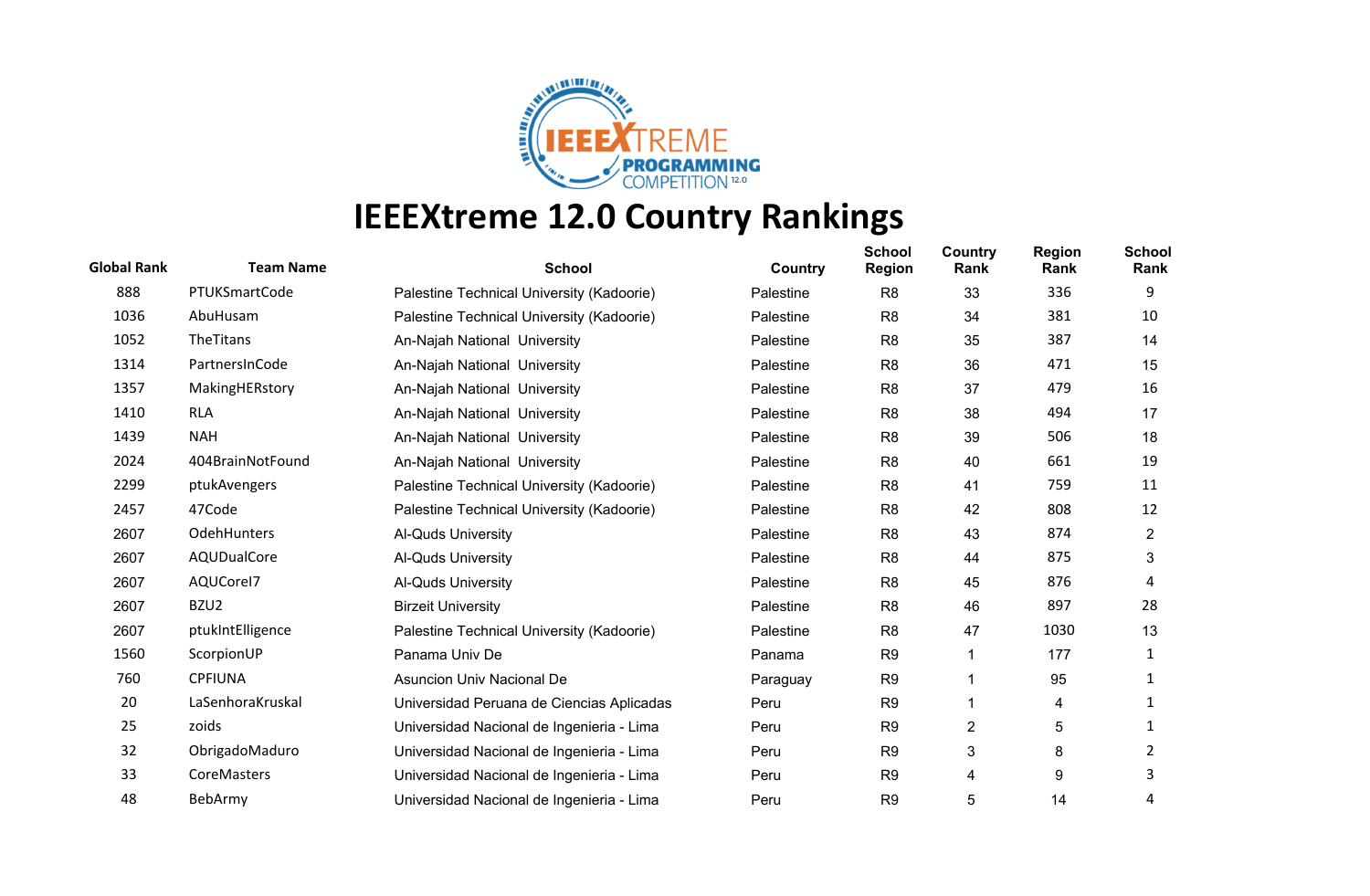

| <b>Global Rank</b> | <b>Team Name</b>     | <b>School</b>                                  | Country  | <b>School</b><br><b>Region</b> | Country<br>Rank | <b>Region</b><br>Rank | <b>School</b><br>Rank |
|--------------------|----------------------|------------------------------------------------|----------|--------------------------------|-----------------|-----------------------|-----------------------|
| 59                 | SeAmortizaSolo       | Pontifica Universidad Catolica del Peru        | Peru     | R <sub>9</sub>                 | 6               | 17                    |                       |
| 61                 | <b>ThreePointers</b> | Universidad Nacional de Ingenieria - Lima      | Peru     | R <sub>9</sub>                 |                 | 18                    | 5.                    |
| 78                 | ObrigadoTupia        | Pontifica Universidad Catolica del Peru        | Peru     | R <sub>9</sub>                 | 8               | 20                    | 2                     |
| 97                 | LosAnalesDeGenerales | Pontifica Universidad Catolica del Peru        | Peru     | R <sub>9</sub>                 | 9               | 22                    | 3                     |
| 174                | PureDePayaso         | Pontifica Universidad Catolica del Peru        | Peru     | R <sub>9</sub>                 | 10              | 26                    | 4                     |
| 265                | MascapoEsMiPastor    | Pontifica Universidad Catolica del Peru        | Peru     | R <sub>9</sub>                 | 11              | 35                    | 5                     |
| 285                | PROgramadores        | Universidad Peruana de Ciencias Aplicadas      | Peru     | R <sub>9</sub>                 | 12              | 39                    | 2                     |
| 333                | O8kUSDpers           | Universidad de Ingenieria y Tecnologia - UTEC  | Peru     | R <sub>9</sub>                 | 13              | 44                    | 1                     |
| 340                | Undefined            | Universidad Peruana de Ciencias Aplicadas      | Peru     | R <sub>9</sub>                 | 14              | 47                    | 3                     |
| 789                | Codegrounds          | Pontifica Universidad Catolica del Peru        | Peru     | R <sub>9</sub>                 | 15              | 99                    | 6                     |
| 2345               | <b>UNAPuno</b>       | Universidad Nacional del Altiplano             | Peru     | R <sub>9</sub>                 | 16              | 221                   |                       |
| 2606               | ConFe                | Universidad Nacional San Agustin               | Peru     | R <sub>9</sub>                 | 17              | 243                   |                       |
| 2607               | CodicMagic           | Trujillo Nacional Univ-La Libertad             | Peru     | R <sub>9</sub>                 | 18              | 258                   |                       |
| 2608               | Prob42IsAFlowProblem | Universidad Nacional de Ingenieria - Lima      | Peru     | R <sub>9</sub>                 | 19              | 296                   | 6                     |
| 2608               | TheLeonidas          | Universidad Nacional de Ingenieria - Lima      | Peru     | R <sub>9</sub>                 | 20              | 297                   |                       |
| 2607               | ElblagTeam           | State University of Applied Sciences in Elblag | Poland   | R <sub>8</sub>                 | 1               | 1051                  |                       |
| 219                | sudokan              | Universidade do Porto                          | Portugal | R <sub>8</sub>                 | 1               | 89                    |                       |
| 281                | spinlockWizards      | Universidade do Porto                          | Portugal | R <sub>8</sub>                 | $\overline{c}$  | 112                   | 2                     |
| 310                | <b>InVinoVeritas</b> | Universidade de Aveiro                         | Portugal | R <sub>8</sub>                 | 3               | 123                   |                       |
| 469                | PortoCampeao         | Universidade do Porto                          | Portugal | R <sub>8</sub>                 | 4               | 189                   | 3                     |
| 513                | InvalidNameException | Universidade do Porto                          | Portugal | R <sub>8</sub>                 | 5               | 211                   | 4                     |
| 572                | UnitedByFreeCoffee   | Universidade de Aveiro                         | Portugal | R <sub>8</sub>                 | 6               | 232                   | 2                     |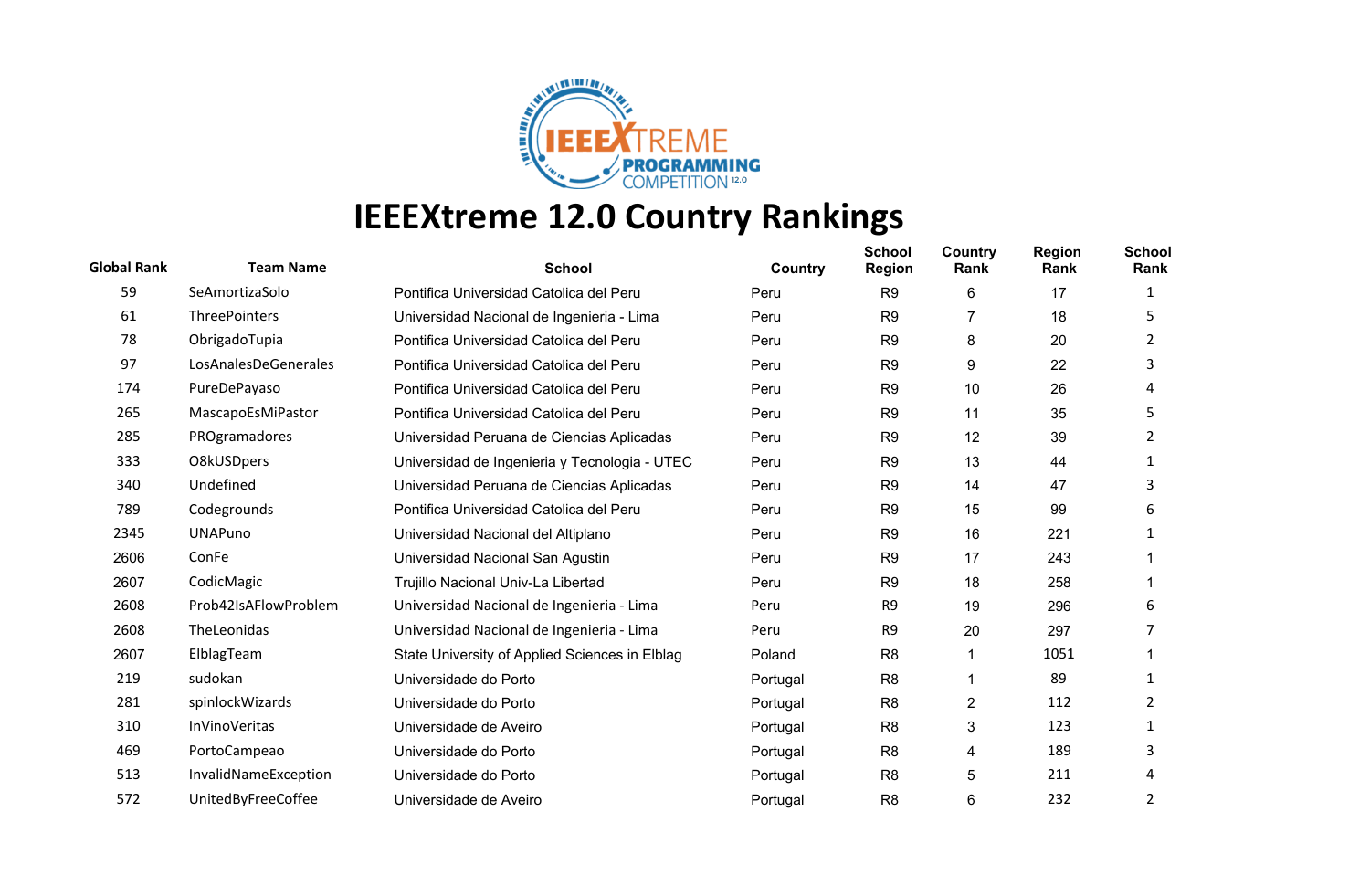

| <b>Global Rank</b> | <b>Team Name</b>       | <b>School</b>                                    | Country      | <b>School</b><br><b>Region</b> | Country<br>Rank         | <b>Region</b><br>Rank | <b>School</b><br>Rank |
|--------------------|------------------------|--------------------------------------------------|--------------|--------------------------------|-------------------------|-----------------------|-----------------------|
| 578                | Noldea                 | Universidade do Porto                            | Portugal     | R <sub>8</sub>                 | 7                       | 237                   | 5                     |
| 631                | megalovania            | Universidade do Porto                            | Portugal     | R <sub>8</sub>                 | 8                       | 252                   | 6                     |
| 1323               | MemeTime               | Universidade do Porto                            | Portugal     | R <sub>8</sub>                 | 9                       | 473                   |                       |
| 1637               | JojoAndFriends         | Instituto Superior de Engenharia do Porto        | Portugal     | R <sub>8</sub>                 | 10                      | 553                   | 1                     |
| 1949               | NastyBoys              | Instituto Superior de Engenharia do Porto        | Portugal     | R <sub>8</sub>                 | 11                      | 638                   | 2                     |
| 2607               | LoopCyclers            | Instituto Politecnico de Leiria                  | Portugal     | R <sub>8</sub>                 | 12                      | 926                   | 1                     |
| 450                | <b>PolarBears</b>      | St Petersburg National University of ITMO        | Russia       | R <sub>8</sub>                 | 1                       | 180                   |                       |
| 71                 | LeftAsAnExercise       | King Abdullah University of Science & Technology | Saudi Arabia | R <sub>8</sub>                 | 1                       | 21                    | 1                     |
| 133                | <b>SmoothOperators</b> | King Abdullah University of Science & Technology | Saudi Arabia | R <sub>8</sub>                 | $\overline{\mathbf{c}}$ | 52                    | 2                     |
| 315                | Coders2030             | King Abdulaziz Univ                              | Saudi Arabia | R <sub>8</sub>                 | 3                       | 126                   |                       |
| 367                | UBTChampions2          | University of Business & Technology              | Saudi Arabia | R <sub>8</sub>                 | 4                       | 145                   | 1                     |
| 368                | UBTChampions1          | University of Business & Technology              | Saudi Arabia | R <sub>8</sub>                 | 5                       | 146                   | 2                     |
| 369                | UBTChampions3          | University of Business & Technology              | Saudi Arabia | R <sub>8</sub>                 | 6                       | 147                   | 3                     |
| 371                | UBTChampions4          | University of Business & Technology              | Saudi Arabia | R <sub>8</sub>                 | 7                       | 148                   | 4                     |
| 716                | Abracadabra            | <b>Prince Sultan University</b>                  | Saudi Arabia | R <sub>8</sub>                 | 8                       | 281                   | 1                     |
| 916                | TheMiracleKAU          | King Abdulaziz University-FCIT                   | Saudi Arabia | R <sub>8</sub>                 | 9                       | 340                   | 1                     |
| 921                | NRScoder               | King Abdulaziz University-FCIT                   | Saudi Arabia | R <sub>8</sub>                 | 10                      | 343                   | 2                     |
| 927                | Kauders                | King Abdulaziz University-FCIT                   | Saudi Arabia | R <sub>8</sub>                 | 11                      | 346                   | 3                     |
| 944                | 3DNerds                | King Abdulaziz University-FCIT                   | Saudi Arabia | R <sub>8</sub>                 | 12                      | 352                   | 4                     |
| 958                | 3Geeker                | King Abdulaziz University-FCIT                   | Saudi Arabia | R <sub>8</sub>                 | 13                      | 355                   | 5                     |
| 979                | KAUfl                  | King Abdulaziz University-FCIT                   | Saudi Arabia | R <sub>8</sub>                 | 14                      | 360                   | 6                     |
| 987                | <b>ASRammers</b>       | King Abdulaziz University-FCIT                   | Saudi Arabia | R <sub>8</sub>                 | 15                      | 365                   | 7                     |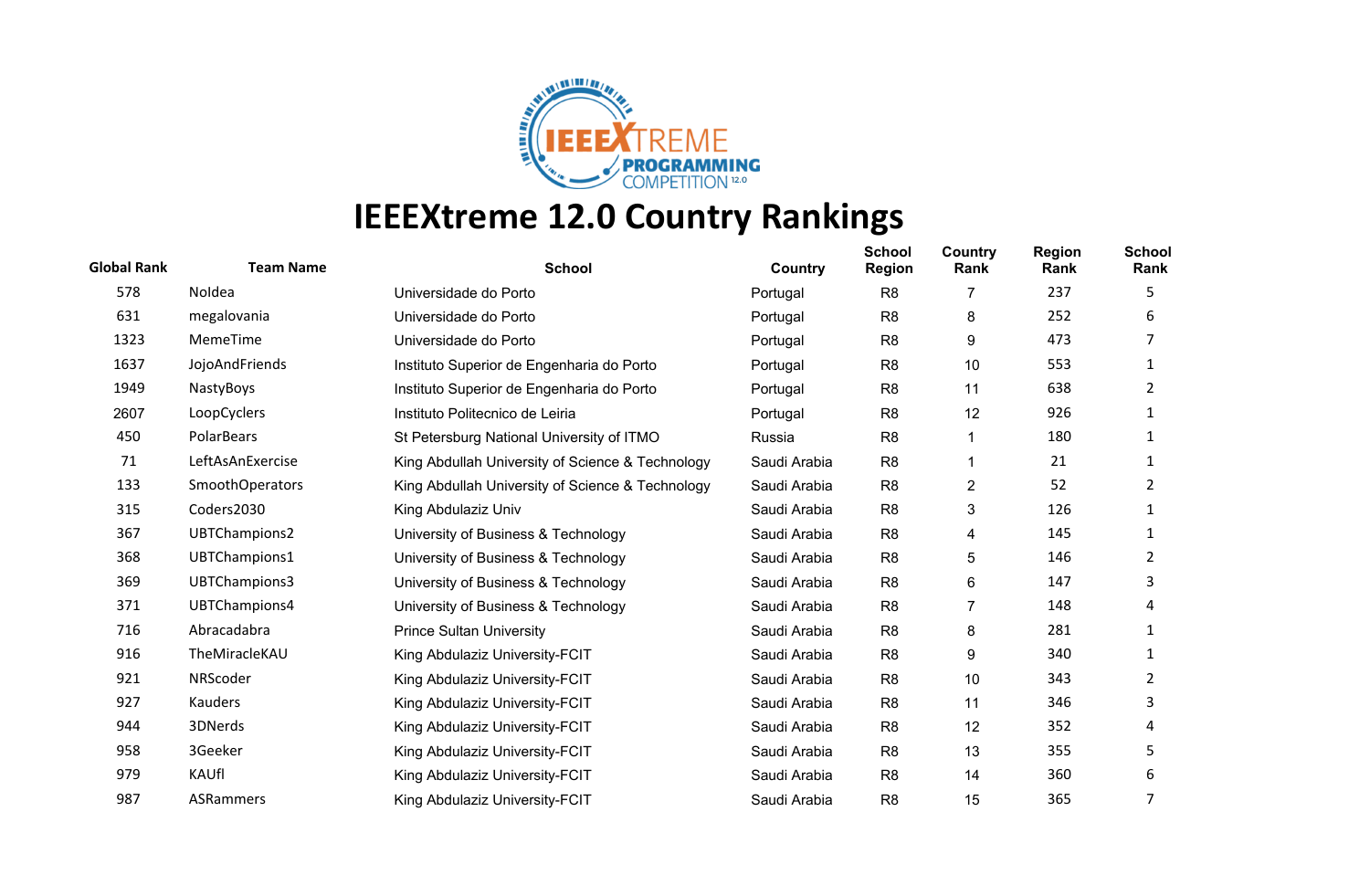

| <b>Global Rank</b> | <b>Team Name</b>      | <b>School</b>                   | Country      | <b>School</b><br><b>Region</b> | Country<br>Rank | <b>Region</b><br>Rank | <b>School</b><br>Rank |
|--------------------|-----------------------|---------------------------------|--------------|--------------------------------|-----------------|-----------------------|-----------------------|
| 1009               | <b>TechMasters</b>    | King Abdulaziz University-FCIT  | Saudi Arabia | R <sub>8</sub>                 | 16              | 374                   | 8                     |
| 1055               | Oddcoders             | King Abdulaziz University-FCIT  | Saudi Arabia | R <sub>8</sub>                 | 17              | 388                   | 9                     |
| 1075               | ShiningSAZ            | King Abdulaziz University-FCIT  | Saudi Arabia | R <sub>8</sub>                 | 18              | 391                   | 10                    |
| 1090               | <b>KAUARJ</b>         | King Abdulaziz University-FCIT  | Saudi Arabia | R <sub>8</sub>                 | 19              | 394                   | 11                    |
| 1113               | SAS00                 | King Abdulaziz University-FCIT  | Saudi Arabia | R <sub>8</sub>                 | 20              | 399                   | 12                    |
| 1132               | OperationCode         | King Abdulaziz University-FCIT  | Saudi Arabia | R <sub>8</sub>                 | 21              | 405                   | 13                    |
| 1165               | <b>TODOWIN</b>        | King Abdulaziz University-FCIT  | Saudi Arabia | R <sub>8</sub>                 | 22              | 413                   | 14                    |
| 1174               | ZEKhKau               | King Abdulaziz University-FCIT  | Saudi Arabia | R <sub>8</sub>                 | 23              | 416                   | 15                    |
| 1186               | ARAKAU                | King Abdulaziz University-FCIT  | Saudi Arabia | R <sub>8</sub>                 | 24              | 420                   | 16                    |
| 1196               | <b>TAS</b>            | King Abdulaziz University-FCIT  | Saudi Arabia | R <sub>8</sub>                 | 25              | 425                   | 17                    |
| 1197               | <b>1stXtreme</b>      | King Abdulaziz Univ             | Saudi Arabia | R <sub>8</sub>                 | 26              | 426                   | 2                     |
| 1198               | Exception             | King Abdulaziz University-FCIT  | Saudi Arabia | R <sub>8</sub>                 | 27              | 427                   | 18                    |
| 1207               | <b>SGEProgrammers</b> | School Unknown                  | Saudi Arabia | R <sub>8</sub>                 | 28              | 431                   |                       |
| 1213               | <b>WSJ</b>            | King Abdulaziz University-FCIT  | Saudi Arabia | R <sub>8</sub>                 | 29              | 434                   | 19                    |
| 1229               | <b>SJS</b>            | King Abdulaziz University-FCIT  | Saudi Arabia | R <sub>8</sub>                 | 30              | 442                   | 20                    |
| 1230               | SparkGgeks            | King Abdulaziz University-FCIT  | Saudi Arabia | R <sub>8</sub>                 | 31              | 443                   | 21                    |
| 1231               | <b>NAL</b>            | King Abdulaziz University-FCIT  | Saudi Arabia | R <sub>8</sub>                 | 32              | 444                   | 22                    |
| 1232               | WHETeam               | King Abdulaziz University-FCIT  | Saudi Arabia | R <sub>8</sub>                 | 33              | 445                   | 23                    |
| 1277               | <b>MRE</b>            | King Abdulaziz University-FCIT  | Saudi Arabia | R <sub>8</sub>                 | 34              | 457                   | 24                    |
| 1286               | Hackingjays           | Al-Yamamah University           | Saudi Arabia | R <sub>8</sub>                 | 35              | 462                   | 1                     |
| 1381               | justCode              | King Abdulaziz University-FCIT  | Saudi Arabia | R <sub>8</sub>                 | 36              | 484                   | 25                    |
| 1382               | <b>MasterMinds</b>    | <b>Prince Sultan University</b> | Saudi Arabia | R <sub>8</sub>                 | 37              | 485                   | 2                     |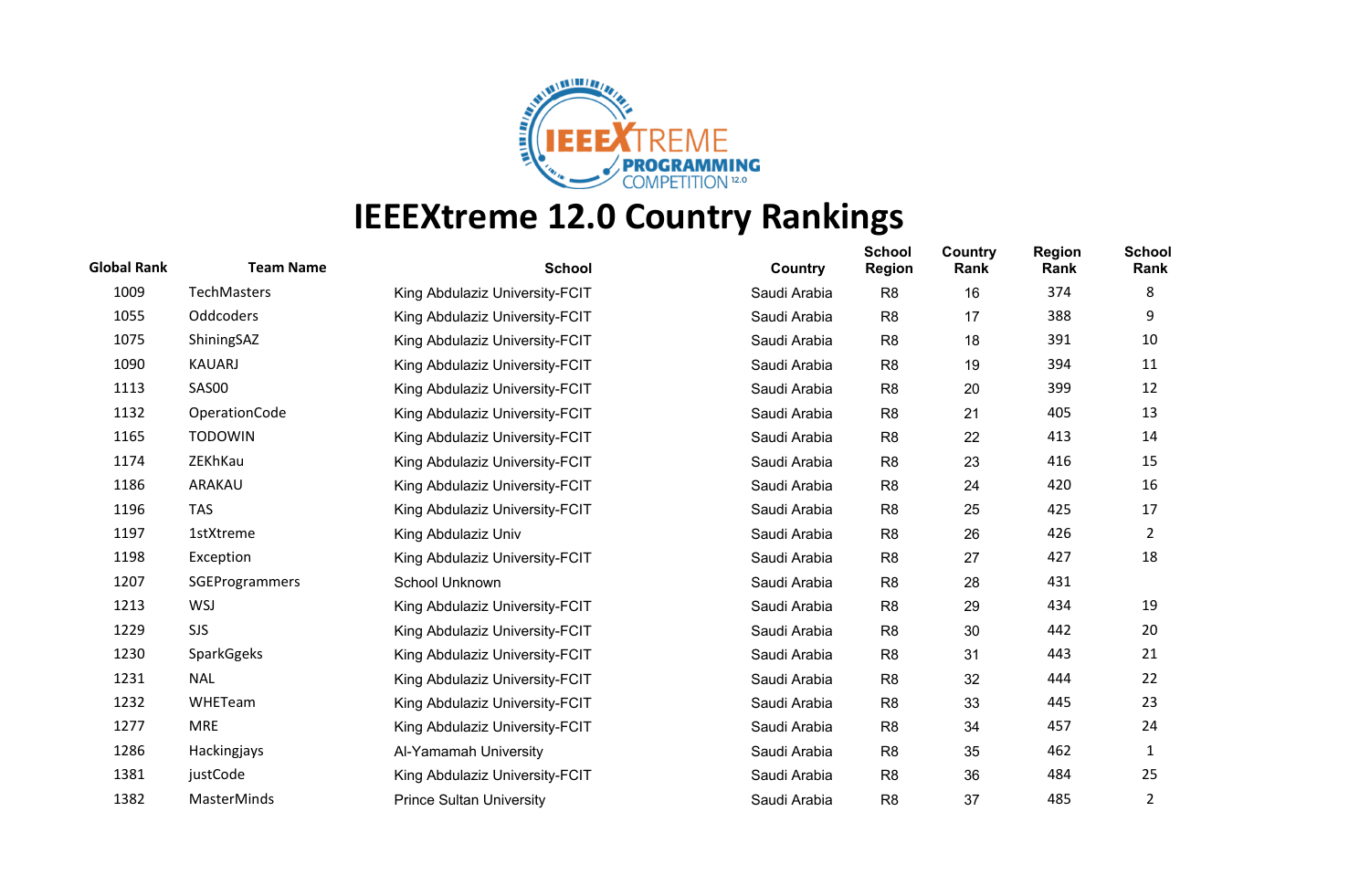

| <b>Global Rank</b> | <b>Team Name</b>     | <b>School</b>                            | Country      | <b>School</b><br><b>Region</b> | Country<br>Rank | <b>Region</b><br>Rank | <b>School</b><br>Rank |
|--------------------|----------------------|------------------------------------------|--------------|--------------------------------|-----------------|-----------------------|-----------------------|
| 1438               | challengeBeaters     | King Abdulaziz University-FCIT           | Saudi Arabia | R <sub>8</sub>                 | 38              | 505                   | 26                    |
| 1442               | <b>KFUPMers</b>      | King Fahd Univ Of Petroleum And Minerals | Saudi Arabia | R <sub>8</sub>                 | 39              | 507                   | 1                     |
| 1472               | Protostars           | School Unknown                           | Saudi Arabia | R <sub>8</sub>                 | 40              | 514                   |                       |
| 1500               | <b>TMA</b>           | King Abdulaziz University-FCIT           | Saudi Arabia | R <sub>8</sub>                 | 41              | 524                   | 27                    |
| 1505               | <b>LNS2018</b>       | King Abdulaziz University-FCIT           | Saudi Arabia | R <sub>8</sub>                 | 42              | 527                   | 28                    |
| 1544               | Students193782       | King Abdulaziz Univ                      | Saudi Arabia | R <sub>8</sub>                 | 43              | 534                   | 3                     |
| 1546               | A                    | King Abdulaziz Univ                      | Saudi Arabia | R <sub>8</sub>                 | 44              | 535                   | 4                     |
| 1557               | Geekers              | King Abdulaziz University-FCIT           | Saudi Arabia | R <sub>8</sub>                 | 45              | 537                   | 29                    |
| 1584               | CtrlAltElite         | King Abdulaziz University-FCIT           | Saudi Arabia | R <sub>8</sub>                 | 46              | 543                   | 30                    |
| 1626               | <b>MultiCoders</b>   | King Abdulaziz University-FCIT           | Saudi Arabia | R <sub>8</sub>                 | 47              | 551                   | 31                    |
| 1638               | KAUbitCoders20189    | King Abdulaziz Univ                      | Saudi Arabia | R <sub>8</sub>                 | 48              | 554                   | 5                     |
| 1654               | <b>FCITSNHR</b>      | King Abdulaziz University-FCIT           | Saudi Arabia | R <sub>8</sub>                 | 49              | 558                   | 32                    |
| 1655               | <b>KpaxianCoders</b> | King Abdulaziz University-FCIT           | Saudi Arabia | R <sub>8</sub>                 | 50              | 559                   | 33                    |
| 1663               | <b>RNCoders</b>      | King Abdulaziz University-FCIT           | Saudi Arabia | R <sub>8</sub>                 | 51              | 564                   | 34                    |
| 1666               | <b>DLD</b>           | King Abdulaziz University-FCIT           | Saudi Arabia | R <sub>8</sub>                 | 52              | 565                   | 35                    |
| 1667               | Lighting             | King Abdulaziz University-FCIT           | Saudi Arabia | R <sub>8</sub>                 | 53              | 566                   | 36                    |
| 1738               | NLJ                  | King Abdulaziz University-FCIT           | Saudi Arabia | R <sub>8</sub>                 | 54              | 574                   | 37                    |
| 1745               | <b>SRA</b>           | King Abdulaziz University-FCIT           | Saudi Arabia | R <sub>8</sub>                 | 55              | 576                   | 38                    |
| 1747               | <b>BrainNotFound</b> | King Abdulaziz University-FCIT           | Saudi Arabia | R <sub>8</sub>                 | 56              | 577                   | 39                    |
| 1763               | bobama               | King Abdulaziz University-FCIT           | Saudi Arabia | R <sub>8</sub>                 | 57              | 581                   | 40                    |
| 1780               | Ghosts               | King Abdulaziz University-FCIT           | Saudi Arabia | R <sub>8</sub>                 | 58              | 584                   | 41                    |
| 1823               | <b>Bits</b>          | School Unknown                           | Saudi Arabia | R <sub>8</sub>                 | 59              | 598                   |                       |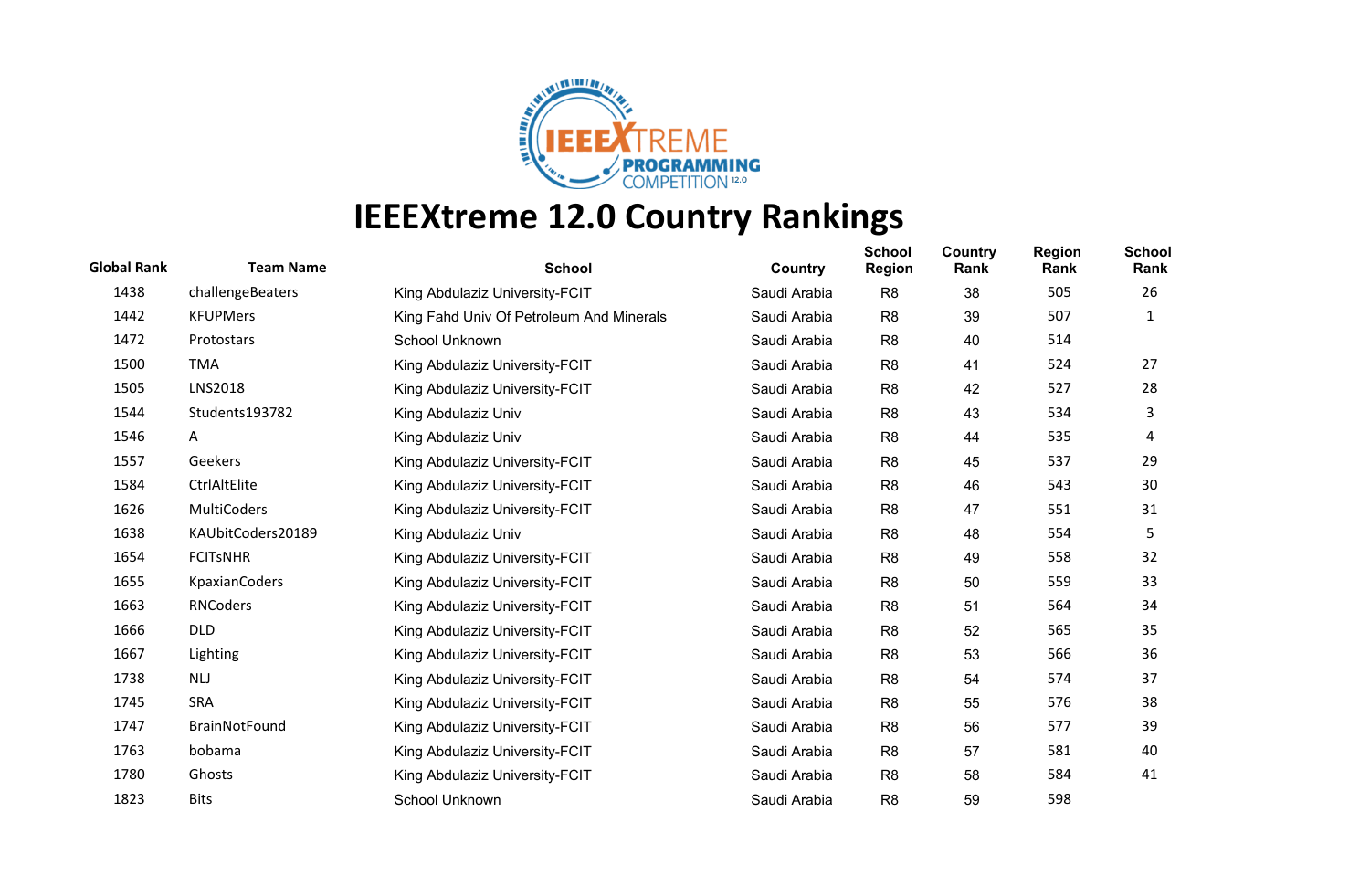

| <b>Global Rank</b> | <b>Team Name</b> | <b>School</b>                   | Country      | <b>School</b><br><b>Region</b> | Country<br>Rank | <b>Region</b><br>Rank | <b>School</b><br>Rank |
|--------------------|------------------|---------------------------------|--------------|--------------------------------|-----------------|-----------------------|-----------------------|
| 1835               | <b>ByteUs</b>    | <b>Prince Sultan University</b> | Saudi Arabia | R <sub>8</sub>                 | 60              | 602                   | 3                     |
| 1846               | kauEliteCoders   | King Abdulaziz Univ             | Saudi Arabia | R <sub>8</sub>                 | 61              | 606                   | 6                     |
| 1866               | TripleSSS        | School Unknown                  | Saudi Arabia | R <sub>8</sub>                 | 62              | 612                   |                       |
| 1881               | $\mathbf{1}$     | <b>Prince Sultan University</b> | Saudi Arabia | R <sub>8</sub>                 | 63              | 616                   | 4                     |
| 1922               | APlus            | King Abdulaziz University-FCIT  | Saudi Arabia | R <sub>8</sub>                 | 64              | 624                   | 42                    |
| 1924               | Thetrainees      | King Abdulaziz University-FCIT  | Saudi Arabia | R <sub>8</sub>                 | 65              | 626                   | 43                    |
| 1928               | SWAProgrammers   | King Abdulaziz University-FCIT  | Saudi Arabia | R <sub>8</sub>                 | 66              | 628                   | 44                    |
| 1934               | <b>Blasters</b>  | King Abdulaziz University-FCIT  | Saudi Arabia | R <sub>8</sub>                 | 67              | 629                   | 45                    |
| 1950               | NawrasTeam       | School Unknown                  | Saudi Arabia | R <sub>8</sub>                 | 68              | 639                   |                       |
| 1974               | Debug            | <b>Prince Sultan University</b> | Saudi Arabia | R <sub>8</sub>                 | 69              | 647                   | 5                     |
| 1979               | Faris1020        | King Abdulaziz Univ             | Saudi Arabia | R <sub>8</sub>                 | 70              | 650                   | 7                     |
| 1980               | BMx2code         | School Unknown                  | Saudi Arabia | R <sub>8</sub>                 | 71              | 651                   |                       |
| 2013               | Experiment1      | School Unknown                  | Saudi Arabia | R <sub>8</sub>                 | 72              | 657                   |                       |
| 2042               | HereForTheBouns  | King Abdulaziz Univ             | Saudi Arabia | R <sub>8</sub>                 | 73              | 670                   | 8                     |
| 2077               | AMG              | School Unknown                  | Saudi Arabia | R <sub>8</sub>                 | 74              | 687                   |                       |
| 2078               | SAG              | School Unknown                  | Saudi Arabia | R <sub>8</sub>                 | 75              | 688                   |                       |
| 2084               | <b>KAB</b>       | School Unknown                  | Saudi Arabia | R <sub>8</sub>                 | 76              | 693                   |                       |
| 2108               | <b>TMC</b>       | King Abdulaziz University-FCIT  | Saudi Arabia | R <sub>8</sub>                 | 77              | 697                   | 46                    |
| 2156               | <b>HAW</b>       | School Unknown                  | Saudi Arabia | R <sub>8</sub>                 | 78              | 708                   |                       |
| 2157               | Zeitgeist        | School unknown                  | Saudi Arabia | R <sub>8</sub>                 | 79              | 709                   |                       |
| 2166               | MRGcodersxx      | School Unknown                  | Saudi Arabia | R <sub>8</sub>                 | 80              | 712                   |                       |
| 2169               | GoldenTeam       | School Unknown                  | Saudi Arabia | R <sub>8</sub>                 | 81              | 713                   |                       |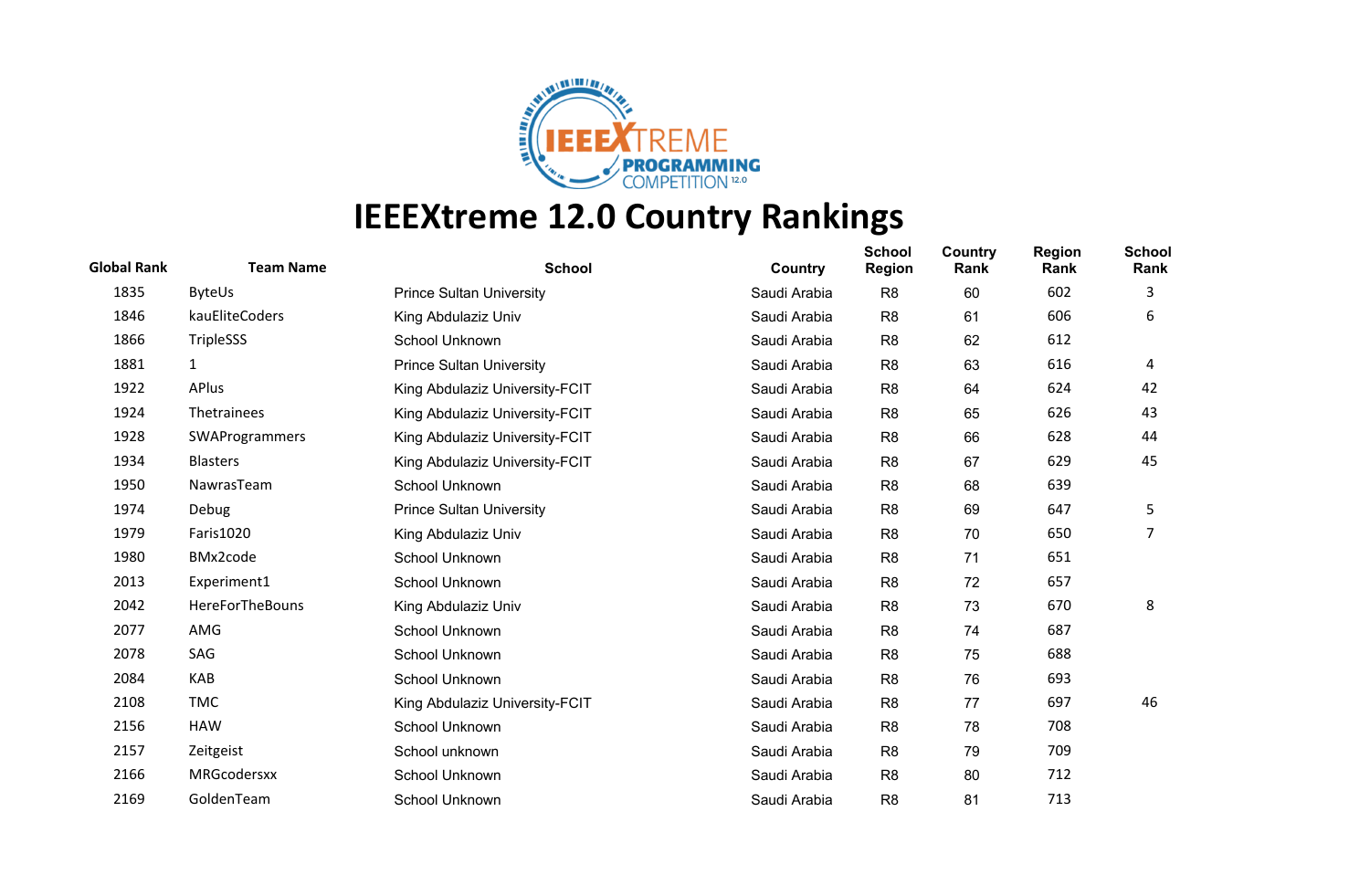

| <b>Global Rank</b> | <b>Team Name</b>     | <b>School</b>                                    | Country      | <b>School</b><br><b>Region</b> | Country<br>Rank | <b>Region</b><br>Rank | <b>School</b><br>Rank |
|--------------------|----------------------|--------------------------------------------------|--------------|--------------------------------|-----------------|-----------------------|-----------------------|
| 2171               | ShadRazNouf          | School Unknown                                   | Saudi Arabia | R <sub>8</sub>                 | 82              | 715                   |                       |
| 2179               | Estrellas            | King Abdulaziz University-FCIT                   | Saudi Arabia | R <sub>8</sub>                 | 83              | 720                   | 47                    |
| 2262               | SMAprogrammers       | <b>Prince Sultan University</b>                  | Saudi Arabia | R <sub>8</sub>                 | 84              | 744                   | 6                     |
| 2301               | <b>UJTeam</b>        | School Unknown                                   | Saudi Arabia | R <sub>8</sub>                 | 85              | 760                   |                       |
| 2308               | PSUFalcons           | <b>Prince Sultan University</b>                  | Saudi Arabia | R <sub>8</sub>                 | 86              | 765                   | 7                     |
| 2373               | PowerSource          | King Abdulaziz University-FCIT                   | Saudi Arabia | R <sub>8</sub>                 | 87              | 781                   | 48                    |
| 2442               | <b>SAR</b>           | School Unknown                                   | Saudi Arabia | R <sub>8</sub>                 | 88              | 801                   |                       |
| 2571               | AYA                  | King Abdulaziz Univ                              | Saudi Arabia | R <sub>8</sub>                 | 89              | 817                   | 9                     |
| 2583               | AMT                  | King Abdulaziz Univ                              | Saudi Arabia | R <sub>8</sub>                 | 90              | 819                   | 10                    |
| 2605               | 3not4                | <b>Effat University</b>                          | Saudi Arabia | R <sub>8</sub>                 | 91              | 834                   | 1                     |
| 2605               | Blue                 | <b>Effat University</b>                          | Saudi Arabia | R <sub>8</sub>                 | 92              | 835                   | 2                     |
| 2605               | Foodies              | <b>Effat University</b>                          | Saudi Arabia | R <sub>8</sub>                 | 93              | 836                   | 3                     |
| 2606               | LinahBodoor          | King Abdulaziz University-FCIT                   | Saudi Arabia | R <sub>8</sub>                 | 94              | 869                   | 49                    |
| 2607               | <b>BMW</b>           | King Abdulaziz Univ                              | Saudi Arabia | R <sub>8</sub>                 | 95              | 943                   | 11                    |
| 2607               | BestTeam             | King Abdulaziz Univ                              | Saudi Arabia | R <sub>8</sub>                 | 96              | 944                   | 12                    |
| 2607               | KAUtronix            | King Abdulaziz Univ                              | Saudi Arabia | R <sub>8</sub>                 | 97              | 945                   | 13                    |
| 2607               | BilalSultanAbdulrama | King Abdulaziz Univ                              | Saudi Arabia | R <sub>8</sub>                 | 98              | 946                   | 14                    |
| 2607               | PrimeBits            | King Abdulaziz University-FCIT                   | Saudi Arabia | R <sub>8</sub>                 | 99              | 947                   | 50                    |
| 2607               | Miysam               | King Abdulaziz University-FCIT                   | Saudi Arabia | R <sub>8</sub>                 | 100             | 948                   | 51                    |
| 2607               | Yellow               | King Abdulaziz University-FCIT                   | Saudi Arabia | R <sub>8</sub>                 | 101             | 949                   | 52                    |
| 2607               | TechAgents           | King Abdulaziz University-FCIT                   | Saudi Arabia | R <sub>8</sub>                 | 102             | 950                   | 53                    |
| 2607               | Piros                | King Abdullah University of Science & Technology | Saudi Arabia | R <sub>8</sub>                 | 103             | 951                   | 3                     |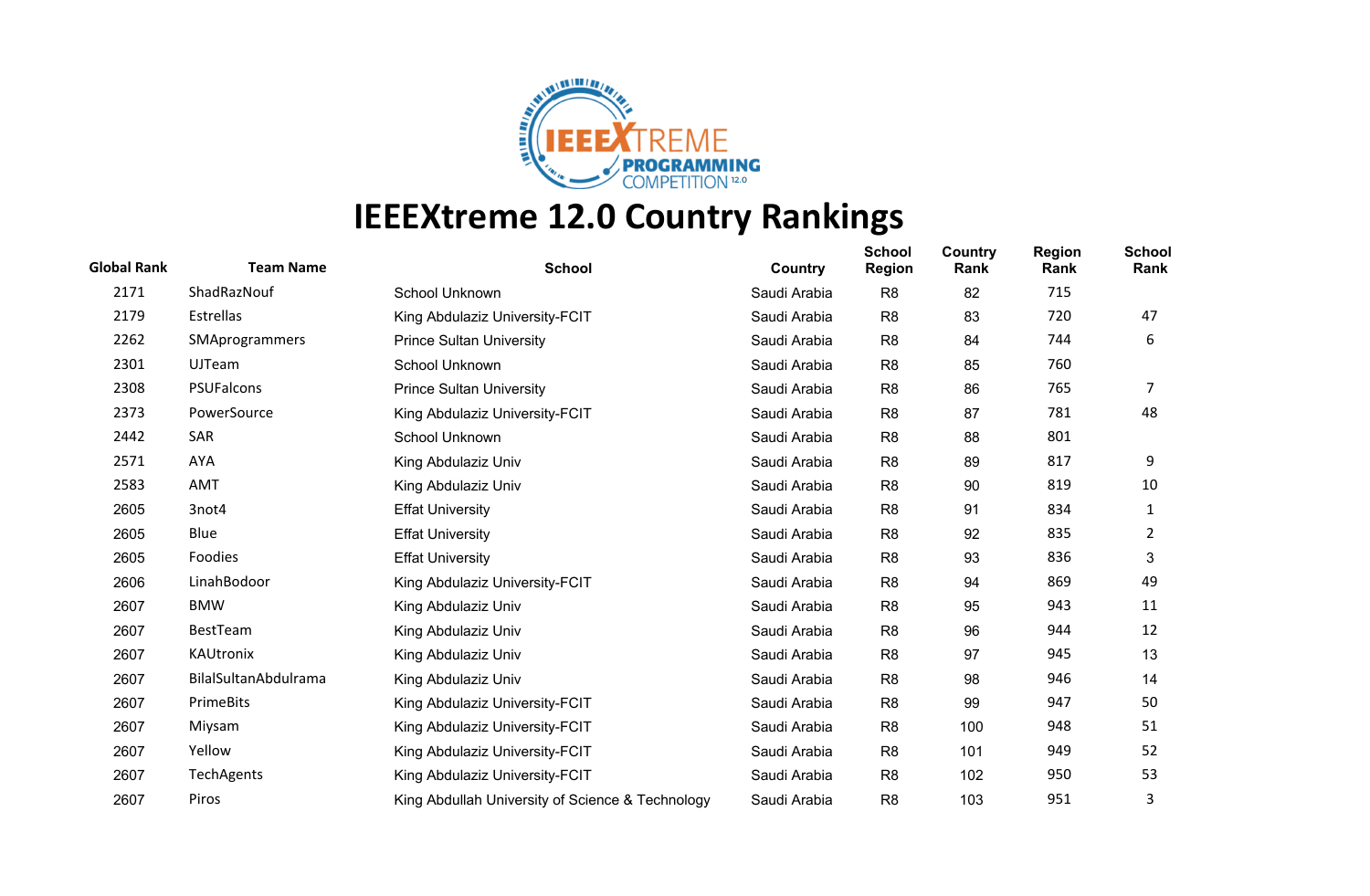

| <b>Global Rank</b> | <b>Team Name</b>         | <b>School</b>                                  | Country      | <b>School</b><br><b>Region</b> | Country<br>Rank | <b>Region</b><br>Rank | <b>School</b><br>Rank |
|--------------------|--------------------------|------------------------------------------------|--------------|--------------------------------|-----------------|-----------------------|-----------------------|
| 2607               | <b>PSUTEAMAS</b>         | <b>Prince Sultan University</b>                | Saudi Arabia | R <sub>8</sub>                 | 104             | 1040                  | 8                     |
| 2607               | softGeeks                | <b>Prince Sultan University</b>                | Saudi Arabia | R <sub>8</sub>                 | 105             | 1041                  | 9                     |
| 2607               | <b>CSIT</b>              | School Unknown                                 | Saudi Arabia | R <sub>8</sub>                 | 106             | 1045                  |                       |
| 2607               | ABSprogrammers           | School Unknown                                 | Saudi Arabia | R <sub>8</sub>                 | 107             | 1046                  |                       |
| 2607               | SAS                      | School Unknown                                 | Saudi Arabia | R <sub>8</sub>                 | 108             | 1047                  |                       |
| 2607               | TheFuture                | school unknown                                 | Saudi Arabia | R <sub>8</sub>                 | 109             | 1048                  |                       |
| 2607               | Enterprisers             | Umm Al-Qura Univ                               | Saudi Arabia | R <sub>8</sub>                 | 110             | 1056                  | 1                     |
| 2607               | FE.                      | Umm Al-Qura Univ                               | Saudi Arabia | R <sub>8</sub>                 | 111             | 1057                  | $\overline{2}$        |
| 1295               | <b>UnlicensedDrivers</b> | University of Western Cape                     | South Africa | R <sub>8</sub>                 |                 | 464                   | 1                     |
| 1969               | Delinquents              | University of Western Cape                     | South Africa | R <sub>8</sub>                 | 2               | 645                   | 2                     |
| 2358               | SolidStateDrive          | University of Western Cape                     | South Africa | R <sub>8</sub>                 | 3               | 777                   | 3                     |
| 2360               | Millionaires             | University of Western Cape                     | South Africa | R <sub>8</sub>                 | 4               | 779                   | 4                     |
| 192                | MiBigoteChuscaSolo       | Universidad Politecnica de Madrid              | Spain        | R <sub>8</sub>                 |                 | 77                    | 1                     |
| 238                | <b>IEEEUPCT</b>          | Universidad Politecnica de Cartagena           | Spain        | R <sub>8</sub>                 | $\overline{c}$  | 98                    |                       |
| 273                | RagnaThor                | Universidad Politecnica de Madrid              | Spain        | R <sub>8</sub>                 | 3               | 109                   | 2                     |
| 447                | WoodenCNC                | Univ de Zaragoza                               | Spain        | R <sub>8</sub>                 | 4               | 177                   | 1                     |
| 493                | <b>MemeOverflow</b>      | Universidad Politecnica de Madrid              | Spain        | R <sub>8</sub>                 | 5               | 199                   | 3                     |
| 504                | UnionPolitecnica         | Universidad Politecnica de Madrid - Campus Sur | Spain        | R <sub>8</sub>                 | 6               | 205                   | 1                     |
| 983                | Yo                       | University of Alicante                         | Spain        | R <sub>8</sub>                 | 7               | 362                   | 1                     |
| 1091               | TheFellowshpOfTheBit     | Universidad de Sevilla                         | Spain        | R <sub>8</sub>                 | 8               | 395                   | 1                     |
| 1304               | WhilePrivilege           | Universidad de Malaga                          | Spain        | R <sub>8</sub>                 | 9               | 468                   |                       |
| 1389               | SocialSuicide            | Universidad de Malaga                          | Spain        | R <sub>8</sub>                 | 10              | 486                   | 2                     |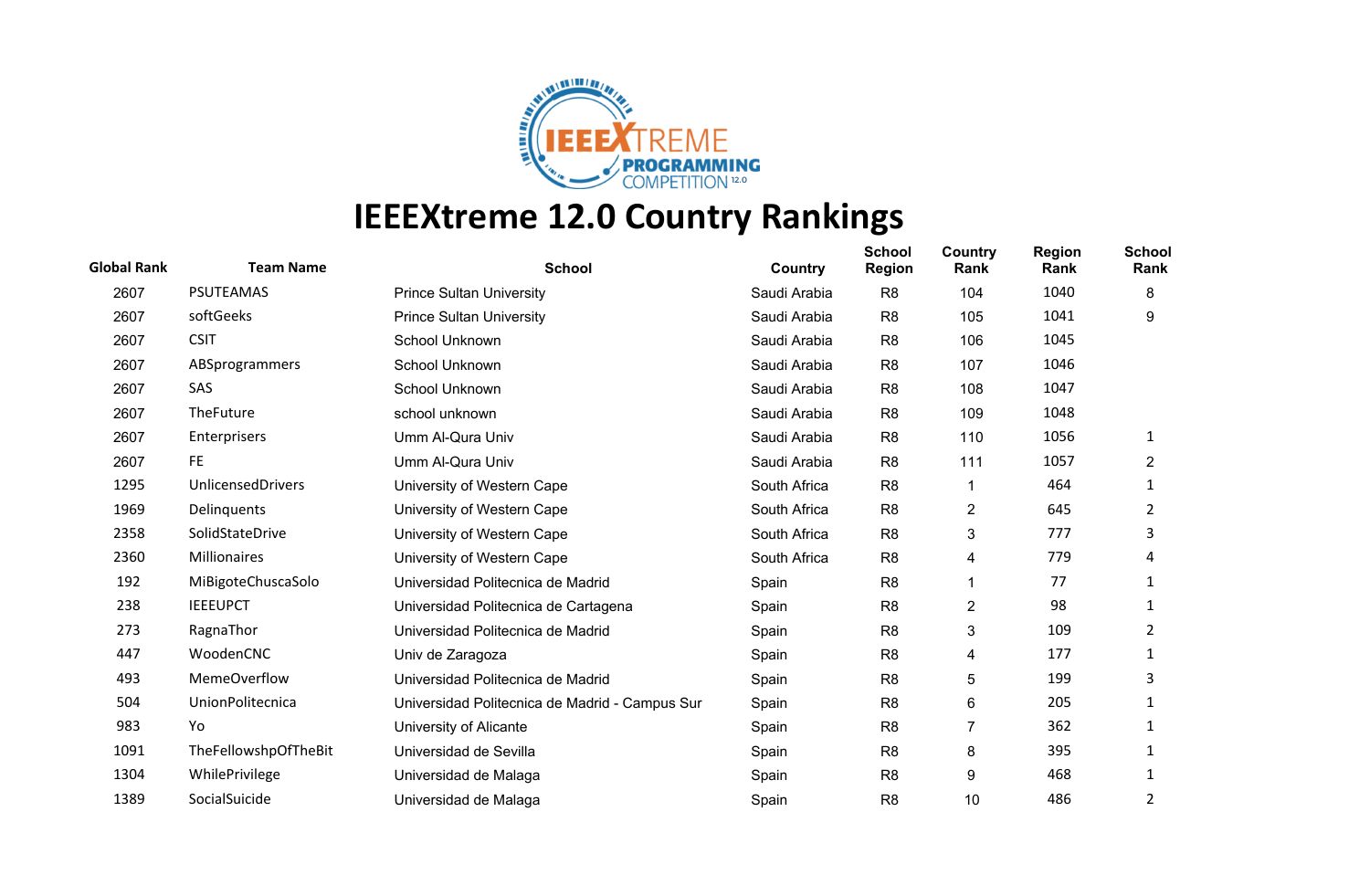

| <b>Global Rank</b> | <b>Team Name</b>  | <b>School</b>                                 | Country   | <b>School</b><br><b>Region</b> | Country<br>Rank         | <b>Region</b><br>Rank | <b>School</b><br>Rank |
|--------------------|-------------------|-----------------------------------------------|-----------|--------------------------------|-------------------------|-----------------------|-----------------------|
| 1413               | IEEENoEsElBronx3  | Univ of Miguel Hernandez                      | Spain     | R <sub>8</sub>                 | 11                      | 495                   | 1                     |
| 2201               | Brandomland       | Univ of Miguel Hernandez                      | Spain     | R <sub>8</sub>                 | 12                      | 729                   | 2                     |
| 2497               | HannibalCommando  | Universidad Politecnica de Cartagena          | Spain     | R <sub>8</sub>                 | 13                      | 813                   | 2                     |
| 2607               | VieeewersCodeTeam | Universidad de Malaga                         | Spain     | R <sub>8</sub>                 | 14                      | 1061                  | 3                     |
| 2607               | w4nd3r            | University of Alicante                        | Spain     | R <sub>8</sub>                 | 15                      | 1063                  | 2                     |
| 2607               | Pau               | University of Alicante                        | Spain     | R <sub>8</sub>                 | 16                      | 1064                  | 3                     |
| 60                 | NoNameYet         | University of Moratuwa-Sri Lanka              | Sri Lanka | R <sub>0</sub>                 | 1                       | 20                    |                       |
| 79                 | biteCode          | University of Peradeniya                      | Sri Lanka | R <sub>0</sub>                 | $\overline{\mathbf{c}}$ | 28                    | 1                     |
| 83                 | CodeBreakers97    | University of Moratuwa-Sri Lanka              | Sri Lanka | R <sub>0</sub>                 | 3                       | 29                    | 2                     |
| 91                 | TeamName          | University of Moratuwa-Sri Lanka              | Sri Lanka | R <sub>0</sub>                 | 4                       | 32                    | 3                     |
| 92                 | GhostCoders       | University of Moratuwa-Sri Lanka              | Sri Lanka | R <sub>0</sub>                 | 5                       | 33                    | 4                     |
| 117                | machan            | University of Moratuwa-Sri Lanka              | Sri Lanka | R <sub>0</sub>                 | 6                       | 39                    | 5                     |
| 118                | <b>BSS</b>        | University of Moratuwa-Sri Lanka              | Sri Lanka | R <sub>0</sub>                 | $\overline{7}$          | 40                    | 6                     |
| 135                | ReturnX           | University of Colombo                         | Sri Lanka | R <sub>0</sub>                 | 8                       | 43                    |                       |
| 143                | 2729729           | University of Colombo                         | Sri Lanka | R <sub>0</sub>                 | 9                       | 46                    | 2                     |
| 144                | Singularity       | University of Peradeniya                      | Sri Lanka | R <sub>0</sub>                 | 10                      | 47                    | 2                     |
| 145                | Think             | University of Moratuwa-Sri Lanka              | Sri Lanka | R <sub>0</sub>                 | 11                      | 48                    |                       |
| 150                | SirimathAndSons   | University of Colombo                         | Sri Lanka | R <sub>0</sub>                 | 12                      | 50                    | 3                     |
| 180                | MoraWhales        | University of Moratuwa-Sri Lanka              | Sri Lanka | R <sub>0</sub>                 | 13                      | 58                    | 8                     |
| 207                | Crew360           | Sri Lanka Institute of Information Technology | Sri Lanka | R <sub>0</sub>                 | 14                      | 69                    | 1                     |
| 212                | SLIIT1            | Sri Lanka Institute of Information Technology | Sri Lanka | R <sub>0</sub>                 | 15                      | 73                    | 2                     |
| 223                | nosemicolon       | University of Moratuwa-Sri Lanka              | Sri Lanka | R <sub>0</sub>                 | 16                      | 76                    | 9                     |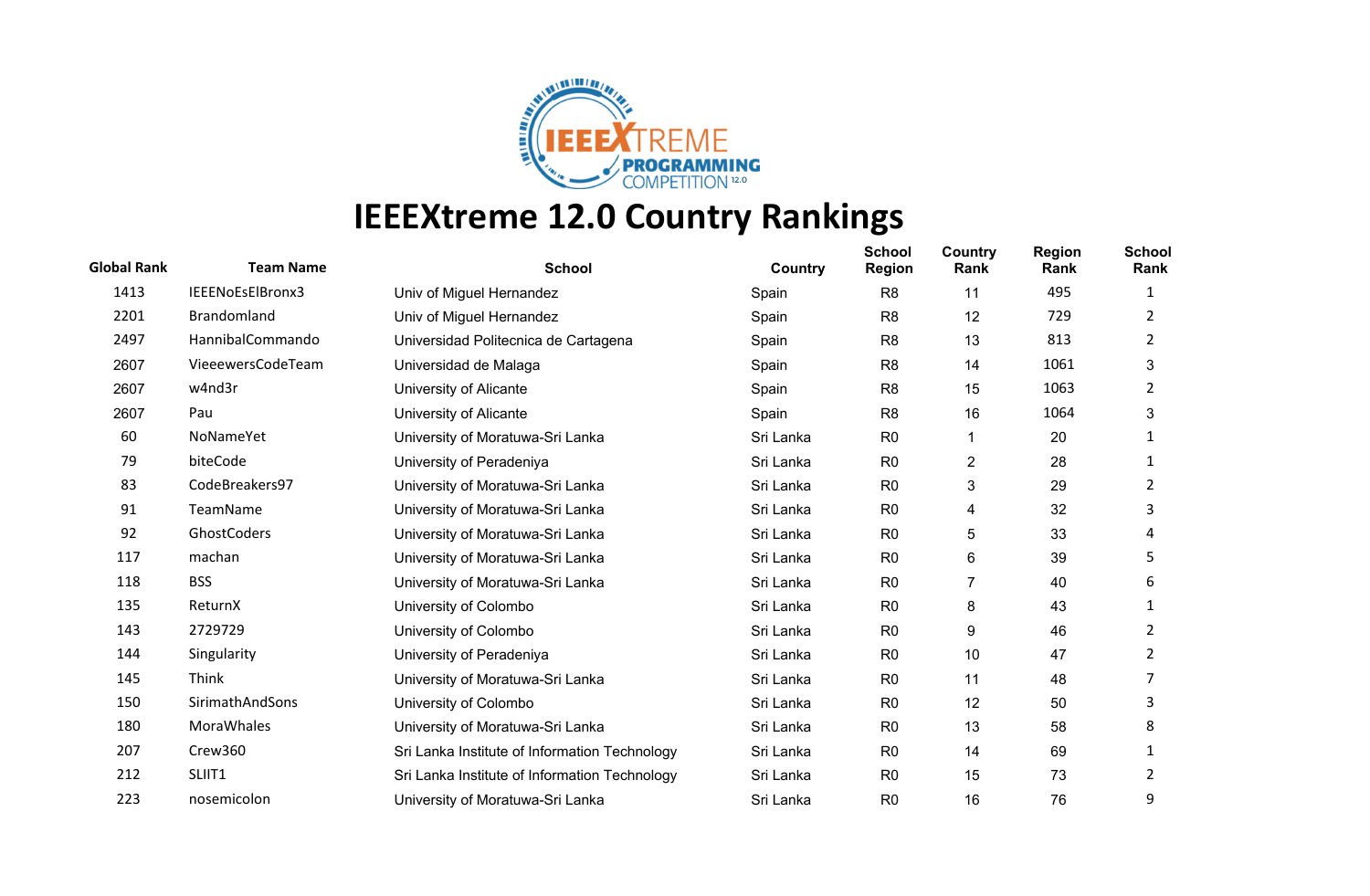

| <b>Global Rank</b> | <b>Team Name</b>   | <b>School</b>                     | Country   | <b>School</b><br><b>Region</b> | Country<br>Rank | <b>Region</b><br>Rank | <b>School</b><br>Rank |
|--------------------|--------------------|-----------------------------------|-----------|--------------------------------|-----------------|-----------------------|-----------------------|
| 232                | TwistedTransistor  | University of Moratuwa-Sri Lanka  | Sri Lanka | R <sub>0</sub>                 | 17              | 79                    | 10                    |
| 249                | LastPlace          | University of Moratuwa-Sri Lanka  | Sri Lanka | R <sub>0</sub>                 | 18              | 89                    | 11                    |
| 264                | Cryptocrackers     | University of Moratuwa-Sri Lanka  | Sri Lanka | R <sub>0</sub>                 | 19              | 98                    | 12                    |
| 294                | BabataNamak        | University of Moratuwa-Sri Lanka  | Sri Lanka | R <sub>0</sub>                 | 20              | 108                   | 13                    |
| 339                | ZentiNext          | University of Colombo             | Sri Lanka | R <sub>0</sub>                 | 21              | 121                   | 4                     |
| 354                | includeUOM         | University of Moratuwa-Sri Lanka  | Sri Lanka | R <sub>0</sub>                 | 22              | 128                   | 14                    |
| 356                | Venom              | University of Moratuwa-Sri Lanka  | Sri Lanka | R <sub>0</sub>                 | 23              | 129                   | 15                    |
| 374                | Wildcards          | University of Moratuwa-Sri Lanka  | Sri Lanka | R <sub>0</sub>                 | 24              | 132                   | 16                    |
| 380                | AsynchronousCoderz | University of Colombo             | Sri Lanka | R <sub>0</sub>                 | 25              | 136                   | 5                     |
| 416                | <b>ALA</b>         | University of Moratuwa-Sri Lanka  | Sri Lanka | R <sub>0</sub>                 | 26              | 147                   | 17                    |
| 425                | Kodiax             | University of Ruhuna              | Sri Lanka | R <sub>0</sub>                 | 27              | 151                   | 1                     |
| 427                | OptimizePrime      | University of Moratuwa-Sri Lanka  | Sri Lanka | R <sub>0</sub>                 | 28              | 152                   | 18                    |
| 443                | Tabcoders          | University of Moratuwa-Sri Lanka  | Sri Lanka | R <sub>0</sub>                 | 29              | 160                   | 19                    |
| 452                | Baymax             | University of Moratuwa-Sri Lanka  | Sri Lanka | R <sub>0</sub>                 | 30              | 161                   | 20                    |
| 468                | OneLastTime        | University of Ruhuna              | Sri Lanka | R <sub>0</sub>                 | 31              | 164                   | $\overline{2}$        |
| 471                | kubernetes         | University of Colombo             | Sri Lanka | R <sub>0</sub>                 | 32              | 166                   | 6                     |
| 481                | KnightKings        | University of Moratuwa-Sri Lanka  | Sri Lanka | R <sub>0</sub>                 | 33              | 169                   | 21                    |
| 486                | Cupkx              | University of Moratuwa-Sri Lanka  | Sri Lanka | R <sub>0</sub>                 | 34              | 170                   | 22                    |
| 487                | Asgardians         | University of Sri Jayawardenepura | Sri Lanka | R <sub>0</sub>                 | 35              | 171                   | 1                     |
| 495                | <b>BlinkOnce</b>   | University of Moratuwa-Sri Lanka  | Sri Lanka | R <sub>0</sub>                 | 36              | 173                   | 23                    |
| 498                | TeamLavaM16        | University of Moratuwa-Sri Lanka  | Sri Lanka | R <sub>0</sub>                 | 37              | 174                   | 24                    |
| 499                | inCognito          | University of Peradeniya          | Sri Lanka | R <sub>0</sub>                 | 38              | 175                   | 3                     |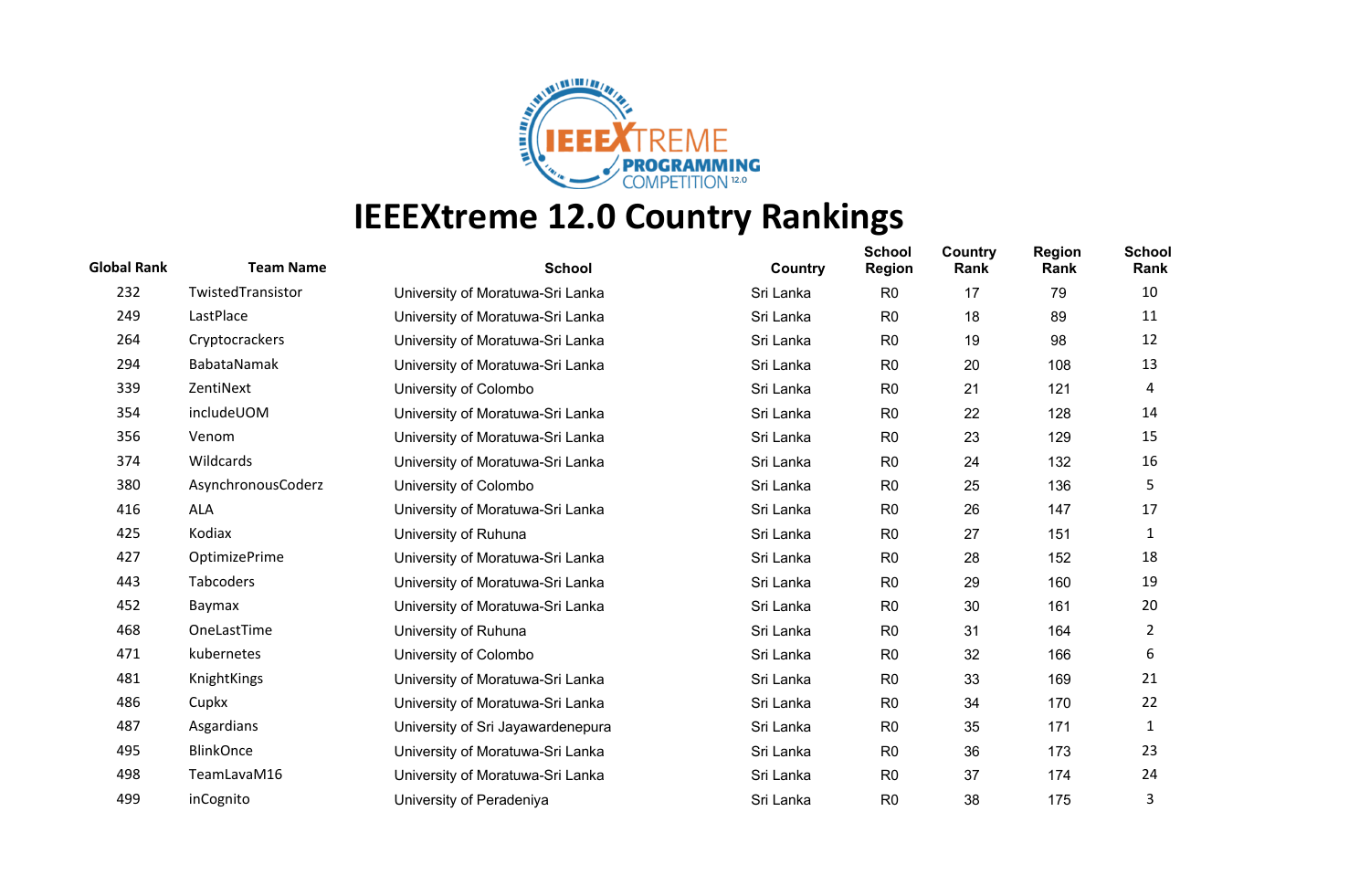

| <b>Global Rank</b> | <b>Team Name</b> | <b>School</b>                    | Country   | <b>School</b><br><b>Region</b> | Country<br>Rank | <b>Region</b><br>Rank | <b>School</b><br>Rank |
|--------------------|------------------|----------------------------------|-----------|--------------------------------|-----------------|-----------------------|-----------------------|
| 516                | SeeSeeKada       | University of Moratuwa-Sri Lanka | Sri Lanka | R <sub>0</sub>                 | 39              | 178                   | 25                    |
| 522                | Rookies          | University of Colombo            | Sri Lanka | R <sub>0</sub>                 | 40              | 181                   |                       |
| 528                | <b>JPAC</b>      | University of Peradeniya         | Sri Lanka | R <sub>0</sub>                 | 41              | 183                   | 4                     |
| 546                | <b>Maniacs</b>   | University of Moratuwa-Sri Lanka | Sri Lanka | R <sub>0</sub>                 | 42              | 190                   | 26                    |
| 558                | <b>NSN</b>       | University of Moratuwa-Sri Lanka | Sri Lanka | R <sub>0</sub>                 | 43              | 194                   | 27                    |
| 561                | <b>XCOders</b>   | University of Colombo            | Sri Lanka | R <sub>0</sub>                 | 44              | 196                   | 8                     |
| 566                | GitToTheTOP      | University of Ruhuna             | Sri Lanka | R <sub>0</sub>                 | 45              | 200                   | 3                     |
| 567                | EliteCoders      | Univ Of Jaffna                   | Sri Lanka | R <sub>0</sub>                 | 46              | 201                   | 1                     |
| 573                | Team3            | University of Moratuwa-Sri Lanka | Sri Lanka | R <sub>0</sub>                 | 47              | 203                   | 28                    |
| 585                | Xception         | University of Colombo            | Sri Lanka | R <sub>0</sub>                 | 48              | 207                   | 9                     |
| 587                | 1Veg2NonVeg      | University of Moratuwa-Sri Lanka | Sri Lanka | R <sub>0</sub>                 | 49              | 208                   | 29                    |
| 629                | Team003          | University of Moratuwa-Sri Lanka | Sri Lanka | R <sub>0</sub>                 | 50              | 222                   | 30                    |
| 644                | <b>BadCoders</b> | University of Moratuwa-Sri Lanka | Sri Lanka | R <sub>0</sub>                 | 51              | 227                   | 31                    |
| 645                | Teamprintx       | University of Colombo            | Sri Lanka | R <sub>0</sub>                 | 52              | 228                   | 75                    |
| 667                | Sprite           | University of Colombo            | Sri Lanka | R <sub>0</sub>                 | 53              | 233                   | 10                    |
| 685                | Seabiscuit       | Univ Of Jaffna                   | Sri Lanka | R <sub>0</sub>                 | 54              | 237                   | 2                     |
| 693                | <b>TeamGeeks</b> | University of Ruhuna             | Sri Lanka | R <sub>0</sub>                 | 55              | 239                   | 4                     |
| 699                | CodeSetters      | University of Moratuwa-Sri Lanka | Sri Lanka | R <sub>0</sub>                 | 56              | 240                   | 32                    |
| 711                | <b>Nameless</b>  | University of Moratuwa-Sri Lanka | Sri Lanka | R <sub>0</sub>                 | 57              | 245                   | 33                    |
| 752                | HanthanaCODEX    | University of Peradeniya         | Sri Lanka | R <sub>0</sub>                 | 58              | 256                   | 5                     |
| 775                | Xtreminators     | University of Moratuwa-Sri Lanka | Sri Lanka | R <sub>0</sub>                 | 59              | 267                   | 34                    |
| 780                | <b>TeamHK</b>    | University of Colombo            | Sri Lanka | R <sub>0</sub>                 | 60              | 270                   | 11                    |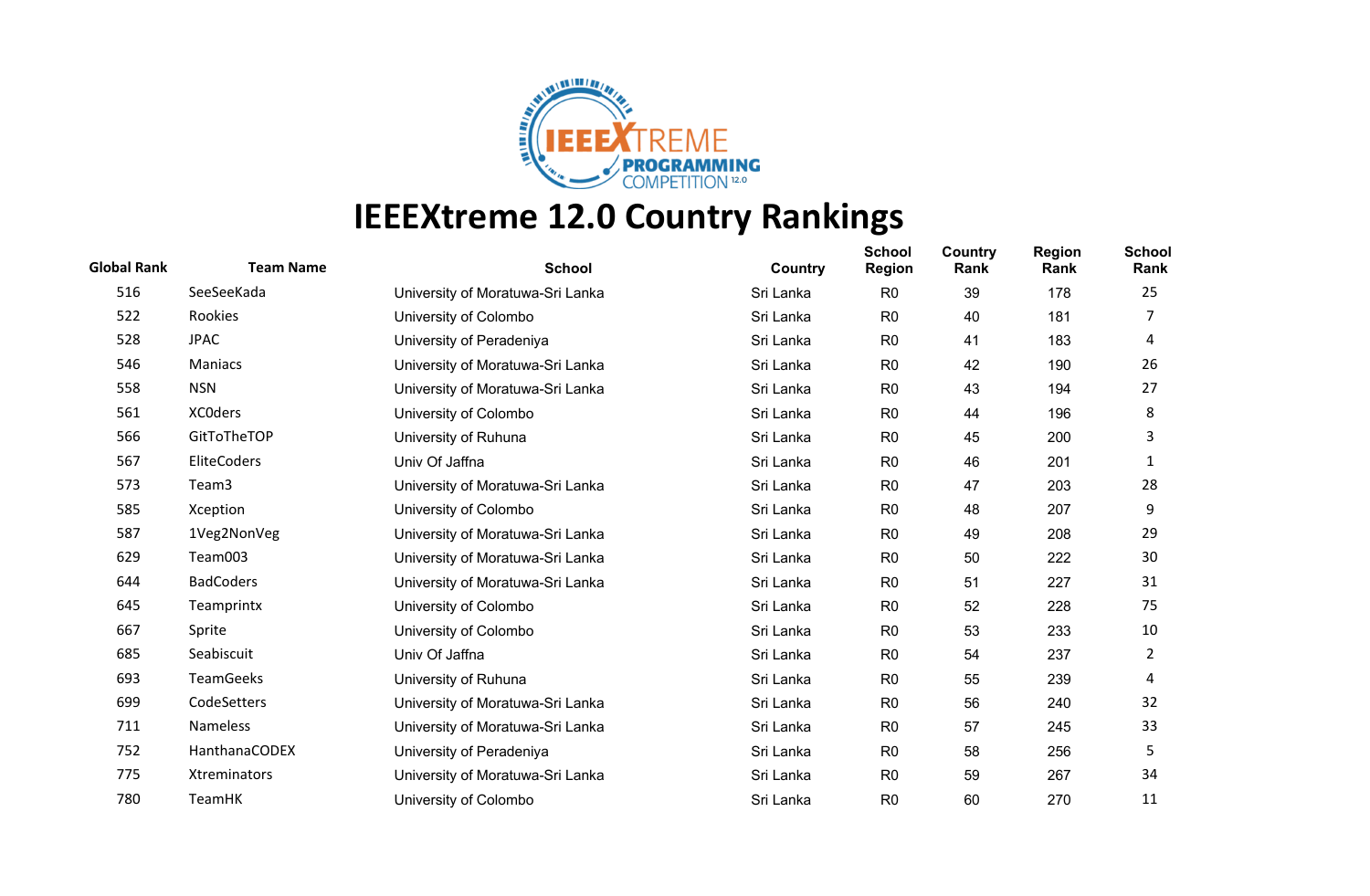

| <b>Global Rank</b> | <b>Team Name</b>    | <b>School</b>                     | Country   | <b>School</b><br><b>Region</b> | Country<br>Rank | <b>Region</b><br>Rank | <b>School</b><br>Rank |
|--------------------|---------------------|-----------------------------------|-----------|--------------------------------|-----------------|-----------------------|-----------------------|
| 797                | SprintX             | University of Moratuwa-Sri Lanka  | Sri Lanka | R <sub>0</sub>                 | 61              | 275                   | 35                    |
| 798                | <b>MoraCoders</b>   | University of Moratuwa-Sri Lanka  | Sri Lanka | R <sub>0</sub>                 | 62              | 276                   | 36                    |
| 805                | Teamdtd             | University of Colombo             | Sri Lanka | R <sub>0</sub>                 | 63              | 279                   | 12                    |
| 811                | netbit              | University of Colombo             | Sri Lanka | R <sub>0</sub>                 | 64              | 281                   | 13                    |
| 819                | Neuron              | University of Colombo             | Sri Lanka | R <sub>0</sub>                 | 65              | 284                   | 14                    |
| 823                | newDirections       | University of Colombo             | Sri Lanka | R <sub>0</sub>                 | 66              | 286                   | 15                    |
| 831                | TripleCrown         | Univ Of Jaffna                    | Sri Lanka | R <sub>0</sub>                 | 67              | 291                   | 3                     |
| 843                | CLIC1SOLO           | University of Moratuwa-Sri Lanka  | Sri Lanka | R <sub>0</sub>                 | 68              | 295                   | 37                    |
| 859                | AutomatedSquad      | University of Colombo             | Sri Lanka | R <sub>0</sub>                 | 69              | 297                   | 16                    |
| 860                | Wanderers           | University of Colombo             | Sri Lanka | R <sub>0</sub>                 | 70              | 298                   | 17                    |
| 864                | <b>UWUcodeOrDie</b> | Uva Wellassa University           | Sri Lanka | R <sub>0</sub>                 | 71              | 300                   | 1                     |
| 866                | <b>EmPeeS</b>       | University of Sri Jayawardenepura | Sri Lanka | R <sub>0</sub>                 | 72              | 302                   | $\mathbf{2}$          |
| 887                | DVG18               | University of Moratuwa-Sri Lanka  | Sri Lanka | R <sub>0</sub>                 | 73              | 308                   | 38                    |
| 964                | bitshift            | University of Peradeniya          | Sri Lanka | R <sub>0</sub>                 | 74              | 344                   | 6                     |
| 965                | <b>DSA</b>          | University of Colombo             | Sri Lanka | R <sub>0</sub>                 | 75              | 345                   | 18                    |
| 970                | NextYear            | University of Sri Jayawardenepura | Sri Lanka | R <sub>0</sub>                 | 76              | 347                   | 3                     |
| 1012               | <b>ByteCode</b>     | Uva Wellassa University           | Sri Lanka | R <sub>0</sub>                 | 77              | 360                   | 2                     |
| 1013               | <b>TeamExxO</b>     | University of Colombo             | Sri Lanka | R <sub>0</sub>                 | 78              | 361                   | 19                    |
| 1033               | <b>INT3LLIGENCE</b> | University of Colombo             | Sri Lanka | R <sub>0</sub>                 | 79              | 371                   | 20                    |
| 1049               | Tarcodians          | University of Peradeniya          | Sri Lanka | R <sub>0</sub>                 | 80              | 377                   | 7                     |
| 1073               | WAYACODES           | Wayamba University of Sri Lanka   | Sri Lanka | R <sub>0</sub>                 | 81              | 393                   | 1                     |
| 1083               | While               | University of Colombo             | Sri Lanka | R <sub>0</sub>                 | 82              | 399                   | 21                    |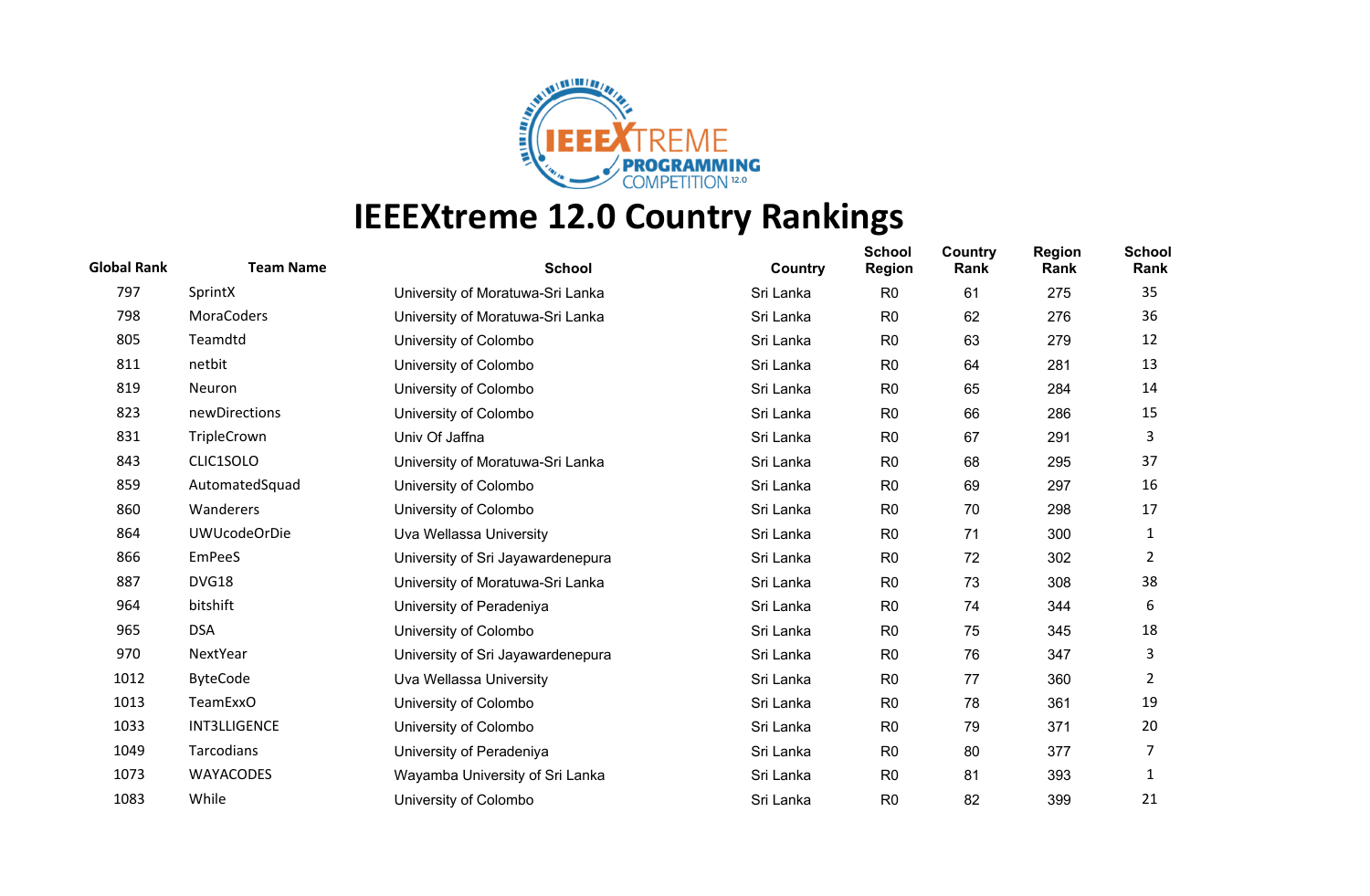

| <b>Global Rank</b> | <b>Team Name</b>         | <b>School</b>                                 | Country   | <b>School</b><br><b>Region</b> | Country<br>Rank | <b>Region</b><br>Rank | <b>School</b><br>Rank |
|--------------------|--------------------------|-----------------------------------------------|-----------|--------------------------------|-----------------|-----------------------|-----------------------|
| 1085               | teamLiquid               | University of Colombo                         | Sri Lanka | R <sub>0</sub>                 | 83              | 400                   | 22                    |
| 1094               | Decoderz                 | Informatics Institute of Technology           | Sri Lanka | R <sub>0</sub>                 | 84              | 405                   | 1                     |
| 1103               | <b>WuslOptimizePrime</b> | Wayamba University of Sri Lanka               | Sri Lanka | R <sub>0</sub>                 | 85              | 410                   | 2                     |
| 1104               | Wayacode                 | Wayamba University of Sri Lanka               | Sri Lanka | R <sub>0</sub>                 | 86              | 411                   | 3                     |
| 1108               | CodeTyrants              | University of Colombo                         | Sri Lanka | R <sub>0</sub>                 | 87              | 414                   | 23                    |
| 1114               | <b>TeamOrigin</b>        | Univ Of Kelaniya                              | Sri Lanka | R <sub>0</sub>                 | 88              | 417                   | 1                     |
| 1119               | 405Found                 | Univ Of Jaffna                                | Sri Lanka | R <sub>0</sub>                 | 89              | 421                   | 4                     |
| 1121               | CodeXperiaUWU            | Uva Wellassa University                       | Sri Lanka | R <sub>0</sub>                 | 90              | 422                   | 3                     |
| 1127               | Zemicolon                | Open University of Sri Lanka                  | Sri Lanka | R <sub>0</sub>                 | 91              | 425                   | 1                     |
| 1130               | <b>TeamGalvans</b>       | University of Peradeniya                      | Sri Lanka | R <sub>0</sub>                 | 92              | 426                   | 8                     |
| 1159               | XtremePhysio             | Uva Wellassa University                       | Sri Lanka | R <sub>0</sub>                 | 93              | 443                   | 4                     |
| 1161               | Sandakada                | Open University of Sri Lanka                  | Sri Lanka | R <sub>0</sub>                 | 94              | 444                   | 2                     |
| 1162               | Eagles                   | Open University of Sri Lanka                  | Sri Lanka | R <sub>0</sub>                 | 95              | 445                   | 3                     |
| 1163               | <b>OUSLRoyals</b>        | Open University of Sri Lanka                  | Sri Lanka | R <sub>0</sub>                 | 96              | 446                   | 4                     |
| 1169               | <b>BPL</b>               | University of Colombo                         | Sri Lanka | R <sub>0</sub>                 | 97              | 450                   | 24                    |
| 1171               | <b>BlackTitans</b>       | University of Ruhuna                          | Sri Lanka | R <sub>0</sub>                 | 98              | 451                   | 5                     |
| 1172               | AtoZ                     | University of Moratuwa-Sri Lanka              | Sri Lanka | R <sub>0</sub>                 | 99              | 452                   | 39                    |
| 1181               | CodeBlocks               | University of Colombo                         | Sri Lanka | R <sub>0</sub>                 | 100             | 454                   | 25                    |
| 1187               | Tessellation             | Sri Lanka Institute of Information Technology | Sri Lanka | R <sub>0</sub>                 | 101             | 457                   | 3                     |
| 1202               | DirtyCoderz              | Uva Wellassa University                       | Sri Lanka | R <sub>0</sub>                 | 102             | 459                   | 5                     |
| 1203               | BitsMagnet               | Uva Wellassa University                       | Sri Lanka | R <sub>0</sub>                 | 103             | 460                   | 6                     |
| 1204               | <b>Bracket</b>           | Uva Wellassa University                       | Sri Lanka | R <sub>0</sub>                 | 104             | 461                   | 7                     |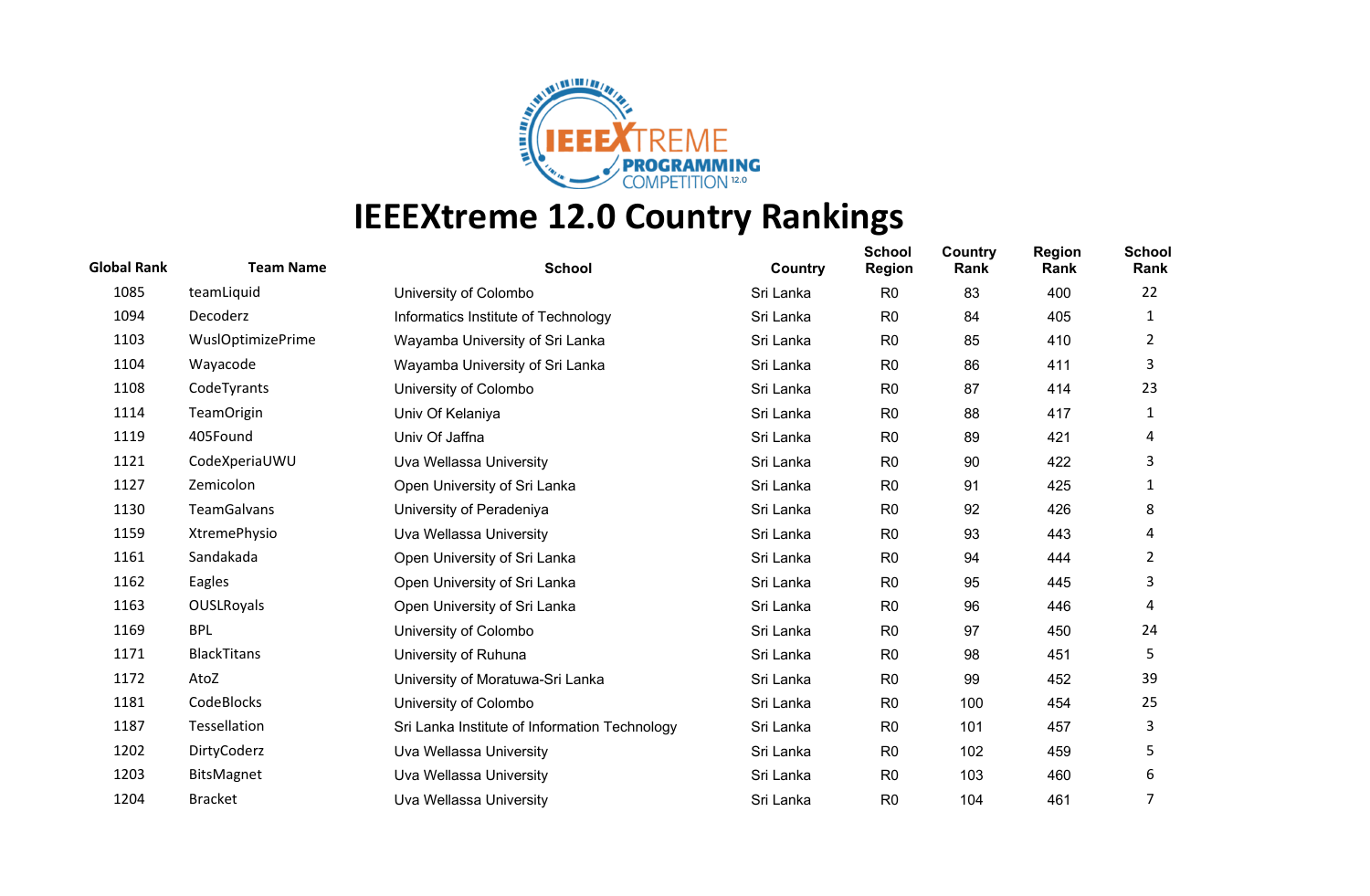

| <b>Global Rank</b> | <b>Team Name</b>     | <b>School</b>                               | Country   | <b>School</b><br><b>Region</b> | Country<br>Rank | <b>Region</b><br>Rank | <b>School</b><br>Rank |
|--------------------|----------------------|---------------------------------------------|-----------|--------------------------------|-----------------|-----------------------|-----------------------|
| 1205               | WildHunters          | University of Sri Jayawardenepura           | Sri Lanka | R <sub>0</sub>                 | 105             | 462                   | 4                     |
| 1208               | <b>NOBODY</b>        | University of Moratuwa-Sri Lanka            | Sri Lanka | R <sub>0</sub>                 | 106             | 464                   | 40                    |
| 1210               | eLEMONators          | University of Colombo                       | Sri Lanka | R <sub>0</sub>                 | 107             | 465                   | 26                    |
| 1212               | LastChance           | University of Moratuwa-Sri Lanka            | Sri Lanka | R <sub>0</sub>                 | 108             | 466                   | 41                    |
| 1223               | Seeker               | Uva Wellassa University                     | Sri Lanka | R <sub>0</sub>                 | 109             | 470                   | 14                    |
| 1228               | FireWire             | University of Colombo                       | Sri Lanka | R <sub>0</sub>                 | 110             | 472                   | 27                    |
| 1239               | <b>Berserkers</b>    | Informatics Institute of Technology         | Sri Lanka | R <sub>0</sub>                 | 111             | 475                   | 2                     |
| 1245               | Erudite              | National School of Business Management NSBM | Sri Lanka | R <sub>0</sub>                 | 112             | 478                   | 1                     |
| 1247               | OUSLThunders         | Open University of Sri Lanka                | Sri Lanka | R <sub>0</sub>                 | 113             | 479                   | 5                     |
| 1248               | <b>Bitloaders</b>    | Uva Wellassa University                     | Sri Lanka | R <sub>0</sub>                 | 114             | 480                   | 8                     |
| 1253               | <b>WINCODER</b>      | University of Ruhuna                        | Sri Lanka | R <sub>0</sub>                 | 115             | 483                   | 6                     |
| 1263               | <b>TeamBrainiacs</b> | University of Colombo                       | Sri Lanka | R <sub>0</sub>                 | 116             | 487                   | 28                    |
| 1269               | HackLinguist         | University of Ruhuna                        | Sri Lanka | R <sub>0</sub>                 | 117             | 489                   | 7                     |
| 1274               | Exsupero             | University of Ruhuna                        | Sri Lanka | R <sub>0</sub>                 | 118             | 494                   | 8                     |
| 1288               | TeamJavis            | University of Colombo                       | Sri Lanka | R <sub>0</sub>                 | 119             | 500                   | 29                    |
| 1290               | TeamThread           | University of Colombo                       | Sri Lanka | R <sub>0</sub>                 | 120             | 501                   | 30                    |
| 1291               | codeJunction         | Informatics Institute of Technology         | Sri Lanka | R <sub>0</sub>                 | 121             | 502                   | 3                     |
| 1302               | <b>BackupOption</b>  | University of Moratuwa-Sri Lanka            | Sri Lanka | R <sub>0</sub>                 | 122             | 504                   | 42                    |
| 1322               | ImportTeamName       | University of Moratuwa-Sri Lanka            | Sri Lanka | R <sub>0</sub>                 | 123             | 512                   | 43                    |
| 1326               | <b>ALGO</b>          | University of Moratuwa-Sri Lanka            | Sri Lanka | R <sub>0</sub>                 | 124             | 513                   | 44                    |
| 1328               | <b>DOS</b>           | University of Colombo                       | Sri Lanka | R <sub>0</sub>                 | 125             | 514                   | 31                    |
| 1329               | Creeper              | Univ Of Jaffna                              | Sri Lanka | R <sub>0</sub>                 | 126             | 515                   | 5                     |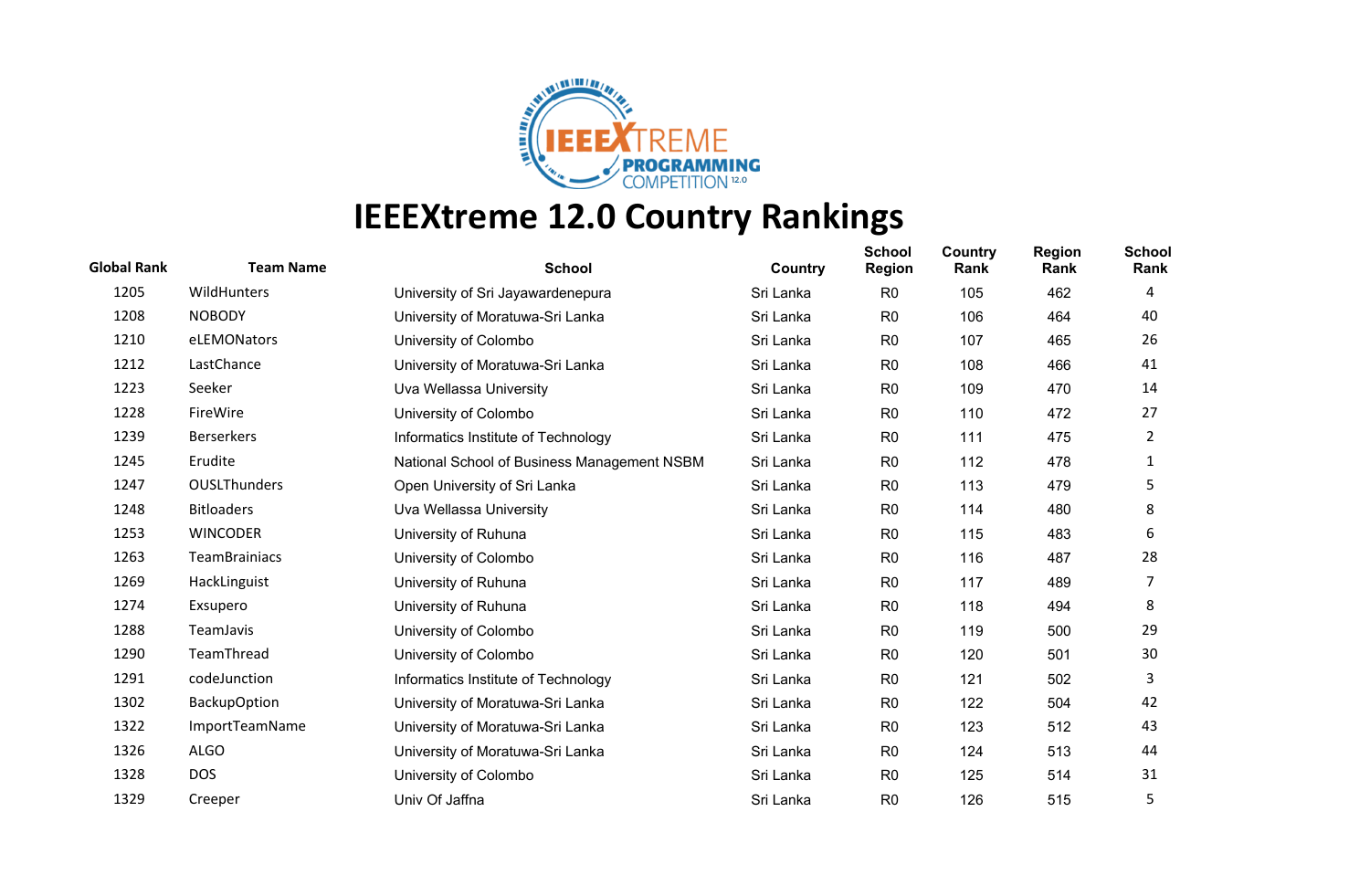

| <b>Global Rank</b> | <b>Team Name</b>  | <b>School</b>                       | Country   | <b>School</b><br><b>Region</b> | Country<br>Rank | <b>Region</b><br>Rank | <b>School</b><br>Rank |
|--------------------|-------------------|-------------------------------------|-----------|--------------------------------|-----------------|-----------------------|-----------------------|
| 1330               | RedHat            | University of Ruhuna                | Sri Lanka | R <sub>0</sub>                 | 127             | 516                   | 9                     |
| 1334               | <b>TripleS</b>    | University of Moratuwa-Sri Lanka    | Sri Lanka | R <sub>0</sub>                 | 128             | 519                   | 45                    |
| 1335               | Unity             | Open University of Sri Lanka        | Sri Lanka | R <sub>0</sub>                 | 129             | 520                   | 6                     |
| 1338               | teamCHAOS         | University of Colombo               | Sri Lanka | R <sub>0</sub>                 | 130             | 521                   | 32                    |
| 1350               | XIgnite           | University of Colombo               | Sri Lanka | R <sub>0</sub>                 | 131             | 531                   | 33                    |
| 1358               | NΚ                | University of Moratuwa-Sri Lanka    | Sri Lanka | R <sub>0</sub>                 | 132             | 535                   | 46                    |
| 1366               | CodeCrush         | University of Moratuwa-Sri Lanka    | Sri Lanka | R <sub>0</sub>                 | 133             | 540                   | 47                    |
| 1374               | <b>NULL</b>       | University of Colombo               | Sri Lanka | R <sub>0</sub>                 | 134             | 543                   | 34                    |
| 1391               | <b>DarkCoders</b> | University of Sri Jayawardenepura   | Sri Lanka | R <sub>0</sub>                 | 135             | 552                   | 5                     |
| 1396               | Finally           | University of Colombo               | Sri Lanka | R <sub>0</sub>                 | 136             | 553                   | 35                    |
| 1398               | Cornflakes        | University of Colombo               | Sri Lanka | R <sub>0</sub>                 | 137             | 554                   | 36                    |
| 1402               | Tesseract         | University of Colombo               | Sri Lanka | R <sub>0</sub>                 | 138             | 556                   | 37                    |
| 1409               | TeamCodecraft     | University of Colombo               | Sri Lanka | R <sub>0</sub>                 | 139             | 560                   | 38                    |
| 1436               | CodeChefsBeta     | University of Moratuwa-Sri Lanka    | Sri Lanka | R <sub>0</sub>                 | 140             | 571                   | 48                    |
| 1441               | TeamVoltage       | Sri Lanka Technological Campus      | Sri Lanka | R <sub>0</sub>                 | 141             | 572                   | 1                     |
| 1455               | KBH               | University of Moratuwa-Sri Lanka    | Sri Lanka | R <sub>0</sub>                 | 142             | 584                   | 49                    |
| 1461               | <b>SKS</b>        | Informatics Institute of Technology | Sri Lanka | R <sub>0</sub>                 | 143             | 585                   | 4                     |
| 1471               | Freezers          | Informatics Institute of Technology | Sri Lanka | R <sub>0</sub>                 | 144             | 591                   | 5                     |
| 1479               | Cicada3301        | Informatics Institute of Technology | Sri Lanka | R <sub>0</sub>                 | 145             | 597                   | 6                     |
| 1487               | Quasar            | University of Colombo               | Sri Lanka | R <sub>0</sub>                 | 146             | 600                   | 39                    |
| 1488               | <b>MARS</b>       | University of Sri Jayawardenepura   | Sri Lanka | R <sub>0</sub>                 | 147             | 601                   | 6                     |
| 1501               | Gigabytezz        | Informatics Institute of Technology | Sri Lanka | R <sub>0</sub>                 | 148             | 607                   | 7                     |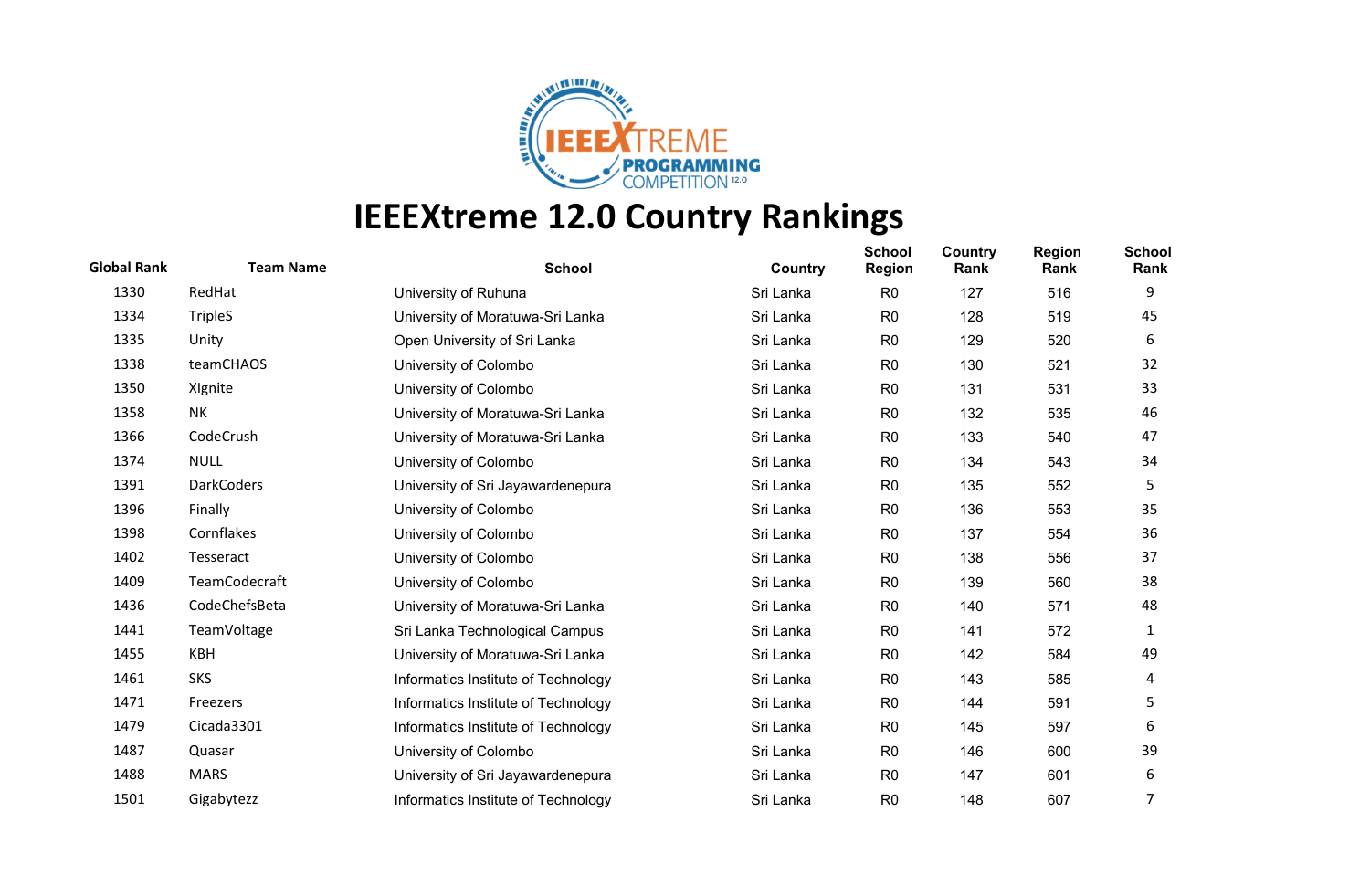

| <b>Global Rank</b> | <b>Team Name</b>    | <b>School</b>                                 | Country   | <b>School</b><br><b>Region</b> | Country<br>Rank | <b>Region</b><br>Rank | <b>School</b><br>Rank |
|--------------------|---------------------|-----------------------------------------------|-----------|--------------------------------|-----------------|-----------------------|-----------------------|
| 1506               | MaranaCoders        | Informatics Institute of Technology           | Sri Lanka | R <sub>0</sub>                 | 149             | 609                   | 8                     |
| 1510               | <b>BackTrackers</b> | University of Colombo                         | Sri Lanka | R <sub>0</sub>                 | 150             | 612                   | 40                    |
| 1525               | FooBar              | University of Colombo                         | Sri Lanka | R <sub>0</sub>                 | 151             | 623                   | 41                    |
| 1528               | hackslash           | University of Colombo                         | Sri Lanka | R <sub>0</sub>                 | 152             | 626                   | 42                    |
| 1556               | GeekSquad           | Informatics Institute of Technology           | Sri Lanka | R <sub>0</sub>                 | 153             | 644                   | 9                     |
| 1559               | x86                 | University of Sri Jayawardenepura             | Sri Lanka | R <sub>0</sub>                 | 154             | 646                   | 7                     |
| 1571               | GESoft              | University of Ruhuna                          | Sri Lanka | R <sub>0</sub>                 | 155             | 650                   | 10                    |
| 1578               | KeyBoardWarriorS    | University of Ruhuna                          | Sri Lanka | R <sub>0</sub>                 | 156             | 654                   | 11                    |
| 1593               | TeamX               | University of Moratuwa-Sri Lanka              | Sri Lanka | R <sub>0</sub>                 | 157             | 665                   | 50                    |
| 1604               | Sphinx              | University of Moratuwa-Sri Lanka              | Sri Lanka | R <sub>0</sub>                 | 158             | 672                   | 51                    |
| 1612               | Encryptonightz      | Informatics Institute of Technology           | Sri Lanka | R <sub>0</sub>                 | 159             | 678                   | 10                    |
| 1619               | LastMinit           | University of Colombo                         | Sri Lanka | R <sub>0</sub>                 | 160             | 683                   | 43                    |
| 1648               | SLIIT6              | Sri Lanka Institute of Information Technology | Sri Lanka | R <sub>0</sub>                 | 161             | 703                   | 4                     |
| 1657               | Xplosion            | University of Colombo                         | Sri Lanka | R <sub>0</sub>                 | 162             | 707                   | 44                    |
| 1679               | <b>BNHsquad</b>     | University of Ruhuna                          | Sri Lanka | R <sub>0</sub>                 | 163             | 713                   | 12                    |
| 1680               | QCoders             | University of Ruhuna                          | Sri Lanka | R <sub>0</sub>                 | 164             | 714                   | 13                    |
| 1686               | <b>ExcomBois</b>    | Informatics Institute of Technology           | Sri Lanka | R <sub>0</sub>                 | 165             | 717                   | 11                    |
| 1687               | <b>BitsNBytes</b>   | Wayamba University of Sri Lanka               | Sri Lanka | R <sub>0</sub>                 | 166             | 718                   | 4                     |
| 1688               | Rampage             | Informatics Institute of Technology           | Sri Lanka | R <sub>0</sub>                 | 167             | 719                   | 12                    |
| 1689               | Outliers            | Informatics Institute of Technology           | Sri Lanka | R <sub>0</sub>                 | 168             | 720                   | 13                    |
| 1690               | MindHackers         | informatics Institute of Technology           | Sri Lanka | R <sub>0</sub>                 | 169             | 721                   | 14                    |
| 1692               | <b>XCode</b>        | Informatics Institute of Technology           | Sri Lanka | R <sub>0</sub>                 | 170             | 722                   | 15                    |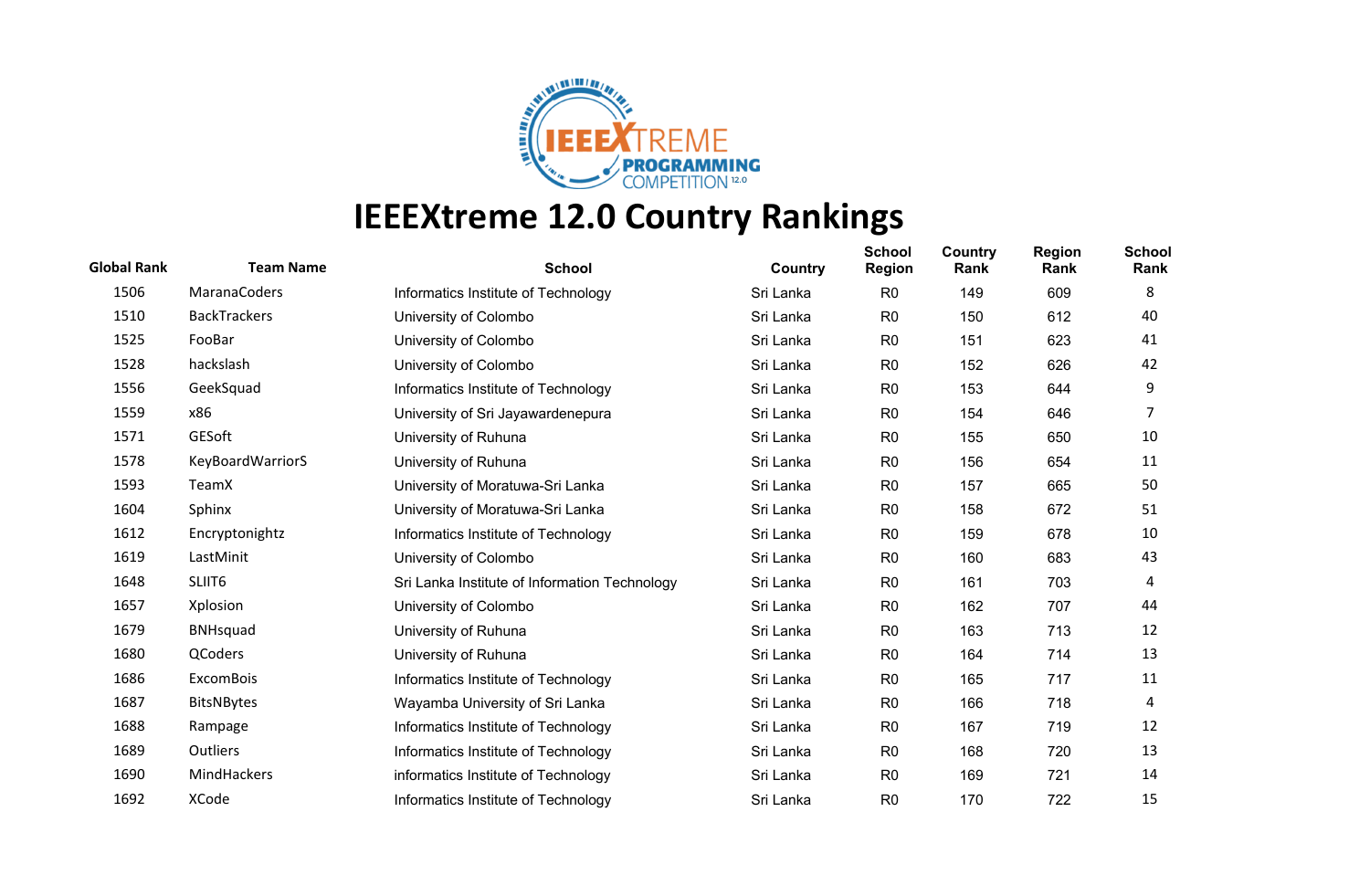

| <b>Global Rank</b> | <b>Team Name</b>    | <b>School</b>                                 | Country   | <b>School</b><br><b>Region</b> | Country<br>Rank | <b>Region</b><br>Rank | <b>School</b><br>Rank |
|--------------------|---------------------|-----------------------------------------------|-----------|--------------------------------|-----------------|-----------------------|-----------------------|
| 1693               | Galic               | Informatics Institute of Technology           | Sri Lanka | R <sub>0</sub>                 | 171             | 723                   | 16                    |
| 1694               | Oxygen              | Informatics Institute of Technology           | Sri Lanka | R <sub>0</sub>                 | 172             | 724                   | 17                    |
| 1696               | codeMechanics       | Informatics Institute of Technology           | Sri Lanka | R <sub>0</sub>                 | 173             | 726                   | 18                    |
| 1697               | NotAnonymous        | Informatics Institute of Technology           | Sri Lanka | R <sub>0</sub>                 | 174             | 727                   | 19                    |
| 1719               | TeamAndpercent      | University of Colombo                         | Sri Lanka | R <sub>0</sub>                 | 175             | 747                   | 45                    |
| 1734               | tryOuts             | University of Colombo                         | Sri Lanka | R <sub>0</sub>                 | 176             | 762                   | 76                    |
| 1754               | <b>TJC</b>          | University of Colombo                         | Sri Lanka | R <sub>0</sub>                 | 177             | 773                   | 46                    |
| 1765               | Manipulus           | Uva Wellassa University                       | Sri Lanka | R <sub>0</sub>                 | 178             | 779                   | 9                     |
| 1768               | Cookiebreakers      | Uva Wellassa University                       | Sri Lanka | R <sub>0</sub>                 | 179             | 782                   | 10                    |
| 1783               | BlackSolar          | University of Moratuwa-Sri Lanka              | Sri Lanka | R <sub>0</sub>                 | 180             | 791                   | 52                    |
| 1819               | teamSemicolon       | University of Moratuwa-Sri Lanka              | Sri Lanka | R <sub>0</sub>                 | 181             | 813                   | 53                    |
| 1854               | <b>Daisies</b>      | University of Ruhuna                          | Sri Lanka | R <sub>0</sub>                 | 182             | 836                   | 14                    |
| 1857               | Victorum            | Univ Of Jaffna                                | Sri Lanka | R <sub>0</sub>                 | 183             | 839                   | 6                     |
| 1862               | <b>GFORCE</b>       | University of Colombo                         | Sri Lanka | R <sub>0</sub>                 | 184             | 841                   | 47                    |
| 1865               | CodeCuties          | University of Ruhuna                          | Sri Lanka | R <sub>0</sub>                 | 185             | 844                   | 15                    |
| 1878               | <b>IfElse</b>       | University of Colombo                         | Sri Lanka | R <sub>0</sub>                 | 186             | 852                   | 48                    |
| 1880               | Errors              | University of Colombo                         | Sri Lanka | R <sub>0</sub>                 | 187             | 854                   | 49                    |
| 1883               | Compile             | University of Colombo                         | Sri Lanka | R <sub>0</sub>                 | 188             | 856                   | 50                    |
| 1891               | <b>Bitdefenders</b> | Sri Lanka Institute of Information Technology | Sri Lanka | R <sub>0</sub>                 | 189             | 860                   | 5                     |
| 1894               | lowkey              | Informatics Institute of Technology           | Sri Lanka | R <sub>0</sub>                 | 190             | 861                   | 20                    |
| 1911               | 4Dimension          | Univ Of Kelaniya                              | Sri Lanka | R <sub>0</sub>                 | 191             | 877                   | $\overline{2}$        |
| 1931               | Multiverse          | University of Moratuwa-Sri Lanka              | Sri Lanka | R <sub>0</sub>                 | 192             | 886                   | 54                    |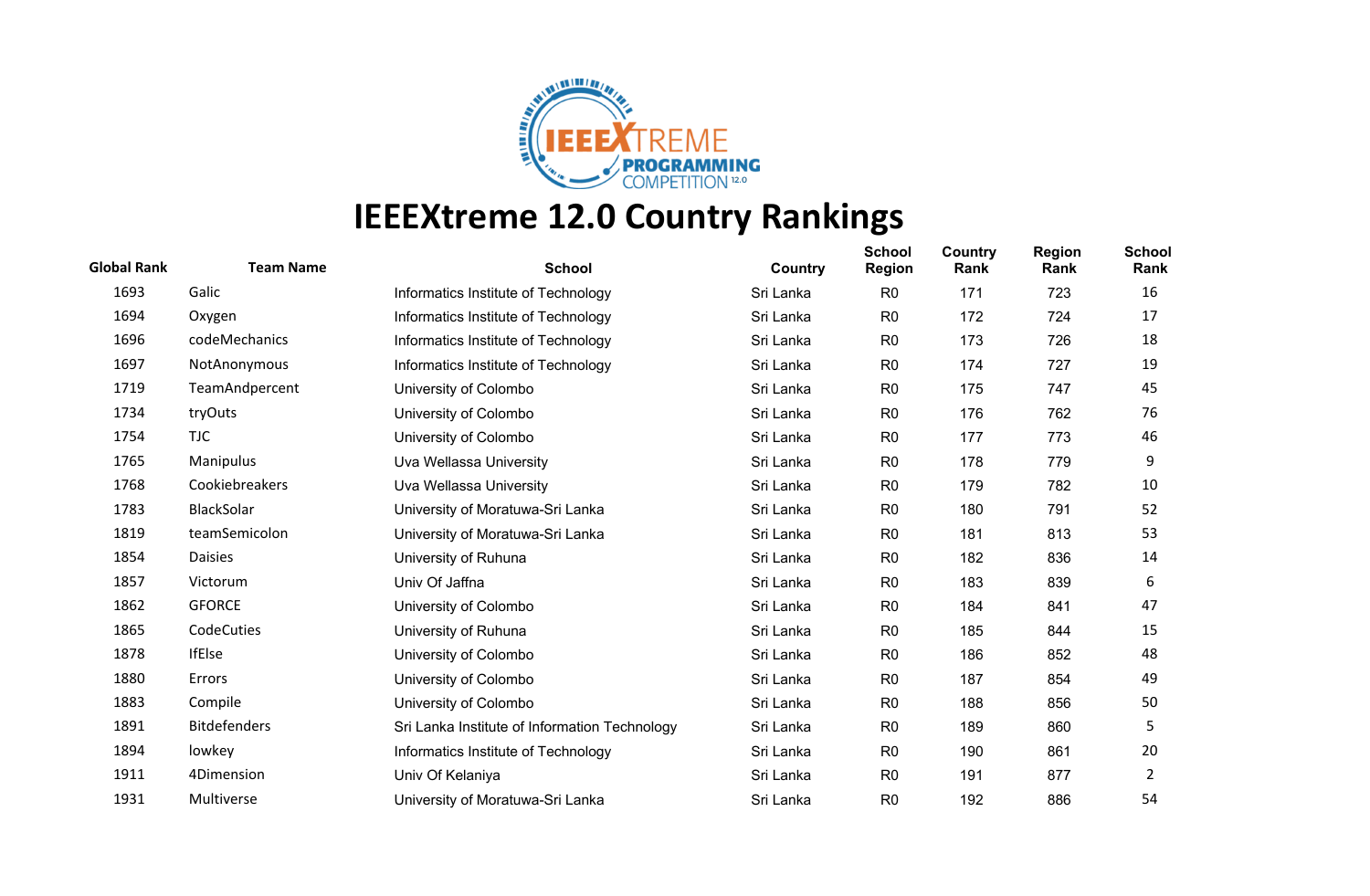

| <b>Global Rank</b> | <b>Team Name</b>   | <b>School</b>                               | Country   | <b>School</b><br><b>Region</b> | Country<br>Rank | <b>Region</b><br>Rank | <b>School</b><br>Rank |
|--------------------|--------------------|---------------------------------------------|-----------|--------------------------------|-----------------|-----------------------|-----------------------|
| 1932               | Nasa               | University of Colombo                       | Sri Lanka | R <sub>0</sub>                 | 193             | 887                   | 51                    |
| 1962               | XteamUCSC          | University of Colombo                       | Sri Lanka | R <sub>0</sub>                 | 194             | 900                   | 52                    |
| 1989               | SisCoderess        | Uva Wellassa University                     | Sri Lanka | R <sub>0</sub>                 | 195             | 909                   | 11                    |
| 2038               | TeamLalakka        | University of Moratuwa-Sri Lanka            | Sri Lanka | R <sub>0</sub>                 | 196             | 940                   | 55                    |
| 2049               | Spark              | University of Ruhuna                        | Sri Lanka | R <sub>0</sub>                 | 197             | 946                   | 16                    |
| 2056               | Shockwaves         | Informatics Institute of Technology         | Sri Lanka | R <sub>0</sub>                 | 198             | 948                   | 21                    |
| 2090               | <b>UltraCoders</b> | University of Peradeniya                    | Sri Lanka | R <sub>0</sub>                 | 199             | 959                   | 10                    |
| 2093               | Syntax             | University of Colombo                       | Sri Lanka | R <sub>0</sub>                 | 200             | 961                   | 53                    |
| 2127               | TeamSpartans       | University of Colombo                       | Sri Lanka | R <sub>0</sub>                 | 201             | 985                   | 54                    |
| 2135               | Sigma              | University of Colombo                       | Sri Lanka | R <sub>0</sub>                 | 202             | 992                   | 55                    |
| 2160               | Unickuz            | University of Ruhuna                        | Sri Lanka | R <sub>0</sub>                 | 203             | 1006                  | 17                    |
| 2191               | <b>BitRebel</b>    | Univ Of Kelaniya                            | Sri Lanka | R <sub>0</sub>                 | 204             | 1015                  | 3                     |
| 2205               | <b>OUSLknights</b> | Open University of Sri Lanka                | Sri Lanka | R <sub>0</sub>                 | 205             | 1021                  | 7                     |
| 2223               | Livezen            | National School of Business Management NSBM | Sri Lanka | R <sub>0</sub>                 | 206             | 1034                  | 2                     |
| 2237               | teamfork           | University of Colombo                       | Sri Lanka | R <sub>0</sub>                 | 207             | 1042                  | 56                    |
| 2247               | Roobies            | Wayamba University of Sri Lanka             | Sri Lanka | R <sub>0</sub>                 | 208             | 1052                  | 5                     |
| 2253               | beone              | Wayamba University of Sri Lanka             | Sri Lanka | R <sub>0</sub>                 | 209             | 1056                  | 6                     |
| 2334               | KelaniCoders       | Univ Of Kelaniya                            | Sri Lanka | R <sub>0</sub>                 | 210             | 1089                  | 4                     |
| 2352               | Titans             | University of Ruhuna                        | Sri Lanka | R <sub>0</sub>                 | 211             | 1099                  | 18                    |
| 2402               | Cupcakes           | University of Colombo                       | Sri Lanka | R <sub>0</sub>                 | 212             | 1132                  | 57                    |
| 2405               | Kernelprog         | University of Peradeniya                    | Sri Lanka | R <sub>0</sub>                 | 213             | 1133                  | 11                    |
| 2431               | CodeRangerz        | University of Ruhuna                        | Sri Lanka | R <sub>0</sub>                 | 214             | 1146                  | 19                    |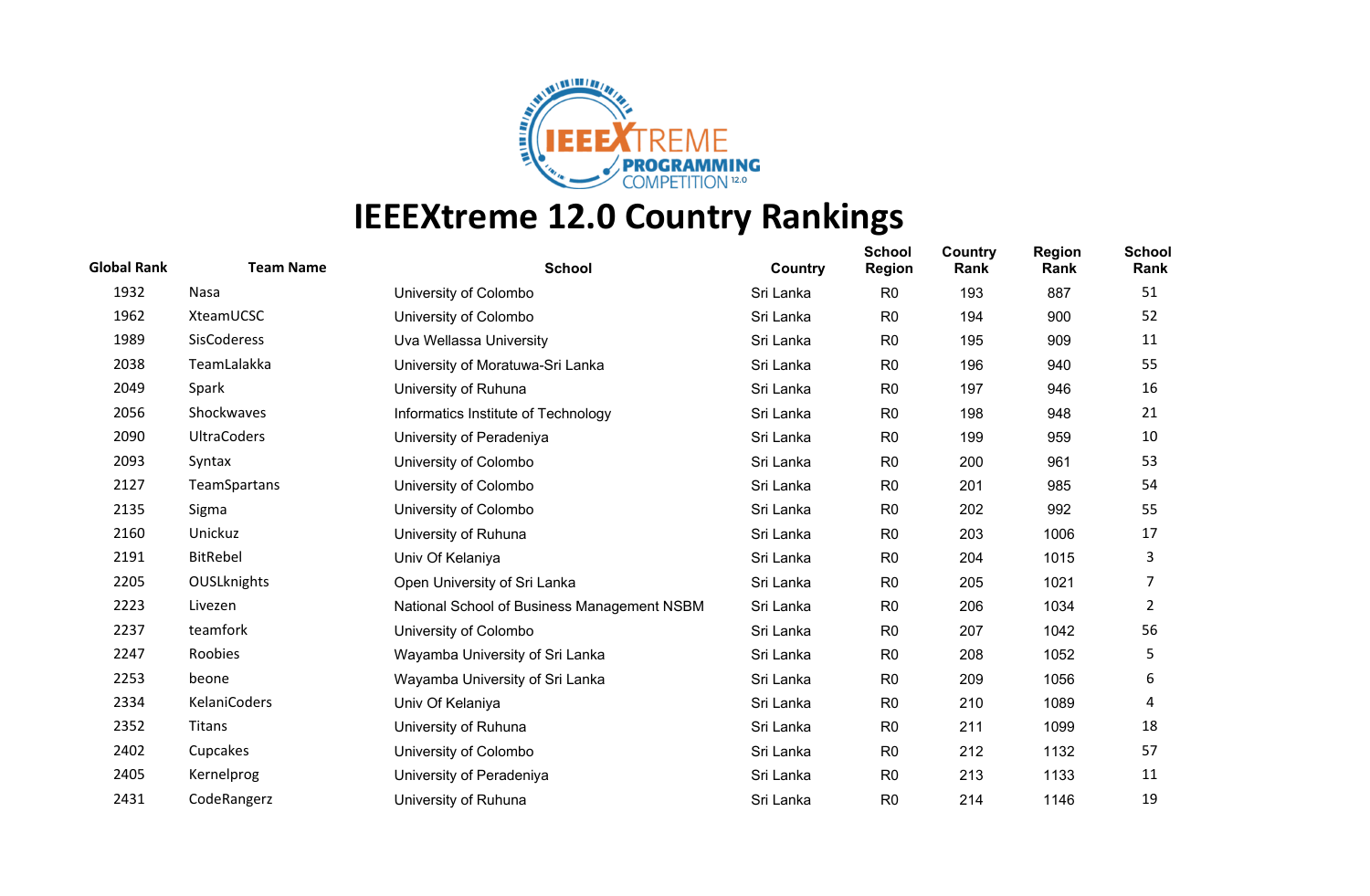

| <b>Global Rank</b> | <b>Team Name</b>      | <b>School</b>                       | Country   | <b>School</b><br><b>Region</b> | Country<br>Rank | <b>Region</b><br>Rank | <b>School</b><br>Rank |
|--------------------|-----------------------|-------------------------------------|-----------|--------------------------------|-----------------|-----------------------|-----------------------|
| 2443               | <b>Smarties</b>       | Informatics Institute of Technology | Sri Lanka | R <sub>0</sub>                 | 215             | 1154                  | 22                    |
| 2448               | AvengersLK            | Informatics Institute of Technology | Sri Lanka | R <sub>0</sub>                 | 216             | 1157                  | 23                    |
| 2452               | Sheunit               | University of Colombo               | Sri Lanka | R <sub>0</sub>                 | 217             | 1158                  | 58                    |
| 2515               | Zenith                | University of Moratuwa-Sri Lanka    | Sri Lanka | R <sub>0</sub>                 | 218             | 1211                  | 56                    |
| 2528               | <b>SpicyGirls</b>     | Wayamba University of Sri Lanka     | Sri Lanka | R <sub>0</sub>                 | 219             | 1223                  | 7                     |
| 2537               | Scorpion              | University of Moratuwa-Sri Lanka    | Sri Lanka | R <sub>0</sub>                 | 220             | 1231                  | 57                    |
| 2541               | Pegasus               | University of Moratuwa-Sri Lanka    | Sri Lanka | R <sub>0</sub>                 | 221             | 1234                  | 58                    |
| 2567               | CodeChefs             | University of Moratuwa-Sri Lanka    | Sri Lanka | R <sub>0</sub>                 | 222             | 1259                  | 59                    |
| 2568               | 3idiots               | University of Ruhuna                | Sri Lanka | R <sub>0</sub>                 | 223             | 1260                  | 20                    |
| 2569               | <b>SEMPERISUS</b>     | University of Ruhuna                | Sri Lanka | R <sub>0</sub>                 | 224             | 1261                  | 21                    |
| 2570               | RedCoders             | University of Ruhuna                | Sri Lanka | R <sub>0</sub>                 | 225             | 1262                  | 22                    |
| 2573               | Fantastic3            | University of Ruhuna                | Sri Lanka | R <sub>0</sub>                 | 226             | 1263                  | 23                    |
| 2574               | Aimers                | University of Ruhuna                | Sri Lanka | R <sub>0</sub>                 | 227             | 1264                  | 24                    |
| 2575               | WhiteCoders18         | University of Ruhuna                | Sri Lanka | R <sub>0</sub>                 | 228             | 1265                  | 25                    |
| 2578               | <b>BinaryDecoders</b> | University of Ruhuna                | Sri Lanka | R <sub>0</sub>                 | 229             | 1267                  | 26                    |
| 2585               | Mavericks             | University of Moratuwa-Sri Lanka    | Sri Lanka | R <sub>0</sub>                 | 230             | 1272                  | 60                    |
| 2605               | LKXtremers            | University of Colombo               | Sri Lanka | R <sub>0</sub>                 | 231             | 1385                  | 59                    |
| 2605               | lambdaX               | University of Colombo               | Sri Lanka | R <sub>0</sub>                 | 232             | 1386                  | 60                    |
| 2605               | Creedblock            | University of Colombo               | Sri Lanka | R <sub>0</sub>                 | 233             | 1387                  | 61                    |
| 2605               | hashed                | University of Colombo               | Sri Lanka | R <sub>0</sub>                 | 234             | 1388                  | 62                    |
| 2605               | Deadlock              | University of Colombo               | Sri Lanka | R <sub>0</sub>                 | 235             | 1389                  | 63                    |
| 2605               | bitsPls               | University of Colombo               | Sri Lanka | R <sub>0</sub>                 | 236             | 1390                  | 64                    |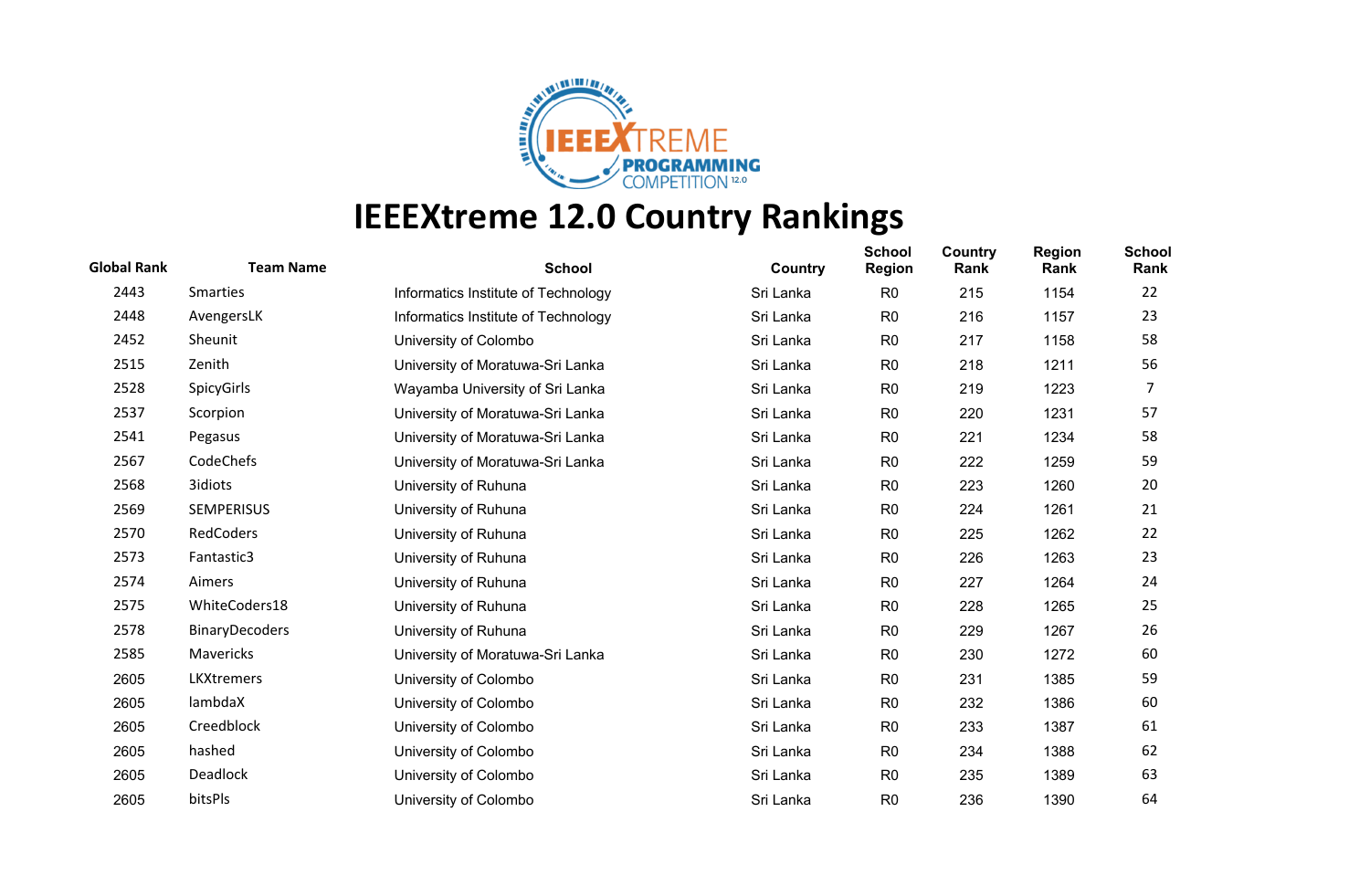

| <b>Global Rank</b> | <b>Team Name</b>       | <b>School</b>                                 | Country   | <b>School</b><br><b>Region</b> | Country<br>Rank | <b>Region</b><br>Rank | <b>School</b><br>Rank |
|--------------------|------------------------|-----------------------------------------------|-----------|--------------------------------|-----------------|-----------------------|-----------------------|
| 2605               | <b>BigOoh</b>          | University of Colombo                         | Sri Lanka | R <sub>0</sub>                 | 237             | 1391                  | 65                    |
| 2605               | ExploreIT              | University of Colombo                         | Sri Lanka | R <sub>0</sub>                 | 238             | 1392                  | 66                    |
| 2605               | Metalics               | University of Colombo                         | Sri Lanka | R <sub>0</sub>                 | 239             | 1393                  | 67                    |
| 2605               | NowYouCMe              | University of Colombo                         | Sri Lanka | R <sub>0</sub>                 | 240             | 1394                  | 68                    |
| 2605               | <b>CFluff</b>          | University of Colombo                         | Sri Lanka | R <sub>0</sub>                 | 241             | 1395                  | 69                    |
| 2605               | 3cube                  | University of Colombo                         | Sri Lanka | R <sub>0</sub>                 | 242             | 1396                  | 77                    |
| 2605               | <b>Minions</b>         | University of Ruhuna                          | Sri Lanka | R <sub>0</sub>                 | 243             | 1397                  | 27                    |
| 2607               | Team405                | Informatics Institute of Technology           | Sri Lanka | R <sub>0</sub>                 | 244             | 1801                  | 24                    |
| 2607               | <b>TechtonicQWERTY</b> | Informatics Institute of Technology           | Sri Lanka | R <sub>0</sub>                 | 245             | 1802                  | 25                    |
| 2607               | ST123                  | Informatics Institute of Technology           | Sri Lanka | R <sub>0</sub>                 | 246             | 1803                  | 26                    |
| 2607               | Codemanics             | International Institute of Technology (IIT)   | Sri Lanka | R <sub>0</sub>                 | 247             | 1804                  | $\overline{2}$        |
| 2607               | Thunderbolts           | Open University of Sri Lanka                  | Sri Lanka | R <sub>0</sub>                 | 248             | 1958                  | 8                     |
| 2607               | <b>BreakIt</b>         | Sabaragamuwa University of Sri Lanka          | Sri Lanka | R <sub>0</sub>                 | 249             | 2086                  |                       |
| 2607               | <b>BitRebels</b>       | Sabaragamuwa University of Sri Lanka          | Sri Lanka | R <sub>0</sub>                 | 250             | 2087                  | $\overline{c}$        |
| 2607               | <b>BreakHack</b>       | Sabaragamuwa University of Sri Lanka          | Sri Lanka | R <sub>0</sub>                 | 251             | 2088                  | 3                     |
| 2607               | SLIIT <sub>2</sub>     | Sri Lanka Institute of Information Technology | Sri Lanka | R <sub>0</sub>                 | 252             | 2109                  | 6                     |
| 2607               | SLIIT3                 | Sri Lanka Institute of Information Technology | Sri Lanka | R <sub>0</sub>                 | 253             | 2110                  |                       |
| 2607               | SLIIT4                 | Sri Lanka Institute of Information Technology | Sri Lanka | R <sub>0</sub>                 | 254             | 2111                  | 8                     |
| 2607               | <b>XChord</b>          | Univ Of Kelaniya                              | Sri Lanka | R <sub>0</sub>                 | 255             | 2224                  | 5                     |
| 2607               | CyberCats              | Univ Of Kelaniya                              | Sri Lanka | R <sub>0</sub>                 | 256             | 2225                  | 6                     |
| 2607               | AutoBots               | University of Colombo                         | Sri Lanka | R <sub>0</sub>                 | 257             | 2232                  | 70                    |
| 2607               | status200              | University of Colombo                         | Sri Lanka | R <sub>0</sub>                 | 258             | 2233                  | 71                    |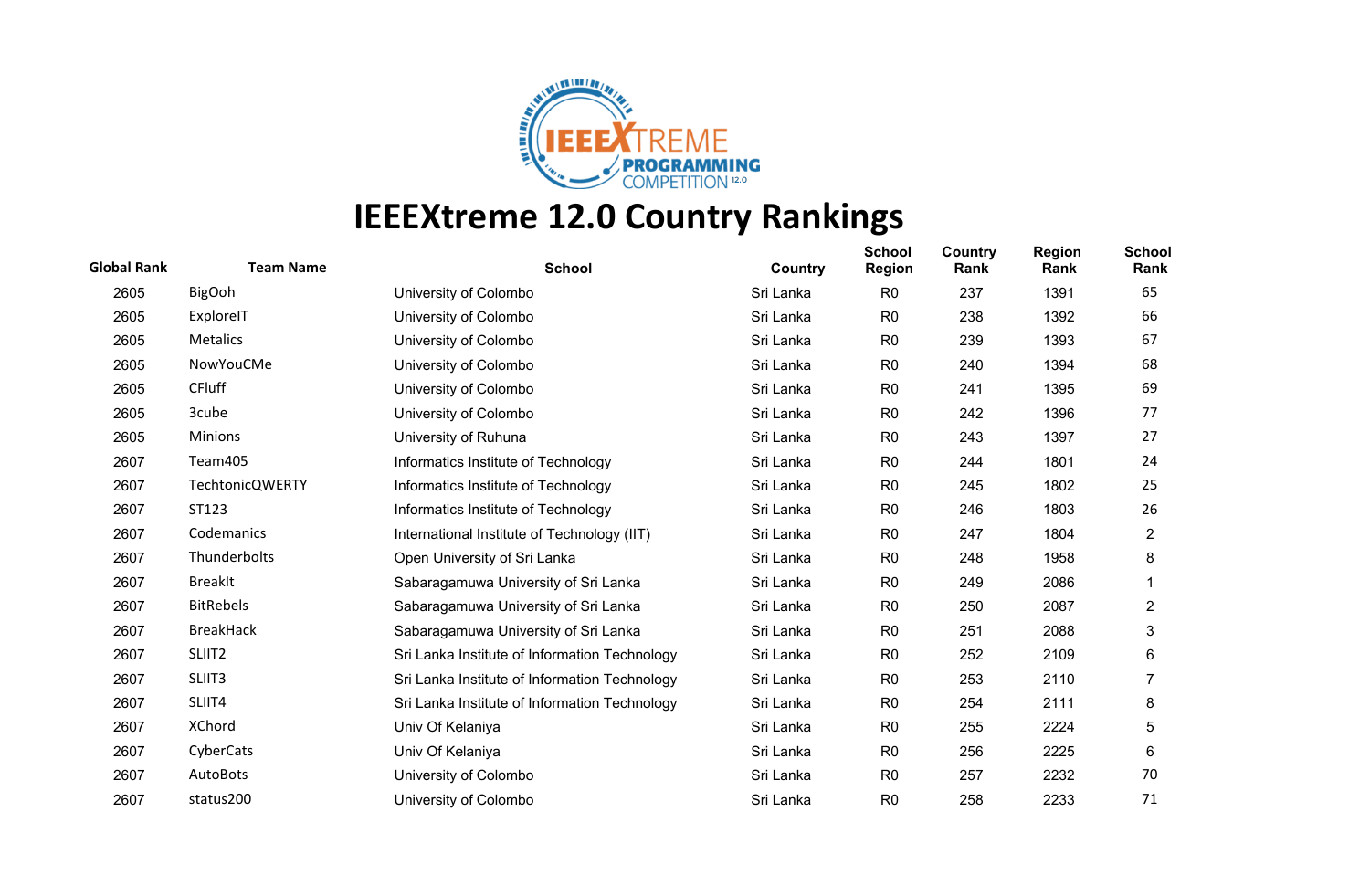

| <b>Global Rank</b> | <b>Team Name</b>     | <b>School</b>                     | Country   | <b>School</b><br><b>Region</b> | Country<br>Rank | <b>Region</b><br>Rank | <b>School</b><br>Rank |
|--------------------|----------------------|-----------------------------------|-----------|--------------------------------|-----------------|-----------------------|-----------------------|
| 2607               | Flares               | University of Colombo             | Sri Lanka | R <sub>0</sub>                 | 259             | 2234                  | 72                    |
| 2607               | Descendants          | University of Colombo             | Sri Lanka | R <sub>0</sub>                 | 260             | 2235                  | 73                    |
| 2607               | Dream                | University of Colombo             | Sri Lanka | R <sub>0</sub>                 | 261             | 2236                  | 74                    |
| 2607               | SapaPamani           | University of Moratuwa-Sri Lanka  | Sri Lanka | R <sub>0</sub>                 | 262             | 2239                  | 61                    |
| 2607               | VulcanD              | University of Moratuwa-Sri Lanka  | Sri Lanka | R <sub>0</sub>                 | 263             | 2240                  | 62                    |
| 2607               | Cryptoknightz        | University of Moratuwa-Sri Lanka  | Sri Lanka | R <sub>0</sub>                 | 264             | 2241                  | 63                    |
| 2607               | Notfound             | University of Moratuwa-Sri Lanka  | Sri Lanka | R <sub>0</sub>                 | 265             | 2242                  | 64                    |
| 2607               | hardcoders           | University of Moratuwa-Sri Lanka  | Sri Lanka | R <sub>0</sub>                 | 266             | 2243                  | 65                    |
| 2607               | Spectrum             | University of Peradeniya          | Sri Lanka | R <sub>0</sub>                 | 267             | 2244                  | 12                    |
| 2607               | gcoders              | University of Ruhuna              | Sri Lanka | R <sub>0</sub>                 | 268             | 2245                  | 28                    |
| 2607               | Elemetry             | University of Sri Jayawardenepura | Sri Lanka | R <sub>0</sub>                 | 269             | 2246                  | 8                     |
| 2607               | Electro              | University of Sri Jayawardenepura | Sri Lanka | R <sub>0</sub>                 | 270             | 2247                  | 9                     |
| 2607               | LetsCode             | University of Sri Jayawardenepura | Sri Lanka | R <sub>0</sub>                 | 271             | 2248                  | 10                    |
| 2607               | wecoders94           | Uva Wellassa University           | Sri Lanka | R <sub>0</sub>                 | 272             | 2259                  | 12                    |
| 2607               | HackAliet            | Uva Wellassa University           | Sri Lanka | R <sub>0</sub>                 | 273             | 2260                  | 13                    |
| 2607               | pixels               | Wayamba University of Sri Lanka   | Sri Lanka | R <sub>0</sub>                 | 274             | 2311                  | 8                     |
| 2607               | <b>BlackT</b>        | Wayamba University of Sri Lanka   | Sri Lanka | R <sub>0</sub>                 | 275             | 2312                  | 9                     |
| 2607               | Matrix               | Wayamba University of Sri Lanka   | Sri Lanka | R <sub>0</sub>                 | 276             | 2313                  | 10                    |
| 2607               | WuslIntEligence      | Wayamba University of Sri Lanka   | Sri Lanka | R <sub>0</sub>                 | 277             | 2314                  | 11                    |
| 218                | EvenFusion           | University Of Khartoum            | Sudan     | R <sub>8</sub>                 | 1               | 88                    | 1                     |
| 224                | AlphaOmega           | University Of Khartoum            | Sudan     | R <sub>8</sub>                 | $\overline{c}$  | 92                    | 2                     |
| 233                | <b>TeamSurvivors</b> | University of Khartoum            | Sudan     | R <sub>8</sub>                 | 3               | 97                    | 3                     |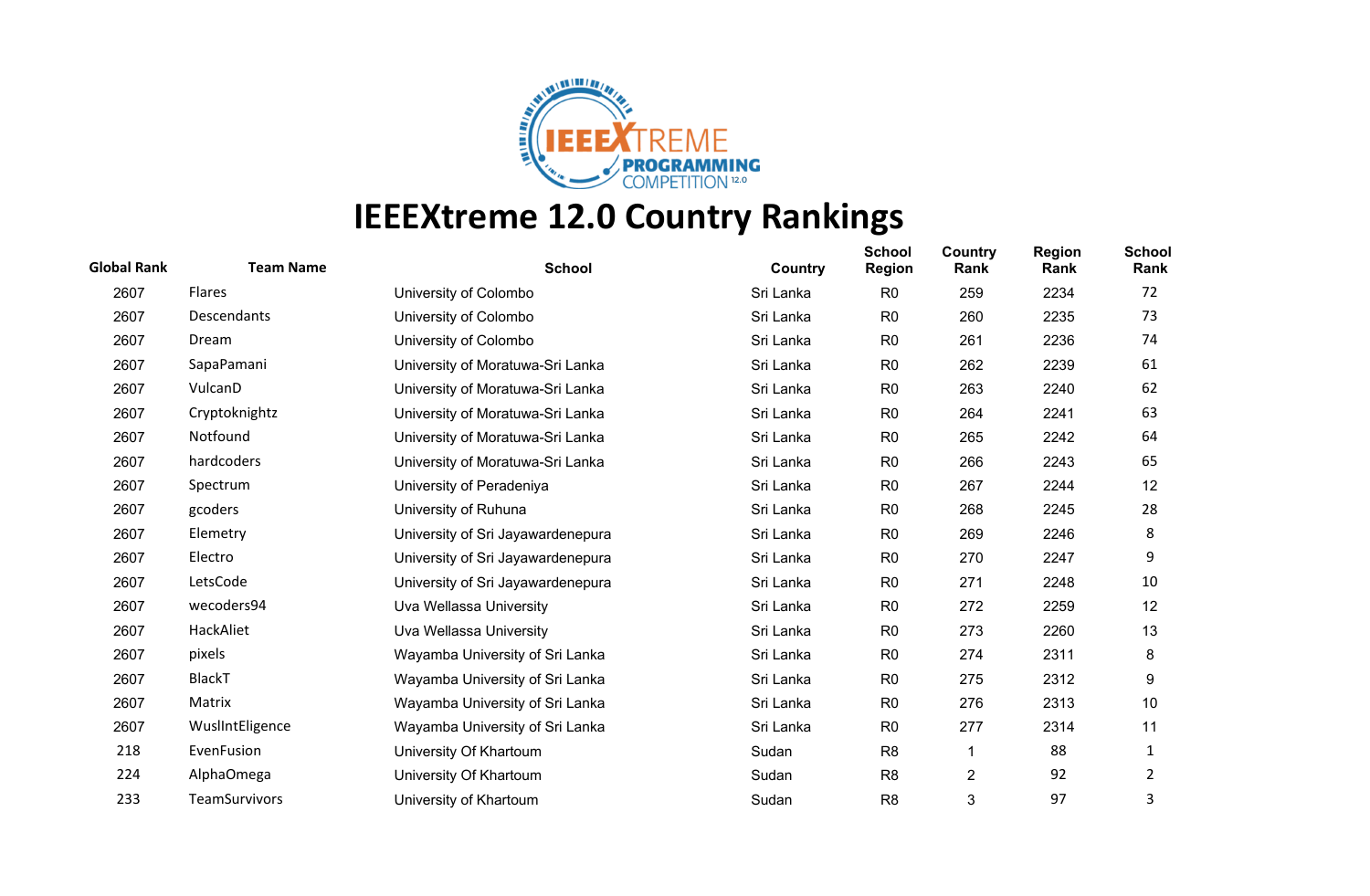

| <b>Global Rank</b> | <b>Team Name</b>  | <b>School</b>                                   | Country     | <b>School</b><br><b>Region</b> | Country<br>Rank         | <b>Region</b><br>Rank | <b>School</b><br>Rank |
|--------------------|-------------------|-------------------------------------------------|-------------|--------------------------------|-------------------------|-----------------------|-----------------------|
| 388                | <b>BugSlayers</b> | University Of Khartoum                          | Sudan       | R <sub>8</sub>                 | 4                       | 153                   | 4                     |
| 586                | LobosBalancos     | University Of Khartoum                          | Sudan       | R <sub>8</sub>                 | 5                       | 239                   | 5.                    |
| 663                | DePapel404        | Al-Neelain University                           | Sudan       | R <sub>8</sub>                 | 6                       | 263                   | 1                     |
| 670                | Jordanian2        | Jordanian Sudanese College for Sci & Tech       | Sudan       | R <sub>8</sub>                 | 7                       | 265                   | 1                     |
| 790                | DragonStone       | Alzaiem Alazhari University                     | Sudan       | R <sub>8</sub>                 | 8                       | 300                   |                       |
| 810                | Xorke             | Alzaiem Alazhari University                     | Sudan       | R <sub>8</sub>                 | 9                       | 304                   | 2                     |
| 839                | Brain404          | University Of Khartoum                          | Sudan       | R <sub>8</sub>                 | 10                      | 313                   | 6                     |
| 1227               | Tsunami           | University of Gezira                            | Sudan       | R <sub>8</sub>                 | 11                      | 441                   | 1                     |
| 1308               | Expections        | University of Bahri                             | Sudan       | R <sub>8</sub>                 | 12                      | 469                   |                       |
| 1647               | Runtimeerror      | University of Bahri                             | Sudan       | R <sub>8</sub>                 | 13                      | 556                   | 2                     |
| 1677               | <b>SEG</b>        | University of Gezira                            | Sudan       | R <sub>8</sub>                 | 14                      | 571                   | 2                     |
| 1752               | APTEX96           | Sudan University of Science and Technology      | Sudan       | R <sub>8</sub>                 | 15                      | 578                   |                       |
| 1798               | AAU4              | Alzaiem Alazhari University                     | Sudan       | R <sub>8</sub>                 | 16                      | 590                   | 3                     |
| 1800               | AAU3              | Alzaiem Alazhari University                     | Sudan       | R <sub>8</sub>                 | 17                      | 592                   | 4                     |
| 1843               | Jordanian1        | Jordanian Sudanese College for Sci & Tech       | Sudan       | R <sub>8</sub>                 | 18                      | 605                   | 2                     |
| 1919               | AAU1              | Alzaiem Alazhari University                     | Sudan       | R <sub>8</sub>                 | 19                      | 623                   | 5                     |
| 2383               | Phinex            | Central University of Bihar                     | Sudan       | R <sub>8</sub>                 | 20                      | 785                   |                       |
| 3                  | TiredOfWinning    | Ecole Polytechnique Federale de Lausanne (EPFL) | Switzerland | R <sub>8</sub>                 |                         | 1                     | 1                     |
| 81                 | Ica <sub>2</sub>  | Ecole Polytechnique Federale de Lausanne (EPFL) | Switzerland | R <sub>8</sub>                 | $\overline{\mathbf{c}}$ | 23                    | 2                     |
| 172                | Coinquilini       | Ecole Polytechnique Federale de Lausanne (EPFL) | Switzerland | R <sub>8</sub>                 | 3                       | 70                    | 3                     |
| 338                | FortBuilders      | Ecole Polytechnique Federale de Lausanne (EPFL) | Switzerland | R <sub>8</sub>                 | 4                       | 135                   | 4                     |
| 1423               | teamgo            | Ecole Polytechnique Federale de Lausanne (EPFL) | Switzerland | R <sub>8</sub>                 | 5                       | 501                   | 5                     |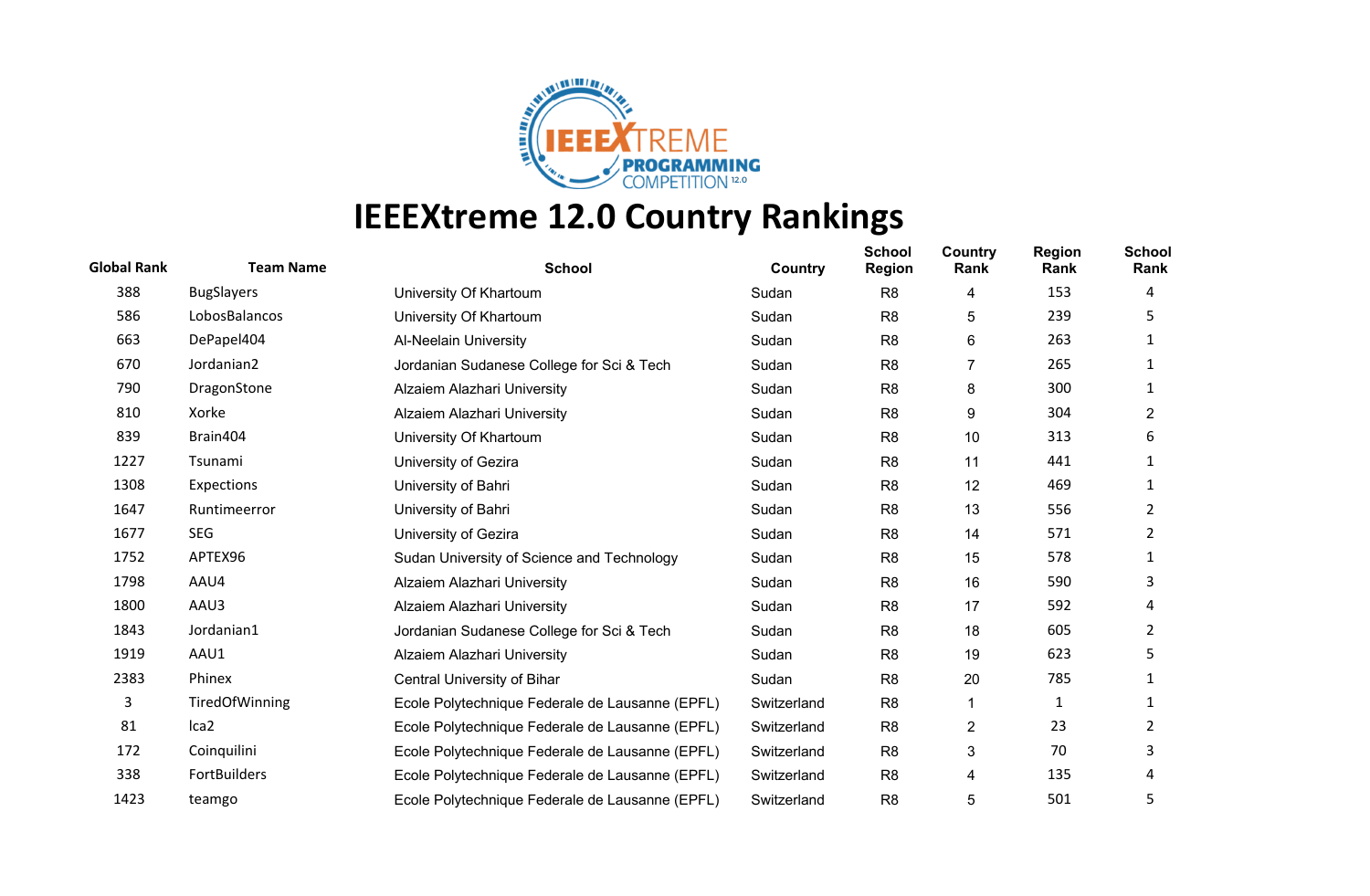

| <b>Global Rank</b> | <b>Team Name</b> | <b>School</b>                                     | Country  | <b>School</b><br><b>Region</b> | Country<br>Rank | <b>Region</b><br>Rank | <b>School</b><br>Rank |
|--------------------|------------------|---------------------------------------------------|----------|--------------------------------|-----------------|-----------------------|-----------------------|
| 13                 | Profiler         | Chulalongkorn Univ                                | Thailand | R <sub>0</sub>                 |                 | 4                     |                       |
| 47                 | Incorrect        | Chulalongkorn Univ                                | Thailand | R <sub>0</sub>                 | 2               | 14                    | 2                     |
| 125                | <b>BuradBTA</b>  | Chulalongkorn Univ                                | Thailand | R <sub>0</sub>                 | 3               | 42                    | 3                     |
| 209                | Krismaiork       | Chulalongkorn Univ                                | Thailand | R <sub>0</sub>                 | 4               | 70                    | 4                     |
| 1001               | CodeKillers      | Ecole Nationale D'Ingenieurs De Tunis             | Tonga    | R <sub>0</sub>                 |                 | 358                   | 9                     |
| 44                 | 5offech          | H I Applied Biological Sciences Tunis (ISSBAT)    | Tunisia  | R <sub>8</sub>                 |                 | 14                    |                       |
| 122                | NeedForSleep     | Nat Sch Sciences & Advanced Tech (ENSTAB)         | Tunisia  | R <sub>8</sub>                 | 2               | 43                    |                       |
| 128                | <b>SUPGIRLS</b>  | Higher School of Communication of Tunis (Sup'Com) | Tunisia  | R <sub>8</sub>                 | 3               | 47                    | 1                     |
| 129                | xtremeNoobs      | Higher School of Communication of Tunis (Sup'Com) | Tunisia  | R <sub>8</sub>                 | 4               | 48                    | 2                     |
| 130                | Phonix           | Higher School of Communication of Tunis (Sup'Com) | Tunisia  | R <sub>8</sub>                 | 5               | 49                    | 3                     |
| 131                | centralperk      | Higher School of Communication of Tunis (Sup'Com) | Tunisia  | R <sub>8</sub>                 | 6               | 50                    | 4                     |
| 132                | SupCoders        | Higher School of Communication of Tunis (Sup'Com) | Tunisia  | R <sub>8</sub>                 | 7               | 51                    | 5                     |
| 137                | 404NOTFOUND      | Nat'l School of Engineering of Sousse (ENISo)     | Tunisia  | R <sub>8</sub>                 | 8               | 55                    | 1                     |
| 142                | HardShoft        | Nat'l School of Engineering of Sousse (ENISo)     | Tunisia  | R <sub>8</sub>                 | 9               | 56                    | 2                     |
| 159                | HotFood          | Higher School of Communication of Tunis (Sup'Com) | Tunisia  | R <sub>8</sub>                 | 10              | 62                    | 6                     |
| 169                | Chelbys          | Higher Institute of Computer Science (ISI)        | Tunisia  | R <sub>8</sub>                 | 11              | 67                    |                       |
| 170                | XDtreme          | National School of Computer Science ENSI          | Tunisia  | R <sub>8</sub>                 | 12              | 68                    |                       |
| 175                | Melkeor          | Higher School of Communication of Tunis (Sup'Com) | Tunisia  | R <sub>8</sub>                 | 13              | 71                    |                       |
| 204                | InfTel           | Ecole Nationale D'Ingenieurs De Tunis             | Tunisia  | R <sub>8</sub>                 | 14              | 85                    |                       |
| 216                | Cyberpunks47     | Higher School of Communication of Tunis (Sup'Com) | Tunisia  | R <sub>8</sub>                 | 15              | 87                    | 8                     |
| 225                | KARKARAv2        | Nat'l Inst of Applied Sci & Tech (INSAT)          | Tunisia  | R <sub>8</sub>                 | 16              | 93                    |                       |
| 311                | Migi             | Higher School of Communication of Tunis (Sup'Com) | Tunisia  | R <sub>8</sub>                 | 17              | 124                   | 9                     |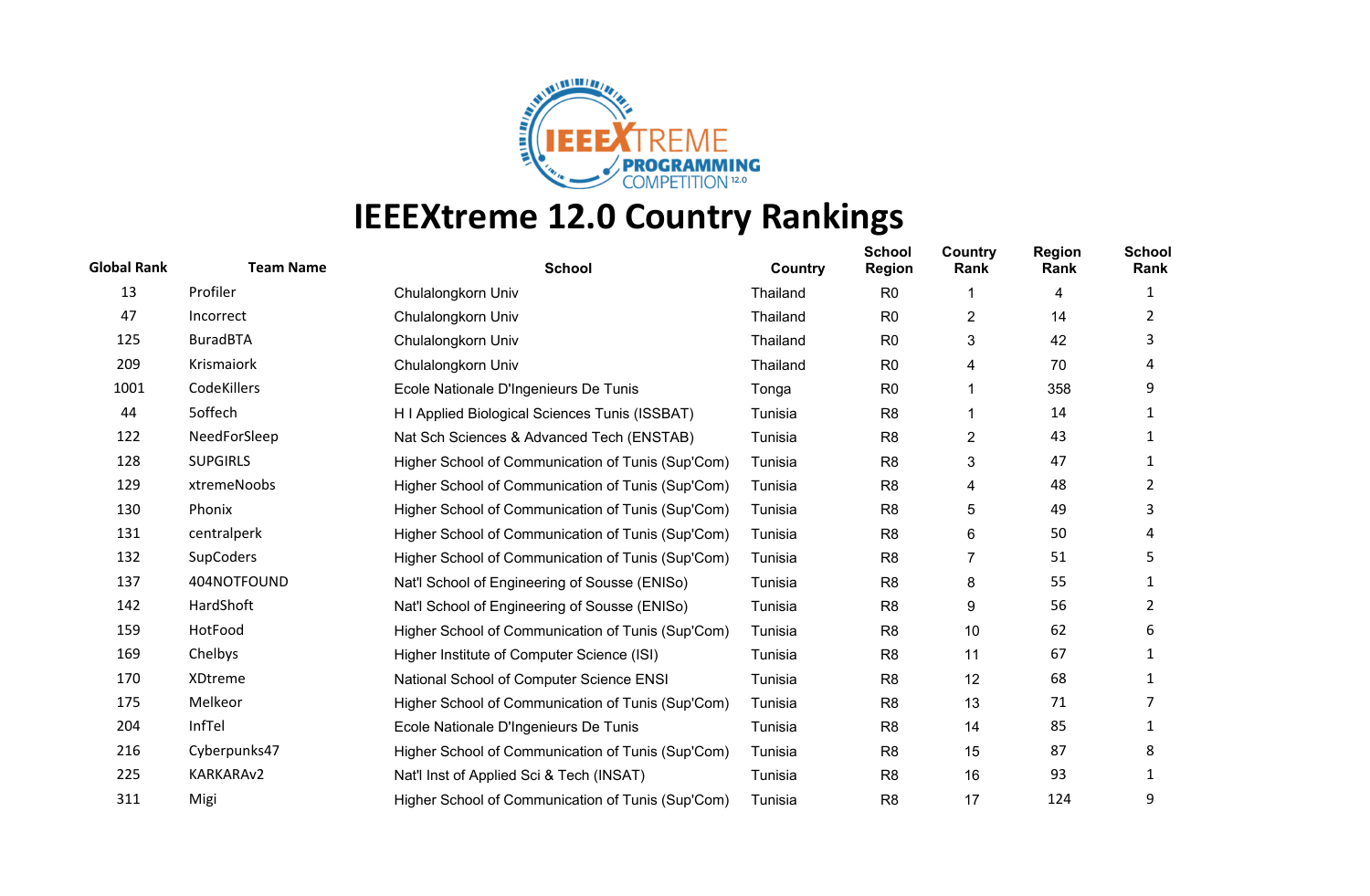

| <b>Global Rank</b> | <b>Team Name</b> | <b>School</b>                                     | Country | <b>School</b><br><b>Region</b> | Country<br>Rank | <b>Region</b><br>Rank | <b>School</b><br>Rank |
|--------------------|------------------|---------------------------------------------------|---------|--------------------------------|-----------------|-----------------------|-----------------------|
| 324                | <b>IDERSHIP</b>  | H.S. Technologies & Engineering TEK-UP            | Tunisia | R <sub>8</sub>                 | 18              | 129                   | 1                     |
| 362                | Namee37          | Nat'l School of Engineering of Sousse (ENISo)     | Tunisia | R <sub>8</sub>                 | 19              | 141                   | 3                     |
| 390                | Power            | Ecole Nationale D'Ingenieurs De Tunis             | Tunisia | R <sub>8</sub>                 | 20              | 155                   | 2                     |
| 398                | ZRIGUIDIGUIDOM   | Nat'l Inst of Applied Sci & Tech (INSAT)          | Tunisia | R <sub>8</sub>                 | 21              | 159                   | $\overline{2}$        |
| 400                | UrbanCrew        | National Engineering School of Sfax (ENIS)        | Tunisia | R <sub>8</sub>                 | 22              | 161                   | 1                     |
| 415                | CsEnitSb         | Ecole Nationale D'Ingenieurs De Tunis             | Tunisia | R <sub>8</sub>                 | 23              | 167                   | 3                     |
| 419                | StillThinking    | Nat'l Inst of Applied Sci & Tech (INSAT)          | Tunisia | R <sub>8</sub>                 | 24              | 168                   | 3                     |
| 432                | pycode           | Ecole Nationale D'Ingenieurs De Tunis             | Tunisia | R <sub>8</sub>                 | 25              | 172                   | 4                     |
| 448                | Mentalists       | National School of Computer Science ENSI          | Tunisia | R <sub>8</sub>                 | 26              | 178                   | $\mathbf{2}$          |
| 463                | HelloWorld       | National Engineering School of Carthage           | Tunisia | R <sub>8</sub>                 | 27              | 186                   | 1                     |
| 467                | Kualalumbur      | National Engineering School of Sfax (ENIS)        | Tunisia | R <sub>8</sub>                 | 28              | 188                   | 2                     |
| 479                | NoProbllama      | Ecole Nationale D'Ingenieurs De Tunis             | Tunisia | R <sub>8</sub>                 | 29              | 193                   | 5                     |
| 502                | ARMA             | National School of Computer Science ENSI          | Tunisia | R <sub>8</sub>                 | 30              | 203                   | 3                     |
| 506                | Exponential      | Nat'l Inst of Applied Sci & Tech (INSAT)          | Tunisia | R <sub>8</sub>                 | 31              | 207                   | 4                     |
| 515                | lessupcomiennes  | Higher School of Communication of Tunis (Sup'Com) | Tunisia | R <sub>8</sub>                 | 32              | 213                   | 10                    |
| 540                | Gladiators       | Higher I A Sciences & Technologies (ISSAT Sousse) | Tunisia | R <sub>8</sub>                 | 33              | 222                   | 1                     |
| 609                | lemjartel        | National School of Elect & Telecom (ENET'Com)     | Tunisia | R <sub>8</sub>                 | 34              | 242                   | 1                     |
| 613                | ThreeEmperors    | National Engineering School of Sfax (ENIS)        | Tunisia | R <sub>8</sub>                 | 35              | 244                   | 3                     |
| 614                | rst              | Higher School of Communication of Tunis (Sup'Com) | Tunisia | R <sub>8</sub>                 | 36              | 245                   | 11                    |
| 626                | HxH              | Nat'l Inst of Applied Sci & Tech (INSAT)          | Tunisia | R <sub>8</sub>                 | 37              | 250                   | 5                     |
| 632                | 33JumpStreet     | Nat Sch Sciences & Advanced Tech (ENSTAB)         | Tunisia | R <sub>8</sub>                 | 38              | 253                   | 2                     |
| 642                | Theta            | Nat'l Inst of Applied Sci & Tech (INSAT)          | Tunisia | R <sub>8</sub>                 | 39              | 257                   | 6                     |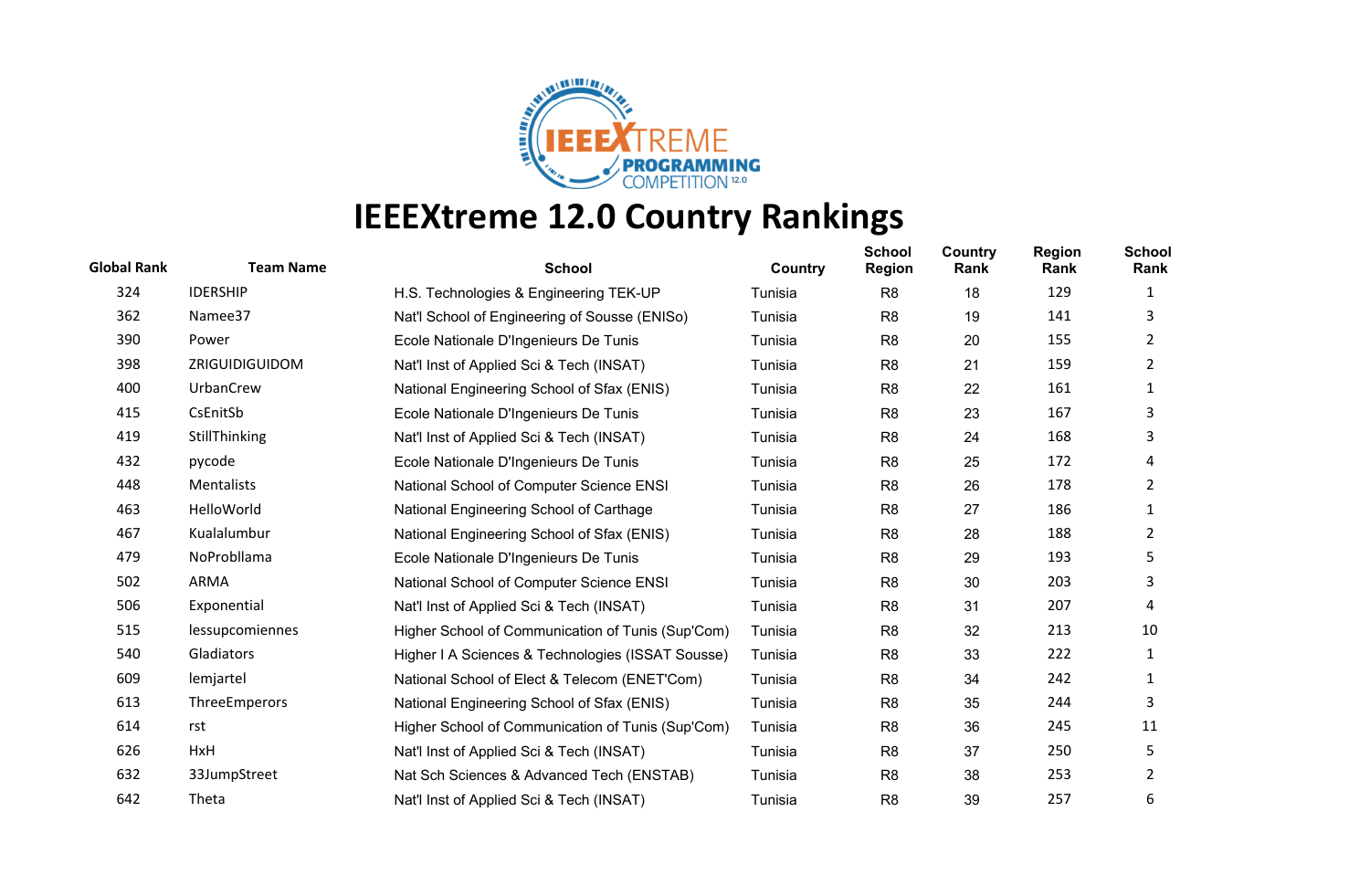

| <b>Global Rank</b> | <b>Team Name</b>  | <b>School</b>                                     | Country | <b>School</b><br><b>Region</b> | Country<br>Rank | <b>Region</b><br>Rank | <b>School</b><br>Rank |
|--------------------|-------------------|---------------------------------------------------|---------|--------------------------------|-----------------|-----------------------|-----------------------|
| 682                | G33ks             | Faculty of Science of Tunis - FST                 | Tunisia | R <sub>8</sub>                 | 40              | 271                   | 1                     |
| 690                | Metallica         | Nat Sch Sciences & Advanced Tech (ENSTAB)         | Tunisia | R <sub>8</sub>                 | 41              | 273                   | 3                     |
| 703                | HardForACCEPTED   | National School of Computer Science ENSI          | Tunisia | R <sub>8</sub>                 | 42              | 278                   | 4                     |
| 706                | CoCode            | Faculty of Science of Tunis - FST                 | Tunisia | R <sub>8</sub>                 | 43              | 279                   | $\overline{2}$        |
| 715                | IlSuffitDintegrer | Nat'l Inst of Applied Sci & Tech (INSAT)          | Tunisia | R <sub>8</sub>                 | 44              | 280                   | 7                     |
| 740                | TheGlorious       | Ecole Nationale D'Ingenieurs De Tunis             | Tunisia | R <sub>8</sub>                 | 45              | 289                   | 6                     |
| 747                | <b>BAK</b>        | National Engineering School of Sfax (ENIS)        | Tunisia | R <sub>8</sub>                 | 46              | 292                   | 4                     |
| 763                | <b>IRA</b>        | Higher School of Communication of Tunis (Sup'Com) | Tunisia | R <sub>8</sub>                 | 47              | 296                   | 12                    |
| 785                | EasyCheesy        | Nat Sch Sciences & Advanced Tech (ENSTAB)         | Tunisia | R <sub>8</sub>                 | 48              | 299                   | 4                     |
| 820                | codeknow          | Nat Sch Sciences & Advanced Tech (ENSTAB)         | Tunisia | R <sub>8</sub>                 | 49              | 308                   | 5                     |
| 832                | OdinSons          | Ecole Nationale D'Ingenieurs De Tunis             | Tunisia | R <sub>8</sub>                 | 50              | 311                   |                       |
| 838                | win365            | Nat'l School of Engineering of Sousse (ENISo)     | Tunisia | R <sub>8</sub>                 | 51              | 312                   | 4                     |
| 845                | <b>ERROR</b>      | Nat'l Inst of Applied Sci & Tech (INSAT)          | Tunisia | R <sub>8</sub>                 | 52              | 316                   | 8                     |
| 847                | 161males          | Nat'l Inst of Applied Sci & Tech (INSAT)          | Tunisia | R <sub>8</sub>                 | 53              | 318                   | 9                     |
| 857                | <b>SOFI</b>       | Nat'l School of Engineering of Sousse (ENISo)     | Tunisia | R <sub>8</sub>                 | 54              | 326                   | 5                     |
| 869                | Halazoon          | National Engineering School of Sfax (ENIS)        | Tunisia | R <sub>8</sub>                 | 55              | 328                   | 5                     |
| 877                | Ghosts1           | Nat'l School of Engineering of Sousse (ENISo)     | Tunisia | R <sub>8</sub>                 | 56              | 332                   | 6                     |
| 885                | DreamMakers       | Nat Sch Sciences & Advanced Tech (ENSTAB)         | Tunisia | R <sub>8</sub>                 | 57              | 335                   | 6                     |
| 919                | vikings11         | Nat'l School of Engineering of Sousse (ENISo)     | Tunisia | R <sub>8</sub>                 | 58              | 341                   | 7                     |
| 925                | Hunt4BootsXD      | Nat'l Inst of Applied Sci & Tech (INSAT)          | Tunisia | R <sub>8</sub>                 | 59              | 344                   | 10                    |
| 933                | <b>FSS</b>        | Faculty of Sciences of Sfax (FSS)                 | Tunisia | R <sub>8</sub>                 | 60              | 348                   | 1                     |
| 948                | <b>Bamsvine</b>   | Nat'l Inst of Applied Sci & Tech (INSAT)          | Tunisia | R <sub>8</sub>                 | 61              | 353                   | 11                    |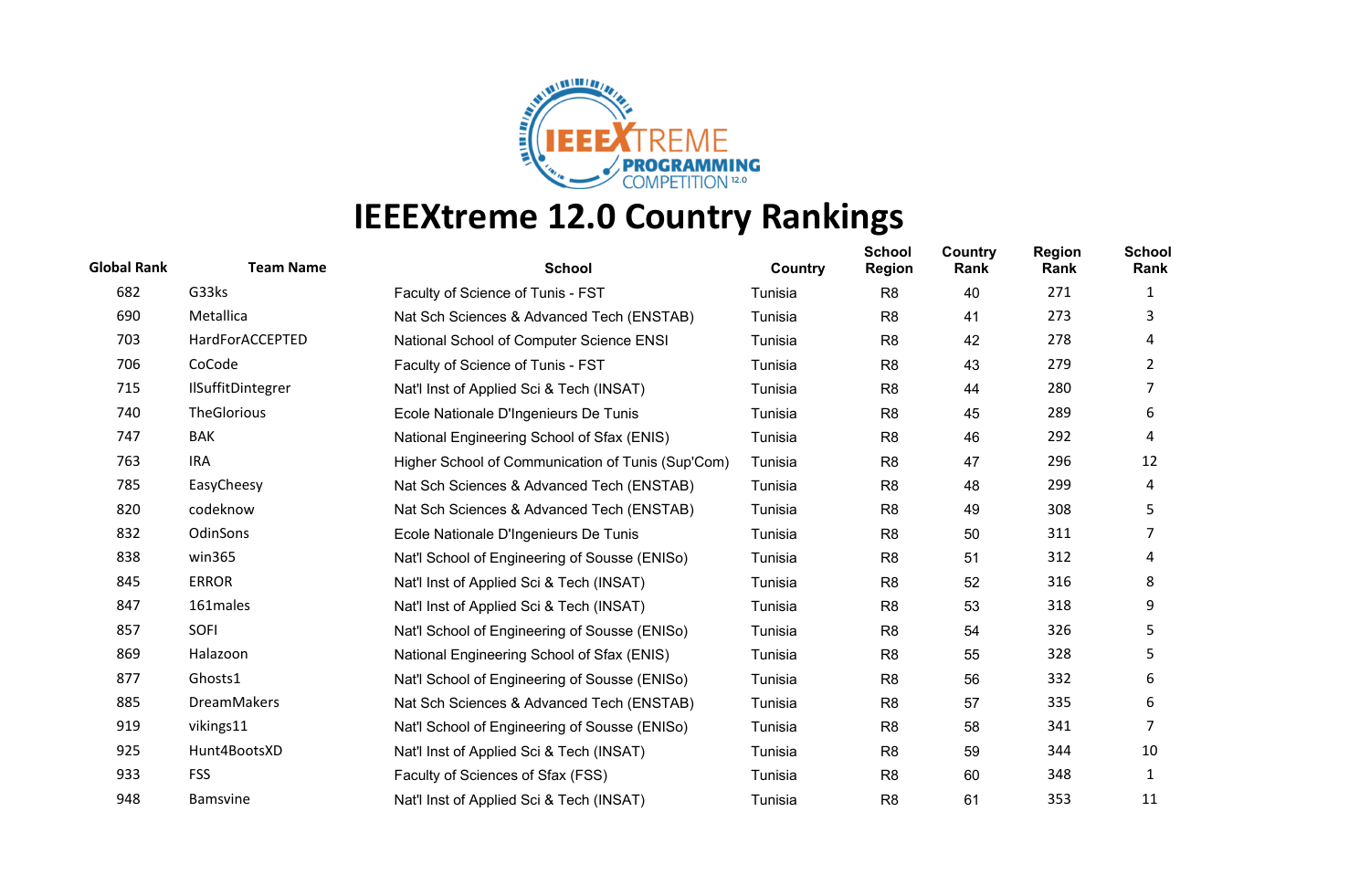

| <b>Global Rank</b> | <b>Team Name</b>  | <b>School</b>                                     | Country | <b>School</b><br><b>Region</b> | <b>Country</b><br>Rank | <b>Region</b><br>Rank | <b>School</b><br>Rank |
|--------------------|-------------------|---------------------------------------------------|---------|--------------------------------|------------------------|-----------------------|-----------------------|
| 963                | marsupilami       | Ecole Nationale D'Ingenieurs De Tunis             | Tunisia | R <sub>8</sub>                 | 62                     | 356                   | 8                     |
| 996                | The3musketeers    | Nat Higher Sch. Engineers Tunis (ENSIT)           | Tunisia | R <sub>8</sub>                 | 63                     | 368                   | 1                     |
| 997                | Ranger            | National School of Computer Science ENSI          | Tunisia | R <sub>8</sub>                 | 64                     | 369                   | 5                     |
| 1007               | TheLoneWolf       | Ecole Nationale D'Ingenieurs De Tunis             | Tunisia | R <sub>8</sub>                 | 65                     | 373                   | 9                     |
| 1016               | <b>BruteForce</b> | H Institute of Informatics (ISI)                  | Tunisia | R <sub>8</sub>                 | 66                     | 376                   |                       |
| 1035               | ChildrenOfThoth   | Nat Sch Sciences & Advanced Tech (ENSTAB)         | Tunisia | R <sub>8</sub>                 | 67                     | 380                   |                       |
| 1043               | <b>SmartWings</b> | Nat Higher Sch. Engineers Tunis (ENSIT)           | Tunisia | R <sub>8</sub>                 | 68                     | 383                   | $\overline{2}$        |
| 1044               | codingGeeks       | Nat Higher Sch. Engineers Tunis (ENSIT)           | Tunisia | R <sub>8</sub>                 | 69                     | 384                   | 3                     |
| 1045               | DirtyBytes        | Nat Higher Sch. Engineers Tunis (ENSIT)           | Tunisia | R <sub>8</sub>                 | 70                     | 385                   | 4                     |
| 1050               | KeyboardSlaves    | H.S. Technologies & Engineering TEK-UP            | Tunisia | R <sub>8</sub>                 | 71                     | 386                   | 2                     |
| 1079               | CCODERS12         | Nat Higher Sch. Engineers Tunis (ENSIT)           | Tunisia | R <sub>8</sub>                 | 72                     | 392                   | 5                     |
| 1125               | <b>WIE</b>        | Nat'l School of Engineering of Sousse (ENISo)     | Tunisia | R <sub>8</sub>                 | 73                     | 403                   | 8                     |
| 1131               | win364            | Nat'l School of Engineering of Sousse (ENISo)     | Tunisia | R <sub>8</sub>                 | 74                     | 404                   | 9                     |
| 1135               | TomatoBalloons    | Nat'l Inst of Applied Sci & Tech (INSAT)          | Tunisia | R <sub>8</sub>                 | 75                     | 406                   | 12                    |
| 1141               | Geeks             | <b>ESPRIT</b>                                     | Tunisia | R <sub>8</sub>                 | 76                     | 407                   | 1                     |
| 1151               | NoErrorNoCry      | Nat'l School of Engineering of Sousse (ENISo)     | Tunisia | R <sub>8</sub>                 | 77                     | 409                   | 10                    |
| 1156               | XtremeTeam999     | National School of Computer Science ENSI          | Tunisia | R <sub>8</sub>                 | 78                     | 410                   | 6                     |
| 1158               | GIRLSpower        | Higher I A Sciences & Technologies (ISSAT Sousse) | Tunisia | R <sub>8</sub>                 | 79                     | 411                   | $\overline{2}$        |
| 1160               | LAMPower          | Ecole Nationale D'Ingenieurs De Tunis             | Tunisia | R <sub>8</sub>                 | 80                     | 412                   | 10                    |
| 1180               | FRIENDStn         | Nat Higher Sch. Engineers Tunis (ENSIT)           | Tunisia | R <sub>8</sub>                 | 81                     | 418                   | 6                     |
| 1189               | Fairytail         | Nat'l Inst of Applied Sci & Tech (INSAT)          | Tunisia | R <sub>8</sub>                 | 82                     | 421                   | 13                    |
| 1190               | Errormsg          | H.S. Technologies & Engineering TEK-UP            | Tunisia | R <sub>8</sub>                 | 83                     | 422                   | 3                     |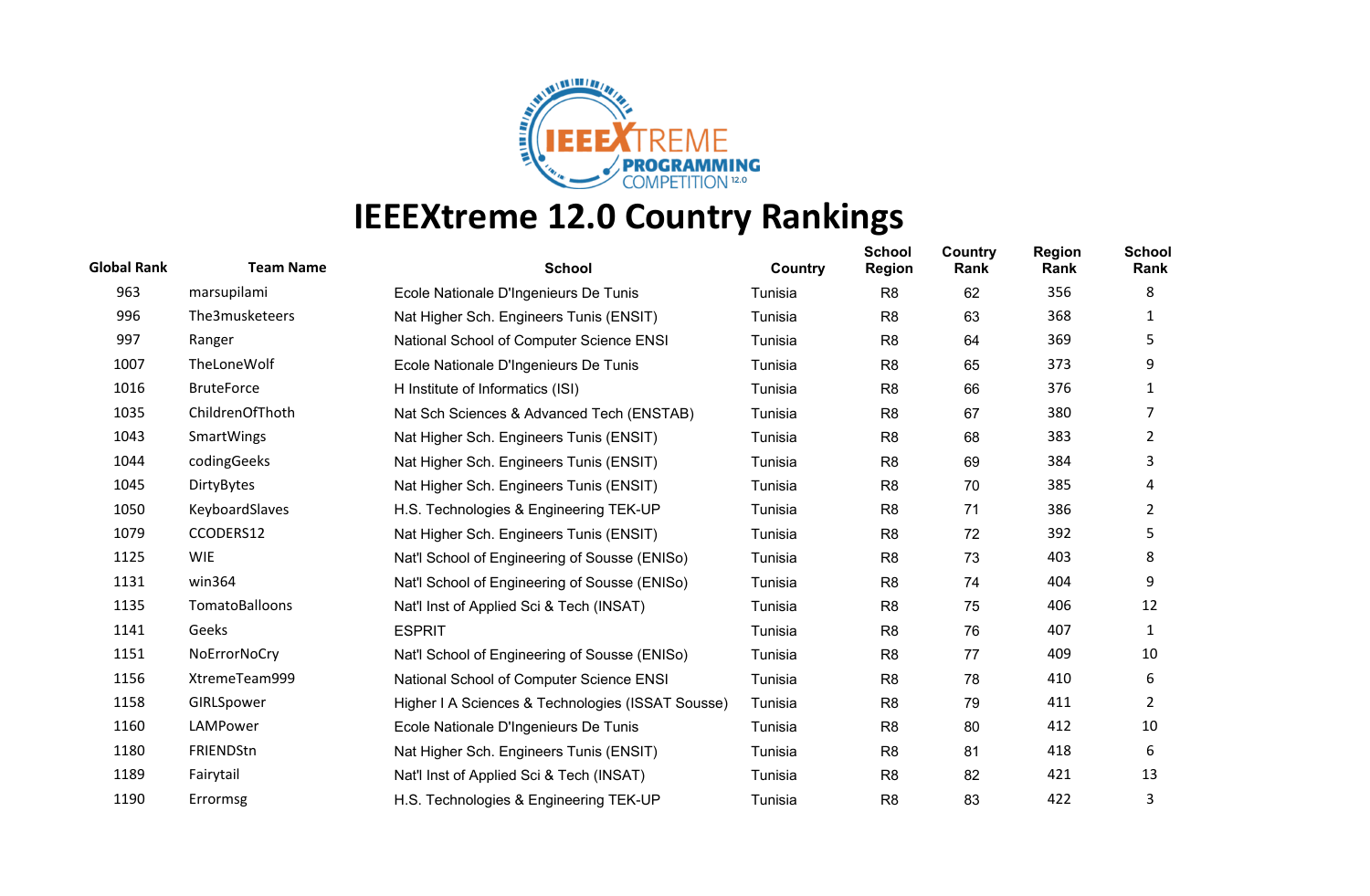

| <b>Global Rank</b> | <b>Team Name</b>    | <b>School</b>                                     | Country | <b>School</b><br><b>Region</b> | <b>Country</b><br>Rank | <b>Region</b><br>Rank | <b>School</b><br>Rank |
|--------------------|---------------------|---------------------------------------------------|---------|--------------------------------|------------------------|-----------------------|-----------------------|
| 1193               | EnigmaTeam          | Faculty of Science of Tunis - FST                 | Tunisia | R <sub>8</sub>                 | 84                     | 424                   | 3                     |
| 1201               | <b>ExtremeMinds</b> | Ecole Nationale D'Ingenieurs De Tunis             | Tunisia | R <sub>8</sub>                 | 85                     | 430                   | 11                    |
| 1211               | <b>BadOps</b>       | National School of Computer Science ENSI          | Tunisia | R <sub>8</sub>                 | 86                     | 433                   | 7                     |
| 1216               | RedCode             | Higher Institute of Informatics Mahdia ISIMa      | Tunisia | R <sub>8</sub>                 | 87                     | 435                   | 1                     |
| 1217               | DebuggersNation     | Higher Institute of Informatics Mahdia ISIMa      | Tunisia | R <sub>8</sub>                 | 88                     | 436                   | 2                     |
| 1226               | Batikh              | National School of Computer Science ENSI          | Tunisia | R <sub>8</sub>                 | 89                     | 440                   | 8                     |
| 1234               | <b>BEGINNER</b>     | National School of Computer Science ENSI          | Tunisia | R <sub>8</sub>                 | 90                     | 446                   | 9                     |
| 1240               | VitalB              | National Engineering School of Gabes (ENIG)       | Tunisia | R <sub>8</sub>                 | 91                     | 448                   | 1                     |
| 1249               | TheShelbyTeam       | Nat'l Inst of Applied Sci & Tech (INSAT)          | Tunisia | R <sub>8</sub>                 | 92                     | 450                   | 14                    |
| 1254               | DevCrew             | <b>ESPRIT</b>                                     | Tunisia | R <sub>8</sub>                 | 93                     | 451                   | 2                     |
| 1265               | goforit             | Nat Sch Sciences & Advanced Tech (ENSTAB)         | Tunisia | R <sub>8</sub>                 | 94                     | 453                   | 8                     |
| 1275               | Sparklouz           | Nat Higher Sch. Engineers Tunis (ENSIT)           | Tunisia | R <sub>8</sub>                 | 95                     | 456                   | 7                     |
| 1296               | NiVox               | Faculty of Science of Tunis - FST                 | Tunisia | R <sub>8</sub>                 | 96                     | 465                   | 4                     |
| 1301               | Supcom13            | Higher School of Communication of Tunis (Sup'Com) | Tunisia | R <sub>8</sub>                 | 97                     | 467                   | 13                    |
| 1313               | <b>NoProblemos</b>  | Faculty of Science of Tunis - FST                 | Tunisia | R <sub>8</sub>                 | 98                     | 470                   | 5.                    |
| 1318               | <b>Brogramme</b>    | <b>ESPRIT</b>                                     | Tunisia | R <sub>8</sub>                 | 99                     | 472                   | 3                     |
| 1324               | <b>THEABC</b>       | Ecole Nationale D'Ingenieurs De Tunis             | Tunisia | R <sub>8</sub>                 | 100                    | 474                   | 12                    |
| 1325               | FYSdominators       | National Engineering School of Sfax (ENIS)        | Tunisia | R <sub>8</sub>                 | 101                    | 475                   | 6                     |
| 1348               | Zhexceed            | Ecole Nationale D'Ingenieurs De Tunis             | Tunisia | R <sub>8</sub>                 | 102                    | 476                   | 13                    |
| 1353               | <b>Oinspiration</b> | Nat'l Inst of Applied Sci & Tech (INSAT)          | Tunisia | R <sub>8</sub>                 | 103                    | 478                   | 15                    |
| 1371               | heisenberg          | H Institute of Informatics (ISI)                  | Tunisia | R <sub>8</sub>                 | 104                    | 481                   | 2                     |
| 1392               | Tr3Z                | Ecole Nationale D'Ingenieurs De Tunis             | Tunisia | R <sub>8</sub>                 | 105                    | 487                   | 14                    |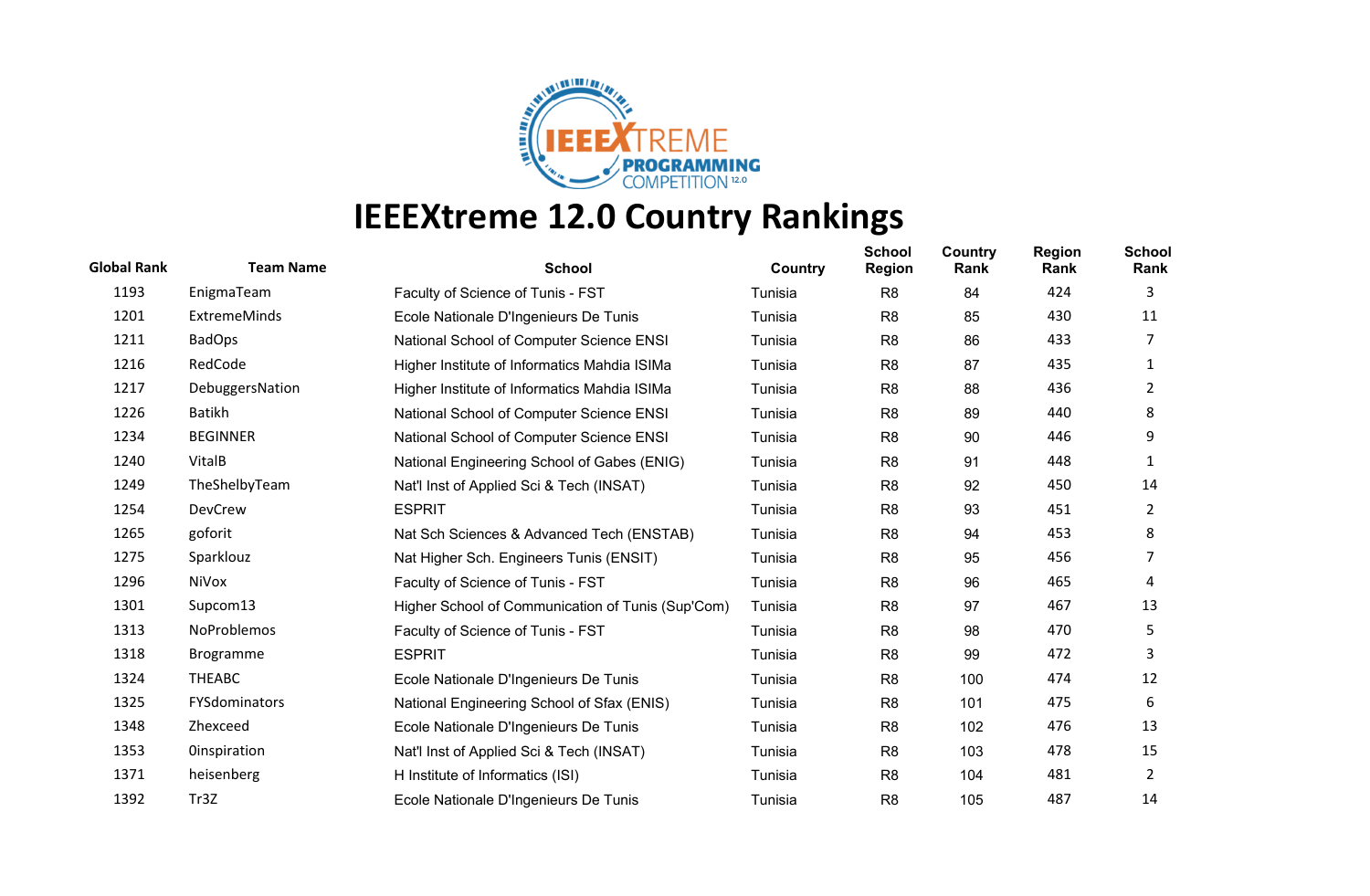

| <b>Global Rank</b> | <b>Team Name</b>      | <b>School</b>                                     | Country | <b>School</b><br><b>Region</b> | Country<br>Rank | <b>Region</b><br>Rank | <b>School</b><br>Rank |
|--------------------|-----------------------|---------------------------------------------------|---------|--------------------------------|-----------------|-----------------------|-----------------------|
| 1399               | TxDeTransmission      | Nat'l Inst of Applied Sci & Tech (INSAT)          | Tunisia | R <sub>8</sub>                 | 106             | 490                   | 16                    |
| 1401               | infinite              | Nat. Inst. of Agronomy Tunisia (INAT)             | Tunisia | R <sub>8</sub>                 | 107             | 491                   | 1                     |
| 1419               | KungFuPanda           | Nat'l Inst of Applied Sci & Tech (INSAT)          | Tunisia | R <sub>8</sub>                 | 108             | 499                   | 17                    |
| 1421               | Leaders               | National School of Computer Science ENSI          | Tunisia | R <sub>8</sub>                 | 109             | 500                   | 10                    |
| 1429               | roxanne               | Higher Inst of Comm Tech ISET'COM                 | Tunisia | R8                             | 110             | 503                   | 1                     |
| 1432               | JustForFun            | National Engineering School of Sfax (ENIS)        | Tunisia | R <sub>8</sub>                 | 111             | 504                   |                       |
| 1456               | Espire                | Higher Institute of Informatics Mahdia ISIMa      | Tunisia | R <sub>8</sub>                 | 112             | 508                   | 3                     |
| 1460               | <b>IKO5GENERATION</b> | National School of Elect & Telecom (ENET'Com)     | Tunisia | R <sub>8</sub>                 | 113             | 512                   | $\overline{2}$        |
| 1509               | ARMA8                 | Nat'l Inst of Applied Sci & Tech (INSAT)          | Tunisia | R <sub>8</sub>                 | 114             | 528                   | 18                    |
| 1517               | Thinkful              | Higher Institute of Informatics Mahdia ISIMa      | Tunisia | R <sub>8</sub>                 | 115             | 530                   | 4                     |
| 1518               | OneCode               | Higher Institute of Informatics Mahdia ISIMa      | Tunisia | R <sub>8</sub>                 | 116             | 531                   | 5                     |
| 1542               | SoftwareLegends       | Nat'l Inst of Applied Sci & Tech (INSAT)          | Tunisia | R <sub>8</sub>                 | 117             | 533                   | 19                    |
| 1551               | GoCode                | Ecole Nationale D'Ingenieurs De Tunis             | Tunisia | R <sub>8</sub>                 | 118             | 536                   | 15                    |
| 1566               | <b>BATTAteam</b>      | Higher I A Sciences & Technologies (ISSAT Sousse) | Tunisia | R <sub>8</sub>                 | 119             | 540                   | 3                     |
| 1567               | SesameTeam1           | <b>SESAME University</b>                          | Tunisia | R <sub>8</sub>                 | 120             | 541                   | 1                     |
| 1568               | SesameTeam2           | <b>SESAME University</b>                          | Tunisia | R <sub>8</sub>                 | 121             | 542                   | 2                     |
| 1620               | FYSTeam               | Higher Institute of Informatics Mahdia ISIMa      | Tunisia | R <sub>8</sub>                 | 122             | 550                   | 6                     |
| 1636               | HMD                   | Nat Sch Sciences & Advanced Tech (ENSTAB)         | Tunisia | R <sub>8</sub>                 | 123             | 552                   | 9                     |
| 1660               | codingManiacs         | Ecole Nationale D'Ingenieurs De Tunis             | Tunisia | R <sub>8</sub>                 | 124             | 562                   | 16                    |
| 1662               | <b>GameOfThreads</b>  | Nat'l Inst of Applied Sci & Tech (INSAT)          | Tunisia | R <sub>8</sub>                 | 125             | 563                   | 20                    |
| 1685               | ARYTeam               | Nat'l Inst of Applied Sci & Tech (INSAT)          | Tunisia | R <sub>8</sub>                 | 126             | 572                   | 21                    |
| 1718               | Hannibal              | Nat'l Inst of Applied Sci & Tech (INSAT)          | Tunisia | R <sub>8</sub>                 | 127             | 573                   | 22                    |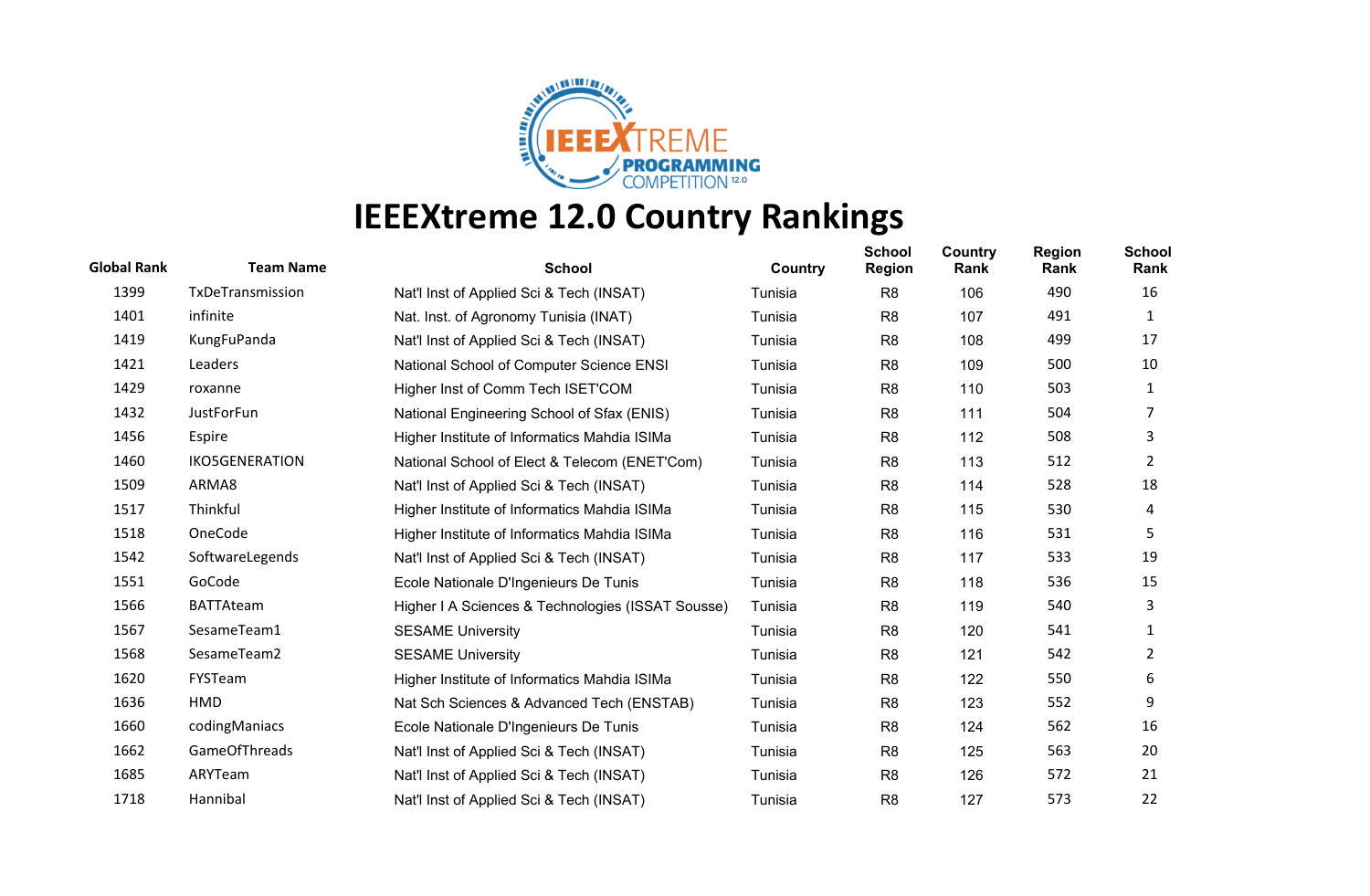

| <b>Global Rank</b> | <b>Team Name</b>    | <b>School</b>                                 | Country | <b>School</b><br><b>Region</b> | <b>Country</b><br>Rank | <b>Region</b><br>Rank | School<br>Rank |
|--------------------|---------------------|-----------------------------------------------|---------|--------------------------------|------------------------|-----------------------|----------------|
| 1756               | StrawHat            | Nat'l Inst of Applied Sci & Tech (INSAT)      | Tunisia | R <sub>8</sub>                 | 128                    | 580                   | 23             |
| 1781               | SesameTeam6         | <b>SESAME University</b>                      | Tunisia | R <sub>8</sub>                 | 129                    | 585                   | 3              |
| 1786               | <b>BandB</b>        | National School of Computer Science ENSI      | Tunisia | R <sub>8</sub>                 | 130                    | 587                   | 11             |
| 1789               | Gamma               | Nat'l Inst of Applied Sci & Tech (INSAT)      | Tunisia | R <sub>8</sub>                 | 131                    | 589                   | 24             |
| 1804               | DeltaTeam           | Nat'l Inst of Applied Sci & Tech (INSAT)      | Tunisia | R <sub>8</sub>                 | 132                    | 593                   | 25             |
| 1805               | Wolve               | Faculty of Science of Tunis - FST             | Tunisia | R <sub>8</sub>                 | 133                    | 594                   | 6              |
| 1827               | <b>TheMutants</b>   | Nat'l Inst of Applied Sci & Tech (INSAT)      | Tunisia | R <sub>8</sub>                 | 134                    | 599                   | 26             |
| 1871               | Ge2                 | Ecole Nationale D'Ingenieurs De Tunis         | Tunisia | R <sub>8</sub>                 | 135                    | 615                   | 17             |
| 1886               | <b>TDK</b>          | H.S. Technologies & Engineering TEK-UP        | Tunisia | R <sub>8</sub>                 | 136                    | 617                   | 4              |
| 1887               | SANKOU7             | National Engineering School of Sfax (ENIS)    | Tunisia | R <sub>8</sub>                 | 137                    | 618                   | 8              |
| 1892               | <b>BugSquashers</b> | National School of Computer Science ENSI      | Tunisia | R <sub>8</sub>                 | 138                    | 619                   | 12             |
| 1917               | Challenger          | National Engineering School of Sfax (ENIS)    | Tunisia | R <sub>8</sub>                 | 139                    | 622                   | 9              |
| 1937               | got3ii              | National School of Elect & Telecom (ENET'Com) | Tunisia | R <sub>8</sub>                 | 140                    | 630                   | 3              |
| 1938               | <b>MBMc</b>         | Polytech Sfax                                 | Tunisia | R <sub>8</sub>                 | 141                    | 631                   | 1              |
| 1939               | 2GT                 | National School of Elect & Telecom (ENET'Com) | Tunisia | R8                             | 142                    | 632                   | 4              |
| 1940               | megyes              | National School of Elect & Telecom (ENET'Com) | Tunisia | R <sub>8</sub>                 | 143                    | 633                   | 5              |
| 1941               | Pirates             | National School of Elect & Telecom (ENET'Com) | Tunisia | R <sub>8</sub>                 | 144                    | 634                   | 6              |
| 1944               | HareemSoltan        | National School of Computer Science ENSI      | Tunisia | R <sub>8</sub>                 | 145                    | 636                   | 13             |
| 1963               | CENTRALINTELLIGENCE | Nat'l School of Engineering of Sousse (ENISo) | Tunisia | R <sub>8</sub>                 | 146                    | 642                   | 11             |
| 1965               | 2good4U             | Faculty of Sciences of Bizerte (FSB)          | Tunisia | R <sub>8</sub>                 | 147                    | 643                   | 1              |
| 1982               | parasite            | National School of Elect & Telecom (ENET'Com) | Tunisia | R <sub>8</sub>                 | 148                    | 653                   | 7              |
| 2006               | Fibonacci           | Nat'l Inst of Applied Sci & Tech (INSAT)      | Tunisia | R <sub>8</sub>                 | 149                    | 655                   | 27             |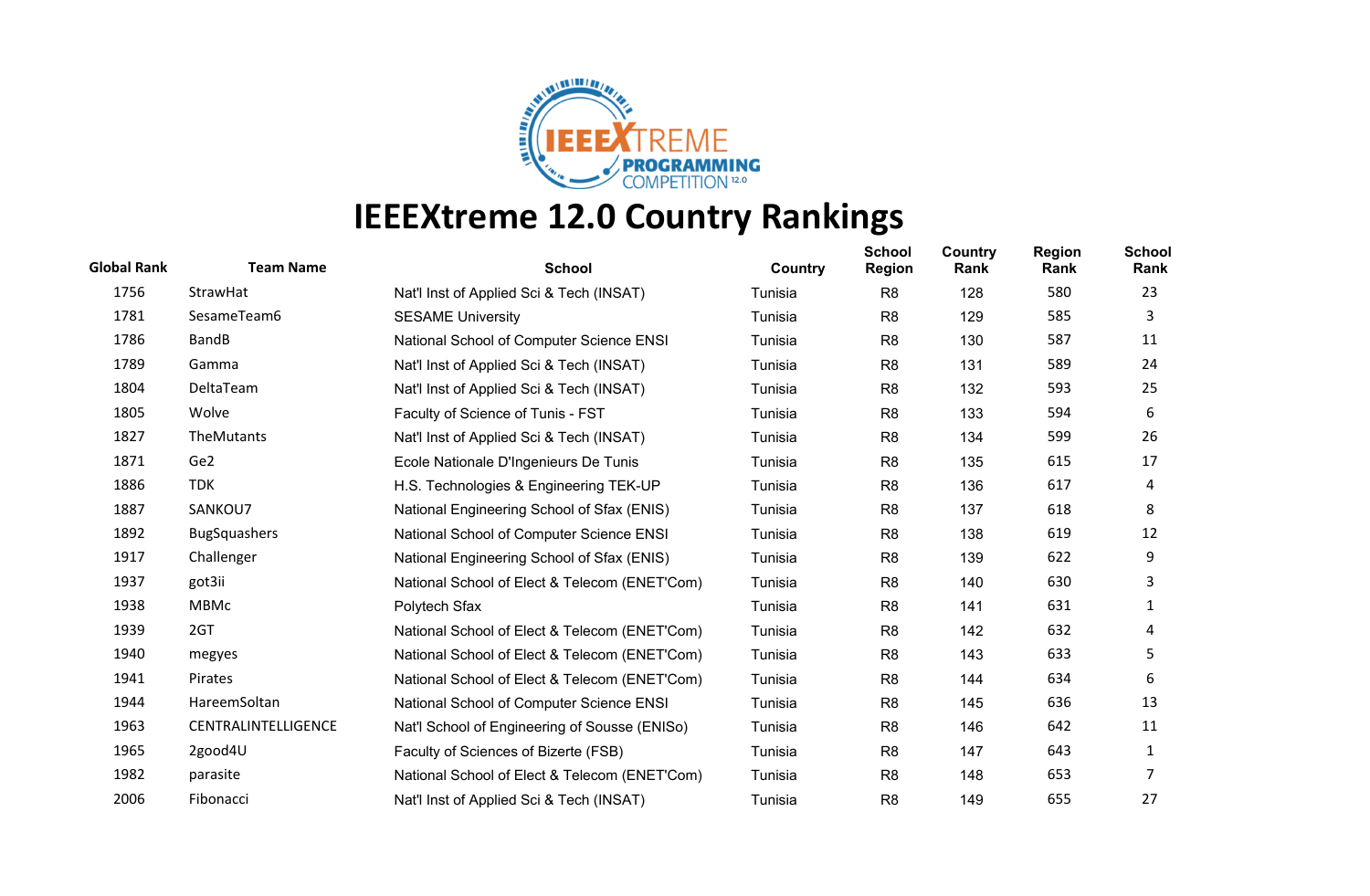

| <b>Global Rank</b> | <b>Team Name</b>     | <b>School</b>                                     | Country | <b>School</b><br><b>Region</b> | <b>Country</b><br>Rank | <b>Region</b><br>Rank | <b>School</b><br>Rank |
|--------------------|----------------------|---------------------------------------------------|---------|--------------------------------|------------------------|-----------------------|-----------------------|
| 2010               | Tau                  | National Engineering School of Sfax (ENIS)        | Tunisia | R <sub>8</sub>                 | 150                    | 656                   | 10                    |
| 2018               | SesameTeam4          | <b>SESAME University</b>                          | Tunisia | R <sub>8</sub>                 | 151                    | 659                   | 4                     |
| 2027               | TheUncreativeName    | Nat'l Inst of Applied Sci & Tech (INSAT)          | Tunisia | R <sub>8</sub>                 | 152                    | 663                   | 28                    |
| 2028               | Wolves               | National School of Elect & Telecom (ENET'Com)     | Tunisia | R <sub>8</sub>                 | 153                    | 664                   | 8                     |
| 2029               | <b>HTGAWM</b>        | Nat'l Inst of Applied Sci & Tech (INSAT)          | Tunisia | R8                             | 154                    | 665                   | 29                    |
| 2030               | minecraftpythonfood  | National Engineering School of Sfax (ENIS)        | Tunisia | R <sub>8</sub>                 | 155                    | 666                   | 11                    |
| 2031               | <b>MJOLNIR</b>       | Higher I A Sciences & Technologies (ISSAT Sousse) | Tunisia | R <sub>8</sub>                 | 156                    | 667                   | 4                     |
| 2034               | coderection          | National School of Elect & Telecom (ENET'Com)     | Tunisia | R <sub>8</sub>                 | 157                    | 668                   | 9                     |
| 2035               | <b>VORTEX</b>        | Nat'l Inst of Applied Sci & Tech (INSAT)          | Tunisia | R <sub>8</sub>                 | 158                    | 669                   | 30                    |
| 2045               | TheBest              | Ecole Nationale D'Ingenieurs De Tunis             | Tunisia | R <sub>8</sub>                 | 159                    | 672                   | 18                    |
| 2073               | President            | National School of Computer Science ENSI          | Tunisia | R <sub>8</sub>                 | 160                    | 683                   | 14                    |
| 2074               | Agricoders           | Nat. Inst. of Agronomy Tunisia (INAT)             | Tunisia | R <sub>8</sub>                 | 161                    | 684                   | 2                     |
| 2075               | AmlasTeam            | National School of Computer Science ENSI          | Tunisia | R8                             | 162                    | 685                   | 15                    |
| 2076               | Gieee                | <b>ESPRIT</b>                                     | Tunisia | R <sub>8</sub>                 | 163                    | 686                   | 4                     |
| 2079               | MidnightCoders       | Ecole Nationale D'Ingenieurs De Tunis             | Tunisia | R <sub>8</sub>                 | 164                    | 689                   | 19                    |
| 2081               | CandyCode            | Nat Sch Sciences & Advanced Tech (ENSTAB)         | Tunisia | R <sub>8</sub>                 | 165                    | 690                   | 10                    |
| 2082               | powergirl            | Nat. Inst. of Agronomy Tunisia (INAT)             | Tunisia | R <sub>8</sub>                 | 166                    | 691                   | 3                     |
| 2083               | TheLimitDoesNotExist | <b>ESPRIT</b>                                     | Tunisia | R <sub>8</sub>                 | 167                    | 692                   | 5                     |
| 2087               | wkhayen              | National School of Computer Science ENSI          | Tunisia | R <sub>8</sub>                 | 168                    | 694                   | 16                    |
| 2092               | MindHunters          | Nat'l Inst of Applied Sci & Tech (INSAT)          | Tunisia | R <sub>8</sub>                 | 169                    | 695                   | 31                    |
| 2109               | EKstream             | Ecole Nationale D'Ingenieurs De Tunis             | Tunisia | R <sub>8</sub>                 | 170                    | 698                   | 20                    |
| 2113               | NightsWatch          | Nat. Inst. of Agronomy Tunisia (INAT)             | Tunisia | R <sub>8</sub>                 | 171                    | 699                   | 4                     |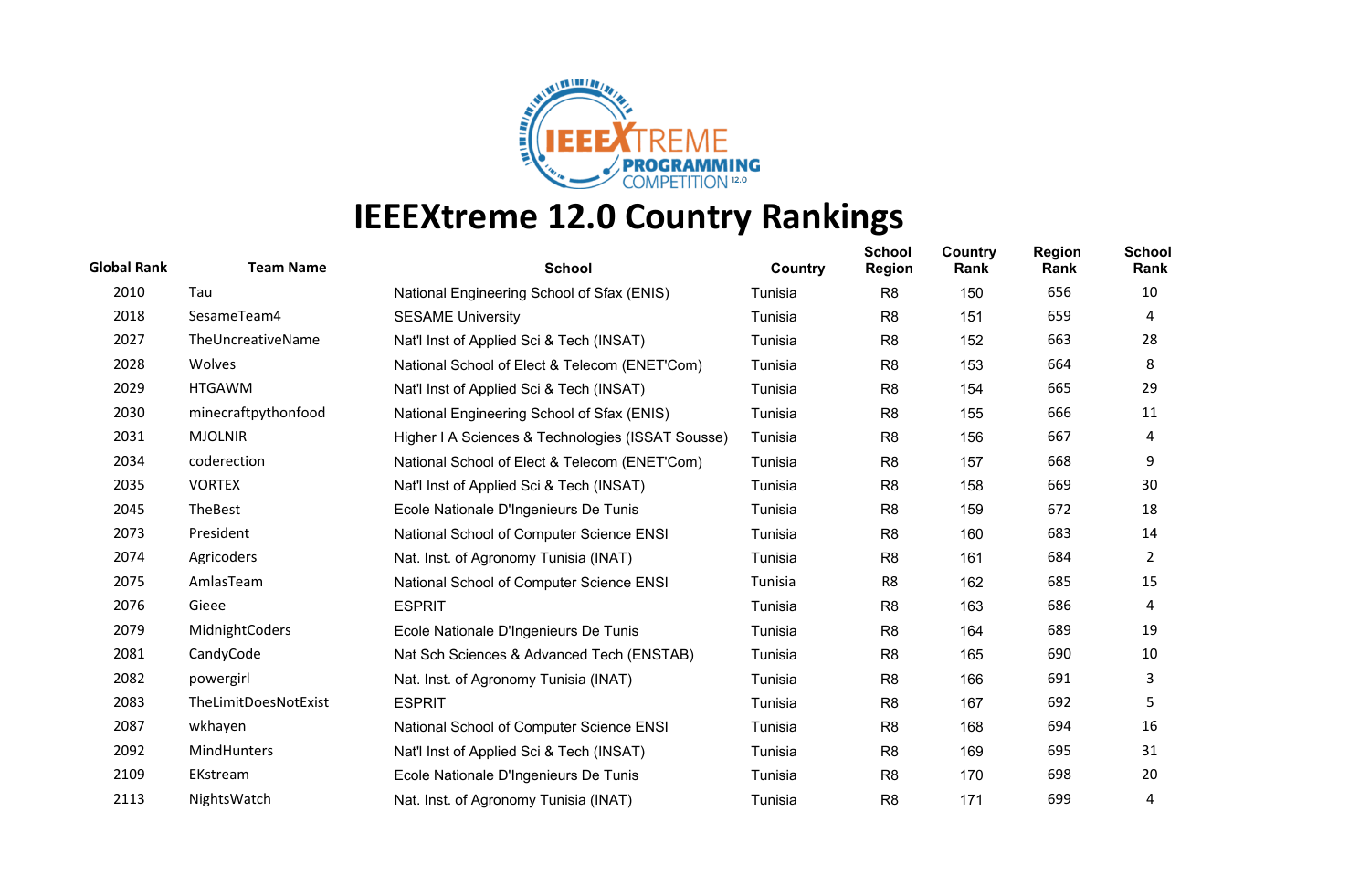

| <b>Global Rank</b> | <b>Team Name</b>       | <b>School</b>                                     | Country | <b>School</b><br><b>Region</b> | Country<br>Rank | <b>Region</b><br>Rank | <b>School</b><br>Rank |
|--------------------|------------------------|---------------------------------------------------|---------|--------------------------------|-----------------|-----------------------|-----------------------|
| 2115               | sparkTunisia           | H.S. Technologies & Engineering TEK-UP            | Tunisia | R <sub>8</sub>                 | 172             | 700                   | 5                     |
| 2119               | win366                 | Nat'l School of Engineering of Sousse (ENISo)     | Tunisia | R <sub>8</sub>                 | 173             | 701                   | 12                    |
| 2124               | <b>DirichletSeries</b> | Nat'l Inst of Applied Sci & Tech (INSAT)          | Tunisia | R <sub>8</sub>                 | 174             | 702                   | 32                    |
| 2139               | <b>XCODERZ</b>         | Faculty of Science of Tunis - FST                 | Tunisia | R <sub>8</sub>                 | 175             | 704                   | 7                     |
| 2142               | MML                    | Faculty of Science of Tunis - FST                 | Tunisia | R <sub>8</sub>                 | 176             | 705                   | 8                     |
| 2146               | Ahla                   | Nat'l Inst of Applied Sci & Tech (INSAT)          | Tunisia | R <sub>8</sub>                 | 177             | 706                   | 33                    |
| 2150               | RiemannZeta            | Nat'l Inst of Applied Sci & Tech (INSAT)          | Tunisia | R <sub>8</sub>                 | 178             | 707                   | 34                    |
| 2158               | PARAMPARAM             | Nat'l School of Engineering of Sousse (ENISo)     | Tunisia | R <sub>8</sub>                 | 179             | 710                   | 13                    |
| 2172               | MRTeam                 | Higher I A Sciences & Technologies (ISSAT Sousse) | Tunisia | R <sub>8</sub>                 | 180             | 716                   | 5                     |
| 2177               | AntiNormies            | Faculty of Science of Tunis - FST                 | Tunisia | R <sub>8</sub>                 | 181             | 718                   | 9                     |
| 2178               | FireUp                 | Nat'l Inst of Applied Sci & Tech (INSAT)          | Tunisia | R <sub>8</sub>                 | 182             | 719                   | 35                    |
| 2181               | LogicFinders18         | Polytech Sfax                                     | Tunisia | R <sub>8</sub>                 | 183             | 721                   | $\overline{2}$        |
| 2182               | TheBrogrammers1        | Ecole Nationale D'Ingenieurs De Tunis             | Tunisia | R <sub>8</sub>                 | 184             | 722                   | 21                    |
| 2183               | Kerkstraat             | Ecole Nationale D'Ingenieurs De Tunis             | Tunisia | R <sub>8</sub>                 | 185             | 723                   | 22                    |
| 2184               | <b>CSI</b>             | Ecole Nationale D'Ingenieurs De Tunis             | Tunisia | R <sub>8</sub>                 | 186             | 724                   | 23                    |
| 2186               | TheSpecterTeam         | National School of Computer Science ENSI          | Tunisia | R <sub>8</sub>                 | 187             | 726                   | 17                    |
| 2190               | 3eljiaMestwiya         | Nat Higher Sch. Engineers Tunis (ENSIT)           | Tunisia | R <sub>8</sub>                 | 188             | 727                   | 8                     |
| 2220               | <b>BitSolvers</b>      | Higher I A Sciences & Technologies (ISSAT Sousse) | Tunisia | R <sub>8</sub>                 | 189             | 733                   | 6                     |
| 2222               | fabTeam                | Higher Inst of Comm Tech ISET'COM                 | Tunisia | R <sub>8</sub>                 | 190             | 734                   | 2                     |
| 2224               | Tayna                  | National School of Elect & Telecom (ENET'Com)     | Tunisia | R <sub>8</sub>                 | 191             | 735                   | 10                    |
| 2226               | therocket              | Higher I A Sciences & Technologies (ISSAT Sousse) | Tunisia | R <sub>8</sub>                 | 192             | 736                   | 7                     |
| 2227               | LosTuristas            | Higher Inst of Comm Tech ISET'COM                 | Tunisia | R <sub>8</sub>                 | 193             | 737                   | 3                     |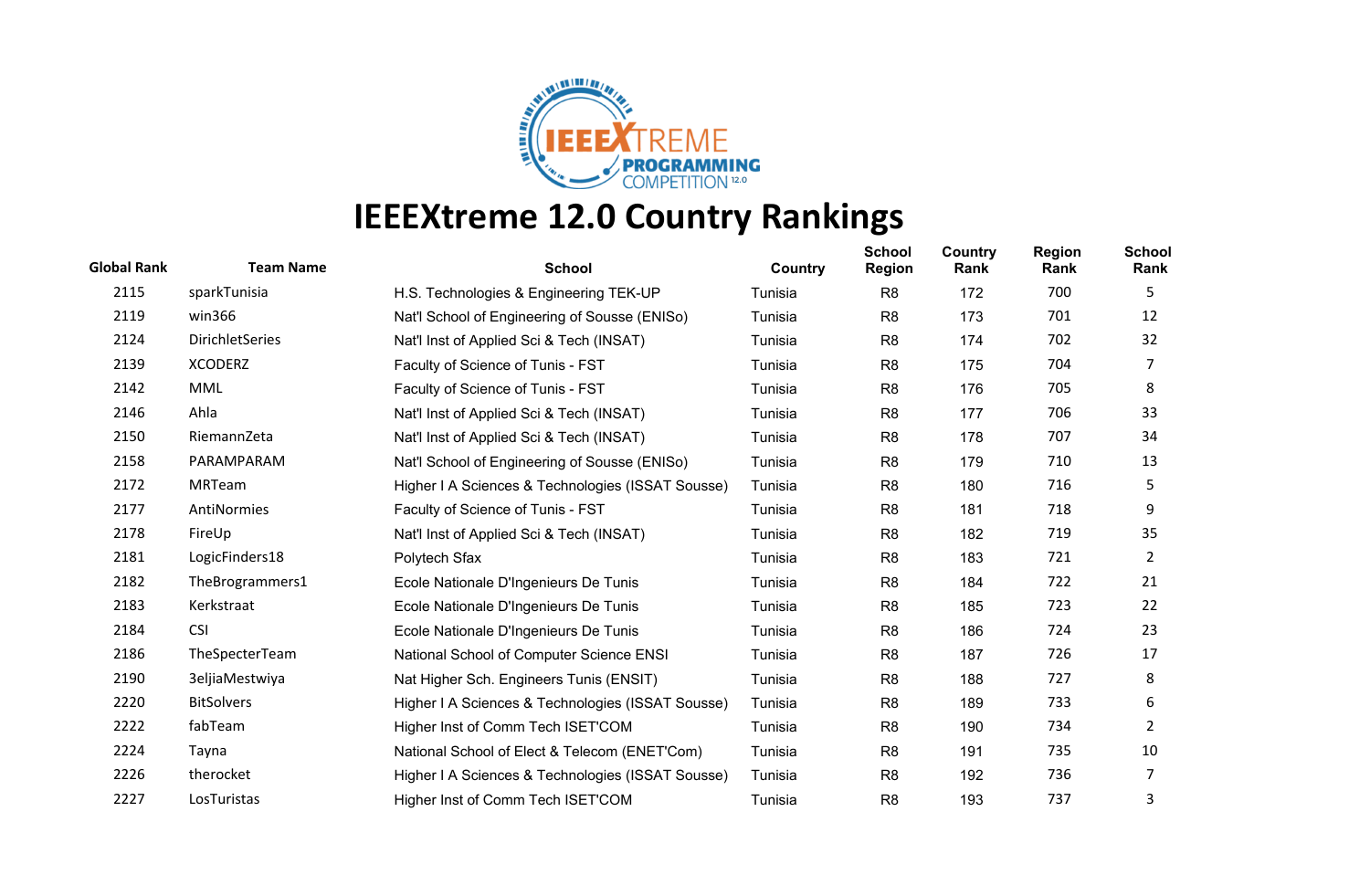

| <b>Global Rank</b> | <b>Team Name</b>       | <b>School</b>                                     | Country | <b>School</b><br><b>Region</b> | <b>Country</b><br>Rank | <b>Region</b><br>Rank | <b>School</b><br>Rank |
|--------------------|------------------------|---------------------------------------------------|---------|--------------------------------|------------------------|-----------------------|-----------------------|
| 2230               | warriors               | Higher I A Sciences & Technologies (ISSAT Sousse) | Tunisia | R <sub>8</sub>                 | 194                    | 738                   | 8                     |
| 2248               | UnbeatableTeam         | National Engineering School of Carthage           | Tunisia | R <sub>8</sub>                 | 195                    | 741                   | 2                     |
| 2249               | PrestigeRomantique     | National School of Computer Science ENSI          | Tunisia | R <sub>8</sub>                 | 196                    | 742                   | 18                    |
| 2261               | <b>IEEEENICarthage</b> | National Engineering School of Carthage           | Tunisia | R <sub>8</sub>                 | 197                    | 743                   | 3                     |
| 2266               | Kes7in3likom           | National School of Computer Science ENSI          | Tunisia | R8                             | 198                    | 745                   | 19                    |
| 2267               | Team2code              | National Engineering School of Carthage           | Tunisia | R <sub>8</sub>                 | 199                    | 746                   | 4                     |
| 2271               | <b>ThePerfectSeals</b> | Central POLYTECH of Tunis                         | Tunisia | R <sub>8</sub>                 | 200                    | 748                   | 1                     |
| 2292               | VikingsSoul            | International Institute of Technology (IIT)       | Tunisia | R <sub>8</sub>                 | 201                    | 753                   | 1                     |
| 2294               | Nyanmaru               | National School of Computer Science ENSI          | Tunisia | R <sub>8</sub>                 | 202                    | 755                   | 20                    |
| 2298               | ARJ                    | National Engineering School of Sfax (ENIS)        | Tunisia | R <sub>8</sub>                 | 203                    | 758                   | 12                    |
| 2313               | Sarrajin               | Faculty of Science of Tunis - FST                 | Tunisia | R <sub>8</sub>                 | 204                    | 767                   | 10                    |
| 2330               | Blackcode              | Nat Sch Sciences & Advanced Tech (ENSTAB)         | Tunisia | R <sub>8</sub>                 | 205                    | 771                   | 11                    |
| 2351               | CyberTNT               | National School of Computer Science ENSI          | Tunisia | R <sub>8</sub>                 | 206                    | 776                   | 21                    |
| 2381               | <b>IEEEULTSB</b>       | Private University of Tunis ULT                   | Tunisia | R <sub>8</sub>                 | 207                    | 784                   | 1                     |
| 2406               | siccaveneria           | National School of Computer Science ENSI          | Tunisia | R <sub>8</sub>                 | 208                    | 791                   | 22                    |
| 2415               | SSISIMATeam            | Higher Institute of Informatics Mahdia ISIMa      | Tunisia | R <sub>8</sub>                 | 209                    | 792                   | 7                     |
| 2417               | SYTeam                 | Higher Institute of Informatics Mahdia ISIMa      | Tunisia | R <sub>8</sub>                 | 210                    | 793                   | 8                     |
| 2418               | <b>IEEEEmpire</b>      | Nat Higher Sch. Engineers Tunis (ENSIT)           | Tunisia | R <sub>8</sub>                 | 211                    | 794                   | 9                     |
| 2419               | Khalil                 | National School of Computer Science ENSI          | Tunisia | R <sub>8</sub>                 | 212                    | 795                   | 23                    |
| 2422               | ready                  | National School of Computer Science ENSI          | Tunisia | R <sub>8</sub>                 | 213                    | 798                   | 24                    |
| 2423               | yildiz                 | National School of Computer Science ENSI          | Tunisia | R <sub>8</sub>                 | 214                    | 799                   | 1                     |
| 2444               | el3aar                 | National School of Elect & Telecom (ENET'Com)     | Tunisia | R <sub>8</sub>                 | 215                    | 802                   | 11                    |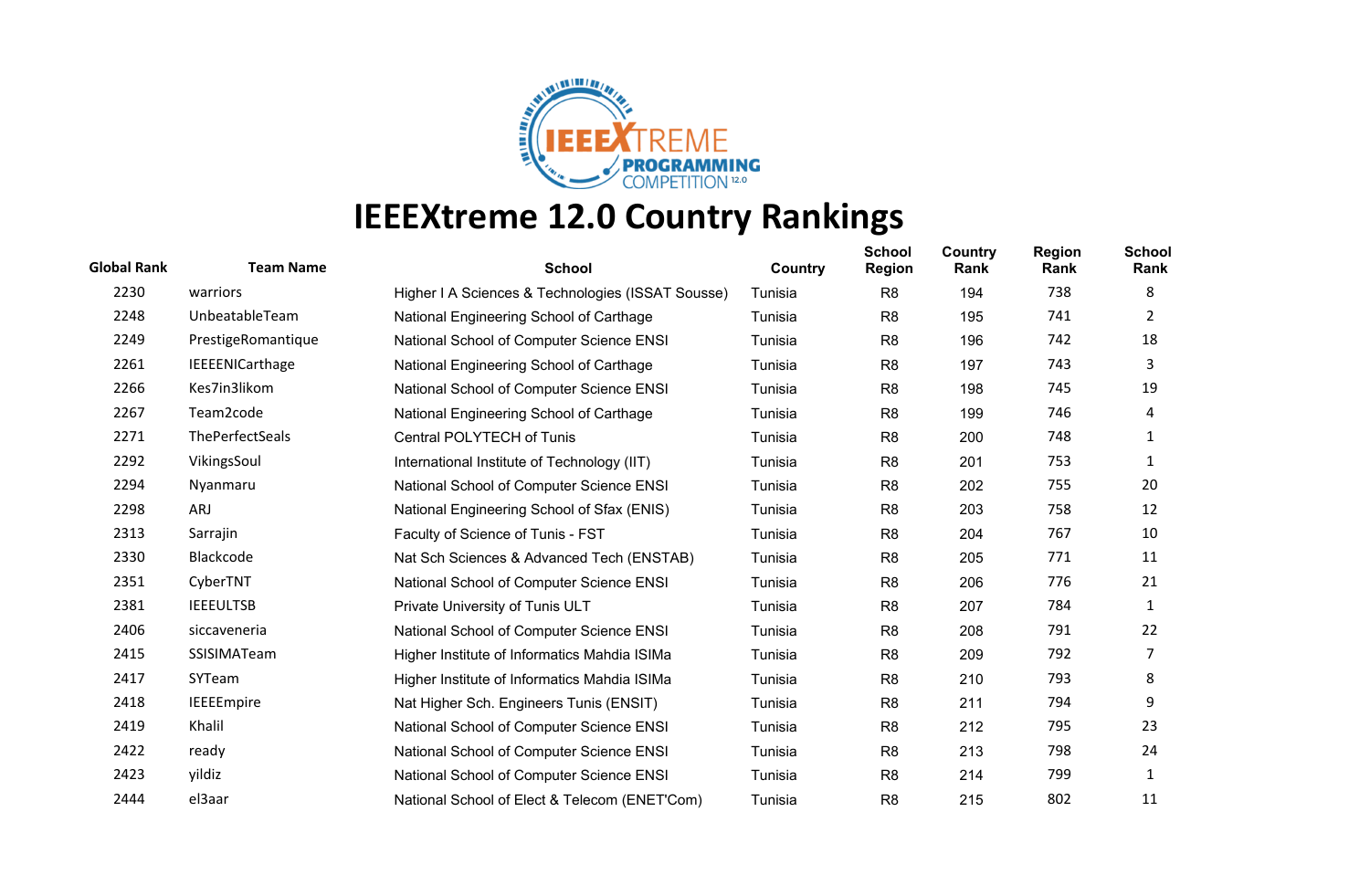

| <b>Global Rank</b> | <b>Team Name</b>    | <b>School</b>                                 | Country | <b>School</b><br><b>Region</b> | <b>Country</b><br>Rank | <b>Region</b><br>Rank | School<br>Rank |
|--------------------|---------------------|-----------------------------------------------|---------|--------------------------------|------------------------|-----------------------|----------------|
| 2451               | Overseer            | National School of Computer Science ENSI      | Tunisia | R <sub>8</sub>                 | 216                    | 806                   | $\mathbf{2}$   |
| 2458               | team32              | Ecole Nationale D'Ingenieurs De Tunis         | Tunisia | R <sub>8</sub>                 | 217                    | 809                   | 24             |
| 2481               | PY                  | National School of Elect & Telecom (ENET'Com) | Tunisia | R <sub>8</sub>                 | 218                    | 811                   | 12             |
| 2503               | AlphaTeam           | Nat'l Inst of Applied Sci & Tech (INSAT)      | Tunisia | R <sub>8</sub>                 | 219                    | 814                   | 36             |
| 2550               | toxicode            | Higher Institute of Informatics Mahdia ISIMa  | Tunisia | R8                             | 220                    | 816                   | 9              |
| 2603               | <b>BroCodeClan</b>  | <b>ESPRIT</b>                                 | Tunisia | R <sub>8</sub>                 | 221                    | 823                   | 6              |
| 2605               | <b>Divas</b>        | Ecole Nationale D'Ingenieurs De Tunis         | Tunisia | R <sub>8</sub>                 | 222                    | 828                   | 25             |
| 2605               | include             | Ecole Nationale D'Ingenieurs De Tunis         | Tunisia | R <sub>8</sub>                 | 223                    | 829                   | 26             |
| 2605               | RoSy                | Ecole Nationale D'Ingenieurs De Tunis         | Tunisia | R <sub>8</sub>                 | 224                    | 830                   | 27             |
| 2605               | prtCode             | Ecole Nationale D'Ingenieurs De Tunis         | Tunisia | R <sub>8</sub>                 | 225                    | 831                   | 28             |
| 2605               | swindlers           | Ecole Nationale D'Ingenieurs De Tunis         | Tunisia | R <sub>8</sub>                 | 226                    | 832                   | 29             |
| 2605               | xpower2             | Ecole Nationale D'Ingenieurs De Tunis         | Tunisia | R <sub>8</sub>                 | 227                    | 833                   | 30             |
| 2605               | AuraDev             | Higher Institute of Computer Science (ISI)    | Tunisia | R <sub>8</sub>                 | 228                    | 837                   | $\overline{2}$ |
| 2605               | meetYourBacker      | Higher Institute of Computer Science (ISI)    | Tunisia | R <sub>8</sub>                 | 229                    | 838                   | 3              |
| 2605               | peakyFookinBlinders | Nat Higher Sch. Engineers Tunis (ENSIT)       | Tunisia | R8                             | 230                    | 841                   | 10             |
| 2605               | Pythoners           | Nat Higher Sch. Engineers Tunis (ENSIT)       | Tunisia | R <sub>8</sub>                 | 231                    | 842                   | 11             |
| 2605               | whyNot              | Nat Higher Sch. Engineers Tunis (ENSIT)       | Tunisia | R <sub>8</sub>                 | 232                    | 843                   | 12             |
| 2605               | gogoTrololololo     | National Engineering School of Sfax (ENIS)    | Tunisia | R <sub>8</sub>                 | 233                    | 844                   | 13             |
| 2605               | SilverCastle        | National Engineering School of Sfax (ENIS)    | Tunisia | R <sub>8</sub>                 | 234                    | 845                   | 14             |
| 2605               | <b>ROBOLAB</b>      | National Engineering School of Sfax (ENIS)    | Tunisia | R <sub>8</sub>                 | 235                    | 846                   | 15             |
| 2605               | zyn                 | National Engineering School of Sfax (ENIS)    | Tunisia | R <sub>8</sub>                 | 236                    | 847                   | 16             |
| 2605               | Bifro               | National Engineering School of Sfax (ENIS)    | Tunisia | R <sub>8</sub>                 | 237                    | 848                   | 17             |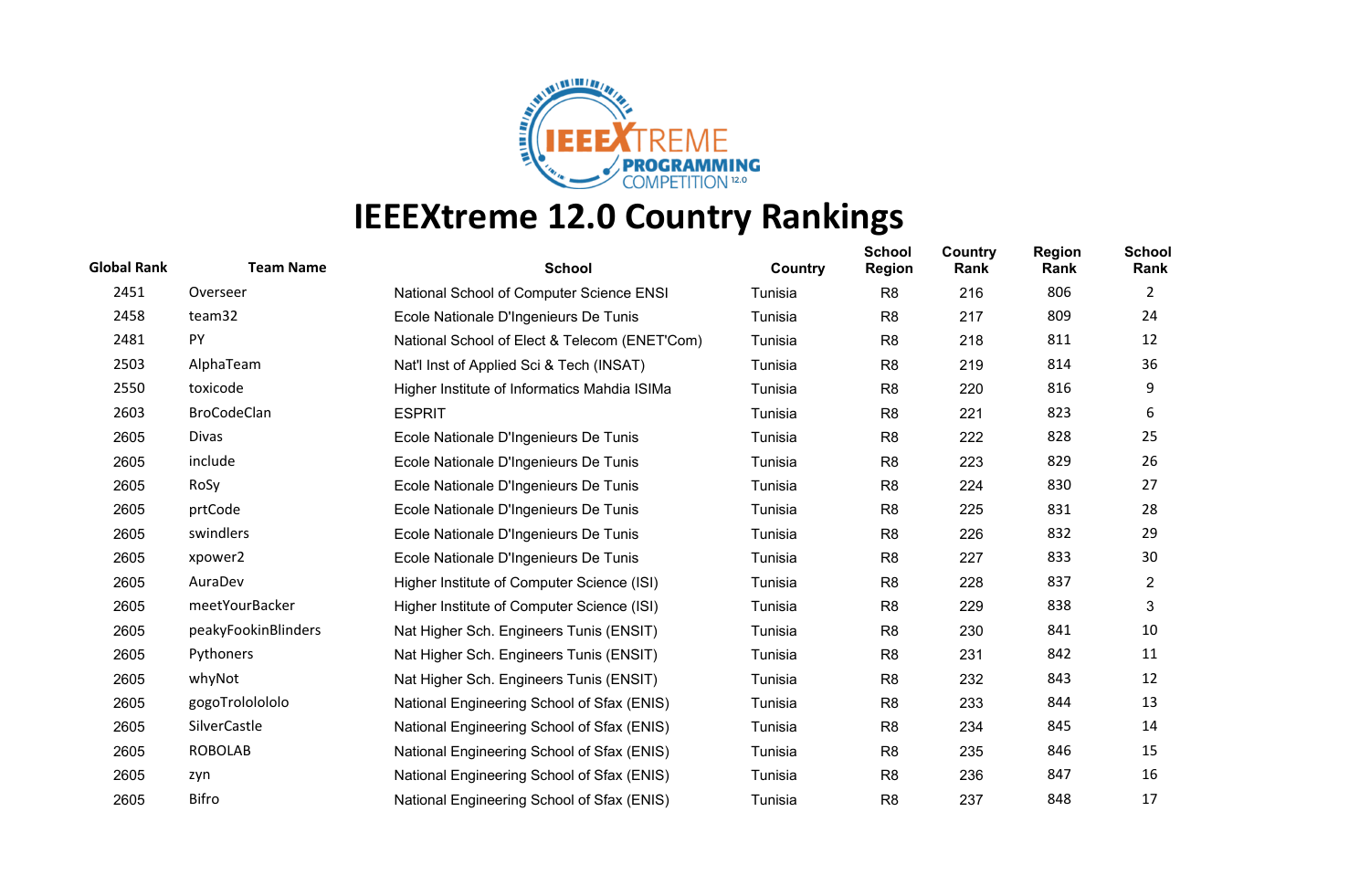

| <b>Global Rank</b> | <b>Team Name</b> | <b>School</b>                                 | Country | <b>School</b><br><b>Region</b> | <b>Country</b><br>Rank | <b>Region</b><br>Rank | School<br>Rank |
|--------------------|------------------|-----------------------------------------------|---------|--------------------------------|------------------------|-----------------------|----------------|
| 2605               | Rockin26         | National Engineering School of Sfax (ENIS)    | Tunisia | R <sub>8</sub>                 | 238                    | 849                   | 18             |
| 2605               | dontHaveAName    | National Engineering School of Sfax (ENIS)    | Tunisia | R <sub>8</sub>                 | 239                    | 850                   | 19             |
| 2605               | justSolvelt      | National Engineering School of Sfax (ENIS)    | Tunisia | R <sub>8</sub>                 | 240                    | 851                   | 20             |
| 2605               | success          | National Engineering School of Sfax (ENIS)    | Tunisia | R <sub>8</sub>                 | 241                    | 852                   | 21             |
| 2605               | <b>TeamTOYN</b>  | National Engineering School of Sfax (ENIS)    | Tunisia | R <sub>8</sub>                 | 242                    | 853                   | 22             |
| 2605               | Epicode          | National Engineering School of Sfax (ENIS)    | Tunisia | R <sub>8</sub>                 | 243                    | 854                   | 23             |
| 2605               | <b>GMS</b>       | National Engineering School of Sfax (ENIS)    | Tunisia | R <sub>8</sub>                 | 244                    | 855                   | 24             |
| 2605               | Enetcom1         | National School of Elect & Telecom (ENET'Com) | Tunisia | R <sub>8</sub>                 | 245                    | 856                   | 13             |
| 2605               | enetcom2         | National School of Elect & Telecom (ENET'Com) | Tunisia | R <sub>8</sub>                 | 246                    | 857                   | 14             |
| 2605               | Enet123          | National School of Elect & Telecom (ENET'Com) | Tunisia | R <sub>8</sub>                 | 247                    | 858                   | 15             |
| 2605               | enetcomsb        | National School of Elect & Telecom (ENET'Com) | Tunisia | R <sub>8</sub>                 | 248                    | 859                   | 16             |
| 2605               | codeLords        | National School of Elect & Telecom (ENET'Com) | Tunisia | R <sub>8</sub>                 | 249                    | 860                   | 17             |
| 2606               | ZTeam            | Higher Institute of Informatics Mahdia ISIMa  | Tunisia | R <sub>8</sub>                 | 250                    | 865                   | 10             |
| 2606               | <b>Bteam</b>     | Higher Institute of Informatics Mahdia ISIMa  | Tunisia | R <sub>8</sub>                 | 251                    | 866                   | 11             |
| 2606               | TrigoMen         | Nat'l Inst of Applied Sci & Tech (INSAT)      | Tunisia | R8                             | 252                    | 870                   | 37             |
| 2607               | phenix           | Ecole Nationale D'Ingenieurs De Tunis         | Tunisia | R <sub>8</sub>                 | 253                    | 903                   | 31             |
| 2607               | ByteSystem       | <b>ESPRIT</b>                                 | Tunisia | R <sub>8</sub>                 | 254                    | 906                   | 7              |
| 2607               | DivaCode         | <b>ESPRIT</b>                                 | Tunisia | R <sub>8</sub>                 | 255                    | 907                   | 8              |
| 2607               | NoProblem        | Faculty of Science of Tunis - FST             | Tunisia | R <sub>8</sub>                 | 256                    | 908                   | 11             |
| 2607               | fsb              | Faculty of Sciences of Bizerte (FSB)          | Tunisia | R <sub>8</sub>                 | 257                    | 909                   | 2              |
| 2607               | dark             | Faculty of Sciences of Bizerte (FSB)          | Tunisia | R <sub>8</sub>                 | 258                    | 910                   | 3              |
| 2607               | Vanguards        | H.S. Technologies & Engineering TEK-UP        | Tunisia | R <sub>8</sub>                 | 259                    | 914                   | 6              |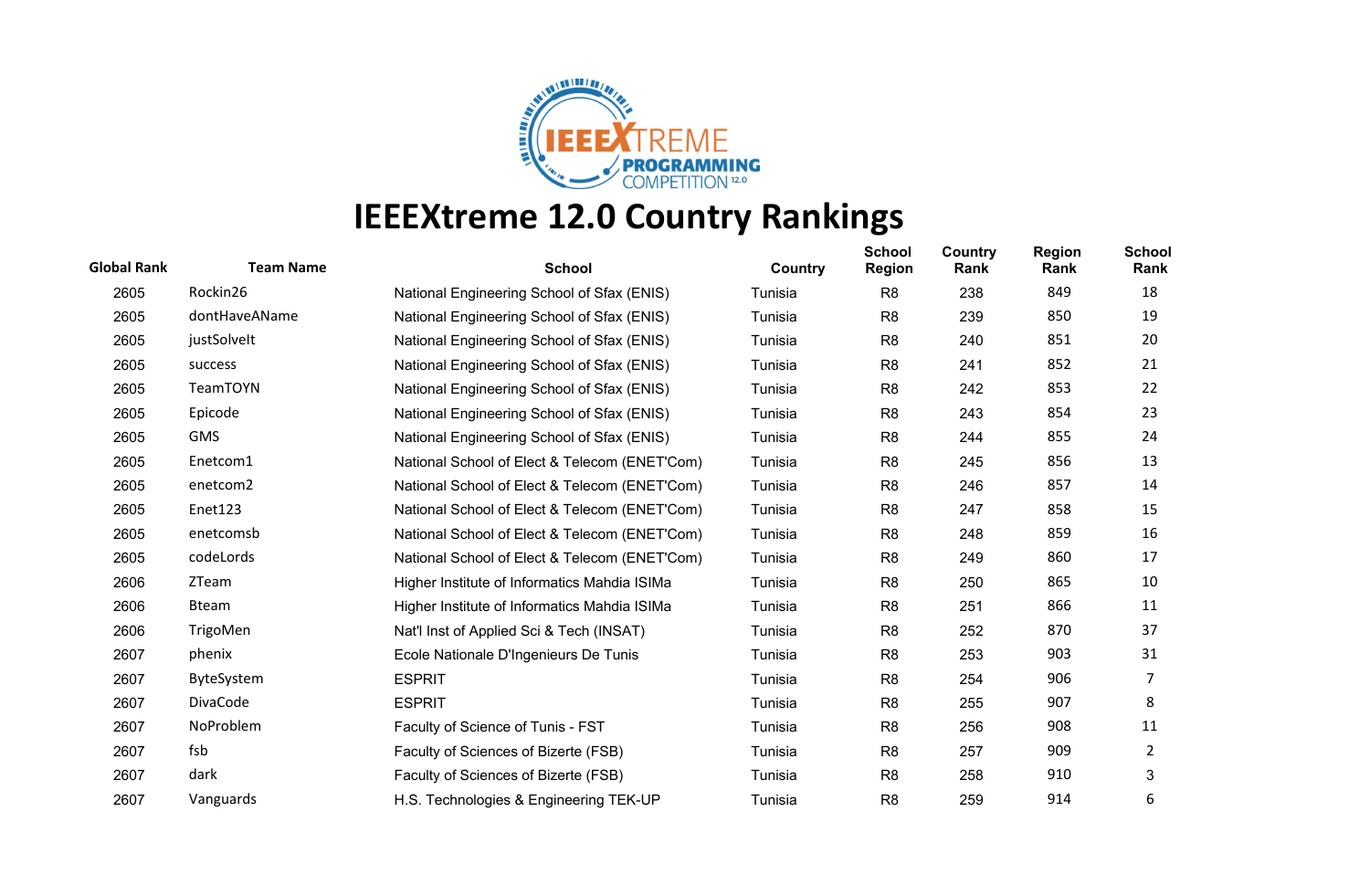

| <b>Global Rank</b> | <b>Team Name</b> | <b>School</b>                                     | Country | <b>School</b><br><b>Region</b> | <b>Country</b><br>Rank | <b>Region</b><br>Rank | <b>School</b><br>Rank |
|--------------------|------------------|---------------------------------------------------|---------|--------------------------------|------------------------|-----------------------|-----------------------|
| 2607               | Neptune          | Higher I A Sciences & Technologies (ISSAT Sousse) | Tunisia | R <sub>8</sub>                 | 260                    | 915                   | 9                     |
| 2607               | <b>HTeamR</b>    | Higher I A Sciences & Technologies (ISSAT Sousse) | Tunisia | R <sub>8</sub>                 | 261                    | 916                   | 10                    |
| 2607               | DefineDezTa5tef  | Higher Institute of Computer Science (ISI)        | Tunisia | R <sub>8</sub>                 | 262                    | 917                   | 4                     |
| 2607               | devTeam          | Higher Institute of Computer Science (ISI)        | Tunisia | R <sub>8</sub>                 | 263                    | 918                   | 5                     |
| 2607               | just4fun         | Higher Institute of Computer Science (ISI)        | Tunisia | R <sub>8</sub>                 | 264                    | 919                   | 6                     |
| 2607               | <b>BlackCat</b>  | Higher Institute of Informatics Mahdia ISIMa      | Tunisia | R <sub>8</sub>                 | 265                    | 920                   | 12                    |
| 2607               | FirstStep        | Higher School of Communication of Tunis (Sup'Com) | Tunisia | R <sub>8</sub>                 | 266                    | 921                   | 14                    |
| 2607               | magic            | Higher School of Communication of Tunis (Sup'Com) | Tunisia | R8                             | 267                    | 922                   | 15                    |
| 2607               | team1            | International Institute of Technology (IIT)       | Tunisia | R <sub>8</sub>                 | 268                    | 927                   | $\overline{2}$        |
| 2607               | dreamTeam        | <b>ISET Rades</b>                                 | Tunisia | R8                             | 269                    | 930                   | 1                     |
| 2607               | leadersT         | <b>ISET Rades</b>                                 | Tunisia | R <sub>8</sub>                 | 270                    | 931                   | $\overline{2}$        |
| 2607               | creativeTeam     | <b>ISET Rades</b>                                 | Tunisia | R <sub>8</sub>                 | 271                    | 932                   | 3                     |
| 2607               | TheAvengers      | <b>ISET Rades</b>                                 | Tunisia | R <sub>8</sub>                 | 272                    | 933                   | 4                     |
| 2607               | PandaTeam        | <b>ISET Rades</b>                                 | Tunisia | R <sub>8</sub>                 | 273                    | 934                   | 5                     |
| 2607               | power22          | <b>ISET Rades</b>                                 | Tunisia | R <sub>8</sub>                 | 274                    | 935                   | 6                     |
| 2607               | ideal            | <b>ISET Rades</b>                                 | Tunisia | R <sub>8</sub>                 | 275                    | 936                   |                       |
| 2607               | TheWinners33     | <b>ISET Rades</b>                                 | Tunisia | R <sub>8</sub>                 | 276                    | 937                   | 8                     |
| 2607               | madahmed7258     | <b>ISET Rades</b>                                 | Tunisia | R <sub>8</sub>                 | 277                    | 938                   | 9                     |
| 2607               | mecaTeam         | Nat Higher Sch. Engineers Tunis (ENSIT)           | Tunisia | R <sub>8</sub>                 | 278                    | 972                   | 13                    |
| 2607               | Teamsmile        | Nat Higher Sch. Engineers Tunis (ENSIT)           | Tunisia | R <sub>8</sub>                 | 279                    | 973                   | 14                    |
| 2607               | EnnasrCity       | Nat Sch Sciences & Advanced Tech (ENSTAB)         | Tunisia | R <sub>8</sub>                 | 280                    | 974                   | $12 \overline{ }$     |
| 2607               | FlovB            | Nat. Eng School of Monastir (ENIM)                | Tunisia | R <sub>8</sub>                 | 281                    | 975                   |                       |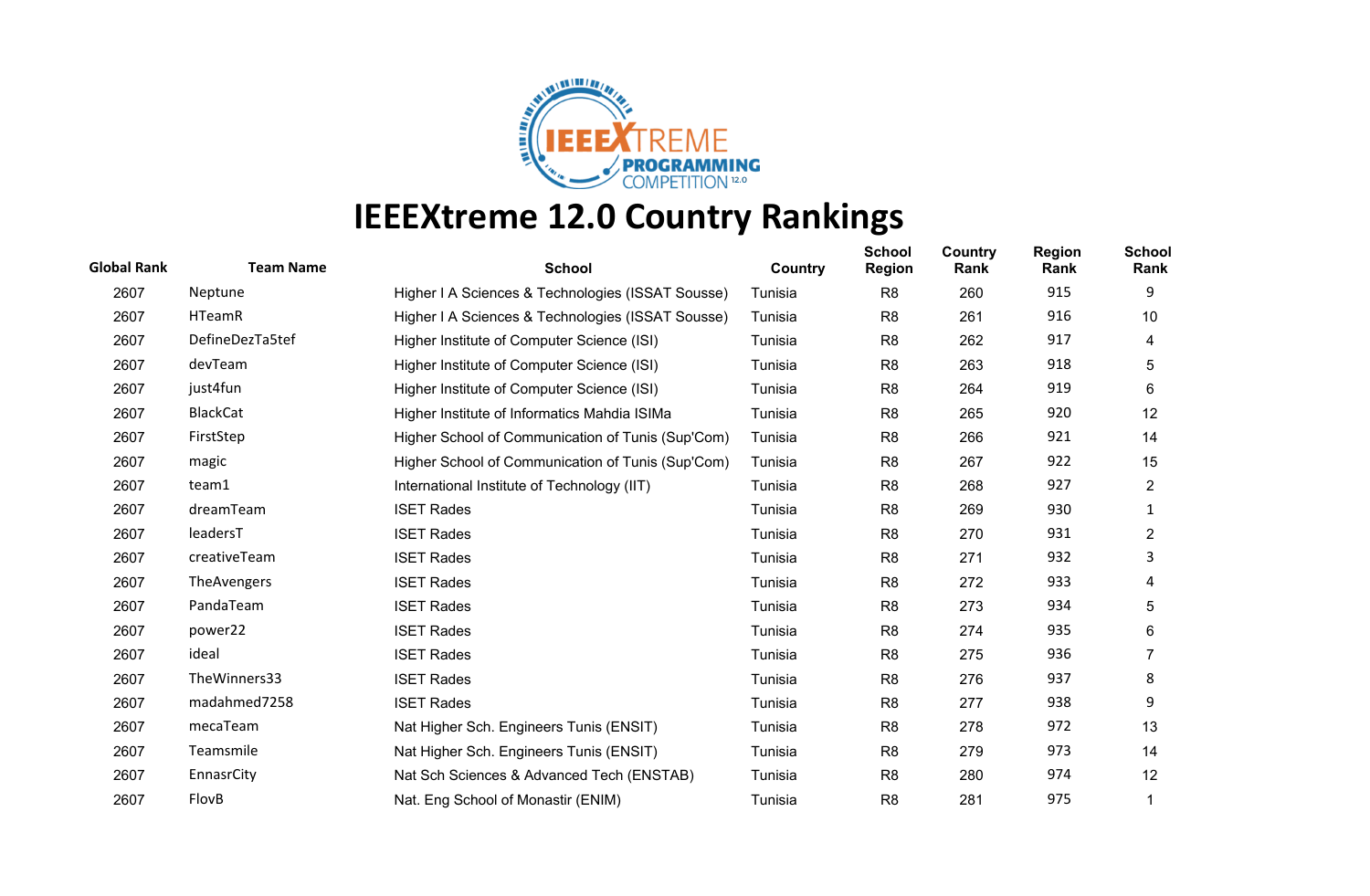

| <b>Global Rank</b> | <b>Team Name</b>     | <b>School</b>                               | Country | <b>School</b><br><b>Region</b> | Country<br>Rank | <b>Region</b><br>Rank | <b>School</b><br>Rank |
|--------------------|----------------------|---------------------------------------------|---------|--------------------------------|-----------------|-----------------------|-----------------------|
| 2607               | Unbelievable         | Nat. Inst. of Agronomy Tunisia (INAT)       | Tunisia | R <sub>8</sub>                 | 282             | 976                   | 5                     |
| 2607               | LaguerrePolynomials  | Nat'l Inst of Applied Sci & Tech (INSAT)    | Tunisia | R <sub>8</sub>                 | 283             | 977                   | 38                    |
| 2607               | RA <sub>2</sub>      | Nat'l Inst of Applied Sci & Tech (INSAT)    | Tunisia | R <sub>8</sub>                 | 284             | 978                   | 39                    |
| 2607               | MajestyProgrammingBg | Nat'l Inst of Applied Sci & Tech (INSAT)    | Tunisia | R <sub>8</sub>                 | 285             | 979                   | 40                    |
| 2607               | Pythagoreans         | Nat'l Inst of Applied Sci & Tech (INSAT)    | Tunisia | R <sub>8</sub>                 | 286             | 980                   | 41                    |
| 2607               | Xpower               | Nat'l Inst of Applied Sci & Tech (INSAT)    | Tunisia | R <sub>8</sub>                 | 287             | 981                   | 42                    |
| 2607               | <b>BIC</b>           | Nat'l Inst of Applied Sci & Tech (INSAT)    | Tunisia | R <sub>8</sub>                 | 288             | 982                   | 43                    |
| 2607               | Bestteam1996         | National Engineering School of Carthage     | Tunisia | R <sub>8</sub>                 | 289             | 983                   | 5                     |
| 2607               | Overflow             | National Engineering School of Carthage     | Tunisia | R <sub>8</sub>                 | 290             | 984                   | 6                     |
| 2607               | EniChers             | National Engineering School of Carthage     | Tunisia | R <sub>8</sub>                 | 291             | 985                   | 7                     |
| 2607               | SANteam              | National Engineering School of Gabes (ENIG) | Tunisia | R <sub>8</sub>                 | 292             | 986                   | $\overline{2}$        |
| 2607               | Themist              | National Engineering School of Gabes (ENIG) | Tunisia | R <sub>8</sub>                 | 293             | 987                   | 3                     |
| 2607               | <b>WOM</b>           | National Engineering School of Gabes (ENIG) | Tunisia | R <sub>8</sub>                 | 294             | 988                   | 4                     |
| 2607               | dragon               | National Engineering School of Sfax (ENIS)  | Tunisia | R <sub>8</sub>                 | 295             | 989                   | 25                    |
| 2607               | 7ou7ou               | National Engineering School of Sfax (ENIS)  | Tunisia | R <sub>8</sub>                 | 296             | 990                   | 26                    |
| 2607               | propateam            | National Engineering School of Sfax (ENIS)  | Tunisia | R <sub>8</sub>                 | 297             | 991                   | 27                    |
| 2607               | anonyme              | National Engineering School of Sfax (ENIS)  | Tunisia | R <sub>8</sub>                 | 298             | 992                   | 28                    |
| 2607               | fmo                  | National Engineering School of Sfax (ENIS)  | Tunisia | R <sub>8</sub>                 | 299             | 993                   | 29                    |
| 2607               | Challenge            | National Engineering School of Sfax (ENIS)  | Tunisia | R <sub>8</sub>                 | 300             | 994                   | 30                    |
| 2607               | MAEE                 | National Engineering School of Sfax (ENIS)  | Tunisia | R <sub>8</sub>                 | 301             | 995                   | 31                    |
| 2607               | divergente           | National School of Computer Science ENSI    | Tunisia | R <sub>8</sub>                 | 302             | 996                   | 3                     |
| 2607               | TheTeam              | National School of Computer Science ENSI    | Tunisia | R <sub>8</sub>                 | 303             | 997                   | 4                     |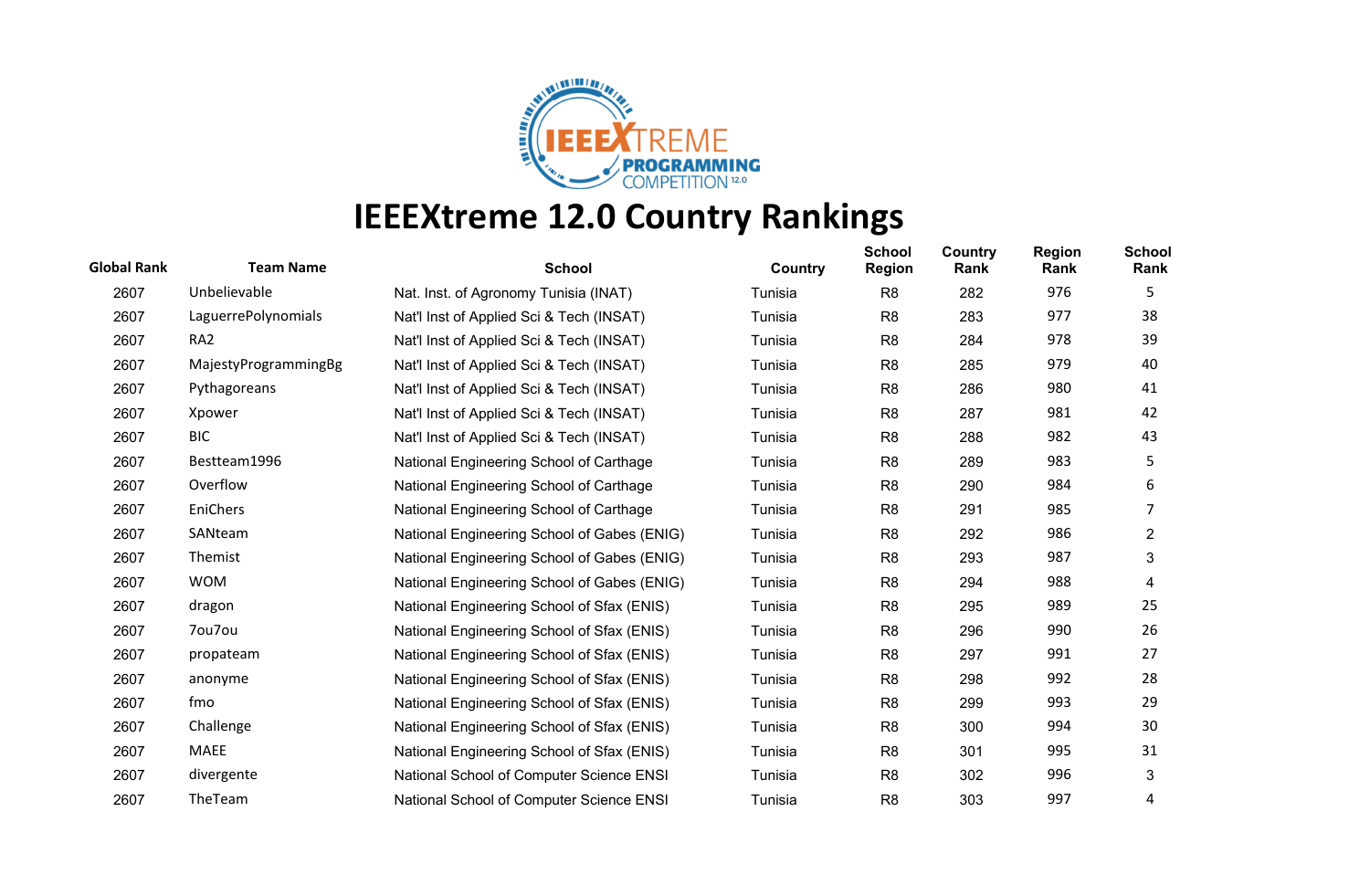

| <b>Global Rank</b> | <b>Team Name</b> | <b>School</b>                                 | Country | <b>School</b><br><b>Region</b> | <b>Country</b><br>Rank | <b>Region</b><br>Rank | <b>School</b><br>Rank |
|--------------------|------------------|-----------------------------------------------|---------|--------------------------------|------------------------|-----------------------|-----------------------|
| 2607               | <b>ENSI</b>      | National School of Computer Science ENSI      | Tunisia | R <sub>8</sub>                 | 304                    | 998                   | 5                     |
| 2607               | L0rem1psum       | National School of Computer Science ENSI      | Tunisia | R <sub>8</sub>                 | 305                    | 999                   | 6                     |
| 2607               | Valhalla         | National School of Computer Science ENSI      | Tunisia | R <sub>8</sub>                 | 306                    | 1000                  | 7                     |
| 2607               | Ensiens          | National School of Computer Science ENSI      | Tunisia | R <sub>8</sub>                 | 307                    | 1001                  | 8                     |
| 2607               | ValhallaTeam     | National School of Computer Science ENSI      | Tunisia | R <sub>8</sub>                 | 308                    | 1002                  | 9                     |
| 2607               | CodeVikings      | National School of Computer Science ENSI      | Tunisia | R <sub>8</sub>                 | 309                    | 1003                  | 10                    |
| 2607               | <b>HOOPE</b>     | National School of Computer Science ENSI      | Tunisia | R <sub>8</sub>                 | 310                    | 1004                  | 11                    |
| 2607               | Sanctus          | National School of Computer Science ENSI      | Tunisia | R <sub>8</sub>                 | 311                    | 1005                  | 12                    |
| 2607               | majors           | National School of Computer Science ENSI      | Tunisia | R <sub>8</sub>                 | 312                    | 1006                  | 13                    |
| 2607               | MadBits          | National School of Computer Science ENSI      | Tunisia | R <sub>8</sub>                 | 313                    | 1007                  | 14                    |
| 2607               | <b>HMA</b>       | National School of Elect & Telecom (ENET'Com) | Tunisia | R <sub>8</sub>                 | 314                    | 1008                  | 18                    |
| 2607               | <b>BR01</b>      | National School of Elect & Telecom (ENET'Com) | Tunisia | R <sub>8</sub>                 | 315                    | 1009                  | 19                    |
| 2607               | robotique        | National School of Elect & Telecom (ENET'Com) | Tunisia | R <sub>8</sub>                 | 316                    | 1010                  | 20                    |
| 2607               | hawkscode        | National School of Elect & Telecom (ENET'Com) | Tunisia | R <sub>8</sub>                 | 317                    | 1011                  | 21                    |
| 2607               | Dominators       | National School of Elect & Telecom (ENET'Com) | Tunisia | R <sub>8</sub>                 | 318                    | 1012                  | 22                    |
| 2607               | La7ir            | National School of Elect & Telecom (ENET'Com) | Tunisia | R <sub>8</sub>                 | 319                    | 1013                  | 23                    |
| 2607               | 3a9lya           | National School of Elect & Telecom (ENET'Com) | Tunisia | R <sub>8</sub>                 | 320                    | 1014                  | 24                    |
| 2607               | LastMinute       | National School of Elect & Telecom (ENET'Com) | Tunisia | R <sub>8</sub>                 | 321                    | 1015                  | 25                    |
| 2607               | Panda            | National School of Elect & Telecom (ENET'Com) | Tunisia | R <sub>8</sub>                 | 322                    | 1016                  | 26                    |
| 2607               | sikousikou       | National School of Elect & Telecom (ENET'Com) | Tunisia | R <sub>8</sub>                 | 323                    | 1017                  | 27                    |
| 2607               | hayoum           | National School of Elect & Telecom (ENET'Com) | Tunisia | R <sub>8</sub>                 | 324                    | 1018                  | 28                    |
| 2607               | TheMasterminds   | National School of Elect & Telecom (ENET'Com) | Tunisia | R <sub>8</sub>                 | 325                    | 1019                  | 29                    |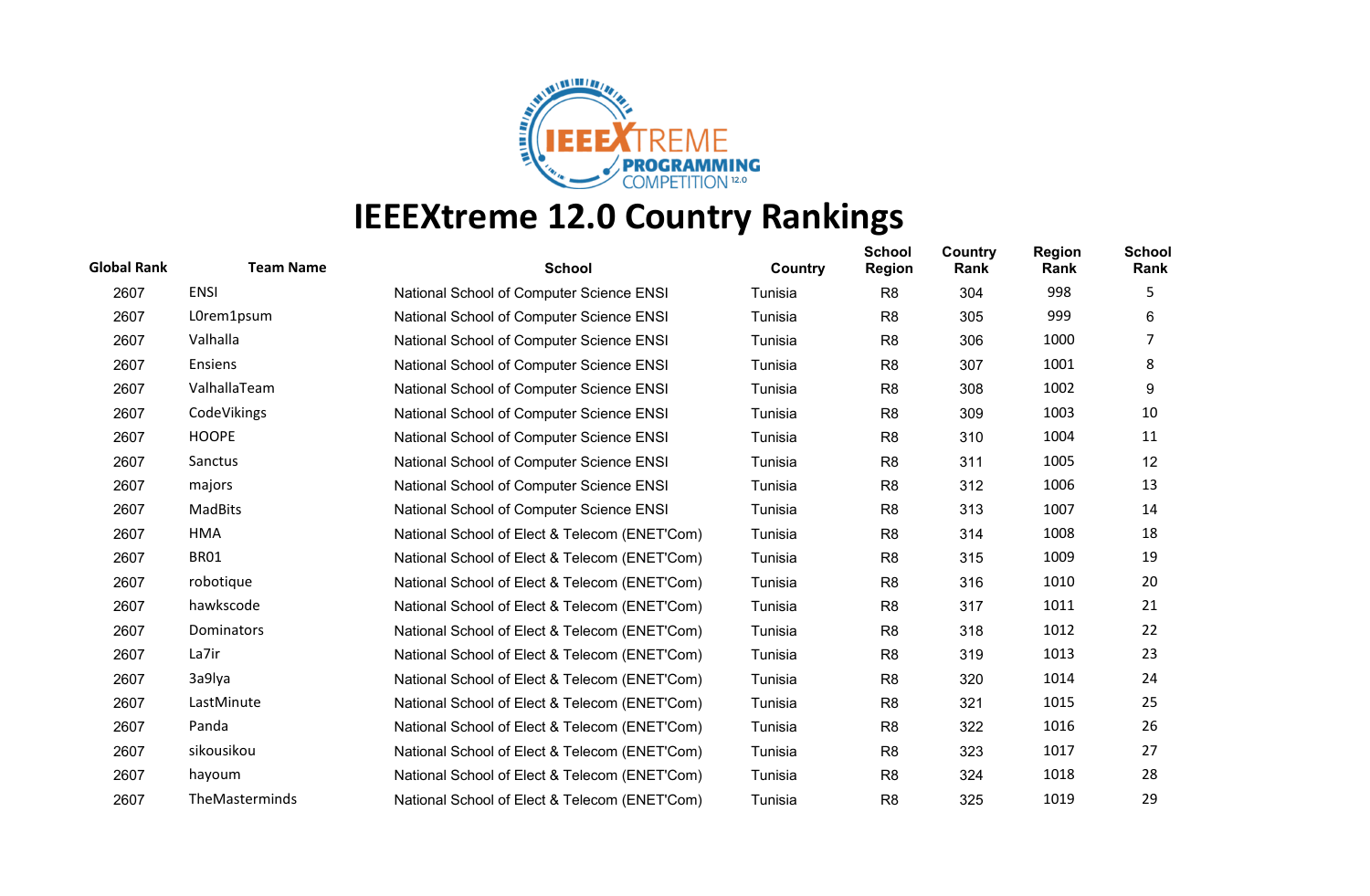

| <b>Global Rank</b> | <b>Team Name</b>      | <b>School</b>                                     | Country | <b>School</b><br><b>Region</b> | Country<br>Rank | <b>Region</b><br>Rank | <b>School</b><br>Rank |
|--------------------|-----------------------|---------------------------------------------------|---------|--------------------------------|-----------------|-----------------------|-----------------------|
| 2607               | enetxtreme            | National School of Elect & Telecom (ENET'Com)     | Tunisia | R <sub>8</sub>                 | 326             | 1020                  | 30                    |
| 2607               | PolytechSfax          | Polytech Sfax                                     | Tunisia | R <sub>8</sub>                 | 327             | 1033                  | 3                     |
| 2607               | TeamTN18              | Polytech Sfax                                     | Tunisia | R <sub>8</sub>                 | 328             | 1034                  | 4                     |
| 2607               | CyberPunks            | Polytech Sfax                                     | Tunisia | R <sub>8</sub>                 | 329             | 1035                  | 5                     |
| 2607               | <b>ITpredators</b>    | Polytech Sfax                                     | Tunisia | R <sub>8</sub>                 | 330             | 1036                  | 6                     |
| 2607               | Matrix18              | Polytech Sfax                                     | Tunisia | R <sub>8</sub>                 | 331             | 1037                  |                       |
| 2607               | CodeBusters18         | Polytech Sfax                                     | Tunisia | R <sub>8</sub>                 | 332             | 1038                  | 8                     |
| 2607               | matrix2018            | Polytech Sfax                                     | Tunisia | R <sub>8</sub>                 | 333             | 1039                  | 9                     |
| 2607               | IEEEULTSB1            | Private University of Tunis ULT                   | Tunisia | R <sub>8</sub>                 | 334             | 1043                  | $\overline{2}$        |
| 2607               | SesameTeam3           | <b>SESAME University</b>                          | Tunisia | R <sub>8</sub>                 | 335             | 1049                  | 5                     |
| 2607               | SesameTeam5           | <b>SESAME University</b>                          | Tunisia | R <sub>8</sub>                 | 336             | 1050                  | 6                     |
| 2608               | za3maChkoun           | Ecole Nationale D'Ingenieurs De Tunis             | Tunisia | R <sub>8</sub>                 | 337             | 1090                  | 32                    |
| 2608               | SystemError           | Ecole Nationale D'Ingenieurs De Tunis             | Tunisia | R <sub>8</sub>                 | 338             | 1091                  | 33                    |
| 2608               | <b>IEEEENITSB</b>     | Ecole Nationale D'Ingenieurs De Tunis             | Tunisia | R <sub>8</sub>                 | 339             | 1092                  | 34                    |
| 2608               | Warrios               | Ecole Nationale D'Ingenieurs De Tunis             | Tunisia | R8                             | 340             | 1093                  | 35                    |
| 2608               | Xforce3               | Ecole Nationale D'Ingenieurs De Tunis             | Tunisia | R <sub>8</sub>                 | 341             | 1094                  | 36                    |
| 2608               | Karasuno              | Higher School of Communication of Tunis (Sup'Com) | Tunisia | R8                             | 342             | 1095                  | 16                    |
| 2608               | GreensBeansNotPotato  | Nat'l Inst of Applied Sci & Tech (INSAT)          | Tunisia | R <sub>8</sub>                 | 343             | 1098                  | 44                    |
| 2608               | LazyPropagators       | Nat'l Inst of Applied Sci & Tech (INSAT)          | Tunisia | R8                             | 344             | 1099                  | 45                    |
| 2608               | YameteJavah           | Nat'l Inst of Applied Sci & Tech (INSAT)          | Tunisia | R <sub>8</sub>                 | 345             | 1100                  | 46                    |
| 9                  | <b>BordoBereliler</b> | <b>Bilkent University</b>                         | Turkey  | R <sub>8</sub>                 | 1               | 4                     |                       |
| 176                | OzUxTeam              | <b>Ozyegin University</b>                         | Turkey  | R <sub>8</sub>                 | $\overline{c}$  | 72                    | 1                     |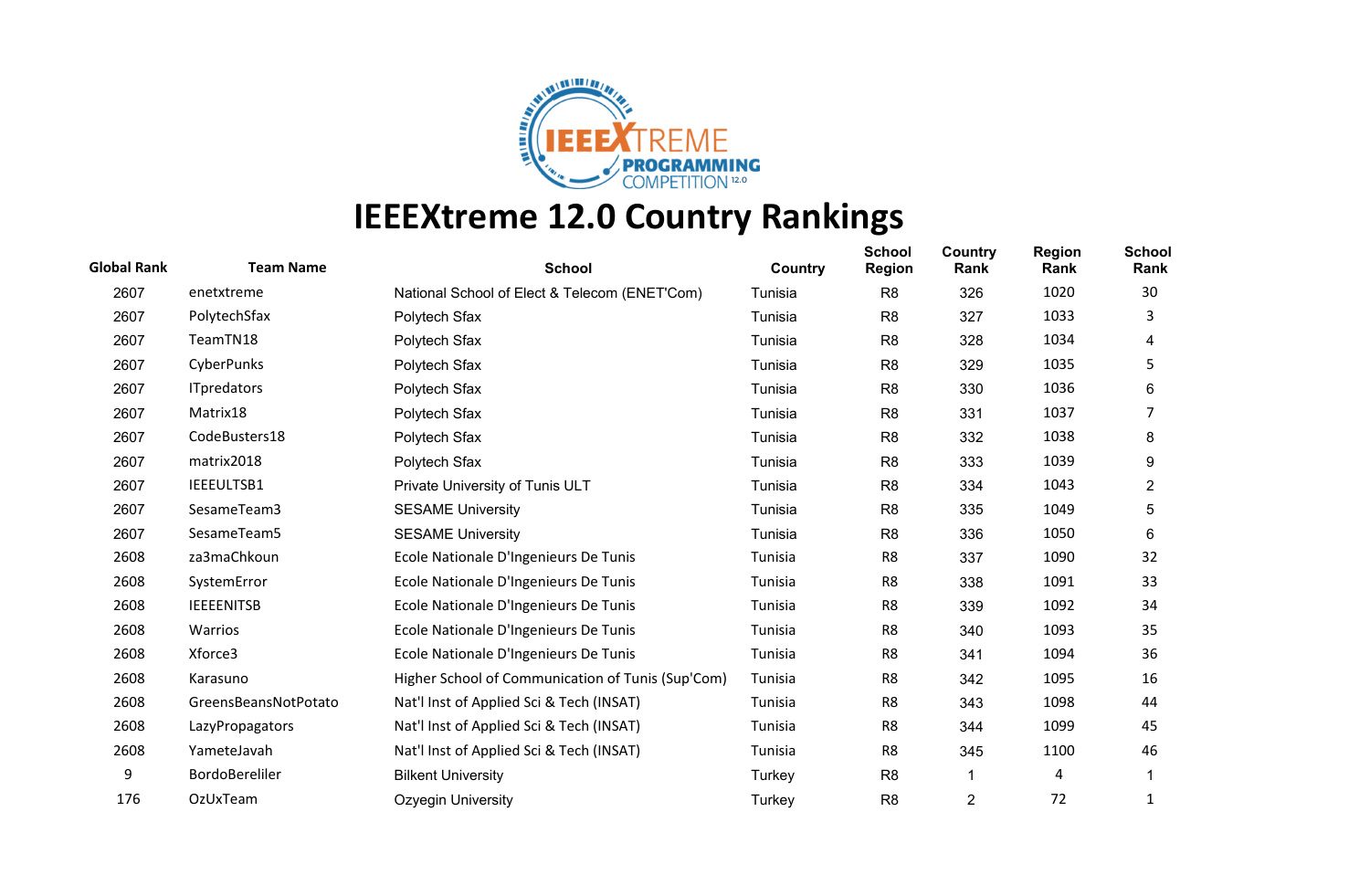

| <b>Global Rank</b> | <b>Team Name</b>     | <b>School</b>                                      | Country | <b>School</b><br><b>Region</b> | Country<br>Rank | <b>Region</b><br>Rank | <b>School</b><br>Rank |
|--------------------|----------------------|----------------------------------------------------|---------|--------------------------------|-----------------|-----------------------|-----------------------|
| 252                | OzUY                 | <b>Ozyegin University</b>                          | Turkey  | R <sub>8</sub>                 | 3               | 102                   | 2                     |
| 298                | PretentiousTeamName  | University of Turkish Aeronautical Association     | Turkey  | R <sub>8</sub>                 | 4               | 117                   | 1                     |
| 328                | kilink               | <b>Bilkent University</b>                          | Turkey  | R <sub>8</sub>                 | 5               | 131                   | 2                     |
| 379                | Eskrimist            | <b>Bilkent University</b>                          | Turkey  | R <sub>8</sub>                 | 6               | 149                   | 3                     |
| 383                | AGFESquad            | Koc Universitesi                                   | Turkey  | R <sub>8</sub>                 | 7               | 150                   |                       |
| 431                | OzuXtreme            | <b>Ozyegin University</b>                          | Turkey  | R <sub>8</sub>                 | 8               | 171                   | 3                     |
| 496                | Deuterium            | Dokuz Eylul Univ                                   | Turkey  | R <sub>8</sub>                 | 9               | 201                   | 1                     |
| 554                | OzU333               | Ozyegin University                                 | Turkey  | R <sub>8</sub>                 | 10              | 225                   | 4                     |
| 563                | KOBehT               | Middle East Tech Univ                              | Turkey  | R <sub>8</sub>                 | 11              | 228                   | 1                     |
| 570                | <b>STARS</b>         | <b>Bilkent University</b>                          | Turkey  | R <sub>8</sub>                 | 12              | 230                   | 4                     |
| 571                | Barbosa              | Pamukkale Univ                                     | Turkey  | R <sub>8</sub>                 | 13              | 231                   | 1                     |
| 634                | <b>NCCGardas</b>     | Middle East Technical University - Northern Cyprus | Turkey  | R <sub>8</sub>                 | 14              | 254                   | 1                     |
| 806                | sisarp               | Pamukkale Univ                                     | Turkey  | R <sub>8</sub>                 | 15              | 303                   | 2                     |
| 853                | <b>YTUCS5</b>        | <b>Yildiz Technical Univ</b>                       | Turkey  | R <sub>8</sub>                 | 16              | 323                   | 1                     |
| 854                | YTUCS1               | <b>Yildiz Technical Univ</b>                       | Turkey  | R <sub>8</sub>                 | 17              | 324                   | 2                     |
| 892                | HighZ                | Koc Universitesi                                   | Turkey  | R <sub>8</sub>                 | 18              | 337                   | 2                     |
| 972                | Jobless              | <b>Bilkent University</b>                          | Turkey  | R <sub>8</sub>                 | 19              | 357                   | 5                     |
| 1022               | EsTurkWolves         | <b>Anadolu University</b>                          | Turkey  | R <sub>8</sub>                 | 20              | 378                   | 1                     |
| 1124               | CourseCapacityisFull | Middle East Technical University - Northern Cyprus | Turkey  | R <sub>8</sub>                 | 21              | 402                   | 2                     |
| 1222               | RickyRick            | Middle East Tech Univ                              | Turkey  | R <sub>8</sub>                 | 22              | 438                   | 2                     |
| 1287               | Friends              | Pamukkale Univ                                     | Turkey  | R <sub>8</sub>                 | 23              | 463                   | 3                     |
| 1352               | YTUCS6               | <b>Yildiz Technical Univ</b>                       | Turkey  | R <sub>8</sub>                 | 24              | 477                   | 3                     |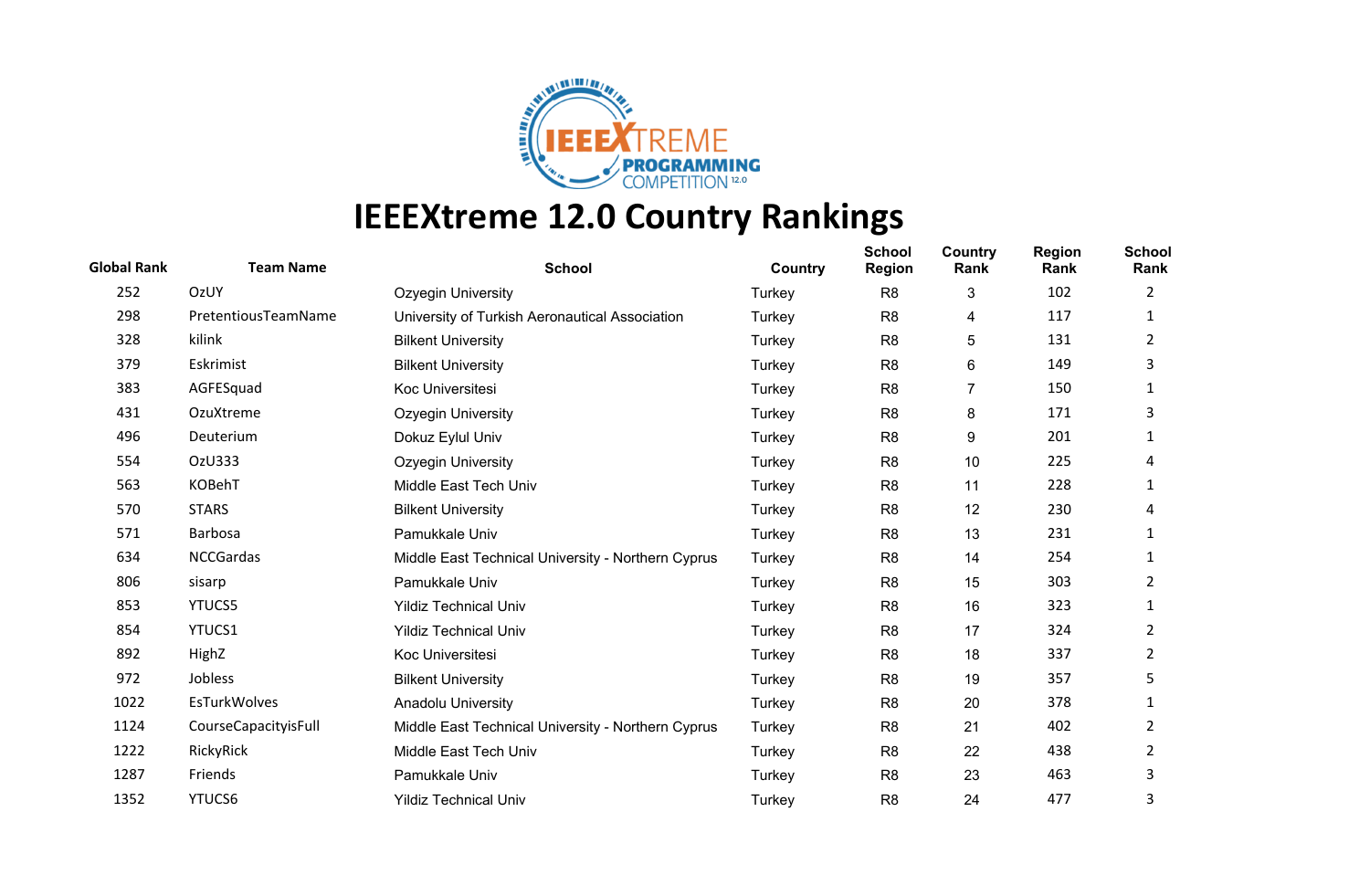

| <b>Global Rank</b> | <b>Team Name</b>       | <b>School</b>                                      | Country | <b>School</b><br><b>Region</b> | Country<br>Rank | <b>Region</b><br>Rank | <b>School</b><br>Rank |
|--------------------|------------------------|----------------------------------------------------|---------|--------------------------------|-----------------|-----------------------|-----------------------|
| 1417               | AlgoriTeam             | University of Turkish Aeronautical Association     | Turkey  | R <sub>8</sub>                 | 25              | 497                   | 2                     |
| 1504               | <b>DreamKillers</b>    | <b>Istanbul Sehir University</b>                   | Turkey  | R <sub>8</sub>                 | 26              | 526                   | 1                     |
| 1513               | <b>IEEEGTU</b>         | <b>Gebze Technical University</b>                  | Turkey  | R <sub>8</sub>                 | 27              | 529                   | 1                     |
| 1817               | EGEAB                  | Ege Universitesi (Aegean)                          | Turkey  | R <sub>8</sub>                 | 28              | 597                   | 1                     |
| 1860               | FlipProjects           | <b>Beykent University</b>                          | Turkey  | R <sub>8</sub>                 | 29              | 610                   |                       |
| 1899               | JFF                    | Middle East Technical University - Northern Cyprus | Turkey  | R <sub>8</sub>                 | 30              | 620                   | 3                     |
| 1981               | TeamKOU                | Kocaeli Univ                                       | Turkey  | R <sub>8</sub>                 | 31              | 652                   | 1                     |
| 2004               | YTUCS7                 | <b>Yildiz Technical Univ</b>                       | Turkey  | R <sub>8</sub>                 | 32              | 654                   | 4                     |
| 2052               | athlonx64              | University of Turkish Aeronautical Association     | Turkey  | R <sub>8</sub>                 | 33              | 675                   | 3                     |
| 2053               | kivircik               | <b>Bilkent University</b>                          | Turkey  | R <sub>8</sub>                 | 34              | 676                   | 6                     |
| 2071               | <b>BeeSting</b>        | Cankaya Univ                                       | Turkey  | R <sub>8</sub>                 | 35              | 681                   | 1                     |
| 2175               | AKMEM                  | Omer Halisdemir Universitesi                       | Turkey  | R <sub>8</sub>                 | 36              | 717                   |                       |
| 2210               | arapkizvedigerleri     | University of Turkish Aeronautical Association     | Turkey  | R <sub>8</sub>                 | 37              | 730                   | 4                     |
| 2283               | <b>INDRrules</b>       | Koc Universitesi                                   | Turkey  | R <sub>8</sub>                 | 38              | 751                   | 3                     |
| 2295               | Dagobah                | University of Turkish Aeronautical Association     | Turkey  | R <sub>8</sub>                 | 39              | 756                   | 5                     |
| 2346               | <b>BAT</b>             | Koc Universitesi                                   | Turkey  | R <sub>8</sub>                 | 40              | 774                   | 4                     |
| 2359               | <b>RuzgarDoganAtes</b> | Pamukkale Univ                                     | Turkey  | R <sub>8</sub>                 | 41              | 778                   | 4                     |
| 2449               | <b>BumblebIEEE</b>     | Cankaya Univ                                       | Turkey  | R <sub>8</sub>                 | 42              | 804                   | 2                     |
| 2586               | YTUCS4                 | <b>Yildiz Technical Univ</b>                       | Turkey  | R <sub>8</sub>                 | 43              | 820                   | 5                     |
| 2605               | kedi                   | <b>Tobb Economics &amp; Tech Univ</b>              | Turkey  | R <sub>8</sub>                 | 44              | 862                   |                       |
| 2606               | TeamCT7                | Izmir Ekonomi Universitesi                         | Turkey  | R <sub>8</sub>                 | 45              | 867                   |                       |
| 2607               | Primus                 | <b>Adnan Menderes University</b>                   | Turkey  | R <sub>8</sub>                 | 46              | 871                   |                       |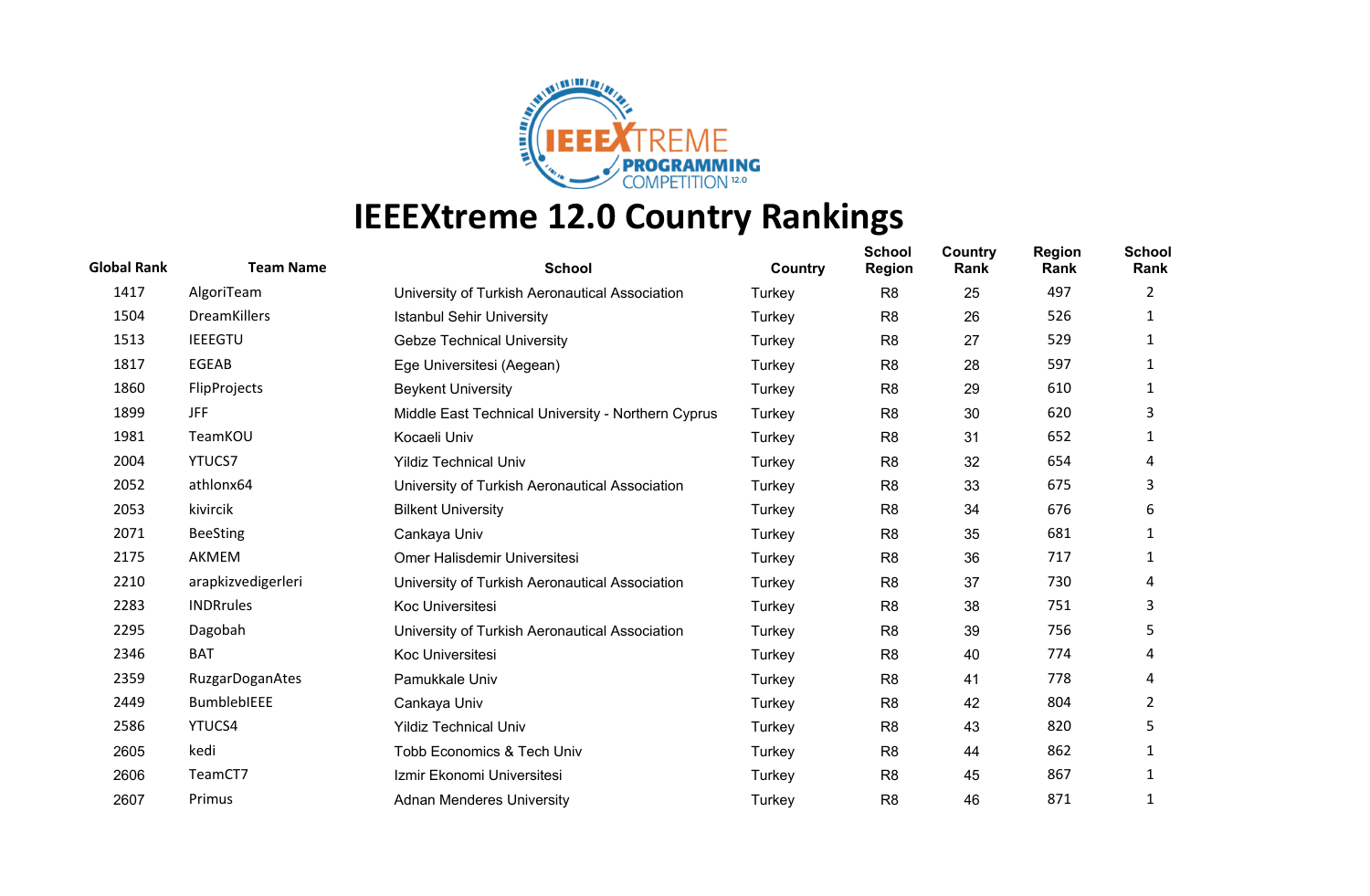

| <b>Global Rank</b> | <b>Team Name</b>  | <b>School</b>                | Country | <b>School</b><br><b>Region</b> | Country<br>Rank | <b>Region</b><br>Rank | <b>School</b><br>Rank |
|--------------------|-------------------|------------------------------|---------|--------------------------------|-----------------|-----------------------|-----------------------|
| 2607               | <b>KARINT</b>     | <b>Bilkent University</b>    | Turkey  | R <sub>8</sub>                 | 47              | 892                   | 7                     |
| 2607               | BobiskoTeam       | <b>Bilkent University</b>    | Turkey  | R <sub>8</sub>                 | 48              | 893                   | 8                     |
| 2607               | TheCorp           | <b>Bilkent University</b>    | Turkey  | R <sub>8</sub>                 | 49              | 894                   | 9                     |
| 2607               | powerofslience    | <b>Bilkent University</b>    | Turkey  | R <sub>8</sub>                 | 50              | 895                   | 10                    |
| 2607               | Boyoz             | Dokuz Eylul Univ             | Turkey  | R <sub>8</sub>                 | 51              | 901                   | 2                     |
| 2607               | YAPTIRIM          | Dokuz Eylul Univ             | Turkey  | R <sub>8</sub>                 | 52              | 902                   | 3                     |
| 2607               | Fetch             | Ege Universitesi (Aegean)    | Turkey  | R <sub>8</sub>                 | 53              | 904                   | 2                     |
| 2607               | gazihector        | Gazi Univ                    | Turkey  | R <sub>8</sub>                 | 54              | 912                   | 1                     |
| 2607               | ThatTastedPurple  | Istanbul Kultur Universitesi | Turkey  | R <sub>8</sub>                 | 55              | 939                   |                       |
| 2607               | <b>IKUBoysN</b>   | Istanbul Kultur Universitesi | Turkey  | R <sub>8</sub>                 | 56              | 940                   | $\overline{2}$        |
| 2607               | <b>S58</b>        | Istanbul Kultur Universitesi | Turkey  | R <sub>8</sub>                 | 57              | 941                   | 3                     |
| 2607               | <b>DDT</b>        | Koc Universitesi             | Turkey  | R <sub>8</sub>                 | 58              | 952                   | 5                     |
| 2607               | TeamTroll         | Koc Universitesi             | Turkey  | R <sub>8</sub>                 | 59              | 953                   | 6                     |
| 2607               | Caylaklar         | Koc Universitesi             | Turkey  | R <sub>8</sub>                 | 60              | 954                   | 7                     |
| 2607               | Takim73           | Koc Universitesi             | Turkey  | R <sub>8</sub>                 | 61              | 955                   | 8                     |
| 2607               | mobildahi         | Kocaeli Univ                 | Turkey  | R <sub>8</sub>                 | 62              | 956                   | 2                     |
| 2607               | <b>Oxdeffbeef</b> | Middle East Tech Univ        | Turkey  | R <sub>8</sub>                 | 63              | 962                   | 3                     |
| 2607               | <b>Ufuks</b>      | Middle East Tech Univ        | Turkey  | R <sub>8</sub>                 | 64              | 963                   | 4                     |
| 2607               | Katilcivciv       | Middle East Tech Univ        | Turkey  | R <sub>8</sub>                 | 65              | 964                   | 5                     |
| 2607               | TeamKurdo         | Middle East Tech Univ        | Turkey  | R <sub>8</sub>                 | 66              | 965                   | 6                     |
| 2607               | PauPuffGirls      | Pamukkale Univ               | Turkey  | R <sub>8</sub>                 | 67              | 1031                  | 5                     |
| 2607               | Valhala           | Pamukkale Univ               | Turkey  | R <sub>8</sub>                 | 68              | 1032                  | 6                     |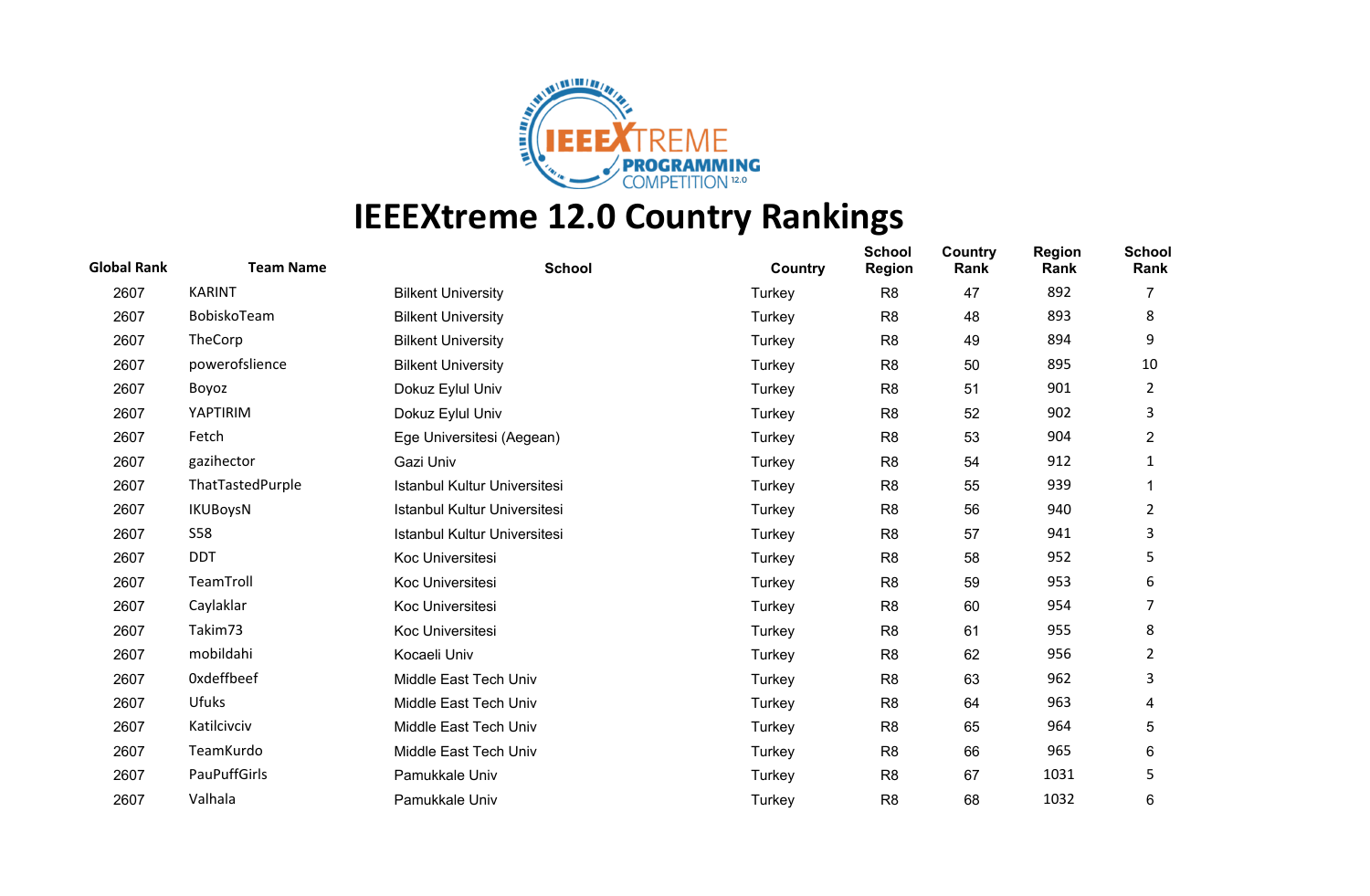

| <b>Global Rank</b> | <b>Team Name</b>      | <b>School</b>                                  | Country        | <b>School</b><br><b>Region</b> | Country<br>Rank | <b>Region</b><br>Rank | <b>School</b><br>Rank |
|--------------------|-----------------------|------------------------------------------------|----------------|--------------------------------|-----------------|-----------------------|-----------------------|
| 2607               | Madcatz               | University of Turkish Aeronautical Association | Turkey         | R <sub>8</sub>                 | 69              | 1075                  | 6                     |
| 2607               | Leopar                | University of Turkish Aeronautical Association | Turkey         | R <sub>8</sub>                 | 70              | 1076                  |                       |
| 2607               | Tatooine              | University of Turkish Aeronautical Association | Turkey         | R <sub>8</sub>                 | 71              | 1077                  | 8                     |
| 2607               | <b>YTUCS2</b>         | <b>Yildiz Technical Univ</b>                   | Turkey         | R <sub>8</sub>                 | 72              | 1084                  | 6                     |
| 2607               | YTUCS3                | <b>Yildiz Technical Univ</b>                   | Turkey         | R <sub>8</sub>                 | 73              | 1085                  |                       |
| 1480               | Muk1                  | <b>Makerere University Library</b>             | Uganda         | R <sub>8</sub>                 | 1               | 516                   | 1                     |
| 1481               | Immortals             | <b>Kyambogo University</b>                     | Uganda         | R <sub>8</sub>                 | $\overline{c}$  | 517                   | 1                     |
| 1482               | Muk3                  | <b>Makerere University Library</b>             | Uganda         | R <sub>8</sub>                 | 3               | 518                   | 2                     |
| 1483               | Muk2                  | <b>Makerere University Library</b>             | Uganda         | R <sub>8</sub>                 | 4               | 519                   | 3                     |
| 2325               | Muk4                  | <b>Makerere University Library</b>             | Uganda         | R <sub>8</sub>                 | 5               | 770                   | 4                     |
| 2607               | <b>ACACODERS</b>      | Kyambogo University                            | Uganda         | R <sub>8</sub>                 | 6               | 957                   | $\overline{2}$        |
| 992                | Ode2Code              | Manipal University - Dubai Campus              | United Arab Em | R <sub>8</sub>                 |                 | 366                   |                       |
| 1010               | Aetas                 | Ajman Univ College Of Science And Tech         | United Arab Em | R <sub>8</sub>                 | 2               | 375                   | 1                     |
| 1564               | Finnafinnachickendin  | Manipal University - Dubai Campus              | United Arab Em | R <sub>8</sub>                 | 3               | 538                   | 2                     |
| 1590               | <b>MeetYourMakers</b> | Manipal Academy Of Higher Education            | United Arab Em | R <sub>8</sub>                 | 4               | 544                   | 1                     |
| 1646               | Sredoc                | Manipal University - Dubai Campus              | United Arab Em | R <sub>8</sub>                 | 5               | 555                   | 3                     |
| 1658               | cinSPY                | Manipal Academy Of Higher Education            | United Arab Em | R <sub>8</sub>                 | 6               | 560                   | 2                     |
| 1659               | HashIncludeSLS        | Manipal University - Dubai Campus              | United Arab Em | R <sub>8</sub>                 | $\overline{7}$  | 561                   | 4                     |
| 1672               | SmashCode             | Manipal University - Dubai Campus              | United Arab Em | R <sub>8</sub>                 | 8               | 567                   | 5                     |
| 1673               | terebinmarJAVAn       | Manipal University - Dubai Campus              | United Arab Em | R <sub>8</sub>                 | 9               | 568                   | 6                     |
| 1675               | Synergy               | Manipal Academy Of Higher Education            | United Arab Em | R <sub>8</sub>                 | 10              | 569                   | 3                     |
| 1799               | kunafa                | Rochester Institute of Technology - Dubai      | United Arab Em | R <sub>8</sub>                 | 11              | 591                   |                       |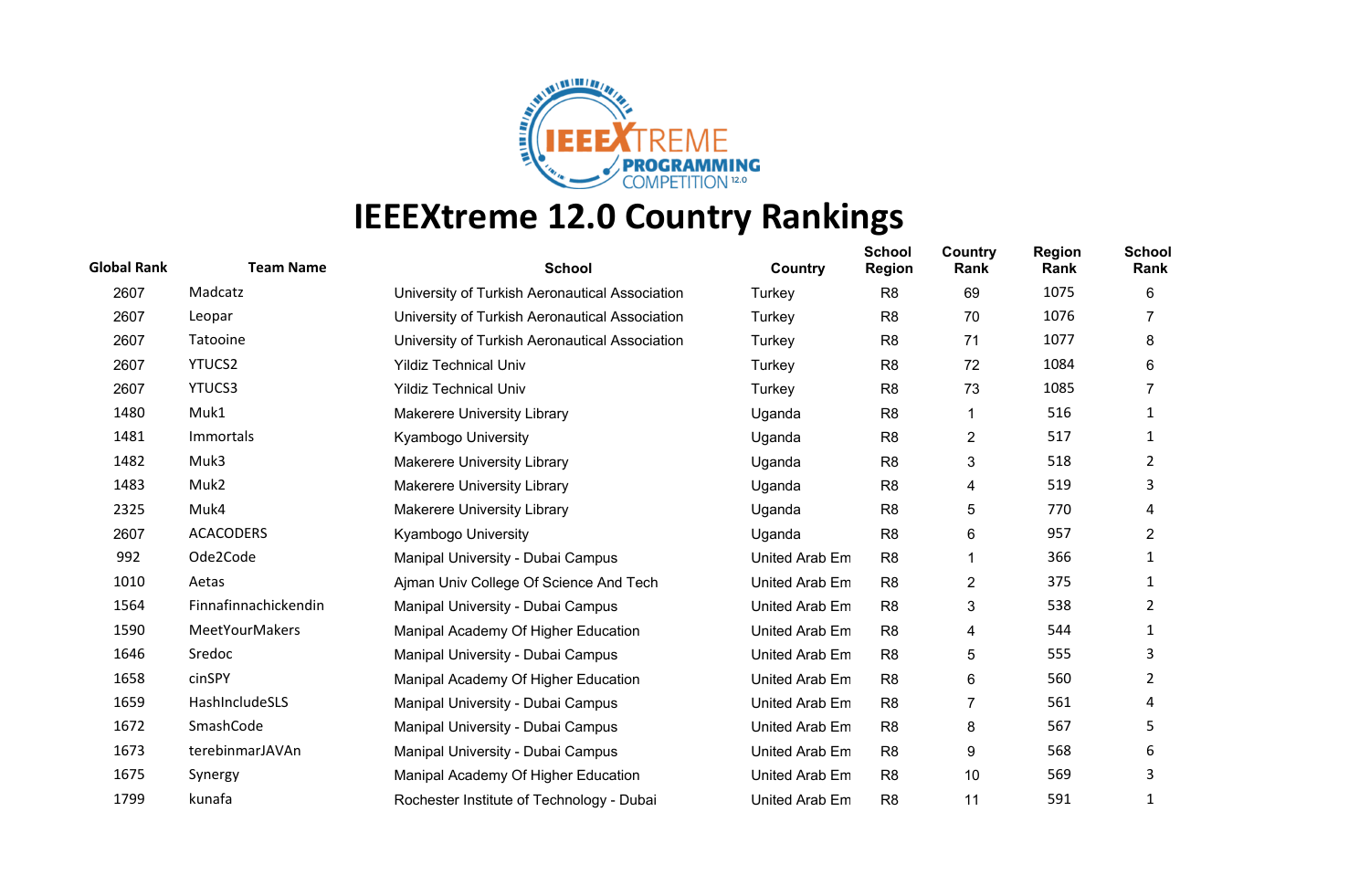

| <b>Global Rank</b> | <b>Team Name</b>      | <b>School</b>                             | Country        | <b>School</b><br><b>Region</b> | Country<br>Rank | <b>Region</b><br>Rank | <b>School</b><br>Rank |
|--------------------|-----------------------|-------------------------------------------|----------------|--------------------------------|-----------------|-----------------------|-----------------------|
| 2017               | <b>UMGEI</b>          | Manipal University - Dubai Campus         | United Arab Em | R <sub>8</sub>                 | 12              | 658                   |                       |
| 2025               | Pandas64bit           | Manipal University - Dubai Campus         | United Arab Em | R <sub>8</sub>                 | 13              | 662                   | 8                     |
| 2051               | NoCodeNoLife          | Manipal University - Dubai Campus         | United Arab Em | R <sub>8</sub>                 | 14              | 674                   | 9                     |
| 2057               | MemeTeam              | Manipal Academy Of Higher Education       | United Arab Em | R <sub>8</sub>                 | 15              | 678                   | 4                     |
| 2347               | 42                    | Rochester Institute of Technology - Dubai | United Arab Em | R <sub>8</sub>                 | 16              | 775                   | 2                     |
| 2437               | Colossus              | Ajman Univ College Of Science And Tech    | United Arab Em | R <sub>8</sub>                 | 17              | 800                   | 2                     |
| 2592               | Nightcrawlers         | Ajman Univ College Of Science And Tech    | United Arab Em | R <sub>8</sub>                 | 18              | 821                   | 3                     |
| 2605               | roguezero             | Birla Inst Of Tech & Sci - Dubai Campus   | United Arab Em | R <sub>8</sub>                 | 19              | 827                   | 1                     |
| 2607               | Elekta                | Birla Inst Of Tech & Sci - Dubai Campus   | United Arab Em | R <sub>8</sub>                 | 20              | 896                   | $\overline{2}$        |
| 2607               | Infinitelopp          | Manipal University - Dubai Campus         | United Arab Em | R <sub>8</sub>                 | 21              | 959                   | 10                    |
| 2607               | SmartUAE              | Manipal University - Dubai Campus         | United Arab Em | R <sub>8</sub>                 | 22              | 960                   | 11                    |
| 744                | Wobbles               | <b>Bournemouth University</b>             | United Kingdom | R <sub>8</sub>                 |                 | 290                   | 1                     |
| 937                | WereltSoEasy          | Kingston Univ (Fmly Polytech)             | United Kingdom | R <sub>8</sub>                 | 2               | 349                   | 1                     |
| 1260               | HackStreetBoys        | <b>Bournemouth University</b>             | United Kingdom | R <sub>8</sub>                 | 3               | 452                   | 2                     |
| 1458               | TerrorFlop            | <b>Bournemouth University</b>             | United Kingdom | R <sub>8</sub>                 | 4               | 510                   | 3                     |
| 1613               | KotlineBling          | <b>Bournemouth University</b>             | United Kingdom | R <sub>8</sub>                 | 5               | 548                   | 4                     |
| 1853               | <b>DeepCoders</b>     | <b>Bournemouth University</b>             | United Kingdom | R <sub>8</sub>                 | 6               | 608                   | 5                     |
| 1861               | JustWittyEnough       | <b>Bournemouth University</b>             | United Kingdom | R <sub>8</sub>                 | 7               | 611                   | 6                     |
| 1958               | <b>SDL</b>            | <b>Bournemouth University</b>             | United Kingdom | R <sub>8</sub>                 | 8               | 641                   |                       |
| 1976               | <b>BU404</b>          | <b>Bournemouth University</b>             | United Kingdom | R <sub>8</sub>                 | 9               | 648                   | 8                     |
| 2607               | ZeroDivisionError     | <b>Bournemouth University</b>             | United Kingdom | R <sub>8</sub>                 | 10              | 898                   | 9                     |
| 633                | <b>BlueBarracudas</b> | New York Inst Of Tech-Old Westbury        | <b>USA</b>     | R <sub>1</sub>                 | 47              | 1                     |                       |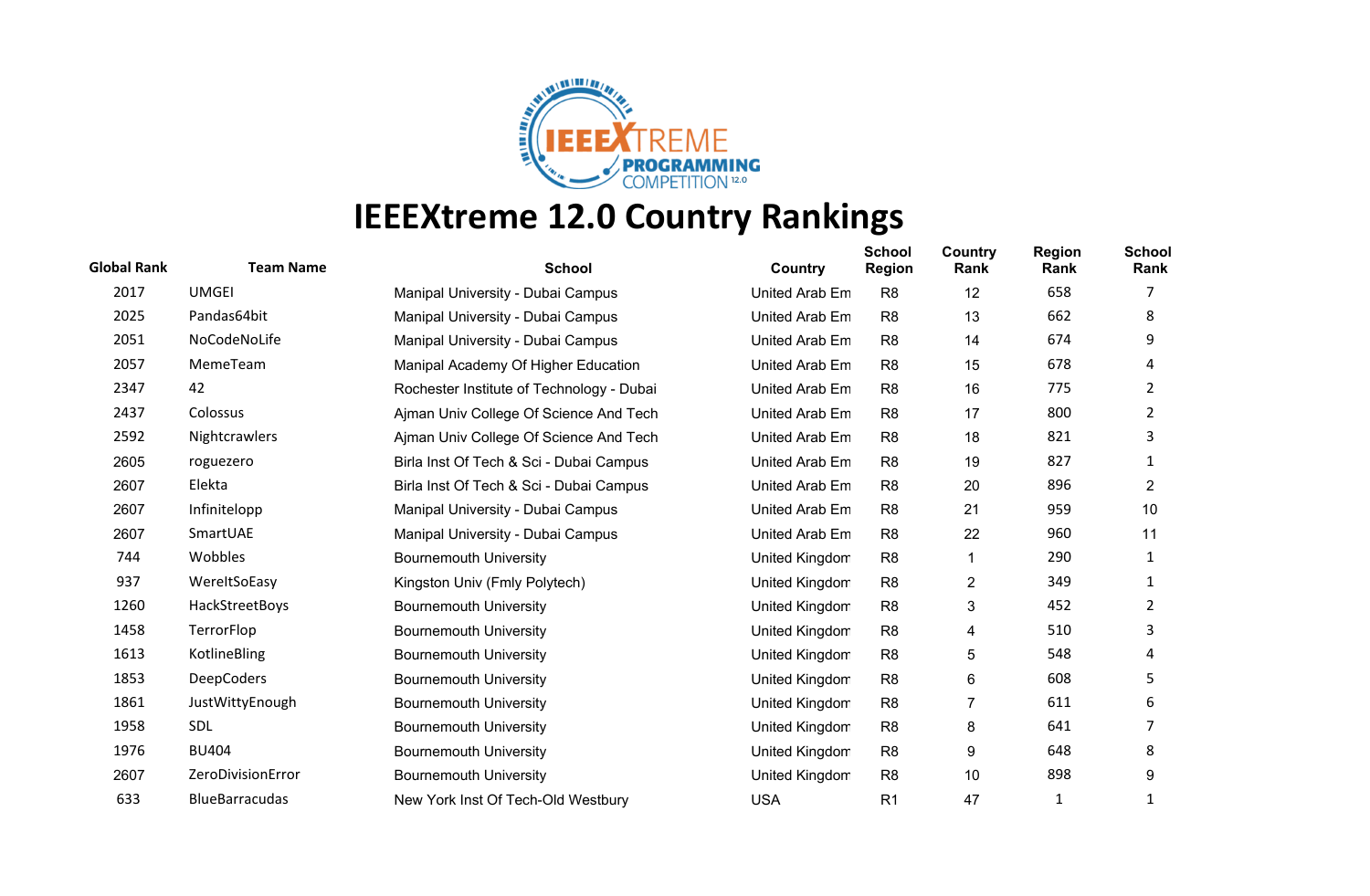

| <b>Global Rank</b> | <b>Team Name</b>       | <b>School</b>                            | Country    | <b>School</b><br><b>Region</b> | Country<br>Rank | <b>Region</b><br>Rank | <b>School</b><br>Rank |
|--------------------|------------------------|------------------------------------------|------------|--------------------------------|-----------------|-----------------------|-----------------------|
| 899                | teamOne                | Manhattan College                        | <b>USA</b> | R <sub>1</sub>                 | 86              | $\overline{2}$        | 1                     |
| 1367               | CtrlAltDel             | New York Inst Of Tech-Old Westbury       | <b>USA</b> | R <sub>1</sub>                 | 118             | 3                     | 2                     |
| 1414               | ReemFlifel             | New York City College Of Tech            | <b>USA</b> | R <sub>1</sub>                 | 120             | 4                     |                       |
| 2314               | <b>NYU</b>             | New York University Tandon School of Eng | <b>USA</b> | R <sub>1</sub>                 | 154             | 5                     |                       |
| 2605               | NoComments             | New York Inst Of Tech-Old Westbury       | <b>USA</b> | R <sub>1</sub>                 | 167             | 6                     | 3                     |
| 2605               | <b>DDoS</b>            | New York Inst Of Tech-Old Westbury       | <b>USA</b> | R <sub>1</sub>                 | 168             | 7                     | 4                     |
| 2607               | MadryLab               | Massachusetts Inst Of Technology         | <b>USA</b> | R <sub>1</sub>                 | 176             | 8                     |                       |
| 2607               | EugeneTestTeam         | <b>Rutgers University</b>                | <b>USA</b> | R <sub>1</sub>                 | 180             | 9                     |                       |
| 723                | Sakuya                 | University of Pittsburgh                 | <b>USA</b> | R <sub>2</sub>                 | 65              |                       |                       |
| 1735               | <b>TBA</b>             | <b>Temple Univ</b>                       | <b>USA</b> | R <sub>2</sub>                 | 130             | $\overline{2}$        |                       |
| 2427               | GunnersTeam            | Robert Morris Univ (Penn)                | <b>USA</b> | R <sub>2</sub>                 | 161             | 3                     |                       |
| 5                  | Mayday                 | Georgia Institute of Technology          | <b>USA</b> | R <sub>3</sub>                 | 2               | 1                     |                       |
| 26                 | <b>BJUBRUINSA</b>      | <b>Bob Jones University</b>              | <b>USA</b> | R <sub>3</sub>                 | 4               | $\overline{2}$        |                       |
| 41                 | TnTWizard              | North Carolina State Univ                | <b>USA</b> | R <sub>3</sub>                 | 5               | 3                     | 1                     |
| 105                | <b>BJUBitwiseBlitz</b> | <b>Bob Jones University</b>              | <b>USA</b> | R <sub>3</sub>                 | 9               | 4                     | 2                     |
| 153                | ScientificRailgun      | North Carolina State Univ                | <b>USA</b> | R <sub>3</sub>                 | 13              | 5                     | 2                     |
| 198                | MyPack                 | North Carolina State Univ                | <b>USA</b> | R <sub>3</sub>                 | 17              | 6                     | 3                     |
| 202                | Polymaths              | North Carolina State Univ                | <b>USA</b> | R <sub>3</sub>                 | 18              | 7                     | 4                     |
| 327                | Osprey5                | University of North Florida              | <b>USA</b> | R <sub>3</sub>                 | 24              | 8                     |                       |
| 392                | Wildcats3              | Kentucky Univ Of                         | <b>USA</b> | R <sub>3</sub>                 | 28              | 9                     |                       |
| 405                | Osprey3                | University of North Florida              | <b>USA</b> | R <sub>3</sub>                 | 30              | 10                    | 2                     |
| 408                | Osprey4                | University of North Florida              | <b>USA</b> | R <sub>3</sub>                 | 31              | 11                    | 3                     |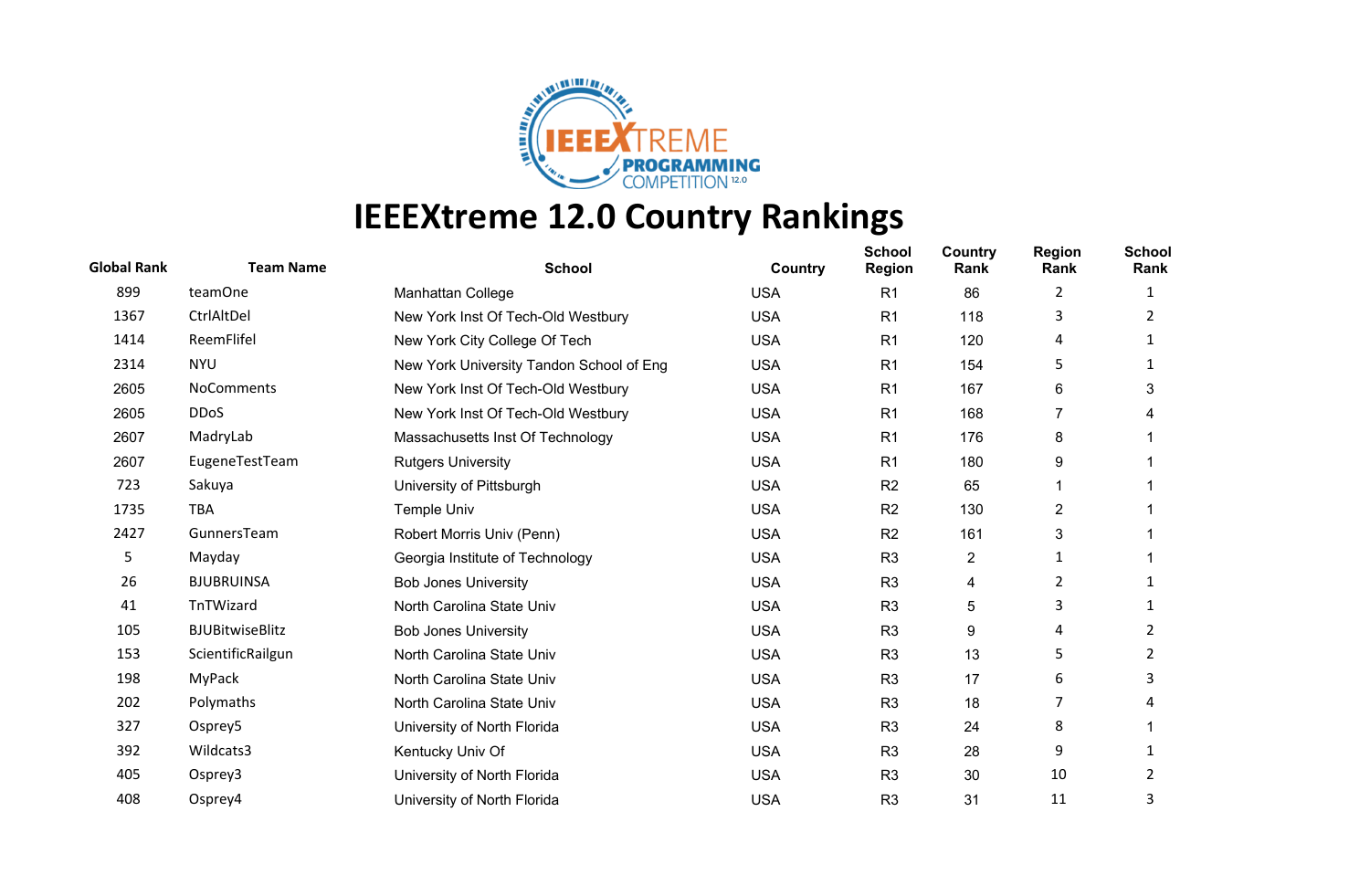

| <b>Global Rank</b> | <b>Team Name</b>     | <b>School</b>                    | Country    | <b>School</b><br><b>Region</b> | <b>Country</b><br>Rank | <b>Region</b><br>Rank | <b>School</b><br>Rank |
|--------------------|----------------------|----------------------------------|------------|--------------------------------|------------------------|-----------------------|-----------------------|
| 411                | Wildcat4             | Kentucky Univ Of                 | <b>USA</b> | R <sub>3</sub>                 | 32                     | 12                    | 2                     |
| 440                | <b>BJUCoders</b>     | <b>Bob Jones University</b>      | <b>USA</b> | R <sub>3</sub>                 | 35                     | 13                    | 3                     |
| 476                | Osprey7              | University of North Florida      | <b>USA</b> | R <sub>3</sub>                 | 37                     | 14                    | 4                     |
| 501                | Wildcats7            | Kentucky Univ Of                 | <b>USA</b> | R <sub>3</sub>                 | 38                     | 15                    | 3                     |
| 648                | FF3                  | <b>Arkansas State University</b> | <b>USA</b> | R <sub>3</sub>                 | 49                     | 16                    | 1                     |
| 654                | <b>WWW</b>           | <b>Arkansas State University</b> | <b>USA</b> | R <sub>3</sub>                 | 53                     | 17                    | 2                     |
| 655                | <b>ASUCS</b>         | <b>Arkansas State University</b> | <b>USA</b> | R <sub>3</sub>                 | 54                     | 18                    | 3                     |
| 688                | CoolTeam             | <b>Christian Brothers Univ</b>   | <b>USA</b> | R <sub>3</sub>                 | 57                     | 19                    | 1                     |
| 694                | IndieWolves          | <b>Arkansas State University</b> | <b>USA</b> | R <sub>3</sub>                 | 59                     | 20                    | 4                     |
| 728                | Wildcats5            | Kentucky Univ Of                 | <b>USA</b> | R <sub>3</sub>                 | 66                     | 21                    | 4                     |
| 773                | esketitSquad         | North Carolina State Univ        | <b>USA</b> | R <sub>3</sub>                 | 71                     | 22                    | 5                     |
| 781                | Jupiter              | North Carolina Univ Of-Charlotte | <b>USA</b> | R <sub>3</sub>                 | 74                     | 23                    |                       |
| 817                | Osprey1              | University of North Florida      | <b>USA</b> | R <sub>3</sub>                 | 80                     | 24                    | 5                     |
| 867                | BourgeoisBooleanBois | East Tennessee State Univ        | <b>USA</b> | R <sub>3</sub>                 | 82                     | 25                    | 1                     |
| 871                | Wildcats6            | Kentucky Univ Of                 | <b>USA</b> | R <sub>3</sub>                 | 83                     | 26                    | 5                     |
| 879                | barefootboiis        | Clemson Univ                     | <b>USA</b> | R <sub>3</sub>                 | 84                     | 27                    | 1                     |
| 895                | Speed                | Louisville Univ Of               | <b>USA</b> | R <sub>3</sub>                 | 85                     | 28                    |                       |
| 903                | DropTableTeams       | East Tennessee State Univ        | <b>USA</b> | R <sub>3</sub>                 | 88                     | 29                    | 2                     |
| 923                | JustMe               | <b>Christian Brothers Univ</b>   | <b>USA</b> | R <sub>3</sub>                 | 91                     | 30                    | 2                     |
| 978                | Krazycoders          | <b>Arkansas State University</b> | <b>USA</b> | R <sub>3</sub>                 | 93                     | 32                    | 5                     |
| 1011               | Team <sub>2</sub>    | North Carolina State Univ        | <b>USA</b> | R <sub>3</sub>                 | 97                     | 34                    | 6                     |
| 1106               | <b>ITripleYEET</b>   | North Carolina State Univ        | <b>USA</b> | R <sub>3</sub>                 | 104                    | 35                    | 7                     |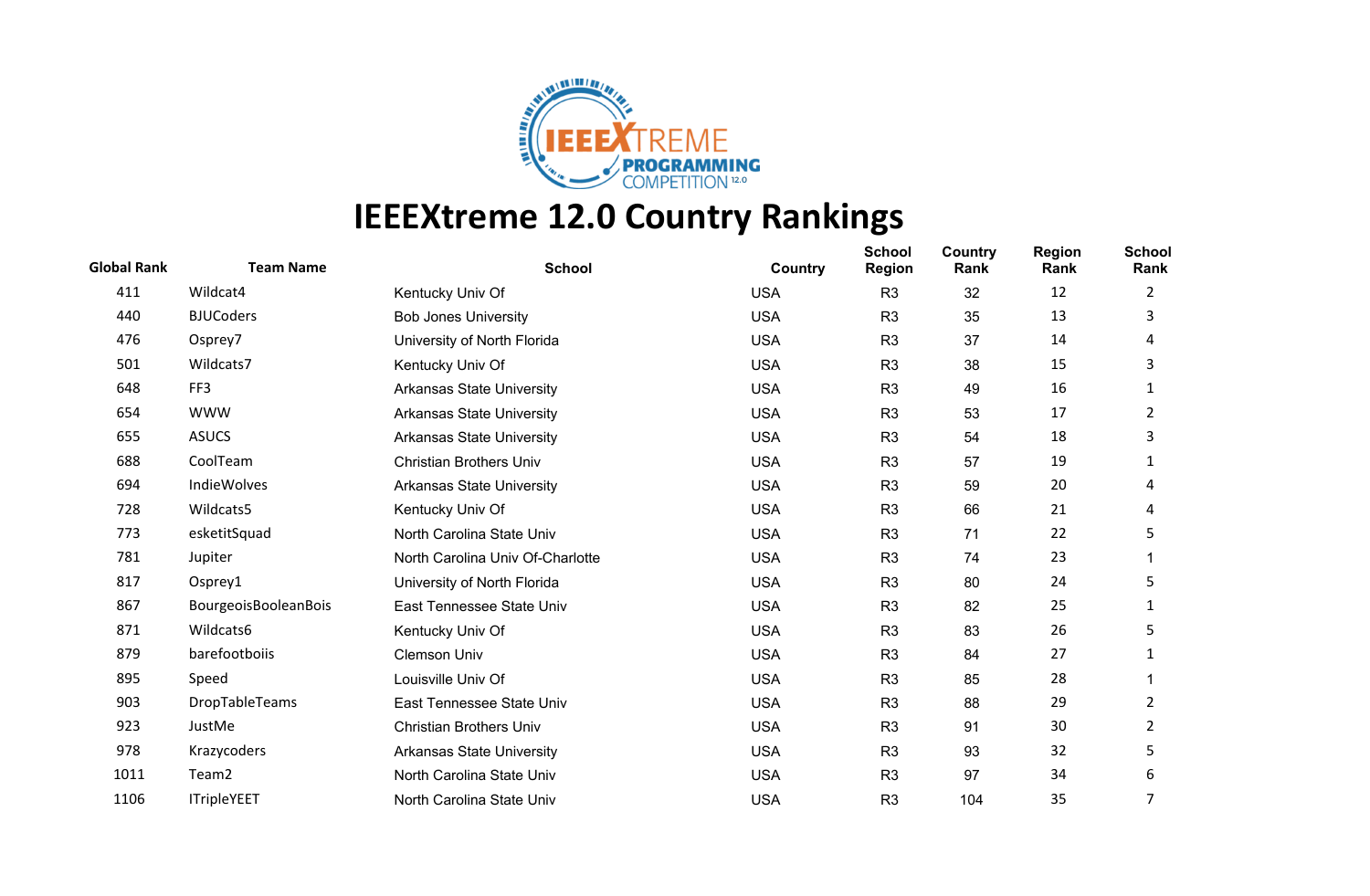

| <b>Global Rank</b> | <b>Team Name</b> | <b>School</b>                    | Country    | <b>School</b><br><b>Region</b> | Country<br>Rank | <b>Region</b><br>Rank | <b>School</b><br>Rank |
|--------------------|------------------|----------------------------------|------------|--------------------------------|-----------------|-----------------------|-----------------------|
| 1153               | Wildcats2        | Kentucky Univ Of                 | <b>USA</b> | R <sub>3</sub>                 | 106             | 36                    | 6                     |
| 1195               | Osprey6          | University of North Florida      | <b>USA</b> | R <sub>3</sub>                 | 108             | 37                    | 6                     |
| 1251               | M3m3T34m         | <b>Christian Brothers Univ</b>   | <b>USA</b> | R <sub>3</sub>                 | 111             | 38                    | 3                     |
| 1262               | Databoiz         | East Tennessee State Univ        | <b>USA</b> | R <sub>3</sub>                 | 113             | 39                    | 3                     |
| 1298               | Mergesort        | East Tennessee State Univ        | <b>USA</b> | R <sub>3</sub>                 | 115             | 40                    | 4                     |
| 1547               | <b>FatStacks</b> | East Tennessee State University  | <b>USA</b> | R <sub>3</sub>                 | 124             | 43                    | 5                     |
| 1563               | SolidStateDivas  | East Tennessee State Univ        | <b>USA</b> | R <sub>3</sub>                 | 125             | 44                    | 6                     |
| 1599               | Wildcats8        | Kentucky Univ Of                 | <b>USA</b> | R <sub>3</sub>                 | 126             | 45                    | 7                     |
| 1622               | <b>DJKode</b>    | Kentucky State University        | <b>USA</b> | R <sub>3</sub>                 | 127             | 46                    | 1                     |
| 1682               | Osprey8          | University of North Florida      | <b>USA</b> | R <sub>3</sub>                 | 128             | 48                    | 7                     |
| 1741               | Weaver           | North Carolina State Univ        | <b>USA</b> | R <sub>3</sub>                 | 131             | 49                    | 8                     |
| 1746               | AstateCS         | <b>Arkansas State University</b> | <b>USA</b> | R <sub>3</sub>                 | 132             | 50                    | 6                     |
| 1802               | <b>SOBERS</b>    | <b>Arkansas State University</b> | <b>USA</b> | R <sub>3</sub>                 | 134             | 51                    | 7                     |
| 1832               | LosLobosHermanos | North Carolina State Univ        | <b>USA</b> | R <sub>3</sub>                 | 136             | 52                    | 9                     |
| 2036               | defineMyTeamName | East Tennessee State Univ        | <b>USA</b> | R <sub>3</sub>                 | 141             | 54                    |                       |
| 2054               | Osprey9          | University of North Florida      | <b>USA</b> | R <sub>3</sub>                 | 142             | 56                    | 8                     |
| 2164               | Leftfield        | Kentucky State University        | <b>USA</b> | R <sub>3</sub>                 | 148             | 57                    | 2                     |
| 2173               | Wildcats1        | Kentucky Univ Of                 | <b>USA</b> | R <sub>3</sub>                 | 149             | 58                    | 8                     |
| 2348               | TresAmigos       | <b>Christian Brothers Univ</b>   | <b>USA</b> | R <sub>3</sub>                 | 157             | 59                    | 4                     |
| 2404               | Memengineers     | Univ of Memphis                  | <b>USA</b> | R <sub>3</sub>                 | 159             | 60                    | 1                     |
| 2540               | DirtyKeyboard    | East Tennessee State Univ        | <b>USA</b> | R <sub>3</sub>                 | 163             | 61                    | 8                     |
| 2584               | ChenWub          | East Tennessee State Univ        | <b>USA</b> | R <sub>3</sub>                 | 164             | 62                    | 9                     |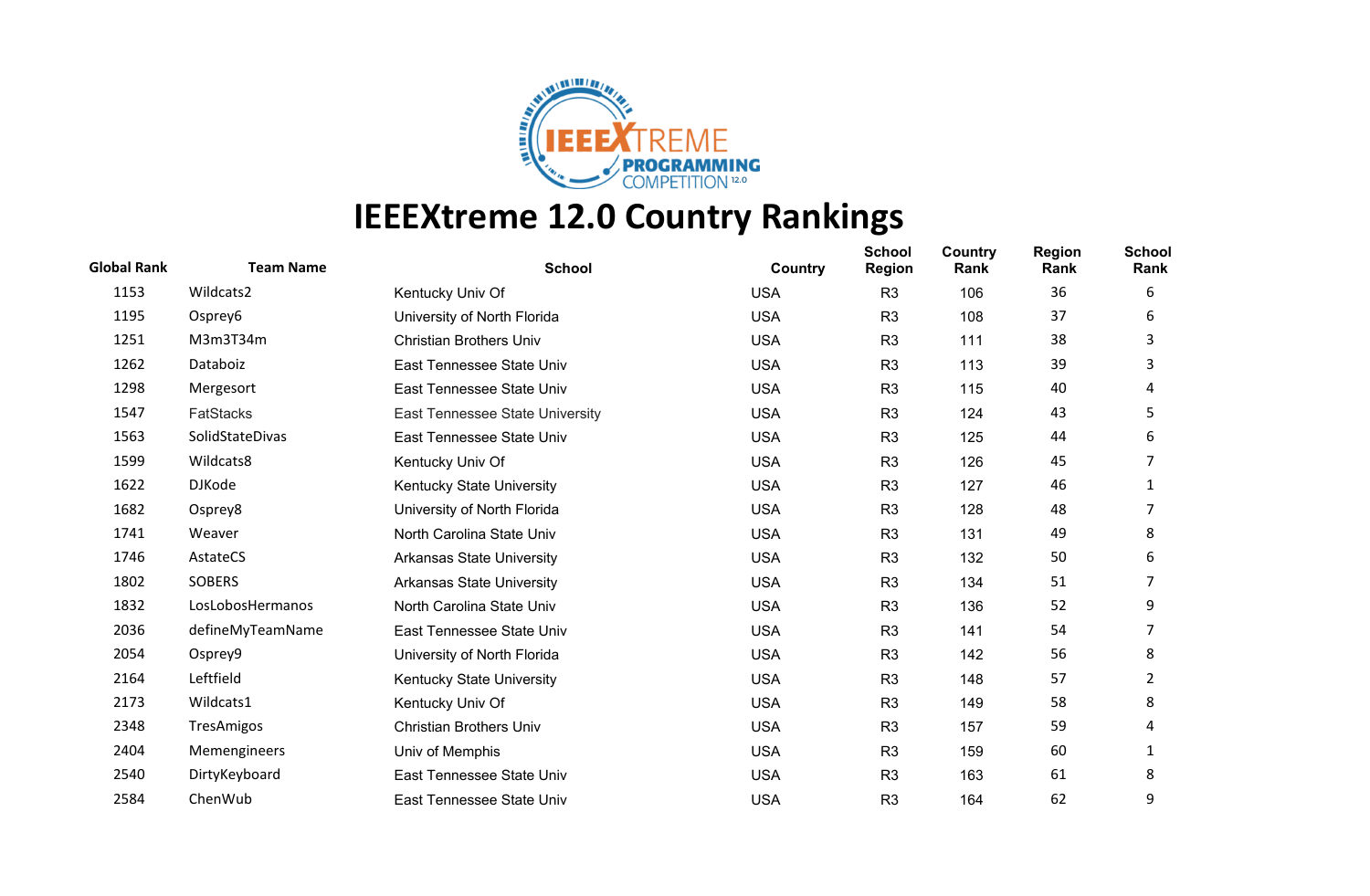

| <b>Global Rank</b> | <b>Team Name</b>         | <b>School</b>                                | Country    | <b>School</b><br><b>Region</b> | Country<br>Rank | <b>Region</b><br>Rank | <b>School</b><br>Rank |
|--------------------|--------------------------|----------------------------------------------|------------|--------------------------------|-----------------|-----------------------|-----------------------|
| 2591               | Osprey2                  | University of North Florida                  | <b>USA</b> | R <sub>3</sub>                 | 165             | 63                    | 9                     |
| 2605               | <b>ERAUEagles</b>        | Embry Riddle Aeronautical Univ-Daytona Beach | <b>USA</b> | R <sub>3</sub>                 | 166             | 64                    |                       |
| 2605               | LordOfTheFiles           | North Carolina State Univ                    | <b>USA</b> | R <sub>3</sub>                 | 169             | 65                    | 10                    |
| 2607               | Wildcats9                | Kentucky Univ Of                             | <b>USA</b> | R <sub>3</sub>                 | 173             | 66                    | 9                     |
| 2607               | Wildcats10               | Kentucky Univ Of                             | <b>USA</b> | R <sub>3</sub>                 | 174             | 67                    | 10                    |
| 2607               | Windows9                 | <b>Lipscomb University</b>                   | <b>USA</b> | R <sub>3</sub>                 | 175             | 68                    |                       |
| 2607               | <b>DiscreteDogs</b>      | North Carolina State Univ                    | <b>USA</b> | R <sub>3</sub>                 | 177             | 69                    | 11                    |
| 2607               | MidnightOwl              | North Carolina State Univ                    | <b>USA</b> | R <sub>3</sub>                 | 178             | 70                    | 12                    |
| 2607               | <b>UMTigers</b>          | Univ of Memphis                              | <b>USA</b> | R <sub>3</sub>                 | 184             | 71                    | 2                     |
| 2607               | Error405                 | Virginia Commonwealth Univ                   | <b>USA</b> | R <sub>3</sub>                 | 186             | 73                    |                       |
| 2607               | marykateandashley        | Virginia Commonwealth Univ                   | <b>USA</b> | R <sub>3</sub>                 | 187             | 74                    | 2                     |
| 2607               | jellyjam                 | Virginia Commonwealth Univ                   | <b>USA</b> | R <sub>3</sub>                 | 188             | 75                    | 3                     |
| 1                  | <b>WildCornAncestors</b> | University of Illinois - Urbana              | <b>USA</b> | R <sub>4</sub>                 | 1               | 1                     | 1                     |
| 157                | TwentyCharactersLong     | Milwaukee School Of Engineering              | <b>USA</b> | R <sub>4</sub>                 | 14              | $\overline{2}$        | 1                     |
| 280                | NoSleepFor32Bucks        | Milwaukee School of Engineering              | <b>USA</b> | R <sub>4</sub>                 | 21              | 3                     | 2                     |
| 291                | Sleepy                   | Milwaukee School Of Engineering              | <b>USA</b> | R <sub>4</sub>                 | 22              | 4                     | 3                     |
| 358                | DummyVariablz            | Lake Superior State University               | <b>USA</b> | R <sub>4</sub>                 | 26              | 5                     | 1                     |
| 385                | SIGSEGV                  | <b>Purdue University-West Lafayette</b>      | <b>USA</b> | R <sub>4</sub>                 | 27              | 6                     | 1                     |
| 395                | CUCBatKnights            | Concordia University Chicago                 | <b>USA</b> | R <sub>4</sub>                 | 29              | 7                     | 1                     |
| 423                | <b>CUCImmortals</b>      | Concordia University Chicago                 | <b>USA</b> | R <sub>4</sub>                 | 33              | 8                     | 2                     |
| 437                | MilwaukeeWisconsin       | Milwaukee School Of Engineering              | <b>USA</b> | R <sub>4</sub>                 | 34              | 9                     | 4                     |
| 507                | <b>LOTUS</b>             | Purdue Univ-Indianapolis                     | <b>USA</b> | R <sub>4</sub>                 | 39              | 10                    |                       |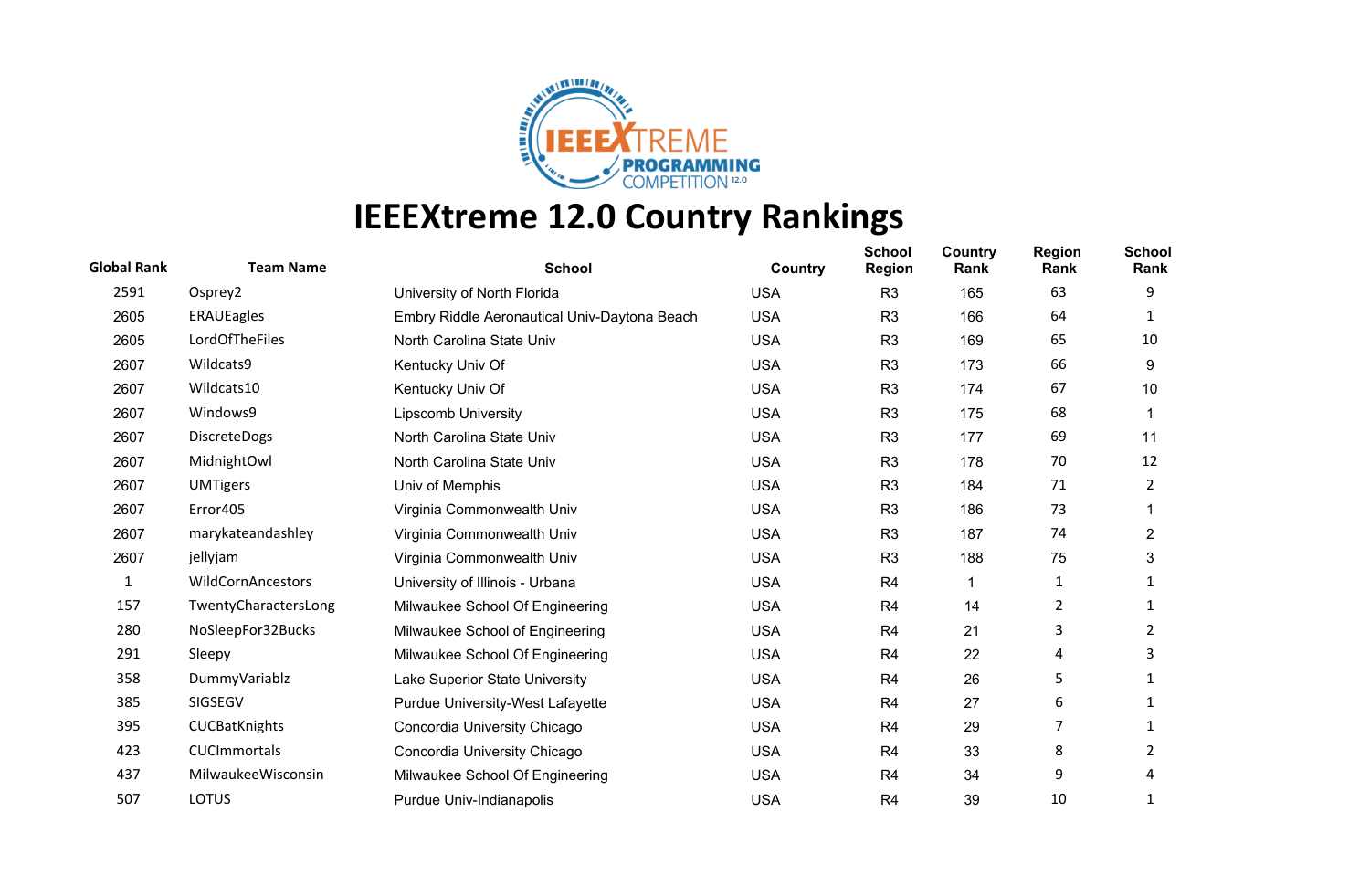

| <b>Global Rank</b> | <b>Team Name</b>         | <b>School</b>                      | Country    | <b>School</b><br><b>Region</b> | Country<br>Rank | <b>Region</b><br>Rank | <b>School</b><br>Rank |
|--------------------|--------------------------|------------------------------------|------------|--------------------------------|-----------------|-----------------------|-----------------------|
| 552                | PurdueJr                 | Purdue Univ-Indianapolis           | <b>USA</b> | R <sub>4</sub>                 | 42              | 11                    | 2                     |
| 556                | CUCPythons               | Concordia University Chicago       | <b>USA</b> | R <sub>4</sub>                 | 43              | 12                    | 3                     |
| 557                | CUCBrogrammers           | Concordia University Chicago       | <b>USA</b> | R4                             | 44              | 13                    | 4                     |
| 604                | Meep                     | Indianapolis Univ Purdue Univ      | <b>USA</b> | R <sub>4</sub>                 | 45              | 14                    | 1                     |
| 649                | <b>CUCCobras</b>         | Concordia University Chicago       | <b>USA</b> | R <sub>4</sub>                 | 50              | 15                    | 5                     |
| 700                | CUCInvincible            | Concordia University Chicago       | <b>USA</b> | R <sub>4</sub>                 | 61              | 16                    | 6                     |
| 745                | PNW <sub>2</sub>         | <b>Purdue University Northwest</b> | <b>USA</b> | R <sub>4</sub>                 | 67              | 17                    | 1                     |
| 772                | <b>DEADCODE</b>          | Milwaukee School Of Engineering    | <b>USA</b> | R <sub>4</sub>                 | 70              | 18                    | 5                     |
| 791                | ForFun                   | Lake Superior State University     | <b>USA</b> | R <sub>4</sub>                 | 75              | 19                    | 2                     |
| 804                | UTACM1                   | Toledo Univ Of                     | <b>USA</b> | R <sub>4</sub>                 | 78              | 20                    | 1                     |
| 808                | Programerz1286           | Purdue Univ-Indianapolis           | <b>USA</b> | R <sub>4</sub>                 | 79              | 21                    | 3                     |
| 856                | <b>CUCDIVAS</b>          | Concordia University Chicago       | <b>USA</b> | R <sub>4</sub>                 | 81              | 22                    | 7                     |
| 917                | PNW1                     | <b>Purdue University Northwest</b> | <b>USA</b> | R <sub>4</sub>                 | 89              | 23                    | 2                     |
| 982                | FSSA0                    | Ferris State Univ                  | <b>USA</b> | R <sub>4</sub>                 | 94              | 24                    | 1                     |
| 1029               | <b>TheGeneralOysters</b> | Milwaukee School of Engineering    | <b>USA</b> | R <sub>4</sub>                 | 98              | 25                    | 6                     |
| 1076               | Dew                      | Univ Of Michigan-Dearborn          | <b>USA</b> | R <sub>4</sub>                 | 101             | 26                    | 1                     |
| 1128               | TryHardFreshmen          | Milwaukee School Of Engineering    | <b>USA</b> | R <sub>4</sub>                 | 105             | 27                    | 7                     |
| 1177               | AlexaPlayDespacito       | Milwaukee School Of Engineering    | <b>USA</b> | R <sub>4</sub>                 | 107             | 28                    | 8                     |
| 1244               | Codebreakers91           | Illinois Inst Of Tech              | <b>USA</b> | R4                             | 110             | 29                    | 1                     |
| 1258               | <b>FSUDMSE2</b>          | Ferris State Univ                  | <b>USA</b> | R <sub>4</sub>                 | 112             | 30                    | 2                     |
| 1292               | <b>CUCStackOverflow</b>  | Concordia University Chicago       | <b>USA</b> | R <sub>4</sub>                 | 114             | 31                    | 8                     |
| 1385               | deefDragon               | Milwaukee School Of Engineering    | <b>USA</b> | R <sub>4</sub>                 | 119             | 32                    | 9                     |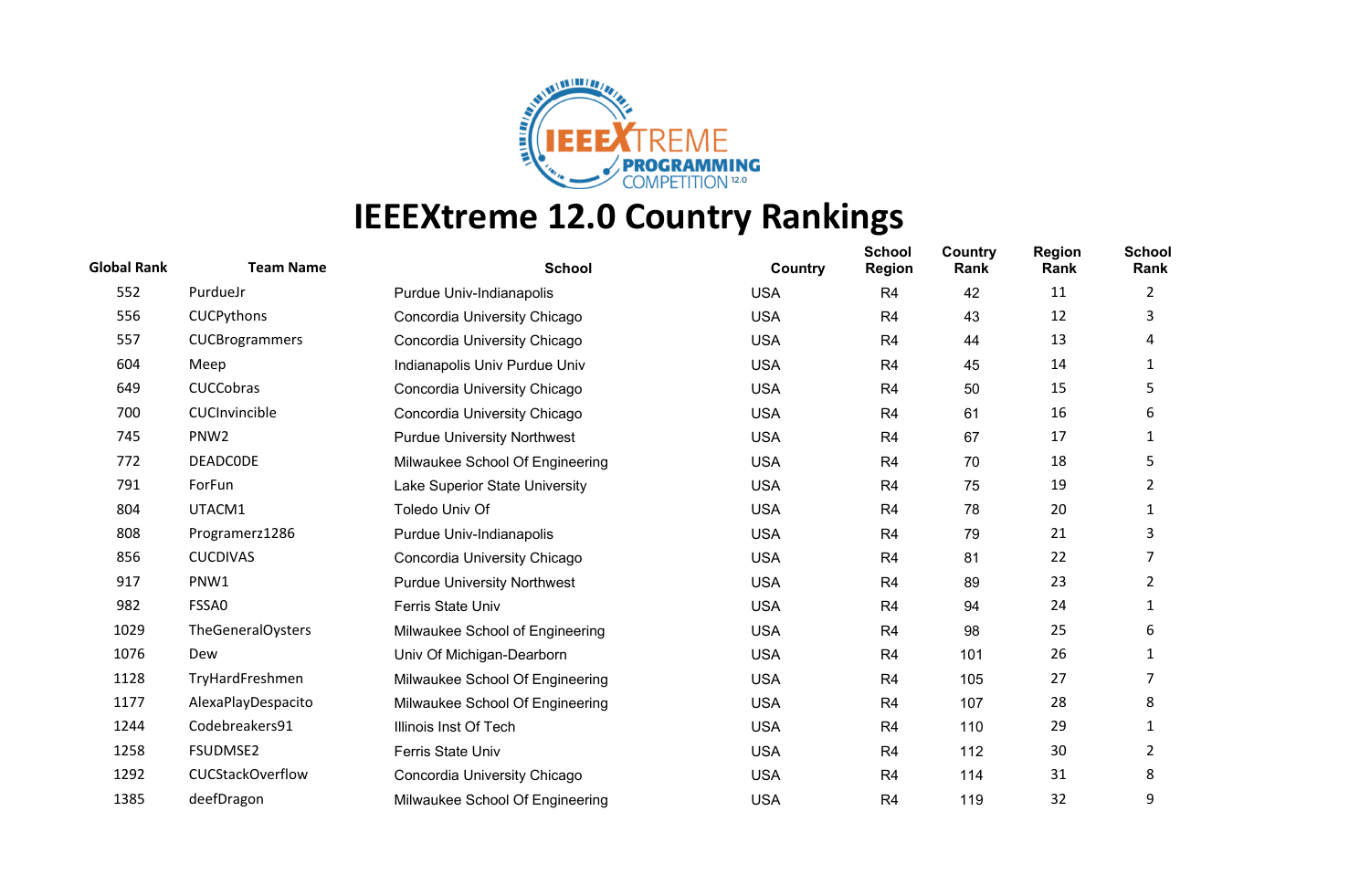

| <b>Global Rank</b> | <b>Team Name</b>      | <b>School</b>                           | Country    | <b>School</b><br><b>Region</b> | Country<br>Rank | <b>Region</b><br>Rank | <b>School</b><br>Rank |
|--------------------|-----------------------|-----------------------------------------|------------|--------------------------------|-----------------|-----------------------|-----------------------|
| 1422               | <b>Terrapins</b>      | Milwaukee School Of Engineering         | <b>USA</b> | R <sub>4</sub>                 | 121             | 33                    | 10                    |
| 1493               | UICbattaglione        | University of Illinois-Chicago          | <b>USA</b> | R <sub>4</sub>                 | 123             | 34                    | 1                     |
| 1691               | Betafish              | Milwaukee School Of Engineering         | <b>USA</b> | R <sub>4</sub>                 | 129             | 35                    | 11                    |
| 1936               | Prius                 | Milwaukee School Of Engineering         | <b>USA</b> | R <sub>4</sub>                 | 139             | 36                    | 12                    |
| 2122               | <b>Flyers</b>         | Lewis University                        | <b>USA</b> | R <sub>4</sub>                 | 146             | 37                    | 1                     |
| 2180               | yolo                  | <b>Purdue University-West Lafayette</b> | <b>USA</b> | R <sub>4</sub>                 | 150             | 38                    | 2                     |
| 2189               | CUCSamurais           | Concordia University Chicago            | <b>USA</b> | R <sub>4</sub>                 | 151             | 39                    | 9                     |
| 2193               | <b>CUCFireDragons</b> | Concordia University Chicago            | <b>USA</b> | R <sub>4</sub>                 | 152             | 40                    | 10                    |
| 2310               | <b>CUCNinjas</b>      | Concordia University Chicago            | <b>USA</b> | R <sub>4</sub>                 | 153             | 41                    | 11                    |
| 2318               | TheCraftyCoders       | Milwaukee School Of Engineering         | <b>USA</b> | R <sub>4</sub>                 | 155             | 42                    | 13                    |
| 2390               | <b>NIUBILITY</b>      | Illinois Inst Of Tech                   | <b>USA</b> | R <sub>4</sub>                 | 158             | 43                    | 2                     |
| 2439               | ChallengersIIT        | Illinois Inst Of Tech                   | <b>USA</b> | R <sub>4</sub>                 | 162             | 44                    | 3                     |
| 2607               | <b>CUCTitans</b>      | Concordia University Chicago            | <b>USA</b> | R <sub>4</sub>                 | 172             | 45                    | 3                     |
| 2607               | Haggerty              | <b>Purdue University-West Lafayette</b> | <b>USA</b> | R <sub>4</sub>                 | 179             | 46                    | 12                    |
| 10                 | YoungSimpleNaive      | <b>Rice Univ</b>                        | <b>USA</b> | R <sub>5</sub>                 | 3               | 1                     | 1                     |
| 121                | <b>UHackers</b>       | University of Houston                   | <b>USA</b> | R <sub>5</sub>                 | 10              | 2                     | 1                     |
| 164                | Technomancers         | Louisiana Tech Univ                     | <b>USA</b> | R <sub>5</sub>                 | 16              | 3                     | 1                     |
| 275                | StackTensorflow       | Louisiana Tech Univ                     | <b>USA</b> | R <sub>5</sub>                 | 20              | 4                     | 2                     |
| 320                | notFalse              | Letourneau Univ                         | <b>USA</b> | R <sub>5</sub>                 | 23              | 5                     | 1                     |
| 548                | OnwardSoar            | John Brown Univ                         | <b>USA</b> | R <sub>5</sub>                 | 40              | 6                     | 1                     |
| 549                | <b>BigBits</b>        | University of Houston                   | <b>USA</b> | R <sub>5</sub>                 | 41              | 7                     | 2                     |
| 628                | HardCoding            | <b>Harding University</b>               | <b>USA</b> | R <sub>5</sub>                 | 46              | 8                     |                       |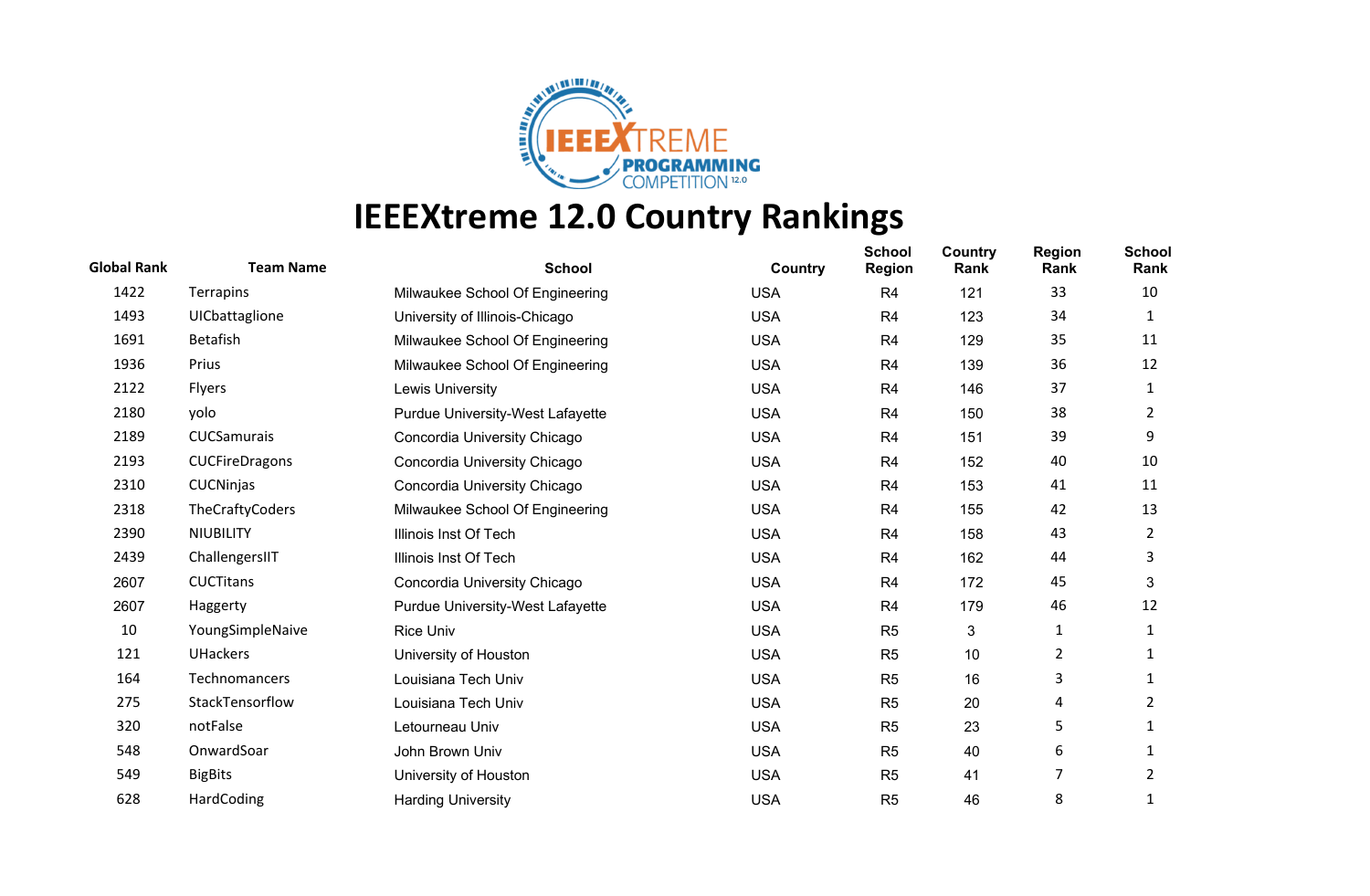

## **IEEEXtreme 12.0 Country Rankings**

| <b>Global Rank</b> | <b>Team Name</b>    | <b>School</b>                     | Country    | <b>School</b><br><b>Region</b> | Country<br>Rank | <b>Region</b><br>Rank | <b>School</b><br>Rank |
|--------------------|---------------------|-----------------------------------|------------|--------------------------------|-----------------|-----------------------|-----------------------|
| 652                | <b>SmolDKBois</b>   | University of Houston             | <b>USA</b> | R <sub>5</sub>                 | 52              | 9                     | 3                     |
| 704                | TechnicalDifficulty | Louisiana Tech Univ               | <b>USA</b> | R <sub>5</sub>                 | 63              | 10                    | 3                     |
| 717                | <b>BrotatoChips</b> | Louisiana Tech Univ               | <b>USA</b> | R <sub>5</sub>                 | 64              | 11                    | 4                     |
| 774                | BashScriptCrazy     | Amarillo College                  | <b>USA</b> | R <sub>5</sub>                 | 72              | 12                    | 1                     |
| 795                | Goosebots           | University of Houston             | <b>USA</b> | R <sub>5</sub>                 | 76              | 13                    | 4                     |
| 902                | NoldeaWhatsGoingOn  | <b>Harding University</b>         | <b>USA</b> | R <sub>5</sub>                 | 87              | 14                    | 2                     |
| 988                | 3musketeers         | Univ of Texas-El Paso             | <b>USA</b> | R <sub>5</sub>                 | 95              | 15                    | 1                     |
| 1005               | BobbyTables         | John Brown Univ                   | <b>USA</b> | R <sub>5</sub>                 | 96              | 16                    | 2                     |
| 1336               | YATCoders           | University of Houston             | <b>USA</b> | R <sub>5</sub>                 | 117             | 17                    | 5                     |
| 1961               | ProbablyNotLast     | Louisiana Tech Univ               | <b>USA</b> | R <sub>5</sub>                 | 140             | 18                    | 5                     |
| 2100               | <b>AlphaQueue</b>   | University of Houston             | <b>USA</b> | R <sub>5</sub>                 | 145             | 19                    | 6                     |
| 2149               | 1Competent2Hopeless | Louisiana Tech Univ               | <b>USA</b> | R <sub>5</sub>                 | 147             | 20                    | 6                     |
| 2605               | Meepsmee            | Univ of Texas-El Paso             | <b>USA</b> | R <sub>5</sub>                 | 170             | 21                    | $\overline{2}$        |
| 2607               | Goldencode          | University of Houston             | <b>USA</b> | R <sub>5</sub>                 | 185             | 22                    |                       |
| 51                 | Sheep               | Univ of California-Irvine         | <b>USA</b> | R <sub>6</sub>                 | 6               | 1                     | 1                     |
| 74                 | sleep24hrs          | Univ of California-Irvine         | <b>USA</b> | R <sub>6</sub>                 | 7               | 2                     | 2                     |
| 95                 | BarrysBest          | Northwest Nazarene University     | <b>USA</b> | R <sub>6</sub>                 | 8               | 3                     | 1                     |
| 141                | <b>HLC</b>          | University of California-Berkeley | <b>USA</b> | R <sub>6</sub>                 | 11              | 4                     | 1                     |
| 147                | NoRSVPRequired      | University of California          | <b>USA</b> | R <sub>6</sub>                 | 12              | 5                     |                       |
| 160                | JiaoXiangJunlin     | Univ of California-Irvine         | <b>USA</b> | R <sub>6</sub>                 | 15              | 6                     | 3                     |
| 248                | HereForPizza        | Univ of California-Irvine         | <b>USA</b> | R <sub>6</sub>                 | 19              | 7                     | 4                     |
| 355                | Keanbry             | Univ of California-Irvine         | <b>USA</b> | R <sub>6</sub>                 | 25              | 8                     | 5                     |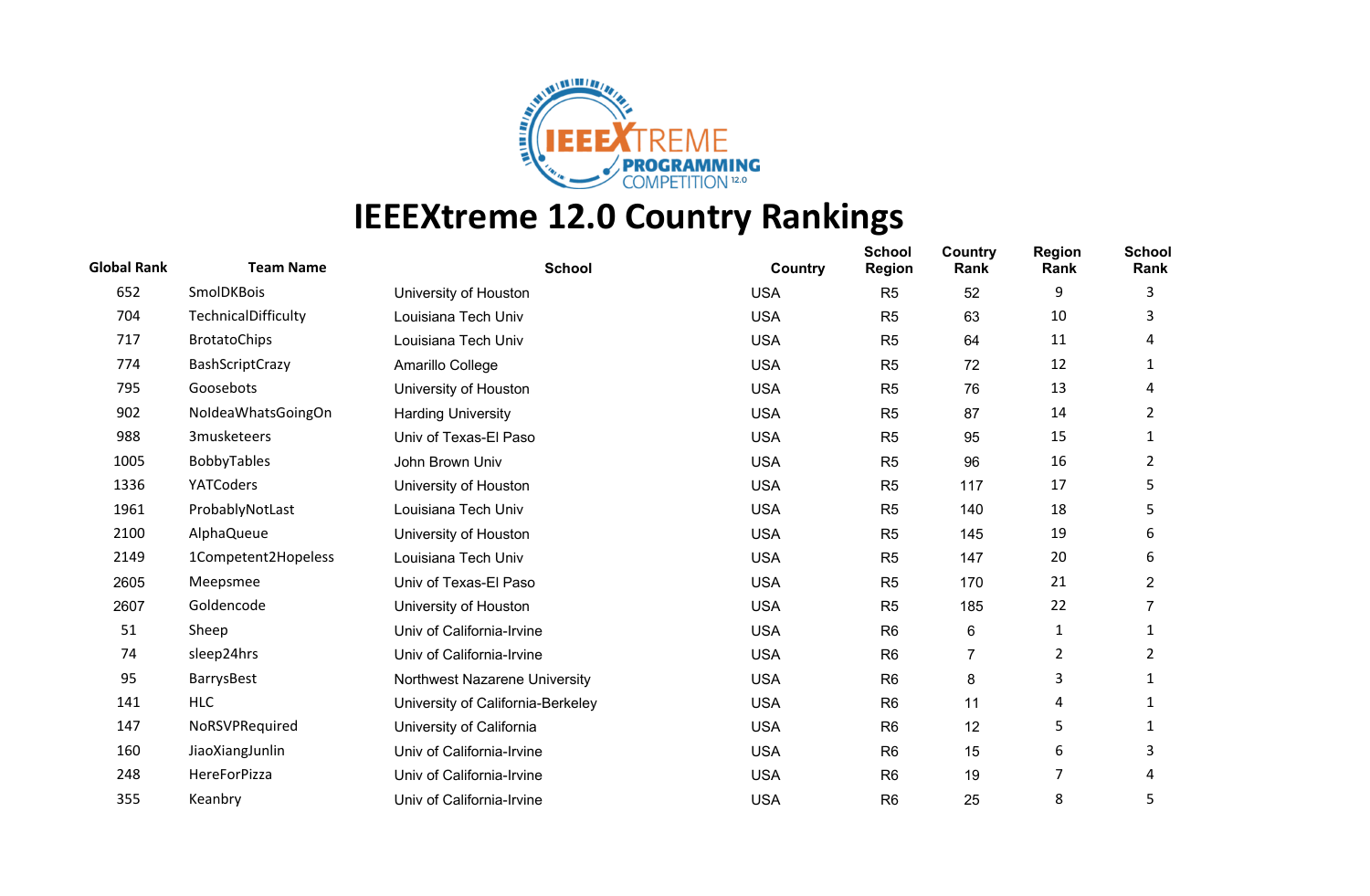

## **IEEEXtreme 12.0 Country Rankings**

| <b>Global Rank</b> | <b>Team Name</b>    | <b>School</b>                            | Country    | <b>School</b><br><b>Region</b> | Country<br>Rank | <b>Region</b><br>Rank | <b>School</b><br>Rank |
|--------------------|---------------------|------------------------------------------|------------|--------------------------------|-----------------|-----------------------|-----------------------|
| 460                | MoroWhiteErway      | <b>Boise State Univ</b>                  | <b>USA</b> | R <sub>6</sub>                 | 36              | 9                     |                       |
| 635                | Astra               | California State University-East Bay     | <b>USA</b> | R <sub>6</sub>                 | 48              | 10                    | 1                     |
| 650                | CodeWill            | California State University-East Bay     | <b>USA</b> | R <sub>6</sub>                 | 51              | 11                    | 2                     |
| 665                | TeamJune            | Univ of California-Irvine                | <b>USA</b> | R <sub>6</sub>                 | 55              | 12                    | 6                     |
| 687                | Titan5              | California State Univ-Fullerton          | <b>USA</b> | R <sub>6</sub>                 | 56              | 13                    | 1                     |
| 691                | CrazyPupils         | New Mexico Univ Of                       | <b>USA</b> | R <sub>6</sub>                 | 58              | 14                    | 1                     |
| 695                | HurtsMyBoiseFrankie | New Mexico Univ Of                       | <b>USA</b> | R <sub>6</sub>                 | 60              | 15                    | 2                     |
| 701                | ERAU3               | Embry Riddle Aeronautical Univ-Az        | <b>USA</b> | R <sub>6</sub>                 | 62              | 16                    | 1                     |
| 751                | class3e             | California State University-East Bay     | <b>USA</b> | R <sub>6</sub>                 | 68              | 17                    | 3                     |
| 757                | ERAU1               | Embry Riddle Aeronautical Univ-Az        | <b>USA</b> | R <sub>6</sub>                 | 69              | 18                    | 2                     |
| 778                | PZP                 | California State University-East Bay     | <b>USA</b> | R <sub>6</sub>                 | 73              | 19                    | 4                     |
| 796                | 4Dpolytopes         | California State University-East Bay     | <b>USA</b> | R <sub>6</sub>                 | 77              | 20                    | 5                     |
| 922                | Titan3              | California State Univ-Fullerton          | <b>USA</b> | R <sub>6</sub>                 | 90              | 21                    | $\overline{2}$        |
| 945                | LazyMakers          | California State Univ-Fullerton          | <b>USA</b> | R <sub>6</sub>                 | 92              | 22                    | 3                     |
| 1037               | CBUOne              | <b>California Baptist University</b>     | <b>USA</b> | R <sub>6</sub>                 | 99              | 23                    |                       |
| 1054               | ERAU2               | <b>Embry Riddle Aeronautical Univ-Az</b> | <b>USA</b> | R <sub>6</sub>                 | 100             | 24                    | 3                     |
| 1100               | <b>CSUChico</b>     | California State Univ-Chico              | <b>USA</b> | R <sub>6</sub>                 | 102             | 25                    | 1                     |
| 1101               | SpicyZappaBois      | New Mexico Univ Of                       | <b>USA</b> | R <sub>6</sub>                 | 103             | 26                    | $\mathbf{3}$          |
| 1236               | Wildcoders          | California State Univ-Chico              | <b>USA</b> | R <sub>6</sub>                 | 109             | 27                    | $\overline{2}$        |
| 1306               | Titan6              | California State Univ-Fullerton          | <b>USA</b> | R <sub>6</sub>                 | 116             | 28                    | 4                     |
| 1437               | chicoStateRedTeam   | California State Univ-Chico              | <b>USA</b> | R <sub>6</sub>                 | 122             | 29                    | 3                     |
| 1769               | Titan2              | California State Univ-Fullerton          | <b>USA</b> | R <sub>6</sub>                 | 133             | 30                    | 5                     |